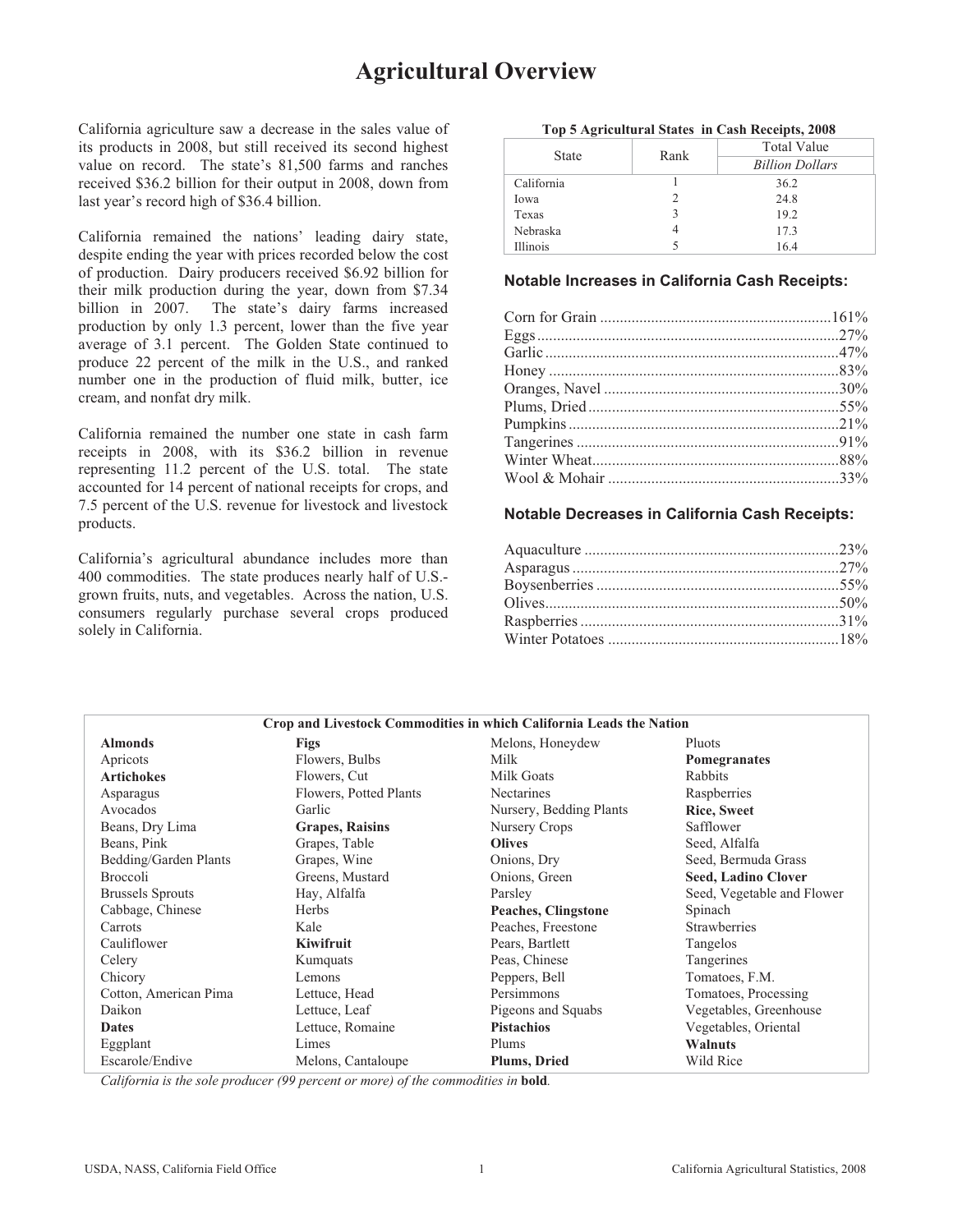### **Farm Facts**

In 2008, 81,500 farms operated in California, less than 4 percent of the national total. Almost 30% of California farms produced commodity sales totaling over \$100,000, compared to 16% for the U.S. as a whole. During 2008, California lands devoted to farming and ranching totaled 25.4 million acres, the same as the final number reported for 2007. The average farm size decreased in California, but remained the same for the U.S. as a whole. California farm size decreased from 314 acres to 312 acres, while the U.S. average remained steady at 418 acres.

### **Top Commodities**

California's top 20 crop and livestock commodities accounted for more than \$29.6 billion in value for 2008. Eleven commodities exceeded \$1.00 billion in value for 2008. Despite higher production costs for many growers, twelve of the 20 commodities registered an increase in value from the previous year. The same was not true for California's leading commodity, Milk and Cream, which decreased by \$412 million in value, due to weak demand early in the year and diminished market price. Final grower returns could change the sales value for hay, berries and other commodities, resulting in an updated dollar amount in next year's report.

#### **Leading Counties**

California is home to the most productive agricultural counties in the nation. According to the 2007 Census of Agriculture's ranking of market value of agricultural products sold, nine of the Nation's top 10 producing counties are in California.

California's County Agricultural Commissioner reports showed a 2.9 percent increase in the value of their agricultural production for 2008. Fourteen counties reported a value of production in excess of \$1.13 billion. Fresno continued as the leading county with an agricultural production value of \$5.67 billion, an increase of 6.1 percent from the 2007 value. Tulare County was second in value of production with \$5.02 billion, up 3 percent from 2007. Kern showed a decrease of 1.4 percent to \$4.03 billion, though it remained the number three county.

### **Top 20 Commodities for 2006-2008**

|                           |           |      | $10p 20$ Commodities for $2000-2000$ |      |           |      |
|---------------------------|-----------|------|--------------------------------------|------|-----------|------|
|                           |           |      | Value and Rank                       |      |           |      |
| Commodity                 | 2006      |      | 2007                                 |      | 2008      |      |
|                           |           |      | \$1,000                              |      |           |      |
| Milk and Cream            | 4,492,229 | (1)  | 7,336,603                            | (1)  | 6,924,121 | (1)  |
| Grapes, All               | 2,999,958 | (2)  | 3,075,614                            | (2)  | 2,937,838 | (2)  |
| Almonds (shelled)         | 2,258,790 | (4)  | 2,401,875                            | (4)  | 2,343,200 | (3)  |
| Nursery Products          | 2,890,497 | (3)  | 2,961,891                            | (3)  | 2,273,500 | (4)  |
| Cattle and Calves         | 1,673,050 | (6)  | 1,784,101                            | (5)  | 1,822,856 | (5)  |
| Hay, Alfalfa and Other    | 1,053,512 | (9)  | 1,405,800                            | (8)  | 1,797,032 | (6)  |
| Lettuce, All              | 1,724,158 | (5)  | 1,697,278                            | (6)  | 1,580,831 | (7)  |
| Berries, All Strawberries | 1,199,341 | (7)  | 1,410,652                            | (7)  | 1,578,175 | (8)  |
| Tomatoes, All             | 1,165,922 | (8)  | 1,223,435                            | (9)  | 1,317,321 | (9)  |
| Rice                      | 520,520   | (15) | 707,681                              | (13) | 1,183,325 | (10) |
| Flowers and Foliage       | 999,420   | (10) | 1,036,266                            | (10) | 1,015,394 | (11) |
| Chickens, All             | 629,619   | (12) | 713,218                              | (12) | 787,679   | (12) |
| <b>Broccoli</b>           | 580,844   | (13) | 626,325                              | (14) | 663,319   | (13) |
| Oranges, All              | 633,345   | (11) | 518,496                              | (15) | 608,682   | (14) |
| Pistachio                 | 449,820   | (16) | 586,560                              | (17) | 569,900   | (15) |
| Walnuts                   | 563,980   | (14) | 751,120                              | (11) | 558,080   | (16) |
| Carrots, All              | 431,225   | (17) | 461,976                              | (19) | 517,663   | (17) |
| Lemons                    | 374,737   | (19) | 394,280                              | (18) | 473,546   | (18) |
| Eggs, Chicken             | 223,903   | (27) | 346,426                              | (21) | 440,730   | (19) |
| Celery                    | 330,534   | (21) | 395,667                              | (20) | 354,979   | (20) |

#### **Top 10 Agricultural Counties**

|                   |           | Total Value and Rank |           |      |                                                                                       |  |
|-------------------|-----------|----------------------|-----------|------|---------------------------------------------------------------------------------------|--|
| County            | 2007      |                      | 2008      |      | <b>Leading Commodities</b>                                                            |  |
|                   |           | \$1,000              |           |      |                                                                                       |  |
| Fresno            | 5,345,352 | (1)                  | 5.669.527 | (1)  | Grapes, Almonds, Poultry, Milk, Tomatoes                                              |  |
| Tulare            | 4,873,743 | (2)                  | 5,017,955 | (2)  | Milk, Oranges, Cattle and Calves, Grapes, Alfalfa Hay & Silage                        |  |
| Kern              | 4.092.088 | (4)                  | 4,032,830 | (3)  | Milk, Grapes, Citrus, Almonds and By-Products, Carrots                                |  |
| Monterey          | 3,823,287 | (3)                  | 3,829,123 | (4)  | Leaf and Head Lettuce, Strawberries, Nursery, Broccoli, Grapes                        |  |
| Merced            | 3.001.667 | (5)                  | 2,972,698 | (5)  | Milk, Chickens, Almonds, Cattle and Calves, Potatoes                                  |  |
| <b>Stanislaus</b> | 2,412,339 | (6)                  | 2,463,787 | (6)  | Milk, Almonds, Chickens, Cattle and Calves, Silage                                    |  |
| San Joaquin       | 2.005.185 | 7)                   | 2,129,812 | (7)  | Milk, Grapes, Walnuts, Cherries, Almond Meats                                         |  |
| Kings             | 1,761,852 | (8)                  | 1.760.168 | (8)  | Milk, Cotton, Cattle and Calves, Alfalfa, Tomatoes                                    |  |
| Imperial          | 1.386.584 | (11)                 | 1.684.522 | (9)  | Cattle, Alfalfa, Wheat, Head and Leaf Lettuce, Broccoli                               |  |
| Ventura           | 1,547,263 | (9)                  | 1,611,091 | (10) | Strawberries, Nursery Stock, Lemons, Celery, Raspberries                              |  |
|                   |           |                      |           |      | Corneoi. Cummoni of Colifornia County Agricultural Commissioners' Departs. 2007-2009. |  |

**Source: Summary of California County Agricultural Commissioners' Reports, 2007-2008.**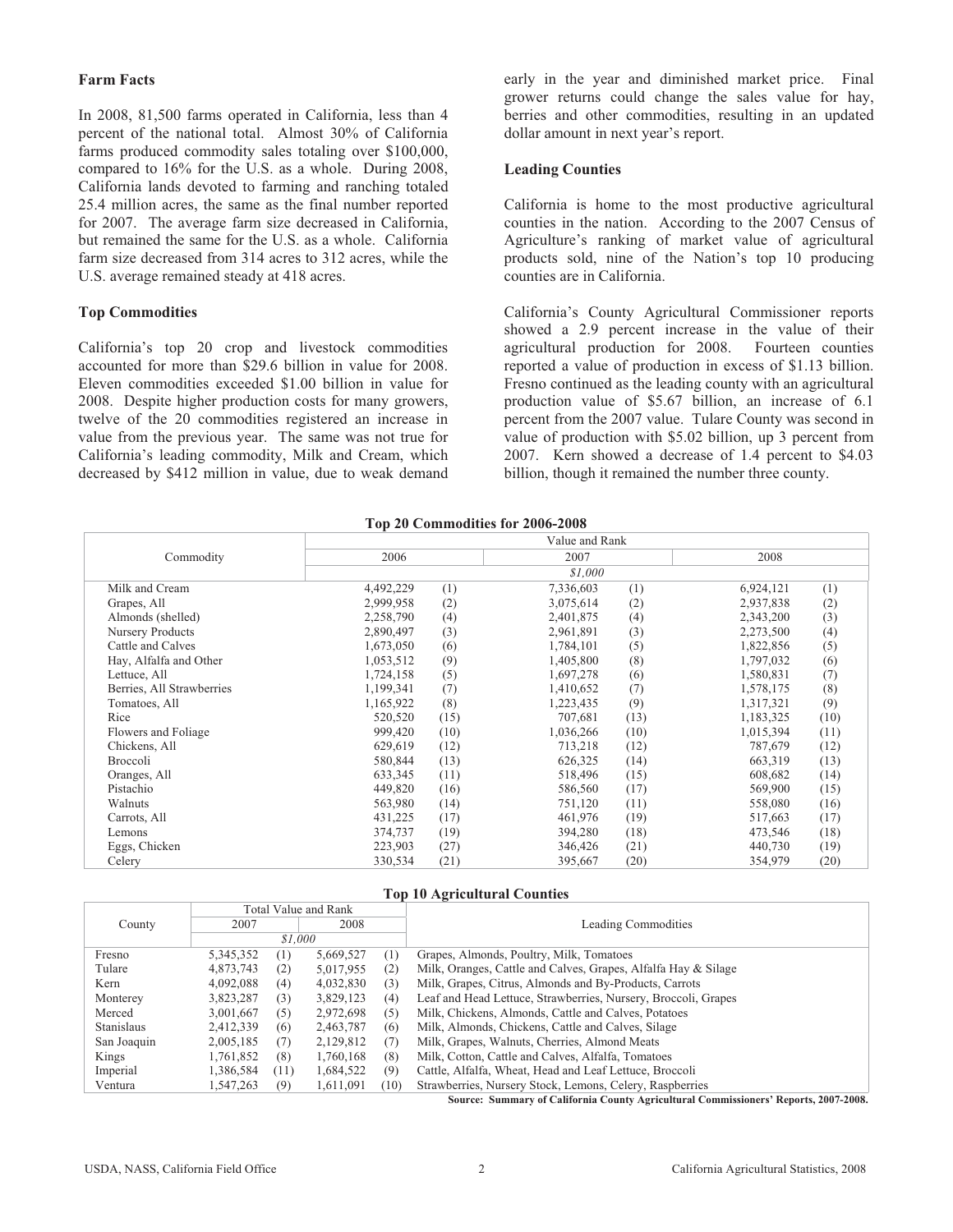#### **Weather Highlights for 2008**

January began with an upper level high moving out of California, opening a storm door. A cold air mass moved through California and spread heavy rain through much of the State. The storm brought strong southerly winds with maximum wind gusts of 70 mph in the Central Valley. The remainder of the month saw typical rainfall for the time of year, which aided the growth of field crops.

Alternating stormy and fair weather stretches characterized much<br>of February. Below and above normal temperatures Below and above normal temperatures<br>shifting weather patterns. The storms accompanied the shifting weather patterns. throughout the month built up considerable snowpack in the Sierra Nevada Mountains. The State experienced unseasonably warm temperature during the end of the month, with high temperatures reaching the 80's in the south and upper 70's in the Central Valley.

High pressure systems dominated March, with most parts of California experiencing only scattered showers during the month. High temperatures in southern California reached the 80's with lows in the 40's, while the highs in the Central Valley reached the 70's with lows in the 30's. March saw the first cutting of Alfalfa. Early planted summer vegetable fields were growing well.

The start of April saw below normal temperatures. Damage from the cold temperatures was reported for grapes and other noncitrus fruit. Temperatures quickly warmed, and by the second week, with several record high temperatures broken. The rest of the month was arid with no significant rainfall reported. Rice field preparation and planting was underway. The harvest of barley, oats, and wheat started.

May started off with alternating high and low pressure systems moving over California. The month was highlighted by two unusual weather occurrences. The first was a very strong high pressure ridge that was accompanied by a thermal trough, that developed much further westward than normal. This led to many high temperatures being broken Statewide. The second was an upper level low that passed through California into the Great Basin late in May. The low did an unusual reversal, moving back over the State. Measurable rainfall was reported across the Central Valley and the coast, with snowfall in the higher elevations of Northern California.

Transitory low pressure systems characterized the State's weather for the first half of June. These systems mainly effected temperatures and winds, with very little precipitation associated with the systems. During the third week of the month, a low pressure system built over California. This resulted in widespread thunderstorms activity across northern California. The thunderstorms produced a great amount of lightning, but little rainfall. This combination resulted in over 600 wildfires ignited across the State.

July saw its typical summertime pattern settle over the State. Seasonably warm temperatures and dry weather were featured throughout almost all of the month. Southern California did experience a few cases of rainfall that originated from subtropical moisture, though rains were brief. Smoke and haze from wildfires lingered over the Central Valley. Extremely poor grazing conditions persisted. The harvest of wheat was The harvest of wheat was completed by late July. The almond harvest began.

During the month of August, California experienced seasonably warm temperatures and dry weather. Very little precipitation was experienced over the majority of the State. Cotton fields were in bloom with bolls being set. Rice continued to grow nicely through the month. Pasture conditions continued to deteriorate throughout California. Milk production continued its decline as a result of the summer heat.

The beginning of September saw the continuation of warm summer temperatures with little moisture. As the autumn season approached, September saw its usual drop in temperatures. Dry conditions were experienced, except for some isolated thunderstorms in Northern California. Grape growers continued their harvest, and cattle producers continued to contend with poor feed and water conditions.

October began with a significant storm system developing in the eastern Pacific Ocean. As this storm system began to influence the State's weather, much needed rain finally reached California. Measurable rain was reported in every region of the State. The remainder of the month was characterized by the usual continued decline in temperatures, but only small amounts of precipitation were received. Harvesting of cotton began, while the cooler temperatures boosted production of milk.

During November, the overall weather pattern changed to more fall-like. The early part of the month saw a series of weather systems move across California, bringing significant rainfall amounts to the northern part of the State. The last half of the month there was little significant rainfall. While pasture and rangeland conditions improved slightly, more precipitation was needed to facilitate needed improvement.

Temperatures during the start of December were above normal, except in the northern Central Valley where fog during daytime hours kept temperatures from increasing. During the later part of the month, a series of systems moved across California, bringing much needed rain and snow. Pasture and range conditions showed improvement due to the wet conditions.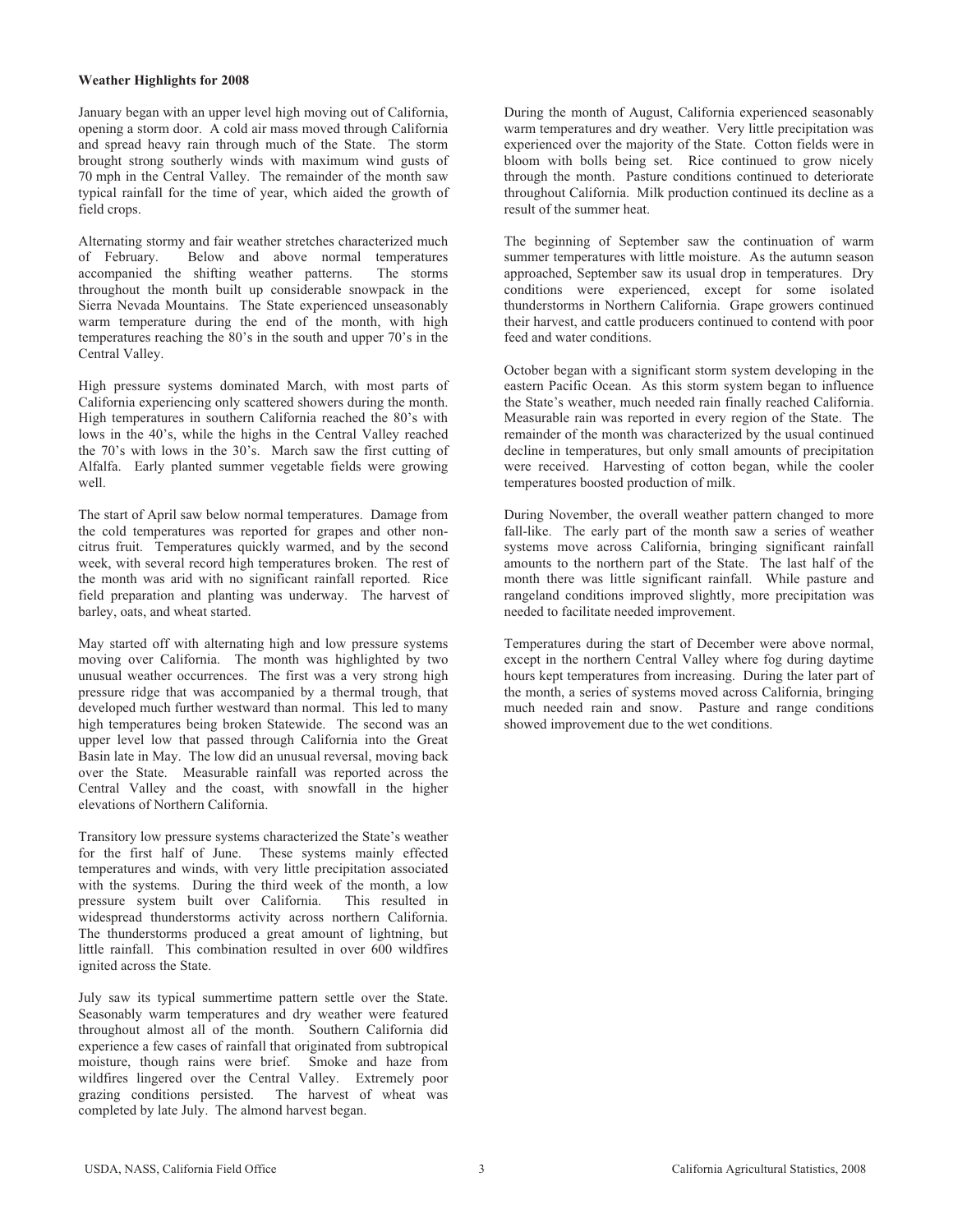### **Cash Income by Commodity Groups, 2006-2008 1/**

|                                       |            |              |                | Cash Income by Commodity Groups, 2000-2008 1/                                                     |            |                                                 |            |
|---------------------------------------|------------|--------------|----------------|---------------------------------------------------------------------------------------------------|------------|-------------------------------------------------|------------|
| Source of Income                      | 2006       | 2007         | 2008           | Source of Income                                                                                  | 2006       | 2007                                            | 2008       |
|                                       |            | \$1,000      |                |                                                                                                   |            | \$1,000                                         |            |
| <b>FIELD CROPS</b>                    |            |              |                | <b>VEGETABLE CROPS</b>                                                                            |            |                                                 |            |
| Alfalfa Seed                          | 30,495     | 35,147       | 26,290         | Artichokes                                                                                        | 49,350     | 58,080                                          | 57,499     |
| Barley                                | 8,908      | 8,231        | 12,907         | Asparagus                                                                                         | 61,124     | 70,180                                          | 52,625     |
| Beans, Dry                            | 58,294     | 57,420       | 54,619         | Beans, Green Lima                                                                                 | 8,051      | 8,965                                           | 7,254      |
| Corn for Grain                        | 37,829     | 72,769       | 131,796        | Beans, Snap, All                                                                                  | 38,100     | 48,338                                          | 47,481     |
| Cotton Lint                           | 522,036    | 591,417      | 593,084        | Broccoli, All                                                                                     | 580,844    | 626,325                                         | 650,042    |
| Cottonseed                            | 77,471     | 84,483       | 55,665         | Cabbage                                                                                           | 77,213     | 80,349                                          | 61,718     |
| Grain, Sorghum                        | 3,022      | 3,887        | 3,927          | Carrots, All                                                                                      | 431,225    | 461,976                                         | 515,631    |
| Hay, All                              | 604,498    | 816,208      | 1,026,214      | Cauliflower                                                                                       | 177,992    | 200,045                                         | 233,508    |
| Oats                                  | 454        | 1,796        | 2,885          | Celery                                                                                            | 330,534    | 395,667                                         | 322,944    |
| Oil Crops                             | 20,708     | 25,541       | 46,791         | Corn, Sweet                                                                                       | 82,598     | 107,072                                         | 99,899     |
| Potatoes (Excl. Sweet)                | 159,609    | 143,797      | 197,217        | Cucumbers, All                                                                                    | 19,848     | 13,142                                          | 13,986     |
| Potatoes, Sweet                       | 77,867     | 80,864       | 132,726        | Garlic                                                                                            | 118,215    | 162,012                                         | 176,715    |
| Rice                                  | 371,270    | 455,132      | 826,214        | Lettuce                                                                                           | 1,724,158  | 1,697,278                                       | 1,605,244  |
| Sugar Beets                           | 65,663     | 60,517       | 43,949         | Melons, Cantaloupe                                                                                | 181,116    | 148,590                                         | 193,050    |
| Wheat                                 | 114,110    | 157,733      | 359,260        | Melons, Honeydew                                                                                  | 45,118     | 47,695                                          | 40,021     |
| Other Seed Crops                      | 180,277    | 140,657      | 183,127        | Melons, Watermelon                                                                                | 64,670     | 73,427                                          | 97,022     |
| Other Field Crops                     | 377,040    | 491,676      | 378,724        | Mushrooms                                                                                         | 181,603    | 186,399                                         | 185,195    |
|                                       |            |              |                | Onions                                                                                            | 201,169    | 189,159                                         | 164,559    |
| <b>TOTAL</b>                          | 2,709,551  | 3,227,275    | 4,075,395      | Peppers, Chili                                                                                    | 44,049     | 61,884                                          | 34,831     |
| Percent of                            |            |              |                | Peppers, Green                                                                                    | 228,520    | 227,758                                         | 312,173    |
| Gross Cash Income                     | 7.9%       | 8.3%         | 10.4%          | Pumpkins                                                                                          | 15,105     | 12,852                                          | 22,260     |
| <b>FRUIT AND NUT CROPS</b>            |            |              |                | Spinach, All                                                                                      | 144,995    | 135,821                                         | 130,075    |
| Almonds                               | 2,258,790  | 2,401,875    | 2,262,400      | Squash                                                                                            | 26,261     | 29,082                                          | 33,500     |
| Apples                                | 81,210     | 74,661       | 76,509         | Tomatoes, Fresh                                                                                   | 505,120    | 374,070                                         | 386,946    |
| Apricots                              | 23,128     | 34,878       | 34,404         | Tomatoes, Processing                                                                              | 660,802    | 849,365                                         | 897,290    |
| Avocados                              | 337,189    | 253,581      | 321,468        | Other Vegetable Crops                                                                             | 976,691    | 1,025,094                                       | 965,840    |
| Berries, Other                        | 250,164    | 278,449      | 245,946        | <b>TOTAL</b>                                                                                      | 6,974,471  | 7,290,625                                       | 7,307,308  |
| Berries, Strawberries                 | 1,199,341  | 1,410,652    | 1,544,686      | Percent of                                                                                        |            |                                                 |            |
| Cherries                              | 124,391    | 155,016      | 194,534        | Gross Cash Income                                                                                 | 20.3%      | 18.8%                                           | 18.8%      |
| Dates                                 | 34,690     | 37,459       | 30,813         | LIVESTOCK, POULTRY, AND PRODUCTS                                                                  |            |                                                 |            |
|                                       | 18,253     |              | 21,691         | Aquaculture                                                                                       | 12,891     |                                                 |            |
| Figs                                  |            | 19,145       |                | Cattle and Calves                                                                                 |            | 90,374                                          | 69,531     |
| Grapefruit                            | 86,053     | 62,445       | 49,606         |                                                                                                   | 1,673,050  | 1,784,101                                       | 1,822,857  |
| Grapes                                | 2,998,434  | 3,074,988    | 2,925,895      | Chickens, All                                                                                     | 629,619    | 713,218                                         | 787,679    |
| Kiwifruit                             | 23,148     | 22,517       | 19,545         | Eggs                                                                                              | 223,903    | 346,426                                         | 440,730    |
| Lemons                                | 408,280    | 375,792      | 427,817        | Hogs                                                                                              | 31,186     | 31,662                                          | 33,217     |
| Nectarines                            | 112,706    | 89,039       | 107,675        | Honey                                                                                             | 19,167     | 14,144                                          | 25,888     |
| Olives                                | 18,119     | 86,693       | 47,473         | Milk and Cream                                                                                    | 4,492,229  | 7,336,603                                       | 6,924,121  |
| Oranges, Navel                        | 348874     | 238,843      | 491305         | Sheep and Lambs                                                                                   | 47,253     | 35,443                                          | 30,717     |
| and Miscellaneous                     |            |              |                | Turkeys                                                                                           | 177,012    | 211,669                                         | 252,416    |
| Oranges, Valencia                     | 126,931    | 59,867       | 135,414        | Wool and Mohair                                                                                   | 2,630      | 2,789                                           | 3,702      |
| Peaches, Clingstone                   | 104,846    | 152,665      | 147,857        | Other Livestock                                                                                   |            |                                                 |            |
| Peaches, Freestone                    | 165,562    | 179,175      | 146,692        | and Poultry                                                                                       | 273,896    | 252,404                                         | 241,418    |
| Pears                                 | 68,269     | 82,691       | 105,839        |                                                                                                   |            |                                                 |            |
| Pecans                                | 5,848      | 7,832        | 4,913          | <b>TOTAL</b>                                                                                      | 7,582,836  | 10,818,833                                      | 10,632,276 |
| Pistachios                            | 449,820    | 586,560      | 550,440        | Percent of                                                                                        |            |                                                 |            |
| Plums                                 | 108,648    | 101,077      | 56,960         | Gross Cash Income                                                                                 | 22.1       | 27.8                                            | 27.2       |
| Plums, Dried                          | 156,860    | 240,921      | 129,245        | TOTAL CASH INCOME FROM MARKETINGS                                                                 |            |                                                 |            |
| Tangerines                            | 60,208     | 78,862       | 143,175        |                                                                                                   |            |                                                 |            |
| Walnuts                               | 563,980    | 751,120      | 527,560        | TOTAL                                                                                             | 31,417,428 | 36,354,601                                      | 36,186,735 |
| Other Fruits and Nuts                 | 146,379    | 156,361      | 124,900        | <b>FARM RELATED INCOME 2/</b>                                                                     |            |                                                 |            |
| <b>TOTAL</b>                          | 10,280,121 | 11,013,164   | 10,874,762     | <b>TOTAL</b>                                                                                      | 2,879,793  | 2,456,011                                       | 2,902,952  |
| Percent of                            |            |              |                | Percent of                                                                                        |            |                                                 |            |
| Gross Cash Income                     | 30.0%      | 28.3%        | 27.9%          | Gross Cash Income                                                                                 | 8.4        | 6.5                                             | 7.2        |
| <b>CHRISTMAS TREES</b>                |            |              |                | <b>GROSS CASH INCOME FROM FARMING</b>                                                             |            |                                                 |            |
| TOTAL                                 | 8,785      | 6547         | 8,100          | <b>TOTAL</b>                                                                                      | 34,297,221 | 38,810,612                                      | 39,089,687 |
| Percent of                            |            |              |                | Totals may not add due to rounding.<br>1/                                                         |            |                                                 |            |
| Gross Cash Income                     |            | $\cdots$     | $\overline{a}$ | Includes value of home consumption, value of inventory<br>2/                                      |            |                                                 |            |
| NURSERY, GREENHOUSE, AND FLORICULTURE |            |              |                | adjustments, machine hire and custom work, forest products                                        |            |                                                 |            |
| <b>TOTAL</b>                          | 3,881,917  | 3,998,157.00 | 3,288,894      | sold, rental value of farm dwelling, government payments,<br>and other miscellaneous farm income. |            |                                                 |            |
| Percent of                            |            |              |                |                                                                                                   |            | <b>Source: USDA's Economic Research Service</b> |            |
| Gross Cash Income                     | 11.3%      | 10.3%        | 8.4%           |                                                                                                   |            |                                                 |            |

| 2006       | 2007       | 2008       | Source of Income                       | 2006       | 2007       | 2008       |
|------------|------------|------------|----------------------------------------|------------|------------|------------|
|            | \$1,000    |            |                                        |            | \$1,000    |            |
|            |            |            | <b>VEGETABLE CROPS</b>                 |            |            |            |
| 30,495     | 35,147     | 26,290     | Artichokes                             | 49,350     | 58,080     | 57,499     |
| 8,908      | 8,231      | 12,907     | Asparagus                              | 61,124     | 70,180     | 52,625     |
| 58,294     | 57,420     | 54,619     | Beans, Green Lima                      | 8,051      | 8,965      | 7,254      |
| 37,829     | 72,769     | 131,796    | Beans, Snap, All                       | 38,100     | 48,338     | 47,481     |
| 522,036    | 591,417    | 593,084    | Broccoli, All                          | 580,844    | 626,325    | 650,042    |
| 77,471     | 84,483     | 55,665     | Cabbage                                | 77,213     | 80,349     | 61,718     |
| 3,022      | 3,887      | 3,927      | Carrots, All                           | 431,225    | 461,976    | 515,631    |
| 604,498    | 816,208    | 1,026,214  | Cauliflower                            | 177,992    | 200,045    | 233,508    |
| 454        | 1,796      | 2,885      | Celery                                 | 330,534    | 395,667    | 322,944    |
| 20,708     | 25,541     | 46,791     | Corn, Sweet                            | 82,598     | 107,072    | 99,899     |
| 159,609    | 143,797    | 197,217    | Cucumbers, All                         | 19,848     | 13,142     | 13,986     |
| 77,867     | 80,864     | 132,726    | Garlic                                 | 118,215    | 162,012    | 176,715    |
| 371,270    | 455,132    | 826,214    | Lettuce                                | 1,724,158  | 1,697,278  | 1,605,244  |
| 65,663     | 60,517     | 43,949     | Melons, Cantaloupe                     | 181,116    | 148,590    | 193,050    |
| 114,110    | 157,733    | 359,260    | Melons, Honeydew                       | 45,118     | 47,695     | 40,021     |
| 180,277    | 140,657    | 183,127    | Melons, Watermelon                     | 64,670     | 73,427     | 97,022     |
| 377,040    | 491,676    | 378,724    | Mushrooms                              | 181,603    | 186,399    | 185,195    |
|            |            |            | Onions                                 | 201,169    | 189,159    | 164,559    |
| 2,709,551  | 3,227,275  | 4,075,395  | Peppers, Chili                         | 44,049     | 61,884     | 34,831     |
|            |            |            | Peppers, Green                         | 228,520    | 227,758    | 312,173    |
| 7.9%       | 8.3%       | 10.4%      | Pumpkins                               | 15,105     | 12,852     | 22,260     |
|            |            |            | Spinach, All                           | 144,995    | 135,821    | 130,075    |
| 2,258,790  | 2,401,875  | 2,262,400  | Squash                                 | 26,261     | 29,082     | 33,500     |
| 81,210     | 74,661     | 76,509     | Tomatoes, Fresh                        | 505,120    | 374,070    | 386,946    |
| 23,128     | 34,878     | 34,404     | Tomatoes, Processing                   | 660,802    | 849,365    | 897,290    |
| 337,189    | 253,581    | 321,468    | Other Vegetable Crops                  | 976,691    | 1,025,094  | 965,840    |
| 250,164    | 278,449    | 245,946    | TOTAL                                  | 6,974,471  | 7,290,625  | 7,307,308  |
| 1,199,341  | 1,410,652  | 1,544,686  | Percent of                             |            |            |            |
| 124,391    | 155,016    | 194,534    | Gross Cash Income                      | 20.3%      | 18.8%      | 18.8%      |
| 34,690     | 37,459     | 30,813     | LIVESTOCK, POULTRY, AND PRODUCTS       |            |            |            |
| 18,253     | 19,145     | 21,691     | Aquaculture                            | 12,891     | 90,374     | 69,531     |
| 86,053     | 62,445     | 49,606     | Cattle and Calves                      | 1,673,050  | 1,784,101  | 1,822,857  |
| 2,998,434  | 3,074,988  | 2,925,895  | Chickens, All                          | 629,619    | 713,218    | 787,679    |
| 23,148     | 22,517     | 19,545     | Eggs                                   | 223,903    | 346,426    | 440,730    |
| 408,280    | 375,792    | 427,817    | Hogs                                   | 31,186     | 31,662     | 33,217     |
| 112,706    | 89,039     | 107,675    | Honey                                  | 19,167     | 14,144     | 25,888     |
| 18,119     | 86,693     | 47,473     | Milk and Cream                         | 4,492,229  | 7,336,603  | 6,924,121  |
| 348874     | 238,843    | 491305     | Sheep and Lambs                        | 47,253     | 35,443     | 30,717     |
|            |            |            | Turkeys                                | 177,012    | 211,669    | 252,416    |
| 126,931    | 59,867     | 135,414    | Wool and Mohair                        | 2,630      | 2,789      | 3,702      |
| 104,846    | 152,665    | 147,857    | Other Livestock                        |            |            |            |
| 165,562    | 179,175    | 146,692    | and Poultry                            | 273,896    | 252,404    | 241,418    |
| 68,269     | 82,691     | 105,839    |                                        |            |            |            |
| 5,848      | 7,832      | 4,913      | <b>TOTAL</b>                           | 7,582,836  | 10,818,833 | 10,632,276 |
| 449,820    | 586,560    | 550,440    | Percent of                             |            |            |            |
| 108,648    | 101,077    | 56,960     | Gross Cash Income                      | 22.1       | 27.8       | 27.2       |
| 156,860    | 240,921    | 129,245    | TOTAL CASH INCOME FROM MARKETINGS      |            |            |            |
| 60,208     | 78,862     | 143,175    |                                        |            |            |            |
| 563,980    | 751,120    | 527,560    | <b>TOTAL</b>                           | 31,417,428 | 36,354,601 | 36,186,735 |
| 146,379    | 156,361    | 124,900    | <b>FARM RELATED INCOME 2/</b>          |            |            |            |
|            |            |            |                                        |            |            |            |
| 10,280,121 | 11,013,164 | 10,874,762 | TOTAL                                  | 2,879,793  | 2,456,011  | 2,902,952  |
|            |            |            | Percent of                             |            |            |            |
| 30.0%      | 28.3%      | 27.9%      | Gross Cash Income                      | 8.4        | 6.5        | 7.2        |
|            |            |            | <b>GROSS CASH INCOME FROM FARMING</b>  |            |            |            |
|            |            |            |                                        |            |            |            |
| 8,785      | 6547       | 8,100      | <b>TOTAL</b>                           | 34,297,221 | 38,810,612 | 39,089,687 |
|            |            |            | 1/ Totals may not add due to rounding. |            |            |            |
|            |            |            |                                        |            |            |            |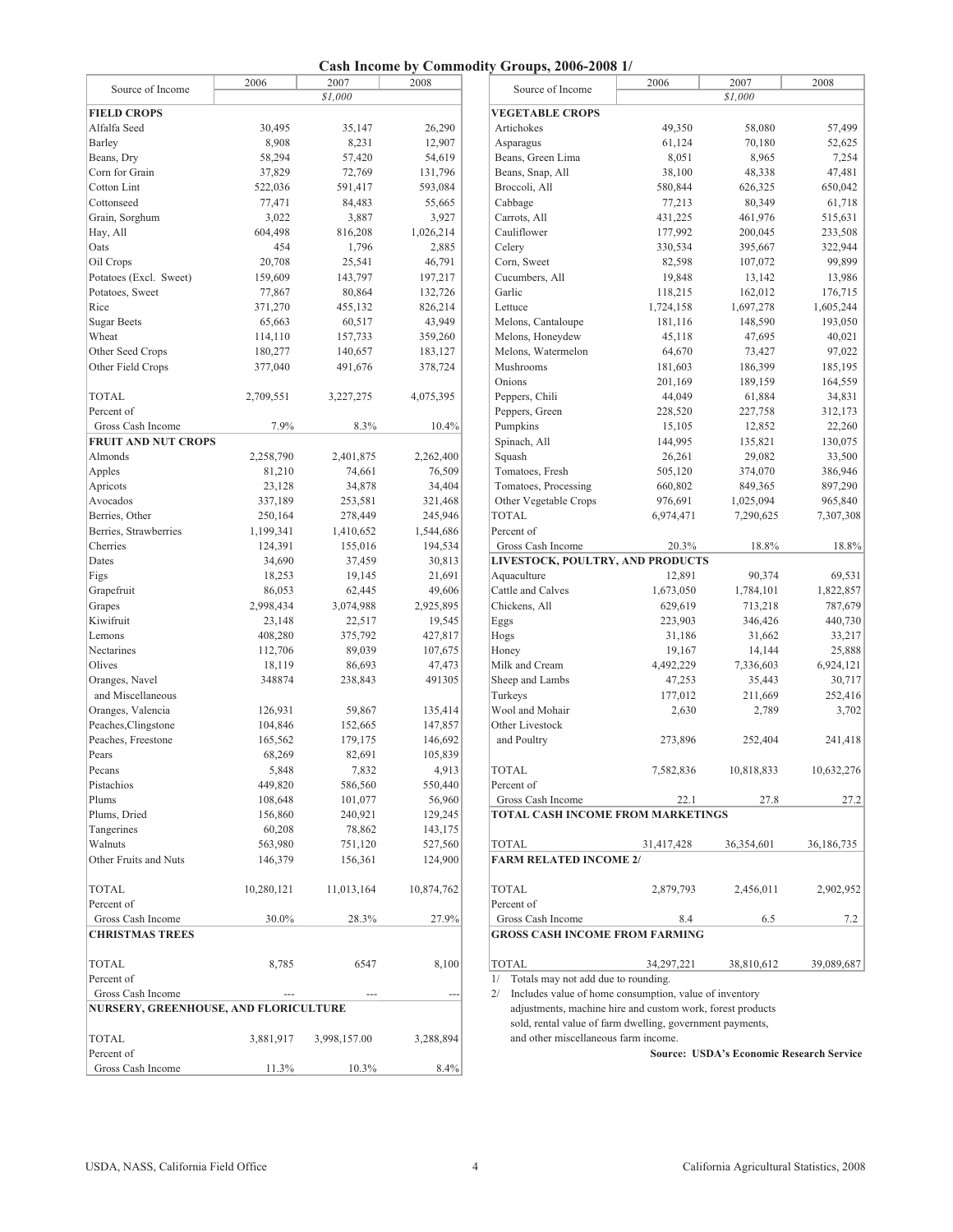|       |                                                   | Farm Income Indicators, 2004-2008 1/ |                    |                      |                         |                              |
|-------|---------------------------------------------------|--------------------------------------|--------------------|----------------------|-------------------------|------------------------------|
|       | Item                                              | 2004                                 | 2005               | 2006                 | 2007                    | 2008                         |
|       |                                                   |                                      |                    | \$1,000              |                         |                              |
|       | <b>Value of Crop Production</b>                   | 22,789,256                           | 23,531,914         | 23,837,178           | 25,498,757              | 25,401,746.41                |
|       | Food grains                                       | 481,815                              | 449,669            | 485,381              | 612,864                 | 1,185,474.00                 |
|       | Feed crops                                        | 677,774                              | 758,791<br>770,016 | 654,711              | 902,891                 | 1,177,728.00                 |
|       | Cotton<br>Oil crops                               | 564,394<br>23,142                    | 18,673             | 599,507<br>20,708    | 675,900<br>25,541       | 648,749.00<br>46,791.00      |
|       | Fruits and tree nuts                              | 9,505,230                            | 10,904,790         | 10,280,120           |                         |                              |
|       | Vegetables                                        | 6,662,124                            | 6,420,042          | 7,088,638            | 11,013,166<br>7,409,466 | 10,874,760.00                |
|       | All other crops                                   | 4,428,985                            | 4,465,359          | 4,705,527            | 4,895,940               | 7,522,415.00<br>4,098,542.00 |
|       | Home consumption                                  | 5,566                                | 4,320              | 9,822                | 9,100                   | 10,941.00                    |
|       | Value of inventory adjustment 2/                  | 440,226                              | (259,746)          | (7,236)              | (46, 111)               | $-163,654.00$                |
|       | <b>Value of Livestock Production</b>              | 8,768,269                            | 8,500,488          | 7,648,125            | 10,775,671              | 10,416,374.00                |
|       | Meat animals                                      | 1,729,308                            | 1,836,636          | 1,751,489            | 1,851,206               | 1,886,791.00                 |
|       | Dairy products                                    | 5,365,992                            | 5,223,062          | 4,492,229            | 7,336,603               | 6,924,121.00                 |
|       | Poultry and eggs                                  | 1,235,113                            | 1,150,902          | 1,108,094            | 1,346,579               | 1,549,125.00                 |
|       | Miscellaneous livestock                           | 228,247                              | 227,462            | 231,024              | 284,445                 | 272,239.00                   |
|       | Home consumption                                  | 3,441                                | 4,078              | 11,256               | 10,039                  | 12,071.00                    |
|       | Value of inventory adjustment 2/                  | 206,168                              | 58,348             | 54,033               | (53,201)                | $-227,973.00$                |
|       | <b>Revenues from Services and Forestry</b>        | 2,417,856                            | 2,431,629          | 2,811,919            | 2,473,616               | 3,194,036.62                 |
|       | Machine hire and custom work                      | 584,518                              | 465,008            | 631,292              | 329,810                 | 786,694.00                   |
|       | Forest products sold                              | 7,438                                | 8,012              | 9,380                | 10,250                  | 8,600.00                     |
|       | Other farm income                                 | 608,152                              | 697,948            | 853,087              | 811,499                 | 946,185.00                   |
|       | Gross imputed rental value of farm dwellings      | 1,217,748                            | 1,260,661          | 1,318,160            | 1,322,057               | 1,452,557.62                 |
|       | VALUE OF AGRICULTURAL SECTOR PRODUCTION           | 33,975,380                           | 34,464,031         | 34,297,221           | 38,748,044              | 39,012,157.03                |
| less: | <b>Purchased Inputs</b>                           | 14,519,751                           | 16,071,787         | 17,647,381           | 18,586,743              | 21,890,723.68                |
|       | <b>Farm Origin</b>                                | 4,342,716                            | 4,559,722          | 4,828,844            | 5,617,595               | 7,151,338.00                 |
|       | Feed purchased                                    | 2,780,000                            | 2,860,002          | 3,050,002            | 3,870,000               | 5,120,000.00                 |
|       | Livestock and poultry purchased<br>Seed purchased | 712,716<br>850,000                   | 709,720<br>990,000 | 708,845<br>1,069,997 | 677,598<br>1,069,997    | 621,336.00<br>1,410,002.00   |
|       | <b>Manufactured Inputs</b>                        | 2,973,005                            | 3,656,089          | 4,068,462            | 4,099,864               | 4,846,490.00                 |
|       | Fertilizers and lime                              | 829,998                              | 1,029,999          | 1,170,000            | 1,110,001               | 1,500,000.00                 |
|       | Pesticides                                        | 950,002                              | 1,160,000          | 1,240,001            | 1,160,001               | 1,339,999.00                 |
|       | Petroleum fuel and oils                           | 639,511                              | 923,167            | 1,017,252            | 1,159,345               | 1,327,658.00                 |
|       | Electricity                                       | 553,494                              | 542,923            | 641,209              | 670,517                 | 678,833.00                   |
|       | <b>Other Purchased Inputs</b>                     | 7,204,030                            | 7,855,976          | 8,750,075            | 8,869,284               | 9,892,895.68                 |
|       | Repair and maintenance of capital items           | 1,032,385                            | 966,921            | 1,034,311            | 1,177,817               | 1,349,508.68                 |
|       | Machine hire and custom work                      | 692,465                              | 700,320            | 663,925              | 637,760                 | 820,267.00                   |
|       | Marketing, storage, and transportation expenses   | 1,441,354                            | 2,264,786          | 2,308,706            | 2,111,339               | 1,950,329.00                 |
|       | Contract labor                                    | 1,495,039                            | 1,564,549          | 1,407,974            | 2,043,677               | 2,340,982.00                 |
|       | Miscellaneous expenses                            | 2,542,786                            | 2,359,400          | 3,335,159            | 2,898,691               | 3,431,809.00                 |
| plus: | <b>Net Government Transactions</b>                | (176415)                             | (32515)            | (295811)             | (928089)                | $-504,773.31$                |
|       | + Direct Government payments                      | 478,375                              | 703,629            | 530,177              | 478,229                 | 434,044.70                   |
|       | - Motor vehicle registration and licensing fees   | 64,789                               | 56,094             | 65,989               | 56,317                  | 58,340.00                    |
|       | - Property taxes                                  | 590,001                              | 680,050            | 759,999              | 1,350,001               | 880,478.00                   |
|       | <b>Gross Value Added</b>                          | 19,279,215                           | 18,359,730         | 16,354,029           | 19,233,212              | 16,616,660.05                |
| less: | <b>Capital Consumption</b>                        | 1,198,592                            | 1,299,955          | 1,346,958            | 1,375,516               | 1,456,261.00                 |
|       | <b>Net Value Added</b>                            | 18,080,623                           | 17,059,775         | 15,007,071           | 17,857,696              | 15,160,399.05                |
| less: | <b>Payments to Stakeholders</b>                   | 6,761,866                            | 7,295,767          | 7,321,017            | 6,654,902               | 7,283,593.00                 |
|       | Employee compensation (total hired labor)         | 5,098,378                            | 5,530,310          | 5,461,935            | 4,949,493               | 5,500,512.00                 |
|       | Net rent received by non-operator landlords       | 573,916                              | 489,582            | 410,106              | 185,542                 | 327,070.00                   |
|       | Real estate and non-real estate interest          | 1,089,572                            | 1,275,875          | 1,448,976            | 1,519,867               | 1,456,011.00                 |
|       |                                                   |                                      |                    |                      |                         |                              |
|       | <b>NET FARM INCOME</b>                            | 11,318,757                           | 9,764,008          | 7,686,054            | 11,202,794              | 7,876,806.05                 |

1/ Value of agricultural sector production is the gross value of commodities and services produced within a year. Net value-added is the sector's contribution to the National economy and is the sum of the income from production earned by all factors-of-production, regardless of ownership. Net farm income is the farm operators' share of income from the sector's production activities. The concept presented is consistent with that employed by the Organization for Economic Cooperation and Development.

2/ A positive value of inventory change represents current-year production not sold by December 31. A negative value is an offset to production from prior years included in current-year sales. **Source: USDA's Economic Research Service**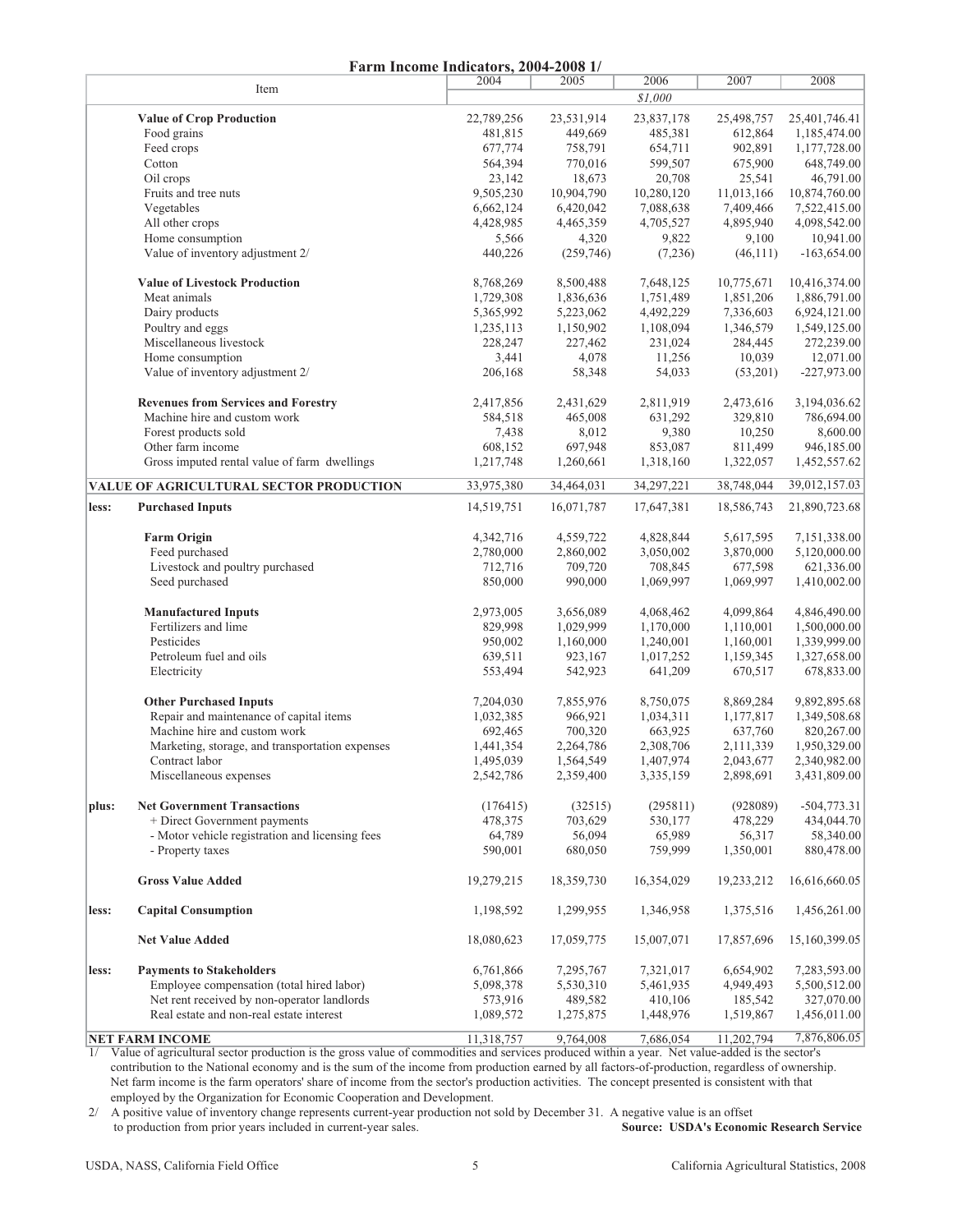|                                                        | U.S.              | of U.S. Prod. | Area                     | <b>Short Tons</b> | Total Value 2/   | Rank 3/                  |                          |                          |                                                                                             |
|--------------------------------------------------------|-------------------|---------------|--------------------------|-------------------|------------------|--------------------------|--------------------------|--------------------------|---------------------------------------------------------------------------------------------|
| Commodity                                              | Rank 1/           | 1/            | Harvested                | $(2,000$ Lbs.)    |                  |                          |                          | Harvest                  | Leading Counties 4/                                                                         |
|                                                        |                   |               | 1,000                    |                   |                  | 2007   2008              |                          | Season                   |                                                                                             |
|                                                        | Number            | Percent       | Acres                    | 1,000 Tons        | \$1,000          | Number                   |                          |                          |                                                                                             |
| VEGETABLE AND MELON CROPS TOTAL VALUE - \$7,487,179    |                   |               |                          |                   |                  |                          |                          |                          |                                                                                             |
|                                                        |                   |               |                          |                   |                  |                          |                          |                          |                                                                                             |
| Artichokes 5/                                          | 1                 | 99            | 8.8                      | 57.2              |                  | 54                       | 51                       | Continuous               | Monterey, Riverside, Santa Barbara, Imperial, San                                           |
| Asparagus                                              | $\mathbf{1}$      | 44            | 14.5                     | 21.0              | 54,683<br>52,625 | 50                       | 52                       | Jan. 1-Nov. 30           | Benito                                                                                      |
| Beans, FM Snap                                         | 3                 | 10            | 5.8                      | 30.4              | 40,499           | 55                       | 57                       | June 1-Dec. 31           | San Joaquin, Monterey, Fresno, San Benito,                                                  |
|                                                        |                   |               |                          |                   |                  |                          |                          | Continuous               | Monterey, Santa Barbara, Imperial, San Luis                                                 |
| Broccoll                                               | 1                 | 92            | 116.0                    | 928.0             | 663,319          | 14                       | 13                       |                          |                                                                                             |
|                                                        |                   |               |                          |                   |                  |                          |                          | Continuous               | Obispo, Fresno<br>Monterey, Ventura, San Luis Obispo, Imperial,                             |
| Cabbage, Fresh Market                                  | 2                 | 22            | 13.0                     | 266.5             | 75,686           | 47                       | 45                       |                          | Santa Barbara                                                                               |
| Carrots, All                                           | 1                 | 65            | 64.0                     | 1,068.2           | 517,663          | 19                       | 17                       | Continuous               | Imperial, Monterey, San Luis Obispo, Los Angeles,                                           |
|                                                        |                   |               |                          |                   |                  |                          |                          | Jan. 20-Dec. 15          | Monterey, Santa Barbara, Imperial, San Luis                                                 |
| Cauliflower                                            | 1                 | 87            | 32.3                     | 290.7             | 231,789          | 27                       | 28                       |                          | Obispo, Riverside                                                                           |
|                                                        |                   |               |                          |                   |                  |                          |                          | Continuous               | Ventura, Monterey, Santa Barbara, San Luis                                                  |
| Celery                                                 | 1                 | 95            | 26.5                     | 954.0             | 354,979          | 20                       | 20                       |                          | Obispo, San Benito                                                                          |
|                                                        |                   |               |                          |                   |                  |                          |                          | May 1-Dec. 1             | Fresno, Imperial, Contra Costa, Riverside, Santa                                            |
| Corn, FM Sweet                                         | 2                 | 14            | 24.9                     | 199.2             | 94,022           | 39                       | 44                       |                          | Clara                                                                                       |
| Cucumbers, FM                                          | 6                 | 6             | 3.0                      | 27.0              | 13,986           | 67                       | 69                       | Apr. 1-Nov. 30           | San Diego, San Joaquin, Tulare, Imperial                                                    |
| Garlic                                                 | 1                 | 91            | 23.0                     | 195.5             | 176,715          | 30                       | 34                       | Apr. 1-Sept. 15          | Fresno, Kern, Kings, San Benito, Santa Clara                                                |
|                                                        |                   |               |                          |                   |                  |                          |                          |                          | Monterey, Imperial, Fresno, Santa Barbara, San                                              |
|                                                        | 1                 | 78            | 116.0                    |                   |                  |                          | $\overline{a}$           | Jan. 1-Nov. 30           | Luis Obispo                                                                                 |
| Lettuce, Head                                          |                   |               |                          | 2,059.0           | 877,134          | ---                      |                          |                          | Monterey, Imperial, Fresno, Santa Barbara, San                                              |
|                                                        | 1                 | 83            | 42.5                     |                   |                  | ---                      | $\overline{\phantom{a}}$ | Continuous               | Benito                                                                                      |
| Lettuce, Leaf                                          | $\mathbf{1}$      |               |                          | 531.3             | 330,438          |                          |                          |                          |                                                                                             |
| Lettuce, Romaine                                       |                   | 78            | 61.0                     | 884.5             | 373,259          | ---                      | $\overline{a}$           | Continuous               | Monterey, Riverside, San Benito, Ventura                                                    |
|                                                        |                   |               |                          |                   | 1,580,831        |                          |                          |                          | Monterey, Imperial, Fresno, Santa Barbara, San                                              |
| Lettuce, All                                           | ---               | ---           | 219.5                    | 3,474.8           |                  | 6                        | $\tau$                   |                          | Benito                                                                                      |
| Melons, Cantaloupe                                     | 1<br>$\mathbf{1}$ | 61            | 39.0                     | 585.0             | 179,010          | 34                       | 33                       | June 1-Dec. 15           | Fresno, Imperial, Merced, Stanislaus, Riverside                                             |
| Melons, Honeydew<br>Melons, Watermelon                 | 2                 | 73<br>16      | 13.1                     | 134.3<br>327.7    | 37,604           | 56<br>49                 | 58<br>43                 | June 1-Dec. 15           | Fresno, Imperial, Riverside, Sutter, Yolo<br>Imperial, Fresno, San Joaquin, Riverside, Kern |
|                                                        |                   |               | 11.3                     |                   | 104,209          |                          |                          | June 1-Oct. 25           |                                                                                             |
|                                                        |                   |               |                          |                   |                  |                          |                          | Continuous               | Monterey, Santa Clara, Ventura, San Diego, San                                              |
| Mushroom, Agaricus                                     | 2                 | 15            | 0.5                      | 59.4              | 189,615          | 28                       | 32                       |                          | Mateo                                                                                       |
| Onions, All                                            | 1                 | 35            | 45.4                     | 1,507.0           | 267,707          | 29                       | 26                       | May 1-Oct. 31            | Fresno, Imperial, Los Angeles, Kern, Monterey                                               |
| Peppers, Bell                                          | 1                 | 51            | 20.0                     | 403.1             | 290,692          | ---                      | $\cdots$                 | Apr. 1-Oct. 31           | Riverside, Kern, Ventura, Fresno, Santa Clara                                               |
| Peppers, Chili                                         | 2                 | 43            | 5.6                      | 90.5              | 44,041           | $\cdots$                 | $\cdots$                 | May 1-Nov. 30            | Santa Clara                                                                                 |
| Peppers, All                                           | $\overline{a}$    | ---           | 25.6                     | 493.6             | 334,733          | 23                       | 22                       |                          |                                                                                             |
|                                                        |                   |               |                          |                   |                  |                          |                          | Sept. 1-Oct. 31          | San Joaquin, Sacramento, San Mateo, Ventura,                                                |
| Pumpkins                                               | 2                 | 14            | 5.3                      | 74.2              | 18,550           | 68                       | 68                       |                          | Stanislaus                                                                                  |
| Spinach, Fresh Market                                  | 1                 | 72<br>65      | 25.0                     | 206.2             | 140,250          | $\overline{\phantom{a}}$ | $\cdots$                 | Continuous               | Monterey                                                                                    |
| Spinach, Processing                                    | 1                 |               | 7.1                      | 67.4              | 8,499            | ---                      | $\overline{a}$           | Continuous<br>---        |                                                                                             |
| Spinach, All                                           | ---               | ---           | 32.1                     | 273.7             | 148,749          | 37                       | 38                       |                          | Monterey, Imperial, San Benito, Ventura, Santa                                              |
| Squash                                                 | $\overline{c}$    | 17            | 5.5                      | 56.4              | 33,500           | 60                       | 60                       | June 1-Aug. 31           | Santa Barbara, Fresno, Sacramento, Monterey,                                                |
| Tomatoes, Fresh                                        | 1                 | 37            | 37.0                     | 582.8             | 388,112          | ---                      | $\cdots$                 | May 15-Jan. 31           | Fresno, San Diego, Merced, San Joaquin, San                                                 |
| Tomatoes, Processing                                   | $\mathbf{1}$      | 96            | 279.0                    | 11,822.0          | 929,209          | ---                      | $\cdots$                 | June 20-Nov. 10          | Fresno, Yolo, Kings, San Joaquin, Stanislaus                                                |
| Tomatoes, All                                          | $\overline{a}$    | ---           | 316.0                    | 12,404.8          | 1,317,321        | 9                        | 9                        | $\overline{\phantom{a}}$ | $\overline{\phantom{a}}$                                                                    |
| Other Vegetable & Melons                               | $\cdots$          | ---           | $\overline{\phantom{a}}$ | $\cdots$          | 999,384          | ---                      | ---                      | ---                      | ---                                                                                         |
| <b>FRUIT AND NUT CROPS TOTAL VALUE -- \$11,174,281</b> |                   |               |                          |                   |                  |                          |                          |                          |                                                                                             |
| Almonds (shelled) 5/                                   | 1                 | 99            | 680.0                    | 815.0             | 2,343,200        | 4                        | 3                        | Aug. 1-Oct. 31           | Fresno, Stanislaus, Kern, Merced, Madera                                                    |
| Apples                                                 | 5                 | 4             | 19.5                     | 180.0             | 109,708          | 41                       | 40                       | July 15-Oct. 30          | San Joaquin, Kern, Fresno, Santa Cruz, Sonoma                                               |
| Apricots                                               | $\mathbf{1}$      | 94            | 11.1                     | 77.0              | 34,404           | 59                       | 59                       | May 1-July 15            | Fresno, Stanislaus, Kings, Tulare, San Joaquin                                              |
|                                                        |                   |               |                          |                   |                  |                          |                          | Continuous               | San Diego, Ventura, Riverside, Santa Barbara, San                                           |
| Avocados                                               | 1                 | 85            | 66.0                     | 165.0             | 328,350          | 24                       | 23                       |                          | Luis Obispo                                                                                 |
| Berries, Blueberries                                   | 7                 | 4             | 2.5                      | 7.0               | 48,580           | 61                       | 53                       | $\sim$                   | Tulare, San Joaquin                                                                         |
|                                                        |                   |               |                          |                   |                  |                          |                          | June 1-July 15           | Santa Cruz, San Diego, San Mateo, Santa Clara                                               |
|                                                        | 2                 | 16            | 0.1                      | 0.3               | 386              |                          |                          |                          |                                                                                             |
| Berries, Boysenberries                                 |                   |               |                          |                   |                  | 75                       | 75                       | June 1-Oct. 31           | Santa Cruz, Ventura, Monterey, Los Angeles, San                                             |
| Berries, Raspberries                                   | $\mathbf{1}$      | 46            | 3.4                      | 27.2              | 163,200          | 25                       | 36                       |                          | Bernardino                                                                                  |
|                                                        |                   |               | $\cdots$                 |                   |                  |                          |                          | $\cdots$                 | Monterey, Ventura, Santa Barbara, San Luis                                                  |
| Berries, FM Strawberries                               | $\mathbf{1}$      | 89            |                          | 930.2             | 1,438,167        | ---                      | $\overline{\phantom{a}}$ |                          | Obispo, Sacramento                                                                          |
|                                                        |                   |               |                          |                   |                  |                          | $\sim$                   | ---                      | Ventura, Santa Barbara, Monterey, San Diego, Los                                            |
| Berries, Proc Strawberries                             | $\mathbf{1}$      | 92            | $\cdots$                 | 203.5             | 140,008          |                          |                          |                          |                                                                                             |
|                                                        |                   |               |                          |                   |                  |                          |                          | Feb. 20-Nov. 15          | Monterey, Ventura, Santa Barbara, Santa Cruz, San                                           |
| Berries, All Strawberries                              | $\mathbf{1}$      | 90            | 37.6                     | 1,133.8           | 1,578,175        | 7                        | 8                        |                          | Luis Obispo                                                                                 |

### **Commodity Rank, Acreage, Production, Value and Leading Producing Counties, 2008**

CA Share of U.S. Prod. California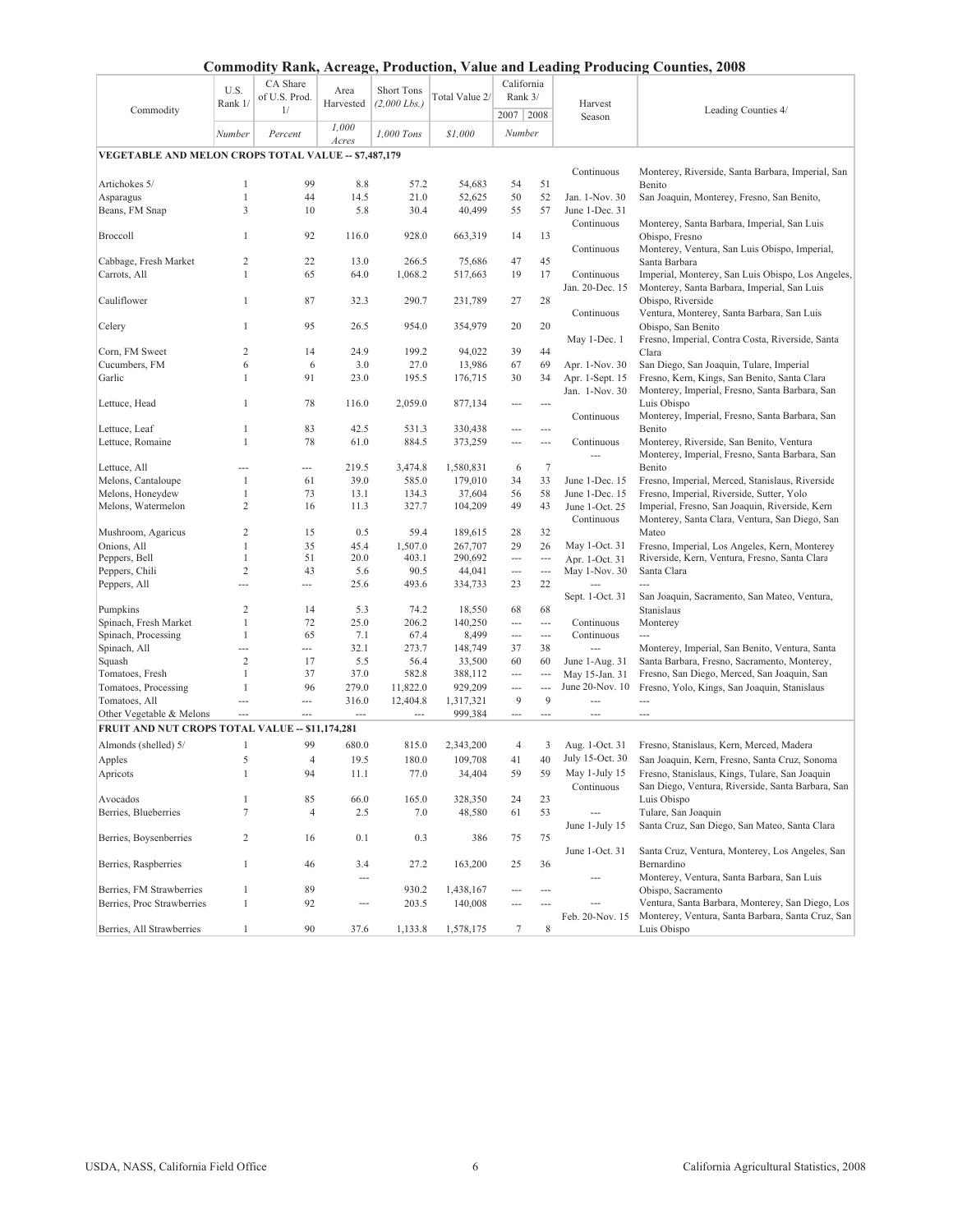| <b>Commodity Rank, Acreage, Production, Value and Leading Producing Counties, 2008</b> |  |  |  |
|----------------------------------------------------------------------------------------|--|--|--|
|----------------------------------------------------------------------------------------|--|--|--|

|                                                                                                         |                |                |                |                   |                |                          |                          | $\ldots$         | $\sim$ $\sigma$ and $\sigma$                        |
|---------------------------------------------------------------------------------------------------------|----------------|----------------|----------------|-------------------|----------------|--------------------------|--------------------------|------------------|-----------------------------------------------------|
|                                                                                                         |                | CA Share       |                |                   |                | California               |                          |                  |                                                     |
|                                                                                                         | U.S.           | of U.S. Prod.  | Area           | <b>Short Tons</b> | Total Value 2/ | Rank 3/                  |                          |                  |                                                     |
| Commodity                                                                                               | Rank 1/        | 1/             | Harvested      | $(2,000$ Lbs.)    |                |                          |                          | Harvest          | Leading Counties 4/                                 |
|                                                                                                         |                |                |                |                   |                | 2007 2008                |                          | Season           |                                                     |
|                                                                                                         | Number         | Percent        | 1,000          | 1,000 Tons        | \$1,000        | Number                   |                          |                  |                                                     |
|                                                                                                         |                |                | Acres          |                   |                |                          |                          |                  |                                                     |
| Cherries, Sweet                                                                                         | $\overline{2}$ | 35             | 27.0           | 86.0              | 194,534        | 32                       | 30                       | May 20-June 25   | San Joaquin, Fresno, Kern, Tulare, Stanislaus       |
| Dates 5/                                                                                                | $\mathbf{1}$   | 82             | 5.1            | 18.9              | 28,917         | 57                       | 63                       | Oct. 1-Dec. 15   | Riverside, Imperial, San Bernardino, Merced, Sutter |
| Figs 5/                                                                                                 | $\mathbf{1}$   | 96             | 9.4            | 43.3              | 25,954         | 65                       | 64                       | June 10-Sept. 15 | Madera, Merced                                      |
|                                                                                                         |                |                |                |                   |                |                          |                          | Nov. 1-July 31   |                                                     |
| Grapefruit, All                                                                                         | 3              | 14             | 9.6            | 174.2             | 47,736         | 51                       | 54                       |                  | Riverside, Tulare, San Diego, Kern, Imperial        |
| Grapes, Raisin Type                                                                                     |                | $\sim$         | 221.0          | 2,520.0           | 683,875        | $\overline{\phantom{a}}$ | ---                      | May 15-Nov. 15   | Fresno, Madera, Tulare, Kern, Kings                 |
| Grapes, Table type                                                                                      |                | $\overline{a}$ | 83.0           | 973.0             | 394,813        | ---                      | $\overline{\phantom{a}}$ | May 25-Dec. 15   | Kern, Tulare, Fresno, Riverside, Madera             |
| Grapes, Wine Type                                                                                       |                | $\overline{a}$ | 482.0          | 3,055.0           | 1,859,150      | ---                      | ---                      | Aug. 5-Dec. 15   | Napa, Sonoma, Fresno, Monterey, San Joaquin         |
| Grapes, All                                                                                             | $\mathbf{1}$   | 89             | 786.0          | 6,548.0           | 2,937,838      | $\overline{c}$           | $\overline{2}$           |                  | Fresno, Kern, Tulare, Napa, Sonoma                  |
| Kiwifruit 5/                                                                                            | 1              | 97             | 4.2            | 23.0              | 19,545         | 64                       | 67                       | Oct. 1-May 31    | Tulare, Butte, Yuba, Fresno, Sutter                 |
| Lemons                                                                                                  | 1              | 91             | 47.0           | 562.4             | 473,546        | 18                       | 18                       | Aug. 1-July 31   | Ventura, Riverside, Tulare, Kern, Fresno            |
| Nectarines                                                                                              |                | 98             | 31.0           | 295.0             | 107,675        | 43                       | 41                       | June 10-Sept. 5  | Fresno, Tulare, Stanislaus, Kings, Kern             |
| Olives                                                                                                  |                | 96             | 30.0           | 66.8              | 46,587         | 44                       | 56                       | Sept. 25-Mar. 15 | Tulare, Glenn, Tehama, San Joaquin, Butte           |
|                                                                                                         |                |                |                |                   |                |                          |                          |                  |                                                     |
| Oranges, Navel & Misc                                                                                   |                | $\sim$         | 141.0          | 1,687.5           | 470,591        | $\ddotsc$                | $\overline{\phantom{a}}$ | Nov. 1-Aug.31    | Tulare, Kern, Fresno, Riverside, San Bernardino     |
| Oranges, Valencia                                                                                       |                | $\cdots$       | 47.0           | 637.5             | 138,091        | $\overline{a}$           | $\overline{a}$           | Nov. 1-June 15   | Tulare, Kern, San Diego, Fresno, Ventura            |
| Oranges, All                                                                                            | $\overline{c}$ | 26             | 188.0          | 2,325.0           | 608,682        | 15                       | 14                       | $\overline{a}$   | Tulare, Kern, Fresno, San Diego, Ventura            |
| Peaches, Clingstone                                                                                     | 1              | 100            | 25.0           | 426.0             | 147,857        | ---                      | ---                      | July 15-Sept. 15 | Stanislaus, Sutter, Merced, Butte, Yuba             |
|                                                                                                         |                |                |                |                   |                |                          |                          | May 10-Sept. 15  | Fresno, Tulare, Kings, Stanislaus, San Joaquin      |
| Peaches, Freestone                                                                                      | 1              | 61             | 31.0           | 433.0             | 146,692        | $\sim$                   | $\overline{a}$           |                  |                                                     |
| Peaches, All                                                                                            | 1              | 76             | 56.0           | 859.0             | 294,549        | 22                       | 25                       |                  | Fresno, Tulare, Stanislaus, Kings, Sutter           |
| Pears, All                                                                                              | $\overline{c}$ | 28             | 15.0           | 243.0             | 105,839        | 45                       | 42                       | Aug. 5-Oct. 5    | Sacramento, Fresno, Lake, Mendocino, Yuba           |
| Pecans                                                                                                  | 8              | $\overline{2}$ | 3.1            | 18.8              | 4,913          | 70                       | 72                       | Sept. 1-Nov. 30  | Tulare                                              |
| Pistachio 5/                                                                                            |                | 98             | 118.0          | 139.0             | 569,900        | 17                       | 15                       | Sept. 15-Dec. 10 | Kern, Madera, Fresno, Tulare, Kings                 |
| Plums 5/                                                                                                |                | $\overline{a}$ | 29.5           | 160.0             | 56,960         | 40                       | 49                       |                  | Fresno, Tulare, Kings, Madera, Placer               |
|                                                                                                         |                | $\sim$         | 64.0           | 129.0             |                | 38                       | 31                       | May 25-Aug. 20   | Sutter, Butte, Glenn, Tehama, Yuba                  |
| Plums, Dried 5/                                                                                         | $\mathbf{1}$   |                |                |                   | 193,500        |                          |                          | Aug. 15-Oct. 10  |                                                     |
| Plums & Prunes 5/                                                                                       |                | 94             | $\sim$         | $\sim$            | $\sim$         | $\sim$                   | $\overline{a}$           |                  |                                                     |
|                                                                                                         |                |                |                |                   |                |                          |                          |                  |                                                     |
| Tangerines, Manderins,                                                                                  |                |                |                |                   |                |                          |                          |                  |                                                     |
| Tangelos & Tangors                                                                                      | 1              | 48             | 23.0           | 251.2             | 168,623        | 48                       | 35                       |                  | Kern, Tulare, Riverside, Madera, San Diego          |
| Walnuts 5/                                                                                              | $\mathbf{1}$   | 99             | 223.0          | 436.0             | 558,080        | 11                       | 16                       | Nov. 1-May 15    | San Joaquin, Stanislaus, Tulare, Butte, Sutter      |
| Other Fruits and Nuts                                                                                   |                | $\overline{a}$ | $\sim$         | $\sim$            | 124,900        | $\overline{a}$           | $\overline{a}$           | Sept. 5-Nov. 10  | $\sim$                                              |
| FIELD AND SEED CROPS TOTAL VALUE - \$5,005,552                                                          |                |                |                |                   |                |                          |                          |                  |                                                     |
|                                                                                                         | 10             | $\mathbf{1}$   |                |                   |                | 69                       |                          |                  |                                                     |
| Barley                                                                                                  |                |                | 60.0           | 79.2              | 20,295         |                          | 66                       | May 15-Oct. 1    | Fresno, Siskiyou, San Bernardino, Kern, San Luis    |
| Beans, Dry                                                                                              | 9              | 3              | 51.9           | 48.0              | 58,944         | 53                       | 49                       | Aug. 20-Nov. 15  | Stanislaus, San Joaquin, Sutter, Fresno, Ventura    |
| Cotton Lint, All                                                                                        | $\overline{4}$ | 6              | 268.0          | 184.8             | 296,532        | 16                       | 24                       | Oct. 1-Jan. 1    | Kings, Fresno, Kern, Merced, Tulare                 |
| Cottonseed                                                                                              | $\overline{4}$ | $\overline{7}$ | $\sim$         | 280.0             | 71,120         | 36                       | 47                       | $\overline{a}$   | Kings, Fresno, Kern, Merced, Tulare                 |
| Grain, Corn                                                                                             | 27             | $\sim$         | 170.0          | 928.2             | 158,126        | 35                       | 37                       | Sept. 1-Dec. 1   | San Joaquin, Sacramento, Tulare, Merced, Glenn      |
| Grain, Sorghum                                                                                          | 17             | $\sim$         | 9.0            | 23.9              | 3,016          | 73                       | 74                       | $\overline{a}$   | Tulare, Sutter, Riverside                           |
| Hay, Alfalfa and Other                                                                                  | $\overline{1}$ | 6              | 1,610.0        | 9,414.0           | 1,797,032      | 8                        | 6                        | Mar. 1-Nov. 5    | Merced, Kern, Yolo, Solano, Lassen                  |
| Oats                                                                                                    | 15             | 2              | 25.0           | 32.0              | 8,000          | 71                       | 71                       | June 15-Oct. 1   | Sacramento, Siskiyou, Sonoma, San Mateo, Modoc      |
| Potatoes (Excl. Sweet)                                                                                  | 10             | 4              | 38.4           | 735.2             | 204,603        | 33                       | 29                       | Continuous       | Kern, San Joaquin, Riverside, Siskiyou, Modoc       |
|                                                                                                         |                |                |                |                   |                |                          |                          | July 15-Nov. 15  | Merced, Stanislaus, Imperial, San Bernardino,       |
| Potatoes, Sweet                                                                                         | $\overline{2}$ | 24             | 14.8           | 218.3             | 132,726        | 46                       | 39                       |                  | Solano                                              |
| Rice                                                                                                    | $\overline{c}$ | 21             | 517.0          | 2,151.5           | 1,183,325      | 13                       | 10                       | Sept. 1-Nov. 30  | Colusa, Butte, Sutter, Glenn, Yuba                  |
| <b>Sugar Beets</b>                                                                                      | 5              | $\overline{4}$ | 25.3           | 1,052.0           | 47,130         | 52                       | 55                       | Apr. 1-Dec. 10   | Imperial, Fresno, Merced, Kern, Madera              |
| Wheat, All                                                                                              | 17             | 2              | 545.0          |                   | 352,644        | 31                       | 21                       | May 20-Sept. 1   |                                                     |
|                                                                                                         |                |                |                | 1,476.8           |                |                          |                          |                  | Imperial, Kings, Kern, Fresno, Tulare               |
| Oil Crops 6/                                                                                            | $\sim$         | $\sim$         | $\overline{a}$ | $\sim$            | 72,858         | 63                       | 56                       | $\overline{a}$   | $\overline{a}$                                      |
| Other Field Crops                                                                                       | $\overline{a}$ | $\sim$         | $\sim$         | $\sim$            | 599,201        | $\sim$                   | $\sim$                   | $\overline{a}$   | $\sim$                                              |
| NURSERY, GREENHOUSE AND FLORICULTURE CROPS TOTAL VALUE -- \$3,281,514                                   |                |                |                |                   |                |                          |                          |                  |                                                     |
| Nursery Products 4/ 5/ 7/                                                                               | 1              |                |                |                   | 2,273,500      | 3                        | $\overline{4}$           | Continuous       | San Diego, Ventura, Monterey, Riverside, Orange     |
| Flowers and Foliage 8/                                                                                  |                |                |                |                   |                |                          |                          | Continuous       | San Diego, Santa Barbara, Santa Cruz, Monterey,     |
|                                                                                                         | $\mathbf{1}$   |                |                |                   | 999,914        | 10                       | 11                       |                  | Ventura                                             |
| Christmas Trees                                                                                         |                |                |                |                   |                |                          |                          | Nov. 1-Dec. 24   |                                                     |
|                                                                                                         |                |                |                |                   |                | 72                       | 70                       |                  | Santa Clara, El Dorado, Sonoma, San Bernardino,     |
|                                                                                                         |                |                |                |                   | 8,100          |                          |                          |                  | San Mateo                                           |
| 1/<br>Based on quantity produced for crops and on quantity marketed for livestock and poultry products. |                |                |                |                   |                |                          |                          |                  |                                                     |

2/ Based on value of quantity harvested for crops, value of quantity marketed for livestock, and value of quantity produced for poultry products.

3/ Based on total value.

4/ Based on values published in the county agricultural commissioners' annual crop reports.

5/ Share of U.S. production based on 2007 Census of Agriculture.

6/ Includes sunflower, safflower, and canola.

7/ Includes trees, shrubs, vines, bulbs, turf, etc., not included in flowers and foliage category. 8/ Includes cut flowers, potted plants, foliage plants, bedding plants, and indoor decoratives.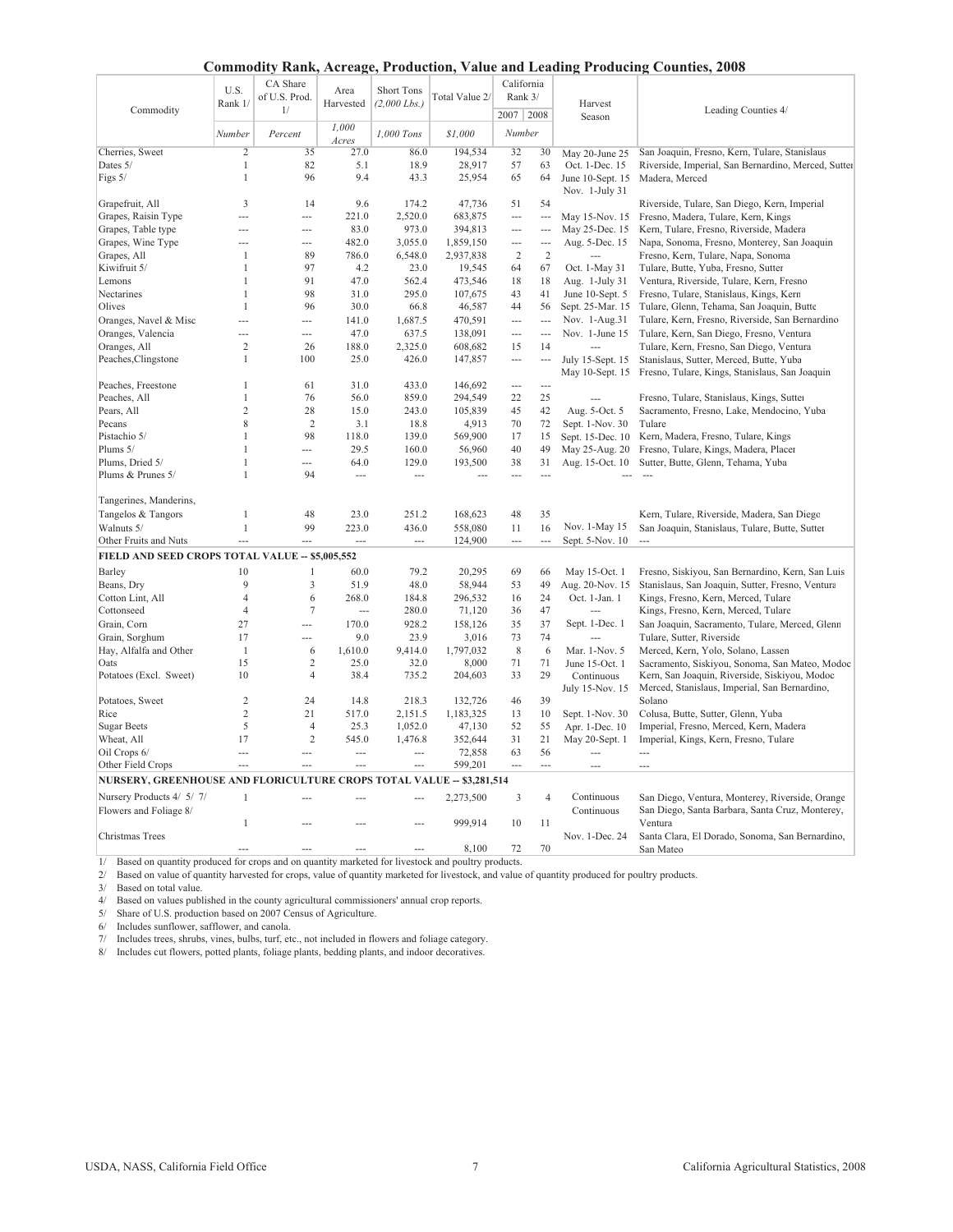|                                                                   |                 |                              |                |                     |                |                    | <b>Commodity Rank, Value and Leading Producing Counties, 2008</b> |
|-------------------------------------------------------------------|-----------------|------------------------------|----------------|---------------------|----------------|--------------------|-------------------------------------------------------------------|
| Commodity                                                         | U.S. Rank<br>1/ | CA Share<br>of U.S.<br>Prod. | Marketings     | Cash<br>Receipts 2/ |                | California<br>Rank | Leading Counties 3/                                               |
|                                                                   | Number          | Percent                      | $1.000$ Pounds | \$1,000             | 2007<br>Number | 2008               |                                                                   |
| LIVESTOCK, DAIRY, POULTRY, AND APIARY TOTAL VALUE -- \$10,632,275 |                 |                              |                |                     |                |                    |                                                                   |
| Aquaculture                                                       |                 |                              |                | 69,531              | 42             | 48                 | Imperial, Riverside, Merced                                       |
| Cattle and Calves                                                 |                 | $\overline{4}$               | 2,426,230      | 1,822,856           | 5              | 5.                 | Tulare Fresno, Imperial, Merced, Kern                             |
| Chickens, All                                                     |                 | ---                          |                | 787,679             | 12             | 12                 | Fresno, Merced, Stanislaus, Tulare, San Joaquin                   |
| Hogs and Pigs 4/                                                  | 29              | $---$                        | 67,980         | 33,217              | 60             | 61                 | Tulare, San Bernardino, Fresno, Stanislaus, Kern                  |
| Honey                                                             | 3               | 11                           | 18,360         | 25,888              | 66             | 65                 | Tulare, Kern, Fresno, Merced, San Diego                           |
| Milk and Cream                                                    |                 | 22                           | 41,166,000     | 6,924,121           |                |                    | Tulare, Merced, Stanislaus, Kern, Kings                           |
| Sheep and Lambs                                                   | 4               | 7                            | 36,990         | 30,717              | 58             | 62                 | Fresno, Kern, Imperial, Solano, Merced                            |
| Turkeys                                                           | 8               | 5                            | 435,200        | 252,416             | 26             | 27                 | Fresno, Merced, Stanislaus, Kings, Tulare                         |
| Wool and Mohair                                                   | 2               | 10                           | 3,318          | 3,702               | 74             | 73                 | Kern, Imperial, Fresno, Solano, Sutter                            |
|                                                                   |                 |                              | (Millions)     |                     |                |                    | San Diego, Santa Barbara, Santa Cruz, Monterey, San Luis          |
| Eggs, Chicken                                                     | 5               | 6                            | 5,272          | 440,730             | 21             |                    | 19 Obispo                                                         |
| Other Livestock & Poult                                           |                 | ---                          | ---            | 241,418             | ---            |                    |                                                                   |

1/ Based on quantity produced for crops and on quantity marketed for livestock and poultry products.

2/ Based on value of quanity harvested for crops, value of quantity marketing for livestock, and value of quanity produced for poultry products.

3/ Based on values published in the county agirucltural commissioners' annual crop reports.

4/ California share of U.S. production is less than one-half percent.

### **Number of Farms and Land in Farms; by Economic Sales Class, California, 1999-2008**

|                        | \$1,000- | \$10,000- |            |             | $$100,000+ a/$ |            |        | Average Size of |
|------------------------|----------|-----------|------------|-------------|----------------|------------|--------|-----------------|
| Year                   | \$9,999  | \$99,999  | \$100,000- | \$250,000-  | \$500,000+     | Total      | Total  | Farms           |
|                        |          |           | \$249,999  | \$499,999   |                | \$100,000+ |        |                 |
|                        |          |           |            |             |                |            |        |                 |
| <b>Number of Farms</b> |          |           |            | Number      |                |            |        |                 |
| 1999                   | 39,800   | 25,000    | 7,700      | 4,400       | 8,100          | 20,200     | 85,000 | ---             |
| 2000                   | 37,800   | 25,000    | 7,700      | 4,400       | 8,200          | 20,300     | 83,100 | ---             |
| 2001                   | 35,800   | 25,000    | 7,600      | 4,300       | 8,300          | 20,200     | 81,000 | ---             |
| 2002                   | 34,200   | 25,300    | 7,500      | 4,300       | 8,400          | 20,200     | 79,700 | ---             |
| 2003                   | 33,100   | 25,500    | 7,400      | 4,200       | 8,300          | 19,900     | 78,500 | ---             |
| 2004                   | 32,300   | 24,900    | 7,300      | 4,200       | 8,300          | 19,800     | 77,000 | ---             |
| 2005                   | 31,500   | 25,000    | 7,200      | 4,300       | 8,500          | 20,000     | 76,500 | ---             |
| 2006                   | 30,200   | 25,700    | 7,500      | 4,200       | 8,400          | 20,100     | 76,000 | ---             |
| 2007                   | 35,300   | 26,300    | 6,700      | 4,000       | 8.700          | 19,400     | 81,000 | ---             |
| 2008                   | 35,500   | 26,600    | 6,500      | 4,000       | 8,900          | 19,400     | 81,500 | ---             |
|                        |          |           |            |             |                |            |        |                 |
| <b>Land in Farms</b>   |          |           |            | 1,000 Acres |                |            |        | Acres           |
| 1999                   | 2,800    | 7,000     | 4,150      | 3,100       | 11,050         | 18,300     | 28,100 | 330             |
| 2000                   | 2,800    | 6,800     | 4,170      | 3,150       | 11,080         | 18,400     | 28,000 | 337             |
| 2001                   | 2,500    | 6,600     | 4,220      | 3,180       | 11,300         | 18,700     | 27,800 | 344             |
| 2002                   | 2,230    | 6,420     | 4,250      | 3,210       | 11,490         | 18,950     | 27,600 | 347             |
| 2003                   | 2,280    | 6,220     | 4,160      | 3,140       | 11,300         | 18,600     | 27,100 | 345             |
| 2004                   | 2,100    | 6,100     | 4,100      | 3,100       | 11,300         | 18,500     | 26,700 | 347             |
| 2005                   | 1,800    | 5,800     | 3,900      | 3,300       | 11,600         | 18,800     | 26,400 | 345             |
| 2006                   | 1,700    | 5,600     | 3,900      | 3,400       | 11,700         | 19,000     | 26,300 | 346             |
| 2007                   | 1,800    | 5,000     | 3,760      | 2,900       | 12,000         | 18,600     | 25,400 | 314             |
| 2008                   | 1,800    | 5,000     | 3,600      | 2,900       | 12,100         | 18,600     | 25,400 | 312             |

a/ Estimates for \$100,000+ size groups began in 1998.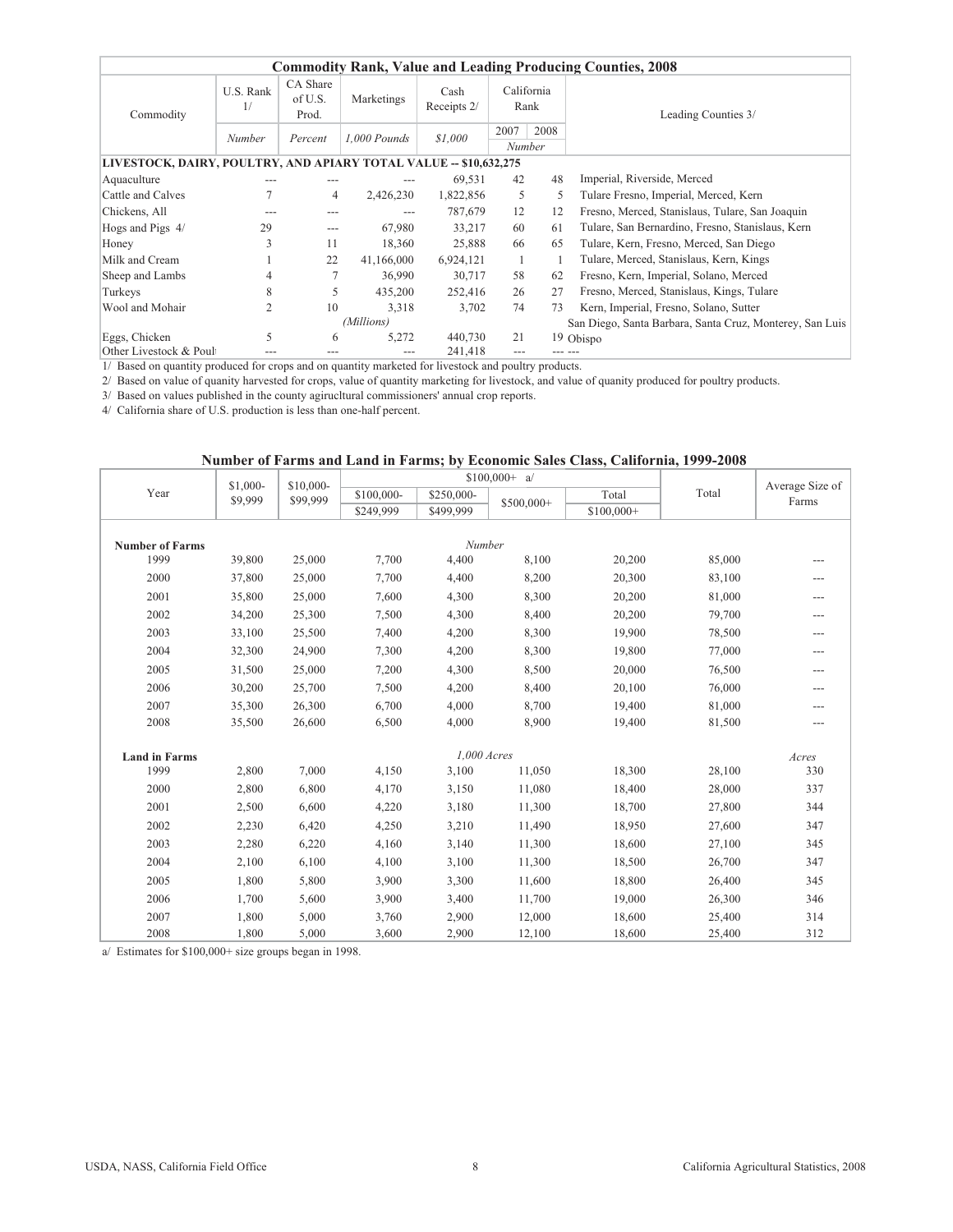### **County Rank, Total Value of Production and Leading Commodities, 2008 a/**

| Rank         | <b>Total Value</b><br>County b/ |                    | Leading Commodities                                                                                                                                |
|--------------|---------------------------------|--------------------|----------------------------------------------------------------------------------------------------------------------------------------------------|
| 2008<br>2007 |                                 | \$1,000            |                                                                                                                                                    |
|              |                                 |                    |                                                                                                                                                    |
| (1)          | $(1)$ Fresno                    | 5,669,527          | Grapes, Almonds, Poultry, Milk, Tomatoes                                                                                                           |
| (2)          | (2) Tulare                      | 5,017,955          | Milk, Oranges, Cattle and Calves, Grapes, Alfalfa Hay and Silage                                                                                   |
| (3)          | $(3)$ Kern                      | 4,032,830          | Milk, Grapes, Citrus, Almonds and By-Products, Carrots                                                                                             |
| (4)          | (4) Monterey                    | 3,829,123          | Lettuce, Strawberries, Nursery, Broccoli, Grapes                                                                                                   |
| (5)          | $(5)$ Merced                    | 2,972,698          | Milk, Chickens, Almonds, Cattle and Calves, Potatoes                                                                                               |
| (6)          | (6) Stanislaus                  | 2,463,787          | Milk, Almonds, Chickens, Cattle and Calves, Walnuts                                                                                                |
| (7)          | (7) San Joaquin                 | 2,129,812          | Milk, Grapes, Walnuts, Cherries, Almonds                                                                                                           |
| (8)          | $(8)$ Kings                     | 1,760,168          | Milk, Cotton, Cattle and Calves, Alfalfa, Tomatoes                                                                                                 |
| (11)         | (9) Imperial                    | 1,684,522          | Cattle, Alfalfa, Wheat, Head and Leaf Lettuce, Broccoli                                                                                            |
| (9)          | $(10)$ Ventura                  | 1,611,091          | Strawberries, Nursery Stock, Lemons, Celery, Raspberries                                                                                           |
| (10)         | $(11)$ San Diego                | 1,552,102          | Flowers, Woody Ornamentals, Bedding, Avocados, Tomatoes                                                                                            |
| (13)         | (12) Madera                     | 1,310,789          | Milk, Almonds, Pistachios, Wine Grapes, Raisins                                                                                                    |
| (12)         | $(13)$ Riverside                | 1,268,590          | Nursery Stock, Milk, Eggs, Table Grapes, Hay                                                                                                       |
| (14)         | (14) Santa Barbara              | 1,137,350          | Strawberries, Broccoli, Wine Grapes, Lettuce, Cauliflower                                                                                          |
| (21)         | $(15)$ Colusa                   | 662,644            | Rice, Almond Meats, Tomatoes, Rice Seed, Wheat                                                                                                     |
| (15)         | (16) San Luis Obispo            | 606,746            | Wine Grapes, Broccoli, Strawberries, Cattle & Calves, Vegetable Bedding                                                                            |
| (16)         | $(17)$ Sonoma                   | 593,407            | Grapes, Milk, Poultry, Livestock Products, Woody Ornamentals                                                                                       |
| (19)         | $(18)$ Butte                    | 563,930            | Rice, almonds, Walnuts, Dried Plums, Nursery                                                                                                       |
| (18)         | $(19)$ Glenn                    | 558,609            | Rice, Almonds, Dairy, Walnuts, Prunes                                                                                                              |
| (17)         | (20) San Bernardino             | 547,158            | Milk, Eggs, Cattle & Calves, Replacement Heifers, Trees/Shrubs                                                                                     |
| (23)         | $(21)$ Yolo                     | 502,173            | Tomatoes, Alfalfa Hay, Rice, Wine Grapes, Seed Crops                                                                                               |
| (24)         | $(22)$ Sutter                   | 498,195            | Rice, Almond Meats, Tomatoes, English Walnuts, Rice Seed                                                                                           |
| (20)<br>(22) | (23) Santa Cruz<br>$(24)$ Napa  | 477,398<br>409,123 | Strawberries, Raspberries, Vegetables, Cut Flowers, Landscape Plants<br>Wine Grapes, Cattle & Calves, Nursery Products, Livestock Products, Olives |
| (25)         | (25) Sacramento                 | 357,803            | Wine Grapes, Milk, Nursery Products, Pears, Poultry                                                                                                |
| (27)         | $(26)$ Solano                   | 292,840            | Nursery Stock, Alfalfa, Tomatoes, Cattle & Calves, Walnuts                                                                                         |
| (26)         | (27) San Benito                 | 262,032            | Nursery Stock, Vegetables, Leaf and Salad Lettuce, Spinach, Tomatoes                                                                               |
| (29)         | (28) Santa Clara                | 247,433            | Nursery Crops, Mushrooms, Bell Peppers, Lettuce, Cherries                                                                                          |
| (32)         | (29) Siskiyou                   | 231,134            | Nursery Crops, Alfalfa, Field Crops, Potatoes, Cattle                                                                                              |
| (28)         | (30) Orange                     | 227,990            | Woody Ornamentals, Strawberries, Nursery Plants, Prop. Material, Flowers,                                                                          |
| (30)         | (31) Los Angeles                | 226,190            | Woody Ornamentals, Nursery Plants, Alfalfa, Horticultural Specimin, Flowers                                                                        |
| (34)         | $(32)$ Yuba                     | 178,808            | Rice, Dried Plums, Walnut, Clingstone Peach, Milk                                                                                                  |
| (33)         | (33) San Mateo                  | 160,925            | Flowering Potted Plant, Ornamentals, Cut Flowers, Potted Foliage, Mushrooms                                                                        |
| (31)         | (34) Tehama                     | 159,382            | Walnuts, Dried Plums, Almonds, Olives, Milk                                                                                                        |
| (36)         | (35) Humboldt                   | 123,155            | Nursery Products, Milk, Cattle and Calves, Mfg Milk, Biomass for Energy                                                                            |
| (35)         | (36) Mendocino                  | 108,741            | Wine Grapes, Pears, Cattle & Calves, Milk, Nursery                                                                                                 |
| (38)         | $(37)$ Modoc                    | 107,009            | Alfalfa, Cattle & Calves, Potatoes, Wheat, Vegetables                                                                                              |
| (37)         | (38) Shasta                     | 97,260             | Forest Products, Hay, Cattle, Wild Rice, Strawberry Nursery Plants                                                                                 |
| (42)         | $(39)$ Lassen                   | 86,208             | Hay, Livestock, Strawberry Plants, Pastureland, Nursery Field Crops                                                                                |
| (39)         | (40) Contra Costa               | 71,234             | Sweet Corn, Cattle & Calves, Grapes, Tomatoes, Corn for Grain                                                                                      |
| (41)         | $(41)$ Marin                    | 63,311             | Milk, Cattle and Calves, Rangeland Pasture, Poultry, Fish                                                                                          |
| (40)         | $(42)$ Lake                     | 61,187             | Wine Grapes, Pears, Nursery Products, Cattle & Calves, Field Crops                                                                                 |
| (43)         | $(43)$ Placer                   | 59,563             | Rice, Nursery Products, Cattle and Calves, Livestock and Products, Walnuts                                                                         |
| (44)         | (44) Del Norte                  | 47,467             | Cows, Milk, Lily Bulbs, Woody Ornamentals, Calves                                                                                                  |
| (45)         | (45) Alameda                    | 41,185             | Woody Ornamentals, Wine Grapes, Cattle & Calves, Rangeland Pasture, Nursery Products                                                               |
| (46)         | $(46)$ Mono                     | 41,125             | Alfalfa, Stockers and Feeders, Steers, Hay, Heifers,                                                                                               |
| (47)         | $(47)$ El Dorado                | 29,359             | Apples, Cattle & Calves, Wine Grapes, Range Pasture, Christmas Trees<br>Wine Grapes, Cattle and Calves, Rangeland Pasture, Vegetables, Livestock   |
| (48)         | $(48)$ Amador                   | 28,668             |                                                                                                                                                    |
| (49)<br>(52) | (49) Mariposa                   | 24,919<br>21,647   | Cattle and Calves, Rangeland, Livestock and Poultry Products, Poultry, Forest Products<br>Alfalfa, Steers, Nursery Turf, Heifers, Cows             |
| (50)         | $(50)$ Inyo<br>$(51)$ Tuolumne  | 21,210             | Livestock, Cattle & Calves, Rangeland Pasture, Forest Products, Apiary Products                                                                    |
| (51)         | $(52)$ Plumas                   | 18,786             | Cattle, Alfalfa, Irrigated Pasture, Wild Hay, Misc. Pasture                                                                                        |
| (53)         | (53) Calaveras                  | 15,730             | Cattle and Calves, Poultry, Wine Grapes, Walnuts, Nursery Products                                                                                 |
| (54)         | (54) Nevada                     | 9,207              | Fed Heifers and Steers, Wine Grapes, Range Pasture, Irrigated Pasture, Cattle                                                                      |
| (55)         | $(55)$ Sierra                   | 6,328              | Stockers and Feeders, Irrigated Pasture, Hay, Forage Pasture, Wild Hay                                                                             |
| (56)         | $(56)$ Alpine                   | 4,113              | Cattle and Calves, Rangeland Pasture, Irrigated Pasture, Hay                                                                                       |
| (57)         | $(57)$ Trinity                  | 2,320              | Cattle and Calves, Rangeland Pasture, Wine Grapes, Irrigated Pasture, Fruits and Nuts                                                              |
| (58)         | (58) San Francisco              | 1,134              | Vegetables, Cut Flowers                                                                                                                            |
|              |                                 |                    |                                                                                                                                                    |

a/ Totals vary slightly from totals published by counties due to classification differences between county and State reports.

b/ Three County Agricultural Commissioners' Reports were not available at publication so 2003 data (last available report) was used

for Trinity County, while 2006 data was used for Humboldt and Tuolumne counties for this report.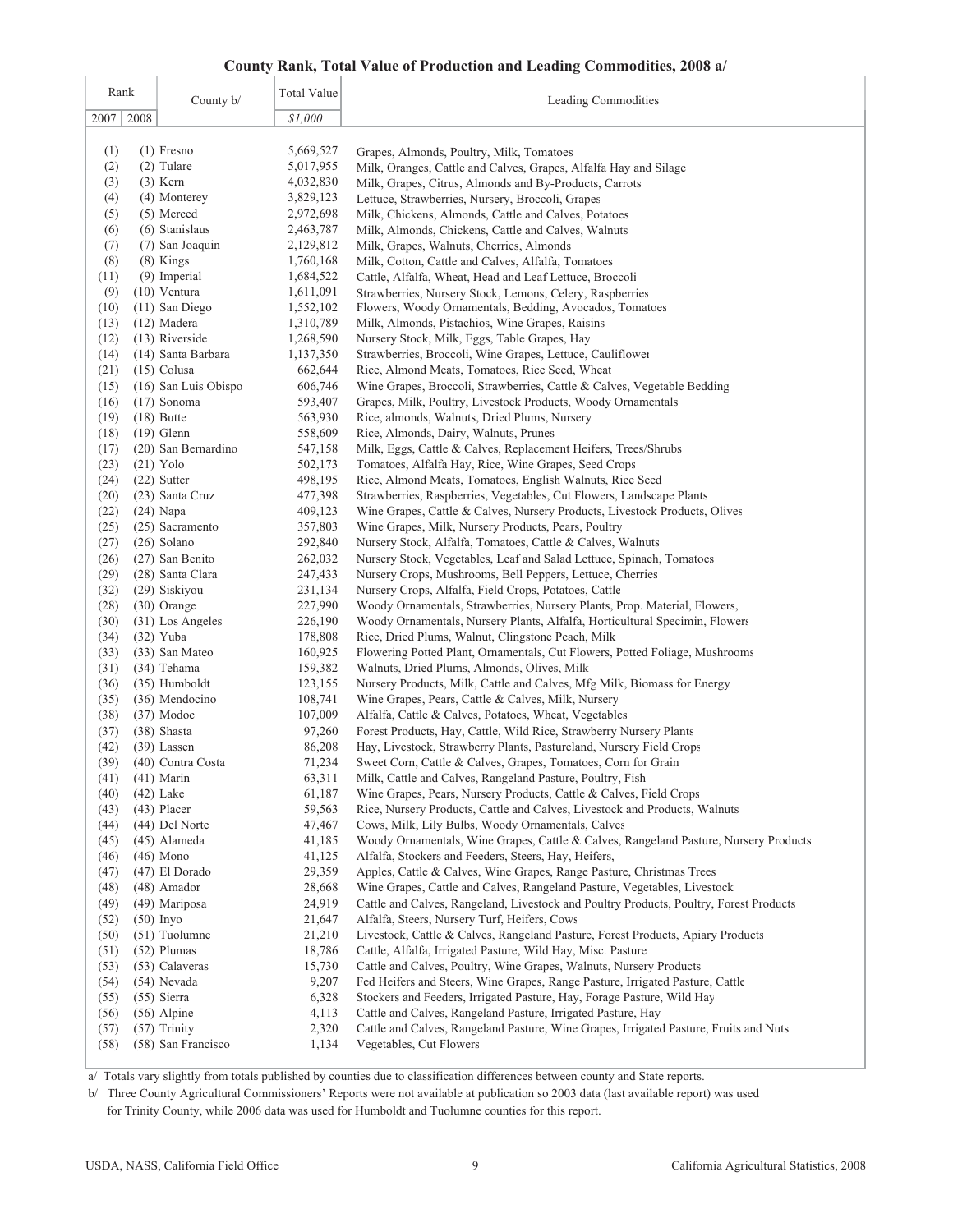| Seasonal Kainiali with Comparisons to Normal, 2008-2009<br>2007-2008<br>2008-2009 |                  |           |                          |           |                       |  |  |
|-----------------------------------------------------------------------------------|------------------|-----------|--------------------------|-----------|-----------------------|--|--|
| <b>Stations</b>                                                                   | Precipitation 1/ | Percent   | Precipitation 1/         | Percent   | Normal<br>Rainfall 1/ |  |  |
|                                                                                   | Inches           | of Normal | Inches                   | of Normal | Inches                |  |  |
|                                                                                   |                  |           |                          |           |                       |  |  |
| <b>NORTH COAST</b>                                                                |                  |           |                          |           |                       |  |  |
| Eureka                                                                            | 35.21            | 94        | 28.88                    | 77        | 37.53                 |  |  |
| Ukiah                                                                             | 27.83            | 73        | 21.65                    | 57        | 37.96                 |  |  |
| Santa Rosa                                                                        | 24.30            | 80        | 22.45                    | 74        | 30.30                 |  |  |
| <b>CENTRAL COAST</b>                                                              |                  |           |                          |           |                       |  |  |
| San Francisco Airport                                                             | 15.81            | 80        | 14.62                    | 74        | 19.70                 |  |  |
| San Jose                                                                          | 11.33            | 79        | $\overline{\phantom{a}}$ |           | 14.42                 |  |  |
| Salinas Airport                                                                   | 10.67            | 86        | 11.02                    | 89        | 12.44                 |  |  |
| Monterey FAA                                                                      | 7.57             | 40        | 10.71                    | 57        | 18.72                 |  |  |
| King City                                                                         | 9.29             | 81        | 6.05                     | 53        | 11.44                 |  |  |
| Paso Robles Airport                                                               | 8.62             | 62        | 5.87                     | 42        | 13.95                 |  |  |
| <b>SACRAMENTO VALLEY</b>                                                          |                  |           |                          |           |                       |  |  |
| Redding                                                                           | 25.26            | 76        | 25.05                    | 75        | 33.30                 |  |  |
| Red Bluff FSS                                                                     | 15.05            | 68        | 17.53                    | 79        | 22.29                 |  |  |
| Chico AFS                                                                         | 19.44            | 74        | 28.91                    | 110       | 26.32                 |  |  |
| Marysville                                                                        | 15.68            | 75        | 16.25                    | 77        | 21.04                 |  |  |
| Sacramento Airport                                                                | 13.71            | 78        | 16.33                    | 93        | 17.52                 |  |  |
| <b>SAN JOAQUIN VALLEY</b>                                                         |                  |           |                          |           |                       |  |  |
| Stockton WSO                                                                      | 10.22            | 73        | 9.31                     | 67        | 13.95                 |  |  |
| Fresno                                                                            | 8.94             | 89        | 7.71                     | 77        | 10.00                 |  |  |
| Bakersfield                                                                       | 2.53             | 44        | 4.95                     | 87        | 5.72                  |  |  |
| <b>SOUTH COAST</b>                                                                |                  |           |                          |           |                       |  |  |
| Santa Maria Airport                                                               | 11.62            | 94        | 10.1                     | 82        | 12.36                 |  |  |
| Santa Barbara                                                                     | 15.93            | 98        | 10.11                    | 62        | 16.25                 |  |  |
| Oxnard                                                                            | 14.32            | 94        | 9.02                     | 59        | 15.22                 |  |  |
| Los Angeles                                                                       | 13.52            | 92        | 9.08                     | 61        | 14.77                 |  |  |
| Riverside                                                                         | 6.33             | 66        | 6.67                     | 70        | 9.58                  |  |  |
| San Diego Airport                                                                 | 7.50             | 76        | 9.17                     | 93        | 9.90                  |  |  |
| <b>SOUTHEASTERN INTERIOR</b>                                                      |                  |           |                          |           |                       |  |  |
| Bishop                                                                            | 7.39             | 138       | 2.84                     | 53        | 5.37                  |  |  |
| Lancaster                                                                         | 8.87             | 114       | 5.39                     | $78\,$    | 6.92                  |  |  |
| Daggett Airport                                                                   | 2.58             | 66        | 3.81                     | 97        | 3.93                  |  |  |
|                                                                                   |                  |           |                          |           |                       |  |  |
| Thermal Airport<br>Blythe                                                         | 3.62             | 115<br>60 | 1.48<br>1.86             | 47<br>52  | 3.16<br>3.60          |  |  |
| Imperial                                                                          | 2.15<br>2.37     | 86        | 1.95                     | $71\,$    | 2.75                  |  |  |
|                                                                                   |                  |           |                          |           |                       |  |  |
| <b>CASCADE-SIERRA</b>                                                             |                  |           |                          |           |                       |  |  |
| Alturas                                                                           | 12.38            | 103       | 10.65                    | 89        | 12.01                 |  |  |
| Mt. Shasta                                                                        | 29.71            | $80\,$    | 37.19                    | $100\,$   | 37.02                 |  |  |
| <b>Blue Canyon</b>                                                                | 37.96            | 57        | 47.25                    | $70\,$    | 67.04                 |  |  |
| Yosemite Valley                                                                   | 15.97            | 43        | 20.36                    | 55        | 37.05                 |  |  |

**Seasonal Rainfall with Comparisons to Normal, 2008-2009**

1/ Rainfall year is July 1 - June 30.

Source: Western Regional Climate Center, Reno, Nevada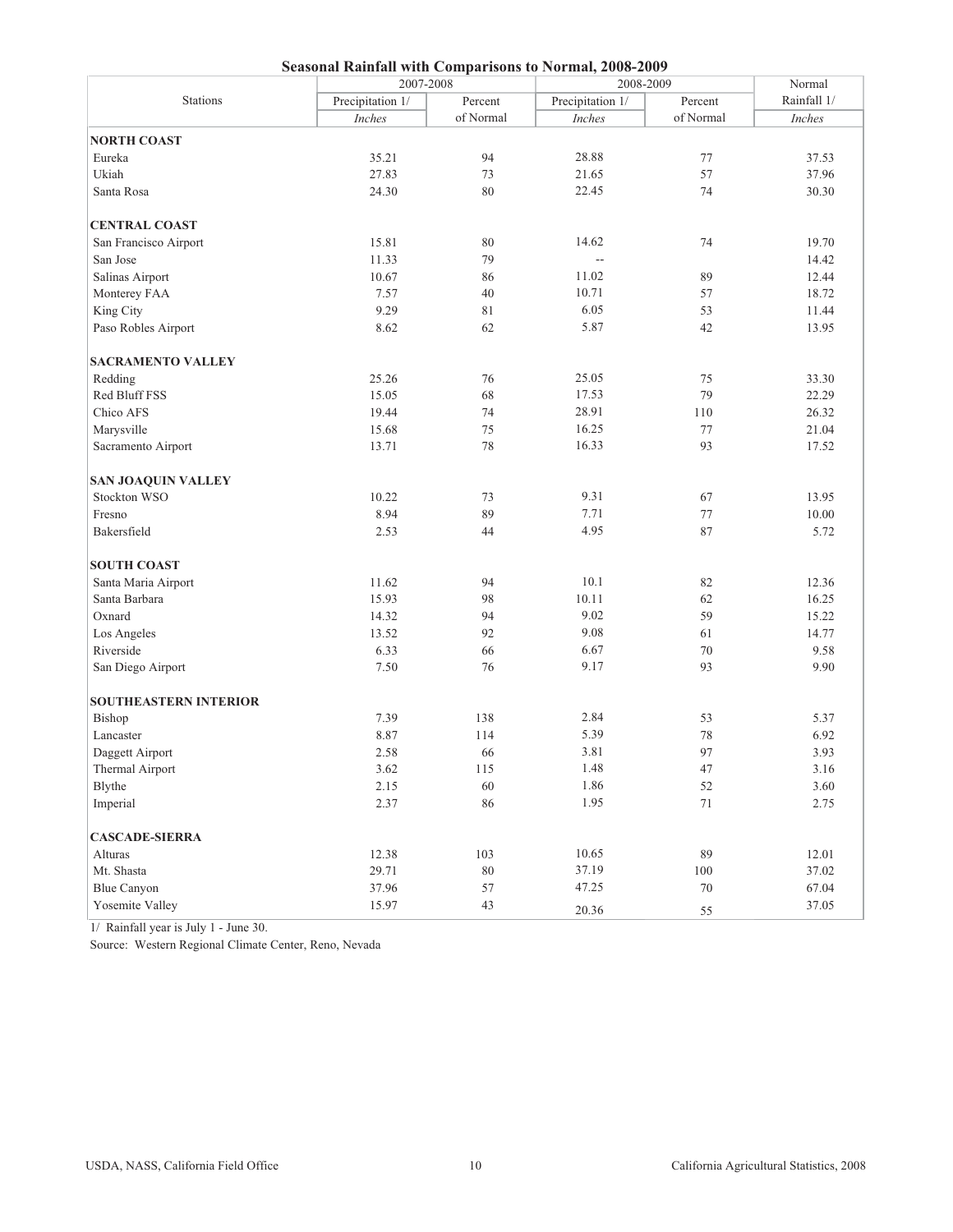California field crops experienced an increase in total value of production to a record high in 2008, with the total at \$5.01 billion, up 18 percent from 2007. California's acreage and production both increased. The harvested acreage rose by 6 percent while production was up by 4 percent from 2007.

California continued to be the leading state in alfalfa hay production and consumption. In 2008, California produced 7.21 million tons of alfalfa hay, generating \$1.47 million, the highest value among all field crops. Other hay also showed an increase in production and price; values were up 42 percent to \$326 million.

It was an excellent season for cotton growers. Planting of the 2008 California cotton crop began in early March in the Imperial Valley and continued throughout the State until early May. In late March, the Imperial Valley crop was challenged by the region's unusually cool weather and high winds. Some late Upland cotton beds in the State were disced without planting due to low cotton prices; approximately 3,000 acres of planted fields were plowed under in the Central Valley due to the tight water supplies. Good weather conditions dominated during the growing and harvest seasons; no major pest problems were reported. Harvest was complete by early December. Growers produced good quality cotton with above average yields. Price of Upland cotton was \$0.59 per pound, down 18 percent from 2007, but 2 percent higher than 2006. Planted acreage showed a significant decrease for the fourth year in a row, dropping by 38 percent from 2007. The total value of Upland cotton also decreased, plummeting down to \$105 million from \$225 million in 2007, a drop of 53 percent. The value was \$218 million in 2006. California growers planted 155,000 acres of American Pima cotton, down 105,000 from 2007. The American Pima cotton price increased slightly from the previous year to \$0.992 per pound. Despite the increase in price, total value declined; American Pima cotton generated \$192 million in 2008, compared to \$377 million in 2007.

Rice was one of the major field crops in California with 519,000 acres planted in 2008. Medium grain rice contributed about 91 percent of the total rice production and 89 percent of the total acreage. A lack of rain during March allowed rice growers to get an early start on their field preparations for the 2008 crop. Growers began planting rice during the middle of April, and were mostly finished planting by the end of May. Weather conditions were ideal during the early stages of growth. As of the middle of June, most of the rice fields in California had emerged and were showing steady growth. Rice fields were in various stages of heading during August. Weed

pressure was a concern for many producers. Harvest began during September and was nearly complete as of the end of October. All rice grain value of production increased 67 percent for 2008 totaling \$1.18 billion. California's 2008 corn for grain value of production increased 7 percent to \$158 million. The harvested acreage was down 11 percent to 170,000 acres, when compared to 2007, and the total production dropped 4 percent to 928,200 cwt.

Only about 60 percent of the California winter wheat crop was harvested for grain. Many dairy farmers growing wheat opted to harvest the wheat as hay or silage due to the high cost for alfalfa hay. Due to a dry wheat growing season, the stripe rust fungus was not a major concern for most wheat growers. Wheat was planted on 840,000 acres and 545,000 were harvested for grain. Overall, production increased 67 percent and value jumped 121 percent. Winter wheat increased in acreage, yield, production and total value, which was up 108 percent when compared to 2007. Durum wheat production was up 90 percent to 456,750 tons. Durum wheat price per ton increased 34 percent to \$251.00 resulting in an enormous 155 percent increase in total production value when compared to 2007.

### **Notable Increases in Value:**

### **Notable Decreases in Value:**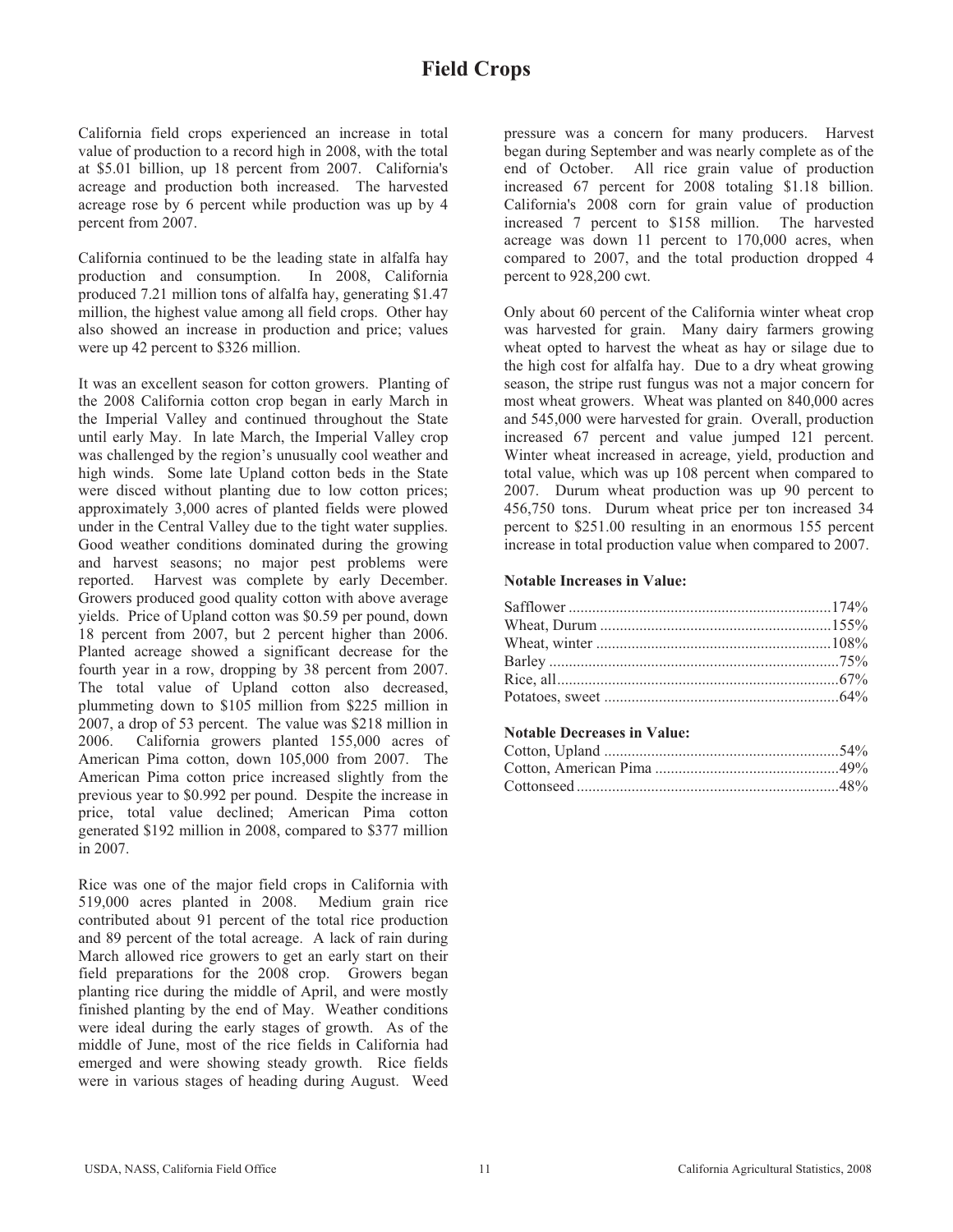*USDA's National Agricultural Statistics Service, California Field Office publications are available free-of-charge on the Internet at:*

 *www.nass.usda.gov/ca*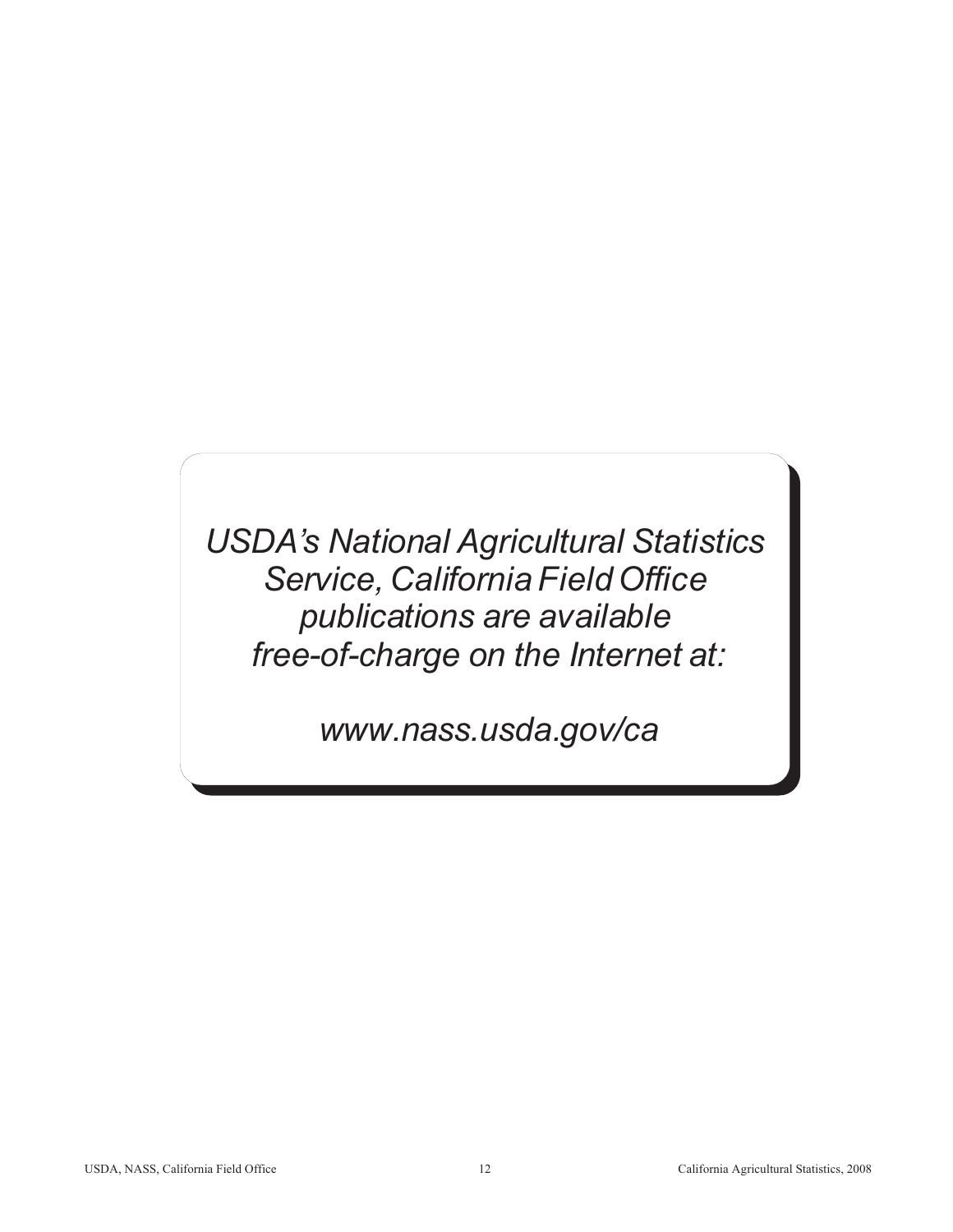| Crop                     | Crop<br>Year | Planted        | Harvested           | Yield Per Acre           | Production | Value Per Unit      | <b>Total Value</b> |
|--------------------------|--------------|----------------|---------------------|--------------------------|------------|---------------------|--------------------|
|                          |              | Acres          | $A$ cres            | $Tons$                   | Tons       | $\$/Ton$            | \$1,000            |
| Barley 1/                | 1999         | 140,000        | 100,000             | 1.54                     | 153,600    | 97.50               | 14,976             |
|                          | 2000         | 130,000        | 95,000              | 1.63                     | 155,040    | 98.75               | 15,310             |
|                          | 2001         | 160,000        | 110,000             | 1.27                     | 139,920    | 98.33               | 13,759             |
|                          | 2002         | 130,000        | 75,000              | 1.70                     | 127,800    | 103.75              | 13,259             |
|                          | 2003         | 100,000        | 58,000              | 1.54                     | 89,088     | 115.42              | 10,282             |
|                          | 2004         | 110,000        | 75,000              | 1.44                     | 108,000    | 110.42              | 11,925             |
|                          | 2005         | 100,000        | 60,000              | 1.51                     | 90,720     | 109.58              | 9,941              |
|                          | 2006         | 90,000         | 65,000              | 1.32                     | 85,800     | 103.33              | 8,866              |
|                          | 2007         | 85,000         | 40,000              | 1.54                     | 61,440     | 188.33              | 11,571             |
|                          | 2008         | 95,000         | 60,000              | 1.32                     | 79,200     | 256.25              | 20,295             |
|                          |              | Acres          | Acres               | Pounds                   | $Cwt$ .    | $\$/Cwt.$           | \$1,000            |
| Beans, Black 2/3/        | 1999         | 1,000          | 1,000               | 1,000                    | 10,000     | $---$               |                    |
|                          | 2000         | 1,000          | 1,000               | 500                      | 5,000      | $---$               | $---$              |
|                          | 2001         |                |                     |                          |            |                     |                    |
|                          |              | $---$          | $---$               | $\overline{\phantom{a}}$ | $---$      | ---                 |                    |
|                          | 2002         | $\sim$ $\sim$  | $\qquad \qquad - -$ | $\sim$ $\sim$            | $---$      | ---                 |                    |
|                          | 2003         | 400            | 400                 | 1,750                    | 7,000      | ---                 |                    |
|                          | 2004         | 900            | 700                 | 1,430                    | 10,000     | ---                 |                    |
|                          | 2005         | 400            | 400                 | 1,750                    | 7,000      | ---                 | $---$              |
|                          | 2006         | 600            | 600                 | 1,670                    | 10,000     | ---                 |                    |
|                          | 2007         | 400            | 400                 | 2,000                    | 8,000      | $---$               | ---                |
|                          | 2008         | $\overline{a}$ | $\overline{a}$      | $\sim$ $\sim$            | $---$      | ---                 | $---$              |
|                          |              | Acres          | Acres               | Pounds                   | Cwt.       | $\mathcal{S}/Cwt$ . | \$1,000            |
| Beans, Blackeye Dry 2/3/ | 1999         | 39,500         | 38,500              | 2,010                    | 775,000    | $---$               |                    |
|                          | 2000         | 15,300         | 15,300              | 2,160                    | 330,000    | $---$               |                    |
|                          | 2001         | 12,000         | 12,000              | 2,420                    | 290,000    | $---$               |                    |
|                          | 2002         | 12,600         | 12,400              | 2,520                    | 313,000    | $---$               | ---                |
|                          | 2003         | 16,500         | 16,100              | 2,450                    | 395,000    | ---                 | ---                |
|                          | 2004         | 10,500         | 10,300              | 2,490                    | 256,000    | $---$               | $---$              |
|                          | 2005         | 9,000          | 8,900               | 2,210                    | 197,000    | $---$               | $---$              |
|                          | 2006         | 12,600         | 12,500              | 2,420                    | 303,000    | ---                 | ---                |
|                          | 2007         | 12,500         | 12,500              | 2,150                    | 269,000    | $---$               |                    |
|                          | 2008         | 7,100          | 7,100               | 1,760                    | 125,000    | ---                 |                    |
|                          |              | Acres          | Acres               | Pounds                   | $Cwt$ .    | $\mathcal{S}/Cwt$ . | \$1,000            |
| Beans, Cranberry 2/3/    | 1999         | 2,500          | 2,500               | 960                      | 24,000     |                     |                    |
|                          | 2000         | 3,500          | 3,500               | 1,060                    | 37,000     | $---$               |                    |
|                          | 2001         | 1,500          | 1,500               | 2,000                    | 30,000     |                     |                    |
|                          | 2002         | 1,700          | 1,700               | 1,350                    | 23,000     |                     |                    |
|                          | 2003         | 1,500          | 1,500               | 1,670                    | 25,000     | ---                 |                    |
|                          | 2004         | 2,000          | 1,600               | 1,440                    | 23,000     | $---$               |                    |
|                          | 2005         | 1,100          | 1,100               | 1,180                    | 13,000     | ---                 |                    |
|                          | 2006         | 800            | 800                 | 1,880                    | 15,000     | $---$               | ---                |
|                          | 2007         | 800            | 800                 | 2,250                    | 18,000     | $---$               | ---                |
|                          | 2008         | 1,300          | 1,300               | 1,620                    | 21,000     | ---                 |                    |
|                          |              | $A$ cres       | Acres               | Pounds                   | $Cwt$ .    | $\$/Cwt.$           | \$1,000            |
| Beans, Garbanzo Dry 2/3/ | 1999         | 16,500         | 16,500              | 1,730                    | 285,000    |                     |                    |
|                          | 2000         | 24,500         | 23,500              | 1,460                    | 343,000    |                     |                    |
|                          |              |                |                     |                          |            | ---                 |                    |
|                          | 2001         | 29,000         | 27,000              | 1,270                    | 342,000    | $---$               | ---                |
|                          | 2002         | 18,500         | 18,000              | 1,600                    | 288,000    | ---                 |                    |
|                          | 2003         | 9,700          | 9,400               | 900                      | 85,000     | $---$               | ---                |
|                          | 2004         | 6,100          | 5,800               | 1,980                    | 115,000    | ---                 | ---                |
|                          | 2005         | 10,000         | 9,700               | 2,270                    | 220,000    | $---$               |                    |
|                          | 2006         | 16,000         | 15,300              | 1,290                    | 198,000    | $---$               |                    |
|                          | 2007         | 6,500          | 6,000               | 1,900                    | 114,000    | $---$               |                    |
|                          | 2008         | 6,400          | 6,300               | 1,840                    | 116,000    | $---$               |                    |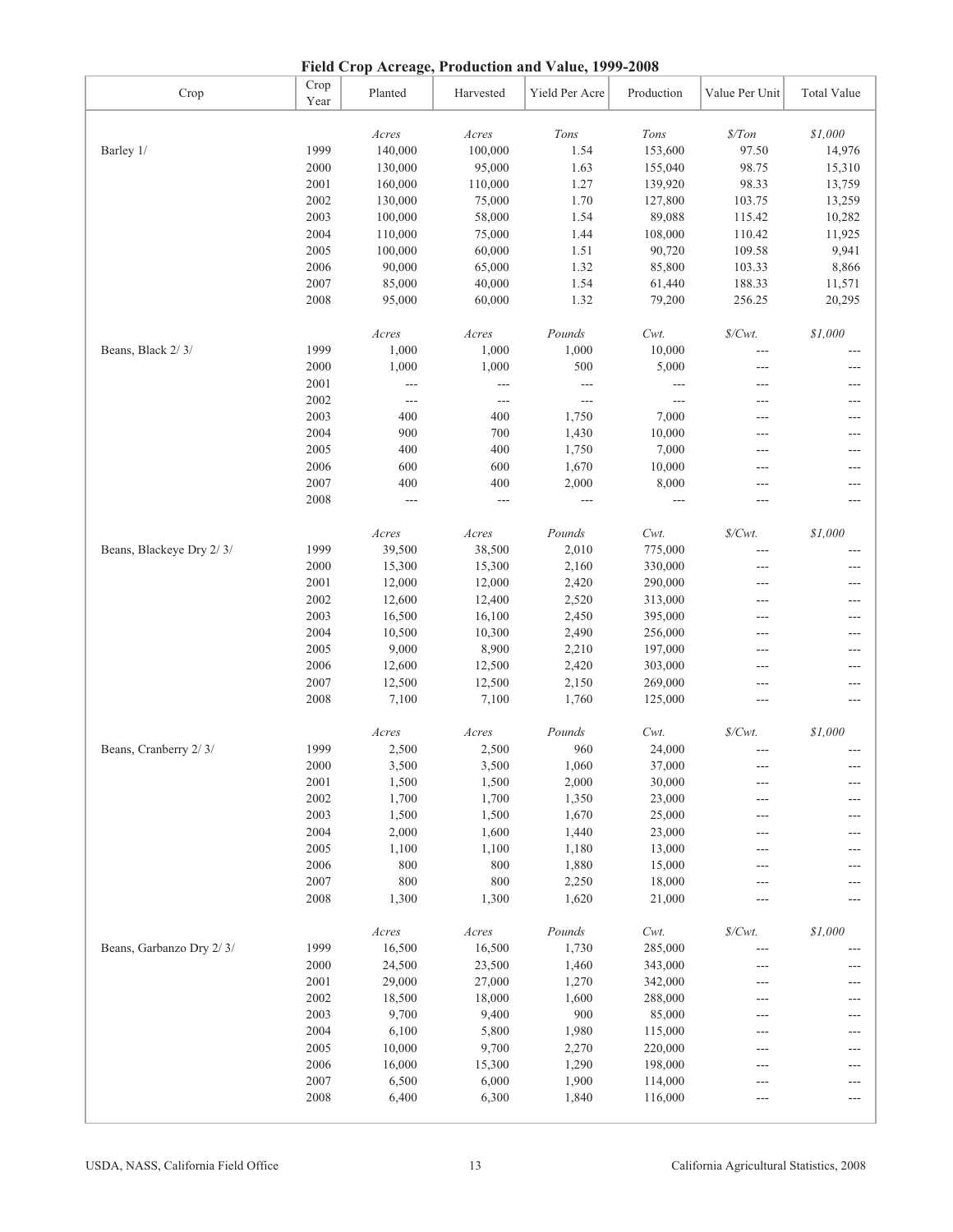|  | Field Crop Acreage, Production and Value, 1999-2008 |  |
|--|-----------------------------------------------------|--|
|  |                                                     |  |

|                                  |              |                          |                          | rield Crop Acreage, rroduction and value, 1999-2008 |               |                   |                    |
|----------------------------------|--------------|--------------------------|--------------------------|-----------------------------------------------------|---------------|-------------------|--------------------|
| Crop                             | Crop<br>Year | Planted                  | Harvested                | Yield Per Acre                                      | Production    | Value Per Unit    | <b>Total Value</b> |
|                                  |              | Acres                    | Acres                    | Pounds                                              | $Cwt$ .       | $\$/Cwt.$         | \$1,000            |
| Beans, Dark Red Kidney Dry 2/3/  | 1999         | 3,500                    | 3,500                    | 1,310                                               | 46,000        |                   |                    |
|                                  | 2000         | 6,000                    | 6,000                    | 1,370                                               | 82,000        | ---               |                    |
|                                  | 2001         | 2,500                    | 2,500                    | 1,600                                               | 40,000        | ---               |                    |
|                                  | 2002         | 2,500                    | 2,500                    | 1,640                                               | 41,000        |                   |                    |
|                                  |              |                          |                          |                                                     |               | $---$             | ---                |
|                                  | 2003         | 900                      | 900                      | 1,780                                               | 16,000        | ---               | ---                |
|                                  | 2004         | 1,200                    | 1,100                    | 1,820                                               | 20,000        | $---$             | ---                |
|                                  | 2005         | 1,200                    | 1,200                    | 1,830                                               | 22,000        | ---               | ---                |
|                                  | 2006         | 400                      | 400                      | 2,250                                               | 9,000         | $---$             | ---                |
|                                  | 2007         | 500                      | 500                      | 1,000                                               | 5,000         | ---               | ---                |
|                                  | 2008         | 600                      | 600                      | 1,330                                               | 8,000         |                   |                    |
|                                  |              | Acres                    | Acres                    | Pounds                                              | $Cwt$ .       | $\$/Cwt.$         | \$1,000            |
| Beans, Light Red Kidney Dry 2/3/ | 1999         | 8,000                    | 8,000                    | 1,510                                               | 121,000       | ---               | ---                |
|                                  | 2000         | 11,000                   | 11,000                   | 1,480                                               | 163,000       | ---               |                    |
|                                  | 2001         | 6,200                    | 6,200                    | 1,450                                               | 90,000        | $---$             | ---                |
|                                  | 2002         | 6,000                    | 6,000                    | 1,270                                               | 76,000        | $---$             | ---                |
|                                  | 2003         | 5,000                    | 4,900                    | 1,390                                               | 68,000        | ---               | ---                |
|                                  | 2004         | 4,600                    | 4,000                    | 1,080                                               | 43,000        | ---               | ---                |
|                                  | 2005         | 3,500                    | 3,500                    | 1,630                                               | 57,000        | ---               | ---                |
|                                  | 2006         | 1,900                    | 1,900                    | 1,470                                               | 28,000        | ---               | ---                |
|                                  | 2007         | 1,500                    | 1,500                    | 1,470                                               | 22,000        | $\overline{a}$    | ---                |
|                                  | 2008         | 2,000                    | 2,000                    | 1,300                                               | 26,000        | $---$             | ---                |
|                                  |              |                          |                          |                                                     |               |                   |                    |
|                                  |              | Acres                    | Acres                    | Pounds                                              | Cwt.          | $\$/Cwt.$         | \$1,000            |
| Beans, Baby Lima Dry 2/3/        | 1999         | 27,000                   | 26,000                   | 2,380                                               | 620,000       |                   |                    |
|                                  | 2000         | 24,500                   | 23,500                   | 2,310                                               | 542,000       |                   |                    |
|                                  | 2001         | 12,200                   | 11,500                   | 2,040                                               | 235,000       | ---               |                    |
|                                  | 2002         | 21,500                   | 21,000                   | 2,390                                               | 501,000       | ---               |                    |
|                                  | 2003         | 14,500                   | 14,100                   | 2,300                                               | 325,000       | ---               | ---                |
|                                  | 2004         | 11,300                   | 10,900                   | 2,450                                               | 267,000       | $\overline{a}$    | ---                |
|                                  | 2005         | 16,700                   | 16,400                   | 2,350                                               | 385,000       | $\overline{a}$    | ---                |
|                                  | 2006         | 13,500                   | 13,000                   | 2,340                                               | 304,000       | ---               | ---                |
|                                  | 2007         | 16,000                   | 15,600                   | 2,420                                               | 377,000       | $---$             | ---                |
|                                  | 2008         | 11,700                   | 11,700                   | 2,040                                               | 239,000       | $\overline{a}$    | ---                |
|                                  |              | Acres                    | $A$ cres                 | Pounds                                              | Cwt.          | $\frac{S}{Cwt}$ . | \$1,000            |
| Beans, Large Lima Dry 2/3/       | 1999         | 25,000                   | 24,000                   | 1,800                                               | 433,000       |                   |                    |
|                                  | $2000\,$     | 20,500                   | 19,500                   | 2,240                                               | 437,000       |                   |                    |
|                                  | 2001         | 14,800                   | 14,500                   | 2,250                                               | 326,000       | ---               | ---                |
|                                  | 2002         | 19,000                   | 18,200                   | 1,840                                               | 334,000       | ---               | ---                |
|                                  | 2003         | 19,600                   | 19,000                   | 1,940                                               | 369,000       |                   |                    |
|                                  | 2004         | 15,100                   | 14,600                   | 2,100                                               | 307,000       |                   |                    |
|                                  | 2005         | 15,100                   | 15,000                   | 2,390                                               | 359,000       |                   |                    |
|                                  | 2006         | 12,900                   | 12,500                   | 1,910                                               | 239,000       | ---               |                    |
|                                  | 2007         | 13,900                   | 13,800                   | 2,140                                               | 302,000       | ---               | ---                |
|                                  | 2008         | 15,500                   | 15,500                   | 2,050                                               | 317,000       | $\overline{a}$    |                    |
|                                  |              | Acres                    | Acres                    | Pounds                                              | $Cwt$ .       | $\$/Cwt.$         | \$1,000            |
| Beans, Pink Dry 2/3/             | 1999         | 2,000                    | 2,000                    | 1,150                                               | 23,000        | $---$             |                    |
|                                  | 2000         | 700                      | 700                      | 860                                                 | 6,000         | ---               | ---                |
|                                  | 2001         |                          |                          |                                                     |               |                   |                    |
|                                  | 2002         | $\qquad \qquad -$        | $---$                    | $---$                                               | $---$         |                   |                    |
|                                  |              | $\overline{\phantom{a}}$ | $\overline{\phantom{a}}$ | $\overline{a}$                                      | $\frac{1}{2}$ |                   |                    |
|                                  | 2003         | 900                      | 900                      | 1,000                                               | 9,000         | ---               | ---                |
|                                  | 2004         | 300                      | 300                      | 1,330                                               | 4,000         | ---               | ---                |
|                                  | 2005         | 300                      | 300                      | 1,000                                               | 3,000         | ---               | ---                |
|                                  | 2006         | 200                      | 200                      | 1,500                                               | 3,000         | ---               | ---                |
|                                  | 2007         | $\qquad \qquad -$        | $\overline{\phantom{a}}$ | $---$                                               | $---$         | ---               | ---                |
|                                  | 2008         | $---$                    | $---$                    | $---$                                               | ---           | $---$             | ---                |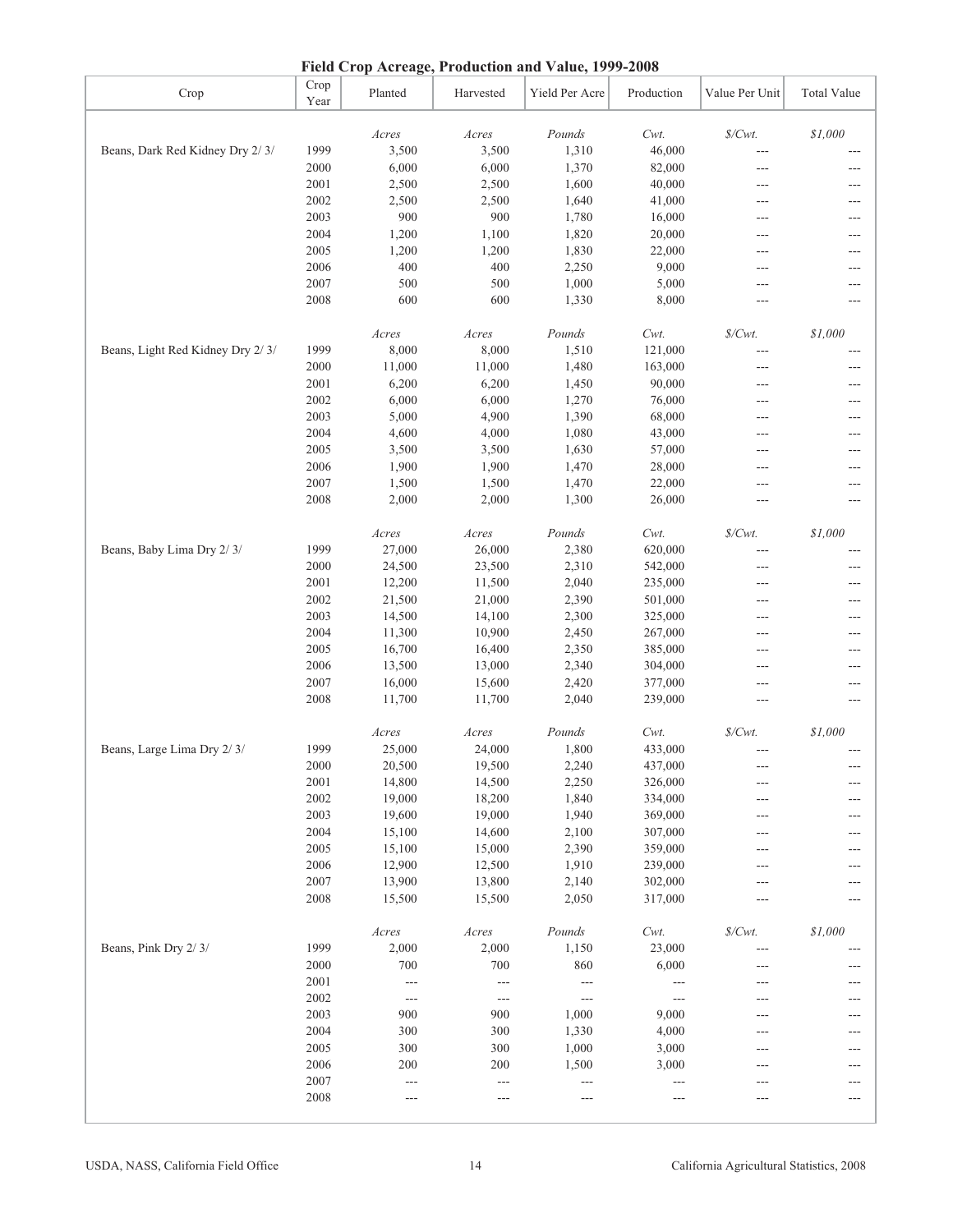| Field Crop Acreage, Production and Value, 1999-2008 |  |  |
|-----------------------------------------------------|--|--|
|                                                     |  |  |

|                            |              | Piciu Crop Acreage, Frouncion and Value, 1999-2000 |           |                |              |                     |                    |
|----------------------------|--------------|----------------------------------------------------|-----------|----------------|--------------|---------------------|--------------------|
| Crop                       | Crop<br>Year | Planted                                            | Harvested | Yield Per Acre | Production   | Value Per Unit      | <b>Total Value</b> |
| Beans, Other Dry 2/3/      |              | Acres                                              | Acres     | Pounds         | Cwt.         | $\mathcal{S}/Cwt$ . | \$1,000            |
|                            | 1999         | 10,000                                             | 10,000    | 1,180          | 118,000      | ---                 |                    |
|                            | 2000         | 8,000                                              | 8,000     | 1,430          | 114,000      | ---                 | ---                |
|                            | 2001         | 9,800                                              | 9,800     | 1,460          | 143,000      | ---                 | ---                |
|                            | 2002         | 10,200                                             | 9,200     | 2,020          | 186,000      | ---                 | ---                |
|                            | 2003         | 7,500                                              | 7,300     | 1,030          | 75,000       | ---                 | $---$              |
|                            | 2004         | 8,000                                              | 7,700     | 1,390          | 107,000      | ---                 | ---                |
|                            | 2005         | 8,700                                              | 8,500     | 1,440          | 122,000      | ---                 | ---                |
|                            | 2006         | 8,100                                              | 7,800     | 1,280          | 100,000      | ---                 | ---                |
|                            | 2007         | 6,900                                              | 6,900     | 1,410          | 97,000       | ---                 |                    |
|                            | 2008         | 7,400                                              | 7,400     | 1,460          | 108,000      | ---                 | ---                |
|                            |              |                                                    |           |                |              |                     |                    |
| Beans, All Dry Edible 2/4/ |              | Acres                                              | Acres     | Pounds         | Cwt.         | $\frac{S}{Cwt}$ .   | \$1,000            |
|                            | 1999         | 135,000                                            | 132,000   | 1,860          | 2,455,000    | 27.00               | 66,285             |
|                            | 2000         | 115,000                                            | 112,000   | 1,840          | 2,059,000    | 26.80               | 55,181             |
|                            | 2001         | 88,000                                             | 85,000    | 1,760          | 1,496,000    | 31.20               | 46,675             |
|                            | 2002         | 92,000                                             | 89,000    | 1,980          | 1,762,000    | 33.30               | 58,675             |
|                            | 2003         | 77,000                                             | 75,000    | 1,840          | 1,380,000    | 35.30               | 48,714             |
|                            | 2004         | 60,000                                             | 57,000    | 2,020          | 1,152,000    | 36.90               | 42,509             |
|                            | 2005         | 66,000                                             | 65,000    | 2,130          | 1,385,000    | 41.00               | 56,785             |
|                            | 2006         | 67,000                                             | 65,000    | 1,860          | 1,209,000    | 46.60               | 56,339             |
|                            | 2007         | 59,000                                             | 58,000    | 2,090          | 1,212,000    | 48.90               | 59,267             |
|                            | 2008         | 52,000                                             | 51,900    | 1,850          | 960,000      | 61.40               | 58,944             |
|                            |              |                                                    |           |                |              |                     |                    |
| Corn For Grain 5/          |              | Acres                                              | Acres     | Tons           | Tons         | \$/ Ton             | \$1,000            |
|                            | 1999         | 525,000                                            | 185,000   | 4.76           | 880,600      | 89.29               | 78,625             |
|                            | 2000         | 540,000                                            | 205,000   | 4.76           | 975,800      | 87.14               | 85,034             |
|                            | 2001         | 480,000                                            | 160,000   | 4.76           | 761,600      | 87.50               | 66,640             |
|                            | 2002         | 545,000                                            | 150,000   | 4.76           | 714,000      | 97.50               | 69,615             |
|                            | 2003         | 530,000                                            | 140,000   | 4.48           | 627,200      | 103.57              | 64,960             |
|                            | 2004         | 540,000                                            | 150,000   | 4.90           | 735,000      | 94.64               | 69,563             |
|                            | 2005         | 560,000                                            | 130,000   | 4.82           | 626,080      | 96.43               | 60,372             |
|                            | 2006         | 520,000                                            | 110,000   | 4.62           | 508,200      | 119.64              | 60,803             |
|                            | 2007         | 650,000                                            | 190,000   | 5.10           | 968,240      | 152.86              | 148,002            |
|                            | 2008         | 670,000                                            | 170,000   | 5.46           | 928,200      | 170.36              | 158,126            |
| Corn For Silage 3/         |              | Acres                                              | Acres     | $Tons$         | Tons         | $\frac{s}{T}$ on    | \$1,000            |
|                            | 1999         |                                                    | 335,000   | 26.00          | 8,710,000    | 18.30               | 159,393            |
|                            | $2000\,$     |                                                    | 330,000   | 26.00          | 8,580,000    | 17.09               | 161,390            |
|                            | 2001         | ---                                                | 315,000   | 26.00          | 8,190,000    | 21.75               | 178,133            |
|                            | 2002         |                                                    | 390,000   | 26.00          | 10,140,000   | 22.00               | 223,080            |
|                            | 2003         | ---                                                | 385,000   | 26.00          | 10,010,000   | 22.00               | 220,220            |
|                            | 2004         | ---                                                | 385,000   | 26.00          | 10,010,000   | 24.31               | 243,343            |
|                            | 2005         | ---                                                | 425,000   | 26.00          | 11,050,000   | 26.85               | 296,693            |
|                            | 2006         | ---                                                | 405,000   | 27.00          | 10,935,000   | 24.29               | 265,600            |
|                            | 2007         | ---                                                | 455,000   | 26.50          | 12,058,000   | 29.90               | 360,587            |
|                            | 2008         | ---                                                | 495,000   | 26.50          | 13,118,000   | 21.14               | 277,300            |
|                            |              |                                                    |           |                |              |                     |                    |
| Cotton, American-Pima 6/   |              | Acres                                              | Acres     | Pounds         | <b>Bales</b> | $\phi/Lb.$          | \$1,000            |
|                            | 1999         | 240,000                                            | 239,000   | 1,210          | 602,700      | 85.1                | 246,191            |
|                            | 2000         | 145,000                                            | 144,000   | 1,154          | 346,300      | 101.0               | 167,886            |
|                            | 2001         | 240,000                                            | 239,000   | 1,283          | 639,000      | 85.6                | 262,552            |
|                            | 2002         | 210,000                                            | 209,000   | 1,386          | 603,300      | 86.0                | 249,042            |
|                            | 2003         | 150,000                                            | 149,000   | 1,194          | 370,500      | 123.0               | 218,743            |
|                            | 2004         | 215,000                                            | 214,000   | 1,532          | 683,000      | 128.0               | 419,635            |
|                            | 2005         | 230,000                                            | 229,000   | 1,170          | 558,000      | 126.0               | 337,478            |
|                            | 2006         | 275,000                                            | 274,000   | 1,204          | 687,000      | 95.1                | 313,602            |
|                            | 2007         | 260,000                                            | 257,000   | 1,481          | 793,000      | 99.0                | 376,834            |
|                            | 2008         | 155,000                                            | 151,000   | 1,281          | 403,000      | 99.2                | 191,892            |
|                            |              |                                                    |           |                |              |                     |                    |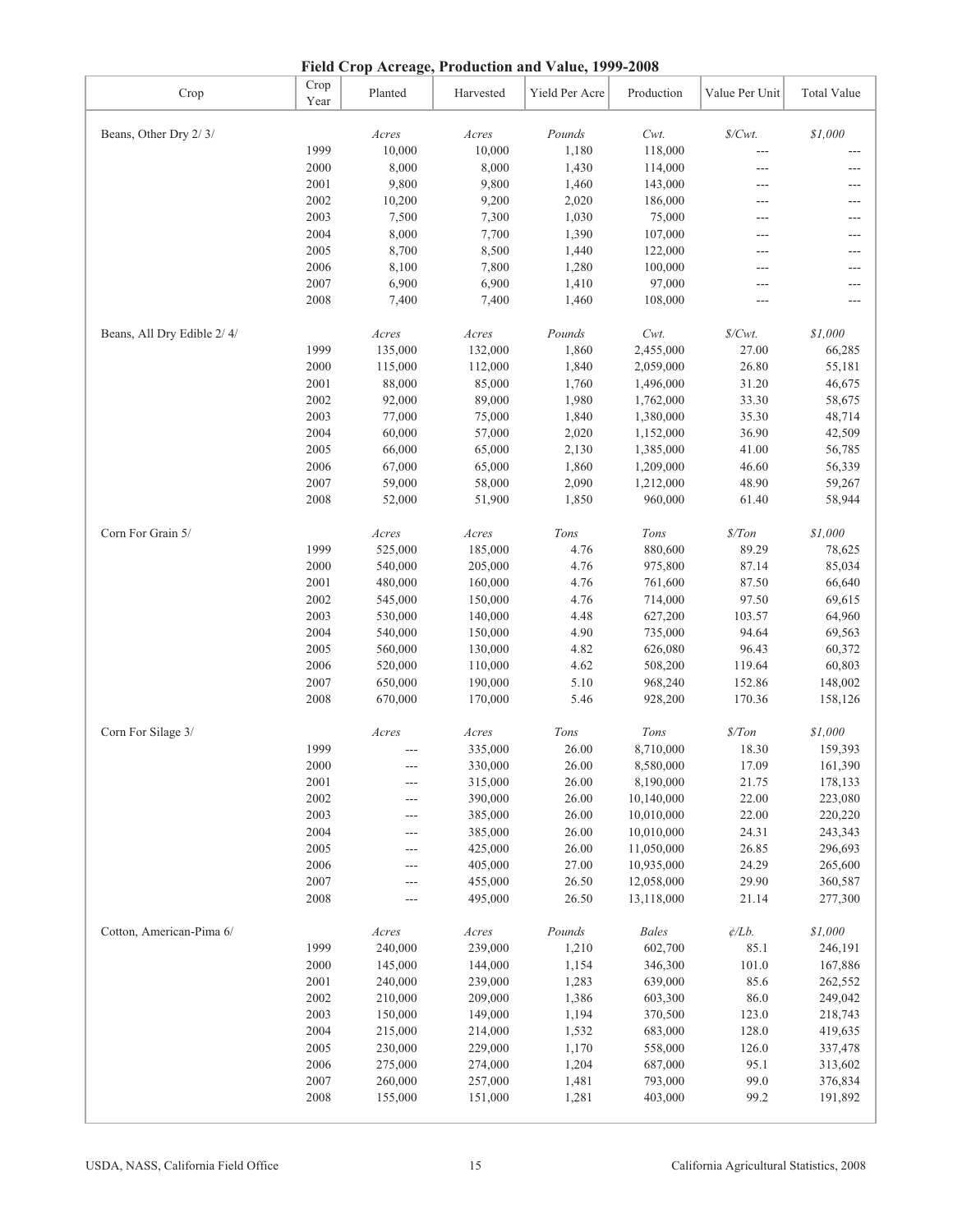| Cotton, All 6/         |      | Acres          | Acres          | Pounds         | <b>Bales</b> | $\phi/Lb$ .      | \$1,000        |
|------------------------|------|----------------|----------------|----------------|--------------|------------------|----------------|
|                        | 1999 | 850,000        | 844,000        | 1,241          | 2,182,700    | 64.2             | 672,412        |
|                        | 2000 | 920,000        | 914,000        | 1,342          | 2,556,300    | 58.6             | 719,502        |
|                        | 2001 | 870,000        | 864,000        | 1,338          | 2,409,000    | 53.3             | 615,986        |
|                        | 2002 | 690,000        | 686,000        | 1,444          | 2,063,300    | 65.7             | 650,600        |
|                        | 2003 | 700,000        | 694,000        | 1,290          | 1,865,500    | 84.1             | 753,355        |
|                        | 2004 | 775,000        | 771,000        | 1,540          | 2,473,000    | 72.7             | 862,982        |
|                        | 2005 | 660,000        | 657,000        | 1,186          | 1,623,000    | 83.0             | 646,243        |
|                        | 2006 | 560,000        | 557,000        | 1,263          | 1,466,000    | 75.5             | 531,223        |
|                        | 2007 | 455,000        | 451,000        | 1,536          | 1,443,000    | 86.9             | 602,098        |
|                        | 2008 | 275,000        | 268,000        | 1,379          | 770,000      | 80.2             | 296,532        |
| Cottonseed 3/          |      | Acres          | Acres          | Tons           | Tons         | \$/ Ton          | \$1,000        |
|                        | 1999 | $\overline{a}$ | ---            | $\overline{a}$ | 799,000      | 137.00           | 109,463        |
|                        | 2000 | $\sim$         | ---            | ---            | 909,000      | 139.00           | 126,351        |
|                        | 2001 | $\overline{a}$ | $\overline{a}$ | $\overline{a}$ | 849,000      | 142.00           | 120,558        |
|                        | 2002 | $\overline{a}$ | ---            | $\overline{a}$ | 731,000      | 138.00           | 100,878        |
|                        | 2003 | ---            | $---$          | $\overline{a}$ | 680,000      | 152.00           | 103,360        |
|                        | 2004 | ---            | ---            | $\overline{a}$ | 902,000      | 150.00           | 135,300        |
|                        | 2005 | $\sim$         | $---$          | $\overline{a}$ | 594,000      | 146.00           | 86,724         |
|                        | 2006 | $\overline{a}$ | $---$          | $\overline{a}$ | 532,000      | 182.00           | 96,824         |
|                        | 2007 | ---            | ---            | ---            | 546,000      | 249.00           | 135,954        |
|                        | 2008 | $\overline{a}$ | $---$          | $\overline{a}$ | 280,000      | 254.00           | 71,120         |
| Forage, Alfalfa 3/7/8/ |      | Acres          | Acres          | Tons           | Tons         | $\frac{s}{T}$ on | \$1,000        |
|                        | 2005 | ---            | 1,050,000      | 7.18           | 7,538,000    | $---$            |                |
|                        | 2006 | $\overline{a}$ | 1,120,000      | 6.94           | 7,769,000    | $\overline{a}$   |                |
|                        | 2007 | $\overline{a}$ | 1,015,000      | 7.30           | 7,405,000    | $---$            |                |
|                        | 2008 | $\overline{a}$ | 1,050,000      | 7.07           | 7,424,000    | ---              |                |
| Forage, All 3/7/9/     |      | Acres          | Acres          | Tons           | Tons         | \$/ Ton          | \$1,000        |
|                        | 2005 | $\overline{a}$ | 1,785,000      | 5.93           | 10,579,000   | ---              |                |
|                        | 2006 | $\overline{a}$ | 1,840,000      | 5.80           | 10,667,000   | ---              |                |
|                        | 2007 | $\overline{a}$ | 1,815,000      | 5.98           | 10,854,000   | $---$            |                |
|                        | 2008 | $\overline{a}$ | 1,930,000      | 6.12           | 11,808,000   | $\overline{a}$   | $\overline{a}$ |
| Hay, Alfalfa 3/        |      | Acres          | Acres          | Tons           | Tons         | \$/ Ton          | \$1,000        |
|                        | 1999 | $\overline{a}$ | 1,050,000      | 6.90           | 7,245,000    | 90.00            | 652,050        |
|                        | 2000 | $\overline{a}$ | 1,020,000      | 7.00           | 7,140,000    | 92.00            | 656,880        |
|                        | 2001 | $\overline{a}$ | 1,010,000      | 7.00           | 7,070,000    | 119.00           | 841,330        |
|                        | 2002 | $---$          | 1,160,000      | 6.90           | 8,004,000    | 98.00            | 784,390        |
|                        | 2003 | $\overline{a}$ | 1,090,000      | 7.00           | 7,630,000    | 93.00            | 709,590        |
|                        | 2004 | $\overline{a}$ | 1,050,000      | 7.00           | 7,350,000    | 118.00           | 867,300        |
|                        | 2005 | $---$          | 1,040,000      | 6.90           | 7,176,000    | 136.00           | 975,936        |
|                        | 2006 | $\overline{a}$ | 1,100,000      | 6.80           | 7,480,000    | 116.00           | 867,680        |
|                        | 2007 | $\overline{a}$ | 990,000        | 7.20           | 7,128,000    | 165.00           | 1,176,120      |
|                        | 2008 | $\sim$         | 1,030,000      | 7.00           | 7,210,000    | 204.00           | 1,470,840      |

Cotton, Upland 6/ *Acres Acres Pounds Bales ¢/Lb. \$1,000*

Year Planted Harvested Yield Per Acre Production Value Per Unit Total Value

1999 610,000 605,000 1,254 1,580,000 56.2 426,221 2000 775,000 770,000 1,378 2,210,000 52.0 551,616 2001 630,000 625,000 1,359 1,770,000 41.6 353,434 2002 480,000 477,000 1,469 1,460,000 57.3 401,558 2003 550,000 545,000 1,317 1,495,000 74.5 534,612 2004 560,000 557,000 1,543 1,790,000 51.6 443,347 2005 430,000 428,000 1,194 1,065,000 60.4 308,765 2006 285,000 283,000 1,321 779,000 58.2 217,621 2007 195,000 194,000 1,608 650,000 72.2 225,264 2008 120,000 117,000 1,506 367,000 59.4 104,639

Crop Crop Crop Crop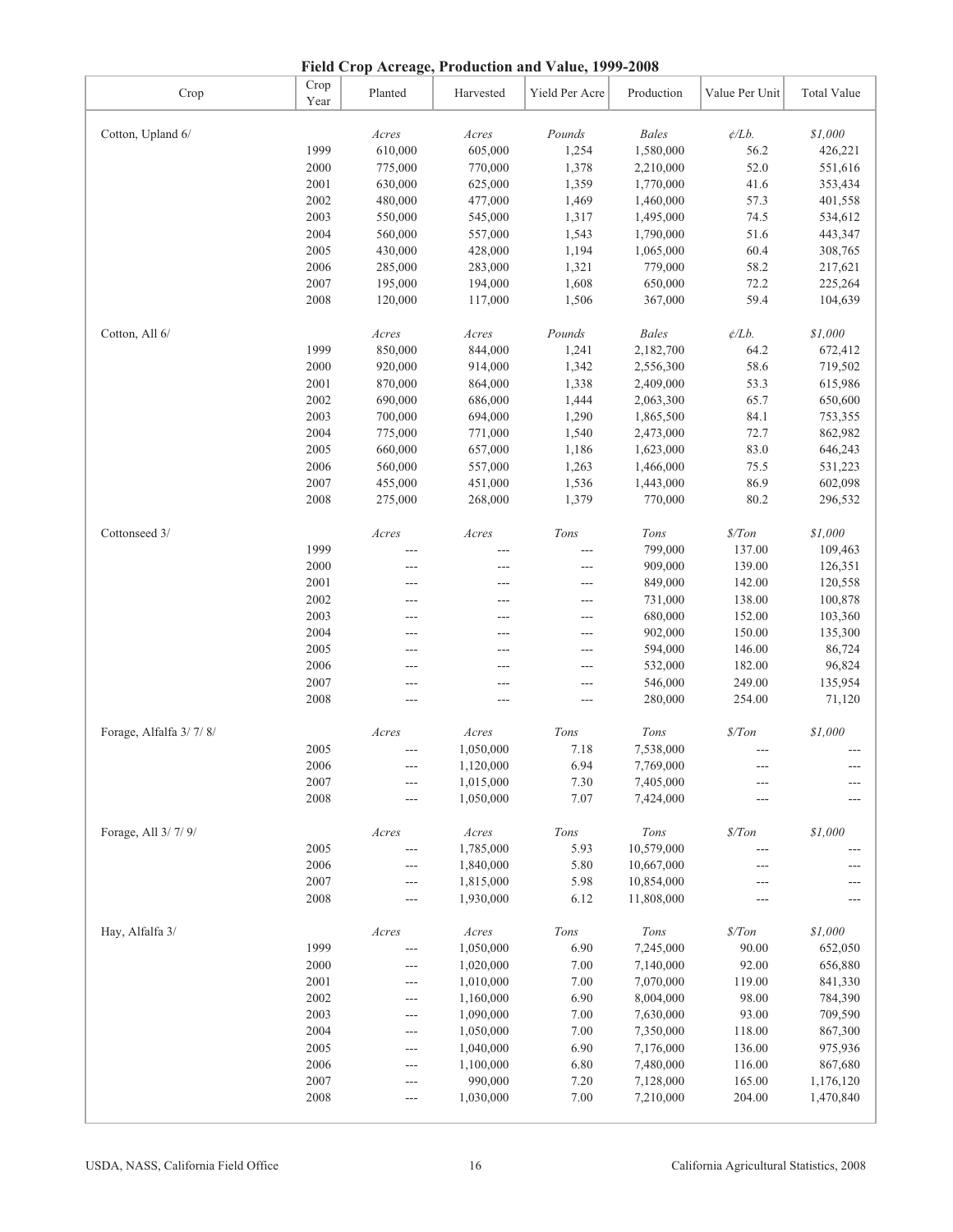**Field Crop Acreage, Production and Value, 1999-2008**

|                        |              | $1 \text{ rad}$ of $0$ and $0 \text{ rad}$ , $1 \text{ rad}$ and $0 \text{ rad}$ , $1 \text{ rad}$ |           |                |            |                   |                    |
|------------------------|--------------|----------------------------------------------------------------------------------------------------|-----------|----------------|------------|-------------------|--------------------|
| Crop                   | Crop<br>Year | Planted                                                                                            | Harvested | Yield Per Acre | Production | Value Per Unit    | <b>Total Value</b> |
| Hay, Other 3/          |              | Acres                                                                                              | $A$ cres  | Tons           | Tons       | $\frac{\$}{T}$ on | \$1,000            |
|                        | 1999         | $\overline{a}$                                                                                     | 530,000   | 2.90           | 1,537,000  | 75.00             | 115,275            |
|                        | 2000         |                                                                                                    | 520,000   | 2.80           | 1,456,000  | 78.50             | 114,296            |
|                        | 2001         | $---$                                                                                              | 550,000   | 3.10           | 1,705,000  | 93.50             | 159,418            |
|                        | 2002         | $\overline{a}$                                                                                     | 590,000   | 3.00           | 1,770,000  | 79.50             | 140,715            |
|                        | 2003         | $---$                                                                                              | 530,000   | 3.50           | 1,855,000  | 77.00             | 142,835            |
|                        | 2004         | $---$                                                                                              | 550,000   | 3.40           | 1,870,000  | 95.50             | 178,585            |
|                        | 2005         | ---                                                                                                | 580,000   | 3.50           | 2,030,000  | 99.50             | 201,985            |
|                        | 2006         | ---                                                                                                | 580,000   | 3.60           | 2,088,000  | 89.00             | 185,832            |
|                        | 2007         | ---                                                                                                | 580,000   | 3.30           | 1,914,000  | 120.00            | 229,680            |
|                        | 2008         | $---$                                                                                              | 580,000   | 3.80           | 2,204,000  | 148.00            | 326,192            |
| Hay, All 3/ 10/        |              | Acres                                                                                              | Acres     | $Tons$         | Tons       | $\$/Ton$          | \$1,000            |
|                        | 1999         | $\overline{a}$                                                                                     | 1,580,000 | 5.56           | 8,782,000  | 89.00             | 767,325            |
|                        | 2000         | $---$                                                                                              | 1,540,000 | 5.58           | 8,596,000  | 90.50             | 771,176            |
|                        | 2001         | $---$                                                                                              | 1,560,000 | 5.63           | 8,775,000  | 115.00            | 1,000,748          |
|                        | 2002         | ---                                                                                                | 1,750,000 | 5.59           | 9,774,000  | 95.50             | 925,107            |
|                        | 2003         |                                                                                                    |           | 5.85           | 9,485,000  | 90.50             |                    |
|                        |              | $---$                                                                                              | 1,620,000 |                |            |                   | 852,425            |
|                        | 2004         | $\overline{a}$                                                                                     | 1,600,000 | 5.76           | 9,220,000  | 115.00            | 1,045,885          |
|                        | 2005         | $\overline{a}$                                                                                     | 1,620,000 | 5.68           | 9,206,000  | 128.00            | 1,177,921          |
|                        | 2006         | $---$                                                                                              | 1,680,000 | 5.70           | 9,568,000  | 111.00            | 1,053,512          |
|                        | 2007         | $---$                                                                                              | 1,570,000 | 5.76           | 9,042,000  | 154.00            | 1,405,800          |
|                        | 2008         | $---$                                                                                              | 1,610,000 | 5.85           | 9,414,000  | 191.00            | 1,797,032          |
| Haylage and Greenchop, |              | Acres                                                                                              | Acres     | Tons           | Tons       | $\frac{\$}{T}$ on | $\$1,000$          |
| Alfalfa 3/7/11/        | 2005         |                                                                                                    | 95,000    | 7.70           | 732,000    |                   | ---                |
|                        | 2006         |                                                                                                    | 80,000    | 7.30           | 584,000    | ---               | ---                |
|                        | 2007         |                                                                                                    | 85,000    | 6.60           | 561,000    | $---$             | ---                |
|                        | 2008         | $---$                                                                                              | 90,000    | 4.80           | 432,000    | ---               | $---$              |
| Haylage and Greenchop, |              | Acres                                                                                              | Acres     | $Tons$         | Tons       | $\frac{s}{T}$     | \$1,000            |
| All 3/7/12/            | 2005         | $---$                                                                                              | 260,000   | 10.68          | 2,778,000  | ---               |                    |
|                        | 2006         |                                                                                                    | 220,000   | 10.10          |            |                   | ---                |
|                        | 2007         |                                                                                                    |           | 11.83          | 2,222,000  | ---               | ---                |
|                        |              | ---                                                                                                | 310,000   |                | 3,666,000  | ---               | ---                |
|                        | 2008         |                                                                                                    | 390,000   | 12.42          | 4,842,000  | ---               | ---                |
| Oats 1/                |              | Acres                                                                                              | Acres     | Tons           | Tons       | \$/ Ton           | \$1,000            |
|                        | 1999         | 275,000                                                                                            | 25,000    | 1.36           | 34,000     | 93.75             | 3,188              |
|                        | $2000\,$     | 220,000                                                                                            | 25,000    | 1.20           | 30,000     | 96.88             | 2,906              |
|                        | 2001         | 260,000                                                                                            | 25,000    | 0.96           | 24,000     | 140.63            | 3,375              |
|                        | 2002         | 260,000                                                                                            | 32,000    | 1.31           | 41,984     | 181.25            | 7,610              |
|                        | 2003         | 260,000                                                                                            | 35,000    | 1.28           | 44,800     | 125.00            | 5,600              |
|                        | 2004         | 240,000                                                                                            | 25,000    | 1.36           | 34,000     | 125.00            | 4,250              |
|                        | 2005         | 270,000                                                                                            | 20,000    | 1.28           | 25,600     | 142.50            | 3,648              |
|                        | 2006         | 270,000                                                                                            | 20,000    | 1.44           | 28,800     | 168.75            | 4,860              |
|                        | 2007         | 215,000                                                                                            | 25,000    | 1.58           | 39,600     | 190.63            | 7,549              |
|                        | 2008         | 260,000                                                                                            | 25,000    | 1.28           | 32,000     | 250.00            | 8,000              |
| Potatoes, Winter       |              | Acres                                                                                              | Acres     | $Cwt$ .        | $Cwt$ .    | $\frac{S}{Wt}$ .  | \$1,000            |
|                        | 1999         | 8,500                                                                                              | 8,500     | 260            | 2,210,000  | 22.60             | 49,946             |
|                        | 2000         | 9,000                                                                                              | 9,000     | 320            | 2,880,000  | 17.00             | 48,960             |
|                        | 2001         | 9,000                                                                                              | 9,000     | 310            | 2,790,000  | 19.70             | 54,963             |
|                        | 2002         | 9,000                                                                                              | 9,000     | 270            | 2,430,000  | 24.00             | 58,320             |
|                        | 2003         | 8,500                                                                                              | 8,500     | 310            |            | 26.70             |                    |
|                        |              |                                                                                                    |           |                | 2,635,000  |                   | 70,355             |
|                        | 2004         | 13,000                                                                                             | 13,000    | 250            | 3,250,000  | 22.70             | 73,775             |
|                        | 2005         | 14,000                                                                                             | 14,000    | 250            | 3,500,000  | 19.10             | 66,850             |
|                        | 2006         | 12,000                                                                                             | 12,000    | 260            | 3,120,000  | 18.00             | 56,160             |
|                        | 2007         | 10,500                                                                                             | 10,500    | 215            | 2,258,000  | 18.50             | 41,764             |
|                        | 2008         | 11,000                                                                                             | 11,000    | 230            | 2,530,000  | 20.00             | 50,600             |
|                        |              |                                                                                                    |           |                |            |                   |                    |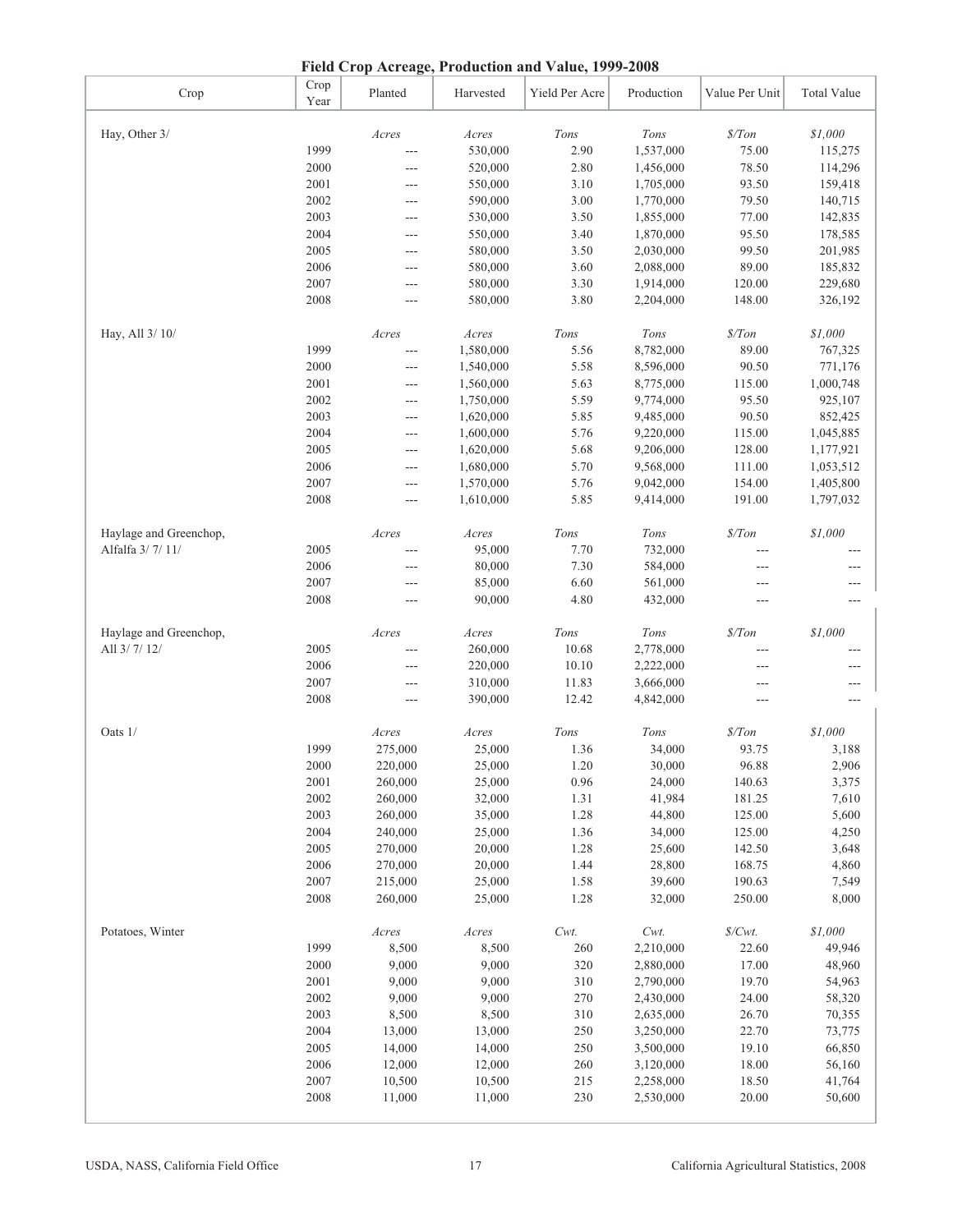**Field Crop Acreage, Production and Value, 1999-2008**

|                   |              | There is the relation of the contraction and $\lambda$ and $\lambda$ , $\lambda$ , $\lambda$ , $\lambda$ , $\lambda$ , $\lambda$ , $\lambda$ , $\lambda$ , $\lambda$ , $\lambda$ , $\lambda$ , $\lambda$ , $\lambda$ , $\lambda$ , $\lambda$ , $\lambda$ , $\lambda$ , $\lambda$ , $\lambda$ , $\lambda$ , $\lambda$ , $\lambda$ , $\lambda$ , $\lambda$ , $\lambda$ , $\lambda$ , $\lambda$ , $\lambda$ , |           |                |            |                     |                    |
|-------------------|--------------|------------------------------------------------------------------------------------------------------------------------------------------------------------------------------------------------------------------------------------------------------------------------------------------------------------------------------------------------------------------------------------------------------------|-----------|----------------|------------|---------------------|--------------------|
| Crop              | Crop<br>Year | Planted                                                                                                                                                                                                                                                                                                                                                                                                    | Harvested | Yield Per Acre | Production | Value Per Unit      | <b>Total Value</b> |
| Potatoes, Spring  |              | Acres                                                                                                                                                                                                                                                                                                                                                                                                      | Acres     | $Cwt$ .        | Cwt.       | $\mathcal{S}/Cwt.$  | \$1,000            |
|                   | 1999         | 19,000                                                                                                                                                                                                                                                                                                                                                                                                     | 19,000    | 400            | 7,600,000  | 10.50               | 79,800             |
|                   | 2000         | 18,800                                                                                                                                                                                                                                                                                                                                                                                                     | 18,800    | 395            | 7,426,000  | 12.20               | 90,597             |
|                   | 2001         | 15,500                                                                                                                                                                                                                                                                                                                                                                                                     | 15,500    | 390            | 6,045,000  | 12.40               | 74,958             |
|                   | 2002         | 19,000                                                                                                                                                                                                                                                                                                                                                                                                     | 19,000    | 405            | 7,695,000  | 19.80               | 152,361            |
|                   | 2003         | 19,000                                                                                                                                                                                                                                                                                                                                                                                                     | 19,000    | 440            | 8,360,000  | 12.60               | 105,336            |
|                   | 2004         | 17,500                                                                                                                                                                                                                                                                                                                                                                                                     |           | 475            |            | 13.40               |                    |
|                   |              |                                                                                                                                                                                                                                                                                                                                                                                                            | 17,500    |                | 8,313,000  |                     | 111,388            |
|                   | 2005         | 15,100                                                                                                                                                                                                                                                                                                                                                                                                     | 15,100    | 405            | 6,116,000  | 13.00               | 79,502             |
|                   | 2006         | 15,300                                                                                                                                                                                                                                                                                                                                                                                                     | 15,300    | 395            | 6,044,000  | 12.00               | 72,522             |
|                   | 2007         | 15,500                                                                                                                                                                                                                                                                                                                                                                                                     | 15,500    | 395            | 6,123,000  | 10.10               | 61,837             |
|                   | 2008         | 15,400                                                                                                                                                                                                                                                                                                                                                                                                     | 15,400    | 450            | 6,930,000  | 14.20               | 98,406             |
| Potatoes, Summer  |              | Acres                                                                                                                                                                                                                                                                                                                                                                                                      | Acres     | $Cwt$ .        | $Cwt$ .    | $\frac{S}{Cwt}$ .   | \$1,000            |
|                   | 1999         | 6,700                                                                                                                                                                                                                                                                                                                                                                                                      | 6,700     | 360            | 2,412,000  | 12.80               | 30,874             |
|                   | 2000         | 7,500                                                                                                                                                                                                                                                                                                                                                                                                      | 7,500     | 355            | 2,663,000  | 18.10               | 48,200             |
|                   | 2001         | 8,000                                                                                                                                                                                                                                                                                                                                                                                                      | 8,000     | 355            | 2,840,000  | 15.40               | 43,736             |
|                   | 2002         | 7,300                                                                                                                                                                                                                                                                                                                                                                                                      | 7,300     | 360            | 2,628,000  | 19.10               | 50,195             |
|                   | 2003         | 7,500                                                                                                                                                                                                                                                                                                                                                                                                      | 7,200     | 385            | 2,772,000  | 16.40               | 45,461             |
|                   | 2004         | 5,100                                                                                                                                                                                                                                                                                                                                                                                                      | 5,100     | 350            | 1,785,000  | 14.50               | 25,883             |
|                   | 2005         | 3,500                                                                                                                                                                                                                                                                                                                                                                                                      | 3,500     | 355            | 1,243,000  | 14.40               | 17,892             |
|                   | 2006         | 3,600                                                                                                                                                                                                                                                                                                                                                                                                      | 3,600     | 335            | 1,206,000  | 15.30               | 18,452             |
|                   | 2007         | 4,300                                                                                                                                                                                                                                                                                                                                                                                                      | 4,300     | 360            | 1,548,000  | 10.80               | 16,718             |
|                   | 2008         | 3,600                                                                                                                                                                                                                                                                                                                                                                                                      | 3,600     | 360            | 1,296,000  | 19.90               | 25,790             |
|                   |              |                                                                                                                                                                                                                                                                                                                                                                                                            |           |                |            |                     |                    |
| Potatoes, Fall    |              | Acres                                                                                                                                                                                                                                                                                                                                                                                                      | Acres     | $Cwt$ .        | Cwt.       | $\frac{Cwt}{k}$     | $\$1,000$          |
|                   | 1999         | 9,000                                                                                                                                                                                                                                                                                                                                                                                                      | 9,000     | 445            | 4,005,000  | 7.35                | 29,437             |
|                   | 2000         | 8,700                                                                                                                                                                                                                                                                                                                                                                                                      | 8,700     | 430            | 3,741,000  | 5.80                | 21,698             |
|                   | 2001         | 3,400                                                                                                                                                                                                                                                                                                                                                                                                      | 3,400     | 445            | 1,513,000  | 8.25                | 12,482             |
|                   | 2002         | 8,300                                                                                                                                                                                                                                                                                                                                                                                                      | 8,300     | 520            | 4,316,000  | 8.45                | 36,470             |
|                   | 2003         | 8,300                                                                                                                                                                                                                                                                                                                                                                                                      | 8,300     | 425            | 3,528,000  | 9.20                | 32,453             |
|                   | 2004         | 7,600                                                                                                                                                                                                                                                                                                                                                                                                      | 7,600     | 480            | 3,648,000  | 7.95                | 29,002             |
|                   | 2005         | 7,600                                                                                                                                                                                                                                                                                                                                                                                                      | 7,600     | 435            | 3,306,000  | 7.35                | 24,299             |
|                   | 2006         | 8,600                                                                                                                                                                                                                                                                                                                                                                                                      | 8,600     | 450            | 3,870,000  | 6.75                | 26,123             |
|                   | 2007         | 7,900                                                                                                                                                                                                                                                                                                                                                                                                      | 7,900     | 480            | 3,792,000  | 7.70                | 29,198             |
|                   | 2008         | 8,400                                                                                                                                                                                                                                                                                                                                                                                                      | 8,400     | 470            | 3,948,000  | 7.55                | 29,807             |
|                   |              |                                                                                                                                                                                                                                                                                                                                                                                                            |           |                |            |                     |                    |
| Potatoes, All     |              | Acres                                                                                                                                                                                                                                                                                                                                                                                                      | Acres     | $Cwt$ .        | Cwt.       | $\frac{S}{Cwt}$ .   | \$1,000            |
| (Excluding Sweet) | 1999         | 43,200                                                                                                                                                                                                                                                                                                                                                                                                     | 43,200    | 376            | 16,227,000 | 11.80               | 190,057            |
|                   | $2000\,$     | 44,000                                                                                                                                                                                                                                                                                                                                                                                                     | 44,000    | 380            | 16,710,000 | 12.50               | 209,455            |
|                   | 2001         | 35,900                                                                                                                                                                                                                                                                                                                                                                                                     | 35,900    | 367            | 13,188,000 | 14.20               | 186,139            |
|                   | 2002         | 43,600                                                                                                                                                                                                                                                                                                                                                                                                     | 43,600    | 391            | 17,069,000 | 17.50               | 297,346            |
|                   | 2003         | 43,300                                                                                                                                                                                                                                                                                                                                                                                                     | 43,000    | 402            | 17,295,000 | 14.80               | 253,605            |
|                   | 2004         | 43,200                                                                                                                                                                                                                                                                                                                                                                                                     | 43,200    | 393            | 16,996,000 | 14.30               | 240,048            |
|                   | 2005         | 40,200                                                                                                                                                                                                                                                                                                                                                                                                     | 40,200    | 352            | 14,165,000 | 13.40               | 188,543            |
|                   | 2006         | 39,500                                                                                                                                                                                                                                                                                                                                                                                                     | 39,500    | 361            | 14,240,000 | 12.30               | 173,257            |
|                   | 2007         | 38,200                                                                                                                                                                                                                                                                                                                                                                                                     | 38,200    | 359            | 13,721,000 | 11.00               | 149,517            |
|                   | 2008         | 38,400                                                                                                                                                                                                                                                                                                                                                                                                     | 38,400    | 383            | 14,704,000 | 14.00               | 204,603            |
| Potatoes, Sweet   |              | Acres                                                                                                                                                                                                                                                                                                                                                                                                      | Acres     | $Cwt$ .        | $Cwt$ .    | $\mathcal{S}/Cwt$ . | \$1,000            |
|                   | 1999         | 10,000                                                                                                                                                                                                                                                                                                                                                                                                     | 10,000    | 240            | 2,400,000  | 28.80               | 69,120             |
|                   | 2000         | 10,500                                                                                                                                                                                                                                                                                                                                                                                                     | 10,500    | 250            | 2,625,000  | 24.10               | 63,263             |
|                   | 2001         | 10,000                                                                                                                                                                                                                                                                                                                                                                                                     | 10,000    | 230            | 2,300,000  | 26.90               | 61,870             |
|                   | 2002         | 10,400                                                                                                                                                                                                                                                                                                                                                                                                     | 10,400    | 280            | 2,912,000  | 23.10               | 67,267             |
|                   |              |                                                                                                                                                                                                                                                                                                                                                                                                            |           |                |            |                     |                    |
|                   | 2003         | 10,700                                                                                                                                                                                                                                                                                                                                                                                                     | 10,700    | 300            | 3,210,000  | 25.20               | 80,892             |
|                   | 2004         | 11,500                                                                                                                                                                                                                                                                                                                                                                                                     | 11,500    | 280            | 3,220,000  | 25.00               | 80,500             |
|                   | 2005         | 11,700                                                                                                                                                                                                                                                                                                                                                                                                     | 11,700    | 285            | 3,335,000  | 25.30               | 84,376             |
|                   | 2006         | 12,700                                                                                                                                                                                                                                                                                                                                                                                                     | 12,700    | 305            | 3,874,000  | 20.10               | 77,867             |
|                   | 2007         | 13,500                                                                                                                                                                                                                                                                                                                                                                                                     | 13,300    | 320            | 4,256,000  | 19.00               | 80,864             |
|                   | 2008         | 14,800                                                                                                                                                                                                                                                                                                                                                                                                     | 14,800    | 295            | 4,366,000  | 30.40               | 132,726            |
|                   |              |                                                                                                                                                                                                                                                                                                                                                                                                            |           |                |            |                     |                    |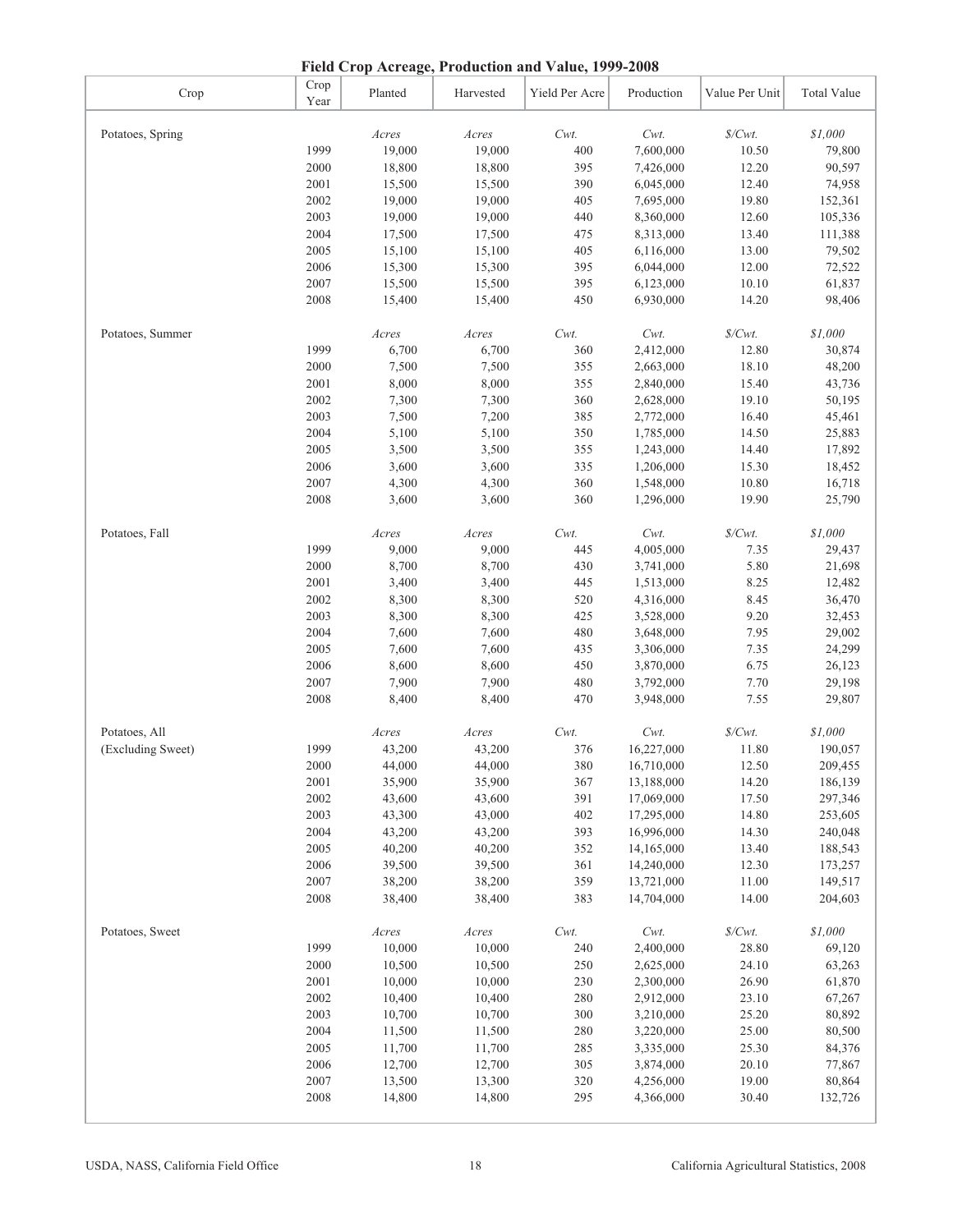**Field Crop Acreage, Production and Value, 1999-2008**

|                   |              | Presu Crop Acreage, Production and Value, 1999-2000 |           |                |            |                    |                    |
|-------------------|--------------|-----------------------------------------------------|-----------|----------------|------------|--------------------|--------------------|
| Crop              | Crop<br>Year | Planted                                             | Harvested | Yield Per Acre | Production | Value Per Unit     | <b>Total Value</b> |
| Rice, Long 3/     |              | Acres                                               | $A$ cres  | $Cwt$ .        | Cwt.       | $\mathcal{S}/Cwt.$ | \$1,000            |
|                   | 1999         | 5,000                                               | 5,000     | 68.00          | 340,000    | ---                |                    |
|                   | 2000         | 9,000                                               | 9,000     | 71.00          | 639,000    | ---                |                    |
|                   | 2001         | 13,000                                              | 13,000    | 77.00          | 1,001,000  | ---                | ---                |
|                   | 2002         | 7,000                                               | 7,000     | 64.00          | 448,000    |                    |                    |
|                   |              |                                                     |           |                |            | ---                |                    |
|                   | 2003         | 7,000                                               | 7,000     | 69.00          | 483,000    | ---                | ---                |
|                   | 2004         | 7,000                                               | 7,000     | 73.00          | 511,000    | ---                | ---                |
|                   | 2005         | 9,000                                               | 9,000     | 71.00          | 639,000    | ---                | ---                |
|                   | 2006         | 6,000                                               | 5,000     | 58.00          | 290,000    | ---                | ---                |
|                   | 2007         | 9,000                                               | 9,000     | 71.00          | 639,000    | ---                | ---                |
|                   | 2008         | 9,000                                               | 9,000     | 69.00          | 621,000    | ---                | ---                |
| Rice, Medium 3/   |              | Acres                                               | Acres     | $Cwt$ .        | $Cwt$ .    | $\frac{S}{Cwt}$ .  | \$1,000            |
|                   | 1999         | 455,000                                             | 450,000   | 73.00          | 32,850,000 | ---                |                    |
|                   | 2000         | 507,000                                             | 505,000   | 80.00          | 40,400,000 | ---                | ---                |
|                   | 2001         | 435,000                                             | 433,000   | 83.00          | 35,939,000 | ---                | ---                |
|                   | 2002         | 500,000                                             | 495,000   | 83.00          | 41,085,000 | ---                | ---                |
|                   | 2003         | 460,000                                             | 458,000   | 78.40          | 35,907,000 | ---                | $---$              |
|                   | 2004         | 540,000                                             | 535,000   | 88.00          | 47,080,000 | ---                | ---                |
|                   | 2005         | 465,000                                             | 463,000   | 75.50          | 34,957,000 | ---                | ---                |
|                   | 2006         | 460,000                                             | 458,000   | 78.80          | 36,090,000 | ---                | ---                |
|                   | 2007         | 460,000                                             | 459,000   | 85.00          | 39,015,000 | ---                | ---                |
|                   | 2008         | 460,000                                             | 458,000   | 85.50          | 39,159,000 | ---                | ---                |
| Rice, Short 3/13/ |              | Acres                                               | Acres     | $Cwt$ .        | $Cwt$ .    | $\mathcal{S}/Cwt.$ | \$1,000            |
|                   | 1999         | 50,000                                              | 50,000    | 70.00          | 3,500,000  | ---                | ---                |
|                   | 2000         | 34,000                                              | 34,000    | 73.00          | 2,482,000  | ---                | ---                |
|                   | 2001         | 25,000                                              | 25,000    | 62.00          | 1,550,000  | ---                | ---                |
|                   | 2002         | 26,000                                              | 26,000    | 56.00          | 1,456,000  | ---                | ---                |
|                   | 2003         | 42,000                                              | 42,000    | 63.00          | 2,646,000  | ---                | ---                |
|                   | 2004         | 48,000                                              | 48,000    | 66.00          | 3,168,000  | ---                | ---                |
|                   | 2005         | 54,000                                              | 54,000    | 60.00          | 3,240,000  | ---                | ---                |
|                   | 2006         | 60,000                                              | 60,000    | 61.00          | 3,660,000  | ---                | ---                |
|                   | 2007         | 65,000                                              | 65,000    | 62.00          | 4,030,000  | ---                | ---                |
|                   | 2008         | 50,000                                              | 50,000    | 65.00          | 3,250,000  | ---                | ---                |
| Rice, All 13/14/  |              | Acres                                               | Acres     | $Cwt$ .        | Cwt.       | $\mathcal{S}/Cwt.$ | \$1,000            |
|                   | 1999         | 510,000                                             | 505,000   | 72.70          | 36,690,000 | 6.97               | 255,729            |
|                   | $2000\,$     | 550,000                                             | 548,000   | 79.40          | 43,521,000 | 4.99               | 217,170            |
|                   | 2001         | 473,000                                             | 471,000   | 81.70          | 38,490,000 | 5.28               | 203,227            |
|                   | 2002         | 533,000                                             | 528,000   | 81.40          | 42,989,000 | 6.32               | 271,690            |
|                   | 2003         | 509,000                                             | 507,000   | 77.00          | 39,036,000 | 10.40              | 405,974            |
|                   | 2004         | 595,000                                             | 590,000   | 86.00          | 50,759,000 | 7.34               | 372,571            |
|                   | 2005         | 528,000                                             | 526,000   | 73.80          | 38,836,000 | 10.10              | 392,244            |
|                   | 2006         | 526,000                                             | 523,000   | 76.60          | 40,040,000 | 13.00              | 520,520            |
|                   | 2007         | 534,000                                             | 533,000   | 82.00          | 43,684,000 | 16.20              | 707,681            |
|                   | 2008         | 519,000                                             | 517,000   | 83.20          | 43,030,000 | 27.50              | 1,183,325          |
|                   |              |                                                     |           |                |            |                    |                    |
|                   |              | Acres                                               | Acres     | Pounds         | Cwt.       | $\frac{S}{Wt}$ .   | \$1,000            |
| Safflower 7/      | 2005         | 55,000                                              | 54,000    | 2,350.00       | 1,269,000  | 11.30              | 14,340             |
|                   | 2006         | 56,000                                              | 55,500    | 1,900.00       | 1,054,500  | 13.70              | 14,447             |
|                   | 2007         | 50,000                                              | 48,500    | 2,350.00       | 1,139,750  | 19.10              | 21,769             |
|                   | 2008         | 105,000                                             | 104,000   | 2,400.00       | 2,496,000  | 23.90              | 59,654             |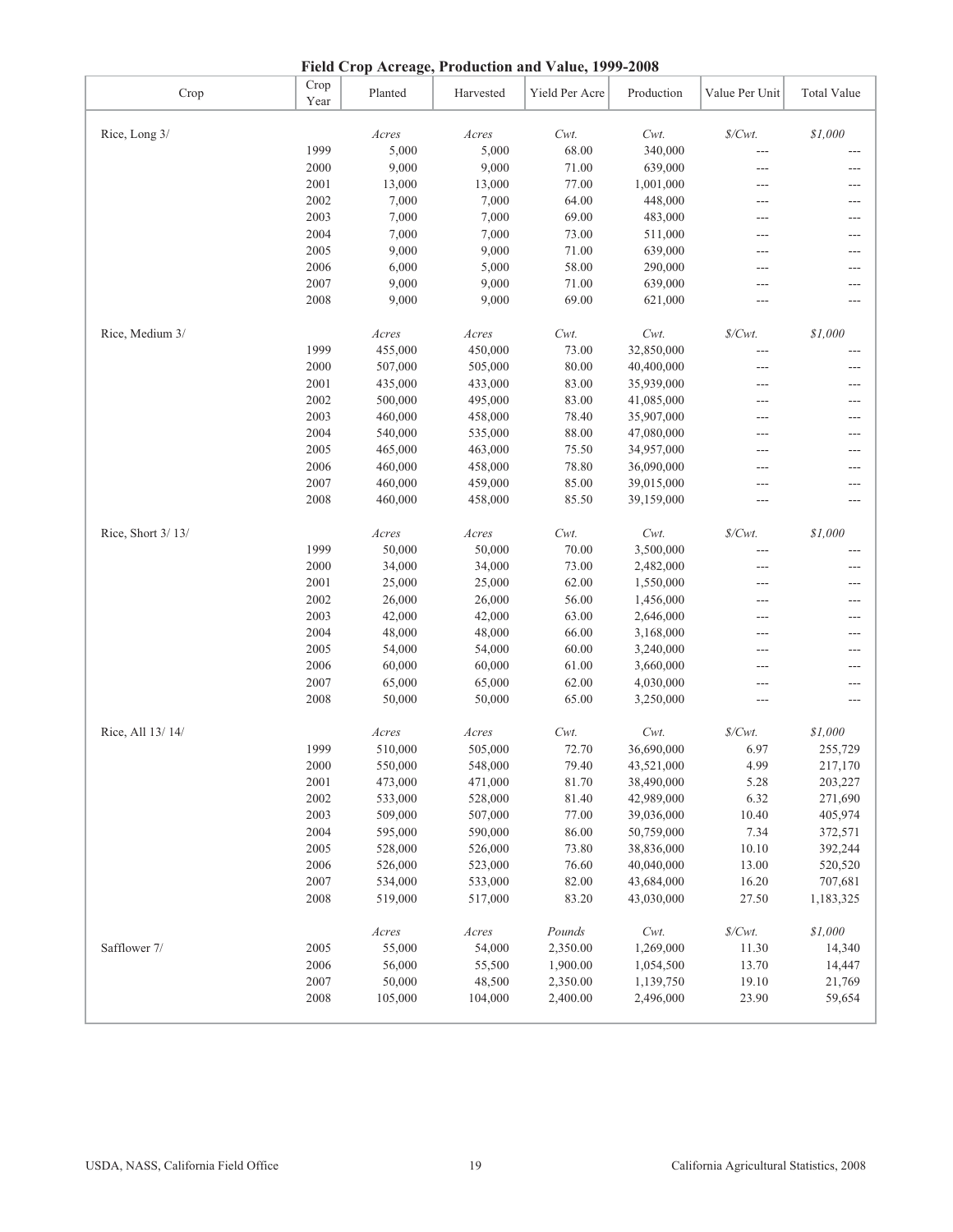### **Field Crop Acreage, Production and Value, 1999-2008**

|                          |              | Figure Crop Ticketage, Frounchon and A and $(1222 - 2000)$ |           |                |            |                  |                    |
|--------------------------|--------------|------------------------------------------------------------|-----------|----------------|------------|------------------|--------------------|
| Crop                     | Crop<br>Year | Planted                                                    | Harvested | Yield Per Acre | Production | Value Per Unit   | <b>Total Value</b> |
|                          |              | Acres                                                      | Acres     | Tons           | Tons       | $\frac{s}{T}$    | \$1,000            |
| Sorghum For Grain 5/15/  | 2000         | 12,000                                                     | 8,000     | 2.10           | 16,800     | 82.20            | 1,381              |
|                          | 2001         | 10,000                                                     | 7,000     | 2.52           | 17,600     | 87.60            | 1,545              |
|                          | 2002         | 17,000                                                     | 11,000    | 2.24           | 24,600     | 92.80            | 2,287              |
|                          |              |                                                            |           |                |            |                  |                    |
|                          | 2003         | 18,000                                                     | 10,000    | 2.52           | 25,200     | 93.00            | 2,344              |
|                          | 2004         | 28,000                                                     | 12,000    | 2.52           | 30,240     | 84.00            | 2,540              |
|                          | 2005         | 26,000                                                     | 10,000    | 2.52           | 25,200     | 90.00            | 2,268              |
|                          | 2006         | 32,000                                                     | 10,000    | 2.94           | 29,400     | 131.00           | 3,851              |
|                          | 2007         | 39,000                                                     | 10,000    | 2.38           | 23,800     | 165.00           | 3,927              |
|                          | 2008         | 47,000                                                     | 9,000     | 2.66           | 23,940     | 126.00           | 3,016              |
| Sorghum For Silage 3/15/ |              | Acres                                                      | Acres     | $Tons$         | Tons       | $\frac{s}{T}$    | $\$1,000$          |
|                          | 2000         |                                                            | 4,000     | 15.00          | 60,000     |                  |                    |
|                          | 2001         | ---                                                        | 3,000     | 20.00          | 60,000     | ---              |                    |
|                          | 2002         | ---                                                        | 6,000     | 17.00          | 102,000    | ---              | ---                |
|                          | 2003         | ---                                                        | 8,000     | 18.00          |            | $---$            |                    |
|                          |              |                                                            |           |                | 144,000    |                  | ---                |
|                          | 2004         | ---                                                        | 16,000    | 15.00          | 240,000    | 23.98            | 5,755              |
|                          | 2005         | ---                                                        | 16,000    | 18.00          | 288,000    | 24.14            | 6,952              |
|                          | 2006         | ---                                                        | 22,000    | 19.00          | 418,000    | 25.83            | 10,797             |
|                          | 2007         | ---                                                        | 29,000    | 18.00          | 522,000    | 34.61            | 18,066             |
|                          | 2008         |                                                            | 38,000    | 17.00          | 646,000    | 37.56            | 24,264             |
| Sugar Beets 16/          |              | Acres                                                      | Acres     | $Tons$         | Tons       | $\$/Ton$         | \$1,000            |
|                          | 1999         | 110,000                                                    | 108,000   | 32.00          | 3,456,000  | 36.80            | 127,181            |
|                          | 2000         | 98,000                                                     | 92,500    | 34.00          | 3,145,000  | 30.40            | 95,608             |
|                          | 2001         | 46,600                                                     | 44,700    | 35.70          | 1,596,000  | 33.40            | 53,306             |
|                          | 2002         | 50,200                                                     | 49,500    | 39.60          | 1,960,000  | 39.40            | 77,224             |
|                          | 2003         | 50,800                                                     | 50,100    | 39.10          | 1,959,000  | 39.50            | 77,381             |
|                          | 2004         | 49,100                                                     | 48,900    | 40.80          | 1,995,000  | 39.10            | 78,005             |
|                          | 2005         | 44,400                                                     | 44,100    | 37.10          | 1,636,000  | 41.80            | 68,385             |
|                          | 2006         |                                                            |           | 36.10          |            | 42.20            |                    |
|                          |              | 43,300                                                     | 43,100    |                | 1,556,000  |                  | 65,663             |
|                          | 2007         | 40,000                                                     | 39,100    | 35.50          | 1,388,000  | 43.60            | 60,517             |
|                          | 2008         | 26,000                                                     | 25,300    | 41.60          | 1,052,000  | 44.80            | 47,130             |
| Wheat, Winter 1/         |              | $A$ cres                                                   | Acres     | $Tons$         | Tons       | $\frac{s}{T}$ on | \$1,000            |
|                          | 1999         | 500,000                                                    | 370,000   | 2.34           | 865,800    | 91.67            | 79,365             |
|                          | 2000         | 535,000                                                    | 390,000   | 2.10           | 819,000    | 89.00            | 72,891             |
|                          | 2001         | 530,000                                                    | 380,000   | 2.10           | 798,000    | 97.67            | 77,938             |
|                          | 2002         | 530,000                                                    | 300,000   | 2.28           | 684,000    | 115.67           | 79,116             |
|                          | 2003         | 740,000                                                    | 410,000   | 1.83           | 750,300    | 114.00           | 85,534             |
|                          | 2004         | 560,000                                                    | 320,000   | 2.55           | 816,000    | 118.00           | 96,288             |
|                          | 2005         | 495,000                                                    | 300,000   | 2.16           | 648,000    | 120.33           | 77,976             |
|                          | 2006         | 450,000                                                    | 250,000   | 1.74           | 435,000    | 137.00           | 59,595             |
|                          | 2007         | 550,000                                                    | 265,000   | 2.43           | 643,950    | 178.00           | 114,623            |
|                          | 2008         | 680,000                                                    | 400,000   | 2.55           | 1,020,000  | 233.33           | 238,000            |
|                          |              |                                                            |           |                |            |                  |                    |
| Wheat, Durum             |              | Acres                                                      | Acres     | Tons           | Tons       | $\frac{s}{T}$    | \$1,000            |
|                          | 1999         | 90,000                                                     | 85,000    | 3.15           | 267,800    | 123.33           | 33,023             |
|                          | 2000         | 100,000                                                    | 97,000    | 3.00           | 291,000    | 106.33           | 30,943             |
|                          | $2001\,$     | 85,000                                                     | 81,000    | 3.15           | 255,200    | 128.97           | 32,914             |
|                          | 2002         | 95,000                                                     | 90,000    | 3.00           | 270,000    | 132.00           | 35,640             |
|                          | 2003         | 130,000                                                    | 115,000   | 3.00           | 345,000    | 150.33           | 51,865             |
|                          | 2004         | 120,000                                                    | 100,000   | 2.70           | 270,000    | 145.67           | 39,330             |
|                          | 2005         | 75,000                                                     | 69,000    | 2.85           | 196,650    | 134.67           | 26,482             |
|                          | 2006         | 70,000                                                     | 65,000    | 2.97           | 193,050    | 140.33           | 27,091             |
|                          | 2007         | 90,000                                                     | 80,000    | 3.00           | 240,000    | 187.33           | 44,960             |
|                          | 2008         | 160,000                                                    | 145,000   | 3.15           | 456,750    | 251.00           | 114,644            |
|                          |              |                                                            |           |                |            |                  |                    |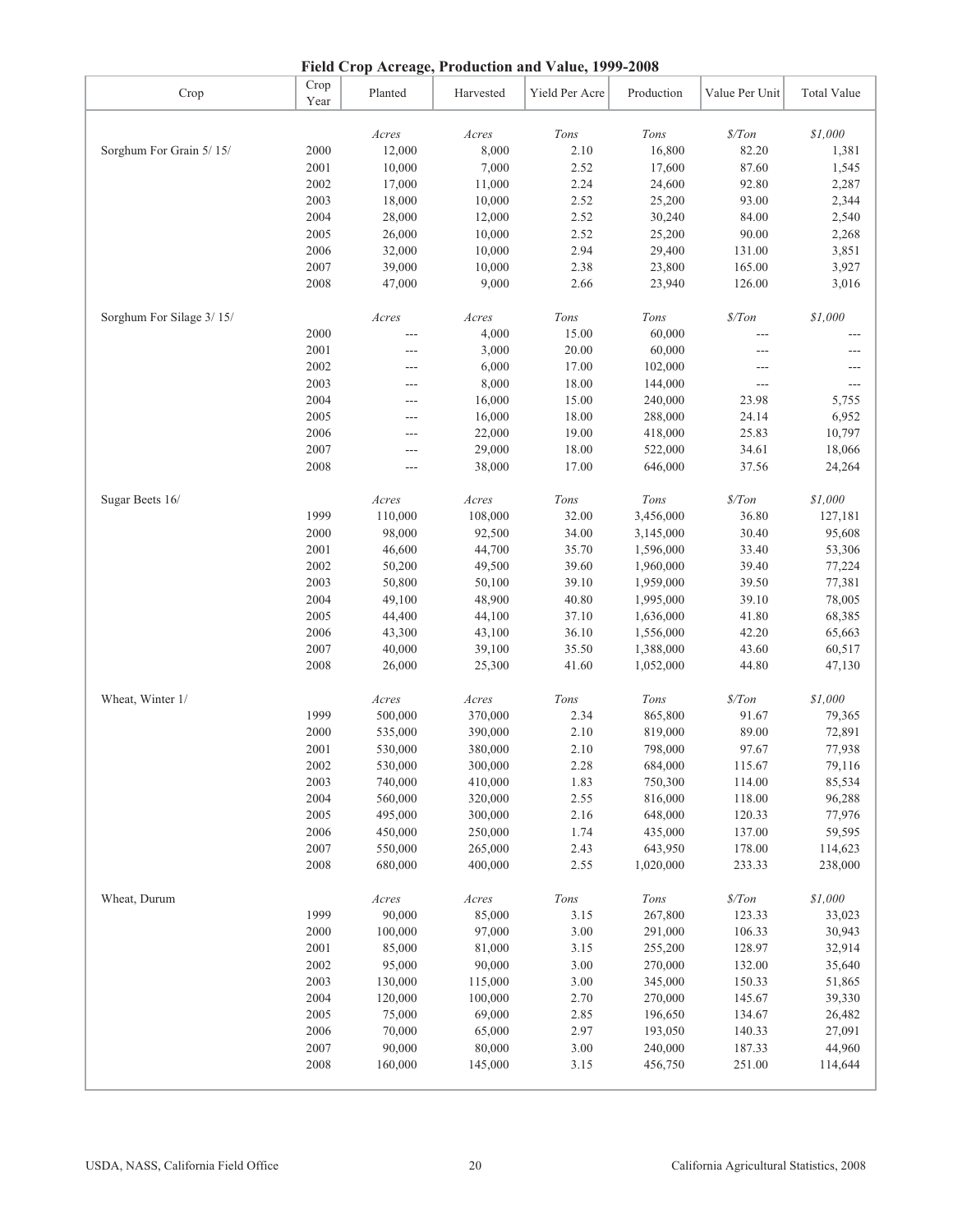#### **Field Crop Acreage, Production and Value, 1999-2008**

| Crop          | Crop<br>Year | Planted | Harvested | Yield Per Acre | Production | Value Per Unit   | <b>Total Value</b> |
|---------------|--------------|---------|-----------|----------------|------------|------------------|--------------------|
| Wheat, All 1/ |              | Acres   | Acres     | Tons           | Tons       | $\frac{s}{T}$ on | \$1,000            |
|               | 1999         | 590,000 | 455,000   | 2.49           | 1,133,600  | 94.67            | 112,388            |
|               | 2000         | 635,000 | 487,000   | 2.28           | 1,110,000  | 94.00            | 103,834            |
|               | 2001         | 615,000 | 461,000   | 2.28           | 1,053,200  | 103.67           | 110,852            |
|               | 2002         | 625,000 | 390,000   | 2.45           | 954,000    | 120.33           | 114,756            |
|               | 2003         | 870,000 | 525,000   | 2.09           | 1,095,300  | 118.00           | 137,399            |
|               | 2004         | 680,000 | 420,000   | 2.59           | 1,086,000  | 126.67           | 135,618            |
|               | 2005         | 570,000 | 369,000   | 2.29           | 844,650    | 124.67           | 104,458            |
|               | 2006         | 520,000 | 315,000   | 1.99           | 628,050    | 138.00           | 86,686             |
|               | 2007         | 640,000 | 345,000   | 2.56           | 883,950    | 180.33           | 159,583            |
|               | 2008         | 840,000 | 545,000   | 2.71           | 1,476,750  | 236.00           | 352,644            |

1/ Area planted includes preceding fall.

2/ Production is on a clean basis.

3/ Missing data has not been published due to the estimate being discontinued, not estimated, or not available.

4/ Includes varieties not listed separately. Excludes beans grown for garden seed.

5/ Planted acreage is for all purposes.

6/ Production ginned. Cotton bales are 480 lbs. net-weight.

7/ Estimates began in 2005.

 8/ All alfalfa forage production is the sum of alfalfa harvested as dry hay; and alfalfa haylage and greenchop production after converting it to a dry equivalent basis.

 9/ All forage production is the sum of the following dry equivalents: alfalfa hay and all other hay harvested as dry hay, alfalfa haylage and greenchop, all other hay haylage and greenchop; after converting alfalfa and all other haylage and greenchop to a dry equivalent basis.

10/ Estimated marketings of alfalfa and other hay used as weights to calculate all hay prices.

11/ Includes only alfalfa and alfalfa mixtures that were harvested as haylage or greenchop (green weight). Alfalfa harvested as dry hay is not included.

12/ Includes all types of forage harvested as haylage or greenchop (green weight). Forage harvested as dry hay and corn and sorghum silage/greenchop are not included.

13/ Sweet rice acreage has been included since the 2003 crop year, but not previous years.

14/ Excludes wild rice.

15/ Estimates began in 2000.

16/ Relates to year of intended harvest for fall planted beets in central California and to year of planting for overwintered beets in central and southern California.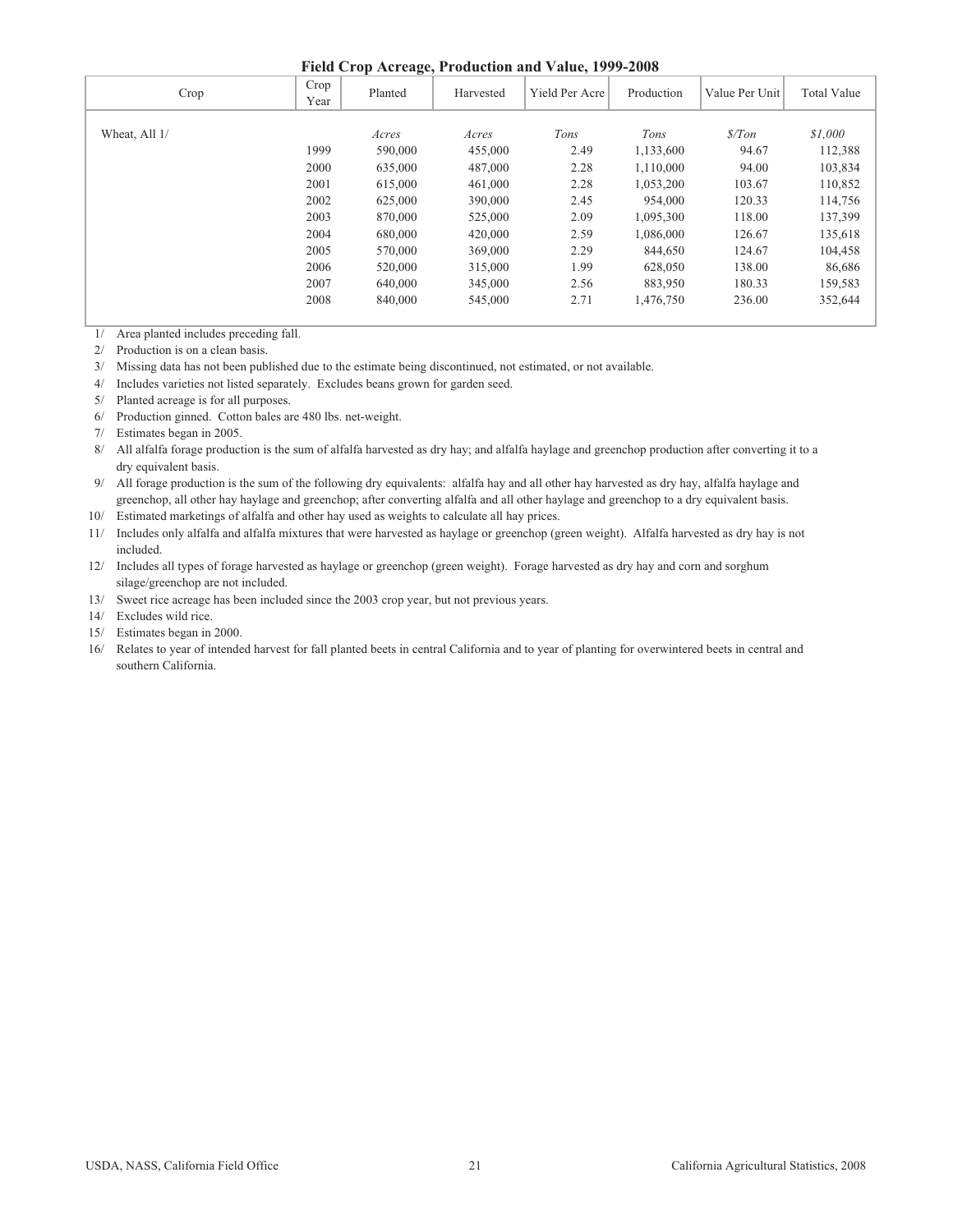| Field Crop Monthly Average Prices Received, 1999-2008 |                  |                          |                             |                      |                          |                 |                     |                 |                            |                      |                                        |                                    |                     |
|-------------------------------------------------------|------------------|--------------------------|-----------------------------|----------------------|--------------------------|-----------------|---------------------|-----------------|----------------------------|----------------------|----------------------------------------|------------------------------------|---------------------|
| Crop                                                  | Crop<br>Year     | Jan.                     | Feb.                        | Mar.                 | Apr.                     | May             | June                | July            | Aug.                       | Sept.                | Oct.                                   | Nov.                               | Dec.                |
|                                                       |                  |                          |                             |                      |                          |                 | \$/ Ton             |                 |                            |                      |                                        |                                    |                     |
| Barley 1/                                             | 1999             | $-$                      | ---                         | ---                  | $---$                    | 89.00           | 88.00               | 95.00           | 93.00                      | 98.00                | 90.00                                  | 105.00                             | $---$               |
|                                                       | 2000             | 94.00                    | 102.00                      | 103.00               | 99.00                    | 101.00          | 103.00              | 101.00          | 96.00                      | $\sim$ $\sim$ $\sim$ | ---                                    | ---                                | $---$               |
|                                                       | 2001             | $---$                    | ---                         | ---                  | ---                      | ---             | 100.00              | 94.00           | 91.00                      | 91.00                | 101.00                                 | $\scriptstyle\cdots$               | 95.00               |
|                                                       | 2002             | $---$                    | ---                         | ---                  |                          | ---             | $\qquad \qquad - -$ | ---             | $---$                      | ---                  | ---                                    | ---                                | $---$               |
|                                                       | 2003             | $---$                    | ---                         | $---$                | $---$                    | ---             | 117.00              | 113.00          | 110.00                     | ---                  | 126.00                                 | ---                                | $\qquad \qquad - -$ |
|                                                       | 2004             | ---                      | ---                         | $---$                | $---$                    | ---             | 115.00              | 118.00          | $\qquad \qquad - -$        | ---                  | ---                                    | ---                                | $---$               |
|                                                       | 2005             | $\overline{a}$           | ---                         | $---$                | $---$                    | ---             | $\overline{a}$      | ---             | 95.00                      | ---                  | ---                                    | ---                                | $---$               |
|                                                       | 2006             | 118.00                   | ---                         | $---$                | $---$                    | 120.00          | 99.60               | $---$           | 110.00                     | $---$                | $---$                                  | $---$                              | $---$               |
|                                                       | 2007             | $\overline{a}$           | $---$                       | $---$                | $---$                    | $---$           | 155.40              | $---$           | $---$                      | ---                  | ---                                    | $---$                              | $---$               |
|                                                       | 2008             | $---$                    | ---                         |                      |                          | $---$           | ---                 |                 |                            | ---                  | ---                                    | ---                                | $---$               |
| Beans, Dry Edible 1/                                  |                  |                          |                             |                      |                          |                 | \$/Cwt.             |                 |                            |                      |                                        |                                    |                     |
|                                                       | 1999             | 39.40                    | 39.80                       | 39.40                | 38.90                    | 37.60           | 36.20               | 36.20           | 34.50                      | 29.30                | 27.60                                  | 27.20                              | 27.60               |
|                                                       | 2000             | 27.10                    | 26.80                       | 26.70                | 27.00                    | 26.40           | 26.60               | 26.00           | 25.80                      | 27.20                | 27.10                                  | 27.20                              | 26.60               |
|                                                       | 2001             | 26.90                    | 26.90                       | 26.60                | 26.80                    | 26.80           | 26.30               | 26.30           | 27.00                      | 27.20                | 28.60                                  | 31.50                              | 31.20               |
|                                                       | 2002             | 31.80                    | 31.60                       | 32.70                | 32.20                    | 32.30           | 31.90               | 32.40           | 33.40                      | 32.50                | 31.70                                  | 31.60                              | 32.60               |
|                                                       | 2003             | 32.50                    | 32.60                       | 36.30                | 35.00                    | 35.40           | 35.70               | 34.20           | 29.60                      | 32.00                | 41.10                                  | 35.20                              | 35.60               |
|                                                       | 2004             | 35.00                    | 32.50                       | 36.30                | 34.80                    | 31.10           | 34.50               | 35.80           | 36.30                      | 35.80                | 38.70                                  | 36.80                              | 38.40               |
|                                                       | 2005             | 40.70                    | 37.00                       | 37.20                | 37.90                    | 35.50           | 39.80               | 35.10           | $\hspace{0.05cm} \ldots$ . | 30.40                | 37.80                                  | 46.40                              | 44.80               |
|                                                       | 2006             | 40.00                    | 42.80                       | 44.50                | 42.60                    | 42.30           | 41.40               | 38.20           | 41.30                      | 38.30                | 49.10                                  | 48.10                              | 54.00               |
|                                                       | 2007             | 43.70                    | 47.80                       | 56.20                | 42.50                    | 36.90           | 42.70               | 43.00           | 36.30                      | 39.00                | $\cdots$                               | 46.90                              | 49.20               |
|                                                       | 2008             | 45.10                    | 47.30                       | $---$                | $---$                    | 47.70           | $---$               | 49.10           | $\sim$ $\sim$ $\sim$       | 53.00                | $\cdots$                               | 64.10                              | 66.70               |
| Cotton Lint, Upland 1/                                |                  |                          |                             |                      |                          |                 | $\phi/Lb$ .         |                 |                            |                      |                                        |                                    |                     |
|                                                       | 1999             | 68.40                    | 58.50                       | 56.50                | 56.40                    | $\frac{1}{2}$   | 55.20               | 49.70           | 51.40                      | $\sim$ $\sim$ $\sim$ | 55.20                                  | 52.90                              | 58.20               |
|                                                       | 2000             | $\overline{a}$           | 57.90                       | $---$                | $\overline{\phantom{a}}$ | 58.70           | $\overline{a}$      | $\overline{a}$  | $---$                      | 66.10                | 64.90                                  | 69.00                              | 68.20               |
|                                                       | 2001             | 57.80                    | 57.40                       | $---$                | 39.60                    | 39.70           | 36.50               | 37.10           | $---$                      | 47.90                | $\overline{\phantom{a}}$               | 35.10                              | 53.30               |
|                                                       | 2002             | 39.40                    | $\qquad \qquad -$           | ---                  | $---$                    | ---             | ---                 | ---             | ---                        | $\overline{a}$       | 51.80                                  | 55.60                              | $\qquad \qquad - -$ |
|                                                       | 2003             | $---$                    | 58.40                       | 59.10                | $\qquad \qquad -$        | ---             | ---                 | ---             | ---                        | 68.60                | 78.20                                  | 76.10                              | 75.00               |
|                                                       | 2004             | 69.60                    | 72.60                       | 70.30                | 68.20                    | $---$           | $---$               | ---             | $---$                      | $\overline{a}$       | $\scriptstyle\cdots\scriptstyle\cdots$ | 53.50                              | 51.50               |
|                                                       | 2005             | 51.10                    | 49.80                       | $\sim$ $\sim$ $\sim$ | $---$                    | 51.70           | $---$               | ---             | $---$                      | 54.70                | 60.60                                  | 57.40                              | 67.90               |
|                                                       | 2006             | 61.00                    | 58.90                       | 61.20                | 62.40                    | 60.00           | $---$               | $---$           | ---                        | $---$                | ---                                    | 53.80                              | 67.60               |
|                                                       | 2007             | 58.00                    | 64.00                       | 59.30                | $---$                    | 55.70           | $---$               | 56.60           | ---                        | ---                  | ---                                    | $---$                              | $---$               |
|                                                       | 2008             | $\frac{1}{2}$            | 73.40                       | ---                  | $---$                    | $---$           | $---$               | $---$           | ---                        | ---                  | ---                                    | $---$                              | $---$               |
| Cottonseed 1/2/                                       |                  |                          |                             |                      |                          |                 | \$/ Ton             |                 |                            |                      |                                        |                                    |                     |
|                                                       | 1999             | 180.00                   | 199.00                      |                      |                          |                 |                     |                 |                            |                      | 149.00                                 | 141.00                             | 135.00              |
|                                                       | $2000\,$         | 116.00                   | 137.00                      |                      |                          |                 | ---                 |                 |                            | ---                  | 145.00                                 | 140.00                             | 134.00              |
|                                                       | 2001             | 136.00                   | 143.00                      | ---                  | ---                      | ---             | ---                 | ---             | ---                        | ---                  | 146.00                                 | 141.00                             | 145.00              |
|                                                       | 2002             | 132.00                   | 137.00                      | $---$                | ---                      | ---             | ---                 | ---             | ---                        | ---                  | 150.00                                 | 142.00                             | 132.00              |
|                                                       | 2003             | $\overline{a}$           | $\overline{\phantom{a}}$    | $---$                | ---                      | ---             | $---$               | ---             | ---                        | $---$                | 184.00                                 | 158.00                             | 153.00              |
|                                                       | 2004             | $---$                    | 150.00                      | $---$                | ---                      | ---             | ---                 | ---             | ---                        | ---                  | 161.00                                 | 144.00                             | 155.00              |
|                                                       | 2005             | 145.00                   | $\qquad \qquad -$           | ---                  | $---$                    | ---             | ---                 | ---             | ---                        | ---                  | 169.00                                 | 149.00                             | 136.00              |
|                                                       | 2006<br>2007     | $\overline{a}$<br>153.00 | $\qquad \qquad -$<br>158.00 | ---                  | ---                      | ---             | ---                 | ---             | ---                        | ---                  | 194.00<br>246.00                       | 184.00                             | 201.00              |
|                                                       | 2008             | $---$                    | ---                         | ---<br>$---$         | ---                      | ---<br>---      | ---                 | ---<br>---      | ---                        | ---                  | $---$                                  | $\overline{\phantom{a}}$<br>277.00 | 243.00              |
|                                                       |                  |                          |                             |                      |                          |                 |                     |                 |                            |                      |                                        |                                    |                     |
| Hay, Alfalfa (Baled)                                  |                  |                          |                             |                      |                          |                 | \$/ Ton             |                 |                            |                      |                                        |                                    |                     |
|                                                       | 1999             | 79.00                    | 102.00                      | 109.00               | 101.00                   | 104.00          | 97.00               | 87.00           | 81.00                      | 78.00                | 85.00                                  | 85.00<br>97.00                     | 86.00               |
|                                                       | $2000\,$<br>2001 | 85.00<br>102.00          | 94.00<br>103.00             | 99.00<br>111.00      | 96.00<br>130.00          | 91.00<br>121.00 | 81.00<br>114.00     | 76.00           | 81.00<br>113.00            | 89.00<br>125.00      | 97.00<br>123.00                        | 128.00                             | 97.00<br>124.00     |
|                                                       | 2002             | 113.00                   | 122.00                      | 126.00               | 121.00                   | 116.00          | 101.00              | 111.00<br>95.00 | 90.00                      | 92.00                | 98.00                                  | 101.00                             | 95.00               |
|                                                       | 2003             | 99.00                    | 102.00                      | 99.00                | 99.00                    | 97.00           | 90.00               | 85.00           | 86.00                      | 88.00                | 94.00                                  | 98.00                              | 89.00               |
|                                                       | 2004             | 89.00                    | 97.00                       | 105.00               | 126.00                   | 122.00          | 115.00              | 109.00          | 109.00                     | 113.00               | 119.00                                 | 122.00                             | 119.00              |
|                                                       | 2005             | 121.00                   | 131.00                      | 133.00               | 141.00                   | 144.00          | 134.00              | 134.00          | 131.00                     | 135.00               | 139.00                                 | 142.00                             | 138.00              |
|                                                       | 2006             | 135.00                   | 136.00                      | 141.00               | 134.00                   | 124.00          | 111.00              | 103.00          | 105.00                     | 108.00               | 114.00                                 | 116.00                             | 118.00              |
|                                                       | 2007             | 125.00                   | 135.00                      | 150.00               | 150.00                   | 164.00          | 166.00              | 162.00          | 158.00                     | 156.00               | 166.00                                 | 174.00                             | 170.00              |
|                                                       | 2008             | 170.00                   | 183.00                      | 195.00               | 212.00                   | 223.00          | 217.00              | 218.00          | 214.00                     | 208.00               | 200.00                                 | 192.00                             | 175.00              |
|                                                       |                  |                          |                             |                      |                          |                 |                     |                 |                            |                      |                                        |                                    |                     |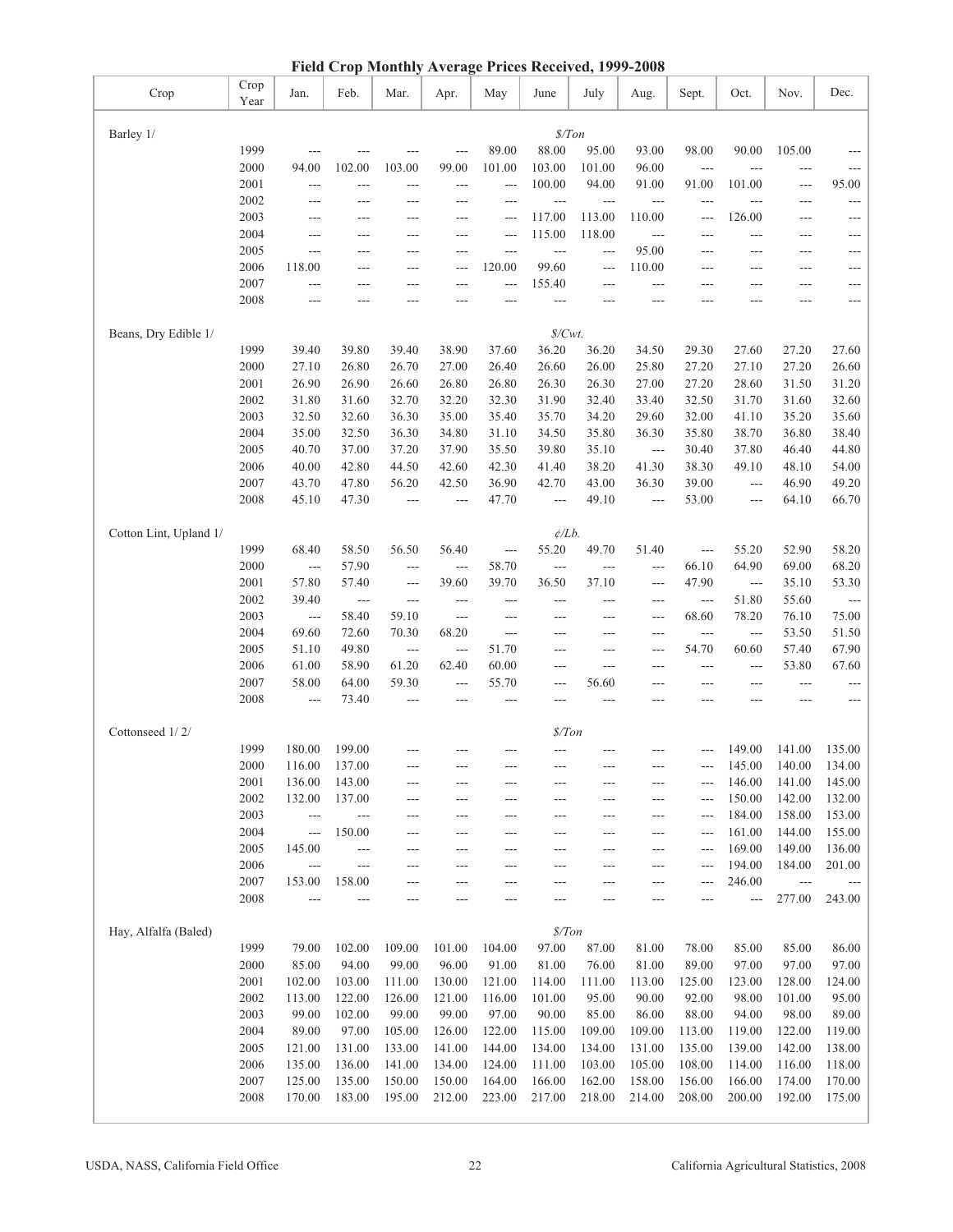| Field Crop Monthly Average Prices Received, 1999-2008 |              |                |        |        |                |                |                   |                      |        |                |        |                |                |
|-------------------------------------------------------|--------------|----------------|--------|--------|----------------|----------------|-------------------|----------------------|--------|----------------|--------|----------------|----------------|
| Crop                                                  | Crop<br>Year | Jan.           | Feb.   | Mar.   | Apr.           | May            | June              | July                 | Aug.   | Sept.          | Oct.   | Nov.           | Dec.           |
| Hay, All (Baled)                                      |              |                |        |        |                |                | \$/ Ton           |                      |        |                |        |                |                |
|                                                       | 1999         | 76.00          | 100.00 | 103.00 | 98.00          | 103.00         | 96.00             | 85.00                | 82.00  | 78.00          | 84.00  | 82.00          | 83.00          |
|                                                       | 2000         | 83.00          | 88.00  | 98.00  | 96.00          | 90.00          | 81.00             | 77.00                | 81.00  | 87.00          | 93.00  | 95.00          | 94.00          |
|                                                       | 2001         | 100.00         | 100.00 | 110.00 | 128.00         | 116.00         | 112.00            | 108.00               | 110.00 | 121.00         | 117.00 | 117.00         | 115.00         |
|                                                       | 2002         | 111.00         | 119.00 | 123.00 | 119.00         | 115.00         | 98.00             | 92.00                | 88.00  | 89.00          | 94.00  | 95.00          | 94.00          |
|                                                       | 2003         | 98.00          | 100.00 | 99.00  | 98.00          | 94.00          | 88.00             | 84.00                | 85.00  | 86.00          | 90.00  | 93.00          | 85.00          |
|                                                       | 2004         | 88.00          | 95.00  | 103.00 | 121.00         | 118.00         | 112.00            | 108.00               | 107.00 | 110.00         | 115.00 | 117.00         | 114.00         |
|                                                       | 2005         | 116.00         | 125.00 | 127.00 | 135.00         | 136.00         | 126.00            | 128.00               | 124.00 | 127.00         | 129.00 | 128.00         | 129.00         |
|                                                       | 2006         | 125.00         | 127.00 | 133.00 | 130.00         | 120.00         | 108.00            | 101.00               | 101.00 | 103.00         | 108.00 | 110.00         | 112.00         |
|                                                       | 2007         | 118.00         | 130.00 | 142.00 | 142.00         | 152.00         | 152.00            | 153.00               | 150.00 | 149.00         | 156.00 | 161.00         | 158.00         |
|                                                       | 2008         | 158.00         | 172.00 | 183.00 | 203.00         | 212.00         | 203.00            | 207.00               | 198.00 | 190.00         | 188.00 | 177.00         | 162.00         |
| Potatoes, All                                         |              |                |        |        |                |                | $\frac{S}{Cwt}$ . |                      |        |                |        |                |                |
| (Excluding Sweet)                                     | 1999         | 16.70          | 16.30  | 12.90  | 20.20          | 7.35           | 11.50             | 11.30                | 12.30  | 16.50          | 7.95   | 10.40          | 12.90          |
|                                                       | 2000         | 12.10          | 11.90  | 12.20  | 14.00          | 10.80          | 11.10             | 14.60                | 17.40  | 16.80          | 8.00   | 10.80          | 14.60          |
|                                                       | 2001         | 15.60          | 16.00  | 7.35   | 6.90           | 12.10          | 11.10             | 12.60                | 16.00  | 15.10          | 11.00  | 12.70          | 17.00          |
|                                                       | 2002         | 17.20          | 19.70  | 15.30  | 25.00          | 24.10          | 18.40             | 18.80                | 18.80  | 20.50          | 9.95   | 15.80          | 18.20          |
|                                                       | 2003         | 18.40          | 15.80  | 16.20  | 19.90          | 14.60          | 11.40             | 12.90                | 17.10  | 14.70          | 9.85   | 12.40          | 14.30          |
|                                                       | 2004         | 15.60          | 17.30  | 21.10  | 21.00          | 14.20          | 12.40             | 13.20                | 14.30  | 15.00          | 9.20   | 8.65           | 10.30          |
|                                                       | 2005         | 14.40          | 15.20  | 15.50  | 16.80          | 12.80          | 12.40             | 13.30                | 14.40  | 14.40          | 8.30   | 12.20          | 10.60          |
|                                                       | 2006         | 13.40          | 11.10  | 13.00  | 17.90          | 11.80          | 11.30             | 13.80                | 15.90  | 14.50          | 9.35   | 6.90           | 8.60           |
|                                                       | 2007         | 13.50          | 14.50  | 12.60  | 6.65           | 11.30          | 9.25              | 9.90                 | 11.10  | 8.15           | 7.30   | 6.65           | 7.85           |
|                                                       | 2008         | 10.30          | 10.40  | 11.00  | 13.60          | 14.40          | 17.40             | 19.20                | 22.90  | 21.50          | 14.40  | 13.40          | 14.80          |
| Wheat, All 1/                                         |              |                |        |        |                |                | $\frac{s}{T}$ on  |                      |        |                |        |                |                |
|                                                       | 1999         | 96.70          | 100.00 | 98.70  | 104.00         | 93.00          | ---               | ---                  | ---    | 106.00         |        |                |                |
|                                                       | 2000         | $\overline{a}$ | 85.00  | 87.00  | ---            | ---            | ---               | ---                  | ---    | ---            | ---    |                |                |
|                                                       | 2001         | $---$          | ---    | ---    | ---            | ---            | $---$             | ---                  | ---    | ---            | ---    | $---$          | ---            |
|                                                       | 2002         | $\overline{a}$ | $---$  | $---$  | $\overline{a}$ | $\overline{a}$ | 118.00            | $---$                | $---$  | $---$          | $---$  | $---$          | $\overline{a}$ |
|                                                       | 2003         | $---$          | ---    | $---$  | $---$          | $\overline{a}$ | 125.00            | 113.00               | 115.00 | 113.00         | 111.00 | 118.00         | 120.00         |
|                                                       | 2004         | $---$          | 122.00 | ---    | 131.00         | 133.00         | 139.00            | 125.00               | ---    | ---            | 107.00 | $\overline{a}$ | $---$          |
|                                                       | 2005         | $\overline{a}$ | ---    | ---    | ---            | 121.00         | 115.00            | $\sim$ $\sim$ $\sim$ | ---    | $\overline{a}$ | $---$  | 95.30          | 112.00         |
|                                                       | 2006         | 116.00         | 125.00 | 121.00 | 135.00         | 153.00         | 141.00            | 131.00               | 123.00 | 136.00         | 140.00 | 143.00         | 153.00         |
|                                                       | 2007         | 137.00         | 157.00 | 148.00 | 144.00         | 139.00         | 172.00            | 171.00               | 184.00 | 203.00         | 224.00 | 176.00         | 231.00         |
|                                                       | 2008         | 179.00         | ---    | ---    |                | ---            |                   | ---                  | ---    | ---            | 263.00 | $---$          |                |

**Field Crop Monthly Average Prices Received, 1999-2008**

1/ Missing data was not published due to insufficient sales to establish a price or the price was not published to avoid possible disclosure.

2/ Season runs from August to February.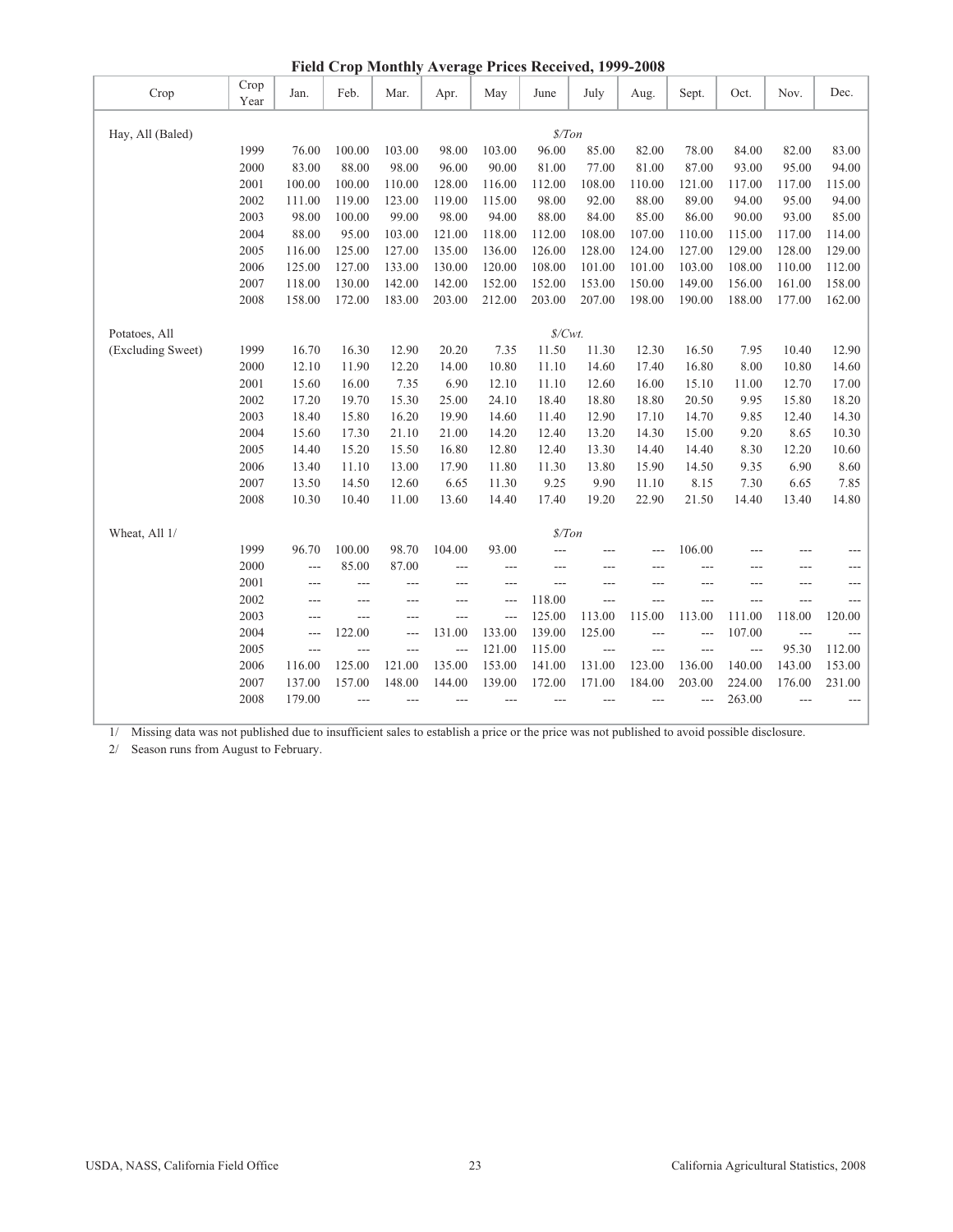|  |  |  |  | Barley Acreage, Yield and Production by County, 2007-08 |
|--|--|--|--|---------------------------------------------------------|
|--|--|--|--|---------------------------------------------------------|

|                          |                      | 2007              |                          |                          |                |                      | 2008                     |                |
|--------------------------|----------------------|-------------------|--------------------------|--------------------------|----------------|----------------------|--------------------------|----------------|
| County                   | Planted              | Harvested         | Yield/Acre               | Production               | Planted        | Harvested            | Yield/Acre               | Production     |
|                          | Acres                | Acres             | Tons                     | Tons                     | Acres          | Acres                | Tons                     | Tons           |
| Del Norte                |                      |                   |                          |                          |                |                      |                          |                |
|                          | $\scriptstyle\cdots$ | $\qquad \qquad -$ | $---$                    | $\qquad \qquad -$        | $---$          | $\qquad \qquad - -$  | $---$                    | ---            |
| Humboldt                 | $---$                | $---$             | $---$                    | $---$                    | $---$          | $---$                | $\overline{a}$           | $---$          |
| Mendocino                | ---                  | ---               | $---$                    | $---$                    | ---            | $---$                | ---                      | $---$          |
| <b>District 10 Total</b> | ---                  | ---               | ---                      | ---                      | ---            | ---                  | ---                      | ---            |
| Shasta                   | $\overline{a}$       | $---$             | $---$                    | $---$                    | ---            | $---$                | ---                      | $---$          |
| Siskiyou                 | 8,600                | 3,900             | 1.90                     | 7,416                    | $---$          | $---$                | $---$                    | $---$          |
|                          |                      |                   |                          |                          |                |                      |                          |                |
| Trinity                  | ---                  | $---$             | ---                      | $\overline{a}$           | ---            | $---$                | ---                      | ---            |
| Other Counties 1/        | $\overline{a}$       | ---               | $\overline{a}$           | $\overline{a}$           | 9,500          | 6,000                | 2.08                     | 12,456         |
| <b>District 20 Total</b> | 8,600                | 3,900             | 1.90                     | 7,416                    | 9,500          | 6,000                | 2.08                     | 12,456         |
| Lassen                   | 1,500                | 700               | 3.60                     | 2,520                    | $---$          | $\overline{a}$       | $---$                    | $---$          |
| Modoc                    | 3,000                | 2,500             | 2.41                     | 6,024                    | $\overline{a}$ | $\overline{a}$       | ---                      | $---$          |
| Plumas                   | $\overline{a}$       | $\overline{a}$    | $\overline{a}$           | $\overline{a}$           | $\overline{a}$ | $\overline{a}$       | ---                      | $---$          |
|                          |                      |                   |                          |                          |                |                      |                          |                |
| Other Counties 1/        | $\frac{1}{2}$        | $\overline{a}$    | $\overline{a}$           | $\overline{a}$           | 4,800          | 3,500                | 2.61                     | 9,120          |
| <b>District 30 Total</b> | 4,500                | 3,200             | 2.67                     | 8,544                    | 4,800          | 3,500                | 2.61                     | 9,120          |
| Alameda                  | ---                  | ---               | $---$                    | $---$                    | $---$          | $---$                | ---                      | ---            |
| Contra Costa             | $\sim$               | $---$             | $---$                    | $---$                    | $---$          | $---$                | ---                      | ---            |
| Lake                     | ---                  | ---               | $---$                    | $---$                    | ---            | $---$                | ---                      | ---            |
| Marin                    | $\overline{a}$       | $\overline{a}$    | $\overline{a}$           | $---$                    | $---$          | $\overline{a}$       | $\overline{\phantom{a}}$ | $---$          |
|                          |                      |                   |                          |                          |                |                      |                          |                |
| Monterey                 | 4,500                | 1,800             | 2.23                     | 4,008                    | 3,400          | 2,000                | 1.10                     | 2,208          |
| Napa                     | $\overline{a}$       | ---               | $\overline{a}$           | $\overline{a}$           | ---            | $\overline{a}$       | ---                      | ---            |
| San Benito               | $---$                | $---$             | ---                      | $\overline{a}$           | ---            | $---$                | ---                      | ---            |
| San Francisco            | $\overline{a}$       | ---               | $\overline{a}$           | $\overline{a}$           | $---$          | $\overline{a}$       | ---                      | ---            |
| San Luis Obispo          | 17,000               | 10,300            | 0.69                     | 7,104                    | 19,500         | 16,300               | 0.67                     | 10,944         |
|                          |                      |                   |                          |                          |                |                      |                          |                |
| San Mateo                | $\sim$               | $---$             | $---$                    | $\overline{a}$           | $---$          | $\overline{a}$       | $---$                    | $---$          |
| Santa Clara              | $---$                | $---$             | $---$                    | $---$                    | ---            | $---$                | ---                      |                |
| Santa Cruz               | ---                  | $\overline{a}$    | $---$                    | $\cdots$                 | ---            | $---$                | ---                      | ---            |
| Sonoma                   | $\overline{a}$       | $---$             | $\overline{a}$           | $\overline{a}$           | $---$          | $\overline{a}$       | ---                      | $---$          |
| Other Counties 1/        | 1,500                | 300               | 1.44                     | 432                      | 1,100          | 500                  | 1.15                     | 576            |
| <b>District 40 Total</b> | 23,000               |                   | 0.93                     | 11,544                   | 24,000         | 18,800               | 0.73                     |                |
|                          |                      | 12,400            |                          |                          |                |                      |                          | 13,728         |
| <b>Butte</b>             | $\overline{a}$       | $---$             | $\overline{a}$           | $\overline{a}$           | ---            | $\overline{a}$       | $\overline{\phantom{a}}$ | ---            |
| Colusa                   | $\overline{a}$       | $\overline{a}$    | $\overline{a}$           | $---$                    | $---$          | $\overline{a}$       | $\overline{a}$           | $---$          |
| Glenn                    | 700                  | 500               | 2.50                     | 1,248                    | 500            | 500                  | 2.74                     | 1,368          |
| Sacramento               | $\overline{a}$       | $\overline{a}$    | $\overline{\phantom{a}}$ | $\overline{a}$           | $\overline{a}$ | $\overline{a}$       | ---                      | ---            |
| Solano                   | $---$                | $---$             | $\qquad \qquad -$        | $---$                    | $---$          | $\sim$ $\sim$        | ---                      | $---$          |
|                          | $\overline{a}$       | $\overline{a}$    | $\overline{a}$           | $---$                    | $\overline{a}$ | $\overline{a}$       | $\overline{a}$           |                |
| Sutter                   |                      |                   |                          |                          |                |                      |                          | $---$          |
| Tehama                   | 2,000                | 1,600             | 0.96                     | 1,536                    | 1,600          | 1,600                | 1.08                     | 1,728          |
| Yolo                     | 2,600                | 2,400             | 1.02                     | 2,448                    | 2,400          | 2,200                | 1.68                     | 3,696          |
| Yuba                     | $\frac{1}{2}$        | $\overline{a}$    | $\overline{a}$           | $\overline{\phantom{a}}$ | $---$          | $\sim$ $\sim$ $\sim$ | $\sim$ $\sim$            | $\overline{a}$ |
| Other Counties 1/        | 1,200                | 900               | 1.36                     | 1,224                    | 2,300          | 2,000                | 1.26                     | 2,520          |
| <b>District 50 Total</b> | 6,500                | 5,400             | 1.20                     | 6,456                    | 6,800          | 6,300                | 1.48                     | 9,312          |
|                          | 19,500               | 6,100             | 1.29                     | 7,896                    |                |                      |                          |                |
| Fresno                   |                      |                   |                          |                          | ---            | $\overline{a}$       | ---                      | ---            |
| Kern                     | 2,400                | 2,100             | 2.32                     | 4,872                    | ---            | $---$                | ---                      | ---            |
| Kings                    | 6,800                | 1,600             | 2.34                     | 3,744                    | ---            | $---$                | $\overline{a}$           | $---$          |
| Madera                   | 1,900                | 200               | 1.68                     | 336                      | $---$          | $---$                | ---                      | $---$          |
| Merced                   | $\overline{a}$       | $\overline{a}$    | $\overline{a}$           | $\overline{a}$           | ---            | $---$                | ---                      | ---            |
| San Joaquin              | 1,700                | 400               | 0.96                     | 384                      | ---            | ---                  |                          | ---            |
|                          |                      |                   |                          |                          |                |                      |                          |                |
| Stanislaus               | $\sim$               | $\overline{a}$    | $\overline{a}$           | $\overline{a}$           | $- - -$        | $- - -$              | ---                      | $---$          |
| Tulare                   | 1,000                | 200               | 2.64                     | 528                      | $-$            | $---$                | ---                      | $---$          |
| Other Counties 1/        | 3,200                | 1,300             | 2.44                     | 3,168                    | 41.300         | 19.200               | 1.38                     | 26,472         |
| <b>District 51 Total</b> | 36,500               | 11,900            | 1.76                     | 20,928                   | 41,300         | 19,200               | 1.38                     | 26,472         |
| Alpine                   | $\overline{a}$       | $---$             | $\qquad \qquad -$        | $---$                    | $---$          | $\sim$ $\sim$        | $\sim$ $\sim$            | $\overline{a}$ |
| Amador                   | $---$                | $---$             | $---$                    | $---$                    | ---            | $---$                | ---                      | $---$          |
| Calaveras                |                      |                   |                          |                          |                |                      |                          |                |
|                          | ---                  | ---               | $---$                    | $---$                    | ---            | $---$                | ---                      | ---            |
| El Dorado                | $---$                | ---               | $---$                    | ---                      | ---            | $---$                | ---                      | $---$          |
| Inyo                     | ---                  | ---               | $---$                    | ---                      | ---            | $---$                | ---                      | ---            |
| Mariposa                 | ---                  | ---               | $---$                    | ---                      | $---$          | $---$                | ---                      | ---            |
| Mono                     | ---                  | ---               | $---$                    | ---                      | ---            | $---$                | ---                      | ---            |
| Nevada                   | ---                  | ---               | $---$                    | ---                      | ---            | $---$                | ---                      | ---            |
| Placer                   |                      |                   |                          |                          |                |                      | ---                      |                |
|                          | ---                  | ---               | $---$                    | ---                      | ---            | $---$                |                          | ---            |
| Sierra                   | ---                  | ---               | $---$                    | $---$                    | $---$          | $---$                | ---                      | $---$          |
| Tuolumne                 | $---$                | $---$             | $---$                    | $---$                    | ---            | $---$                | ---                      | ---            |
| <b>District 60 Total</b> | ---                  | ---               | ---                      | ---                      | ---            | ---                  | ---                      | ---            |
| Imperial                 | $---$                | ---               | $---$                    | $\qquad \qquad -$        | ---            | $\qquad \qquad - -$  | ---                      | $---$          |
| Los Angeles              | $---$                | ---               | $---$                    | ---                      | $---$          | $---$                | ---                      | ---            |
|                          |                      |                   |                          |                          |                |                      |                          |                |
| Orange                   | ---                  | ---               | $---$                    | ---                      | ---            | $---$                | ---                      | ---            |
| Riverside                | ---                  | ---               | $---$                    | ---                      | ---            | $---$                | ---                      | ---            |
| San Bernardino           |                      |                   | ---                      | ---                      | ---            | $---$                | ---                      | ---            |
| San Diego                | $---$                | ---               | $---$                    | $---$                    | $---$          | $---$                | ---                      | $---$          |
| Santa Barbara            | $---$                | ---               | $---$                    | $---$                    | ---            | $---$                | ---                      | ---            |
| Ventura                  | $---$                | $---$             | $\qquad \qquad -$        | $---$                    | ---            | $- - -$              | ---                      | $---$          |
|                          |                      |                   |                          |                          |                |                      |                          |                |
| Other Counties 1/        | 5,900                | 3,200             | 2.05                     | 6,552                    | 3,600          | 1,200                | 1.26                     | 1,512          |
| <b>District 80 Total</b> | 5,900                | 3,200             | 2.05                     | 6,552                    | 3,600          | 1,200                | 1.26                     | 1,512          |
| Other Districts 2/       | ---                  | ---               | $---$                    | ---                      | ---            | ---                  | $---$                    | $---$          |
| <b>STATE</b>             | 85,000               | 40,000            | 1.54                     | 61,440                   | 90,000         | 55,000               | 1.32                     | 72,600         |

1/ Includes one or more counties within a district that normally have less than 500 acres planted.

2/ Includes one or more districts that normally have less than 500 acres planted.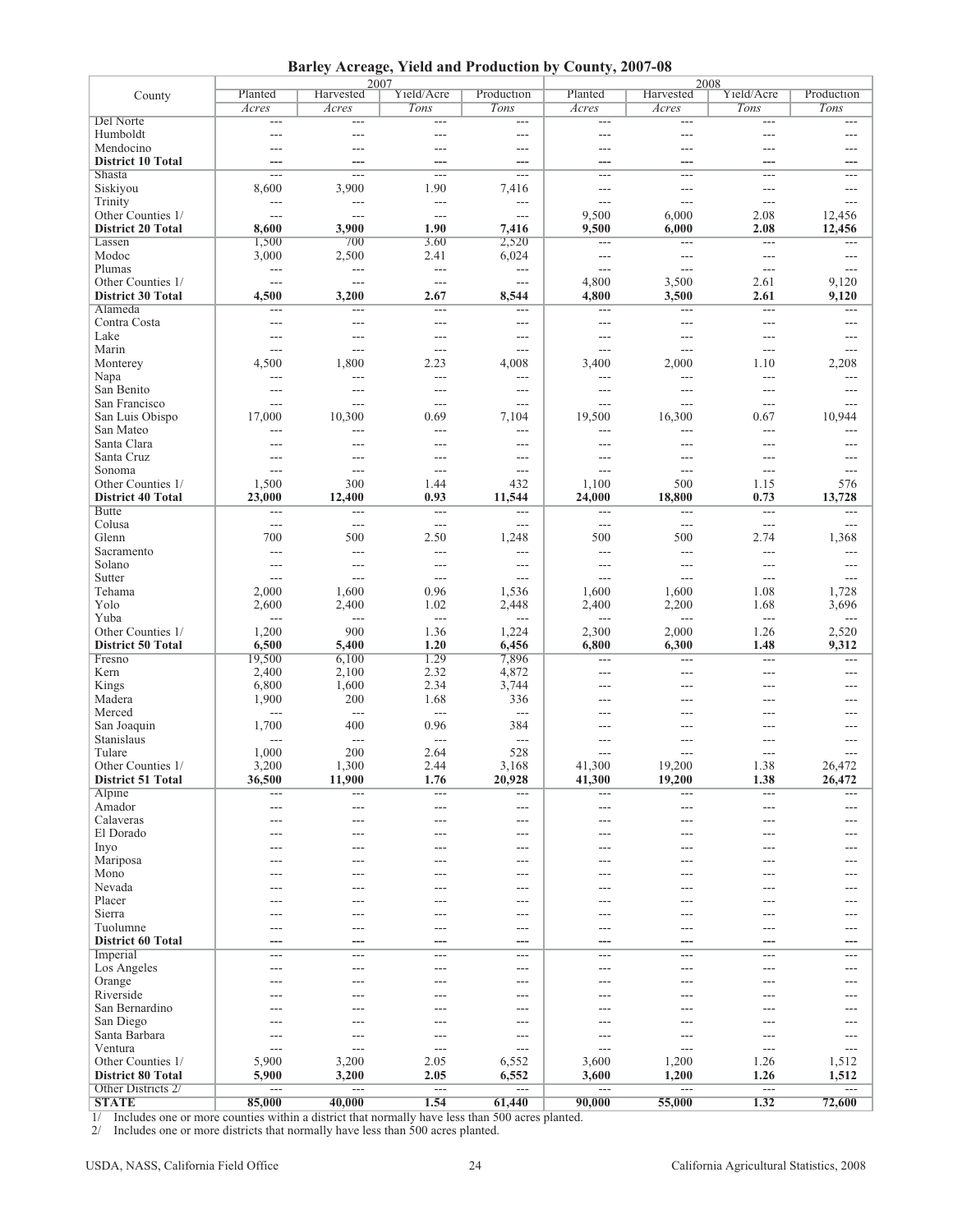**Dry Edible Bean Acreage, Yield and Production by County, 2007-08**

|                             |                   | 2007                     |                          | 2008           |                |                |                |              |
|-----------------------------|-------------------|--------------------------|--------------------------|----------------|----------------|----------------|----------------|--------------|
| County                      | Planted           | Harvested                | Yield/Acre               | Production     | Planted        | Harvested      | Yield/Acre     | Production   |
|                             | Acres             | Acres                    | Pounds                   | $Cwt$ .        | Acres          | Acres          | Pounds         | $Cwt$ .      |
| Del Norte                   | $\overline{a}$    | ---                      | ---                      | $---$          | $\overline{a}$ | $---$          | $---$          | $---$        |
| Humboldt                    | ---               | ---                      | ---                      | ---            | $---$          | ---            | ---            | ---          |
| Mendocino                   | ---               | ---                      | $---$                    | ---            | $---$          | $---$          | ---            | $---$        |
| <b>District 10 Total</b>    |                   | ---                      | ---                      | ---            |                |                |                |              |
| Shasta                      | $\sim$            | $\overline{a}$           | $---$                    | ---            | ---            | $---$          | ---            | $---$        |
| Siskiyou                    | ---               | ---                      | $---$                    | ---            | ---            | ---            | ---            | $---$        |
| Trinity                     | ---               | $---$                    | $---$                    | ---            | $---$          | $---$          | ---            | $---$        |
| <b>District 20 Total</b>    | ---               | ---                      | ---                      | ---            | ---            | ---            | ---            | ---          |
| Lassen                      | ---               | $\overline{a}$           | $---$                    | ---            | $---$          | $---$          | $\overline{a}$ | $---$        |
| Modoc                       | ---               | ---                      | $---$                    | ---            | $---$          | ---            | ---            | $---$        |
| Plumas                      | ---               | ---                      | $---$                    | $---$          | $---$          | $---$          | ---            | $---$        |
| <b>District 30 Total</b>    |                   | ---                      | ---                      | ---            | ---            | ---            | ---            |              |
| Alameda                     | $\overline{a}$    | $\overline{a}$           | $---$                    | ---            | ---            | $---$          | $\overline{a}$ | $---$        |
| Contra Costa                | ---               | ---                      | ---                      | ---            | ---            | ---            | ---            | $---$        |
| Lake                        | $---$             | ---                      | $\overline{a}$           | ---            | $---$          | ---            | ---            | $---$        |
| Marin                       | $---$             | $---$                    | $---$                    | $---$          | ---            | $---$          | ---            | ---          |
| Monterey                    | 1,000             | 1,000                    | 2,300                    | 23,000         | $---$          | ---            | ---            | $---$        |
| Napa                        | ---               | ---                      | $---$                    | ---            |                |                | ---            |              |
| San Benito                  |                   | ---                      | ---                      | ---            |                |                |                |              |
| San Francisco               |                   |                          |                          | ---            |                |                |                |              |
| San Luis Obispo             |                   | ---                      | $---$                    | $---$          | $---$          | ---            | ---            | $- - -$      |
| San Mateo                   |                   | ---                      | $---$                    | ---            |                |                | ---            | ---          |
| Santa Clara                 |                   |                          | ---                      | ---            |                |                | ---            |              |
| Santa Cruz                  |                   |                          | ---                      | ---            |                |                |                |              |
| Sonoma                      | $---$             | $---$                    | $---$                    | $\overline{a}$ | ---            | $---$          | ---            | $---$        |
| Other Counties 1/           | 900               | 800                      | 2,375                    | 19,000         | $---$          | $---$          | ---            | $---$        |
| <b>District 40 Total</b>    | 1,900             | 1,800                    | 2,333                    | 42,000         |                |                |                |              |
| <b>Butte</b>                | 900               | 900                      | 2,222                    | 20,000         | $---$          | $---$          | ---            | $---$        |
| Colusa                      | 6,100             | 6,100                    | 1,574                    | 96,000         | $---$          | $---$          | ---            | $---$        |
| Glenn                       | 2,600             | 2,600                    | 2,269                    | 59,000         | $---$          | ---            | ---            | $---$        |
| Sacramento                  | $---$             | ---                      | $\overline{\phantom{a}}$ | ---            |                |                | ---            |              |
| Solano                      | 3,600             | 3,600                    | 2,028                    | 73,000         | ---            | ---            | ---            | ---          |
| Sutter                      | 7,500             | 7,400                    | 1,892                    | 140,000        | ---            | $---$          | ---            | $---$        |
| Tehama                      | $---$             | ---                      | ---                      | ---            | ---            | $---$          | ---            | ---          |
| Yolo                        | 900               | 900                      | 2,222                    | 20,000         | ---            | ---            | ---            | ---          |
| Yuba                        | $\overline{a}$    | $\overline{a}$           | ---                      | ---            | ---            |                |                | ---          |
| Other Counties 1/           | 800               | 800                      | 2,000                    | 16,000         | $---$          | $---$          | ---            | $---$        |
| <b>District 50 Total</b>    | 22,400            | 22,300                   | 1,901                    | 424,000        |                |                |                |              |
| Fresno                      | 2,700             | 2,700                    | 2,074                    | 56,000         | $---$          | $---$          | ---            | $---$        |
| Kern                        | 4,400             | 4,400                    | 2,545                    | 112,000        | $---$          | $---$          | ---            | $---$        |
| Kings                       | $---$             | $\overline{a}$           | $---$                    | $---$          | ---            | $---$          | ---            | ---          |
| Madera                      | $\overline{a}$    | $\overline{\phantom{a}}$ | $---$                    | $\overline{a}$ | ---            | $---$          | ---            | $---$        |
| Merced                      | 1,600             | 1,600                    | 2,188                    | 35,000         | ---            | ---            | ---            |              |
| San Joaquin                 | 7,600             | 7,300                    | 2,329                    | 170,000        | ---            | ---            | ---            |              |
| Stanislaus                  | 9,900             | 9,900                    | 2,232                    | 221,000        |                |                |                |              |
| Tulare                      | 3,400             | 3,400                    | 1,824                    | 62,000         | ---            | ---            | ---            | $---$        |
| Other Counties 1/           | 1,700             | 1,500                    | 2,067                    | 31,000         |                |                |                | $---$        |
| <b>District 51 Total</b>    | 31,300            | 30,800                   | 2,231                    | 687,000        |                |                |                |              |
| Alpine                      | $---$             | $--$                     | $---$                    |                |                |                |                |              |
| Amador                      | $---$             | ---                      | $---$                    | ---            | $---$          | $---$          | ---            | $---$        |
| Calaveras                   | $---$             | ---                      | $---$                    | ---            | $---$          | $---$          | ---            | $---$        |
| El Dorado                   | ---               | ---                      | $---$                    | ---            | ---            | ---            | ---            | ---          |
| Inyo                        | ---               | ---                      | ---                      | ---            | ---            | ---            | ---            | ---          |
| Mariposa                    | ---               | ---                      | $---$                    | ---            | $---$          | $---$          | ---            | ---          |
| Mono                        | $---$             | ---                      | ---                      | ---            | ---            | ---            | ---            | $---$        |
| Nevada                      | ---               | ---                      | $---$                    | ---            | ---            | $---$          | ---            | ---          |
| Placer                      |                   | ---                      | ---                      | ---            | ---            | ---            | ---            | ---          |
| Sierra                      | $---$             | ---                      | $---$                    | $---$          | $---$          | $---$          | ---            | $---$        |
| Tuolumne                    | ---               | ---                      | $---$                    | $---$          | $---$          | $---$          | ---            | $---$        |
| <b>District 60 Total</b>    | ---               | ---                      | ---                      | ---            | ---            | ---            | ---            | ---          |
| Imperial                    | ---               | ---                      | ---                      | ---            | $---$          | $---$          | ---            | $---$        |
| Los Angeles                 | $---$             | ---                      | $---$                    | $---$          | $---$          | $---$          | ---            | $---$        |
| Orange                      | ---               | ---                      | $---$                    | ---            | $---$          | $---$          | ---            | $---$        |
| Riverside                   | ---               | ---                      | ---                      | ---            | ---            | ---            | ---            | ---          |
| San Bernardino<br>San Diego | $---$             | ---<br>---               | ---<br>$---$             | ---<br>$---$   | ---<br>$---$   | $---$          | ---<br>---     | ---<br>$---$ |
| Santa Barbara               |                   |                          | $---$                    | $---$          |                |                |                |              |
| Ventura                     | $\cdots$<br>$---$ | $---$<br>---             | ---                      | ---            | $---$<br>---   | $---$<br>$---$ | $---$<br>---   | $---$<br>--- |
| Other Counties 1/           | 3,400             | 3,100                    | 1,903                    | 59,000         | $---$          | $---$          |                |              |
| <b>District 80 Total</b>    | 3,400             | 3,100                    | 1,903                    | 59,000         | ---            |                | ---            | $---$<br>--- |
| Other Districts 2/          | $---$             | $\overline{a}$           | $\overline{a}$           | ---            | 52,000         | ---<br>51,900  | ---<br>1850.00 | 960,000      |
| <b>STATE</b>                | 59,000            | 58,000                   | 2,090                    | 1,212,000      | 52,000         | 51,900         | 1,850          | 960,000      |
|                             |                   |                          |                          |                |                |                |                |              |

1/ Includes one or more counties within a district that normally have less than 200 acres planted.

2/ Includes one or more districts that normally have less than 500 acres planted.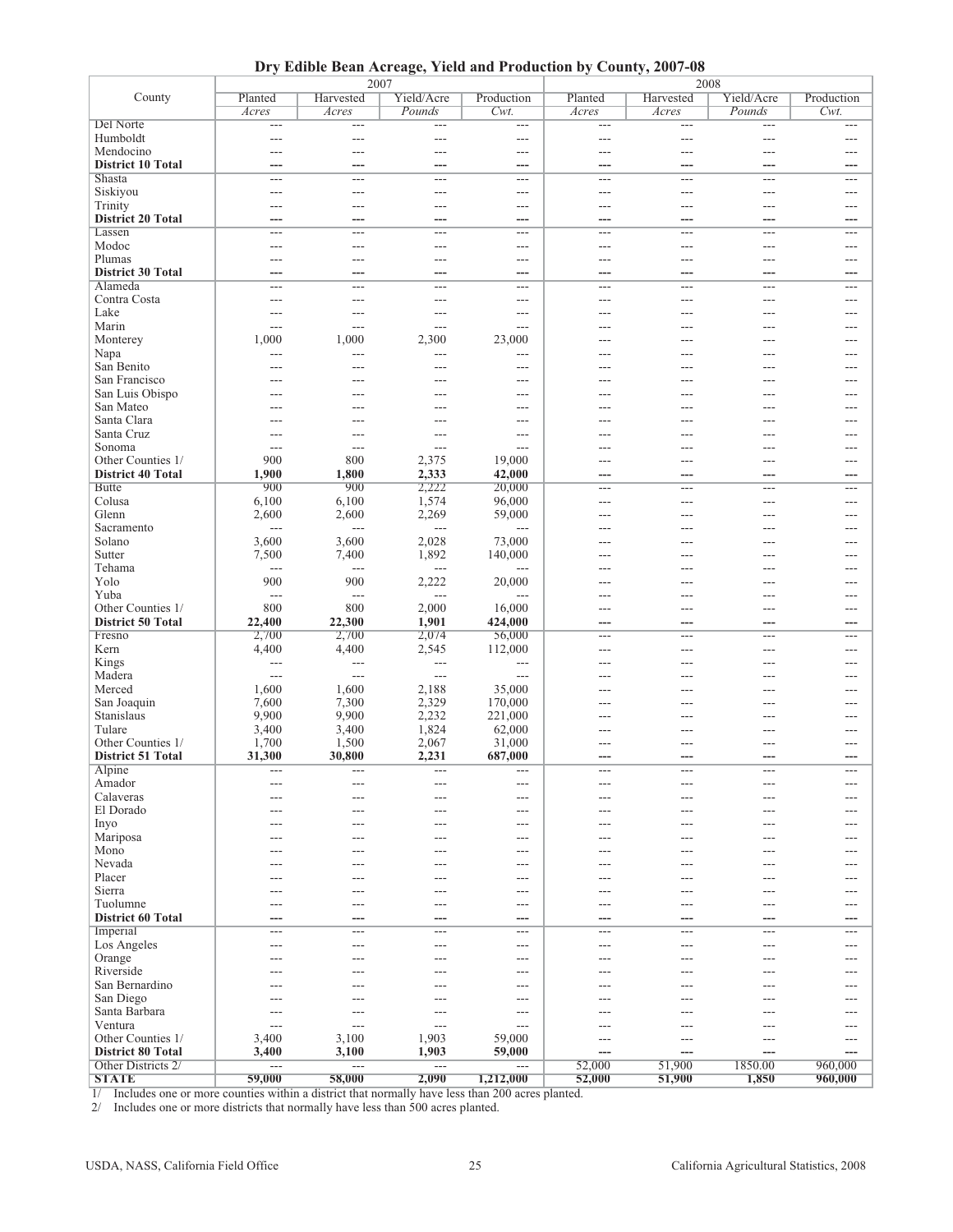**Corn for Grain Acreage, Yield and Production by County, 2007-08**

|                          | Planted 1/       | 2007<br>Harvested | Yield/Acre               | Production       | Planted 1/               | 2008<br>Harvested | Yield/Acre     | Production   |
|--------------------------|------------------|-------------------|--------------------------|------------------|--------------------------|-------------------|----------------|--------------|
| County                   | Acres            | Acres             | Tons                     | Tons             | Acres                    | Acres             | Tons           | Tons         |
| Del Norte                | ---              | $---$             | $---$                    | $---$            | $---$                    | ---               | $---$          | ---          |
| Humboldt                 | ---              | ---               | $\overline{a}$           | $\overline{a}$   | $\overline{\phantom{a}}$ | ---               | ---            | $---$        |
| Mendocino                |                  | $---$             | ---                      | ---              | ---                      | ---               | $---$          | ---          |
| Other Counties 2/        |                  | ---               | ---                      | $---$            | ---                      | ---               |                | ---          |
| <b>District 10 Total</b> |                  | ---               | ---                      | ---              | ---                      | ---               | $---$          | ---          |
| Shasta                   | $---$            | ---               | $---$                    | $---$            | $---$                    | ---               | $---$          | $---$        |
| Siskiyou                 | ---              | ---               | ---                      | ---              | ---                      | $---$             | $---$          | ---          |
| Trinity                  |                  | $---$             | ---                      | ---              | ---                      | ---               |                | ---          |
| Other Counties 2/        | ---              | ---               | $---$                    | ---              | ---                      | ---               | ---            | ---          |
| <b>District 20 Total</b> | ---              | ---               | ---                      | ---              | ---                      | ---               | ---            | ---          |
| Lassen                   | $---$            | ---               | ---                      | $---$            | ---                      | ---               | $---$          | ---          |
| Modoc                    | $---$            | ---               | ---                      | ---              | ---                      | ---               | $---$          | ---          |
| Plumas                   |                  | ---               | $---$                    | $---$            | ---                      | ---               | $---$          | ---          |
| <b>District 30 Total</b> |                  | ---               | ---                      | ---              | ---                      | ---               |                |              |
| Alameda<br>Contra Costa  | $---$            | ---<br>$---$      | $---$<br>$---$           | $---$            | $---$<br>---             | ---<br>---        | ---<br>$---$   | $---$<br>--- |
| Lake                     | ---              | ---               |                          | ---              | ---                      | ---               | $---$          | ---          |
| Marin                    | ---              | ---               | ---<br>---               | ---<br>---       | ---                      | ---               | ---            | ---          |
| Monterey                 |                  | ---               | ---                      | $---$            | ---                      | ---               | ---            | $---$        |
| Napa                     |                  |                   | ---                      | $---$            | ---                      | ---               | ---            | ---          |
| San Benito               |                  |                   | ---                      | ---              |                          | ---               |                | ---          |
| San Francisco            |                  |                   | ---                      | $---$            |                          |                   |                | ---          |
| San Luis Obispo          |                  |                   | ---                      | $---$            | ---                      | ---               | ---            | ---          |
| San Mateo                |                  |                   | ---                      | $---$            | ---                      |                   |                | ---          |
| Santa Clara              |                  |                   | ---                      | ---              |                          |                   |                | ---          |
| Santa Cruz               | ---              | ---               | $---$                    | $---$            | ---                      | ---               | ---            | ---          |
| Sonoma                   | $---$            | ---               | $---$                    | $\overline{a}$   | ---                      | ---               | ---            | ---          |
| Other Counties 2/        | 4,000            | 2,000             | 3.40                     | 6,804            | ---                      | ---               | ---            | $---$        |
| <b>District 40 Total</b> | 4,000            | 2,000             | 3.40                     | 6,804            | ---                      | ---               |                |              |
| <b>Butte</b>             | 1,500            | 1,300             | 3.51                     | 4,564            | $---$                    | ---               | $---$          | $---$        |
| Colusa                   | 6,000            | 6,000             | 5.38                     | 32,256           | $\overline{\phantom{a}}$ | ---               | ---            | $---$        |
| Glenn                    | 23,000           | 17,000            | 5.71                     | 97,104           | 15,000                   | 7,000             | 6.19           | 43,400       |
| Sacramento               | 29,000           | 22,000            | 4.93                     | 108,416          | 30,100                   | 17,600            | 5.46           | 96,208       |
| Solano                   | 10,800           | 9,000             | 5.38                     | 48,412           | 9,000                    | 4,000             | 5.46           | 21,840       |
| Sutter                   | 10,000           | 10,000            | 5.71                     | 57,120           | 9,000                    | 4,000             | 5.66           | 22,624       |
| Tehama                   | $---$            | ---               | $\overline{a}$           | $---$            | $---$                    | ---               | $---$          |              |
| Yolo                     | 11,000           | 11,000            | 6.02                     | 66,220           | 9,000                    | 5,000             | 5.49           | 27,496       |
| Yuba                     | $---$            | ---               | $\overline{\phantom{a}}$ | $\overline{a}$   | 1,500                    | $---$             | $---$          | $---$        |
| Other Counties 2/        | 2,700            | 700               | 6.04                     | 4,228            | 6,400                    | 5,400             | 5.74           | 31,052       |
| <b>District 50 Total</b> | 94,000           | 77,000            | 5.43                     | 418,320          | 80,000                   | 43,000            | 5.66           | 242,620      |
| Fresno<br>Kern           | 49,000<br>37,000 | 11,500<br>6,500   | 4.90<br>5.10             | 56,336<br>33,124 | 51,000                   | 11,000            | 5.18<br>$---$  | 56,980       |
| Kings                    | 68,000           | 10,000            | 5.29                     | 52,920           | ---<br>65,000            | ---<br>10,000     | 5.82           | 58,212       |
| Madera                   | 23,000           | 2,000             | 4.56                     | 9,128            | $---$                    | ---               | $\overline{a}$ | $---$        |
| Merced                   | 88,500           | 17,000            | 4.93                     | 83,776           | ---                      | $\overline{a}$    | $\overline{a}$ |              |
| San Joaquin              | 90,000           | 49,000            | 4.69                     | 229,656          | 80,000                   | 55,000            | 5.35           | 294,000      |
| Stanislaus               | 59,500           | 2,500             | 4.87                     | 12,180           | $---$                    | ---               | ---            |              |
| Tulare                   | 128,000          | 11,500            | 5.32                     | 61,180           | $---$                    | ---               | $---$          | $---$        |
| Other Counties 2/        | $---$            | $---$             | $---$                    | $---$            | 375,000                  | 45,000            | 5.46           | 246,008      |
| District 51 Total        | 543,000          | 110,000           | 4.89                     | 538,300          | 571,000                  | 121,000           | 5.40           | 655,200      |
| Alpine                   | $---$            | $---$             | $---$                    | $---$            | $---$                    | ---               | $---$          | $---$        |
| Amador                   | ---              | ---               | $---$                    | ---              | $---$                    | ---               | ---            | $---$        |
| Calaveras                | ---              | ---               | ---                      | ---              | ---                      | ---               | $---$          | ---          |
| El Dorado                |                  |                   | ---                      | ---              | ---                      | ---               |                | ---          |
| Inyo                     | ---              | ---               | $---$                    | $---$            | ---                      | ---               | $---$          | ---          |
| Mariposa                 | ---              | ---               | $---$                    | $---$            | ---                      | ---               | $---$          | ---          |
| Mono                     | ---              | ---               | ---                      | ---              | ---                      | ---               | ---            | ---          |
| Nevada                   | ---              | ---               | ---                      | ---              | ---                      | ---               | ---            | ---          |
| Placer                   | ---              | ---               | $---$                    | $---$            | ---                      | ---               | $---$          | ---          |
| Sierra<br>Tuolumne       | ---              | $---$             | $---$                    | ---<br>---       | $---$                    | ---               | $---$          | $---$        |
| Other Counties 2/        | ---              | ---               | ---                      |                  | ---                      | ---               | $---$          | ---          |
| <b>District 60 Total</b> | ---<br>---       | ---<br>---        | ---<br>---               | ---<br>---       | ---<br>---               | ---<br>---        | ---<br>---     | ---<br>---   |
| Imperial                 | ---              | $---$             | $---$                    | $---$            | $---$                    | ---               | $---$          | $---$        |
| Los Angeles              | ---              | $---$             | $---$                    | $---$            | $---$                    | $---$             | ---            | $---$        |
| Orange                   | ---              | ---               | $---$                    | ---              | ---                      | ---               | $---$          | ---          |
| Riverside                | $---$            | ---               | $---$                    | ---              |                          | ---               | ---            | ---          |
| San Bernardino           | 2,600            | $\boldsymbol{0}$  | 0.00                     | $\boldsymbol{0}$ | ---                      | ---               | $---$          | ---          |
| San Diego                | $---$            | $---$             | $---$                    | $---$            | $---$                    | ---               | $---$          | $---$        |
| Santa Barbara            | ---              | ---               | $---$                    | ---              | ---                      | ---               | $---$          | ---          |
| Ventura                  | ---              | ---               | $---$                    | ---              | ---                      | ---               | ---            | ---          |
| Other Counties 2/        | 4,400            | 500               | 4.59                     | 2,296            | $---$                    | ---               | $---$          | ---          |
| <b>District 80 Total</b> | 7,000            | 500               | 4.59                     | 2,296            | ---                      | ---               | ---            | ---          |
| Other Districts 3/       | 2,000            | 500               | 5.04                     | 2,520            | 19,000                   | 6,000             | 5.07           | 30,380       |
| <b>STATE</b>             | 650,000          | 190,000           | 5.10                     | 968,240          | 670,000                  | 170,000           | 5.46           | 928,200      |

1/ Includes corn planted for all purposes.<br>2/ Includes one or more counties within a district that normally have less than 400 acres planted<br>3/ Includes counties from one or more districts that normally have less than 400

USDA, NASS, California Field Office 26 26 California Agricultural Statistics, 2008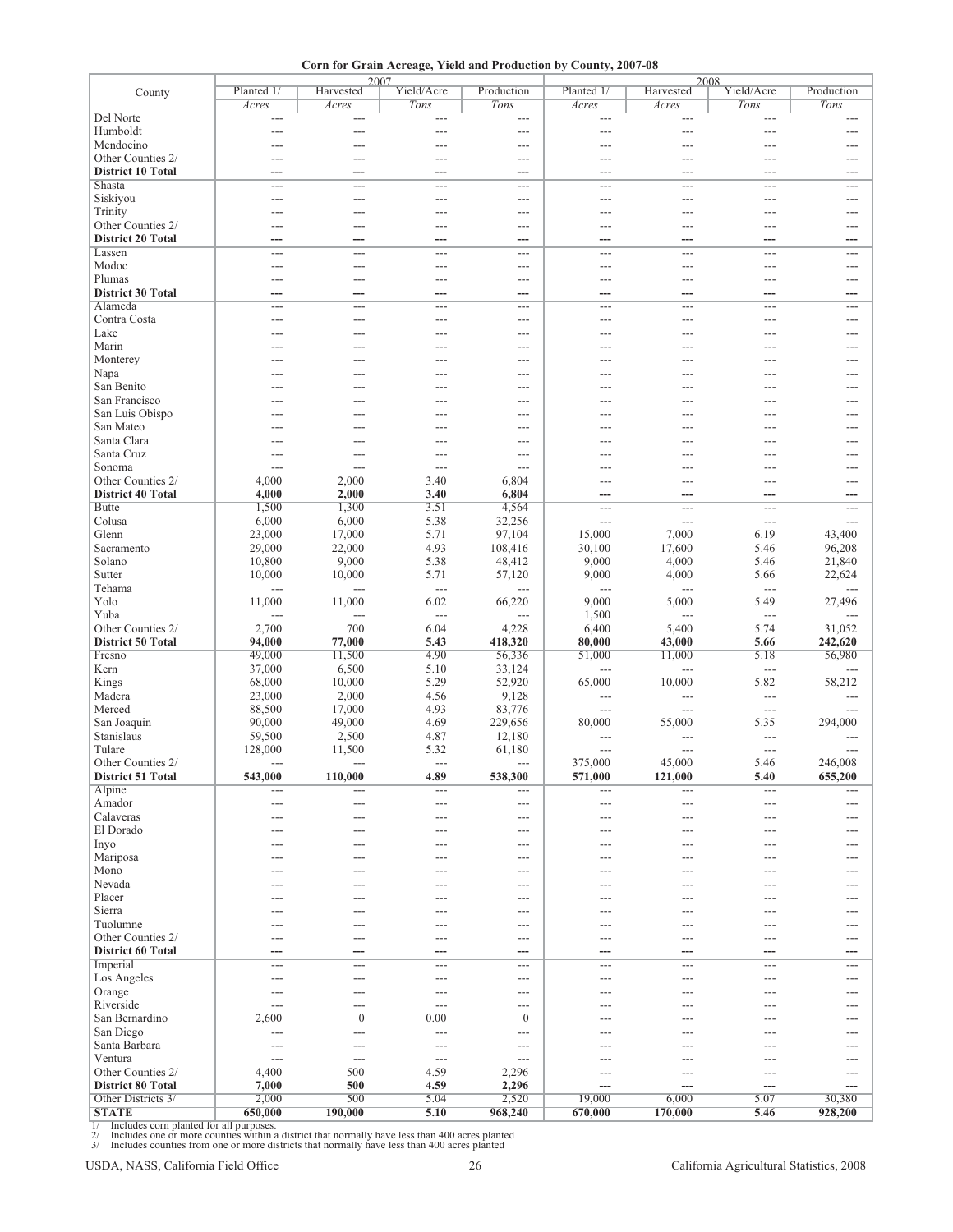**Corn for Silage Acreage, Yield and Production by County, 2007-08**

| County                                                                                                                                                              | Planted 1/<br>Acres      | Harvested<br>Acres       | 2007<br>Yield/Acre<br><b>Tons</b> | Production<br>$I$ <sub>Ons</sub> | Planted 1/<br>Acres | Harvested<br>Acres | 2008<br>Yield/Acre<br>$I$ <sub>Ons</sub> | Production<br><b>Tons</b> |
|---------------------------------------------------------------------------------------------------------------------------------------------------------------------|--------------------------|--------------------------|-----------------------------------|----------------------------------|---------------------|--------------------|------------------------------------------|---------------------------|
| Del Norte                                                                                                                                                           | $---$                    | ---                      | $---$                             | $---$                            | $---$               | $---$              | $---$                                    | $---$                     |
| Humboldt                                                                                                                                                            | $---$                    | ---                      | $---$                             | ---                              | $---$               | $---$              | $---$                                    | ---                       |
| Mendocino                                                                                                                                                           |                          | ---                      |                                   | ---                              |                     | ---                | $---$                                    |                           |
| Other Counties 2/                                                                                                                                                   | $---$                    | ---                      | $---$                             | $---$                            | $---$               | ---                | $---$                                    | $---$                     |
| <b>District 10 Total</b><br>Shasta                                                                                                                                  | ---<br>$---$             | ---<br>---               | ---<br>$---$                      | ---<br>$---$                     | ---<br>$---$        | ---<br>$---$       | ---<br>$\hspace{1.5cm} \textbf{---}$     | ---<br>$---$              |
| Siskiyou                                                                                                                                                            | $---$                    | $---$                    | $---$                             | $---$                            | $---$               | $---$              | $---$                                    | ---                       |
| Trinity                                                                                                                                                             |                          | $---$                    | ---                               | $---$                            |                     | $---$              | $---$                                    | ---                       |
| Other Counties 2/                                                                                                                                                   | ---                      | $---$                    | ---                               | $---$                            | ---                 | ---                | $---$                                    | $---$                     |
| <b>District 20 Total</b>                                                                                                                                            |                          | ---                      |                                   | ---                              | ---                 | ---                | ---                                      | ---                       |
| Lassen<br>Modoc                                                                                                                                                     | ---                      | ---                      | $---$                             | ---                              | ---                 | ---                | $---$                                    | ---                       |
| Plumas                                                                                                                                                              | ---<br>---               | ---<br>---               | $---$<br>$---$                    | $---$<br>$---$                   | $---$<br>$---$      | $---$<br>$---$     | $---$<br>$---$                           | ---<br>$---$              |
| <b>District 30 Total</b>                                                                                                                                            | ---                      | ---                      | ---                               | ---                              | ---                 | ---                | ---                                      | ---                       |
| Alameda                                                                                                                                                             | ---                      | ---                      | $---$                             | $---$                            | $---$               | ---                | $\hspace{1.5cm} \textbf{---}$            | $---$                     |
| Contra Costa                                                                                                                                                        | $---$                    | $---$                    | $---$                             | $---$                            | $---$               | $---$              | $---$                                    | ---                       |
| Lake                                                                                                                                                                | ---                      | $---$                    | ---                               | $---$                            | ---                 | $---$              | $---$                                    | ---                       |
| Marin<br>Monterey                                                                                                                                                   |                          | $---$<br>---             |                                   | $---$<br>$---$                   |                     | ---<br>---         | $---$<br>---                             | ---<br>---                |
| Napa                                                                                                                                                                |                          | ---                      |                                   | ---                              |                     | ---                | ---                                      |                           |
| San Benito                                                                                                                                                          | ---                      | $---$                    | ---                               | $---$                            | ---                 | ---                | ---                                      | ---                       |
| San Francisco                                                                                                                                                       | $---$                    | ---                      | ---                               | $---$                            | ---                 | ---                | $---$                                    | $---$                     |
| San Luis Obispo                                                                                                                                                     |                          | ---                      | ---                               | $---$                            |                     | ---                | ---                                      | ---                       |
| San Mateo<br>Santa Clara                                                                                                                                            |                          | ---                      |                                   | ---                              |                     | ---                | ---                                      | ---                       |
| Santa Cruz                                                                                                                                                          | $---$                    | $---$<br>$---$           | ---                               | $---$<br>$---$                   |                     | ---                | $---$                                    | ---<br>---                |
| Sonoma                                                                                                                                                              | $---$                    | ---                      | $---$                             | ---                              |                     | ---                |                                          |                           |
| Other Counties 2/                                                                                                                                                   | 4,000                    | 2,000                    | 27.50                             | 55,000                           | ---                 | ---                | ---                                      | ---                       |
| <b>District 40 Total</b>                                                                                                                                            | 4,000                    | 2,000                    | 27.50                             | 55,000                           | ---                 | ---                | ---                                      | ---                       |
| <b>Butte</b>                                                                                                                                                        | $\overline{\phantom{a}}$ | $\overline{a}$           | $---$                             | $\overline{a}$                   | $---$               | ---                | $\overline{\phantom{a}}$                 | $---$                     |
| Colusa<br>Glenn                                                                                                                                                     | $---$<br>23,000          | ---<br>6,000             | $---$<br>26.00                    | ---<br>156,000                   | $---$<br>15,000     | $---$<br>8,000     | $---$<br>27.00                           | $---$<br>215,000          |
| Sacramento                                                                                                                                                          | 29,000                   | 7,000                    | 26.40                             | 185,000                          | 30,100              | 12,500             | 22.00                                    | 275,000                   |
| Solano                                                                                                                                                              | 10,800                   | 1,400                    | 27.10                             | 38,000                           | $---$               | $---$              | $---$                                    | $---$                     |
| Sutter                                                                                                                                                              | $---$                    | ---                      | ---                               | ---                              | $---$               | $---$              | ---                                      | $---$                     |
| Tehama                                                                                                                                                              | ---                      | ---                      | $---$                             | ---                              | ---                 | ---                | ---                                      |                           |
| Yolo<br>Yuba                                                                                                                                                        | $---$<br>---             | $---$<br>$\overline{a}$  | $---$<br>$---$                    | $---$<br>$\overline{a}$          | $---$<br>1,500      | $---$<br>1,500     | $---$<br>20.00                           | $---$<br>30,000           |
| Other Counties 2/                                                                                                                                                   | 31,200                   | 1,600                    | 25.00                             | 40,000                           | 33,400              | 15,000             | 25.00                                    | 378,000                   |
| <b>District 50 Total</b>                                                                                                                                            | 94,000                   | 16,000                   | 26.20                             | 419,000                          | 80,000              | 37,000             | 24.50                                    | 898,000                   |
| Fresno                                                                                                                                                              | 49,000                   | 37,500                   | 25.50                             | 958,000                          | 51,000              | 40,000             | 25.00                                    | 990,000                   |
| Kern                                                                                                                                                                | 37,000                   | 30,500                   | 25.60                             | 782,000                          | $---$               | ---                | $---$                                    |                           |
| Kings                                                                                                                                                               | 68,000                   | 58,000                   | 25.40                             | 1,473,000                        | 65,000              | 55,000             | 25.50                                    | 1,405,000                 |
| Madera<br>Merced                                                                                                                                                    | 23,000<br>88,500         | 21,000<br>71,500         | 27.00<br>26.50                    | 566,000<br>1,894,000             | $---$<br>---        | ---<br>83,000      | $---$<br>27.00                           | 2,225,000                 |
| San Joaquin                                                                                                                                                         | 90,000                   | 41,000                   | 27.00                             | 1,106,000                        | 80,000              | 25,000             | 29.00                                    | 725,000                   |
| Stanislaus                                                                                                                                                          | 59,500                   | 55,000                   | 27.00                             | 1,485,000                        | $---$               | 59,000             | 27.50                                    | 1,635,000                 |
| Tulare                                                                                                                                                              | 128,000                  | 115,500                  | 27.20                             | 3,144,000                        | ---                 | 107,000            | 28.00                                    | 3,013,000                 |
| Other Counties 2/                                                                                                                                                   | $---$                    | $\overline{\phantom{a}}$ | $---$                             | ---                              | 375,000             | 76,000             | 27.00                                    | 2,045,000                 |
| <b>District 51 Total</b><br>Alpine                                                                                                                                  | 543,000<br>---           | 430,000<br>$---$         | 26.50<br>$---$                    | 11,408,000<br>$---$              | 571,000<br>$---$    | 445,000<br>$---$   | 27.00<br>$---$                           | 12,038,000                |
| Amador                                                                                                                                                              |                          | $---$                    | ---                               | $---$                            | ---                 |                    |                                          |                           |
| Calaveras                                                                                                                                                           |                          | ---                      |                                   | ---                              |                     |                    |                                          |                           |
| El Dorado                                                                                                                                                           |                          | ---                      | ---                               | ---                              | ---                 |                    | $---$                                    |                           |
| Inyo                                                                                                                                                                | ---                      | $---$                    | ---                               | ---                              | ---                 | ---                | $---$                                    | ---                       |
| Mariposa<br>Mono                                                                                                                                                    | ---                      | ---                      | ---                               | ---<br>---                       | ---                 | ---                | ---                                      | ---                       |
| Nevada                                                                                                                                                              |                          | ---                      | ---                               | $---$                            | ---                 |                    |                                          |                           |
| Placer                                                                                                                                                              |                          | ---                      |                                   | $---$                            |                     |                    |                                          |                           |
| Sierra                                                                                                                                                              |                          | ---                      | ---                               | ---                              | ---                 |                    |                                          |                           |
| Tuolumne                                                                                                                                                            |                          | ---                      |                                   | ---                              |                     |                    |                                          |                           |
| Other Counties 2/<br><b>District 60 Total</b>                                                                                                                       | ---                      | $---$                    | ---                               | $---$                            | ---                 | ---                | ---                                      | ---                       |
| Imperial                                                                                                                                                            | ---<br>---               | ---<br>$---$             | ---<br>---                        | ---<br>$---$                     | ---<br>---          | ---<br>---         | ---<br>$---$                             | ---<br>---                |
| Los Angeles                                                                                                                                                         | ---                      | ---                      | $---$                             | ---                              | $---$               | ---                | $---$                                    | $---$                     |
| Orange                                                                                                                                                              |                          | ---                      |                                   | ---                              |                     |                    |                                          |                           |
| Riverside                                                                                                                                                           | $---$                    | $---$                    | ---                               | $---$                            |                     |                    |                                          |                           |
| San Bernardino                                                                                                                                                      | 2,600                    | 2,600                    | 25.00                             | 65,000                           |                     |                    |                                          |                           |
| San Diego                                                                                                                                                           | ---                      | ---                      | $---$                             | ---                              | ---                 |                    |                                          |                           |
| Santa Barbara<br>Ventura                                                                                                                                            | ---<br>$---$             | ---<br>---               | ---<br>$---$                      | ---<br>$---$                     | ---                 |                    |                                          |                           |
| Other Counties 2/                                                                                                                                                   | 4,400                    | 3,400                    | 24.70                             | 84,000                           | $---$               | $---$              | $---$                                    | ---                       |
| <b>District 80 Total</b>                                                                                                                                            | 7,000                    | 6,000                    | 24.80                             | 149,000                          | ---                 | ---                | ---                                      |                           |
| Other Districts 3/                                                                                                                                                  | 2,000                    | 1,000                    | 27.00                             | 27,000                           | 19,000              | 13,000             | 14.00                                    | 182,000                   |
| <b>STATE</b>                                                                                                                                                        | 650,000                  | 455,000                  | 26.50                             | 12,058,000                       | 670,000             | 495,000            | 26.50                                    | 13,118,000                |
| Includes corn planted for all purposes.<br>$\overline{1/}$<br>Includes one or more counties within a district that normally have less than 400 acres planted.<br>2/ |                          |                          |                                   |                                  |                     |                    |                                          |                           |
| Includes counties from one or more districts that normally have less than 400 acres planted.<br>3/                                                                  |                          |                          |                                   |                                  |                     |                    |                                          |                           |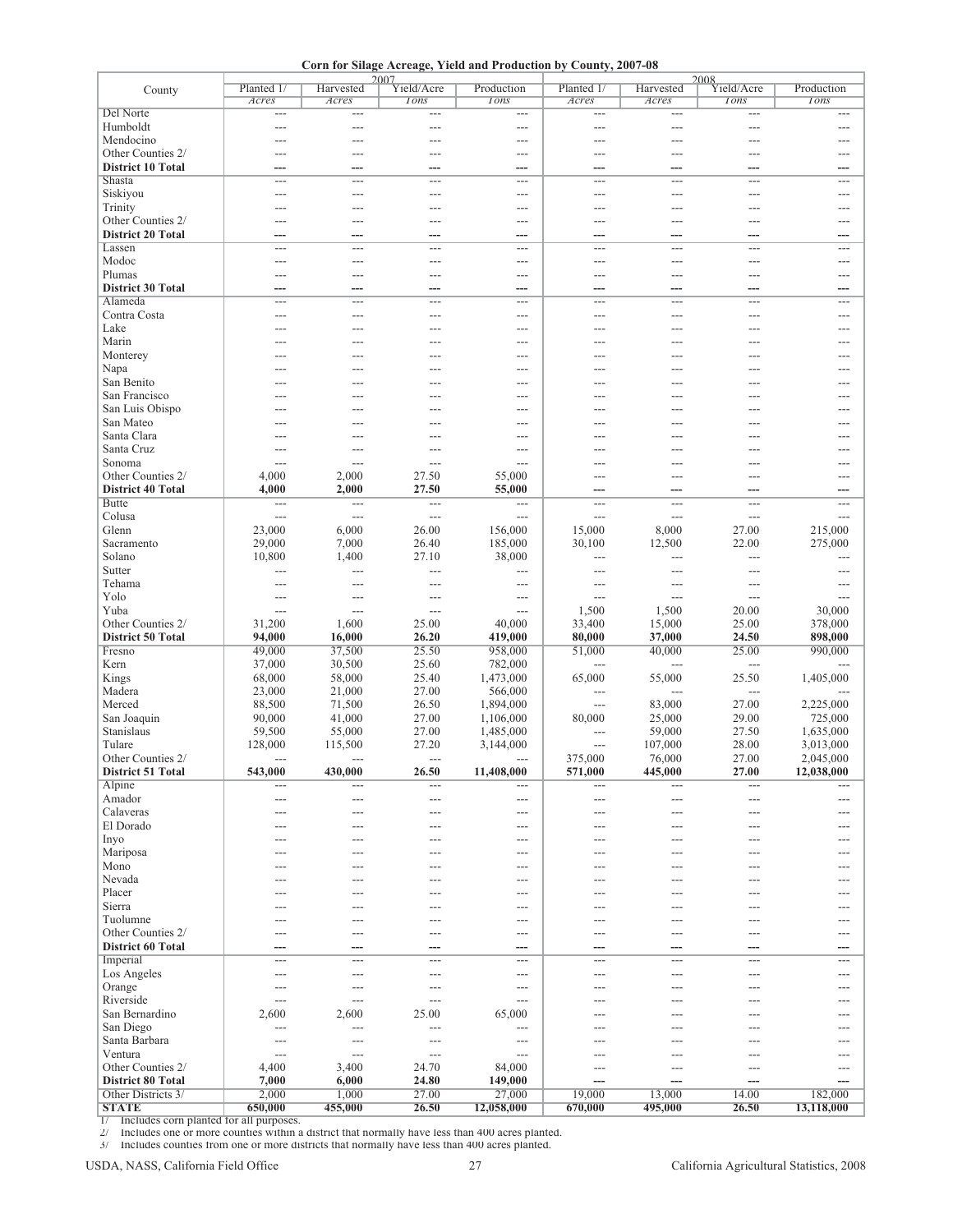**American Pima Cotton Acreage, Yield and Production by County, 2007-08**

|                          |                | 2007           |                |                | 2008           |                |                |                |  |
|--------------------------|----------------|----------------|----------------|----------------|----------------|----------------|----------------|----------------|--|
| County                   | Planted        | Harvested      | Yield/Acre     | Production     | Planted        | Harvested      | Yield/Acre     | Production     |  |
|                          | Acres          | Acres          | Pounds         | <b>Bales</b>   | Acres          | Acres          | Pounds         | <b>Bales</b>   |  |
| Del Norte                | $---$          | $\overline{a}$ | $---$          | ---            | $\overline{a}$ | $---$          | ---            | $---$          |  |
| Humboldt                 | ---            | ---            | ---            | ---            | ---            | ---            | ---            | $---$          |  |
| Mendocino                | ---            | ---            | $\overline{a}$ | ---            | $---$          | $---$          | ---            | $---$          |  |
| <b>District 10 Total</b> | ---            | ---            | ---            | ---            | ---            | ---            | ---            |                |  |
| Shasta                   | $\overline{a}$ | $---$          | $---$          | $---$          | $---$          | $\overline{a}$ | $---$          | $---$          |  |
|                          |                |                |                |                |                |                |                |                |  |
| Siskiyou                 | ---            | ---            | $\overline{a}$ | ---            | ---            | $---$          | ---            | $---$          |  |
| Trinity                  | ---            | ---            | $---$          | ---            | ---            | ---            | ---            | $---$          |  |
| <b>District 20 Total</b> | ---            | ---            | ---            | ---            | ---            | ---            | ---            | ---            |  |
| Lassen                   | $---$          | $---$          | ---            | $---$          | $---$          | $\overline{a}$ | ---            | $---$          |  |
| Modoc                    | ---            | ---            | $---$          | ---            | $---$          | $---$          | ---            | $---$          |  |
| Plumas                   | $---$          | ---            | $\overline{a}$ | ---            | $---$          | $---$          | ---            | $---$          |  |
| <b>District 30 Total</b> | ---            | ---            | ---            | ---            | ---            | ---            | ---            | ---            |  |
| Alameda                  | ---            | ---            | $---$          | $---$          | $---$          | ---            | ---            | $---$          |  |
| Contra Costa             | ---            | ---            | ---            | ---            | ---            | $---$          | ---            | $---$          |  |
| Lake                     | $---$          | $-$            | $---$          | ---            | $---$          | $---$          | ---            | $---$          |  |
| Marin                    | $---$          | ---            | $---$          | $---$          | ---            | $---$          | ---            | $---$          |  |
| Monterey                 |                | ---            | ---            | ---            |                |                |                | ---            |  |
|                          |                |                |                |                |                |                |                |                |  |
| Napa                     |                |                | ---            | ---            | ---            |                | ---            | ---            |  |
| San Benito               |                | ---            | $---$          | ---            | ---            | ---            | ---            | $---$          |  |
| San Francisco            | ---            | ---            | $---$          | ---            | ---            | $---$          | ---            | $---$          |  |
| San Luis Obispo          |                |                | $---$          | ---            |                |                |                | ---            |  |
| San Mateo                |                |                | ---            | ---            |                |                | ---            |                |  |
| Santa Clara              | ---            | ---            | $---$          | ---            | ---            | $---$          | ---            | $---$          |  |
| Santa Cruz               | ---            | ---            | $\overline{a}$ | ---            | ---            | $\cdots$       | ---            | $---$          |  |
| Sonoma                   | $---$          | $---$          | $---$          | $---$          | $---$          | $---$          | ---            | $---$          |  |
| <b>District 40 Total</b> | ---            | ---            | ---            | ---            | ---            | ---            | ---            | ---            |  |
| <b>Butte</b>             | ---            | ---            | $---$          | ---            | $---$          | $---$          | ---            | $---$          |  |
| Colusa                   | $---$          | ---            | $---$          | ---            | $---$          | $---$          | ---            | $---$          |  |
| Glenn                    | $---$          | ---            | $---$          | $---$          | $---$          | $---$          | ---            | $---$          |  |
|                          |                |                |                |                |                |                |                |                |  |
| Sacramento               |                |                | $---$          | ---            |                |                |                | ---            |  |
| Solano                   |                | ---            | ---            | ---            | ---            | ---            | ---            | ---            |  |
| Sutter                   |                | ---            | $---$          | ---            | $---$          | $---$          | ---            | $---$          |  |
| Tehama                   | $---$          | ---            | $---$          | ---            | ---            | $---$          | ---            | $---$          |  |
| Yolo                     |                |                | ---            | ---            | ---            | ---            | ---            | $-$            |  |
| Yuba                     | ---            | ---            | $---$          | ---            | ---            | ---            | ---            | $---$          |  |
| <b>District 50 Total</b> | ---            | ---            | ---            | ---            | $\overline{a}$ | $\overline{a}$ | ---            | $\overline{a}$ |  |
| Fresno                   | 98,000         | 96,800         | 1,484          | 299,200        | 45,000         | 44,000         | 1,255          | 115,000        |  |
| Kern                     | 45,500         | 45,000         | 1,461          | 137,000        | 28,500         | 28,000         | 1,491          | 87,000         |  |
| Kings                    | 110,400        | 109,100        | 1,488          | 338,100        | 77,000         | 74,500         | 1,224          | 190,000        |  |
| Madera                   | ---            | $---$          | $\overline{a}$ | $\overline{a}$ | $\overline{a}$ | $\overline{a}$ | $\overline{a}$ |                |  |
|                          |                |                |                |                |                |                |                |                |  |
| Merced                   | 4,000          | 4,000          | 1,380          | 11,500         | 4,500          | 4,500          | 1,173          | 11,000         |  |
| San Joaquin              | $---$          | $---$          | $---$          | $---$          | $---$          | $---$          | $\overline{a}$ | $---$          |  |
| Stanislaus               | $---$          | $---$          | $---$          | ---            | ---            |                | ---            | ---            |  |
| Tulare                   | 2,000          | 2,000          | 1,680          | 7,000          | ---            | ---            | ---            | $---$          |  |
| Other Counties 1/        | 100            | 100            | 960            | 200            | $---$          | $---$          | ---            | $---$          |  |
| <b>District 51 Total</b> | 260,000        | 257,000        | 1,481          | 793,000        | 155,000        | 151,000        | 1,281          | 403,000        |  |
| Alpine                   | $---$          | ---            | $---$          | ---            | $---$          | $---$          | ---            | $---$          |  |
| Amador                   | ---            | ---            | $---$          | ---            | $---$          | $---$          | ---            | $---$          |  |
| Calaveras                | $---$          | ---            | $---$          | ---            | $---$          | $---$          | $---$          | $---$          |  |
| El Dorado                | $---$          | ---            | $---$          | ---            | ---            | $---$          | ---            | $---$          |  |
| Inyo                     |                |                | ---            | ---            |                |                |                | ---            |  |
| Mariposa                 |                | ---            | ---            | ---            | ---            | ---            | ---            | ---            |  |
|                          |                |                |                |                |                |                |                |                |  |
| Mono                     | ---            | ---            | $---$          | ---            | ---            | $---$          | ---            | $---$          |  |
| Nevada                   | ---            | ---            | $---$          | ---            | ---            | $---$          | ---            | $---$          |  |
| Placer                   |                | ---            | $---$          | ---            | ---            | ---            | ---            | ---            |  |
| Sierra                   | ---            | ---            | ---            | ---            | ---            | ---            | ---            | $---$          |  |
| Tuolumne                 | ---            | ---            | $---$          | ---            | $---$          | $\frac{1}{2}$  | ---            | ---            |  |
| <b>District 60 Total</b> | ---            | ---            | ---            | ---            | ---            | ---            | ---            | ---            |  |
| Imperial                 | $---$          | $---$          | ---            | $---$          | $---$          | $---$          | ---            | $---$          |  |
| Los Angeles              | ---            | ---            | $---$          | ---            | $---$          | $---$          | ---            | $---$          |  |
| Orange                   | ---            | ---            | ---            | ---            | ---            | ---            | ---            | ---            |  |
| Riverside                | $---$          | ---            | $---$          | $---$          | ---            | $---$          | ---            | $---$          |  |
| San Bernardino           |                |                |                |                |                |                |                |                |  |
|                          | ---            | ---            | $---$          | ---            | ---            | ---            | ---            | ---            |  |
| San Diego                | ---            | ---            | ---            | ---            | ---            | ---            | ---            | ---            |  |
| Santa Barbara            | ---            | ---            | $---$          | ---            | ---            | $\frac{1}{2}$  | ---            | $---$          |  |
| Ventura                  | $---$          | ---            | $---$          | $---$          | $---$          | $---$          | $---$          | $---$          |  |
| <b>District 80 Total</b> | ---            | ---            | ---            | ---            | ---            | ---            | ---            | ---            |  |
| <b>STATE</b>             | 260,000        | 257,000        | 1,481          | 793,000        | 155,000        | 151,000        | 1,281          | 403,000        |  |
|                          |                |                |                |                |                |                |                |                |  |

1/ Includes one or more counties within a district that normally have less than 500 acres planted.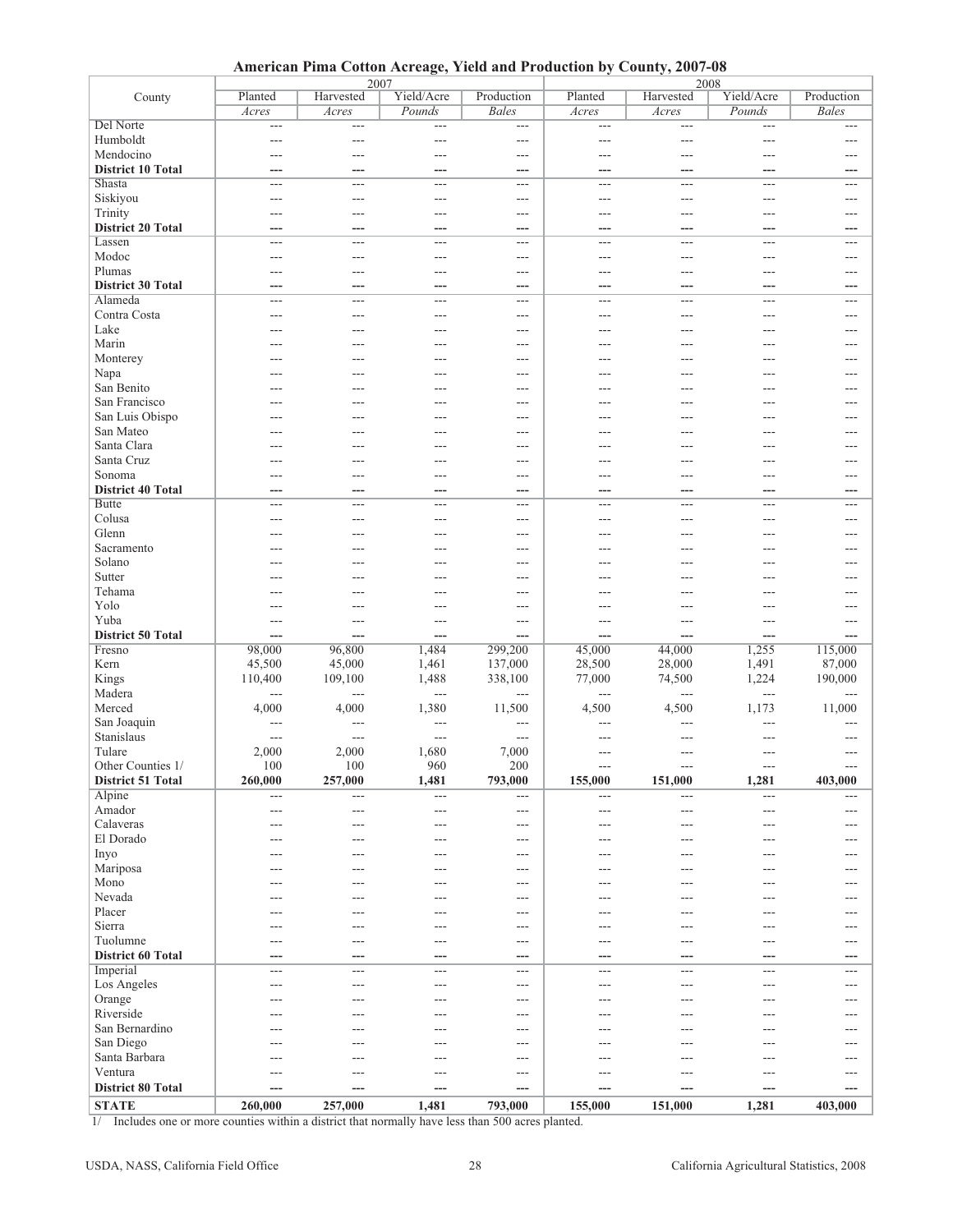**Upland Cotton Acreage, Yield and Production by County, 2007-08**

|                          |                | 2007                     |                          |                | 2008           |                |                          |                |
|--------------------------|----------------|--------------------------|--------------------------|----------------|----------------|----------------|--------------------------|----------------|
| County                   | Planted        | Harvested                | Yield/Acre               | Production     | Planted        | Harvested      | Yield/Acre               | Production     |
|                          | Acres          | Acres                    | Pounds                   | <b>Bales</b>   | Acres          | Acres          | Pounds                   | <b>Bales</b>   |
| Del Norte                | ---            | $---$                    | $\qquad \qquad -$        | ---            | $---$          | ---            | $---$                    | ---            |
| Humboldt                 | ---            | ---                      | $---$                    | ---            | ---            | ---            | ---                      | $---$          |
| Mendocino                | ---            | $-$                      | $---$                    | ---            | $---$          | ---            | $\overline{a}$           | $---$          |
| <b>District 10 Total</b> | ---            | ---                      | ---                      | ---            | ---            | ---            | ---                      | ---            |
| Shasta                   | $---$          | $---$                    | $---$                    | ---            | $---$          | ---            | $---$                    | ---            |
| Siskiyou                 | ---            | $---$                    | $---$                    | ---            | ---            | ---            | $---$                    | ---            |
|                          |                |                          |                          |                |                |                |                          |                |
| Trinity                  | $---$          | $\overline{a}$           | $---$                    | ---            | $---$          | ---            | $---$                    | $---$          |
| <b>District 20 Total</b> | ---            | ---                      | ---                      | ---            | ---            | ---            | ---                      | ---            |
| Lassen                   | $\overline{a}$ | $---$                    | $---$                    | ---            | $---$          | $---$          | $---$                    | $---$          |
| Modoc                    | ---            | $---$                    | $---$                    | ---            | ---            | ---            | $---$                    | ---            |
| Plumas                   | ---            | ---                      | $---$                    | ---            | ---            | ---            | ---                      | $---$          |
| <b>District 30 Total</b> | ---            | ---                      | ---                      | ---            | ---            | ---            | ---                      | ---            |
| Alameda                  | ---            | $---$                    | $---$                    | ---            | $---$          | $\overline{a}$ | $\overline{a}$           | $---$          |
| Contra Costa             | ---            | ---                      | $\overline{a}$           | ---            | ---            | ---            | ---                      | ---            |
| Lake                     | ---            | $---$                    | $---$                    | ---            | $---$          | ---            | $---$                    | $---$          |
| Marin                    |                | $---$                    | $---$                    | $---$          | $---$          | ---            | ---                      | $---$          |
|                          |                |                          |                          |                |                |                |                          |                |
| Monterey                 |                | ---                      | ---                      | ---            | ---            |                |                          | ---            |
| Napa                     |                | ---                      | $---$                    | ---            | ---            | ---            | ---                      | ---            |
| San Benito               | ---            | $---$                    | $---$                    | ---            | $---$          | ---            | $\overline{a}$           | $---$          |
| San Francisco            | ---            | ---                      | $---$                    | ---            | ---            | ---            | ---                      | ---            |
| San Luis Obispo          |                | ---                      | $---$                    | ---            |                |                |                          |                |
| San Mateo                | ---            | $---$                    | $---$                    | $---$          | $---$          | ---            | $---$                    | $---$          |
| Santa Clara              |                | ---                      | $\overline{a}$           | ---            | ---            | ---            | ---                      | ---            |
| Santa Cruz               | ---            | $---$                    | $---$                    | ---            | ---            | ---            | $---$                    | ---            |
| Sonoma                   | ---            | $---$                    | $---$                    | $---$          | $---$          | ---            | $---$                    | $---$          |
| <b>District 40 Total</b> | ---            | ---                      | ---                      | ---            | ---            | ---            | ---                      | ---            |
| <b>Butte</b>             | ---            | $---$                    | $---$                    | ---            | ---            | $\overline{a}$ | ---                      | $---$          |
| Colusa                   | ---            | ---                      | $\overline{a}$           | ---            | ---            | $-$            | $\overline{a}$           | $---$          |
| Glenn                    | 3,000          | 3,000                    | 1,504                    | 9,400          | ---            | $---$          | $---$                    | $---$          |
| Sacramento               | ---            | $---$                    | $---$                    | ---            |                |                |                          |                |
| Solano                   | $\overline{a}$ | $---$                    | $---$                    | ---            | ---            |                | ---                      |                |
| Sutter                   | 700            | 700                      | 1,303                    | 1,900          |                |                |                          |                |
|                          |                |                          |                          |                | $---$          |                | $---$                    | ---            |
| Tehama                   | $---$          | $---$                    | $\overline{\phantom{a}}$ | ---            | $---$          | ---            | $---$                    | $---$          |
| Yolo                     | ---            | ---                      | $---$                    | ---            | ---            | ---            | ---                      | ---            |
| Yuba                     | $---$          | $---$                    | $---$                    | ---            | ---            | $---$          | $---$                    | $---$          |
| Other Counties 1/        | 900            | 900                      | 1,227                    | 2,300          | 3,400          | 3,300          | 1,411                    | 9,700          |
| <b>District 50 Total</b> | 4,600          | 4,600                    | 1,419                    | 13,600         | 3,400          | 3,300          | 1,411                    | 9,700          |
| Fresno                   | 42,000         | 41,700                   | 1,519                    | 132,000        | 20,200         | 20,100         | 1,638                    | 68,600         |
| Kern                     | 34,000         | 33,800                   | 1,619                    | 114,000        | 22,400         | 22,300         | 1,612                    | 74,900         |
| Kings                    | 21,000         | 20,900                   | 1,644                    | 71,600         | 13,900         | 13,500         | 1,515                    | 42,600         |
| Madera                   | 7,500          | 7,500                    | 1,606                    | 25,100         | 4,000          | 3,200          | 1,245                    | 8,300          |
| Merced                   | 45,300         | 45,100                   | 1,642                    | 154,300        | 32,000         | 31,700         | 1,216                    | 80,300         |
| San Joaquin              |                | ---                      | $\overline{a}$           | ---            | ---            | ---            | ---                      |                |
| Stanislaus               | $\sim$         | $\overline{a}$           | $---$                    | ---            | $---$          | $\overline{a}$ | $\overline{a}$           |                |
| Tulare                   | 21,500         | 21,400                   | 1,637                    | 73,000         | 12,500         | 12,200         |                          | 44,800         |
|                          | 171,300        | 170,400                  |                          |                | 105,000        | 103,000        | 1,763                    |                |
| <b>District 51 Total</b> |                |                          | 1,606                    | 570,000        |                |                | 1,489                    | 319,500        |
| Alpine                   | $---$          | $---$                    | $---$                    | ---            | $---$          | ---            | ---                      | $\overline{a}$ |
| Amador                   | ---            | ---                      | $\overline{a}$           | ---            | ---            | ---            | ---                      | $---$          |
| Calaveras                | ---            | $---$                    | $---$                    | ---            | ---            | ---            | $---$                    | ---            |
| El Dorado                | ---            | $---$                    | $---$                    | ---            | ---            | ---            | $---$                    | ---            |
| Inyo                     |                | ---                      | ---                      | ---            | ---            | ---            |                          | ---            |
| Mariposa                 | ---            | ---                      | $---$                    | ---            | ---            | ---            | ---                      | ---            |
| Mono                     | ---            | $---$                    | $---$                    | ---            | ---            | ---            | $---$                    | $---$          |
| Nevada                   | ---            | $---$                    | $---$                    | ---            | ---            | ---            | $---$                    | ---            |
| Placer                   |                |                          |                          | ---            |                |                |                          |                |
| Sierra                   |                | ---                      | $---$                    | ---            | ---            | ---            | $---$                    | ---            |
| Tuolumne                 | ---            | $---$                    | $---$                    | ---            | $---$          | $---$          | $---$                    | $---$          |
| <b>District 60 Total</b> | ---            | ---                      | $---$                    | ---            | ---            | ---            | ---                      |                |
| Imperial                 | 4,600          | 4,600                    | 1,565                    | 15,000         | 3,400          | 3,400          | 1,440                    | 10,200         |
| Los Angeles              | ---            | $\overline{\phantom{a}}$ | $\sim$ $\sim$ $\sim$     | $\overline{a}$ | $\overline{a}$ | $\overline{a}$ | $---$                    | $---$          |
| Orange                   | $---$          | $---$                    | $---$                    | ---            | ---            | ---            | $\overline{\phantom{a}}$ | $---$          |
| Riverside                | 13,900         | 13,800                   | 1,718                    | 49,400         | 8,200          | 7,300          | 1,815                    | 27,600         |
| San Bernardino           | ---            | $---$                    | $---$                    | ---            | ---            | $---$          | $---$                    |                |
| San Diego                | ---            | ---                      | $\overline{a}$           | ---            | ---            | ---            | ---                      |                |
| Santa Barbara            |                |                          |                          |                |                |                |                          |                |
|                          | ---            | $---$                    | $---$                    | ---            | ---            | ---            | $---$                    | ---            |
| Ventura                  | $---$          | $---$                    | $---$                    | $\overline{a}$ | $---$          | $---$          | $---$                    | $---$          |
| Other Counties 1/        | 600            | 600                      | 1,600                    | 2,000          | $---$          | $--$           | $---$                    | $---$          |
| <b>District 80 Total</b> | 19,100         | 19,000                   | 1,677                    | 66,400         | 11,600         | 10,700         | 1,696                    | 37,800         |
| <b>STATE</b>             | 195,000        | 194,000                  | 1,608                    | 650,000        | 120,000        | 117,000        | 1,506                    | 367,000        |

1/ Includes one or more counties within a district that normally have less than 500 acres planted.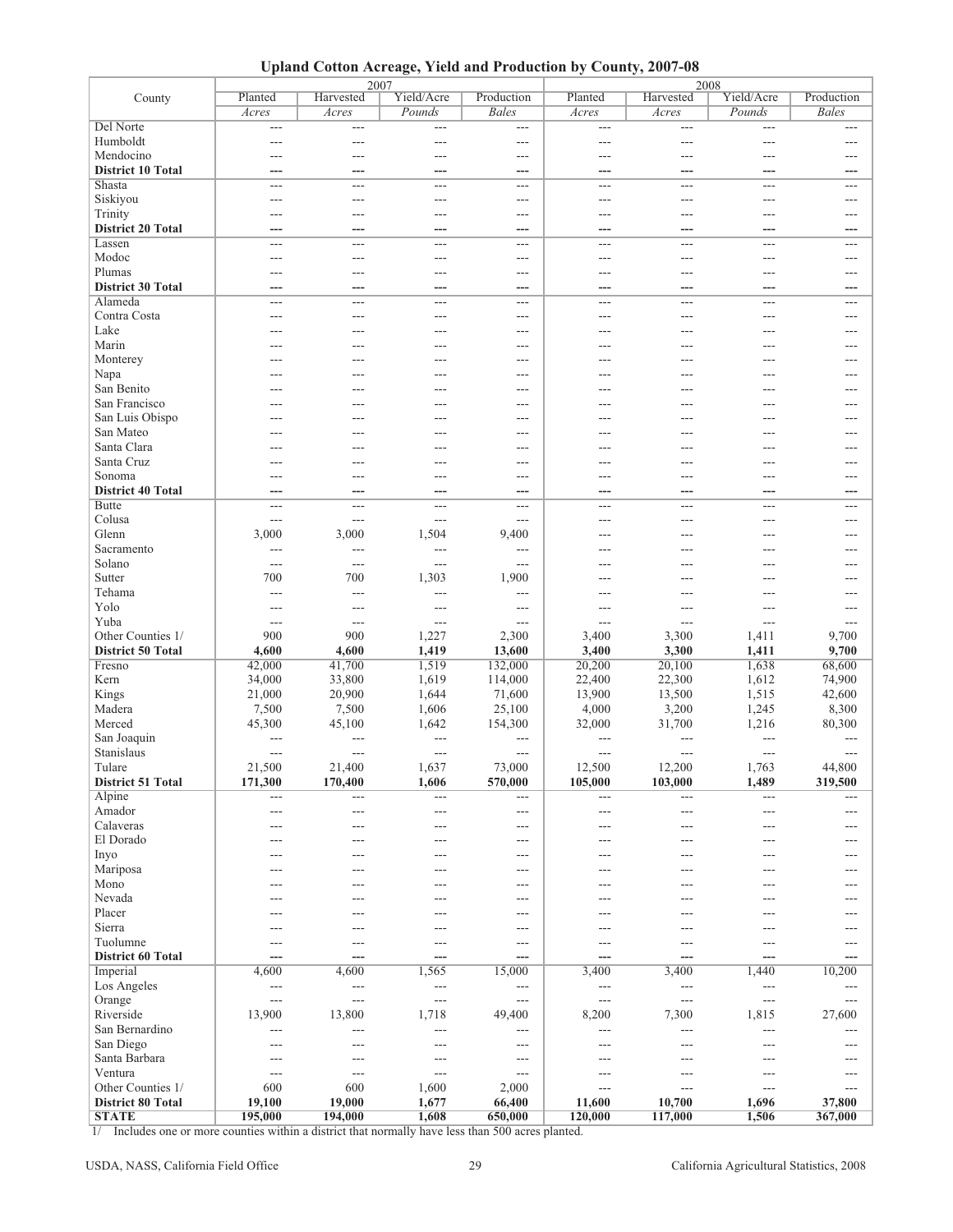**Oats Acreage, Yield and Production by County, 2007-08**

|                          |                | 2007           |                |                   |                | 2008                 |                     |            |
|--------------------------|----------------|----------------|----------------|-------------------|----------------|----------------------|---------------------|------------|
| County                   | Planted        | Harvested      | Yield/Acre     | Production        | Planted        | Harvested            | Yield/Acre          | Production |
|                          | Acres          | Acres          | Tons           | Tons              | Acres          | Acres                | Tons                | Tons       |
| Del Norte                | $---$          | $---$          | ---            | $\cdots$          | ---            | $---$                | ---                 | ---        |
| Humboldt                 | $---$          | ---            | ---            | $\overline{a}$    | $---$          | $---$                | ---                 | ---        |
| Mendocino                | $\sim$         | ---            | $---$          | $\overline{a}$    | $-$            | $- - -$              | ---                 | $---$      |
| Other Counties 1/        | 500            | ---            | ---            | ---               | 600            | $---$                | ---                 | $---$      |
| <b>District 10 Total</b> | 500            | ---            | ---            | ---               | 600            |                      | ---                 | ---        |
| <b>Shasta</b>            | $- - -$        | ---            | ---            | ---               | $---$          | $---$                | ---                 | ---        |
| Siskiyou                 | $\overline{a}$ | $---$          | ---            | $---$             | $---$          | $---$                | $\overline{a}$      | $---$      |
| Trinity                  | $---$          | ---            | $---$          | ---               | ---            | $---$                | ---                 | $---$      |
| Other Counties 1/        | 1,000          | ---            | ---            | ---               | 1,200          | ---                  | ---                 | ---        |
| <b>District 20 Total</b> | 1,000          | ---            | ---            | ---               | 1,200          |                      |                     |            |
| Lassen                   | $\overline{a}$ | $---$          | $---$          | $---$             | $---$          | $---$                | $---$               | $---$      |
| Modoc                    | $---$          | $\overline{a}$ | ---            | ---               | $---$          | $---$                | ---                 | $---$      |
|                          |                |                |                |                   |                |                      |                     |            |
| Plumas                   | $---$          | $---$          | ---            | ---               | ---            | $---$                | ---                 | ---        |
| Other Counties 1/        | 1,000          | 500            | 2.02           | 1,008             | 800            | 400                  | 1.52                | 608        |
| <b>District 30 Total</b> | 1,000          | 500            | 2.02           | 1,008             | 800            | 400                  | 1.52                | 608        |
| Alameda                  | ---            | ===            | ===            | ---               | <u></u>        | $\overline{a}$       | ---                 | $---$      |
| Contra Costa             | $---$          | ---            | ---            | ---               | ---            | $---$                | ---                 | ---        |
| Lake                     | $---$          | ---            | ---            | ---               | ---            | ---                  | ---                 | ---        |
| Marin                    | $---$          | ---            | $---$          | $---$             | $-$            | $- - -$              | ---                 | $---$      |
| Monterey                 | 800            | ---            | ---            | ---               | 800            | $---$                | ---                 | $---$      |
| Napa                     | $\overline{a}$ | $---$          | $---$          | $\overline{a}$    | ---            |                      |                     | $---$      |
| San Benito               | 2,600          | ---            | ---            | ---               | 2,800          | ---                  | ---                 | ---        |
| San Francisco            | $\overline{a}$ | $---$          | ---            | $---$             | $\overline{a}$ | $---$                | ---                 | $---$      |
| San Luis Obispo          | 4,200          | 500            | 0.64           | 320               | 4,400          | $---$                | ---                 | ---        |
| San Mateo                | $\overline{a}$ | $\overline{a}$ | ---            | $---$             | ---            | $\sim$               | $\overline{a}$      | $---$      |
| Santa Clara              | $---$          | ---            | ---            | ---               | ---            | ---                  | ---                 | ---        |
| Santa Cruz               | $\overline{a}$ | $\overline{a}$ | $---$          | $---$             | $---$          | $\overline{a}$       | ---                 | $---$      |
| Sonoma                   | 6,500          | 2,000          | 1.12           | 2,240             | 8,400          | 1,000                | 1.04                | 1,040      |
| Other Counties 1/        | 2,900          | 500            | 1.28           | 640               | 3,800          | 1,000                | 0.90                | 896        |
| <b>District 40 Total</b> | 17,000         | 3,000          | 1.07           | 3,200             | 20,200         | 2,000                | 0.97                | 1,936      |
| <b>Butte</b>             |                | $\overline{a}$ | ---            | $---$             |                |                      |                     |            |
|                          | $\overline{a}$ |                |                |                   | ---            | $\overline{a}$       | $---$               | ---        |
| Colusa                   | $---$          | $\overline{a}$ | $\overline{a}$ | ---               | $---$          | $---$                | ---                 | $---$      |
| Glenn                    | 1,900          | 600            | 1.44           | 864               | 1,200          | $---$                | ---                 | $---$      |
| Sacramento               | 2,500          | $\overline{a}$ | $---$          | $---$             | 1,600          | $---$                | ---                 | ---        |
| Solano                   | $\overline{a}$ | ---            | ---            | ---               | 2,200          | $\overline{a}$       | ---                 | ---        |
| Sutter                   | 800            | $---$          | $---$          | $---$             | 1,000          | 600                  | 1.28                | 768        |
| Tehama                   | 1,600          | $---$          | ---            | ---               | 1,200          | $\overline{a}$       | ---                 | ---        |
| Yolo                     | 3,900          | 700            | 1.83           | 1,280             | 4,000          | 500                  | 1.60                | 800        |
| Yuba                     | $---$          | $\overline{a}$ | $---$          | $\overline{a}$    | ---            | $\sim$ $\sim$ $\sim$ | $---$               | ---        |
| Other Counties 1/        | 3,300          | 900            | 1.44           | 1,296             | 2,200          | 900                  | 1.46                | 1,312      |
| <b>District 50 Total</b> | 14,000         | 2,200          | 1.56           | 3,440             | 13,400         | 2,000                | 1.44                | 2,880      |
| Fresno                   | 10,000         | 2,300          | 1.66           | 3,808             | 12,000         | 1,200                | 1.33                | 1,600      |
| Kern                     | $\sim$ $\sim$  | $\rightarrow$  | $---$          | $\sim$ $\sim$     | $---$          | $\sim$ $\sim$ $\sim$ | $\overline{a}$      | $---$      |
| Kings                    | $\overline{a}$ | $---$          | $\overline{a}$ | $---$             | $---$          | $\overline{a}$       | $\overline{a}$      | $---$      |
| Madera                   | 8,000          | 1,800          | 1.66           | 2,992             | 9,000          | 2,000                | 1.28                | 2,560      |
| Merced                   | 56,500         | 7,300          | 1.67           | 12,160            | 59,000         | 4,000                | 1.20                | 4,800      |
| San Joaquin              | 18,000         | 1,500          | 1.92           | 2,880             | 19,000         | 1,000                | 1.12                | 1,120      |
| Stanislaus               |                | 2,400          | 1.61           |                   |                |                      | 1.04                | 2,080      |
|                          | 48,000         |                |                | 3,872             | 50,000         | 2,000                |                     |            |
| Tulare                   | 17,500         | 800            | 1.60           | 1,280             | 22,000         | 1,000                | 1.20                | 1,200      |
| Other Counties 1/        | 15,000         | 1,000          | 1.52           | 1,520             | 16,000         | 2,800                | 1.00                | 2,800      |
| <b>District 51 Total</b> | 173,000        | 17,100         | 1.67           | 28,512            | 187,000        | 14,000               | 1.15                | 16,160     |
| Alpine                   | $---$          | $---$          | $\overline{a}$ | $\cdots$          | $---$          | $\sim$ $\sim$        | $\qquad \qquad - -$ | $---$      |
| Amador                   | $---$          | $---$          | $---$          | $---$             | $---$          | $---$                | ---                 | $---$      |
| Calaveras                | $---$          | $---$          | $---$          | $---$             | ---            | $---$                | ---                 | $---$      |
| El Dorado                | $---$          | $---$          | ---            | ---               | ---            | $---$                | ---                 | $---$      |
| Inyo                     | ---            | ---            | ---            | ---               | ---            | $---$                | ---                 | ---        |
| Mariposa                 | $---$          | $---$          | $---$          | $---$             | ---            | $---$                | ---                 | $---$      |
| Mono                     | $---$          | $---$          | $---$          | ---               | ---            | $---$                | ---                 | $---$      |
| Nevada                   | $---$          | $---$          | ---            | $\qquad \qquad -$ | ---            | $---$                | ---                 | ---        |
| Placer                   | ---            | ---            | ---            | ---               | ---            | ---                  | ---                 | ---        |
| Sierra                   | $---$          | ---            | $---$          | ---               | ---            | $---$                | ---                 | $---$      |
| Tuolumne                 | $---$          | $---$          | ---            | ---               | $\overline{a}$ | $---$                | ---                 | $---$      |
| Other Counties 1/        | 500            | ---            | ---            | $---$             | 800            | $---$                | ---                 | $---$      |
| <b>District 60 Total</b> | 500            | ---            | ---            | ---               | 800            | ---                  | ---                 | ---        |
| Imperial                 | 3,500          | 1,000          | 1.92           | 1,920             | $---$          | $---$                | ---                 | $---$      |
| Los Angeles              | $\overline{a}$ | ---            | ---            | $---$             | $---$          | $---$                | $---$               | $---$      |
| Orange                   | $---$          | ---            | ---            | ---               | ---            | $---$                | ---                 | ---        |
| Riverside                | $---$          | ---            | ---            | $---$             | ---            | $---$                | ---                 | $---$      |
| San Bernardino           |                |                |                |                   |                |                      |                     |            |
|                          | $---$          | ---            | $---$          | $---$             | ---            | $---$                | ---                 | $---$      |
| San Diego                | $---$          | $---$          | ---            | ---               | ---            | $---$                | ---                 | $---$      |
| Santa Barbara            | $---$          | $\overline{a}$ | ---            | ---               | ---            | $---$                | ---                 | $---$      |
| Ventura                  | $---$          | $---$          | ---            | ---               | ---            | $---$                | ---                 | ---        |
| Other Counties 1/        | 4,500          | 1,200          | 1.27           | 1,520             | 6,000          | 1,600                | 1.51                | 2,416      |
| <b>District 80 Total</b> | 8,000          | 2,200          | 1.56           | 3,440             | 6,000          | 1,600                | 1.51                | 2,416      |
| <b>STATE</b>             | 215,000        | 25,000         | 1.58           | 39,600            | 230,000        | 20,000               | 1.20                | 24,000     |

1/ Includes one or more counties within a district that normally have less than 200 acres planted.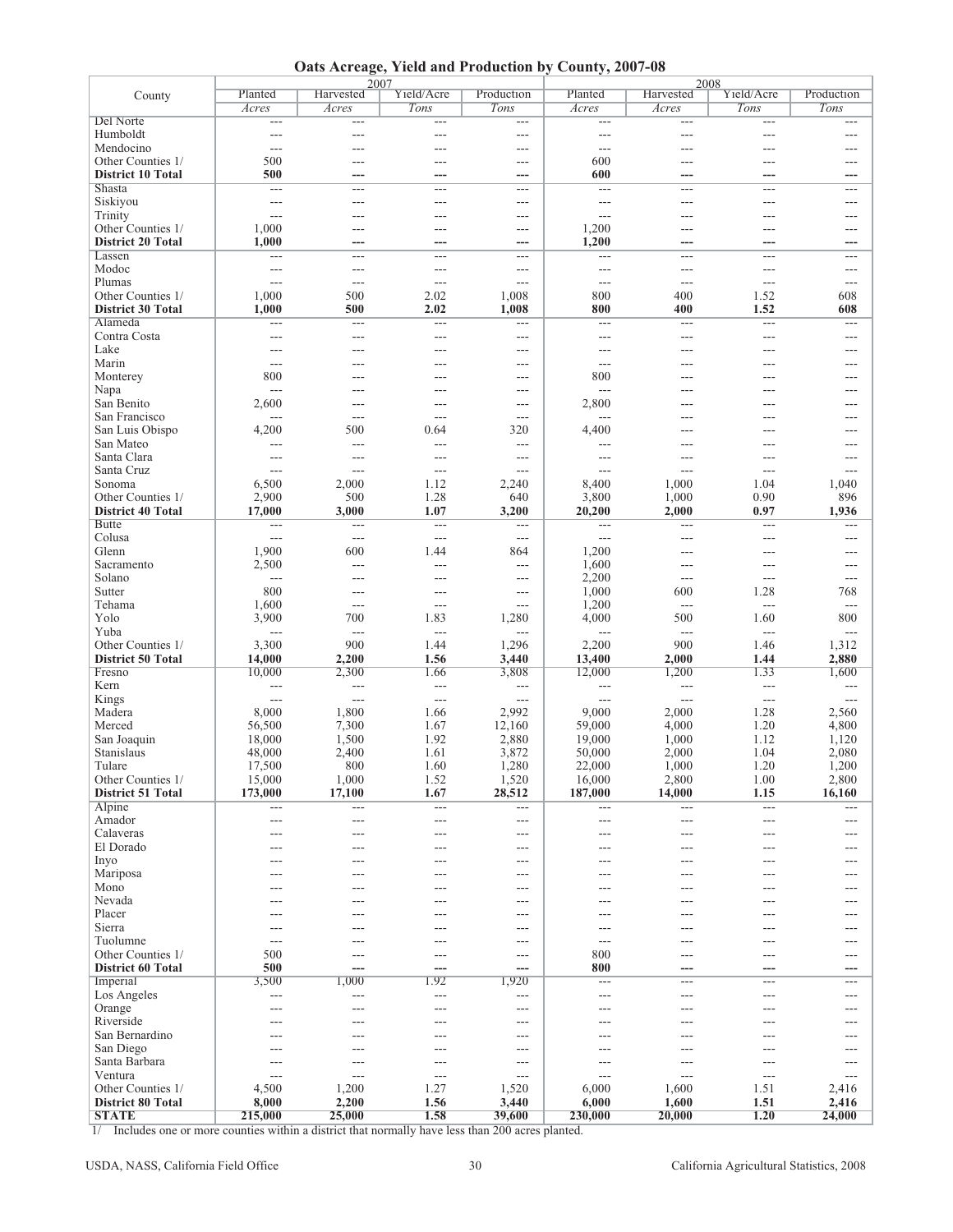**Rice Acreage, Yield and Production by County, 2007-08**

|                          |               |           | 2007       |                          | 2008           |                |            |            |  |
|--------------------------|---------------|-----------|------------|--------------------------|----------------|----------------|------------|------------|--|
| County                   | Planted       | Harvested | Yield/Acre | Production               | Planted        | Harvested      | Yield/Acre | Production |  |
|                          | Acres         | Acres     | Pounds     | $Cwt$ .                  | Acres          | Acres          | Pounds     | $Cwt$ .    |  |
| Del Norte                | $---$         | $---$     | $---$      | ---                      | ---            | $\overline{a}$ | $---$      | $---$      |  |
| Humboldt                 | $---$         | ---       | $---$      | ---                      | $---$          | ---            | ---        | $---$      |  |
| Mendocino                | ---           | ---       |            | ---                      | ---            |                | ---        |            |  |
| <b>District 10 Total</b> | ---           | ---       |            | ---                      |                | ---            | ---        |            |  |
| <b>Shasta</b>            | $---$         | $---$     | $---$      | $---$                    | $---$          | $---$          | $---$      | $---$      |  |
| Siskiyou                 | $---$         | ---       | $---$      | ---                      | $---$          | ---            | ---        | ---        |  |
| Trinity                  | ---           |           |            | ---                      |                |                | ---        | ---        |  |
| <b>District 20 Total</b> | ---           |           |            | ---                      |                |                | ---        |            |  |
| Lassen                   | $---$         | $---$     | $---$      | $---$                    | $---$          | $---$          | $---$      | $---$      |  |
| Modoc                    | $---$         | ---       | $---$      | $---$                    | $---$          | ---            | ---        | $---$      |  |
| Plumas                   | ---           | ---       | ---        | ---                      | ---            | ---            | ---        | ---        |  |
| <b>District 30 Total</b> | ---           |           |            | ---                      |                |                | ---        |            |  |
| Alameda                  | $---$         | $---$     | $---$      | $---$                    | $---$          | $---$          | $---$      | $---$      |  |
| Contra Costa             | ---           | ---       | $---$      | ---                      | $---$          | ---            | ---        | ---        |  |
| Lake                     | ---           | ---       |            | ---                      |                |                | ---        |            |  |
| Marin                    |               |           |            |                          |                |                |            |            |  |
| Monterey                 |               |           |            | ---                      |                |                | ---        |            |  |
|                          | $---$         | ---       | $---$      | $---$                    | $---$          | ---            | ---        | ---        |  |
| Napa                     | ---           | ---       | $---$      | $---$                    | $---$          | ---            | ---        | ---        |  |
| San Benito               |               |           |            | ---                      |                |                |            |            |  |
| San Francisco            |               |           |            | ---                      |                |                | ---        |            |  |
| San Luis Obispo          |               |           |            | $---$                    |                |                | $-$        |            |  |
| San Mateo                | $---$         | ---       | ---        | $---$                    | $---$          |                | ---        | ---        |  |
| Santa Clara              |               |           |            | $\overline{a}$           |                |                | ---        |            |  |
| Santa Cruz               | ---           | ---       |            | ---                      | ---            |                | ---        |            |  |
| Sonoma                   | $---$         | $---$     | $---$      | $---$                    | $---$          | ---            | $---$      | $---$      |  |
| <b>District 40 Total</b> | ---           |           |            | ---                      |                |                | ---        |            |  |
| <b>Butte</b>             | 102,000       | 101,800   | 8,799      | 8,957,000                | 96,500         | 95,500         | 8,870      | 8,475,000  |  |
| Colusa                   | 155,000       | 154,700   | 8,300      | 12,840,000               | 152,000        | 151,800        | 8,600      | 13,059,000 |  |
| Glenn                    | 86,500        | 86,300    | 7,771      | 6,706,000                | 84,700         | 84,500         | 8,390      | 7,091,000  |  |
| Sacramento               | 3,700         | 3,700     | 8,622      | 319,000                  | $---$          | ---            | ---        |            |  |
| Solano                   | $---$         | $---$     | $---$      | $\overline{a}$           |                |                |            |            |  |
| Sutter                   | 106,000       | 105,800   | 8,028      | 8,494,000                | 97,300         | 97,000         | 7,380      | 7,161,000  |  |
| Tehama                   | 800           | 800       | 7,875      | 63,000                   | $\sim$         | ---            | $---$      |            |  |
| Yolo                     | 23,800        | 23,800    | 8,277      | 1,970,000                | 27,300         | 27,300         | 8,190      | 2,237,000  |  |
| Yuba                     | 33,700        |           |            |                          |                | 34,900         | 8,540      |            |  |
|                          |               | 33,700    | 7,745      | 2,610,000                | 35,200         |                |            | 2,980,000  |  |
| Other Counties 1/        | ---           |           | $---$      | ---                      | 4,500          | 4,500          | 8,530      | 384,000    |  |
| <b>District 50 Total</b> | 511,500       | 510,600   | 8,218      | 41,959,000               | 497,500        | 495,500        | 8,350      | 41,387,000 |  |
| Fresno                   | 2,900         | 2,900     | 6,345      | 184,000                  | 1,400          | 1,400          | 7,290      | 102,000    |  |
| Kern                     | $---$         | $-$       | $---$      | $---$                    | $\sim$         | $---$          | $---$      |            |  |
| Kings                    | $---$         | ---       | $---$      | ---                      | ---            | ---            | ---        | ---        |  |
| Madera                   | $---$         | $---$     | $---$      | $---$                    | $---$          | $\overline{a}$ | $---$      | $---$      |  |
| Merced                   | 2,600         | 2,600     | 9,769      | 254,000                  | 2,400          | 2,400          | 7,420      | 178,000    |  |
| San Joaquin              | 4,800         | 4,800     | 8,125      | 390,000                  | 5,000          | 5,000          | 7,680      | 384,000    |  |
| Stanislaus               | 1,700         | 1,700     | 8,941      | 152,000                  | $---$          | ---            | ---        |            |  |
| Tulare                   | $\frac{1}{2}$ | $---$     | $---$      | $\overline{a}$           | $\overline{a}$ | $---$          | $---$      | $---$      |  |
| Other Counties 1/        | ---           | ---       | $---$      | ---                      | 1,700          | 1,700          | 7,530      | 128,000    |  |
| <b>District 51 Total</b> | 12,000        | 12,000    | 8,167      | 980,000                  | 10,500         | 10,500         | 7,540      | 792,000    |  |
| Alpine                   | ---           | ---       | $---$      | ---                      | $---$          | ---            | ---        |            |  |
| Amador                   | ---           | ---       | ---        | ---                      | ---            | ---            | ---        | $---$      |  |
| Calaveras                |               |           |            | ---                      |                |                |            |            |  |
| El Dorado                | $---$         | $---$     | $---$      | $---$                    | $---$          | ---            | ---        | $---$      |  |
| Inyo                     | ---           | ---       | $---$      | ---                      | $---$          | ---            | ---        | ---        |  |
| Mariposa                 | ---           | ---       |            | $---$                    | ---            |                | ---        |            |  |
| Mono                     | ---           | ---       |            | ---                      | ---            |                | ---        |            |  |
| Nevada                   | $---$         | $---$     | $---$      | $---$                    | $---$          | ---            | $---$      | $---$      |  |
| Placer                   | 10,500        | 10,400    | 7,163      |                          | 11,000         | 11,000         | 7,740      | 851,000    |  |
|                          |               |           |            | 745,000                  |                |                |            |            |  |
| Sierra                   | $---$         | $---$     | $---$      | $\cdots$                 | $--$           | $---$          | $---$      | ---        |  |
| Tuolumne                 | ---           | ---       | $---$      | ---                      | $---$          | ---            | ---        | ---        |  |
| <b>District 60 Total</b> | 10,500        | 10,400    | 7,163      | 745,000                  | 11,000         | 11,000         | 7,740      | 851,000    |  |
| Imperial                 | ---           | ---       | $---$      | $\overline{\phantom{a}}$ | ---            | ---            | $---$      | ---        |  |
| Los Angeles              | ---           | ---       | ---        | $---$                    | ---            | ---            | ---        | $---$      |  |
| Orange                   |               |           |            | ---                      |                |                |            |            |  |
| Riverside                | $---$         | ---       | ---        | $---$                    | $---$          | ---            | $---$      | ---        |  |
| San Bernardino           | ---           | ---       |            | ---                      | $---$          |                | ---        |            |  |
| San Diego                | ---           | ---       |            | ---                      | ---            |                | ---        |            |  |
| Santa Barbara            |               |           |            | ---                      |                |                |            |            |  |
| Ventura                  | $---$         | $---$     | $---$      | $---$                    | $---$          | ---            | $---$      | ---        |  |
| <b>District 80 Total</b> | ---           | ---       |            | ---                      | ---            | ---            | ---        |            |  |
| <b>STATE</b>             | 534,000       | 533,000   | 8,196      | 43,684,000               | 519,000        | 517,000        | 8,320      | 43,030,000 |  |
|                          |               |           |            |                          |                |                |            |            |  |

1/ Includes one or more counties within a district that normally have less than 200 acres planted.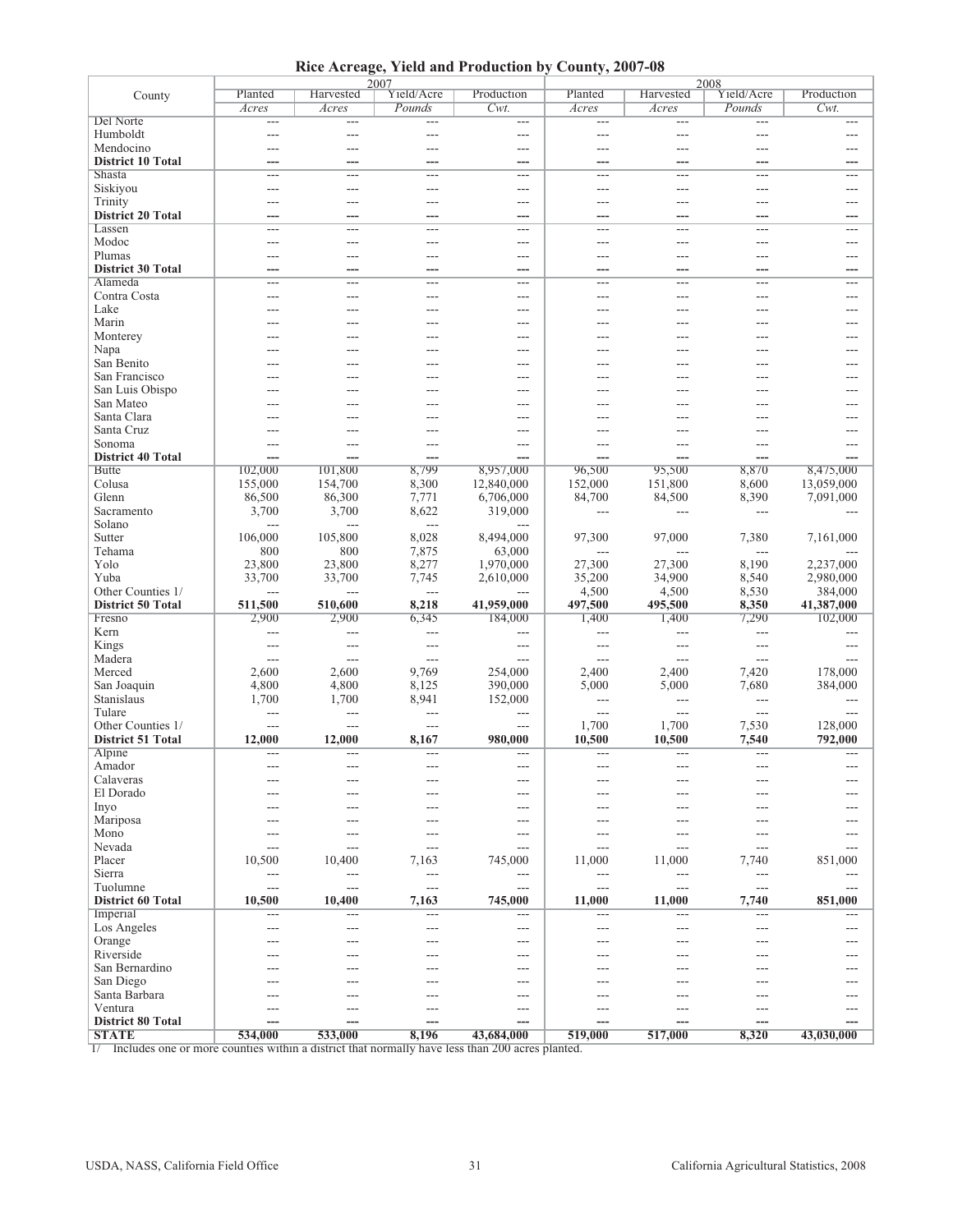**Sorghum for Grain Acreage, Yield and Production by County, 2007-08**

|                                    |                | 2007           |                        |                          | 2008       |                |                |                |  |
|------------------------------------|----------------|----------------|------------------------|--------------------------|------------|----------------|----------------|----------------|--|
| County                             | Planted 1/     | Harvested      | Yield/Acre             | Production               | Planted 1/ | Harvested      | Yield/Acre     | Production     |  |
|                                    | Acres          | Acres          | Tons                   | Tons                     | Acres      | Acres          | Tons           | Tons           |  |
| Del Norte                          |                | ---            |                        |                          |            |                |                |                |  |
| Humboldt                           | ---            | ---            | $\overline{a}$         | ---                      | $---$      | $---$          | ---            | $---$          |  |
| Mendocino                          | ---            | ---            | $---$                  | $---$                    | $-$        | $- - -$        | ---            | $---$          |  |
| <b>District 10 Total</b>           |                | ---            | ---                    | ---                      | ---        | ---            |                |                |  |
| Shasta                             | $\sim$         | $\overline{a}$ | $---$                  | ---                      | ---        | $---$          | $\overline{a}$ | $---$          |  |
| Siskiyou                           | ---            | ---            | $---$                  | ---                      | $---$      | ---            | ---            | $---$          |  |
| Trinity                            | $- - -$        | ---            | $\overline{a}$         | ---                      | $---$      | $---$          | ---            | $---$          |  |
| <b>District 20 Total</b>           | ---            | ---            | ---                    | ---                      | ---        | ---            | ---            | ---            |  |
| Lassen                             | ---            | ---            | $---$                  | $---$                    | $---$      | $\overline{a}$ | ---            | $---$          |  |
| Modoc                              | ---            | ---            | $---$                  | ---                      | $---$      | $---$          | ---            | $---$          |  |
| Plumas                             | ---            | ---            |                        |                          | $---$      | $---$          | ---            | $---$          |  |
|                                    |                |                | $---$                  | ---                      |            |                |                |                |  |
| <b>District 30 Total</b>           |                | ---            | ---                    | ---                      |            |                |                |                |  |
| Alameda                            | $---$          | $\overline{a}$ | $---$                  | ---                      | ---        | $---$          | ---            | $---$          |  |
| Contra Costa                       | ---            | ---            | $---$                  | ---                      | $---$      | $---$          | ---            | $---$          |  |
| Lake                               | ---            | ---            | $---$                  | ---                      | $---$      | $- - -$        | $\overline{a}$ | $---$          |  |
| Marin                              |                | ---            | $---$                  | ---                      | ---        | ---            | ---            | $---$          |  |
| Monterey                           |                | ---            | $---$                  | ---                      | ---        | $---$          | ---            | $---$          |  |
| Napa                               |                | ---            | ---                    | ---                      | ---        | ---            | ---            | ---            |  |
| San Benito                         |                |                | $---$                  | ---                      | ---        |                |                |                |  |
| San Francisco                      |                |                | ---                    | ---                      | ---        | ---            | ---            | ---            |  |
| San Luis Obispo                    |                | ---            | ---                    | $---$                    | ---        |                | ---            | ---            |  |
| San Mateo                          |                | ---            | ---                    | ---                      | ---        | ---            | ---            | ---            |  |
| Santa Clara                        |                |                | $\overline{a}$         | ---                      |            |                |                |                |  |
| Santa Cruz                         |                |                | ---                    | ---                      | ---        |                |                |                |  |
| Sonoma                             | $---$          | ---            | $---$                  | $---$                    | $---$      | $---$          | ---            | $---$          |  |
| Other Counties 2/                  | ---            | ---            | $---$                  | ---                      | 500        | ---            | ---            | $---$          |  |
| <b>District 40 Total</b>           | ---            | ---            | ---                    | ---                      | 500        | ---            | ---            | ---            |  |
| <b>Butte</b>                       | $---$          | ---            | $---$                  | ---                      | $---$      | ---            | ---            | ---            |  |
| Colusa                             | 1,000          | 1,000          | 2.13                   | 2,128                    | $---$      | $---$          | ---            | $---$          |  |
| Glenn                              | 600            | 500            | 3.36                   | 1,680                    | $---$      |                | ---            |                |  |
| Sacramento                         | 1,600          | 1,400          | 1.54                   | 2,156                    | ---        |                | ---            |                |  |
| Solano                             |                | ---            | $\overline{a}$         | ---                      | $---$      | $\sim$         | ---            | ---            |  |
| Sutter                             | 1,000          | 600            | 2.94                   | 1,764                    | 1,500      | 500            | 2.35           | 1,176          |  |
| Tehama                             | $---$          | $\overline{a}$ | $\overline{a}$         | $---$                    | $---$      | $---$          | ---            | $---$          |  |
| Yolo                               | 800            | 500            | 1.90                   | 952                      | ---        | ---            | ---            | ---            |  |
| Yuba                               | $\overline{a}$ | $---$          | $\overline{a}$         | $\overline{\phantom{a}}$ | $---$      | $---$          | ---            |                |  |
| Other Counties 2/                  | $\overline{a}$ | $---$          | $---$                  | $---$                    | 1,500      | 500            | 2.41           | $---$<br>1,204 |  |
|                                    | 5,000          | 4,000          | 2.17                   |                          | 3,000      |                |                | 2,380          |  |
| <b>District 50 Total</b><br>Fresno | 2,800          | 900            | 2.61                   | 8,680<br>2,352           |            | 1,000          | 2.38           |                |  |
|                                    |                |                |                        |                          | ---        | ---            | ---            | $---$          |  |
| Kern                               | $---$<br>4,800 | $---$<br>300   | $\overline{a}$<br>2.33 | ---<br>700               | ---        | ---            | ---            | ---            |  |
| Kings                              |                |                |                        |                          | $---$      | $---$          | ---            | $---$          |  |
| Madera                             | 1,400          | ---            | $---$                  | $---$                    | ---        | ---            | ---            | $---$          |  |
| Merced                             | 2,000          | 300            | 1.12                   | 336                      | ---        | ---            | ---            |                |  |
| San Joaquin                        | 1,000          | ---            | $---$                  | $\overline{a}$           |            |                |                |                |  |
| Stanislaus                         | 2,300          | $---$          | $---$                  | $\overline{a}$           | $---$      | ---            | ---            | $- - -$        |  |
| Tulare                             | $---$          | $---$          | $---$                  | ---                      |            |                |                | ---            |  |
| Other Counties 2/                  | 16,700         | 3,600          | 2.60                   | 9,352                    | $---$      | ---            | ---            | $---$          |  |
| <b>District 51 Total</b>           | 31,000         | 5,100          | 2.50                   | 12,740                   | ---        | ---            | ---            |                |  |
| Alpine                             | $---$          | $---$          | $---$                  | ---                      | $---$      | $---$          | $---$          | $---$          |  |
| Amador                             | $---$          | ---            | $---$                  | ---                      | $---$      | $---$          | ---            | $---$          |  |
| Calaveras                          | $---$          | ---            | $---$                  | ---                      | $---$      | $---$          | ---            | $---$          |  |
| El Dorado                          | $---$          | ---            | $---$                  | ---                      | $---$      | $---$          | ---            | $---$          |  |
| Inyo                               | ---            | ---            | ---                    | ---                      | ---        | ---            | ---            | ---            |  |
| Mariposa                           | $---$          | ---            | $---$                  | ---                      | ---        | $---$          | ---            | $---$          |  |
| Mono                               | ---            | ---            | $---$                  | ---                      | $---$      | $---$          | ---            | $---$          |  |
| Nevada                             | ---            | ---            | ---                    | ---                      | $---$      | ---            | ---            | $---$          |  |
| Placer                             | ---            | ---            | $---$                  | ---                      | $---$      | ---            | ---            | $---$          |  |
| Sierra                             | ---            | ---            | $---$                  | $---$                    | $---$      | $---$          | ---            | $---$          |  |
| Tuolumne                           | $---$          | ---            | $---$                  | $---$                    | $---$      | $---$          | $---$          | $---$          |  |
| Other Counties 2/                  | ---            | ---            | ---                    | ---                      | 1,500      | $---$          | ---            | $---$          |  |
| <b>District 60 Total</b>           | ---            | ---            | ---                    | ---                      | 1,500      | ---            | ---            | ---            |  |
| Imperial                           | $---$          | ---            | $---$                  | $---$                    | $---$      | $\cdots$       | $---$          | $---$          |  |
| Los Angeles                        | $---$          | ---            | $---$                  | ---                      | $---$      | $\cdots$       | ---            | $---$          |  |
| Orange                             | $---$          | ---            | ---                    | ---                      | $---$      | $---$          | ---            | ---            |  |
| Riverside                          | 1,500          | ---            | ---                    | ---                      | ---        | ---            | ---            | ---            |  |
| San Bernardino                     | 600            | $---$          | $---$                  | $---$                    | $---$      | $\cdots$       | $---$          | $---$          |  |
| San Diego                          | $---$          | ---            | $---$                  | $---$                    | $---$      | $---$          | ---            | ---            |  |
| Santa Barbara                      | $---$          | ---            | $---$                  | ---                      | ---        | ---            | ---            | $---$          |  |
| Ventura                            | $---$          | $---$          | $---$                  | $---$                    | $---$      | ---            | ---            | ---            |  |
| <b>District 80 Total</b>           | 900            | 900            | 2.64                   | 2,380                    | ---        | ---            | ---            | ---            |  |
| Other Districts 3/                 | 3,000          | 900            | 2.64                   | 2,380                    | 42,000     | 8,000          | 2.69           | 21,560         |  |
| <b>STATE</b>                       | 39,000         | 10,000         | 2.38                   | 23,800                   | 47,000     | 9,000          | 2.66           | 23,940         |  |

1/ Includes sorghum planted for all purposes.

2/ Includes one or more counties within a district that normally have less than 400 acres planted.

3/ Includes counties from one or more districts that normally have less than 400 acres planted.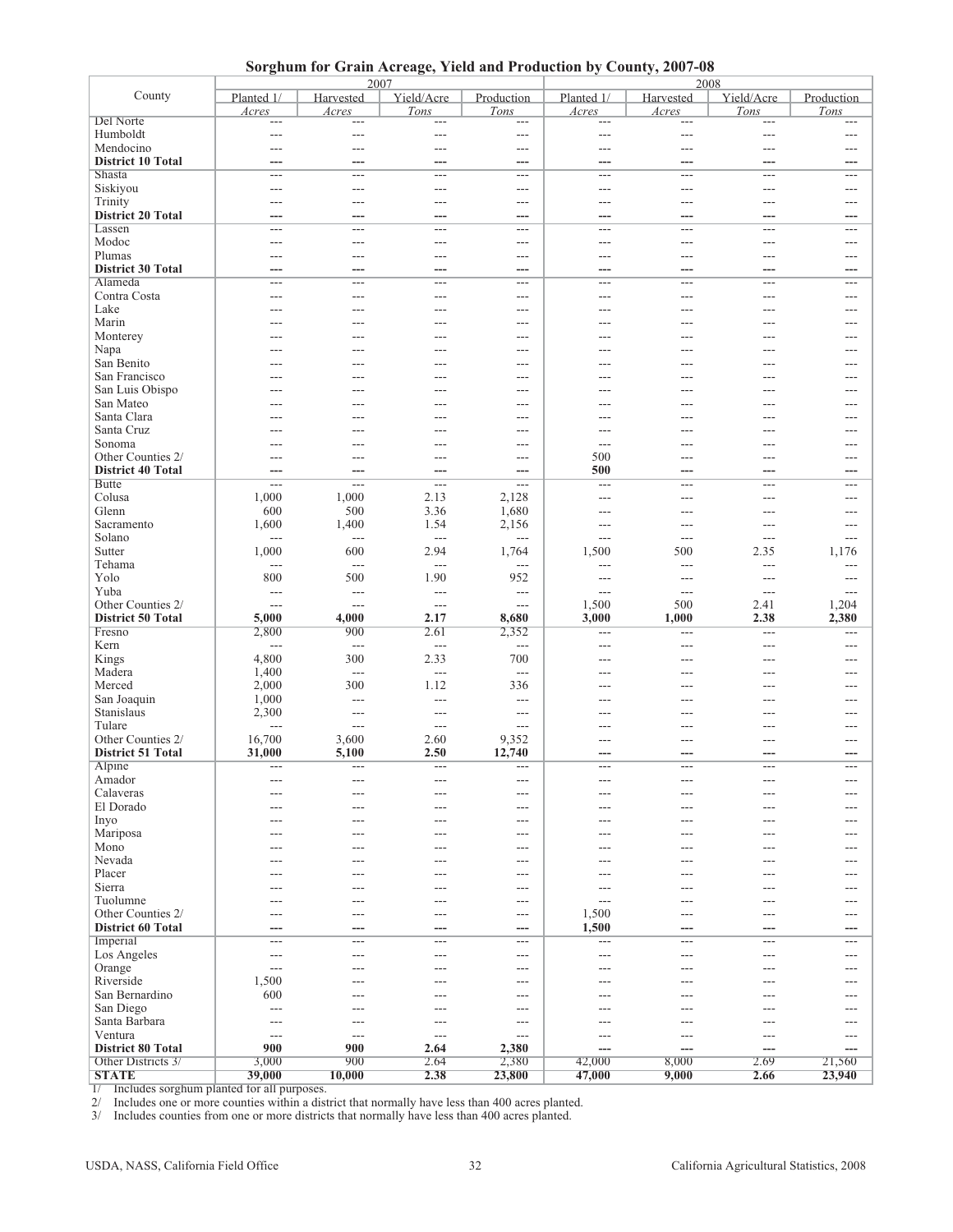**Sugar Beet Acreage, Yield and Production by County, 2007-08**

|                                     |                 | 2007                     |                          |                   |                       |                | 2008                  |                        |                  |              |  |
|-------------------------------------|-----------------|--------------------------|--------------------------|-------------------|-----------------------|----------------|-----------------------|------------------------|------------------|--------------|--|
| County                              | Planted         |                          | Harvested   Yield/Acre   | Production        | Sucrose               | Planted        |                       | Harvested   Yield/Acre | Production       | Sucrose      |  |
|                                     | Acres           | Acres                    | Tons                     | Tons              | Percent               | Acres          | Acres                 | Tons                   | Tons             | Percent      |  |
| Del Norte                           | $\overline{a}$  | ---                      | $\overline{\phantom{a}}$ | $---$             | $\overline{a}$        | $\overline{a}$ | ---                   | ---                    | $---$            | ---          |  |
| Humboldt                            | ---             | ---                      | ---                      | ---               | ---                   | ---            | ---                   | ---                    | ---              | ---          |  |
| Mendocino                           | ---             | ---                      | ---                      | ---               | ---                   | ---            | ---                   | ---                    | ---              | ---          |  |
| <b>District 10 Total</b>            | ---             | ---                      | ---                      | ---               | ---                   | ---            | ---                   | ---                    | ---              | ---          |  |
| Shasta                              | $---$           | $---$                    | $---$                    | $\qquad \qquad -$ | $---$                 | $---$          | $---$                 | $\qquad \qquad -$      | $\cdots$         | ---          |  |
| Siskiyou                            | ---             | $---$                    | ---                      | ---               | ---                   | ---            | ---                   | $---$                  | ---              | ---          |  |
| Trinity                             | ---             | $---$                    | ---                      | ---               | ---                   | ---            | ---                   | $---$                  | ---              | ---          |  |
| <b>District 20 Total</b>            | ---             | ---                      | ---                      | ---               | ---                   | ---            | ---                   | ---                    | ---              | ---          |  |
| Lassen                              | $---$           | $---$                    | $---$                    | $---$             | $---$                 | $---$          | $---$                 | $---$                  | $---$            | $---$        |  |
| Modoc                               | $---$           | $---$                    | $---$                    | $---$             | $---$                 | $---$          | $---$                 | $---$                  | $\overline{a}$   | $---$        |  |
| Plumas<br><b>District 30 Total</b>  | $---$           | ---                      | ---                      | ---               | $\overline{a}$<br>--- | $---$          | $\overline{a}$<br>--- | $---$                  | $---$            | $---$        |  |
| Alameda                             | ---<br>$---$    | ---<br>---               | ---<br>$---$             | ---<br>$---$      | $---$                 | ---<br>---     | ---                   | ---<br>$---$           | ---<br>$---$     | ---<br>$---$ |  |
| Contra Costa                        | $---$           | $---$                    | $---$                    | $---$             | $---$                 | ---            | ---                   | $\overline{a}$         | ---              | ---          |  |
| Lake                                | ---             | $---$                    | $---$                    | ---               | $---$                 | ---            | ---                   | $\overline{a}$         | ---              | ---          |  |
| Marin                               | ---             | ---                      | $---$                    | ---               | ---                   | ---            | ---                   | $\overline{a}$         | ---              | ---          |  |
| Monterey                            | $---$           | ---                      | $---$                    | $---$             | $---$                 | $---$          | ---                   | $---$                  | $---$            | $---$        |  |
| Napa                                | $---$           | $---$                    | $---$                    | $---$             | $---$                 | $---$          | $---$                 | $---$                  | $---$            | $---$        |  |
| San Benito                          | $---$           | $---$                    | $---$                    | $---$             | $---$                 | ---            | $---$                 | $---$                  | $---$            | $---$        |  |
| San Francisco                       | $---$           | $---$                    | $---$                    | $---$             | $---$                 | $---$          | $---$                 | $---$                  | $---$            | $---$        |  |
| San Luis Obispo                     | $---$           | $---$                    | $---$                    | $---$             | $---$                 | $---$          | ---                   | $---$                  | $---$            | $---$        |  |
| San Mateo                           | $---$           | $---$                    | $---$                    | $---$             | $---$                 | $---$          | $---$                 | $---$                  | $---$            | ---          |  |
| Santa Clara                         | $---$           | ---                      | $---$                    | $---$             | $---$                 | ---            | ---                   | $---$                  | ---              | ---          |  |
| Santa Cruz                          | ---             | ---                      | $---$                    | ---               | $---$                 | ---            | ---                   | $---$                  | ---              | ---          |  |
| Sonoma                              | ---             | $---$                    | $---$                    | ---               | $---$                 | ---            | ---                   | $---$                  | ---              | ---          |  |
| <b>District 40 Total</b>            | ---             | ---                      | ---                      | ---               | ---                   | ---            | ---                   | ---                    | ---              | ---          |  |
| <b>Butte</b>                        | $---$           | $---$                    | $---$                    | $---$             | $---$                 | ---            | ---                   | ---                    | ---              | ---          |  |
| Colusa                              | ---             | $---$                    | ---                      | ---               | $---$                 | $---$          | ---                   | ---                    | ---              | ---          |  |
| Glenn                               | ---             | $---$                    | ---                      | ---               | ---                   | $---$          | ---                   | ---                    | ---              | ---          |  |
| Sacramento                          | ---             | $---$                    | ---                      | ---               | $---$                 | ---            | ---                   | ---                    | ---              | ---          |  |
| Solano                              | ---             | ---                      | ---                      | ---               | ---                   | ---            | ---                   | ---                    | ---              | ---          |  |
| Sutter<br>Tehama                    | ---<br>$---$    | ---<br>$---$             | ---<br>$---$             | ---<br>$---$      | $---$<br>$---$        | ---<br>$---$   | ---<br>$---$          | ---<br>$---$           | ---<br>$---$     | ---<br>$---$ |  |
| Yolo                                | $---$           | $---$                    | $---$                    | $---$             | $---$                 | $---$          | $---$                 | $---$                  | $\overline{a}$   | $---$        |  |
| Yuba                                | $---$           | $\overline{a}$           | $---$                    | $---$             | $\overline{a}$        | $---$          | $\overline{a}$        | $---$                  | $---$            | $---$        |  |
| <b>District 50 Total</b>            | ---             | ---                      | ---                      | ---               | ---                   | ---            | ---                   | ---                    | ---              | ---          |  |
| Fresno                              | 9,200           | 9,200                    | 30.8                     | 283,000           | 15.61                 | 6,000          | 5,800                 | 31.7                   | 184,000          | 16.26        |  |
| Kern                                | 3,200           | 3,100                    | 34.2                     | 106,000           | 15.27                 | $\overline{a}$ | ---                   | ---                    | $\overline{a}$   | ---          |  |
| Kings                               | 1,300           | 1,300                    | 30.8                     | 40,000            | 14.63                 | 1,100          | 1,000                 | 36.0                   | 36,000           | 16.66        |  |
| Madera                              | $---$           | $\overline{a}$           | $\frac{1}{2}$            | $---$             | ---                   | ---            | ---                   | $---$                  | ---              | ---          |  |
| Merced                              | 2,200           | 2,200                    | 29.1                     | 64,000            | 17.66                 | ---            | ---                   | $\overline{a}$         | ---              | ---          |  |
| San Joaquin                         | $---$           | $---$                    | $\overline{a}$           | $---$             | $---$                 | $---$          | ---                   | $---$                  | ---              | $---$        |  |
| Stanislaus                          | $---$           | $---$                    | $---$                    | $---$             | $---$                 | $---$          | $---$                 | $---$                  | $---$            | $---$        |  |
| Tulare                              | $---$           | $---$                    | $---$                    | $\overline{a}$    | $---$                 | $---$          | $---$                 | $---$                  | $---$            | $---$        |  |
| Other Counties 1/                   | 400             | 400                      | 35.0                     | 14,000            | 15.68                 | 500            | 500                   | 36.0                   | 18,000           | 15.62        |  |
| <b>District 51 Total</b>            | 16,300          | 16,200                   | 31.3                     | 507,000           | 15.72                 | 7,600          | 7,300                 | 32.6                   | 238,000          | 16.26        |  |
| Alpine                              | $---$           | $\overline{\phantom{a}}$ | $\overline{a}$           | $---$             | ---                   | $---$          | ---                   | $---$                  | $---$            | $\sim$       |  |
| Amador<br>Calaveras                 | $---$           | $---$                    | $---$                    | $---$             | $---$                 | $\cdots$       | $---$                 | $---$<br>$---$         | $---$            |              |  |
| El Dorado                           | ---             | ---                      | $---$                    | $---$             | $---$                 | $---$          | ---                   | $---$                  | $---$            | ---<br>---   |  |
| Inyo                                | ---             | ---                      | ---                      | ---               | ---                   |                | ---                   | ---                    | ---              | ---          |  |
| Mariposa                            | ---             |                          | ---                      | ---               | $---$                 |                |                       | ---                    | ---              | ---          |  |
| Mono                                | ---             | ---                      | ---                      | ---               | ---                   |                | ---                   | ---                    | ---              | ---          |  |
| Nevada                              |                 |                          | ---                      |                   | ---                   |                |                       | ---                    | ---              | ---          |  |
| Placer                              |                 |                          | ---                      | ---               | ---                   |                |                       |                        | ---              | ---          |  |
| Sierra                              |                 |                          |                          |                   | ---                   |                |                       |                        |                  |              |  |
| Tuolumne                            | ---             | ---                      | ---                      | ---               | ---                   | ---            | ---                   | ---                    | ---              | ---          |  |
| <b>District 60 Total</b>            | ---             | ---                      | ---                      | ---               | ---                   | ---            | ---                   | ---                    | ---              | ---          |  |
| Imperial                            | 23,700          | 22,900                   | 41.9                     | 959,000           | 16.38                 | 18,500         | 18,100                | 42.5                   | 770,000          | 16.65        |  |
| Los Angeles                         | $---$           | $---$                    | $---$                    | $---$             | $---$                 | $---$          | $\overline{a}$        | $---$                  | $---$            | $---$        |  |
| Orange                              | $---$           | $---$                    | $---$                    | $---$             | ---                   | $---$          | ---                   | $---$                  | $---$            | ---          |  |
| Riverside                           | ---             | ---                      | ---                      | ---               | $---$                 |                | ---                   | $---$                  | ---              | ---          |  |
| San Bernardino                      | ---             | $---$                    | ---                      | ---               | $---$                 |                | ---                   | ---                    | ---              | ---          |  |
| San Diego                           | $---$           | ---                      | ---                      | ---               | $---$                 |                | ---                   | ---                    | ---              | ---          |  |
| Santa Barbara                       | $---$           | ---                      | ---                      | ---               | ---                   | ---            | ---                   | $---$                  | ---              | ---          |  |
| Ventura<br><b>District 80 Total</b> | $---$<br>22,900 | $---$<br>22,900          | $---$<br>41.9            | ---<br>959,000    | ---<br>16.38          | ---<br>18,500  | ---<br>18,100         | $---$<br>42.5          | $---$<br>770,000 | ---<br>16.65 |  |
| <b>STATE</b>                        |                 | 39,100                   | 37.5                     |                   | 16.15                 | 26,100         |                       | 39.7                   |                  | 16.56        |  |
|                                     | 40,000          |                          |                          | 1,466,000         |                       |                | 25,400                |                        | 1,008,000        |              |  |

1/ Includes one or more counties within a district that normally have less than 300 acres planted.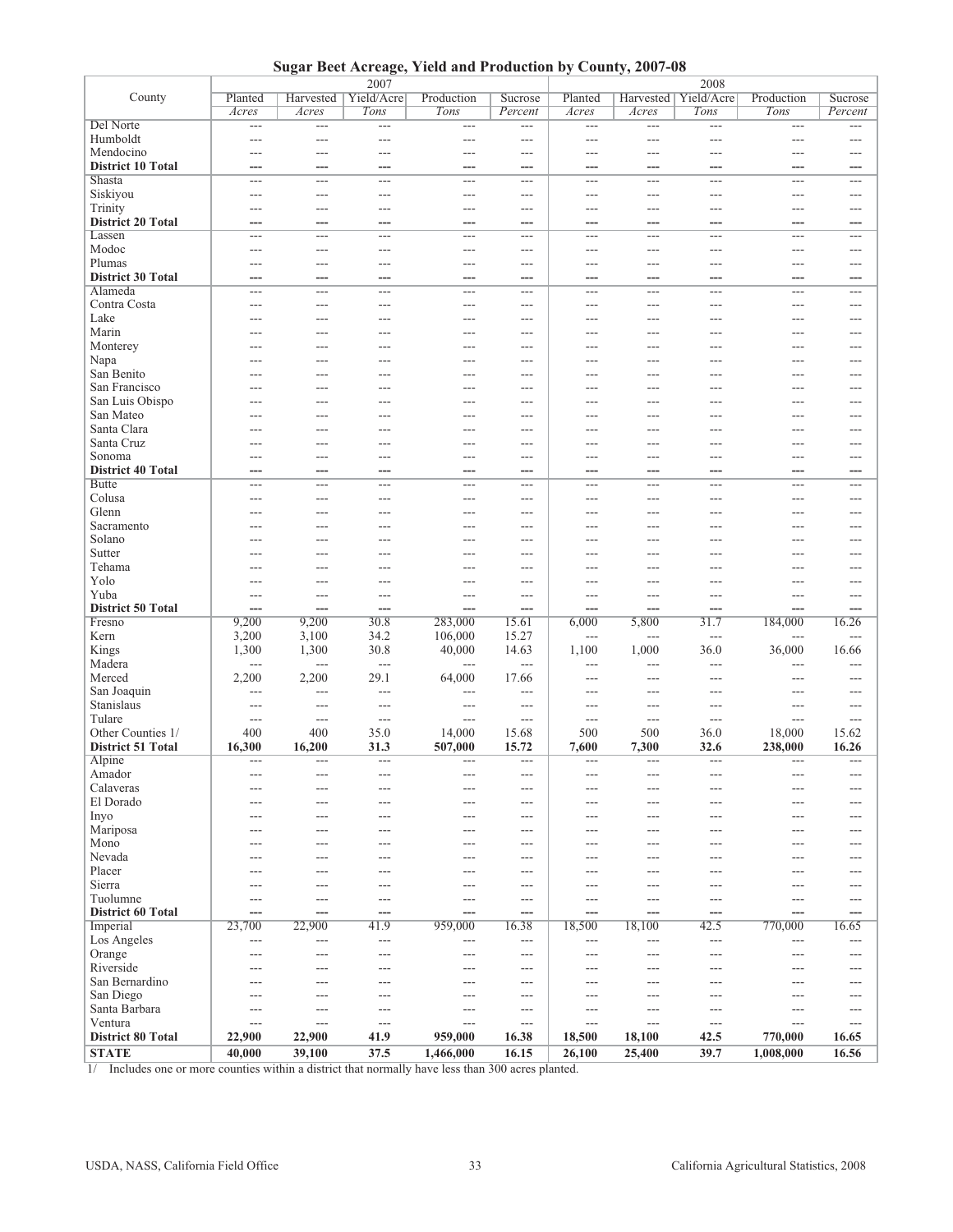| All Wheat Acreage, Yield and Production by County, 2007-08 |  |  |  |  |
|------------------------------------------------------------|--|--|--|--|
|------------------------------------------------------------|--|--|--|--|

|                                          |                | 2007                     |                        |                          | 2008           |                |                      |                |  |
|------------------------------------------|----------------|--------------------------|------------------------|--------------------------|----------------|----------------|----------------------|----------------|--|
| County                                   | Planted        | Harvested                | Yield/Acre             | Production               | Planted        | Harvested      | Yield/Acre           | Production     |  |
|                                          | Acres          | Acres                    | Tons                   | Tons                     | Acres          | Acres          | Tons                 | Tons           |  |
| Del Norte                                | $\cdots$       | $---$                    | $\scriptstyle\cdots$   | $\cdots$                 | $\overline{a}$ | $\cdots$       | $\scriptstyle\cdots$ | $---$          |  |
| Humboldt                                 | $---$          | $---$                    | $---$                  | $---$                    | $---$          | $\overline{a}$ | $---$                | $---$          |  |
| Mendocino                                | $\overline{a}$ | ---                      | $---$                  | $---$                    | ---            | $---$          | ---                  | ---            |  |
| <b>District 10 Total</b>                 | ---            | ---                      | ---                    | ---                      | ---            | ---            |                      |                |  |
| Shasta                                   | $\overline{a}$ | $\overline{a}$           | $\overline{a}$         | $\cdots$                 | $---$          | $\overline{a}$ | $\overline{a}$       | ---            |  |
| Siskiyou                                 | 19,000         | 13,800                   | 2.72                   | 37,530                   | 12,300         | 10,500         | 3.08                 | 32,250         |  |
| Trinity                                  | $\overline{a}$ | $---$                    | $\overline{a}$         | $---$                    | ---            | $\overline{a}$ | $\overline{a}$       | $\overline{a}$ |  |
| Other Counties 1/                        | 1,000          | 200                      | 1.35                   | 270                      | 1,200          | 800            | 2.15                 | 1,710          |  |
| <b>District 20 Total</b>                 | 20,000         | 14,000                   | 2.70                   | 37,800                   | 13,500         | 11,300         | 3.00                 | 33,960         |  |
| Lassen                                   | 2,000          | 700                      | 1.50                   | 1,050                    | 5,100          | 3,300          | 1.59                 | 5,250          |  |
| Modoc                                    | 10,000         | 4,300                    | 2.97                   | 12,750                   | 6,400          | 5,400          | 2.97                 | 16,050         |  |
| Plumas                                   | ---            | $\overline{a}$           | $\overline{a}$         | $\qquad \qquad -$        | 500            | $\overline{a}$ | $\overline{a}$       | $---$          |  |
| Other Counties 1/                        | $\frac{1}{2}$  | $\overline{a}$           | $\overline{a}$         | $\overline{a}$           | $\overline{a}$ | $\overline{a}$ | $\sim$ $\sim$        | ---            |  |
| <b>District 30 Total</b>                 | 12,000         | 5,000                    | 2.76                   | 13,800                   | 12,000         | 8,700          | 2.45                 | 21,300         |  |
| Alameda                                  | ---            | $\overline{\phantom{a}}$ | $\overline{a}$         | ---                      | 1,100          | 300            | 2.40                 | 720            |  |
| Contra Costa                             | 1,600          | 900                      | 1.77                   | 1,590                    | 1,600          | 900            | 2.46                 | 2,220          |  |
| Lake                                     | ---            | $\overline{a}$           | $\overline{a}$         | $\overline{\phantom{a}}$ | $\overline{a}$ | $\overline{a}$ | $\overline{a}$       | ---            |  |
| Marin                                    | ---            | $---$                    | $\overline{a}$         | $---$                    | $---$          | $\overline{a}$ | ---                  | $---$          |  |
| Monterey                                 | 1,200          | 500                      | 2.34                   | 1,170                    | $---$          | $\overline{a}$ | $---$                | $---$          |  |
| Napa                                     | ---            | $\overline{\phantom{a}}$ | ---                    | $\overline{a}$           | ---            | $\overline{a}$ | ---                  | ---            |  |
| San Benito                               | ---            | $---$                    | $\overline{a}$         | ---                      | 2,000          | 900            | 1.61                 | 1,440          |  |
| San Francisco                            | ---            | ---                      | $  \sim$               | $---$                    | ---            | ---            | $\overline{a}$       |                |  |
| San Luis Obispo                          | 1,600          | 1,000                    | 2.28                   | 2,280                    | 3,700          | 1,600          | 1.59                 | 2,550          |  |
| San Mateo                                | ---            | $---$                    | $---$                  | ---                      | ---            | $---$          | ---                  |                |  |
| Santa Clara                              | ---            | $---$                    | ---                    | ---                      | 700            | 300            | 2.30                 | 690            |  |
| Santa Cruz                               | ---            | $---$                    | $---$                  | $\cdots$                 | ---            | $\overline{a}$ | ---                  |                |  |
| Sonoma<br>Other Counties 1/              | $---$<br>1,600 | $---$<br>600             | $\overline{a}$<br>2.10 | $---$                    | $---$<br>900   | $---$<br>200   | $---$<br>2.40        | $---$<br>480   |  |
|                                          | 6,000          | 3,000                    | 2.10                   | 1,260<br>6,300           | 10,000         | 4,200          | 1.94                 | 8,100          |  |
| <b>District 40 Total</b><br><b>Butte</b> | 3,000          | 2,400                    | 2.10                   | 5,040                    | 3,500          | 2,400          | 2.45                 | 5,850          |  |
| Colusa                                   | 21,000         | 18,000                   | 2.48                   | 44,700                   | 30,600         | 25,000         | 2.34                 | 58,350         |  |
| Glenn                                    | 9,000          | 6,300                    | 2.85                   | 17,970                   | $\overline{a}$ | $\overline{a}$ | $\overline{a}$       | ---            |  |
| Sacramento                               | 9,000          | 7,800                    | 2.52                   | 19,650                   | 11,300         | 9,700          | 2.69                 | 25,980         |  |
| Solano                                   | 26,000         | 20,700                   | 1.97                   | 40,800                   | 27,800         | 23,700         | 2.27                 | 53,580         |  |
| Sutter                                   | 16,000         | 14,800                   | 2.49                   | 36,870                   | 20,900         | 17,300         | 2.52                 | 43,500         |  |
| Tehama                                   | 1,500          | 800                      | 3.15                   | 2,520                    | 1,000          | $\overline{a}$ | ---                  |                |  |
| Yolo                                     | 38,000         | 34,600                   | 2.30                   | 79,650                   | 46,300         | 45,400         | 2.60                 | 117,690        |  |
| Yuba                                     | 1,500          | 600                      | 2.75                   | 1,650                    | ---            | $\overline{a}$ | ---                  |                |  |
| Other Counties 1/                        | $\overline{a}$ | $\overline{a}$           | $\overline{a}$         | $---$                    | 10,800         | 8,400          | 2.25                 | 18,870         |  |
| <b>District 50 Total</b>                 | 125,000        | 106,000                  | 2.35                   | 248,850                  | 152,200        | 131,900        | 2.46                 | 323,820        |  |
| Fresno                                   | 53,000         | 31,700                   | 2.77                   | 87,720                   | 95,300         | 58,300         | 2.69                 | 156,690        |  |
| Kern                                     | 55,000         | 39,000                   | 2.72                   | 106,020                  | 72,200         | 44,700         | 2.90                 | 129,540        |  |
| Kings                                    | 122,000        | 44,400                   | 2.35                   | 104,220                  | 126,900        | 80,000         | 2.66                 | 212,100        |  |
| Madera                                   | 21,000         | 4,200                    | 2.64                   | 11,100                   | 30,100         | 7,400          | 2.52                 | 18,600         |  |
| Merced                                   | 23,000         | 7,800                    | 2.56                   | 19,950                   |                |                | ---                  |                |  |
| San Joaquin                              | 23,000         | 14,600                   | 2.67                   | 39,000                   | 27,900         | 15,500         | 2.67                 | 41,340         |  |
| Stanislaus                               | 4,000          | 1,100                    | 2.18                   | 2,400                    | 8,800          | 3,200          | 2.22                 | 7,125          |  |
| Tulare                                   | 109,000        | 21,700                   | 2.38                   | 51,750                   | $---$          | $---$          | $---$                | ---            |  |
| Other Counties 1/                        |                |                          |                        |                          | 168,600        | 74,500         | 2.75                 | 204,075        |  |
| <b>District 51 Total</b>                 | 410,000        | 164,500                  | 2.57                   | 422,160                  | 529,800        | 283,600        | 2.72                 | 769,470        |  |
| Alpine                                   | ---            | $---$                    | $---$                  | ---                      | ---            | $---$          | ---                  |                |  |
| Amador                                   | ---            | ---                      | $---$                  | $---$                    | ---            | $---$          | ---                  | ---            |  |
| Calaveras                                | ---            | ---                      | $---$                  | ---                      | $---$          | $---$          | ---                  | $---$          |  |
| El Dorado                                | ---            | ---                      | $---$                  | ---                      | ---            | $---$          | ---                  | ---            |  |
| Inyo                                     |                | ---                      | ---                    | ---                      | ---            | $---$          | ---                  | ---            |  |
| Mariposa                                 |                |                          | $---$                  | ---                      | ---            |                |                      | ---            |  |
| Mono                                     | ---            | $---$                    | $---$                  | ---                      | ---            | $---$          | ---                  | ---            |  |
| Nevada                                   |                |                          | ---                    | ---                      |                |                |                      | ---            |  |
| Placer                                   |                |                          | ---                    | ---                      | ---            |                | ---                  | ---            |  |
| Sierra                                   | $---$          | $---$                    | $---$                  | $---$                    | ---            | $---$          | ---                  | $---$          |  |
| Tuolumne                                 | ---            | ---                      | ---                    | ---                      | ---            | ---            | ---                  | ---            |  |
| Other Counties 1/                        | ---            | ---                      | ---                    | ---                      | 2,500          | 800            | 1.50                 | 1,200          |  |
| <b>District 60 Total</b>                 |                | ---                      | ---                    |                          | 2,500          | 800            | 1.50                 | 1,200          |  |
| Imperial                                 | 48,000         | 41,200                   | 3.20                   | 131,940                  | 93,200         | 86,300         | 3.33                 | 286,920        |  |
| Los Angeles                              | ---            | $---$                    | $---$                  | $---$                    | ---            | ---            | ---                  |                |  |
| Orange                                   | ---            | $---$                    | $---$                  | ---                      | ---            | ---            | ---                  | ---            |  |
| Riverside                                | 11,000         | 6,500                    | 1.50                   | 9,750                    | ---            | ---            | ---                  |                |  |
| San Bernardino                           | $---$          | $---$                    | $---$                  | $\cdots$                 | ---            | $---$          | ---                  | $---$          |  |
| San Diego                                | $---$          | $---$                    | $---$                  | $---$                    | ---            | ---            | ---                  | $---$          |  |
| Santa Barbara                            | 4,500          | 3,200                    | 2.95                   | 9,450                    | $---$          | ---            | ---                  | ---            |  |
| Ventura                                  | ---            | $---$                    | $---$                  | ---                      | ---            | $---$          | ---                  | ---            |  |
| Other Counties 1/                        | 1,500          | 600                      | 2.75                   | 1,650                    | 26,800         | 18,200         | 1.76                 | 31,980         |  |
| <b>District 80 Total</b>                 | 65,000         | 51,500                   | 2.97                   | 152,790                  | 120,000        | 104,500        | 3.05                 | 318,900        |  |
| Other Districts 3/                       | 2,000          | 1,000                    | 2.25                   | 2,250                    |                |                | ---                  |                |  |
| <b>STATE</b>                             | 640,000        | 345,000                  | 2.56                   | 883,950                  | 840,000        | 545,000        | 2.72                 | 1,476,750      |  |

1/ Includes one or more counties within a district that normally have less than 500 acres planted.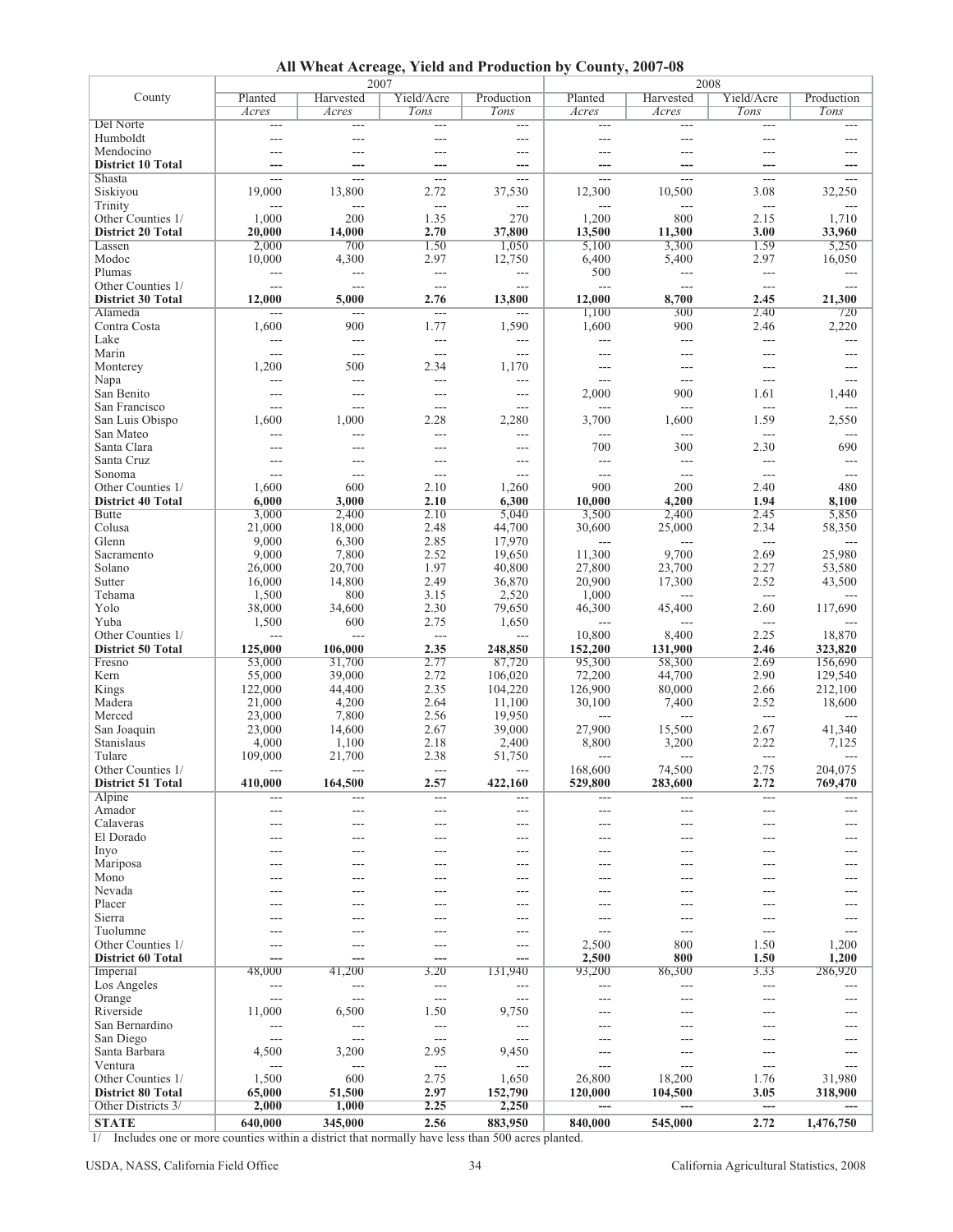## **Floriculture**

The 2008 wholesale value of floriculture crops, produced by all operations in the 15-State Commercial Floriculture Survey having \$10,000 or more in sales, decreased 2 percent from the revised 2007 valuation, to \$4.22 billion. California continued to lead the nation with floriculture crops valued at \$1.02 billion wholesale, down 2 percent from the revised 2007 total. Florida, the next largest producer, was down 5 percent from the prior year, with \$922 million in wholesale value for 2008. The number of producers in California declined from a revised 874 in 2007 to 820 in 2008. In Florida, the number of producers increased just slightly, from a revised 869 in 2007 to 871 in 2008. California and Florida together accounted for 46 percent of the 15-State total wholesale value of floriculture crops. The top five states (California, Florida, Michigan, Texas, and North Carolina) accounted for 66 percent of the 15-State total wholesale value.

California, the dominant State in cut flower production, accounted for 78 percent of the total cut flower wholesale value among surveyed operations with \$100,000 or more in total sales. The \$314 million in value for 2008 was down over 4 percent from the revised 2007 valuation of \$328 million. Total wholesale value of nearly all California-grown cut flower varieties surveyed decreased for 2008, including values for Gerbera Daisies and lilies, as well as a substantial decrease in cut rose total wholesale value. Total cut flower wholesale value decreased nearly 3 percent for the second-largest Washington State, from a revised \$23.8 million in 2007 to \$23.1 million in 2008. More substantial declines in cut flower wholesale value were reported in Hawaii and Florida, while a nearly 5 percent increase in New Jersey, to \$13.3 million for 2008, propelled this State to the third-largest ranking in the preliminary 2008 findings. The total wholesale value of cut flower crops in the 15-State program decreased over 5 percent, from a revised \$425 million for 2007 to \$403 million for 2008. The number of cut flower producers in the 15-State program declined over 4 percent, from 382 in 2007 to 365 for 2007.

California-grown annual bedding and garden plants accounted for over 16 percent of the value recorded for this grouping, continuing to lead the highest-valued crop category in the 15-State program. Wholesale value of California-grown bedding and garden plants, produced by all operations with \$100,000 or more in total sales, increased nearly 6 percent, from a revised \$203 million in 2007 to approximately \$214 million for 2008. Wholesale value of Michigan crops, the second largest, decreased nearly 4 percent to \$187 million. Third-largest Texas reported a 3 percent increase in wholesale value, to \$160 million. The total wholesale value of annual bedding and garden plant crops in the 15-State program increased over 1 percent, to \$1.31 billion. The number of annual bedding and garden plant producers in the 15-State program declined nearly 6 percent, from 1,854 in 2007 to 1,749 for 2008.

California also continued to lead the country in potted flowering plant value of production for 2008, with a total value of \$238 million wholesale produced by all operations with \$100,000 or more in total sales, a very slight decline from the revised 2007 valuation. California accounted for 34 percent of the 15-State total wholesale value reported. Florida, the second largest producer, accounted for 21 percent of the 15-State total, with \$147 million wholesale. Potted orchid production continued to lead this category in California, with crops valued at \$62.7 million, up nearly 2 percent from the revised 2007 wholesale value. Production of potted orchids, potted poinsettias, and potted florist chrysanthemums together accounted for over 43 percent of the wholesale value of California-grown potted flowering plants. The total wholesale value of potted flowering plant crops in the 15- State program declined just a fraction of a percent from the revised 2007 valuation, to \$698 million. The number of potted flowering plant producers in the 15-State program decreased nearly 7 percent, from a revised 1,331 in 2007 to 1,241 for 2008.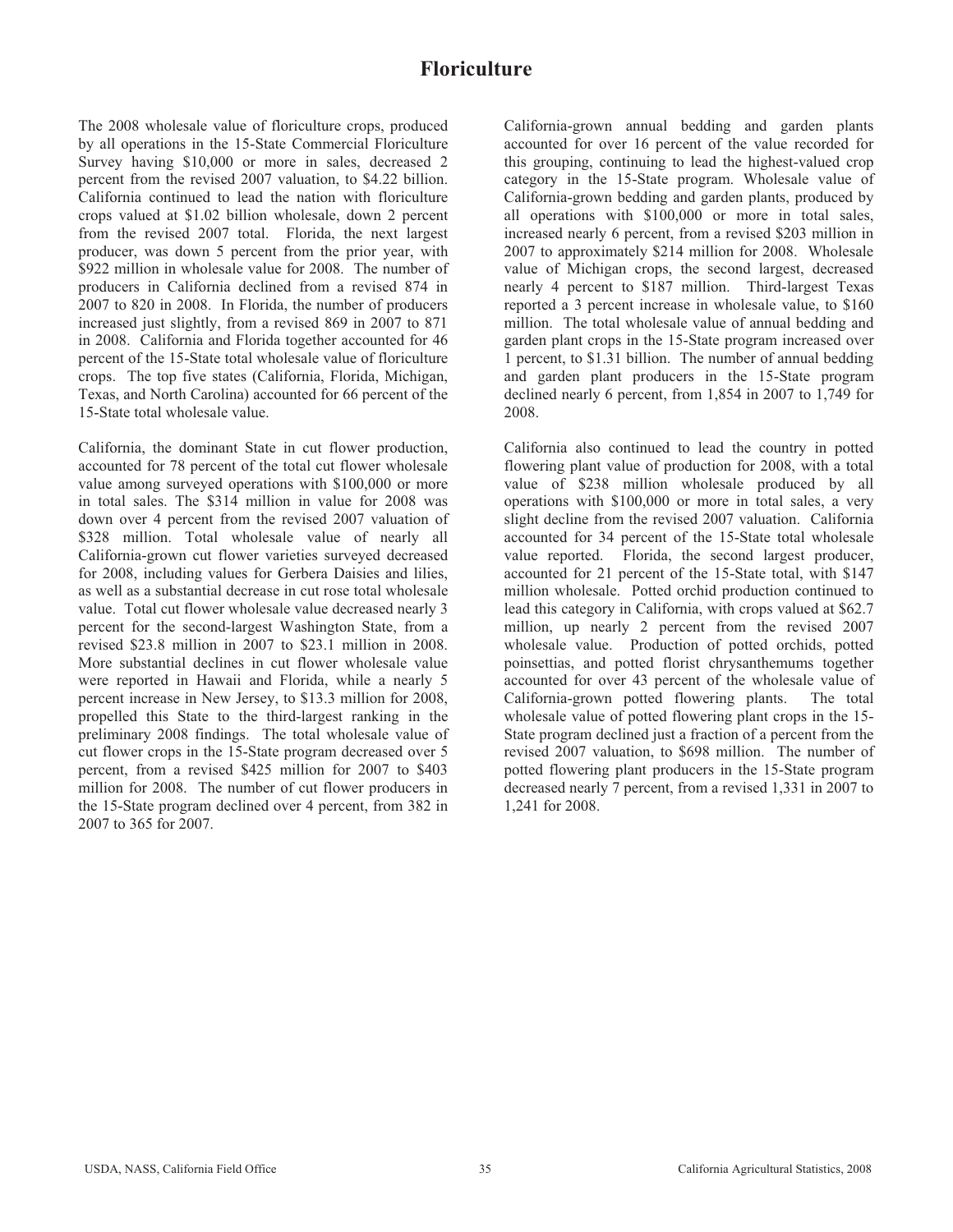| Floriculture Production and Value for Operations with \$100,000+ Sales, 2007 1/ |                 |                          |                |                 |                          |                |  |  |  |  |
|---------------------------------------------------------------------------------|-----------------|--------------------------|----------------|-----------------|--------------------------|----------------|--|--|--|--|
|                                                                                 | Number of       |                          | Sales          |                 | Wholesale                | Value of Sales |  |  |  |  |
| Kind                                                                            | Producers       | Unit                     | Number Sold    | Wholesale       | Price 2/                 | at Wholesale   |  |  |  |  |
|                                                                                 |                 |                          | 1,000          | Percent         | <b>Dollars</b>           | \$1,000        |  |  |  |  |
| <b>Cut Flowers</b>                                                              |                 |                          |                |                 |                          | 327,736        |  |  |  |  |
| Alstroemeria                                                                    | 26              | <b>Stems</b>             | 8,932          | 97              | 0.17                     | 1,474          |  |  |  |  |
| Carnations, Standard                                                            | 6               | Stems                    | 3,047          | 100             | 0.18                     | 555            |  |  |  |  |
| Chrysanthemums, Pompon                                                          | 18              | <b>Bunches</b>           | 17,875         | 100             | 0.75                     | 13,406         |  |  |  |  |
| Delphinium and Larkspur                                                         | 38              | <b>Stems</b>             | 30,361         | 100             | 0.23                     | 7,044          |  |  |  |  |
| Gerbera Daisy                                                                   | 34              | <b>Stems</b>             | 115,615        | 100             | 0.30                     | 34,916         |  |  |  |  |
| Gladioli 3/                                                                     | ---             | Spikes                   | $\overline{a}$ | $\overline{a}$  | ---                      | $\overline{a}$ |  |  |  |  |
| Iris                                                                            | 29              | Stems                    | 79,431         | 100             | 0.22                     | 17,793         |  |  |  |  |
| Lilies, All                                                                     | 45              | Stems                    | 100,823        | 100             | 0.67                     | 67,451         |  |  |  |  |
| Lisianthus                                                                      | 31              | Stems                    | 13,244         | 99              | 0.37                     | 4,953          |  |  |  |  |
| Orchids, All                                                                    | 13              | <b>Blooms</b>            | 5,676          | 100             | 1.28                     | 7,282          |  |  |  |  |
| Roses, All                                                                      | 31              | Stems                    | 61,425         | 98              | 0.41                     | 25,246         |  |  |  |  |
| Snapdragons                                                                     | 38              | Spikes                   | 39,103         | 100             | 0.28                     | 10,832         |  |  |  |  |
| Tulips 3/                                                                       | ---             | <b>Stems</b>             | ---            | ---             | ---                      |                |  |  |  |  |
| Other Cut Flowers                                                               | 130             | ---                      | ---            | 98              | ---                      | 96,250         |  |  |  |  |
| Potted Flowering Plants                                                         |                 |                          |                |                 |                          | 238,799        |  |  |  |  |
| <b>African Violets</b>                                                          | 9               | Pots                     | 947            | 100             | 1.28                     | 1,208          |  |  |  |  |
| <b>Finished Florist Azaleas</b>                                                 | 16              | Pots                     | 432            | 99              | 6.68                     | 2,884          |  |  |  |  |
| Chrysanthemums, Florist                                                         | 18              | Pots                     | 4,125          | 100             | 3.35                     | 13,837         |  |  |  |  |
| Lilies, Easter                                                                  | 20              | Pots                     | 1,524          | 100             | 4.06                     | 6,190          |  |  |  |  |
| Orchids                                                                         | 42              | Pots                     | 6,685          | 97              | 9.22                     | 61,624         |  |  |  |  |
| Poinsettias                                                                     | 74              | Pots                     | 7,081          | 98              | 4.32                     | 30,605         |  |  |  |  |
| Roses, Florist 3/                                                               | $\overline{a}$  | Pots                     | $\overline{a}$ | $\overline{a}$  | ---                      |                |  |  |  |  |
| Spring Flowering Bulbs                                                          | 39              | Pots                     | 3,593          | 100             | 2.98                     | 10,699         |  |  |  |  |
| Other Potted Flowering Plants                                                   | 78              | Pots                     | 24,875         | 99              | 3.82                     | 95,043         |  |  |  |  |
|                                                                                 |                 |                          |                |                 |                          |                |  |  |  |  |
| Foliage Plants for Indoor or Patio Use                                          |                 |                          |                |                 |                          | 101,727        |  |  |  |  |
| <b>Hanging Baskets</b>                                                          | 63              | <b>Baskets</b>           | 4,050          | 100             | 3.36                     | 13,608         |  |  |  |  |
| Potted Foliage                                                                  | 112             | $\overline{\phantom{a}}$ | $\sim$         | 95              | $\overline{\phantom{a}}$ | 88,119         |  |  |  |  |
|                                                                                 |                 |                          |                |                 |                          |                |  |  |  |  |
| Total Bedding/Garden Plants                                                     |                 |                          |                |                 |                          | 259,842        |  |  |  |  |
| Flats                                                                           |                 |                          |                |                 |                          |                |  |  |  |  |
| Begonias                                                                        | 47              | Flats                    | 359            | 96              | 8.78                     | 3,152          |  |  |  |  |
| Geraniums, Cutting,                                                             | 13              | Flats                    | 85             | 100             | 11.52                    | 979            |  |  |  |  |
| Geraniums, Seed                                                                 | 15              | Flats                    | 43             | 97              | 11.40                    | 490            |  |  |  |  |
| Impatiens                                                                       | 55<br>9         | Flats                    | 1,200          | 98              | 9.54                     | 11,448         |  |  |  |  |
| Impatiens, New Guinea                                                           | 51              | Flats<br>Flats           | 48             | 92<br>98        | 9.52<br>9.76             | 457<br>6,471   |  |  |  |  |
| Marigolds<br>Pansy/Viola                                                        | 56              | Flats                    | 663<br>1,194   | 98              | 9.57                     | 11,427         |  |  |  |  |
| Petunias                                                                        | 52              | Flats                    | 1,054          | 99              | 9.83                     | 10,361         |  |  |  |  |
| Other Flowering and Foliar                                                      | 61              | Flats                    | 5,853          | 100             | 9.86                     | 57,711         |  |  |  |  |
| Vegetable Type                                                                  | 41              | Flats                    | 895            | 99              | 11.83                    | 10,588         |  |  |  |  |
|                                                                                 |                 |                          |                |                 |                          |                |  |  |  |  |
| Potted                                                                          |                 |                          |                |                 |                          |                |  |  |  |  |
| Begonias                                                                        | 48              | Pots                     | 2,183          | 79              | 0.99                     | 2,160          |  |  |  |  |
| Geraniums, Cutting                                                              | 46              | Pots                     | 5,763          | 99              | 1.84                     | 10,611         |  |  |  |  |
| Geraniums, Seed                                                                 | 24              | Pots                     | 314            | 98              | 1.25                     | 394            |  |  |  |  |
| Impatiens                                                                       | 47              | Pots                     | 5,505          | 87              | 1.06                     | 5,836          |  |  |  |  |
| Impatiens, New Guinea                                                           | 43              | Pots                     | 874            | 98              | 1.85                     | 1,620          |  |  |  |  |
| Marigolds                                                                       | 37              | Pots                     | 1,671          | 92              | 0.79                     | 1,321          |  |  |  |  |
| Pansy/Viola                                                                     | 39              | Pots                     | 5,286          | 92              | 0.76                     | 4,021          |  |  |  |  |
| Petunias                                                                        | 40              | Pots                     | 3,940          | 97              | 0.82                     | 3,219          |  |  |  |  |
| Other Flowering and Foliar                                                      | 59              | Pots                     | 32,263         | 96              | 1.45                     | 46,909         |  |  |  |  |
| Vegetable Type                                                                  | 44              | Pots                     | 7,732          | 96              | 1.05                     | 8,155          |  |  |  |  |
|                                                                                 |                 |                          |                |                 |                          |                |  |  |  |  |
| Hanging Baskets<br>Begonias                                                     | 14              | <b>Baskets</b>           | 17             | 99              | 8.76                     | 149            |  |  |  |  |
| Geraniums, Cutting,                                                             | 25              | <b>Baskets</b>           | 157            | 100             | 7.22                     | 1,134          |  |  |  |  |
| Geraniums, Seed                                                                 | 8               | <b>Baskets</b>           | $\overline{4}$ | 74              | 7.64                     | 31             |  |  |  |  |
| Impatiens                                                                       | 17              | <b>Baskets</b>           | 53             | 98              | 6.72                     | 356            |  |  |  |  |
| Impatiens, New Guinea                                                           | 19              | <b>Baskets</b>           | 36             | 99              | 7.58                     | 273            |  |  |  |  |
| Pansy/Viola                                                                     | $7\phantom{.0}$ | <b>Baskets</b>           | 6              | 100             | 7.52                     | 45             |  |  |  |  |
| Petunias                                                                        | 18              | <b>Baskets</b>           | 39             | 100             | 7.81                     | 305            |  |  |  |  |
| Other Flowering                                                                 | 20              | <b>Baskets</b>           | 394            | 98              | 7.44                     | 2,931          |  |  |  |  |
|                                                                                 |                 |                          |                |                 |                          |                |  |  |  |  |
| Herbaceous Perennials                                                           |                 |                          |                |                 |                          |                |  |  |  |  |
| Chrysanthemums, Hardy/Garden                                                    | 35              | Pots                     | 4,618          | 100             | 1.31                     | 6,070          |  |  |  |  |
| Hosta                                                                           | 23              | Pots                     | 95             | 98              | 3.85                     | 366            |  |  |  |  |
| Other                                                                           | 87              | Pots                     | 20,338         | 98              | 2.50                     | 50,852         |  |  |  |  |
|                                                                                 |                 |                          |                |                 |                          |                |  |  |  |  |
| <b>Total Cut Cultivated Greens</b>                                              |                 |                          |                |                 |                          | 14,133         |  |  |  |  |
| Ferns, Leatherleaf 3/                                                           | ---             | <b>Bunches</b>           | $\overline{a}$ |                 | $\overline{a}$           |                |  |  |  |  |
| <b>Other Cut Cultivated</b>                                                     | 42              |                          |                | 100             | ---                      | 13,576         |  |  |  |  |
|                                                                                 |                 |                          |                |                 |                          |                |  |  |  |  |
| Propagative (Unfinished)                                                        |                 | $\sim$                   |                |                 |                          | 77,919         |  |  |  |  |
| <b>Cut Flowers</b>                                                              | $\overline{a}$  |                          |                | $---$<br>$\sim$ | $\sim$<br>$\overline{a}$ | 5,511          |  |  |  |  |
| <b>Cut Cultivated Greens</b><br><b>Potted Flowering Plants</b>                  | $\overline{a}$  | $\overline{a}$           | $\overline{a}$ | $\overline{a}$  | $\overline{\phantom{a}}$ | 354<br>15,431  |  |  |  |  |
| Bedding/Garden Plants                                                           | ---             | $\overline{a}$           | $\sim$         | $\overline{a}$  | $\overline{a}$           | 40,462         |  |  |  |  |
| Herbaceous Perennial Plants                                                     |                 |                          | $\sim$         | $\sim$          | $\sim$                   | 11,607         |  |  |  |  |
| Foliage Plants                                                                  |                 |                          |                |                 |                          | 4,554          |  |  |  |  |
|                                                                                 |                 |                          |                |                 |                          |                |  |  |  |  |
| <b>TOTAL ALL PLANTS</b>                                                         |                 |                          | $\overline{a}$ |                 | $\overline{a}$           | 1,020,156      |  |  |  |  |

**TOTAL ALL PLANTS**<br>1000,156<br>17 The total covered growing area of 121,353,000 square feet consisted of the following: 25,401,000 square feet of shade and temporary cover; 11,174,000 square feet of The total covered growing area of 121,353,000 square feet consisted of the following: 25,401,000 square feet of shade and temporary cover; 11,174,000 square feet of shade and temporary cover; 11,174,000 square feet of fibe

2/ 3/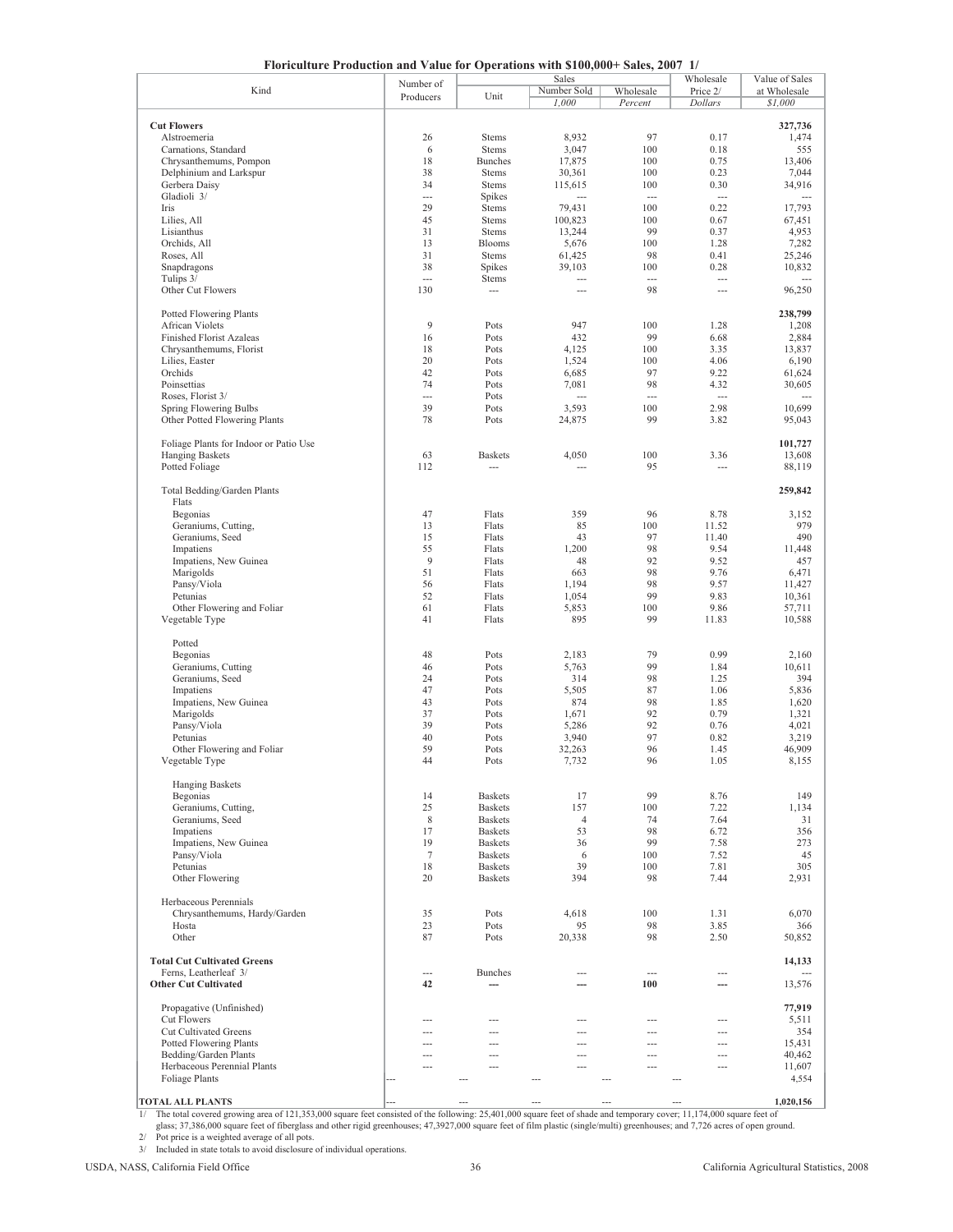**Floriculture Production and Value for Operations with \$100,000+ Sales, 2008 1/**

| Floriculture Production and Value for Operations with \$100,000+ Sales, 2008 |                |                |                |                | $\mathbf{I}$             |                |
|------------------------------------------------------------------------------|----------------|----------------|----------------|----------------|--------------------------|----------------|
|                                                                              | Number of      |                | Sales          |                | Wholesale                | Value of Sales |
| Kind                                                                         | Producers      | Unit           | Number Sold    | Wholesale      | Price 2/                 | at Wholesale   |
|                                                                              |                |                | 1,000          | Percent        | <b>Dollars</b>           | \$1,000        |
|                                                                              |                |                |                |                |                          |                |
| <b>Cut Flowers</b>                                                           |                |                |                |                |                          | 314,044        |
| Alstroemeria                                                                 | 26             | <b>Stems</b>   | 10,125         | 97             | 0.17                     | 1,499          |
| Carnations, Standard                                                         | 6              | <b>Stems</b>   | 3,131          | 100            | 0.18                     | 529            |
|                                                                              |                |                |                |                |                          |                |
| Chrysanthemums, Pompon                                                       | 19             | <b>Bunches</b> | 17,090         | 100            | 0.77                     | 13,159         |
| Delphinium and Larkspur                                                      | 38             | <b>Stems</b>   | 29,038         | 100            | 0.21                     | 6,563          |
| Gerbera Daisy                                                                | 33             | <b>Stems</b>   | 110,896        | 100            | 0.30                     | 33,269         |
| Gladioli 3/                                                                  | $\overline{a}$ | Spikes         | $---$          | $---$          | $\overline{a}$           | $\overline{a}$ |
| Iris                                                                         | 28             | <b>Stems</b>   | 79,341         | 100            | 0.66                     | 17,534         |
| Lilies, All                                                                  | 47             | <b>Stems</b>   | 98,472         | 100            | 0.37                     | 65,878         |
| Lisianthus                                                                   | 31             | <b>Stems</b>   | 14,346         | 99             | 1.59                     | 4,992          |
| Orchids, All 3/                                                              | $---$          |                |                | ---            |                          | $\sim$         |
|                                                                              |                | <b>Blooms</b>  |                |                | $\overline{\phantom{a}}$ |                |
| Roses, All                                                                   | 33             | <b>Stems</b>   | 54,976         | 97             | 0.23                     | 20,836         |
| Snapdragons                                                                  | 37             | Spikes         | 38,170         | 99             | 0.00                     | 10,039         |
| Tulips 3/                                                                    |                | Stems          | $---$          | $\overline{a}$ | $\overline{a}$           |                |
| Other Cut Flowers                                                            | 129            | ---            | $\overline{a}$ | 98             | ---                      | 95,402         |
|                                                                              |                |                |                |                |                          |                |
| <b>Potted Flowering Plants</b>                                               |                |                |                |                |                          | 238,225        |
|                                                                              |                |                |                | 100            |                          | 1,024          |
| African Violets                                                              | 10             | Pots           | 802            |                | 1.28                     |                |
| <b>Finished Florist Azaleas</b>                                              | 16             | Pots           | 423            | 100            | 6.77                     | 2,863          |
| Chrysanthemums, Florist                                                      | 16             | Pots           | 3,634          | 100            | 3.14                     | 11,427         |
| Lilies, Easter                                                               | 20             | Pots           | 901            | 100            | 4.99                     | 4,498          |
| Orchids                                                                      | 43             | Pots           | 7,334          | 97             | 8.55                     | 62,730         |
| Poinsettias                                                                  | 72             | Pots           | 6,167          | 98             | 4.69                     | 28,939         |
| Roses, Florist 3/                                                            | $\overline{a}$ | Pots           | $\overline{a}$ | $\overline{a}$ | $\overline{\phantom{a}}$ | $---$          |
|                                                                              |                |                |                |                |                          |                |
| Spring Flowering Bulbs                                                       | 37             | Pots           | 4,024          | 100            | 3.26                     | 13,109         |
| Other Potted Flowering Plants                                                | 74             | Pots           | 25,169         | 100            | 3.78                     | 95,033         |
|                                                                              |                |                |                |                |                          |                |
| <b>Foliage Plants for Indoor or Patio Use</b>                                |                |                |                |                |                          | 87,100         |
| <b>Hanging Baskets</b>                                                       | 61             | <b>Baskets</b> | 2,887          | 100            | 3.09                     | 8,921          |
| Potted Foliage                                                               | 111            | $\overline{a}$ | $---$          | 97             | $\overline{a}$           | 78,179         |
|                                                                              |                |                |                |                |                          |                |
|                                                                              |                |                |                |                |                          |                |
| <b>Total Bedding/Garden Plants</b>                                           |                |                |                |                |                          | 272,581        |
| Flats                                                                        |                |                |                |                |                          |                |
| Begonias                                                                     | 44             | Flats          | 448            | 98             | 9.56                     | 4,283          |
| Geraniums, Cutting,                                                          | 14             | Flats          | 69             | 100            | 10.46                    | 722            |
| Geraniums, Seed                                                              | 14             | Flats          | 42             | 97             | 11.08                    | 465            |
|                                                                              |                |                |                |                |                          |                |
| Impatiens                                                                    | 49             | Flats          | 1,227          | 97             | 10.21                    | 12,528         |
| Impatiens, New Guinea                                                        | $\tau$         | Flats          | 37             | 100            | 9.94                     | 368            |
| Marigolds                                                                    | 47             | Flats          | 939            | 99             | 10.35                    | 9,719          |
| Pansy/Viola                                                                  | 49             | Flats          | 1,354          | 99             | 10.25                    | 13,879         |
| Petunias                                                                     | 45             | Flats          | 1,278          | 98             | 10.27                    | 13,125         |
|                                                                              |                |                |                |                |                          |                |
| Other Flowering and Foliar                                                   | 57             | Flats          | 4,953          | 100            | 9.88                     | 48,936         |
| Vegetable Type                                                               | 37             | Flats          | 961            | 99             | 11.80                    | 11,340         |
|                                                                              |                |                |                |                |                          |                |
| Potted                                                                       |                |                |                |                |                          |                |
| Begonias                                                                     | 53             | Pots           | 2,263          | 80             | 0.99                     | 2,233          |
| Geraniums, Cutting                                                           | 40             | Pots           | 6,164          | 96             | 1.92                     | 11,841         |
| Geraniums, Seed                                                              | 16             | Pots           | 260            | 98             | 1.27                     | 329            |
|                                                                              |                |                |                |                |                          |                |
| Impatiens                                                                    | 47             | Pots           | 5,337          | 90             | 1.05                     | 5,594          |
| Impatiens, New Guinea                                                        | 38             | Pots           | 1,014          | 97             | 1.85                     | 1,873          |
| Marigolds                                                                    | 37             | Pots           | 1,801          | 94             | 0.81                     | 1,456          |
| Pansy/Viola                                                                  | 42             | Pots           | 4,237          | 93             | 0.80                     | 3,373          |
| Petunias                                                                     | 42             | Pots           | 3,501          | 96             | 0.95                     | 3,327          |
| Other Flowering and Foliar                                                   | 65             | Pots           | 32,693         | 96             | 1.61                     | 52,684         |
|                                                                              |                |                |                |                |                          |                |
| Vegetable Type                                                               | 46             | Pots           | 8,667          | 96             | 1.03                     | 8,902          |
|                                                                              |                |                |                |                |                          |                |
| <b>Hanging Baskets</b>                                                       |                |                |                |                |                          |                |
| Begonias                                                                     | 13             | <b>Baskets</b> | 11             | 94             | 8.56                     | 94             |
| Geraniums, Cutting,                                                          | 23             | <b>Baskets</b> | 199            | 100            | 7.38                     | 1,469          |
| Geraniums, Seed                                                              | 8              | <b>Baskets</b> | 3              | 84             | 8.83                     | 26             |
| Impatiens                                                                    | 16             | <b>Baskets</b> | 55             | 98             | 6.46                     | 355            |
|                                                                              |                |                |                |                |                          |                |
| Impatiens, New Guinea                                                        | 19             | <b>Baskets</b> | 36             | 99             | 7.07                     | 255            |
| Pansy/Viola                                                                  | $\tau$         | <b>Baskets</b> | 6              | 100            | 7.38                     | 44             |
| Petunias                                                                     | 19             | <b>Baskets</b> | 65             | 100            | 8.02                     | 521            |
| Other Flowering                                                              | 21             | <b>Baskets</b> | 525            | 99             | 7.99                     | 4,195          |
|                                                                              |                |                |                |                |                          |                |
| Herbaceous Perennials                                                        |                |                |                |                |                          |                |
| Chrysanthemums, Hardy/Garden                                                 | 32             | Pots           | 4,203          | 99             | 1.34                     | 5,648          |
|                                                                              |                |                |                |                |                          |                |
| Hosta                                                                        | 18             | Pots           | 74             | 98             | 3.84                     | 284            |
| Other                                                                        | 78             | Pots           | 20,319         | 97             | 2.59                     | 52,713         |
|                                                                              |                |                |                |                |                          |                |
| <b>Total Cut Cultivated Greens</b>                                           |                |                |                |                |                          | 13,921         |
| Ferns, Leatherleaf 3/                                                        | ---            | <b>Bunches</b> | $---$          | $\sim$         | $\overline{a}$           |                |
|                                                                              |                |                |                |                |                          |                |
| Other Cut Cultivated                                                         | 39             | $\sim$         | $---$          | 100            | $\sim$                   | 13,651         |
|                                                                              |                |                |                |                |                          |                |
| Propagative (Unfinished)                                                     |                |                |                |                |                          | 74,043         |
|                                                                              |                |                |                |                |                          |                |
| <b>Cut Flowers</b>                                                           |                | ---            | ---            | ---            | ---                      | 5,233          |
| <b>Cut Cultivated Greens</b>                                                 | $---$          | $\sim$         | $---$          | $\sim$         | $\sim$                   | 233            |
| <b>Potted Flowering Plants</b>                                               |                | ---            | $\sim$         |                | $\overline{a}$           | 13,924         |
|                                                                              |                |                |                |                |                          |                |
| Bedding/Garden Plants                                                        | ---            | $\overline{a}$ | $---$          | $---$          | ---                      | 39,905         |
| Herbaceous Perennial Plants                                                  | ---            | $\overline{a}$ | $---$          | $---$          | ---                      | 11,783         |
| Foliage Plants                                                               | ---            | ---            | $---$          | $---$          | ---                      | 2,965          |
|                                                                              |                |                |                |                |                          |                |
| <b>TOTAL ALL PLANTS</b>                                                      | $\overline{a}$ | $\overline{a}$ | ---            | $\sim$         | $\overline{a}$           | 999,914        |

**--- --- --- ---- ---- 999,914**<br>1/ The total covered growing area of 119,523,000 square feet consisted of the following: 22,256,000 square feet of shade and temporary cover; 10,972,000 square feet of glass; 35,852,000 square feet of fiberglass and other rigid greenhouses; 47,443,000 square feet of film plastic (single/multi) greenhouses; and 7,430 acres of open ground. Pot price is a weighted average of all pots. TOTAL ALL PLANTS **TOTAL ALL PLANTS 1999**, The total covered growing area of 119,523,000 square feet consisted of the following: 22,256,000 square feet of shade and temporary cover; 10,972,000 square feet of shade and tem

Included in state totals to avoid disclosure of individual operations.

2/ 3/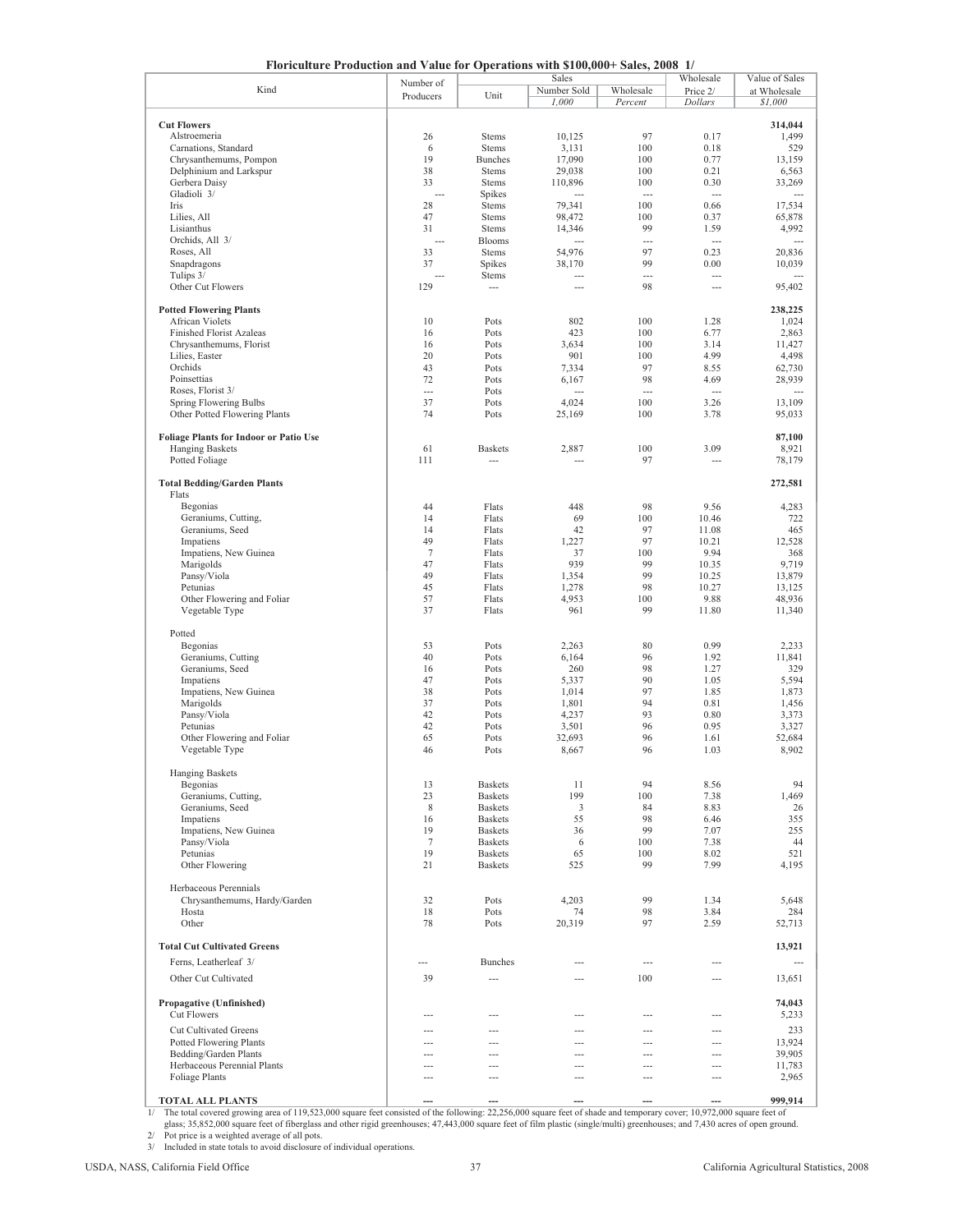# **Fruit and Nut Crops**

California accounts for 46 percent of the U.S. fruit and nut production and 61 percent of the national value of fruit and nut crops. In 2008, the state produced 14.9 million tons of fruit and nuts, 7 percent more than 2007. Grape production totaled 6.55 million tons for 2008, which was 5 percent larger than the 2007 grape crop. The state's total production value of all fruits and nuts in 2008 was \$11.2 billion, up slightly from 2007.

Grapes continue to be the top-valued fruit and nut crop at \$2.94 billion, decreasing 4 percent from the previous year. Crops with record production in 2008 were almonds, tangerines, walnuts, sweet cherries, and strawberries. California accounted for nearly all the national production of almonds, dates, figs, kiwifruit, olives, Clingstone peaches, pistachios, dried plums, raisins, and walnuts.

### **Notable Increases in California Production:**

### **Notable Decreases in California Production:**

According to the USDA's Economic Research Service, the typical American consumes around 280 pounds of fruit and tree nuts (fresh and processed) each year. Per capita consumption of fruits and tree nuts is the third largest among the major food groups, after dairy products and vegetables. Production is harvested from less than 2 percent of the total harvested cropland in the U.S., but generates on average over \$15 billion in U.S. farm cash receipts annually. Small, family, or individually run farm operations continue to dominate U.S. fruit and tree nut production. Most of the production and revenue, however, come from the largest farms.

The nation's largest fruit producing states are California, Florida and Washington. California accounts for about half of the harvested fruit acreage, Florida almost onefourth, and Washington around one-tenth. California's production accounts for more than half of the value of all fresh fruits. Oranges, grapes, apples, bananas and grapefruit were the top five fruits consumed in the U.S. during the 2000s.

U.S. tree nut production since the mid-2000s generated, on average, nearly \$4 billion in annual farm cash receipts, with almonds, walnuts, pistachios and pecans accounting for most of the sales. California is the nation's number one producer of tree nuts. Almost 90 percent of the U.S. tree nut production is harvested from Golden State orchards annually. The top three nuts consumed in the U.S. are almonds, walnuts and pecans.

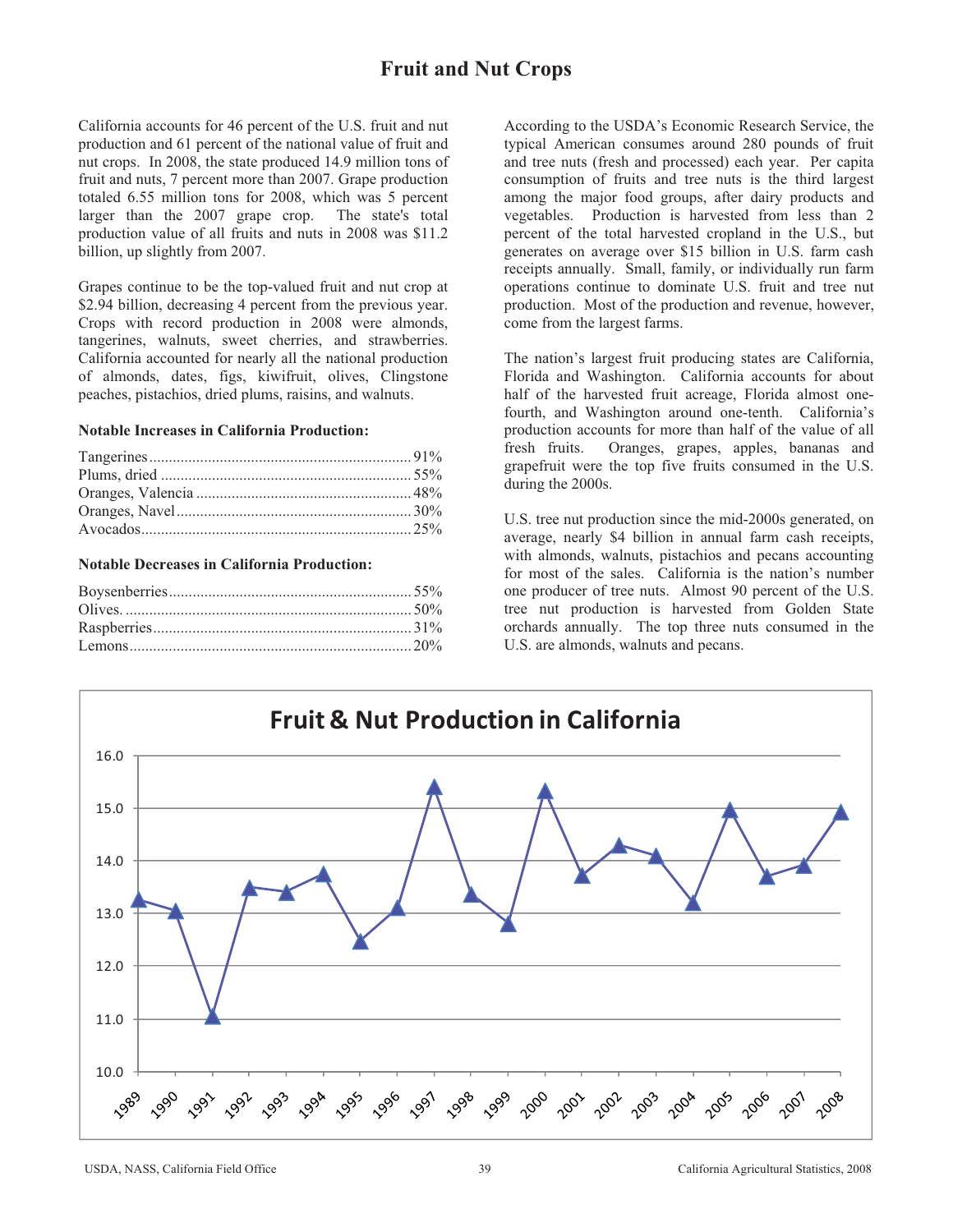**Berry Acreage, Production and Value, 1999-2008**

| Crop                       | Crop         | Harvested | Yield Per Acre | Production               | Value Per Unit 1/ | <b>Total Value</b>     |
|----------------------------|--------------|-----------|----------------|--------------------------|-------------------|------------------------|
|                            | Year         | Acres     | Cwt.           | Cwt.                     | $\$/Cwt$ .        | $\sqrt{$1,000}$        |
|                            |              |           |                |                          |                   |                        |
| Blueberries 2/             | 2005         | 1,900     | 48             | 91,000                   | 446.00            | 40,583                 |
|                            | 2006         | 2,000     | 50             | 100,000                  | 232.00            | 23,156                 |
|                            | 2007         | 2,300     | 72             | 165,000                  | 183.00            | 30,215                 |
|                            | 2008         | 2,500     | 56             | 140,000                  | 347.00            | 48,580                 |
|                            |              |           |                |                          |                   |                        |
| Boysenberries              | 1999         | 300       | 93             | 28,000                   | 82.40             | 2,308                  |
|                            | 2000         | 260       | 96             | 25,000                   | 82.40             | 2,061                  |
|                            | 2001         | 230       | 83             | 19,000                   | 81.60             | 1,550                  |
|                            | 2002         | 210       | 81             | 17,000                   | 81.60             | 1,388                  |
|                            | 2003         | 200       | 60             | 12,000                   | 89.10             | 1,069                  |
|                            | 2004         | 300       | 100            | 30,000                   | 120.00            | 3,600                  |
|                            | 2005         | 110       | 90             | 9,900                    | 133.00            | 1,320                  |
|                            | 2006         | 110       | 113            | 12,400                   | 107.00            | 1,323                  |
|                            | 2007         | 110       | 106            | 11,700                   | 72.20             | 845                    |
|                            | 2008         | 70        | 76             | 5,300                    | 72.80             | 386                    |
| Raspberries                | 1999         | 1,800     | 116            | 208,000                  | 147.00            | 30,604                 |
|                            | 2000         | 2,000     | 113            | 226,000                  | 190.00            | 42,940                 |
|                            | 2001         | 2,300     | 109            | 250,000                  | 166.00            | 41,500                 |
|                            | 2002         | 2,400     | 122            | 292,000                  | 140.00            | 40,851                 |
|                            | 2003         | 3,000     | 205            | 615,000                  | 208.00            | 127,920                |
|                            | 2004         | 4,100     | 220            | 900,000                  | 209.00            | 188,100                |
|                            | 2005         | 4,200     | 240            | 1,008,000                | 199.00            | 200,592                |
|                            | 2006         | 3,600     | 270            | 972,000                  | 215.00            | 208,980                |
|                            | 2007         | 3,500     | 225            | 787,500                  | 288.00            | 226,800                |
|                            | 2008         | 3,400     | 160            | 544,000                  | 300.00            | 163,200                |
|                            |              |           |                |                          |                   |                        |
| Strawberries, Fresh Market | 1999         | ---       | ---            | 10,603,000               | 72.50             | 768,718                |
|                            | 2000         | ---       | ---            | 11,518,000               | 61.40             | 707,205                |
|                            | 2001         | ---       | ---            | 10,338,000               | 70.60             | 729,863                |
|                            | 2002         | ---       | ---            | 11,779,000               | 67.40             | 793,905                |
|                            | 2003         | ---       | ---            | 14,377,000               | 72.80             | 1,046,646              |
|                            | 2004         | ---       | ---            | 14,830,000               | 62.20             | 922,426                |
|                            | 2005         | ---       | ---            | 15,825,000               | 62.60             | 990,645                |
|                            | 2006         | ---       | ---            | 16,542,000               | 65.10             | 1,076,884              |
|                            | 2007<br>2008 | ---       | ---<br>---     | 17,159,000<br>18,605,000 | 75.70<br>77.30    | 1,298,936<br>1,438,167 |
|                            |              |           |                |                          |                   |                        |
| Strawberries, Processing   | 1999         |           |                | 4,748,000                | 31.20             | 148,138                |
|                            | 2000         | ---       | ---            | 4,214,000                | 22.10             | 93,129                 |
|                            | 2001         | ---       | ---            | 3,390,000                | 28.50             | 96,615                 |
|                            | 2002         |           | ---            | 4,318,000                | 31.90             | 137,744                |
|                            | 2003         | ---       | ---            | 4,715,000                | 26.70             | 125,891                |
|                            | 2004         | ---       | ---            | 4,758,000                | 24.90             | 118,474                |
|                            | 2005         | ---       | ---            | 4,755,000                | 27.80             | 132,189                |
|                            | 2006         |           | ---            | 4,621,000                | 26.50             | 122,457                |
|                            | 2007         |           | ---            | 4,381,000                | 25.50             | 111,716                |
|                            | 2008         |           | ---            | 4,070,000                | 34.40             | 140,008                |
| Strawberries, All          | 1999         | 25,800    | 595            | 15,351,000               | 59.70             | 916,856                |
|                            | 2000         | 27,600    | 570            | 15,732,000               | 50.90             | 800,334                |
|                            | 2001         | 26,400    | 520            | 13,728,000               | 60.20             | 826,478                |
|                            | 2002         | 28,500    | 565            | 16,097,000               | 57.90             | 931,649                |
|                            | 2003         | 29,600    | 645            | 19,092,000               | 61.40             | 1,172,537              |
|                            | 2004         | 33,200    | 590            | 19,588,000               | 53.10             | 1,040,900              |
|                            | 2005         | 34,300    | 600            | 20,580,000               | 54.60             | 1,122,834              |
|                            | 2006         | 35,800    | 590            | 21,163,000               | 56.70             | 1,199,341              |
|                            | 2007         | 35,500    | 605            | 21,540,000               | 65.50             | 1,410,652              |
|                            | 2008         | 37,600    | 605            | 22,675,000               | 69.60             | 1,578,175              |
|                            |              |           |                |                          |                   |                        |

1/ The processed value is based on equivalent returns at the processing plant door. The fresh market value is at the point of first sale.

2/ Estimates began in 2005.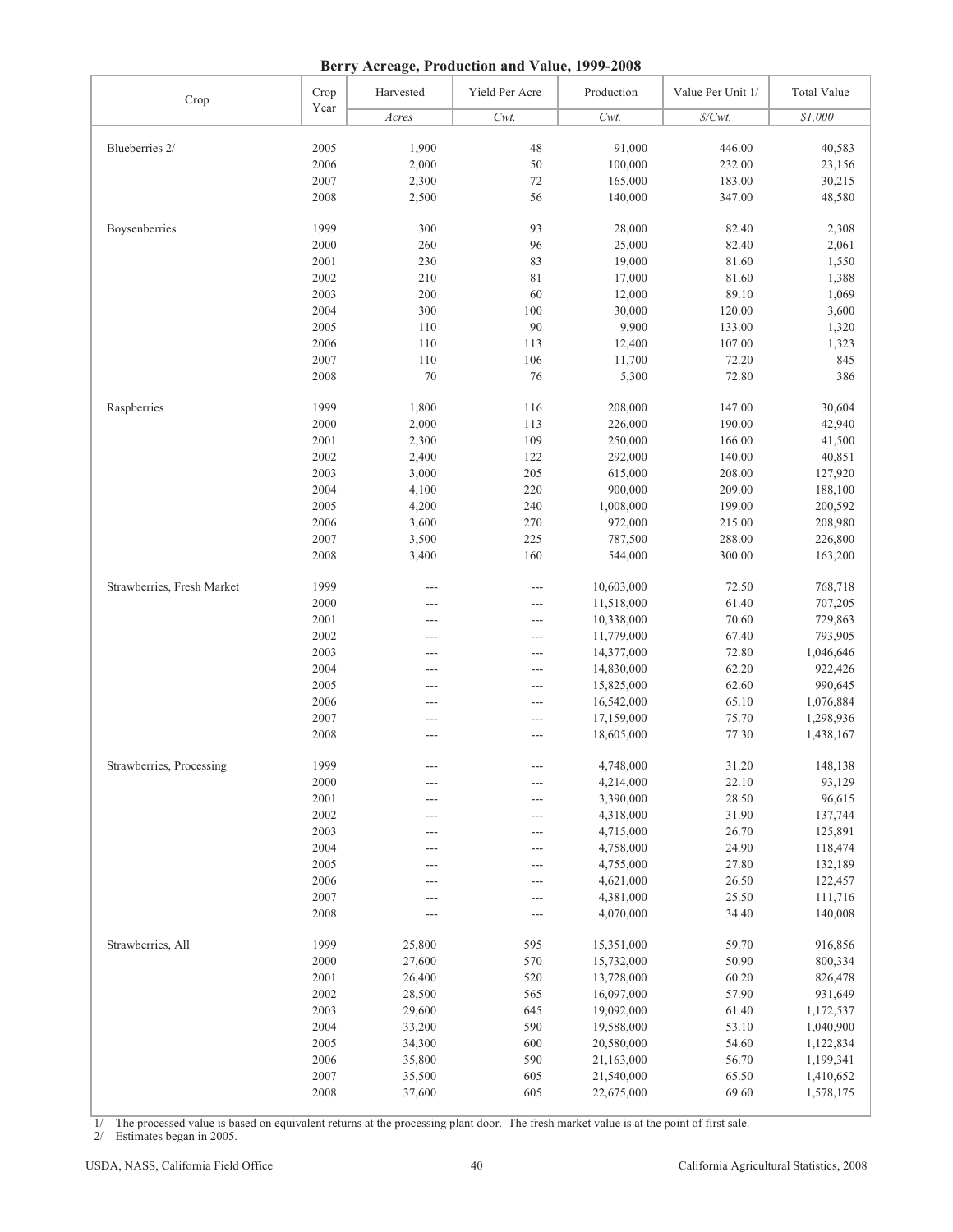**Strawberry Monthly and Season Average Prices Received, 1999-2008 1/**

|              |        |        |        |       |       |       | ∽               |       |       |        |        |        |                   |
|--------------|--------|--------|--------|-------|-------|-------|-----------------|-------|-------|--------|--------|--------|-------------------|
| Crop<br>Year | Jan.   | Feb.   | Mar.   | Apr.  | May   | June  | July            | Aug.  | Sept. | Oct.   | Nov.   | Dec.   | Season<br>Average |
|              |        |        |        |       |       |       | $\frac{s}{Cwt}$ |       |       |        |        |        |                   |
|              |        |        |        |       |       |       |                 |       |       |        |        |        |                   |
| 1999         | 167.00 | 148.00 | 125.00 | 88.20 | 61.00 | 62.60 | 57.90           | 66.20 | 58.30 | 45.60  | 79.00  | ---    | 72.50             |
| 2000         | 95.80  | 107.00 | 75.70  | 68.90 | 46.10 | 58.20 | 56.80           | 49.60 | 62.20 | 95.40  | ---    | ---    | 61.40             |
| 2001         | 153.00 | 125.00 | 96.10  | 75.70 | 51.60 | 61.50 | 68.70           | 87.40 | 78.10 | 80.70  | 96.40  | ---    | 70.60             |
| 2002         | 185.00 | 133.00 | 96.70  | 60.00 | 63.40 | 57.30 | 53.10           | 82.60 | 58.40 | 68.40  | 108.00 | $---$  | 67.40             |
| 2003         | 105.00 | 92.70  | 71.30  | 69.50 | 64.20 | 58.20 | 66.60           | 68.10 | 86.80 | 100.00 | 165.00 | $---$  | 72.80             |
| 2004         | 127.00 | 120.00 | 58.00  | 44.00 | 54.70 | 56.20 | 50.40           | 65.20 | 84.00 | 84.80  | 164.00 | 154.00 | 62.20             |
| 2005         | 114.00 | 110.00 | 62.00  | 54.00 | 59.00 | 55.00 | 56.00           | 66.00 | 70.00 | 57.00  | 77.00  | 154.00 | 62.60             |
| 2006         | 96.10  | 90.10  | 63.80  | 59.80 | 61.80 | 51.40 | 64.00           | 63.70 | 77.60 | 72.90  | 96.10  | $---$  | 65.10             |
| 2007         | 133.00 | 115.00 | 88.40  | 64.20 | 68.60 | 66.10 | 53.00           | 93.30 | 57.40 | 80.00  | 137.00 | 162.00 | 75.70             |
| 2008         | 185.00 | 107.00 | 95.20  | 65.50 | 83.30 | 61.90 | 65.90           | 91.00 | 70.10 | 72.00  | 87.60  | 215.00 | 75.50             |
|              |        |        |        |       |       |       |                 |       |       |        |        |        |                   |

 $\frac{1}{1}$  Prices are average received at point of first sale.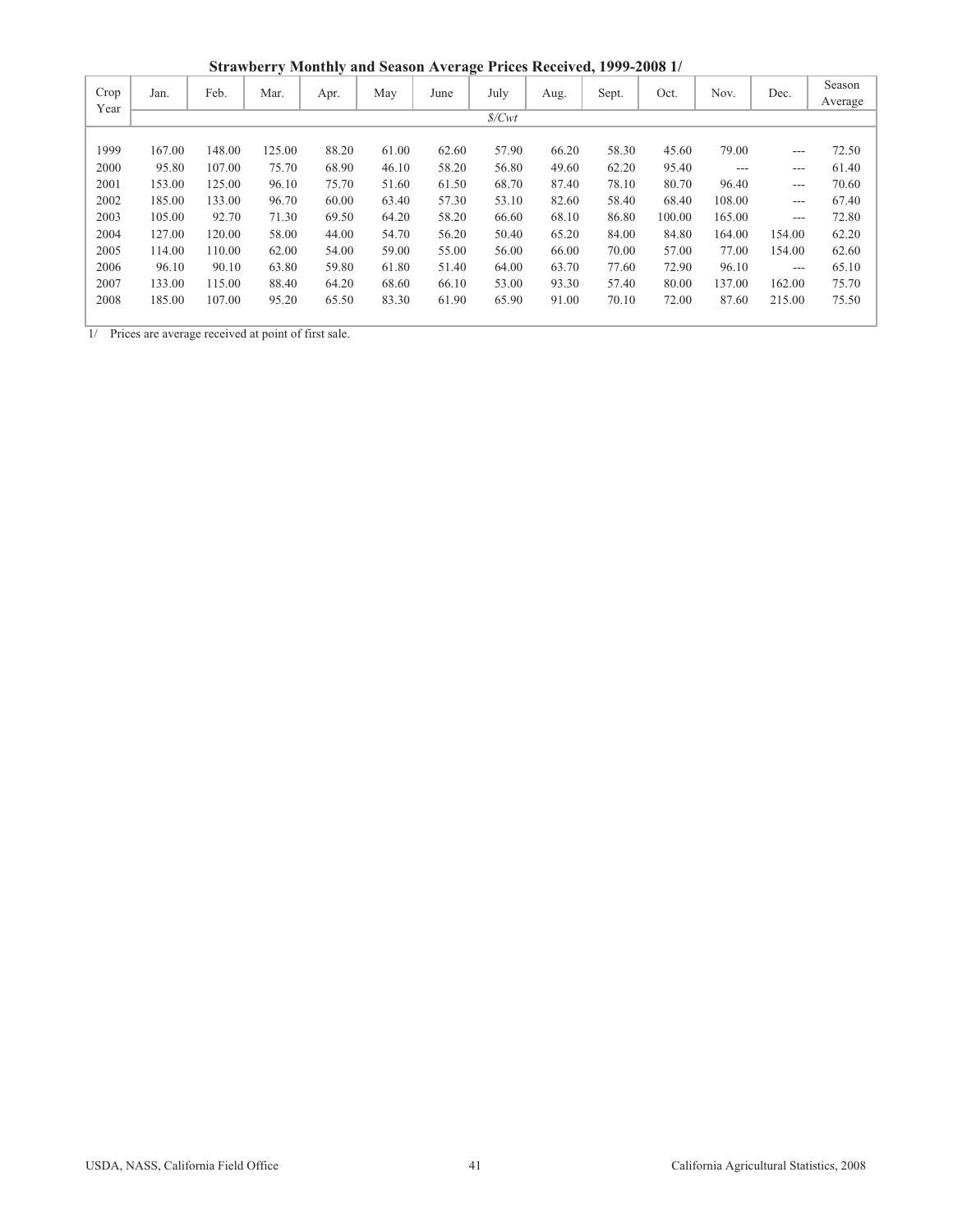|  | <b>Citrus Acreage, Production and Value, 1999-2008</b> |  |
|--|--------------------------------------------------------|--|
|  |                                                        |  |

| Crop                     | Crop      | Bearing | Non-Bearing 1/           | Yield Per Acre | Production  | Value Per Unit<br>2/ | <b>Total Value</b> |
|--------------------------|-----------|---------|--------------------------|----------------|-------------|----------------------|--------------------|
|                          | Year      | Acres   | Acres                    | Cartons        | Cartons     | \$/Carton            | \$1,000            |
| Grapefruit, All          | 98-99     | 16,600  | ---                      | 880            | 14,600,000  | 5.37                 | 78,309             |
| (Net weight              | 99-00     | 16,600  | ---                      | 868            | 14,400,000  | 4.09                 | 58,798             |
| per carton: 33.5 pounds) | $00 - 01$ | 15,400  | $---$                    | 818            | 12,600,000  | 4.39                 | 55,242             |
|                          | $01 - 02$ | 14,000  | 161                      | 842            | 11,800,000  | 4.03                 | 47,485             |
|                          | $02 - 03$ | 13,000  | $\overline{a}$           | 862            | 11,200,000  | 5.77                 | 64,596             |
|                          | $03 - 04$ | 12,000  | 391                      | 967            | 11,600,000  | 5.08                 | 58,920             |
|                          | $04 - 05$ | 11,000  | 816                      | 1,109          | 12,200,000  | 8.09                 | 98,732             |
|                          | 05-06     | 10,000  | $\overline{a}$           | 1,200          | 12,000,000  | 6.63                 | 79,509             |
|                          | 06-07     | 9,600   | $\overline{a}$           | 1,146          | 11,000,000  | 6.12                 | 67,278             |
|                          | 07-08     | 9,600   | 1,316                    | 1,083          | 10,400,000  | 4.59                 | 47,736             |
| Lemons                   | 98-99     | 49,000  | ---                      | 662            | 32,400,000  | 6.39                 | 207,098            |
| (Net weight)             | 99-00     | 49,500  | $---$                    | 768            | 38,000,000  | 6.68                 | 253,876            |
| per carton: 38 pounds)   | $00 - 01$ | 50,500  | $\overline{a}$           | 896            | 45,200,000  | 4.71                 | 212,725            |
|                          | $01 - 02$ | 51,000  | 2,430                    | 718            | 36,600,000  | 7.84                 | 287,026            |
|                          | $02 - 03$ | 50,000  | $\overline{a}$           | 960            | 48,000,000  | 5.46                 | 262,040            |
|                          | $03 - 04$ | 48,000  | 3,358                    | 750            | 36,000,000  | 6.81                 | 245,282            |
|                          | $04 - 05$ | 48,000  | 3,287                    | 854            | 41,000,000  | 6.78                 | 277,991            |
|                          | $05 - 06$ | 48,000  | $\overline{\phantom{a}}$ | 917            | 44,000,000  | 8.52                 | 374,737            |
|                          | 06-07     | 48,000  | $\overline{a}$           | 771            | 37,000,000  | 10.66                | 394,280            |
|                          | 07-08     | 47,000  | 2,759                    | 630            | 29,600,000  | 16.00                | 473,546            |
| Oranges, Navel and Misc. | 98-99     | 130,000 | ---                      | 324            | 42,000,000  | 5.23                 | 219,640            |
| (Net weight              | 99-00     | 128,000 | $---$                    | 626            | 80,000,000  | 3.28                 | 262,160            |
| per carton: 37.5 pounds) | $00 - 01$ | 130,000 | $---$                    | 546            | 71,000,000  | 4.99                 | 354,320            |
|                          | $01 - 02$ | 130,000 | 7,499                    | 492            | 64,000,000  | 6.44                 | 412,305            |
|                          | $02 - 03$ | 134,000 | $\overline{a}$           | 627            | 84,000,000  | 3.99                 | 335,040            |
|                          | $03 - 04$ | 136,000 | 9,243                    | 581            | 79,000,000  | 5.30                 | 418,773            |
|                          | $04 - 05$ | 138,000 | 11,888                   | 638            | 88,000,000  | 4.91                 | 431,904            |
|                          | $05 - 06$ | 140,000 | $\overline{a}$           | 671            | 94,000,000  | 4.81                 | 452,375            |
|                          | 06-07     | 141,000 | $\overline{a}$           | 489            | 69,000,000  | 5.67                 | 391,565            |
|                          | 07-08     | 141,000 | 7,185                    | 638            | 90,000,000  | 5.23                 | 470,591            |
| Oranges, Valencia        | 98-99     | 73,500  | $---$                    | 408            | 30,000,000  | 6.14                 | 184,210            |
| (Net weight              | 99-00     | 71,000  | ---                      | 676            | 48,000,000  | 1.74                 | 83,494             |
| per carton: 37.5 pounds) | $00 - 01$ | 68,000  | $\overline{a}$           | 558            | 38,000,000  | 4.22                 | 160,140            |
|                          | $01 - 02$ | 65,000  | 1,080                    | 600            | 39,000,000  | 3.76                 | 146,538            |
|                          | $02 - 03$ | 64,000  | $\overline{a}$           | 625            | 40,000,000  | 3.27                 | 130,672            |
|                          | $03 - 04$ | 57,000  | 443                      | 386            | 22,000,000  | 6.24                 | 137,242            |
|                          | $04 - 05$ | 53,000  | 402                      | 774            | 41,000,000  | 4.19                 | 171,690            |
|                          | 05-06     | 50,000  | $\overline{a}$           | 560            | 28,000,000  | 6.46                 | 180,970            |
|                          | 06-07     | 49,000  | $\cdots$                 | 469            | 23,000,000  | 5.52                 | 126,931            |
|                          | $07 - 08$ | 47,000  | 492                      | 723            | 34,000,000  | 4.06                 | 138,091            |
| Oranges, All             | 98-99     | 203,500 |                          | 354            | 72,000,000  | 5.61                 | 403,850            |
| (Net weight              | 99-00     | 199,000 |                          | 644            | 128,000,000 | 2.70                 | 345,654            |
| per carton: 37.5 pounds) | $00 - 01$ | 198,000 | $\cdots$                 | 550            | 10,900,000  | 4.72                 | 514,460            |
|                          | $01 - 02$ | 195,000 | 8,579                    | 528            | 103,000,000 | 5.43                 | 558,843            |
|                          | $02 - 03$ | 198,000 | $\overline{a}$           | 626            | 124,000,000 | 3.76                 | 465,712            |
|                          | $03 - 04$ | 193,000 | 9,686                    | 523            | 101,000,000 | 5.51                 | 556,015            |
|                          | $04 - 05$ | 191,000 | 12,290                   | 675            | 129,000,000 | 4.68                 | 603,594            |
|                          | 05-06     | 190,000 | $---$                    | 642            | 122,000,000 | 5.19                 | 633,345            |
|                          | 06-07     | 190,000 | $\overline{a}$           | 484            | 92,000,000  | 5.64                 | 518,496            |
|                          | 07-08     | 188,000 | 7,677                    | 660            | 124,000,000 | 4.91                 | 608,682            |
| Tangerines               | 98-99     | 8,600   | ---                      | 348            | 3,000,000   | 7.34                 | 22,023             |
| Including Mandarins and  | 99-00     | 8,800   |                          | 568            | 5,000,000   | 5.55                 | 27,759             |
| Hybrids, Tangelos and    | $00 - 01$ | 9,000   | ---                      | 488            | 4,400,000   | 7.08                 | 31,137             |
| Tangors                  | $01 - 02$ | 9,500   | 2,794                    | 464            | 4,400,000   | 8.83                 | 38,821             |
| (Net weight              | $02 - 03$ | 11,000  | $\overline{a}$           | 509            | 5,600,000   | 7.90                 | 44,202             |
| per carton: 37.5 pounds) | $03 - 04$ | 12,000  | 7,691                    | 367            | 4,400,000   | 7.55                 | 33,222             |
|                          | $04 - 05$ | 13,000  | 11,834                   | 446            | 5,800,000   | 9.21                 | 53,432             |
|                          | 05-06     | 15,000  | $---$                    | 480            | 7,200,000   | 8.21                 | 59,134             |
|                          | 06-07     | 19,000  | $\overline{a}$           | 368            | 7,000,000   | 11.02                | 77,152             |
|                          | 07-08     | 23,000  | 5,707                    | 583            | 13,400,000  | 12.58                | 168,623            |

1/ Non-bearing shown only in year when acreage surveys were conducted

2/ Equivalent packinghouse door returns.

USDA, NASS, California Field Office 42 California Agricultural Statistics, 2008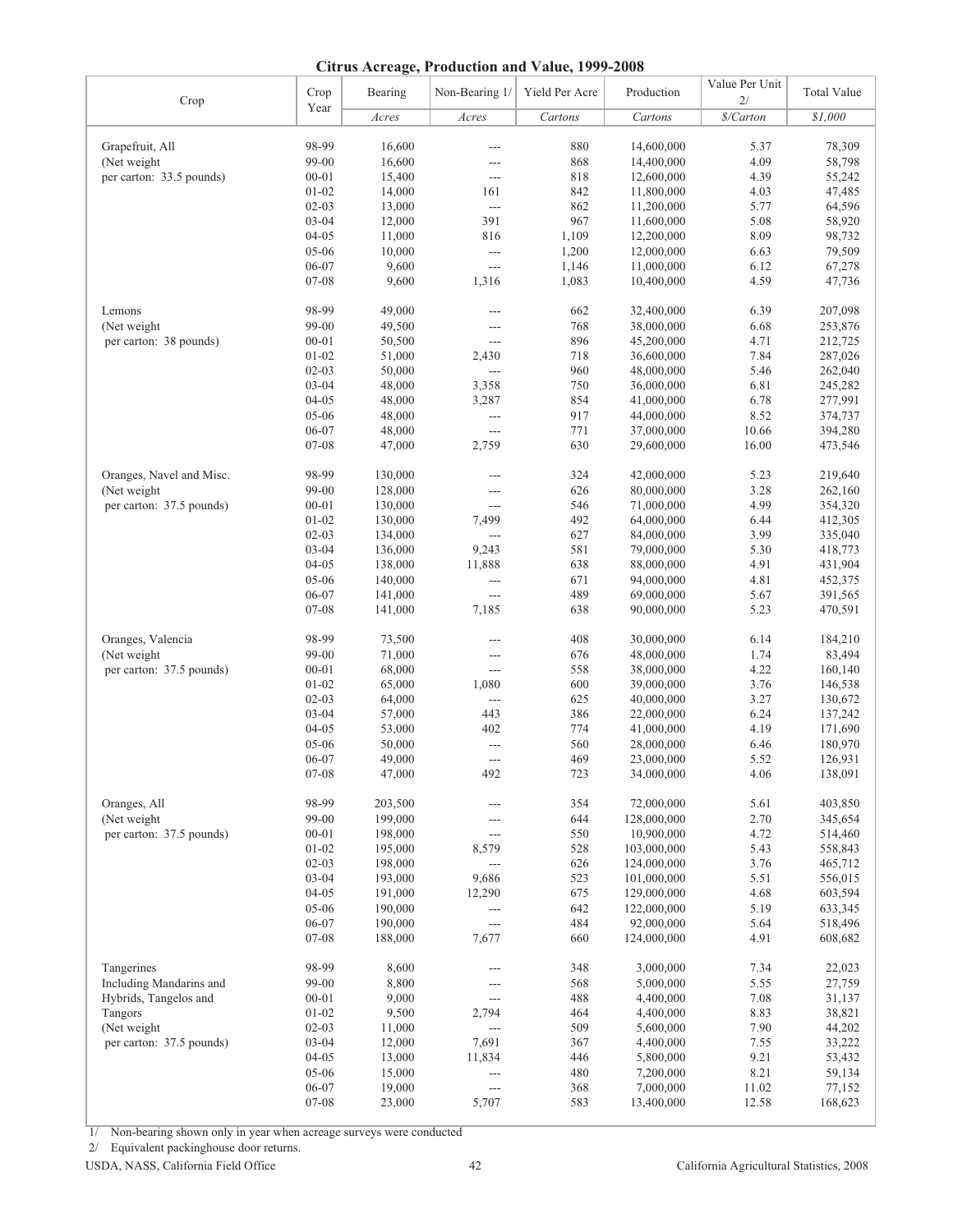|                          | $\sim$ iti us duits $\sigma$ y | All Sales     |           | Comparison and $\lambda$ and $\lambda$ of $\lambda$ can come $1/2$<br>Fresh Market |           | Processing       |                |
|--------------------------|--------------------------------|---------------|-----------|------------------------------------------------------------------------------------|-----------|------------------|----------------|
|                          | Crop                           |               |           |                                                                                    |           |                  |                |
| Crop                     | Year                           | Quantity      | Value 1/  | Quantity                                                                           | Value 1/  | Ouantity         | Value 1/       |
|                          |                                | 1,000 Cartons | \$/Carton | 1,000 Cartons                                                                      | \$/Carton | 1,000 Cartons    | \$/Carton      |
|                          |                                |               |           |                                                                                    |           |                  |                |
| Grapefruit, All          | 98-99                          | 14,600        | 5.37      | 13,276                                                                             | 5.91      | 1,324            | $-0.07$        |
| (Net weight)             | 99-00                          | 14,400        | 4.09      | 12,400                                                                             | 4.80      | 2,000            | $-0.33$        |
| per carton: 33.5 pounds) | $00 - 01$                      | 12,600        | 4.39      | 10,800                                                                             | 5.14      | 1,800            | $-0.12$        |
|                          |                                |               |           |                                                                                    |           |                  |                |
|                          | $01 - 02$                      | 11,800        | 4.03      | 10,200                                                                             | 4.68      | 1,600            | $-0.13$        |
|                          | $02 - 03$                      | 11,200        | 5.77      | 9,800                                                                              | 6.61      | 1,400            | $-0.13$        |
|                          | 03-04                          | 11,600        | 5.08      | 10,200                                                                             | 5.80      | 1,400            | $-0.14$        |
|                          | $04 - 05$                      | 12,200        | 8.09      | 10,800                                                                             | 9.16      | 1,400            | $-0.14$        |
|                          | 05-06                          | 12,000        | 6.63      | 10,600                                                                             | 7.52      | 1,400            | $-0.15$        |
|                          | 06-07                          | 11,000        | 6.12      | 9,600                                                                              | 7.03      | 1,400            | $-0.15$        |
|                          |                                |               |           |                                                                                    |           |                  |                |
|                          | 07-08                          | 10,400        | 4.59      | 10,400                                                                             | 4.59      | $\overline{a}$   | $\overline{a}$ |
| Lemons                   | 98-99                          | 32,400        | 6.39      | 19,570                                                                             | 10.33     | 12,830           | 0.38           |
| (Net weight)             | 99-00                          | 38,000        | 6.68      | 23,200                                                                             | 10.49     | 14,800           | 0.71           |
|                          |                                |               |           |                                                                                    |           |                  |                |
| per carton: 38 pounds)   | $00 - 01$                      | 45,200        | 4.71      | 23,020                                                                             | 9.00      | 22,180           | 0.25           |
|                          | $01 - 02$                      | 36,600        | 7.84      | 25,040                                                                             | 11.41     | 11,560           | 0.13           |
|                          | $02 - 03$                      | 48,000        | 5.46      | 26,200                                                                             | 9.91      | 21,800           | 0.11           |
|                          | 03-04                          | 36,000        | 6.81      | 24,400                                                                             | 10.01     | 11,600           | 0.10           |
|                          | $04 - 05$                      | 41,000        | 6.78      | 23,606                                                                             | 11.71     | 17,394           | 0.09           |
|                          | 05-06                          | 44,000        | 8.52      | 31,774                                                                             | 11.87     | 12,226           | $-0.19$        |
|                          |                                |               |           |                                                                                    |           |                  |                |
|                          | 06-07                          | 37,000        | 10.66     | 22,000                                                                             | 18.07     | 15,000           | $-0.21$        |
|                          | 07-08                          | 29,600        | 16.00     | 18,800                                                                             | 25.32     | 10,800           | $-0.22$        |
| Oranges, Navel and Misc. | 98-99                          | 42,000        | 5.23      | 23,000                                                                             | 9.41      | 19,000           | $0.18\,$       |
| (Net weight              |                                |               |           |                                                                                    |           |                  |                |
|                          | 99-00                          | 80,000        | 3.28      | 62,000                                                                             | 4.24      | 18,000           | $-0.04$        |
| per carton: 37.5 pounds) | $00 - 01$                      | 71,000        | 4.99      | 61,000                                                                             | 5.82      | 10,000           | $-0.07$        |
|                          | $01 - 02$                      | 64,000        | 6.44      | 55,800                                                                             | 7.40      | 8,200            | $-0.08$        |
|                          | $02 - 03$                      | 84,000        | 3.99      | 68,000                                                                             | 4.88      | 16,000           | $0.20\,$       |
|                          | $03 - 04$                      | 79,000        | 5.30      | 68,600                                                                             | 6.08      | 10,400           | 0.20           |
|                          | $04 - 05$                      |               |           |                                                                                    |           |                  |                |
|                          |                                | 88,000        | 4.91      | 67,400                                                                             | 6.35      | 20,600           | 0.19           |
|                          | 05-06                          | 94,000        | 4.81      | 65,000                                                                             | 6.63      | 29,000           | 0.75           |
|                          | 06-07                          | 69,000        | 5.67      | 41,000                                                                             | 9.05      | 28,000           | 0.74           |
|                          | 07-08                          | 90,000        | 5.23      | 70,600                                                                             | 6.47      | 19,400           | 0.73           |
|                          |                                |               |           |                                                                                    |           |                  |                |
| Oranges, Valencia        | 98-99                          | 30,000        | 6.14      | 16,000                                                                             | 10.21     | 14,000           | 1.50           |
| (Net weight)             | 99-00                          | 48,000        | 1.74      | 25,400                                                                             | 3.35      | 22,600           | $-0.07$        |
| per carton: 37.5 pounds) | $00 - 01$                      | 38,000        | 4.22      | 31,000                                                                             | 5.08      | 7,000            | 0.38           |
|                          | $01 - 02$                      | 39,000        | 3.76      | 32,700                                                                             | 4.41      | 6,300            | 0.37           |
|                          |                                |               |           |                                                                                    |           |                  |                |
|                          | $02 - 03$                      | 40,000        | 3.27      | 31,600                                                                             | 4.09      | 8,400            | 0.17           |
|                          | $03 - 04$                      | 22,000        | 6.24      | 20,400                                                                             | 6.72      | 1,600            | 0.16           |
|                          | $04 - 05$                      | 41,000        | 4.19      | 31,000                                                                             | 5.49      | 10,000           | 0.15           |
|                          | 05-06                          | 28,000        | 6.46      | 23,000                                                                             | 7.72      | 5,000            | 0.71           |
|                          | 06-07                          | 23,000        | 5.52      | 13,400                                                                             | 8.89      | 9,600            | 0.82           |
|                          |                                |               |           |                                                                                    |           |                  |                |
|                          | $07 - 08$                      | 34,000        | 4.06      | 23,800                                                                             | 5.46      | 10,200           | 0.81           |
| Oranges, All             | 98-99                          | 72,000        | 5.61      | 39,000                                                                             | 9.74      | 33,000           | 0.74           |
| (Net weight              | 99-00                          | 128,000       | 2.70      | 87,400                                                                             | 3.98      | 40,600           | $-0.06$        |
|                          |                                |               |           |                                                                                    |           |                  |                |
| per carton: 37.5 pounds) | $00 - 01$                      | 109,000       | 4.72      | 92,000                                                                             | 5.57      | 17,000           | 0.12           |
|                          | $01 - 02$                      | 103,000       | 5.43      | 88,500                                                                             | 6.30      | 14,500           | 0.12           |
|                          | $02 - 03$                      | 124,000       | 3.76      | 99,600                                                                             | 4.63      | 24,400           | 0.19           |
|                          | $03 - 04$                      | 101,000       | 5.51      | 89,000                                                                             | 6.22      | 12,000           | 0.19           |
|                          | $04 - 05$                      | 129,000       | 4.68      | 98,400                                                                             | 6.08      | 30,600           | $0.18\,$       |
|                          | 05-06                          | 122,000       | 5.19      | 88,000                                                                             | 6.91      |                  | 0.75           |
|                          |                                |               |           |                                                                                    |           | 34,000<br>37,600 |                |
|                          | 06-07                          | 92,000        | 5.64      | 54,400                                                                             | 9.01      |                  | 0.76           |
|                          | $07 - 08$                      | 124,000       | 4.91      | 94,400                                                                             | 6.21      | 29,600           | 0.76           |
|                          |                                |               |           |                                                                                    |           |                  |                |
| Tangerines               | 98-99                          | 3,000         | 7.34      | 2,126                                                                              | 10.16     | 874              | 0.50           |
| Including Mandarins and  | 99-00                          | 5,000         | 5.55      | 3,400                                                                              | $8.20\,$  | 1,600            | $-0.07$        |
| Hybrids, Tangelos and    | $00 - 01$                      | 4,400         | 7.08      | 3,420                                                                              | 9.13      | 980              | $-0.09$        |
| Tangors                  | $01 - 02$                      | 4,400         | 8.83      | 3,940                                                                              | 9.81      | 460              | 0.37           |
| (Net weight)             | $02 - 03$                      | 5,600         | 7.90      | 4,900                                                                              | 8.99      | 700              | 0.22           |
| per carton: 37.5 pounds) | 03-04                          | 4,400         | 7.55      | 3,878                                                                              | 8.55      | 522              | 0.16           |
|                          |                                |               |           |                                                                                    |           |                  |                |
|                          | $04 - 05$                      | 5,800         | 9.21      | 4,954                                                                              | 10.76     | 846              | 0.15           |
|                          | 05-06                          | 7,200         | 8.21      | 5,392                                                                              | 10.92     | 1,808            | 0.14           |
|                          | 06-07                          | 7,000         | 11.02     | 5,240                                                                              | 14.68     | 1,760            | 0.13           |
|                          | $07 - 08$                      | 13,400        | 12.58     | 11,194                                                                             | 15.04     | 2,206            | 0.12           |
|                          |                                |               |           |                                                                                    |           |                  |                |

1/ Equivalent packinghouse door returns.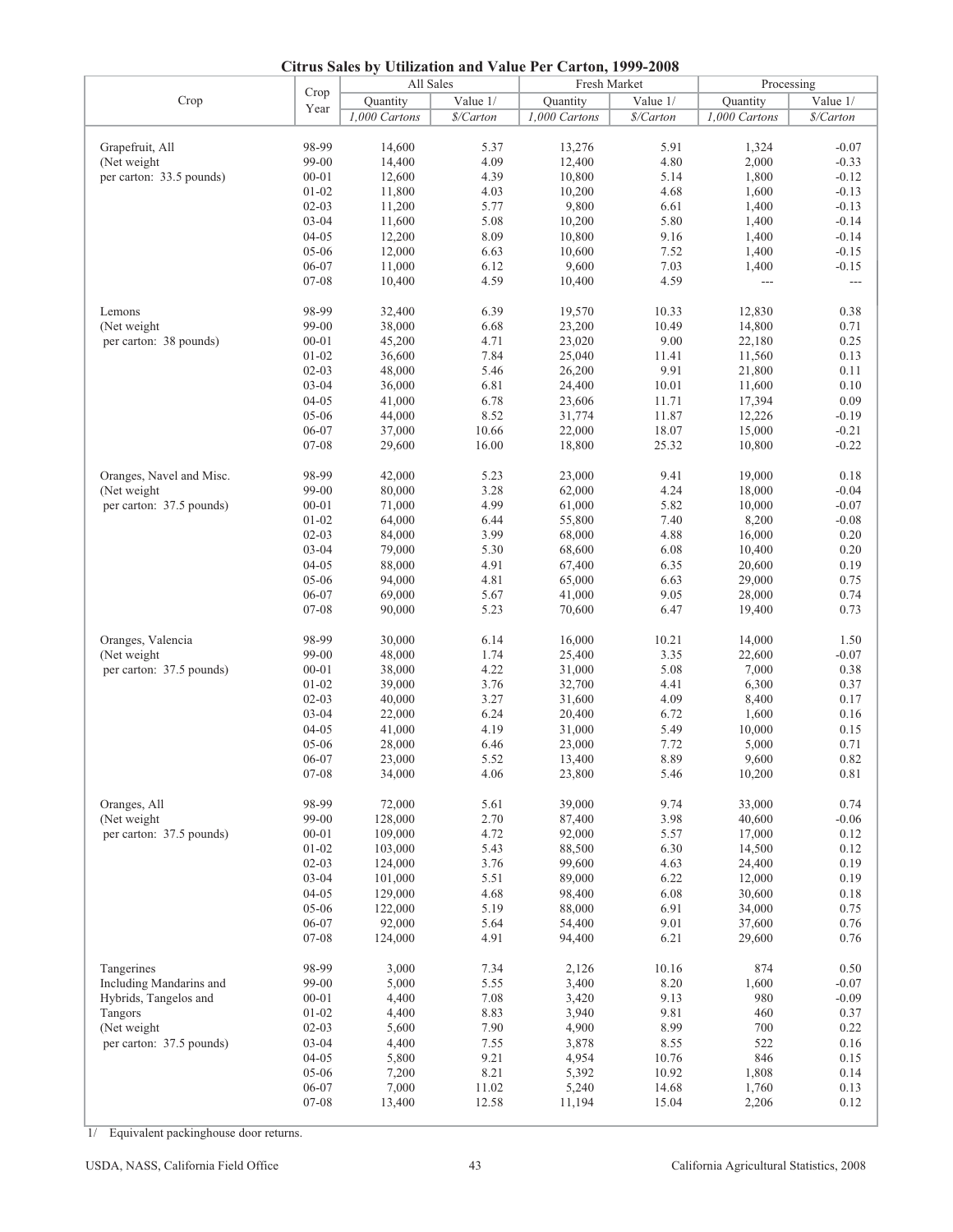**Citrus Monthly and Season Average Prices Received, 1999-2008**

| Grapefruit, All | Crop                   | Nov.                               | Dec.             | Jan.             | Feb.             | Mar.             | Apr.             | May              | June             | July             | Aug.             | Sept.            | Oct.             | Season<br>Average |
|-----------------|------------------------|------------------------------------|------------------|------------------|------------------|------------------|------------------|------------------|------------------|------------------|------------------|------------------|------------------|-------------------|
|                 | Year                   |                                    |                  |                  |                  |                  |                  | \$/Carton        |                  |                  |                  |                  |                  |                   |
| Fresh Sales     | 98-99                  | 7.91                               | 7.36             | 7.56             | 5.66             | 4.51             | 4.16             | 6.21             | 7.36             | 6.46             | 4.66             | 3.16             | 4.81             | 5.91              |
|                 | 99-00                  | 6.90                               | 6.50             | 6.25             | 5.25             | 4.35             | 3.45             | 4.05             | 5.10             | 4.65             | 4.50             | 4.70             | 5.40             | 4.80              |
|                 | $00 - 01$              | 5.99                               | 5.79             | 5.69             | 4.74             | 4.89             | 4.54             | 5.79             | 5.44             | 4.94             | 4.69             | 5.09             | 4.84             | 5.14              |
|                 | $01 - 02$<br>$02 - 03$ | 5.38<br>7.26                       | 5.53<br>7.21     | 5.38<br>5.91     | 5.08<br>5.21     | 2.98<br>3.81     | 3.53<br>5.26     | 4.68<br>6.96     | 4.98<br>7.81     | 5.03<br>6.56     | 4.88<br>6.01     | 4.18<br>9.06     | 4.43<br>7.41     | 4.68<br>6.61      |
|                 | $03 - 04$              | 5.75                               | 5.05             | 5.15             | 4.45             | 2.90             | 4.05             | 5.60             | 5.65             | 5.25             | 5.45             | 8.70             | 6.95             | 5.80              |
|                 | $04 - 05$              | 7.96                               | 6.71             | 7.41             | 6.86             | 6.21             | 10.51            | 10.66            | 10.51            | 9.76             | 8.71             | 10.76            | 8.76             | 9.16              |
|                 | 05-06                  | 6.42                               | 5.52             | 5.67             | 4.97             | 4.62             | 7.07             | 9.27             | 8.02             | 8.22             | 8.27             | 7.82             | 8.67             | 7.52              |
|                 | 06-07                  | 7.03                               | 8.13             | 7.73             | 7.68             | 3.88             | 5.58             | 7.43             | 7.48             | 7.03             | 6.73             | 6.33             | 7.08             | 7.03              |
|                 | 07-08                  | 4.59                               | 4.99             | 4.64             | 4.84             | 3.09             | 5.54             | 5.99             | 4.74             | 4.19             | 3.24             | 4.24             | 4.44             | 4.59              |
| Processing      | 98-99                  | (0.08)                             | (0.16)           | (0.05)           | (0.08)           | (0.16)           | (0.16)           | (0.10)           | (0.03)           | (0.03)           | (0.03)           | (0.03)           | (0.03)           | (0.07)            |
|                 | 99-00                  | (0.33)                             | (0.33)           | (0.33)           | (0.33)           | (0.33)           | (0.33)           | (0.33)           | (0.33)           | (0.33)           | (0.33)           | (0.33)           | (0.33)           | (0.33)            |
|                 | $00 - 01$<br>$01 - 02$ | (0.12)<br>(0.13)                   | (0.12)<br>(0.13) | (0.12)<br>(0.13) | (0.12)<br>(0.13) | (0.12)<br>(0.13) | (0.12)<br>(0.13) | (0.12)<br>(0.13) | (0.12)<br>(0.13) | (0.12)<br>(0.13) | (0.12)<br>(0.13) | (0.12)<br>(0.13) | (0.12)<br>(0.13) | (0.12)<br>(0.13)  |
|                 | $02-03$                | (0.13)                             | (0.13)           | (0.13)           | (0.13)           | (0.13)           | (0.13)           | (0.13)           | (0.13)           | (0.13)           | (0.13)           | (0.13)           | (0.13)           | (0.13)            |
|                 | $03 - 04$              | (0.14)                             | (0.14)           | (0.14)           | (0.14)           | (0.14)           | (0.14)           | (0.14)           | (0.14)           | (0.14)           | (0.14)           | (0.14)           | (0.14)           | (0.14)            |
|                 | $04 - 05$              | (0.14)                             | (0.14)           | (0.14)           | (0.14)           | (0.14)           | (0.14)           | (0.14)           | (0.14)           | (0.14)           | (0.14)           | (0.14)           | (0.14)           | (0.14)            |
|                 | $05-06$                | (0.15)                             | (0.15)           | (0.15)           | (0.15)           | (0.15)           | (0.15)           | (0.15)           | (0.15)           | (0.15)           | (0.15)           | (0.15)           | (0.15)           | (0.15)            |
|                 | 06-07<br>07-08         | (0.15)<br>$\overline{\phantom{a}}$ | (0.15)           | (0.15)<br>---    | (0.15)<br>$---$  | (0.15)<br>$---$  | (0.15)<br>---    | (0.15)           | (0.15)<br>---    | (0.15)<br>---    | (0.15)<br>$---$  | (0.15)<br>---    | (0.15)<br>---    | (0.15)<br>$---$   |
| All Sales       | 98-99                  | 6.90                               | 6.52             | 6.64             | 4.63             | 3.79             | 2.97             | 6.06             | 7.04             | 5.97             | 4.14             | 2.90             | 3.62             | 5.37              |
|                 | 99-00                  | 5.93                               | 6.01             | 5.62             | 4.85             | 4.19             | 3.31             | 3.57             | 4.37             | 3.87             | 3.40             | 4.17             | 4.53             | 4.09              |
|                 | $00 - 01$              | 5.05                               | 5.30             | 5.06             | 4.33             | 4.69             | 4.35             | 5.09             | 4.68             | 4.14             | 3.58             | 4.53             | 4.07             | 4.39              |
|                 | $01 - 02$              | 4.54                               | 5.17             | 4.83             | 4.83             | 2.89             | 3.41             | 4.12             | 4.29             | 4.25             | 3.75             | 3.73             | 3.74             | 4.03              |
|                 | $02 - 03$              | 6.11                               | 6.69             | 5.35             | 4.95             | 3.67             | 5.10             | 6.13             | 6.74             | 5.55             | 4.65             | 8.06             | 6.22             | 5.77              |
|                 | $03 - 04$<br>$04 - 05$ | 4.88<br>6.69                       | 4.71<br>6.20     | 4.66<br>6.67     | 4.31<br>6.56     | 2.73<br>5.79     | 3.93<br>10.16    | 4.94<br>9.38     | 4.88<br>9.07     | 4.48<br>8.32     | 4.29<br>6.87     | 7.88<br>9.79     | 5.91<br>7.58     | 5.08<br>8.10      |
|                 | $05 - 06$              | 5.39                               | 5.10             | 5.09             | 4.78             | 4.34             | 6.85             | 8.14             | 6.92             | 6.97             | 6.52             | 7.12             | 7.54             | 6.63              |
|                 | 06-07                  | 5.87                               | 7.44             | 6.97             | 7.40             | 3.59             | 5.35             | 6.50             | 6.45             | 5.94             | 5.27             | 5.74             | 6.12             | 6.12              |
|                 | 07-08                  | 4.59                               | 4.99             | 4.64             | 4.84             | 3.09             | 5.54             | 5.99             | 4.74             | 4.19             | 3.24             | 4.24             | 4.44             | 4.59              |
|                 |                        |                                    |                  |                  |                  |                  |                  |                  |                  |                  |                  |                  |                  |                   |
|                 | Crop                   | Aug.                               | Sept.            | Oct.             | Nov.             | Dec.             | Jan.             | Feb.             | Mar.             | Apr.             | May              | June             | July             | Season            |
| Lemons, All     | Year                   |                                    |                  |                  |                  |                  |                  | \$/Carton        |                  |                  |                  |                  |                  | Average           |
|                 |                        |                                    |                  |                  |                  |                  |                  |                  |                  |                  |                  |                  |                  |                   |
| Fresh Sales     | 98-99<br>99-00         | 16.68<br>14.69                     | 13.43<br>15.24   | 14.18<br>13.14   | 11.03<br>10.59   | 8.58<br>11.69    | 10.28<br>11.44   | 7.38<br>8.89     | 7.13<br>8.94     | 8.68<br>7.59     | 10.33<br>7.14    | 13.08<br>10.89   | 15.28<br>13.94   | 10.33<br>10.49    |
|                 | $00 - 01$              | 14.30                              | 30.10            | 7.50             | 5.85             | 5.70             | 5.25             | 5.20             | 6.35             | 8.75             | 9.65             | 10.55            | 13.40            | 9.00              |
|                 | $01 - 02$              | 15.26                              | 13.61            | 14.24            | 12.11            | 10.43            | 9.38             | 8.40             | 7.99             | 9.21             | 10.66            | 13.11            | 13.66            | 11.41             |
|                 | $02-03$                | 14.81                              | 14.66            | 13.06            | 10.91            | 8.56             | 7.11             | 4.96             | 4.91             | 8.16             | 10.31            | 11.26            | 11.46            | 9.91              |
|                 | $03 - 04$              | 11.41                              | 9.46             | 7.71             | 7.76             | 7.21             | 6.61             | 7.56             | 9.46             | 10.76            | 11.11            | 12.31            | 13.06            | 10.01             |
|                 | $04 - 05$              | 12.76                              | 12.46            | 11.46            | 10.86            | 11.01            | 10.91            | 10.36            | 10.11            | 11.46            | 15.96            | 13.26            | 12.86            | 11.71             |
|                 | 05-06<br>06-07         | 10.52<br>16.22                     | 9.32             | 8.57<br>19.72    | 8.72<br>15.72    | 9.07<br>12.17    | 8.37<br>10.87    | 9.62<br>21.77    | 10.67<br>21.57   | 14.57<br>21.07   | 16.67<br>20.77   | 16.47<br>21.82   | 15.77<br>23.17   | 11.87<br>18.07    |
|                 | 07-08                  | 24.47                              | 18.27<br>25.82   | 26.62            | 26.72            | 24.32            | 25.62            | 26.32            | 25.72            | 24.37            | 24.97            | 25.72            | 24.27            | 25.32             |
| Processing      | 98-99                  | 1.10                               | 1.10             | 1.10             | 0.34             | 0.34             | 0.34             | 0.34             | 0.34             | 0.34             | 0.34             | 0.34             | 0.34             | 0.39              |
|                 | 99-00                  | 0.71                               | 0.71             | 0.71             | 0.71             | 0.71             | 0.71             | 0.71             | 0.71             | 0.71             | 0.71             | 0.71             | 0.71             | 0.71              |
|                 | $00 - 01$              | 0.70                               | 0.70             | 0.70             | 0.16             | 0.16             | 0.16             | 0.16             | 0.16             | 0.16             | 0.16             | 0.16             | 0.16             | 0.25              |
|                 | $01 - 02$              | 0.15                               | 0.15             | 0.15             | 0.12             | 0.12             | 0.12             | 0.12             | 0.12             | 0.12             | 0.12             | 0.12             | 0.12             | 0.13              |
|                 | $02 - 03$<br>$03 - 04$ | 0.11<br>0.10                       | 0.11<br>0.10     | 0.11<br>0.10     | 0.11<br>0.10     | 0.11<br>0.10     | 0.11<br>0.10     | 0.11<br>0.10     | 0.11<br>0.10     | 0.11<br>0.10     | 0.11<br>0.10     | 0.11<br>0.10     | 0.11<br>0.10     | 0.11<br>0.10      |
|                 | $04 - 05$              | 0.09                               | 0.09             | 0.09             | 0.09             | 0.09             | 0.09             | 0.09             | 0.09             | 0.09             | 0.09             | 0.09             | 0.09             | 0.09              |
|                 | 05-06                  | 0.08                               | 0.08             | (0.20)           | (0.20)           | (0.20)           | (0.20)           | (0.20)           | (0.20)           | (0.20)           | (0.20)           | (0.20)           | (0.20)           | (0.19)            |
|                 | 06-07<br>$07 - 08$     | (0.21)<br>(0.22)                   | (0.21)<br>(0.22) | (0.21)<br>(0.22) | (0.21)<br>(0.22) | (0.21)<br>(0.22) | (0.21)<br>(0.22) | (0.21)<br>(0.22) | (0.21)<br>(0.22) | (0.21)<br>(0.22) | (0.21)<br>(0.22) | (0.21)<br>(0.22) | (0.21)<br>(0.22) | (0.21)<br>(0.22)  |
|                 |                        |                                    |                  |                  |                  |                  |                  |                  |                  |                  |                  |                  |                  |                   |
| All Sales       | 98-99<br>99-00         | 13.49                              | 10.70<br>11.95   | 11.68<br>9.70    | 8.03             | 5.35             | 5.62             | 4.39             | 4.58             | 4.99<br>4.77     | 5.91             | 7.01<br>5.44     | 8.85<br>7.97     | 6.39              |
|                 | $00 - 01$              | 10.50<br>8.77                      | 6.51             | 4.17             | 7.51<br>3.05     | 7.85<br>2.91     | 7.74<br>2.42     | 6.86<br>2.45     | 6.34<br>2.76     | 3.90             | 3.84<br>4.77     | 6.58             | 9.98             | 6.68<br>4.71      |
|                 | $01 - 02$              | 11.32                              | 9.81             | 11.67            | 9.57             | 6.76             | 5.55             | 4.39             | 5.03             | 6.33             | 7.38             | 9.84             | 10.95            | 7.84              |
|                 | $02 - 03$              | 12.27                              | 11.32            | 9.49             | 7.09             | 5.45             | 3.91             | 2.73             | 2.46             | 4.45             | 4.86             | 5.02             | 5.25             | 5.46              |
|                 | $03 - 04$              | 8.75                               | 7.37             | 5.63             | 5.06             | 4.09             | 3.53             | 4.48             | 5.93             | 7.10             | 8.46             | 9.71             | 9.58             | 6.82              |
|                 | $04 - 05$              | 11.54                              | 11.13            | 10.02            | 7.74             | 6.84             | 6.56             | 5.73             | 5.01             | 5.43             | 4.69             | 9.04             | 7.98             | 6.78              |
|                 | 05-06<br>06-07         | 8.82<br>13.87                      | 7.85<br>15.96    | 6.62<br>15.12    | 7.22<br>14.13    | 6.29<br>9.69     | 5.12<br>9.48     | 8.53<br>17.65    | 7.43<br>7.86     | 9.40<br>7.53     | 10.20<br>7.52    | 11.15<br>9.23    | 12.10<br>10.42   | 8.52<br>10.66     |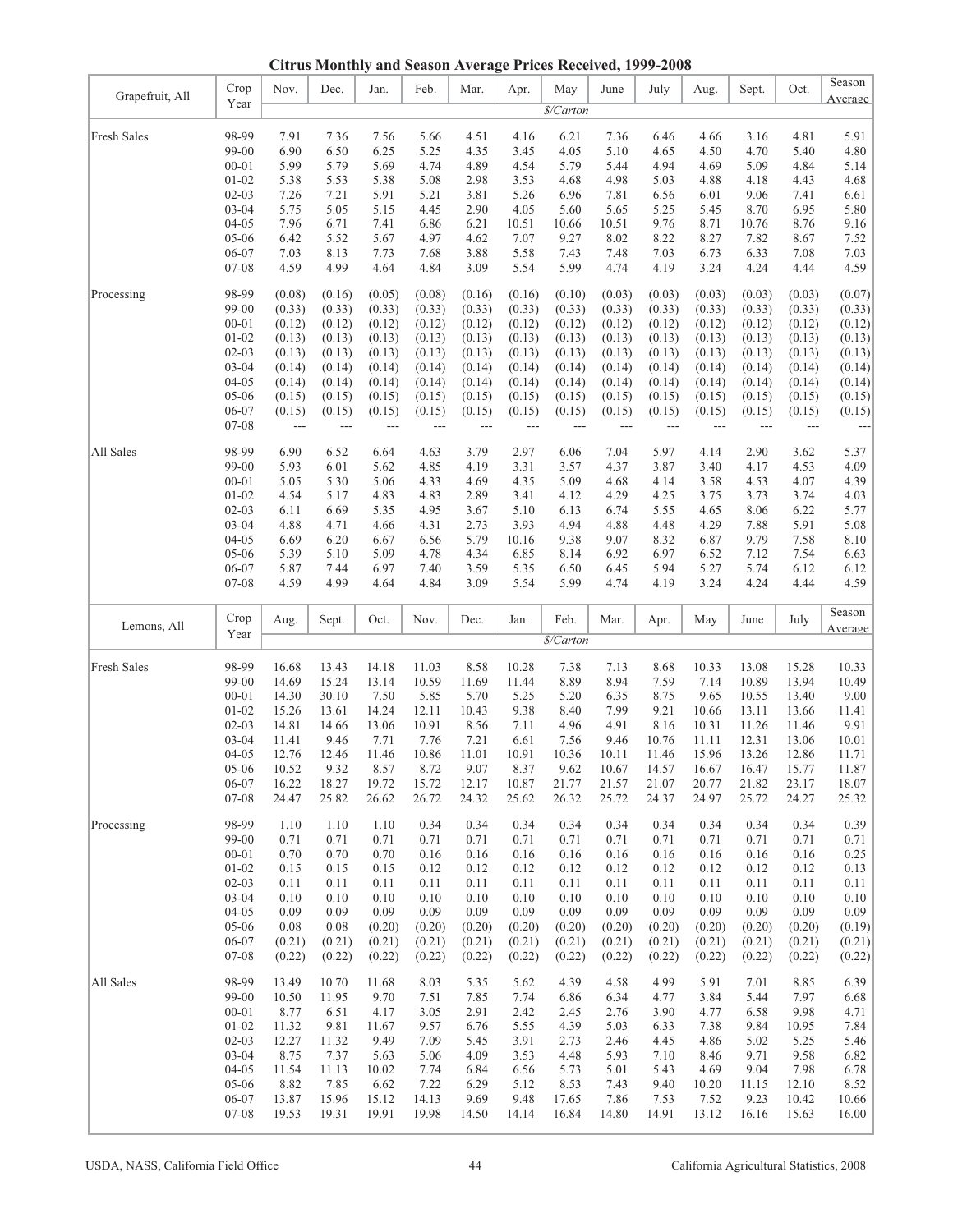**Citrus Monthly and Season Average Prices Received, 1999-2008**

| Oranges, Navel and | Crop      | Oct.                          | Nov.                     | Dec.     | Jan.   | Feb.   | Mar.   | Apr.      | May            | June                     | July           | Aug.              | Sept.                    | Season         |
|--------------------|-----------|-------------------------------|--------------------------|----------|--------|--------|--------|-----------|----------------|--------------------------|----------------|-------------------|--------------------------|----------------|
| Misc.              | Year      |                               |                          |          |        |        |        |           |                |                          |                |                   |                          | Average        |
|                    |           |                               |                          |          |        |        |        | \$/Carton |                |                          |                |                   |                          |                |
|                    |           |                               |                          |          |        |        |        |           |                |                          |                |                   |                          |                |
| Fresh Sales        | 98-99     | ---                           | 7.71                     | 7.31     | 11.41  | 10.56  | 10.31  | 13.81     | 13.36          | ---                      | ---            | ---               | ---                      | 9.41           |
|                    | 99-00     | ---                           | 6.94                     | 4.74     | 4.29   | 3.69   | 3.64   | 3.49      | 4.24           | 6.39                     | ---            | ---               | ---                      | 4.24           |
|                    | $00 - 01$ | 6.97                          | 5.52                     | 4.97     | 4.77   | 5.02   | 6.32   | 7.62      | 8.67           | 9.42                     | $---$          | ---               | ---                      | 5.82           |
|                    | $01 - 02$ | $---$                         | 9.70                     | 8.10     | 7.55   | 6.90   | 6.45   | 7.25      | 8.55           | $\overline{\phantom{a}}$ | ---            | ---               | ---                      | 7.40           |
|                    |           |                               |                          |          |        |        |        |           |                |                          |                |                   |                          |                |
|                    | $02 - 03$ | $\overline{\phantom{a}}$      | 6.73                     | 5.33     | 4.03   | 3.28   | 4.38   | 5.48      | 6.18           | 7.58                     | 6.43           | ---               | ---                      | 4.88           |
|                    | $03 - 04$ | $\overline{\phantom{a}}$      | 7.28                     | 6.18     | 5.43   | 5.48   | 6.28   | 6.18      | 6.48           | 7.73                     | ---            | ---               | ---                      | 6.08           |
|                    | 04-05     | 12.25                         | 7.70                     | 6.40     | 5.95   | 5.65   | 5.75   | 6.45      | 6.90           | 6.85                     | ---            | $---$             | ---                      | 6.35           |
|                    | $05-06$   | $\overline{a}$                | 7.73                     | 6.53     | 5.78   | 5.78   | 5.88   | 7.03      | 8.23           | 11.03                    | ---            | ---               | ---                      | 6.63           |
|                    | 06-07     | 7.20                          | 6.00                     | 7.45     | 7.45   | 13.60  | 12.65  | 12.80     | 13.95          | $\overline{a}$           | ---            | ---               | ---                      | 9.05           |
|                    | 07-08     | 10.22                         | 9.02                     | 6.77     | 6.02   | 5.42   | 5.52   | 5.07      | 6.42           | 10.12                    | ---            | ---               | ---                      | 6.47           |
|                    |           |                               |                          |          |        |        |        |           |                |                          |                |                   |                          |                |
| Processing         | 98-99     | $---$                         | 0.23                     | 0.31     | 0.42   | 0.12   | (0.10) | (0.12)    | 0.03           | ---                      | ---            | ---               | ---                      | 0.18           |
|                    |           |                               |                          |          |        | (0.04) |        |           |                |                          |                |                   |                          |                |
|                    | 99-00     | $\overline{a}$                | (0.04)                   | (0.04)   | (0.04) |        | (0.04) | (0.04)    | (0.04)         | (0.04)                   | ---            | ---               | ---                      | (0.04)         |
|                    | $00 - 01$ | (0.07)                        | (0.07)                   | (0.07)   | (0.07) | (0.07) | (0.07) | (0.07)    | (0.07)         | (0.07)                   | ---            | ---               | $\overline{\phantom{a}}$ | (0.07)         |
|                    | $01 - 02$ | $\overline{\phantom{a}}$      | (0.08)                   | (0.08)   | (0.08) | (0.08) | (0.08) | (0.08)    | (0.08)         | $\overline{\phantom{a}}$ | ---            | ---               | ---                      | (0.08)         |
|                    | $02 - 03$ | $---$                         | 0.20                     | 0.20     | 0.20   | 0.20   | 0.20   | 0.20      | 0.20           | 0.20                     | 0.20           | ---               | ---                      | 0.20           |
|                    | $03 - 04$ | $\overline{\phantom{a}}$      | 0.20                     | 0.20     | 0.20   | 0.20   | 0.20   | 0.20      | 0.20           | 0.20                     | ---            | ---               | ---                      | 0.20           |
|                    | $04 - 05$ | $\overline{\phantom{a}}$      | 0.19                     | 0.19     | 0.19   | 0.19   | 0.19   | 0.19      | 0.19           | 0.19                     | $\overline{a}$ | ---               | ---                      | 0.19           |
|                    | 05-06     |                               | 0.75                     |          |        | 0.75   |        | 0.75      |                | 0.75                     | 0.75           |                   |                          | 0.75           |
|                    |           | ---                           |                          | 0.75     | 0.75   |        | 0.75   |           | 0.75           |                          |                | ---               | ---                      |                |
|                    | 06-07     | 0.74                          | 0.74                     | 0.74     | 0.74   | 0.74   | 0.74   | 0.74      | 0.74           | $\overline{a}$           | ---            | $---$             | $---$                    | 0.74           |
|                    | 07-08     | 0.73                          | 0.73                     | 0.73     | 0.73   | 0.73   | 0.73   | 0.73      | 0.73           | 0.73                     | ---            | ---               | ---                      | 0.73           |
|                    |           |                               |                          |          |        |        |        |           |                |                          |                |                   |                          |                |
| All Sales          | 98-99     | ---                           | 6.56                     | 6.10     | 3.65   | 5.49   | 4.93   | 6.61      | 6.69           | $\sim$ $\sim$            | ---            | ---               | ---                      | 5.23           |
|                    | 99-00     | $---$                         | 5.76                     | 4.12     | 3.73   | 3.03   | 2.78   | 2.50      | 2.73           | 3.78                     | ---            | ---               | ---                      | 3.28           |
|                    | $00 - 01$ | 4.63                          | 4.66                     | 4.41     | 4.31   | 4.44   | 5.30   | 6.12      | 7.13           | 9.42                     | ---            | ---               | ---                      | 4.99           |
|                    | $01 - 02$ | $\overline{a}$                | 8.73                     | 7.17     | 7.03   | 6.17   | 5.41   | 5.84      | 7.32           | $\overline{\phantom{a}}$ |                |                   |                          | 6.44           |
|                    |           |                               |                          |          |        |        |        |           |                |                          | ---            | ---               | ---                      |                |
|                    | $02 - 03$ | $\overline{a}$                | 5.98                     | 4.92     | 3.48   | 2.70   | 3.41   | 4.24      | 4.72           | 5.47                     | 4.36           | ---               | ---                      | 3.99           |
|                    | $03 - 04$ | $\overline{a}$                | 6.43                     | 5.77     | 4.94   | 4.91   | 5.45   | 4.90      | 5.10           | 6.89                     | ---            | ---               | ---                      | 5.30           |
|                    | $04 - 05$ | 12.25                         | 6.74                     | 5.55     | 4.95   | 4.49   | 4.31   | 4.29      | 4.67           | 4.63                     | $---$          | ---               | ---                      | 4.91           |
|                    | 05-06     | $\overline{a}$                | 6.57                     | 5.46     | 4.64   | 4.23   | 4.17   | 4.69      | 5.26           | 5.55                     | 0.75           | ---               | ---                      | 4.82           |
|                    | 06-07     | 5.76                          | 5.41                     | 6.59     | 6.56   | 3.37   | 6.79   | 6.00      | 3.47           | $\overline{a}$           |                | ---               | ---                      | 5.68           |
|                    | 07-08     | 8.95                          | 7.81                     | 5.92     | 5.30   | 4.44   | 4.37   | 3.83      | 4.57           | 7.18                     | $---$          | $\overline{a}$    | $\overline{a}$           | 5.23           |
|                    |           |                               |                          |          |        |        |        |           |                |                          |                |                   |                          |                |
|                    |           |                               |                          |          |        |        |        |           |                |                          |                |                   |                          |                |
|                    |           |                               |                          |          |        |        |        |           |                |                          |                |                   |                          |                |
|                    | Crop      | Feb.                          | Mar.                     | Apr.     | May    | June   | July   | Aug.      | Sept.          | Oct.                     | Nov.           | Dec.              | Jan.                     | Season         |
| Oranges, Valencia  |           |                               |                          |          |        |        |        |           |                |                          |                |                   |                          | Average        |
|                    | Year      |                               |                          |          |        |        |        | \$/Carton |                |                          |                |                   |                          |                |
|                    |           |                               |                          |          |        |        |        |           |                |                          |                |                   |                          |                |
| Fresh Sales        | 98-99     | 12.56                         | 11.76                    | 11.76    | 12.01  | 10.76  | 9.21   | 8.61      | 10.36          | 10.01                    | 7.61           | ---               | ---                      | 10.21          |
|                    | 99-00     | $\overline{a}$                | 4.65                     | 4.55     | 4.00   | 3.75   | 3.20   | 2.95      | 3.10           | 2.50                     | ---            | ---               | ---                      | 3.35           |
|                    | $00 - 01$ | 5.53                          | 5.73                     | 6.08     | 5.63   | 4.88   | 4.33   | 4.48      | 5.38           | 4.83                     | ---            | ---               | ---                      | 5.08           |
|                    |           |                               |                          |          |        |        |        |           |                |                          | ---            | ---               | ---                      |                |
|                    | $01 - 02$ | 7.61                          | 5.81                     | 4.96     | 4.36   | 3.91   | 3.76   | 4.31      | 4.36           | 4.51                     |                | ---               |                          | 4.41           |
|                    | $02 - 03$ | 5.04                          | 4.79                     | 5.19     | 4.54   | 3.79   | 3.69   | 4.04      | 3.69           | 3.64                     | ---            |                   | ---                      | 4.09           |
|                    | $03 - 04$ | 4.77                          | 5.87                     | 5.37     | 5.72   | 6.37   | 6.02   | 6.72      | 8.92           | 11.47                    | $---$          | $---$             | $---$                    | 6.72           |
|                    | $04 - 05$ | 6.39                          | 5.60                     | 5.35     | 5.46   | 5.07   | 4.28   | 3.10      | 3.37           | 2.81                     | ---            | ---               | $\overline{\phantom{a}}$ | 5.49           |
|                    | 05-06     | 5.87                          | 5.52                     | 6.22     | 6.12   | 6.82   | 7.72   | 8.67      | 12.27          | 10.77                    | $---$          |                   | ---                      | 7.72           |
|                    | 06-07     | 13.54                         | 10.19                    | 11.24    | 10.99  | 10.29  | 9.69   | 8.59      | 7.69           | 6.09                     | 4.69           | $---$             | ---                      | 8.89           |
|                    | 07-08     | 5.31                          | 5.06                     | 5.16     | 5.21   | 5.06   | 5.16   | 5.16      | 6.41           | 6.36                     | 6.36           | ---               | ---                      | 5.46           |
|                    |           |                               |                          |          |        |        |        |           |                |                          |                |                   |                          |                |
| Processing         | 98-99     | 1.53                          | 2.32                     | 0.96     | 1.16   | 1.56   | 1.56   | 1.56      | 1.56           | 1.56                     | 1.56           | $\qquad \qquad -$ | $---$                    | 1.50           |
|                    | 99-00     | $\overline{\phantom{a}}$      | (0.07)                   |          |        |        | (0.07) | (0.07)    |                | (0.07)                   | $\overline{a}$ | $---$             | $\overline{a}$           |                |
|                    |           |                               |                          | (0.07)   | (0.07) | (0.07) |        |           | (0.07)         |                          | $---$          | $---$             |                          |                |
|                    | $00 - 01$ | $\overline{\phantom{a}}$      | 0.38                     | 0.38     | 0.38   | 0.38   | 0.38   | 0.38      | 0.38           | 0.38                     |                |                   | $\cdots$                 | 0.38           |
|                    | $01 - 02$ | 0.37                          | 0.37                     | 0.37     | 0.37   | 0.37   | 0.37   | 0.37      | 0.37           | 0.37                     | $---$          | $---$             | $\overline{a}$           | 0.37           |
|                    | $02 - 03$ | $\overline{a}$                | 0.17                     | 0.17     | 0.17   | 0.17   | 0.17   | 0.17      | 0.17           | 0.17                     | $---$          | ---               | $\cdots$                 | 0.17           |
|                    | 03-04     | $\overline{a}$                | 0.16                     | 0.16     | 0.16   | 0.16   | 0.16   | 0.16      | $\overline{a}$ | $\overline{a}$           | ---            | ---               | $\overline{a}$           | 0.16           |
|                    | $04 - 05$ | $\hspace{0.05cm} \ldots$      | 0.15                     | 0.15     | 0.15   | 0.15   | 0.15   | 0.15      | 0.15           | 0.15                     | $---$          | $---$             | $---$                    | 0.15           |
|                    | 05-06     | $\hspace{1.5cm} \textbf{---}$ | $\overline{\phantom{a}}$ | 0.71     | 0.71   | 0.71   | 0.71   | 0.71      | 0.71           | 0.71                     | $\sim$ $\sim$  | ---               | $---$                    | 0.71           |
|                    |           |                               |                          |          |        |        |        |           |                |                          |                | ---               | $\overline{a}$           |                |
|                    | 06-07     | 0.82                          | 0.82                     | 0.82     | 0.82   | 0.82   | 0.82   | 0.82      | 0.82           | 0.82                     | 0.82           | ---               |                          | 0.82           |
|                    | 07-08     | 0.81                          | 0.81                     | $0.81\,$ | 0.81   | 0.81   | 0.81   | 0.81      | 0.81           | 0.81                     | 0.81           |                   | $---$                    | 0.81           |
|                    |           |                               |                          |          |        |        |        |           |                |                          |                |                   |                          |                |
| All Sales          | 98-99     | 9.55                          | 10.18                    | 8.81     | 7.47   | 6.97   | 5.42   | 4.46      | 6.11           | 5.84                     | 5.59           | $\cdots$          | $---$                    | 6.14           |
|                    | 99-00     | $\overline{\phantom{a}}$      | 3.86                     | 3.93     | 3.19   | 2.63   | 1.66   | 1.33      | 1.30           | 0.87                     | $\overline{a}$ | $---$             | $---$                    | 1.74           |
|                    | $00 - 01$ | 5.53                          | 5.42                     | 5.49     | 4.99   | 4.04   | 3.49   | 3.68      | 4.27           | 3.62                     | ---            | ---               | $---$                    | 4.22           |
|                    | $01 - 02$ | 6.41                          | 4.82                     | 3.94     | 3.66   | 3.27   | 3.26   | 3.84      | 3.86           | 3.89                     | $---$          | $---$             | $\overline{a}$           | 3.76           |
|                    | $02 - 03$ | 5.04                          | 4.33                     | 4.88     | 4.15   | 3.35   | 2.99   | 3.08      | 2.72           | 2.14                     | $---$          | $---$             | $\cdots$                 | 3.27           |
|                    |           |                               |                          |          |        |        |        |           |                |                          | $---$          | $---$             | $\overline{a}$           |                |
|                    | $03 - 04$ | 4.77                          | 5.30                     | 4.85     | 5.35   | 5.71   | 5.37   | 6.33      | 8.92           | 11.47                    |                |                   |                          | 6.24           |
|                    | $04 - 05$ | 6.39                          | 6.44                     | 6.39     | 5.99   | 5.64   | 4.84   | 4.64      | 5.29           | 5.14                     | $---$          | ---               | $\cdots$                 | (0.07)<br>4.19 |
|                    | 05-06     | 5.87                          | 5.52                     | 5.76     | 5.34   | 5.48   | 5.71   | 7.08      | 10.23          | 8.76                     | $\sim$ $\sim$  | ---               | $\overline{a}$           | 6.47           |
|                    | 06-07     | 7.18                          | 5.51                     | 7.07     | 6.24   | 6.08   | 5.55   | 5.76      | 5.19           | 3.83                     | 2.76           | $\cdots$          | $---$                    | 5.52           |
|                    | $07 - 08$ | 5.31                          | 4.35                     | 4.58     | 4.63   | 3.89   | 4.07   | 3.46      | 4.26           | 3.28                     | 4.51           | ---               | ---                      | 4.06           |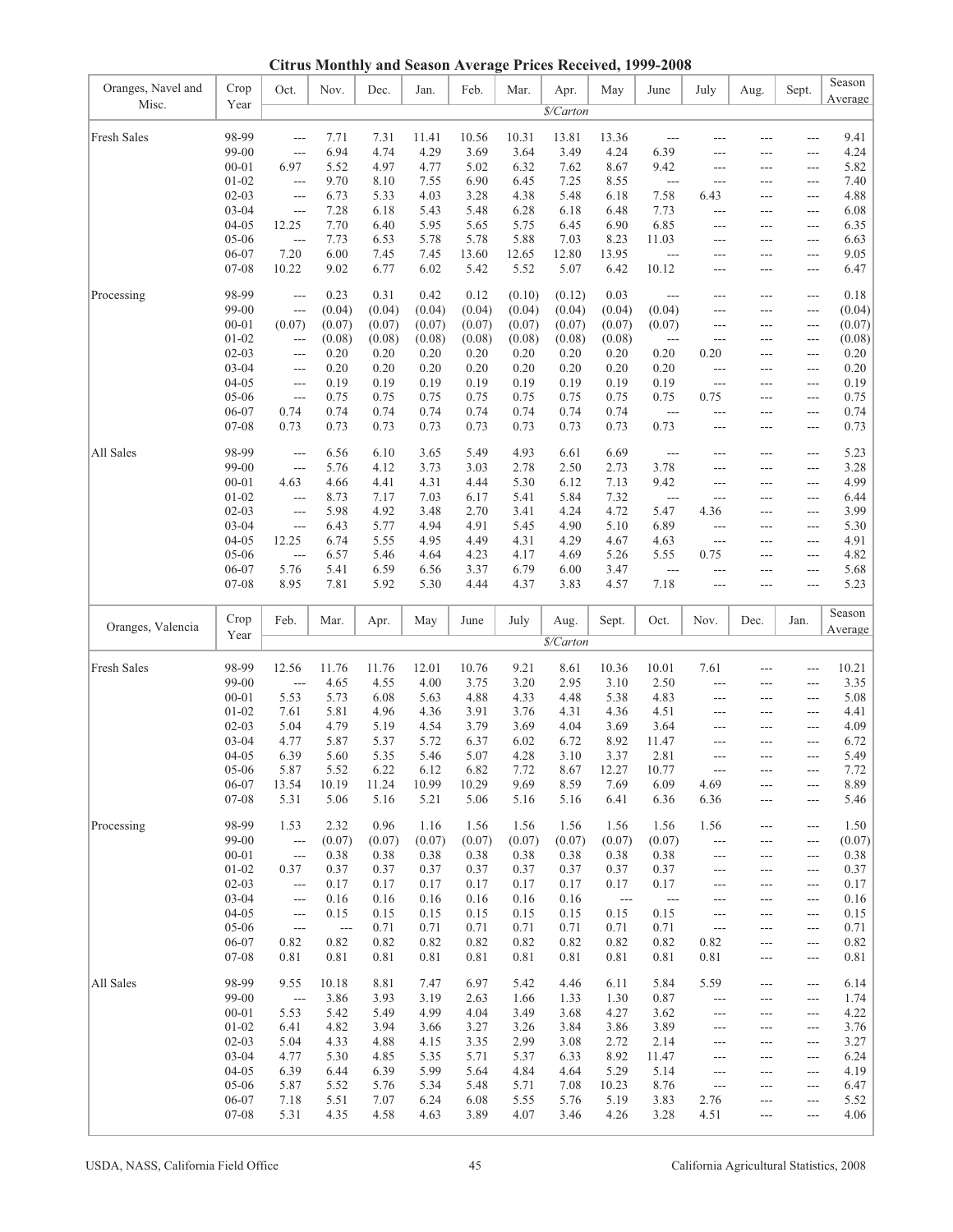**Citrus Monthly and Season Average Prices Received, 1999-2008**

| Tangerines  | Crop      | Oct.           | Nov.   | Dec.   | Jan.   | Feb.   | Mar.   | Apr.      | May            | June  | July | Aug.  | Sept. | Season<br>Average |
|-------------|-----------|----------------|--------|--------|--------|--------|--------|-----------|----------------|-------|------|-------|-------|-------------------|
|             | Year      |                |        |        |        |        |        | \$/Carton |                |       |      |       |       |                   |
| Fresh Sales | 98-99     | 13.51          | 11.71  | 10.16  | 9.76   | 8.56   | 8.91   | 1.96      | ---            |       |      | ---   | $---$ | 10.16             |
|             | 99-00     | 18.10          | 12.50  | 8.30   | 7.20   | 6.25   | 7.95   | 7.75      | 6.55           | ---   | ---  | ---   | ---   | 8.20              |
|             | $00 - 01$ | 15.53          | 10.58  | 8.28   | 7.63   | 9.48   | 11.03  | 3.98      | ---            | ---   | ---  | ---   | $---$ | 9.13              |
|             | $01 - 02$ | 16.91          | 10.76  | 8.26   | 10.41  | 10.01  | 9.26   | 9.86      | 10.46          | ---   |      |       | ---   | 9.81              |
|             | $02 - 03$ | 14.94          | 11.89  | 9.69   | 8.99   | 7.74   | 7.89   | 9.24      | 8.69           |       | ---  | ---   |       | 8.99              |
|             | $03 - 04$ | 17.05          | 12.55  | 10.60  | 9.15   | 7.60   | 8.05   | 8.50      | (1.76)         | ---   | ---  | ---   | $---$ | 8.55              |
|             | $04 - 05$ | 17.31          | 14.11  | 12.11  | 9.66   | 9.66   | 9.66   | 11.31     | 9.56           | $---$ | ---  | ---   | ---   | 10.76             |
|             | $05 - 06$ | 15.92          | 15.47  | 12.62  | 9.02   | 9.07   | 9.17   | 8.97      | 5.67           | $---$ | ---  | ---   | $---$ | 10.92             |
|             | 06-07     | 22.13          | 17.68  | 14.58  | 11.88  | 12.38  | 14.88  | 16.18     | $\overline{a}$ | ---   | ---  | ---   | ---   | 14.68             |
|             | 07-08     | 18.54          | 16.44  | 14.19  | 13.54  | 14.14  | 15.14  | ---       | ---            | ---   | ---  | ---   | ---   | 15.04             |
| Processing  | 98-99     | 0.21           | 0.21   | 0.69   | 0.73   | 0.69   | 0.35   | (0.17)    | ---            | $---$ | ---  | ---   | $---$ | 0.50              |
|             | 99-00     | (0.07)         | (0.07) | (0.07) | (0.07) | (0.07) | (0.07) | (0.07)    | (0.07)         | ---   |      |       | ---   | (0.07)            |
|             | $00 - 01$ | (0.09)         | (0.09) | (0.09) | (0.09) | (0.09) | (0.09) | (0.09)    | ---            | $---$ | ---  | ---   | ---   | (0.09)            |
|             | $01 - 02$ | 0.37           | 0.37   | 0.37   | 0.37   | 0.37   | 0.37   | 0.37      | ---            |       | ---  | ---   | ---   | 0.37              |
|             | $02 - 03$ | $---$          | 0.36   | 0.36   | 0.36   | 0.17   | 0.17   | 0.17      | 0.17           | $---$ | ---  | ---   | $---$ | 0.22              |
|             | $03 - 04$ | ---            | 0.16   | 0.16   | 0.16   | 0.16   | 0.16   | 0.16      | $\overline{a}$ | ---   | ---  | ---   | $---$ | 0.16              |
|             | $04 - 05$ | 0.15           | 0.15   | 0.15   | 0.15   | 0.15   | 0.15   | 0.15      | $\overline{a}$ | $---$ | ---  | ---   | $---$ | 0.15              |
|             | $05-06$   | $---$          | 0.14   | 0.14   | 0.14   | 0.14   | 0.14   | 0.14      | 0.14           | $---$ | ---  | ---   | $---$ | 0.14              |
|             | 06-07     | 0.13           | 0.13   | 0.13   | 0.13   | 0.13   | 0.13   | 0.13      | $\overline{a}$ | ---   | ---  | ---   | $---$ | 0.13              |
|             | 07-08     | ---            | 0.12   | 0.12   | 0.12   | 0.12   | 0.12   | 0.12      | ---            | ---   | ---  | $---$ | ---   | 0.12              |
| All Sales   | 98-99     | 9.88           | 8.54   | 7.57   | 6.86   | 6.24   | 5.89   | 1.59      | $---$          | ---   | ---  | ---   | $---$ | 7.34              |
|             | 99-00     | 13.56          | 8.03   | 6.24   | 5.38   | 4.45   | 4.94   | 4.92      | 3.52           | ---   | ---  |       | ---   | 5.55              |
|             | $00 - 01$ | 10.23          | 8.20   | 6.12   | 5.71   | 6.96   | 9.05   | 3.59      | ---            | $---$ | ---  | ---   | $---$ | 7.08              |
|             | $01 - 02$ | 15.26          | 8.94   | 7.99   | 9.51   | 8.84   | 7.90   | 9.04      | 10.46          | $---$ | ---  | ---   | $---$ | 8.83              |
|             | $02 - 03$ | 14.94          | 10.93  | 8.97   | 8.33   | 6.69   | 6.70   | 7.45      | 7.88           | ---   | ---  | ---   | $---$ | 7.90              |
|             | $03 - 04$ | 17.05          | 11.39  | 9.28   | 8.04   | 6.65   | 7.00   | 7.73      | (1.76)         | $---$ | ---  | ---   | $---$ | 7.55              |
|             | $04-05$   | 16.71          | 12.21  | 11.30  | 7.98   | 8.05   | 8.08   | 10.79     | 9.56           | $---$ | ---  | ---   | $---$ | 9.21              |
|             | $05-06$   | 15.92          | 12.63  | 11.23  | 6.89   | 7.25   | 6.25   | 3.96      | 2.35           | ---   | ---  | ---   | ---   | 8.22              |
|             | 06-07     | 17.73          | 14.17  | 12.31  | 8.83   | 9.01   | 8.25   | 8.69      | ---            |       | ---  | ---   | ---   | 11.02             |
|             | 07-08     | $\overline{a}$ | 16.59  | 14.85  | 11.94  | 11.31  | 11.66  | 11.01     |                | ---   |      |       | $---$ | 12.59             |

**Drying Ratio -- Tons of Green Fruit Required to Produce One Dried Ton**

| Year | $\ddot{\phantom{0}}$<br>Apricots | Figs | Grapes, Raisin | Grapes, Table | Peaches.<br>Freestone | Pears, Bartlett | Plums, Dried |
|------|----------------------------------|------|----------------|---------------|-----------------------|-----------------|--------------|
|      |                                  |      |                |               |                       |                 |              |
| 1999 | a/                               | 3.00 | 4.17           | ---           | 8.49                  | 6.93            | 2.90         |
| 2000 | 7.14                             | 3.00 | 4.43           | ---           | 9.33                  | 6.67            | 3.11         |
| 2001 | 7.32                             | 3.00 | 4.15           | $---$         | 10.07                 | 6.00            | 2.80         |
| 2002 | 7.14                             | 3.00 | 4.30           | 4.44          | 9.31                  | 6.52            | 3.02         |
| 2003 | 7.56                             | 3.00 | 4.54           | 4.52          | 9.49                  | 6.56            | 3.19         |
| 2004 | 7.24                             | 3.00 | 3.99           | 3.94          | 11.95                 | 6.45            | 2.94         |
| 2005 | 8.46                             | 3.00 | 4.60           | 4.61          | 10.95                 | 6.75            | 3.05         |
| 2006 | 8.59                             | 3.00 | 4.60           | 4.62          | 10.16                 | $---$           | 3.20         |
| 2007 | 6.60                             | 3.00 | 4.50           | 4.67          | 9.30                  | $---$           | 2.90         |
| 2008 | 7.65                             | 3.00 | 4.80           | 4.79          | 9.05                  | $---$           | 2.85         |
|      |                                  |      |                |               |                       |                 |              |

a/ Not available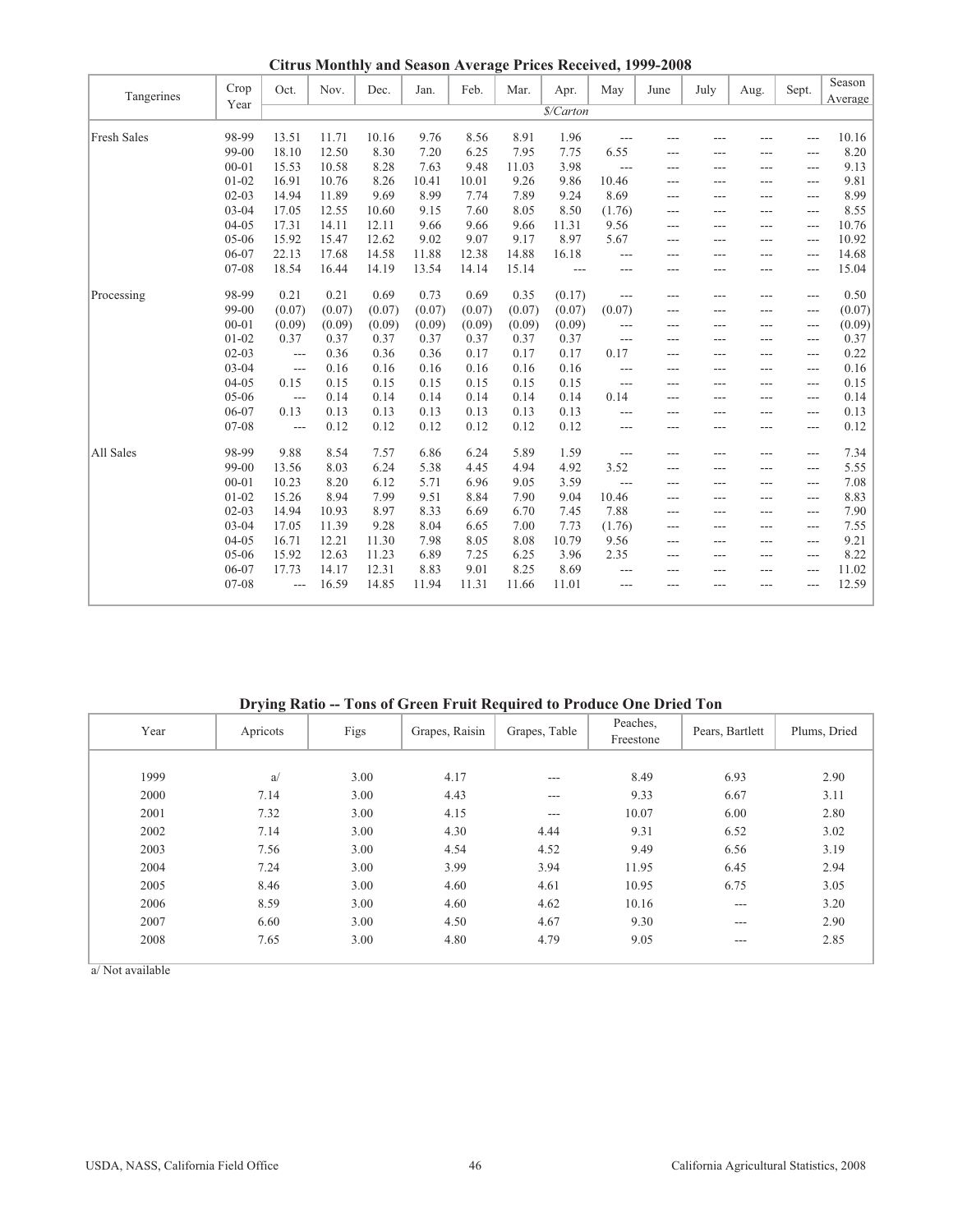**Non-Citrus Fruit Acreage, Production and Value, 1999-2008**

| Crop            | Crop           | Bearing          | Non-Bearing 1/ | Yield Per Acre | Production         | Value Per Unit<br>2/ | <b>Total Value</b> |
|-----------------|----------------|------------------|----------------|----------------|--------------------|----------------------|--------------------|
|                 | Year           | Acres            | Acres          | Tons           | Tons               | $\$/Ton$             | \$1,000            |
|                 |                |                  |                |                |                    |                      |                    |
| Apples          | 1999           | 36,000           | $---$          | 12.50          | 448,000            | 316                  | 141,764            |
|                 | 2000           | 33,000           |                | 8.65           | 285,000            | 328                  | 83,430             |
|                 | 2001           | 30,000           | ---            | 8.65           | 260,000            | 314                  | 77,110             |
|                 | 2002           | 28,000           | $---$          | 8.40           | 235,000            | 408                  | 93,480             |
|                 | 2003           | 28,000           | $---$          | 8.05           | 225,000            | 356                  | 78,190             |
|                 | 2004           | 26,000           |                | 8.05           | 177,500            | 298                  | 52,975             |
|                 | 2005           | 24,000           | ---            | 7.40           | 177,500            | 420                  | 74,718             |
|                 | 2006           | 21,000           | ---            | 8.45           | 177,500            | 480                  | 85,068             |
|                 | 2007           | 20,500           | ---            | 8.40           | 172,500            | 526                  | 90,769             |
|                 | 2008           | 19,500           | $---$          | 9.25           | 180,000            | 610                  | 109,708            |
|                 |                |                  |                |                |                    |                      |                    |
| Apricots        | 1999           | 19,000           | $---$          | 4.47           | 85,000             | 361                  | 30,703             |
|                 | 2000           | 19,000           | $---$          | 4.74           | 90,000             | 329                  | 26,679             |
|                 | 2001           | 18,000           | ---            | 4.28           | 77,000             | 319                  | 22,330             |
|                 | 2002           | 16,000           | ---            | 5.31           | 85,000             | 306                  | 22,964             |
|                 | 2003           | 15,200           | ---            | 6.09           | 92,500             | 316                  | 29,221             |
|                 | 2004           | 13,500           | ---            | 6.96           | 94,000             | 334                  | 28,575             |
|                 | 2005           | 12,600           | $---$          | 5.99           | 75,500             | 481                  | 33,930             |
|                 | 2006           | 11,700           | $---$          | 3.33           | 39,000             | 593                  | 23,128             |
|                 | 2007           | 11,300           | $---$          | 7.17           | 81,000             | 431                  | 34,878             |
|                 | 2008           | 11,100           | $---$          | 6.94           | 77,000             | 472                  | 34,404             |
|                 |                |                  |                |                |                    |                      |                    |
| Avocados        | 98-99          | 59,400           | $---$          | 2.29           | 136,000            | 2,400                | 327,002            |
|                 | 99-00          | 59,000           | ---            | 2.73           | 161,000            | 2,110                | 339,594            |
|                 | $00 - 01$      | 59,000           | $---$          | 3.61           | 213,000            | 1,480                | 315,842            |
|                 | $01 - 02$      | 58,500           | ---            | 3.42           | 200,000            | 1,790                | 358,000            |
|                 | $02 - 03$      | 59,500           | $---$          | 2.82           | 168,000            | 2,170                | 364,560            |
|                 | $03 - 04$      |                  |                | 3.57           |                    | 1,760                |                    |
|                 | $04 - 05$      | 60,500           | ---            |                | 216,000            |                      | 380,160            |
|                 |                | 62,000           | ---            | 2.44           | 151,000            | 1,830                | 276,330            |
|                 | 05-06<br>06-07 | 62,100           | ---            | 4.83<br>2.03   | 300,000            | 1,140<br>1,890       | 342,000            |
|                 | 07-08          | 65,000<br>66,000 | ---            | 2.50           | 132,000<br>165,000 | 1,990                | 249,480<br>328,350 |
|                 |                |                  | ---            |                |                    |                      |                    |
| Cherries, Sweet | 1999           | 18,500           | ---            | 4.38           | 81,000             | 866                  | 68,866             |
|                 | 2000           | 20,000           |                | 2.35           | 47,000             | 1,570                | 71,564             |
|                 | 2001           | 22,000           |                | 2.51           | 55,300             | 1,560                | 79,814             |
|                 | 2002           | 24,000           | $---$          | 2.31           | 55,500             | 1,740                | 93,315             |
|                 | 2003           | 25,000           | $---$          | 2.62           | 65,600             | 1,670                | 106,883            |
|                 | 2004           | 25,000           |                | 2.92           | 73,000             | 1,750                | 123,156            |
|                 | 2005           | 25,000           |                | 2.11           | 52,700             | 1,740                | 84,751             |
|                 | 2006           | 26,000           |                | 1.62           | 42,100             | 3,090                | 124,391            |
|                 | 2007           | 26,000           |                | 3.27           | 85,000             | 1,900                | 155,016            |
|                 | 2008           | 27,000           | ---            | 3.18           | 86,000             | 2,350                | 194,534            |
|                 |                |                  | $---$          |                |                    |                      |                    |
| Dates           | 1999           | 5,100            | ---            | 4.35           | 22,200             | 1,240                | 27,528             |
|                 | 2000           | 5,000            |                | 3.48           | 17,400             | 1,230                | 21,402             |
|                 | 2001           | 4,900            |                | 4.02           | 19,700             | 1,360                | 26,792             |
|                 | 2002           | 4,800            | ---            | 5.04           | 24,200             | 1,550                | 37,510             |
|                 | 2003           | 5,200            |                | 3.46           | 18,000             | 1,380                | 24,840             |
|                 | 2004           | 5,500            | ---            | 3.13           | 17,200             | 1,310                | 22,532             |
|                 |                |                  | ---            |                |                    |                      |                    |
|                 | 2005           | 5,700            | ---            | 3.02           | 17,200             | 1,430                | 24,596             |
|                 | 2006           | 5,500            | ---            | 3.22           | 17,700             | 2,140                | 37,878             |
|                 | 2007           | 5,300            | ---            | 3.08           | 16,300             | 2,290                | 37,327             |
|                 | 2008           | 5,100            | ---            | 3.71           | 18,900             | 1,530                | 28,917             |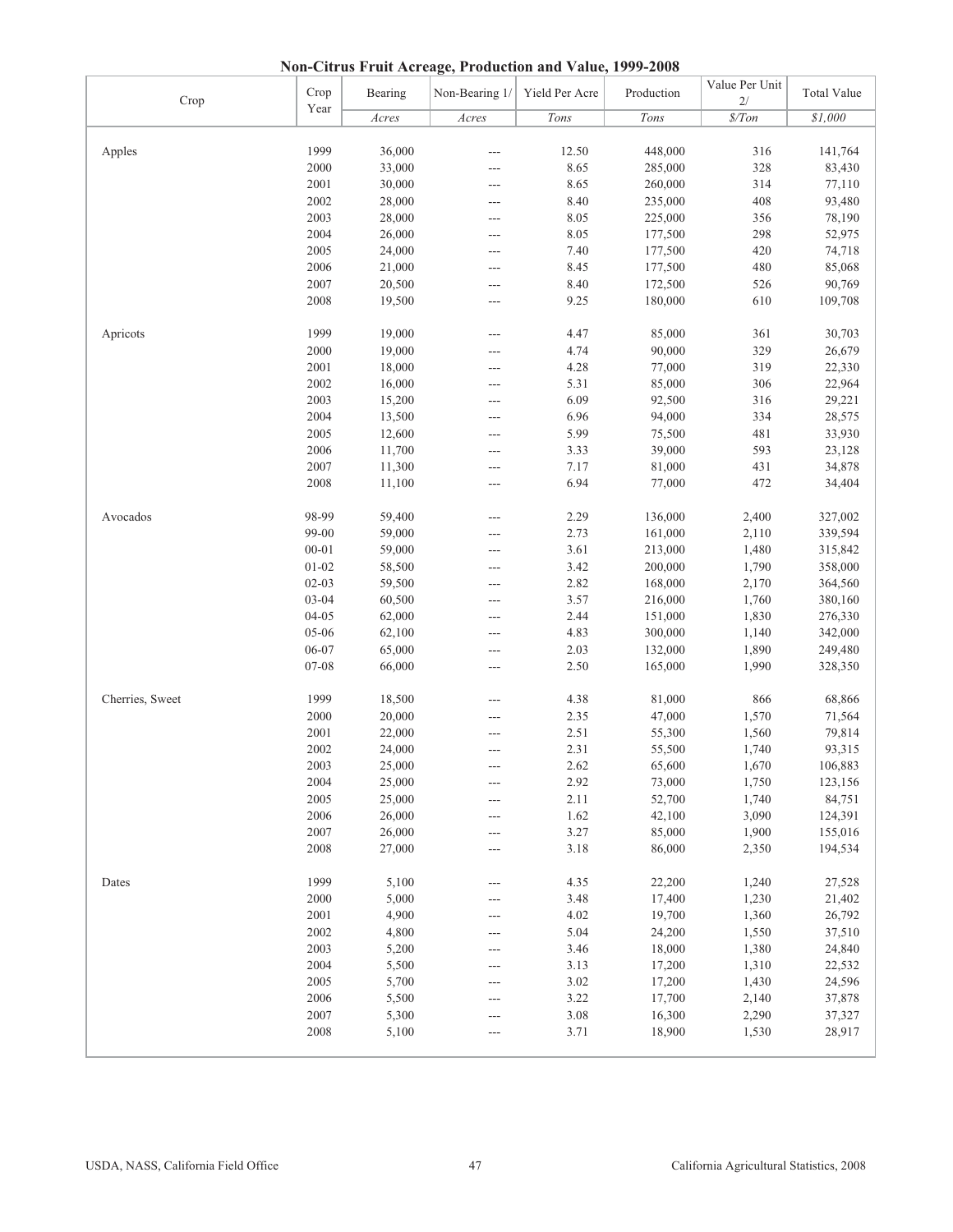**Non-Citrus Fruit Acreage, Production and Value, 1999-2008**

| Crop                | Crop | Bearing | Non-Bearing 1/ | Yield Per Acre | Production | Value Per Unit<br>2/ | <b>Total Value</b> |
|---------------------|------|---------|----------------|----------------|------------|----------------------|--------------------|
|                     | Year | Acres   | Acres          | Tons           | Tons       | $\frac{s}{T}$        | \$1,000            |
|                     |      |         |                |                |            |                      |                    |
| Figs                | 1999 | 15,100  | ---            | 3.13           | 47,300     | 268                  | 12,685             |
|                     | 2000 | 15,900  | ---            | 3.52           | 55,900     | 272                  | 15,226             |
|                     | 2001 | 14,600  | ---            | 2.81           | 41,000     | 366                  | 15,012             |
|                     | 2002 | 13,500  | ---            | 3.94           | 53,200     | 340                  | 18,087             |
|                     | 2003 | 13,000  |                | 3.73           | 48,500     | 317                  | 15,373             |
|                     | 2004 | 12,600  | ---            | 4.06           | 51,100     | 396                  | 20,214             |
|                     | 2005 | 12,000  | ---            | 4.08           | 49,000     | 404                  | 19,807             |
|                     | 2006 | 10,300  | ---            | 4.16           | 42,800     | 426                  | 18,253             |
|                     | 2007 | 9,100   | ---            | 5.25           | 47,800     | 401                  | 19,145             |
|                     | 2008 | 9,400   | $---$          | 4.61           | 43,300     | 599                  | 25,954             |
|                     |      |         |                |                |            |                      |                    |
| Grapes, Raisin 3/4/ | 1999 | 279,000 | 7,000          | 7.61           | 2,122,000  | 321                  | 680,864            |
|                     | 2000 | 280,000 | 7,000          | 10.40          | 2,921,000  | 166                  | 485,139            |
|                     | 2001 | 235,000 | 7,000          | 9.43           | 2,215,000  | 186                  | 411,296            |
|                     | 2002 | 246,000 | 6,000          | 11.40          | 2,804,000  | 152                  | 425,838            |
|                     | 2003 | 255,000 | 5,000          | 8.71           | 2,220,000  | 170                  | 374,167            |
|                     | 2004 | 244,000 | 4,000          | 8.35           | 2,038,000  | 306                  | 624,600            |
|                     | 2005 | 240,000 | 6,000          | 9.52           | 2,285,000  | 261                  | 597,456            |
|                     | 2006 | 234,000 | 6,000          | 7.83           | 1,833,000  | 277                  | 507,893            |
|                     | 2007 | 227,000 | 6,000          | 9.48           | 2,151,000  | 278                  | 597,600            |
|                     | 2008 | 221,000 | 4,000          | 11.40          | 2,520,000  | 271                  | 683,875            |
|                     |      |         |                |                |            |                      |                    |
| Grapes, Table 4/    | 1999 | 87,000  | 13,000         | 8.71           | 758,000    | 552                  | 418,497            |
|                     | 2000 | 89,000  | 11,000         | 8.70           | 774,000    | 565                  | 437,448            |
|                     | 2001 | 88,000  | 10,000         | 8.10           | 713,000    | 610                  | 435,177            |
|                     | 2002 | 88,000  | 9,000          | 8.44           | 743,000    | 616                  | 457,628            |
|                     | 2003 | 85,000  | 8,000          | 8.61           | 732,000    | 601                  | 407,607            |
|                     | 2004 | 83,000  | 9,000          | 9.28           | 770,000    | 695                  | 535,009            |
|                     | 2005 | 83,000  | 10,000         | 10.50          | 872,000    | 442                  | 385,116            |
|                     | 2006 | 83,000  | 10,000         | 8.64           | 717,000    | 898                  | 643,777            |
|                     | 2007 | 82,000  | 10,000         | 9.65           | 791,000    | 787                  | 622,894            |
|                     | 2008 | 83,000  | 10,000         | 11.70          | 973,000    | 406                  | 394,813            |
|                     |      |         |                |                |            |                      |                    |
| Grapes, Wine        | 1999 | 424,000 | 130,000        | 6.28           | 2,662,000  | 585                  | 1,556,405          |
|                     | 2000 | 458,000 | 110,000        | 7.34           | 3,364,000  | 567                  | 1,908,649          |
|                     | 2001 | 480,000 | 90,000         | 6.36           | 3,051,000  | 597                  | 1,820,106          |
|                     | 2002 | 486,000 | 70,000         | 6.48           | 3,149,000  | 535                  | 1,683,452          |
|                     | 2003 | 479,000 | 50,000         | 6.07           | 2,909,000  | 530                  | 1,542,876          |
|                     | 2004 | 473,000 | 40,000         | 5.95           | 2,815,000  | 570                  | 1,604,925          |
|                     | 2005 | 477,000 | 45,000         | 7.98           | 3,806,000  | 582                  | 2,215,248          |
|                     | 2006 | 480,000 | 47,000         | 6.62           | 3,176,000  | 582                  | 1,848,288          |
|                     | 2007 | 480,000 | 43,000         | 6.85           | 3,288,000  | 564                  | 1,855,120          |
|                     | 2008 | 482,000 | 44,000         | 6.34           | 3,055,000  | 609                  | 1,859,150          |
|                     |      |         |                |                |            |                      |                    |
| Grapes, All 3/5/    | 1999 | 790,000 | 150,000        | 7.02           | 5,542,000  | 479                  | 2,655,766          |
|                     | 2000 | 827,000 | 128,000        | 8.54           | 7,059,000  | 401                  | 2,831,236          |
|                     | 2001 | 803,000 | 107,000        | 7.45           | 5,979,000  | 446                  | 2,666,579          |
|                     | 2002 | 820,000 | 85,000         | 8.17           | 6,696,000  | 383                  | 2,566,918          |
|                     | 2003 | 819,000 | 63,000         | 7.16           | 5,861,000  | 402                  | 2,324,650          |
|                     | 2004 | 800,000 | 53,000         | 7.03           | 5,623,000  | 492                  | 2,764,534          |
|                     | 2005 | 800,000 | 61,000         | 8.70           | 6,963,000  | 459                  | 3,197,820          |
|                     | 2006 | 797,000 | 63,000         | 7.18           | 5,726,000  | 524                  | 2,999,958          |
|                     | 2007 | 789,000 | 59,000         | 7.90           | 6,230,000  | 494                  | 3,075,614          |
|                     | 2008 | 786,000 | 58,000         | 8.33           | 6,548,000  | 449                  | 2,937,838          |
|                     |      |         |                |                |            |                      |                    |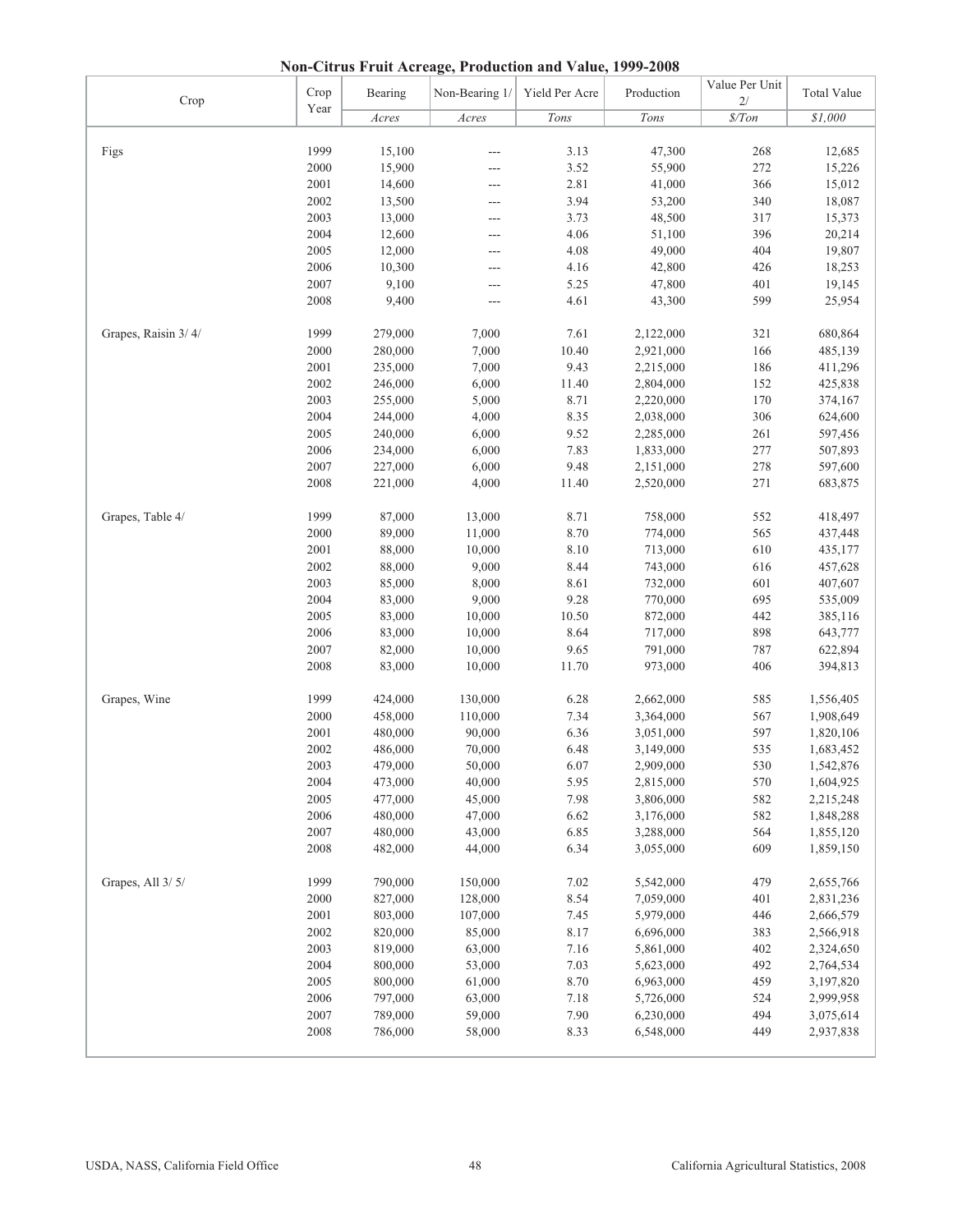**Non-Citrus Fruit Acreage, Production and Value, 1999-2008**

| Crop                | Crop | Bearing | Non-Bearing 1/ | Yield Per Acre | Production | Value Per Unit<br>2/ | <b>Total Value</b> |
|---------------------|------|---------|----------------|----------------|------------|----------------------|--------------------|
|                     | Year | Acres   | Acres          | Tons           | Tons       | $\frac{s}{T}$        | \$1,000            |
|                     |      |         |                |                |            |                      |                    |
| Kiwifruit           | 1999 | 5,300   | ---            | 5.09           | 27,000     | 634                  | 15,215             |
|                     | 2000 | 5,300   | ---            | 6.42           | 34,000     | 455                  | 13,888             |
|                     | 2001 | 4,900   | ---            | 5.27           | 25,800     | 667                  | 15,340             |
|                     | 2002 | 4,500   | ---            | 5.80           | 26,100     | 783                  | 18,097             |
|                     | 2003 | 4,500   | ---            | 5.64           | 25,400     | 853                  | 20,472             |
|                     | 2004 | 4,500   | ---            | 5.93           | 26,700     | 809                  | 19,977             |
|                     | 2005 | 4,500   | ---            | 8.27           | 37,200     | 620                  | 22,461             |
|                     | 2006 | 4,200   | ---            | 6.21           | 26,100     | 911                  | 23,148             |
|                     | 2007 | 4,200   | ---            | 5.83           | 24,500     | 950                  | 22,517             |
|                     | 2008 | 4,200   | ---            | 5.48           | 23,000     | 888                  | 19,545             |
| Nectarines          | 1999 | 35,500  | ---            | 7.72           | 274,000    | 411                  | 112,497            |
|                     | 2000 | 35,500  | ---            | 7.52           | 267,000    | 398                  | 106,256            |
|                     | 2001 | 36,500  | ---            | 7.53           | 275,000    | 464                  | 127,642            |
|                     | 2002 | 36,500  | ---            | 8.22           | 300,000    | 382                  | 114,600            |
|                     | 2003 | 35,500  | ---            | 7.69           | 273,000    | 436                  | 119,028            |
|                     | 2004 | 35,000  | ---            | 7.69           | 269,000    | 342                  | 86,184             |
|                     | 2005 | 34,000  | ---            | 7.03           | 239,000    | 504                  | 120,456            |
|                     | 2006 | 33,000  | ---            | 6.61           | 218,000    | 517                  | 112,706            |
|                     | 2007 | 31,000  | ---            | 8.68           | 269,000    | 331                  | 89,039             |
|                     | 2008 | 31,000  | ---            | 9.52           | 295,000    | 365                  | 107,675            |
|                     |      |         |                |                |            |                      |                    |
| Olives              | 1999 | 35,300  | ---            | 4.02           | 142,000    | 387                  | 55,011             |
|                     | 2000 | 36,000  | ---            | 1.47           | 53,000     | 656                  | 34,743             |
|                     | 2001 | 36,000  | ---            | 3.72           | 134,000    | 672                  | 90,096             |
|                     | 2002 | 36,000  | $---$          | 2.86           | 103,000    | 573                  | 58,983             |
|                     | 2003 | 36,000  | $---$          | 3.28           | 118,000    | 409                  | 48,289             |
|                     | 2004 | 32,000  | ---            | 3.36           | 107,500    | 564                  | 60,643             |
|                     | 2005 | 32,000  | ---            | 4.44           | 142,000    | 564                  | 80,097             |
|                     | 2006 | 31,000  | ---            | 0.76           | 23,500     | 771                  | 18,119             |
|                     | 2007 | 30,000  | ---            | 4.42           | 132,500    | 654                  | 86,694             |
|                     | 2008 | 30,000  | ---            | 2.23           | 66,800     | 697                  | 46,587             |
| Peaches, Clingstone | 1999 | 29,800  | $\overline{a}$ | 17.75          | 529,500    | 226                  | 115,740            |
|                     | 2000 | 28,200  |                | 18.90          | 532,000    | 250                  | 127,125            |
|                     | 2001 | 28,800  |                | 16.60          | 476,000    | 244                  | 110,044            |
|                     | 2002 | 31,000  | ---            | 18.20          | 562,000    | 247                  | 132,639            |
|                     | 2003 | 31,000  |                | 17.30          | 536,000    | 215                  | 108,484            |
|                     | 2004 | 32,000  | ---            | 16.80          | 539,000    | 263                  | 141,494            |
|                     | 2005 | 30,400  | ---            | 15.90          | 484,000    | 254                  | 122,939            |
|                     | 2006 | 27,000  | ---            | 13.30          | 359,000    | 292                  | 104,846            |
|                     | 2007 | 26,500  | ---            | 19.00          | 503,000    | 304                  | 152,665            |
|                     | 2008 | 25,000  | ---            | 17.00          | 426,000    | 347                  | 147,857            |
|                     |      |         |                |                |            |                      |                    |
| Peaches, Freestone  | 1999 | 36,500  | ---            | 10.45          | 381,500    | 320                  | 122,420            |
|                     | 2000 | 37,000  |                | 10.70          | 395,500    | 314                  | 124,484            |
|                     | 2001 | 37,000  | ---            | 10.50          | 387,500    | 352                  | 136,699            |
|                     | 2002 | 37,000  | ---            | 10.80          | 398,000    | 348                  | 138,369            |
|                     | 2003 | 36,000  | ---            | 11.50          | 413,000    | 336                  | 138,746            |
|                     | 2004 | 35,000  | ---            | 12.50          | 436,000    | 281                  | 109,760            |
|                     | 2005 | 33,000  | ---            | 11.70          | 385,000    | 408                  | 157,048            |
|                     | 2006 | 32,000  |                | 11.00          | 353,000    | 469                  | 165,562            |
|                     | 2007 | 31,000  | ---            | 14.40          | 446,000    | 402                  | 179,175            |
|                     | 2008 | 31,000  | ---            | 14.00          | 433,000    | 339                  | 146,692            |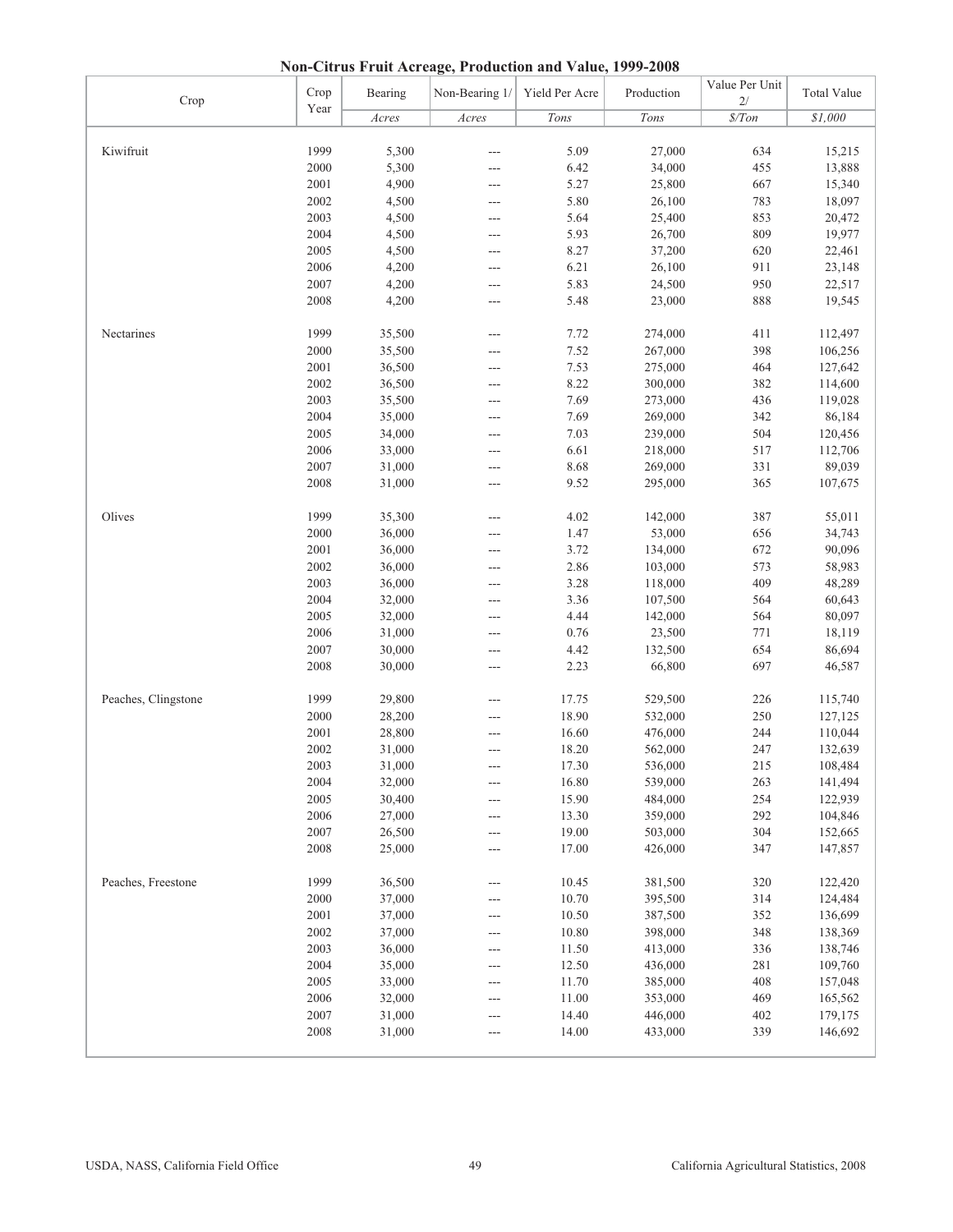**Non-Citrus Fruit Acreage, Production and Value, 1999-2008**

| Crop            | Crop | Bearing | Non-Bearing 1/ | Yield Per Acre | Production       | Value Per Unit<br>2/ | <b>Total Value</b> |
|-----------------|------|---------|----------------|----------------|------------------|----------------------|--------------------|
|                 | Year | Acres   | Acres          | Tons           | Tons             | $\frac{\$}{T}$ on    | \$1,000            |
|                 |      |         |                |                |                  |                      |                    |
| Peaches, All    | 1999 | 66,300  | $---$          | 13.70          | 911,000          | 266                  | 238,160            |
|                 | 2000 | 65,200  | ---            | 14.20          | 927,500          | 278                  | 251,609            |
|                 | 2001 | 65,800  | $---$          | 13.10          | 863,500          | 294                  | 246,743            |
|                 | 2002 | 68,000  | $---$          | 14.10          | 960,000          | 290                  | 271,008            |
|                 | 2003 | 67,000  | ---            | 14.20          | 949,000          | 269                  | 247,230            |
|                 | 2004 | 67,000  | $---$          | 14.60          | 975,000          | 270                  | 251,254            |
|                 | 2005 | 63,400  | ---            | 13.70          | 869,000          | 322                  | 279,987            |
|                 | 2006 | 59,000  | ---            | 12.10          | 712,000          | 380                  | 270,408            |
|                 | 2007 | 57,500  | ---            | 16.50          | 949,000          | 350                  | 331,840            |
|                 | 2008 | 56,000  | $---$          | 15.30          | 859,000          | 343                  | 294,549            |
|                 |      |         |                |                |                  |                      |                    |
| Pears, Bartlett | 1999 | 15,000  | $---$          | 20.70          | 311,000          | 208                  | 64,676             |
|                 | 2000 | 15,000  | $---$          | 18.80          | 282,000          | 201                  | 53,613             |
|                 | 2001 | 14,000  | ---            | 19.60          | 275,000          | 255                  | 61,202             |
|                 | 2002 | 13,500  | ---            | 17.20          | 232,000          | 242                  | 56,120             |
|                 | 2003 | 13,000  | $---$          | 16.70          | 217,000          | 216                  | 46,850             |
|                 | 2004 | 13,000  | ---            | 17.20          | 223,000          | 252                  | 56,288             |
|                 | 2005 | 12,000  | $---$          | 13.80          | 166,000          | 297                  | 49,334             |
|                 | 2006 | 12,000  | ---            | 16.60          | 199,000          | 237                  | 44,709             |
|                 | 2007 | 11,000  | $---$          | 18.30          | 201,000          | 289                  | 58,098             |
|                 | 2008 | 11,000  | $---$          | 17.70          | 195,000          | 373                  | 72,748             |
|                 |      |         |                |                |                  |                      |                    |
| Pears, Other    | 1999 | 4,900   | $---$          | 12.00          | 58,800           | 295                  | 17,346             |
|                 | 2000 | 5,100   |                | 11.00          | 56,100           | 437                  | 24,516             |
|                 | 2001 | 4,600   |                | 12.00          | 55,200           | 369                  | 20,369             |
|                 | 2002 | 4,300   | $---$          | 12.00          | 51,600           | 405                  | 20,898             |
|                 | 2003 | 4,300   | ---            | 12.80          | 55,000           | 300                  | 16,526             |
|                 | 2004 | 4,000   |                | 12.00          | 48,000           | 503                  | 24,144             |
|                 | 2005 | 4,000   | $---$<br>$---$ | 9.00           | 36,000           | 846                  | 30,456             |
|                 | 2006 | 4,000   | $---$          | 10.00          | 40,000           | 589                  |                    |
|                 | 2007 | 4,000   | $---$          | 10.50          |                  | 586                  | 23,560             |
|                 | 2008 | 4,000   |                | 12.00          | 42,000<br>48,000 | 689                  | 24,593<br>33,091   |
|                 |      |         | $---$          |                |                  |                      |                    |
| Pears, All      | 1999 | 19,900  | $---$          | 18.60          | 369,800          | 222                  | 82,022             |
|                 | 2000 | 20,100  | ---            | 16.80          | 338,100          | 242                  | 78,129             |
|                 | 2001 | 18,600  |                | 17.80          | 330,200          | 276                  | 81,571             |
|                 | 2002 | 17,800  |                | 15.90          | 283,600          | 272                  | 77,018             |
|                 | 2003 | 17,300  | $---$          | 15.70          | 272,000          | 233                  | 63,376             |
|                 | 2004 | 17,000  |                | 15.90          | 271,000          | 297                  | 80,432             |
|                 | 2005 | 16,000  |                | 12.60          | 202,000          | 395                  | 79,790             |
|                 | 2006 | 16,000  |                | 14.90          | 239,000          | 298                  | 68,269             |
|                 | 2007 | 15,000  |                | 16.20          | 243,000          | 340                  | 82,691             |
|                 | 2008 | 15,000  |                | 16.20          | 243,000          | 436                  | 105,839            |
|                 |      |         | $---$          |                |                  |                      |                    |
| Plums           | 1999 | 40,000  | $---$          | 4.90           | 196,000          | 419                  | 82,041             |
|                 | 2000 | 38,000  | ---            | 5.18           | 197,000          | 442                  | 87,115             |
|                 | 2001 | 37,000  |                | 5.68           | 210,000          | 306                  | 64,362             |
|                 | 2002 | 36,000  | ---            | 5.58           | 201,000          | 386                  | 77,586             |
|                 | 2003 | 35,000  |                | 5.97           | 209,000          | 418                  | 87,362             |
|                 | 2004 | 33,500  |                | 4.66           | 156,000          | 516                  | 74,347             |
|                 | 2005 | 32,000  | ---            | 5.34           | 171,000          | 541                  | 92,463             |
|                 | 2006 | 31,000  | ---            | 5.10           | 158,000          | 688                  | 108,648            |
|                 | 2007 | 29,500  |                | 5.15           | 152,000          | 665                  | 101,077            |
|                 | 2008 | 29,500  | $---$<br>---   | 5.42           | 160,000          | 356                  | 56,960             |
|                 |      |         |                |                |                  |                      |                    |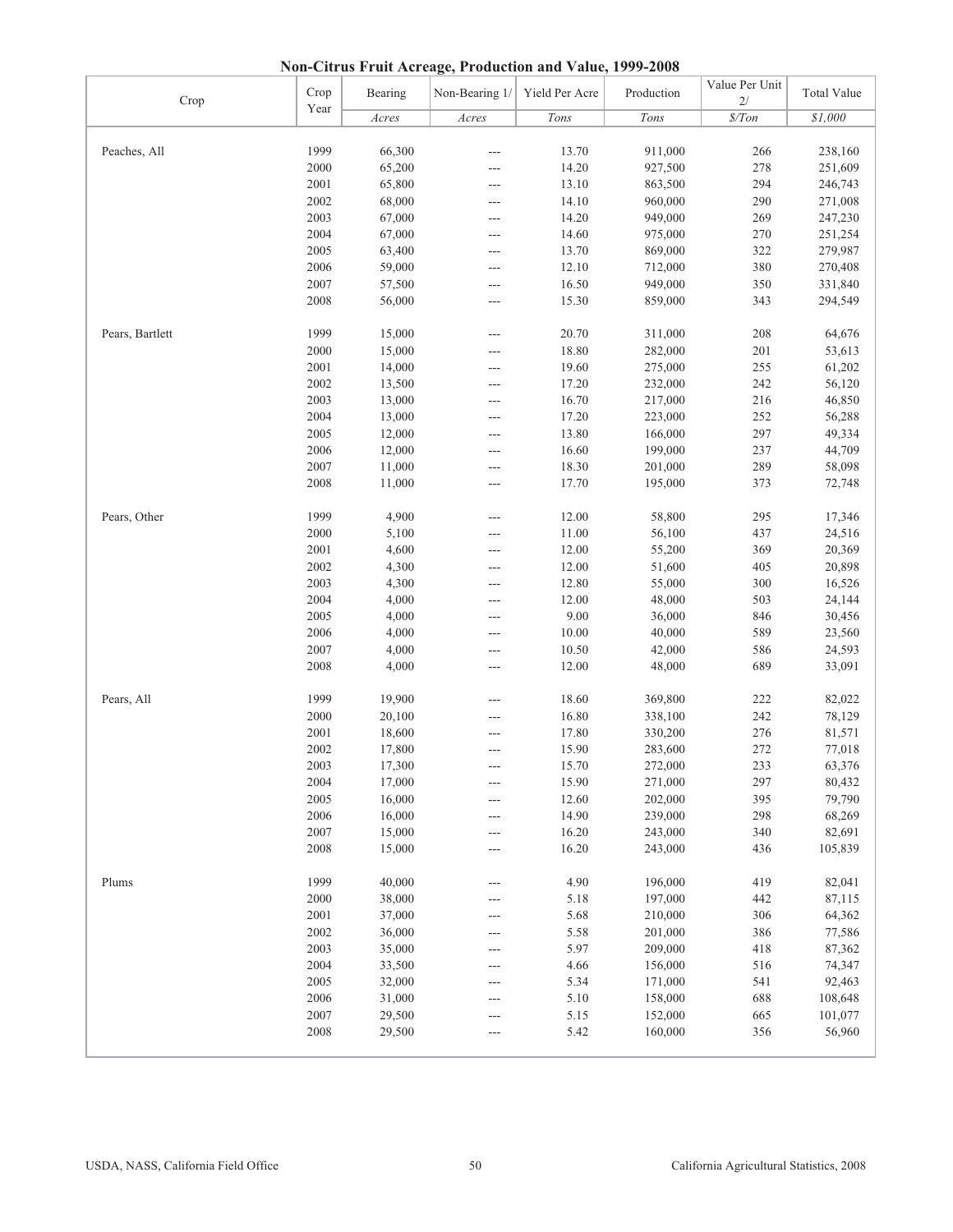| Non-Citrus Fruit Acreage, Production and Value, 1999-2008 |  |  |
|-----------------------------------------------------------|--|--|
|                                                           |  |  |

| Crop               | Crop<br>Year | Bearing | Non-Bearing 1/ | Yield Per Acre | Production | Value Per Unit<br>2/ | <b>Total Value</b> |
|--------------------|--------------|---------|----------------|----------------|------------|----------------------|--------------------|
|                    |              | Acres   | Acres          | Tons           | Tons       | \$/ Ton              | \$1,000            |
|                    |              |         |                |                |            |                      |                    |
| Plums, Dried 5/    | 1999         | 83,000  | 22,000         | 2.14           | 178,000    | 861                  | 142,065            |
|                    | 2000         | 86,000  | 15,000         | 2.55           | 219,000    | 770                  | 154,770            |
|                    | 2001         | 86,000  | 11,000         | 1.74           | 150,000    | 726                  | 98,010             |
|                    | 2002         | 74,000  | 9,000          | 2.32           | 172,000    | 810                  | 132,030            |
|                    | 2003         | 72,000  | 8,000          | 2.51           | 181,000    | 772                  | 129,696            |
|                    | 2004         | 70,000  | $---$          | 0.70           | 49,000     | 1,500                | 72,000             |
|                    | 2005         | 67,000  | 7,500          | 1.45           | 97,000     | 1,470                | 138,180            |
|                    | 2006         | 65,000  | 7,500          | 3.05           | 198,000    | 1,390                | 262,710            |
|                    | 2007         | 64,000  | 7,500          | 1.30           | 83,000     | 1,450                | 117,450            |
|                    | 2008         | 64,000  | ---            | 2.01           | 129,000    | 1,500                | 193,500            |
| Miscellaneous      | 1999         | 40,000  | ---            | $---$          | 233,000    | ---                  | 135,393            |
| Fruits and Nuts 6/ | 2000         | 32,000  | ---            |                | 205,000    | ---                  | 93,793             |
|                    | 2001         | 32,000  | ---            | $- - -$        | 167,000    | ---                  | 84,992             |
|                    | 2002         | 33,000  | ---            | $---$          | 196,000    | ---                  | 106,233            |
|                    | 2003         | 29,000  | ---            | ---            | 169,000    | ---                  | 95,085             |
|                    | 2004         | 23,000  | ---            | $---$          | 125,000    | ---                  | 88,577             |
|                    | 2005         | 29,000  | ---            | $---$          | 178,000    | ---                  | 127,038            |
|                    | 2006         | 34,000  | ---            | $---$          | 190,000    | ---                  | 146,379            |
|                    | 2007         | 35,000  | ---            | $---$          | 197,000    | ---                  | 156,361            |
|                    | 2008         | 28,000  | ---            | ---            | 166,000    | ---                  | 124,900            |

1/ Non-bearing shown only in year when acreage surveys were conducted.

2/ Return at processing plant door or packinghouse door.

 $3/$  Acres of raisin type grapes enrolled in the California Raisin Industry Diversion (RID) program were;  $1998-2000 -$  zero;  $2001 - 41,000$ ;  $2002 - 27,000$ ;  $2003 - 2007 -$  zero. These acres were deducted from bearing acres before calculating yield.

4/ Production is the fresh equivalent of dried and not dried.

5/ Acreage by county, variety and year of planting for 2007 are available upon request.

 jujubes, kumquats, limes, loquats, Macadamia nuts, persimmons, pomegranates, prickly pears, quince, citrus by-products, and orchard biomass. 6/ These crops are apricot-plum crosses (aprium, plumcot, pluots), black walnuts, chayotes, cherimoyas, chestnuts, feijoas, guavas, jojobas,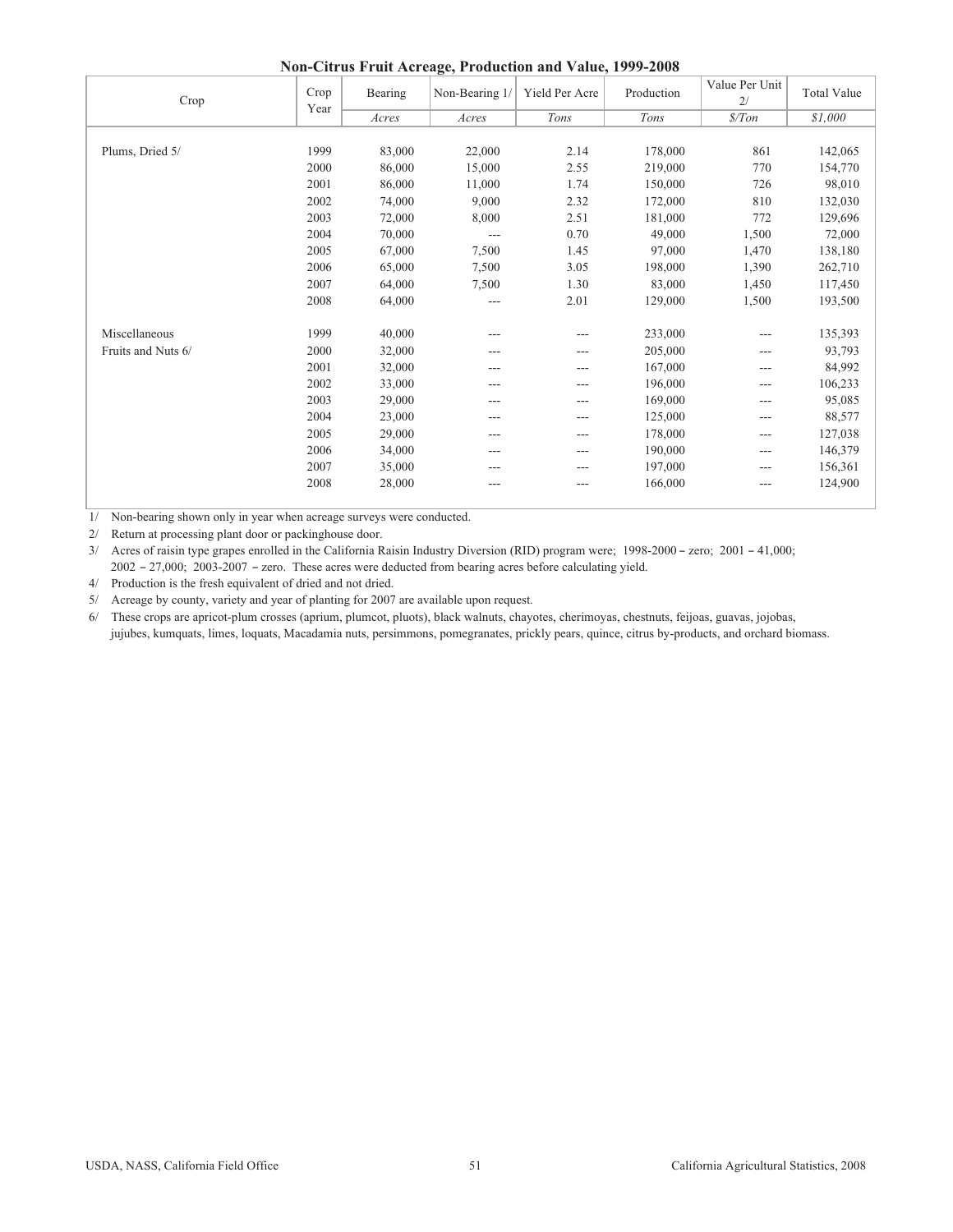|                    |              |                            |                    | Fresh Market             | Processing        |                  |                                   |                                   |  |
|--------------------|--------------|----------------------------|--------------------|--------------------------|-------------------|------------------|-----------------------------------|-----------------------------------|--|
| Crop               | Crop         | <b>Utilized Production</b> |                    |                          | Total             |                  |                                   | Canned                            |  |
|                    | Year         |                            | Quantity           | Value                    | Quantity          | Value            | Quantity                          | Value                             |  |
|                    |              | Tons                       | Tons               | $\frac{s}{T}$            | Tons              | \$/ Ton          | Tons                              | $\$/Ton$                          |  |
|                    |              |                            |                    |                          |                   |                  |                                   |                                   |  |
| Apples 1/          | 1999         | 448,000                    | 210,000            | 496.00                   | 238,000           | 158.00           | 20,000                            | 148.00                            |  |
|                    | 2000         | 255,000                    | 130,000            | 486.00                   | 125,000           | 162.00           | 3,000                             | 152.00                            |  |
|                    | 2001         | 245,000                    | 110,000            | 458.00                   | 135,000           | 198.00           | 8,500                             | 146.00                            |  |
|                    | 2002<br>2003 | 230,000                    | 115,000<br>110,000 | 606.00<br>532.00         | 115,000           | 210.00<br>179.00 | 11,000                            | 208.00                            |  |
|                    | 2004         | 220,000<br>177,500         | 82,500             | 452.00                   | 110,000<br>95,000 | 165.00           | 8,000<br>$\overline{\phantom{a}}$ | 142.00<br>$\overline{a}$          |  |
|                    | 2005         | 177,500                    | 80,000             | 756.00                   | 97,500            | 146.00           |                                   |                                   |  |
|                    | 2006         | 177,500                    | 77,500             | 824.00                   | 100,000           | 212.00           | $---$<br>$---$                    | ---<br>---                        |  |
|                    | 2007         | 172,500                    | 77,500             | 862.00                   | 95,000            | 252.00           | $---$                             | $---$                             |  |
|                    | 2008         | 180,000                    | 80,000             | 1,044.00                 | 100,000           | 262.00           | $---$                             | ---                               |  |
|                    |              |                            |                    |                          |                   |                  |                                   |                                   |  |
| Apricots 2/        | 1999         | 85,000                     | $-\, -\, -$        | $\qquad \qquad - \qquad$ | $-\, -\, -$       | $---$            | $\qquad \qquad - -$               | $---$                             |  |
|                    | 2000         | 81,000                     | 21,000             | 459.00                   | 60,000            | 288.00           | 32,000                            | 322.00                            |  |
|                    | 2001         | 70,000                     | 14,000             | 551.00                   | 56,000            | 260.00           | 31,000                            | 292.00                            |  |
|                    | 2002         | 75,000                     | 14,000             | 490.00                   | 61,000            | 271.00           | 30,500                            | 286.00                            |  |
|                    | 2003         | 92,500                     | 22,000             | 492.00                   | 70,500            | 264.00           | 30,000                            | 298.00                            |  |
|                    | 2004         | 85,500                     | 17,900             | 538.00                   | 67,600            | 283.00           | $\overline{a}$                    | $\overline{a}$                    |  |
|                    | 2005         | 70,500                     | 18,500             | 1,090.00                 | 52,000            | 271.00           | 23,500                            | 285.00                            |  |
|                    | 2006         | 39,000                     | 9,000              | 1,510.00                 | 30,000            | 321.00           | 14,900                            | 359.00                            |  |
|                    | 2007         | 81,000                     | 23,000             | 742.00                   | 58,000            | 330.00           | 24,000                            | 362.00                            |  |
|                    | 2008         | 72,900                     | 22,000             | 775.00                   | 50,900            | 353.00           | 22,000                            | 389.00                            |  |
|                    |              |                            |                    |                          |                   |                  |                                   |                                   |  |
| Avocados           | 98-99        | 136,000                    | 136,000            | 2,400.00                 |                   | ---              | $---$                             | ---                               |  |
|                    | 99-00        | 161,000                    | 161,000            | 2,110.00                 |                   | ---              | ---                               | ---                               |  |
|                    | $00 - 01$    | 213,000                    | 213,000            | 1,480.00                 | $---$             | ---              | ---                               | ---                               |  |
|                    | $01 - 02$    | 200,000                    | 200,000            | 1,790.00                 |                   | $---$            | ---                               | ---                               |  |
|                    | $02 - 03$    | 168,000                    | 168,000            | 2,170.00                 | ---               | ---              | $---$                             | ---                               |  |
|                    | $03 - 04$    | 216,000                    | 216,000            | 1,760.00                 | ---               | ---              | $---$                             | $---$                             |  |
|                    | $04 - 05$    | 151,000                    | 151,000            | 1,830.00                 | $---$             | $---$            | $---$                             | $---$                             |  |
|                    | 05-06        | 300,000                    | 300,000            | 1,140.00                 |                   | ---              | $---$                             | ---                               |  |
|                    | 06-07        | 132,000                    | 132,000            | 1,890.00                 | ---               | $---$            | $---$                             | $---$                             |  |
|                    | $07 - 08$    | 165,000                    | 165,000            | 1,990.00                 | ---               | ---              | ---                               | ---                               |  |
|                    |              |                            |                    |                          |                   |                  |                                   |                                   |  |
| Cherries, Sweet 3/ | 1999         | 79,500                     | 54,200             | 1,040.00                 | 25,300            | 494.00           | ---                               | ---                               |  |
|                    | 2000         | 45,700                     | 29,600             | 2,180.00                 | 16,100            | 437.00           | ---                               | ---                               |  |
|                    | 2001         | 51,100                     | 41,300             | 1,840.00                 | 9,800             | 390.00           |                                   |                                   |  |
|                    | 2002         | 53,700                     | 43,300             | 2,090.00                 | 10,400            | 271.00           | $---$                             | $---$                             |  |
|                    | 2003         | 63,900                     | 51,600             | 1,980.00                 | 12,300            | 383.00           |                                   | ---                               |  |
|                    | 2004         | 70,300                     | 57,700             | 2,020.00                 | 12,600            | 524.00           | ---                               | $---$                             |  |
|                    | 2005         | 48,600                     | 35,600             | 2,210.00                 | 13,000            | 467.00           | $---$                             | $---$                             |  |
|                    | 2006         | 40,200                     | 32,400             | 3,740.00                 | 7,800             | 412.00           | $---$                             | $---$                             |  |
|                    | 2007         | 81,800                     | 67,400             | 2,250.00                 | 14,400            | 234.00           | ---                               | ---                               |  |
|                    | 2008         | 82,800                     | 67,400             | 2,840.00                 | 15,400            | 202.00           | ---                               |                                   |  |
|                    |              |                            |                    |                          |                   |                  |                                   |                                   |  |
| Dates              | 1999         | 22,200                     | 22,200             | 1,240.00                 | ---               |                  | ---                               | ---                               |  |
|                    | 2000         | 17,400                     | 17,400             | 1,230.00                 |                   |                  | ---                               | ---                               |  |
|                    | 2001         | 19,700                     | 19,700             | 1,360.00                 | ---               | ---              | $---$                             | $---$                             |  |
|                    | 2002<br>2003 | 24,200                     | 24,200             | 1,550.00                 |                   | $---$            | ---                               | $---$                             |  |
|                    | 2004         | 18,000                     | 18,000             | 1,380.00                 |                   |                  |                                   | ---                               |  |
|                    | 2005         | 17,200                     | 17,200<br>17,200   | 1,310.00<br>1,430.00     |                   | $---$<br>---     | $---$<br>---                      | $---$<br>$\hspace{0.05cm} \ldots$ |  |
|                    | 2006         | 17,200<br>17,700           | 17,700             | 2,140.00                 |                   |                  |                                   |                                   |  |
|                    | 2007         | 16,300                     | 16,300             | 2,290.00                 |                   | ---              | ---                               | $---$                             |  |
|                    | 2008         | 18,900                     | 18,900             | 1,530.00                 |                   | $---$            | ---                               | $---$<br>$---$                    |  |
|                    |              |                            |                    |                          |                   |                  | ---                               |                                   |  |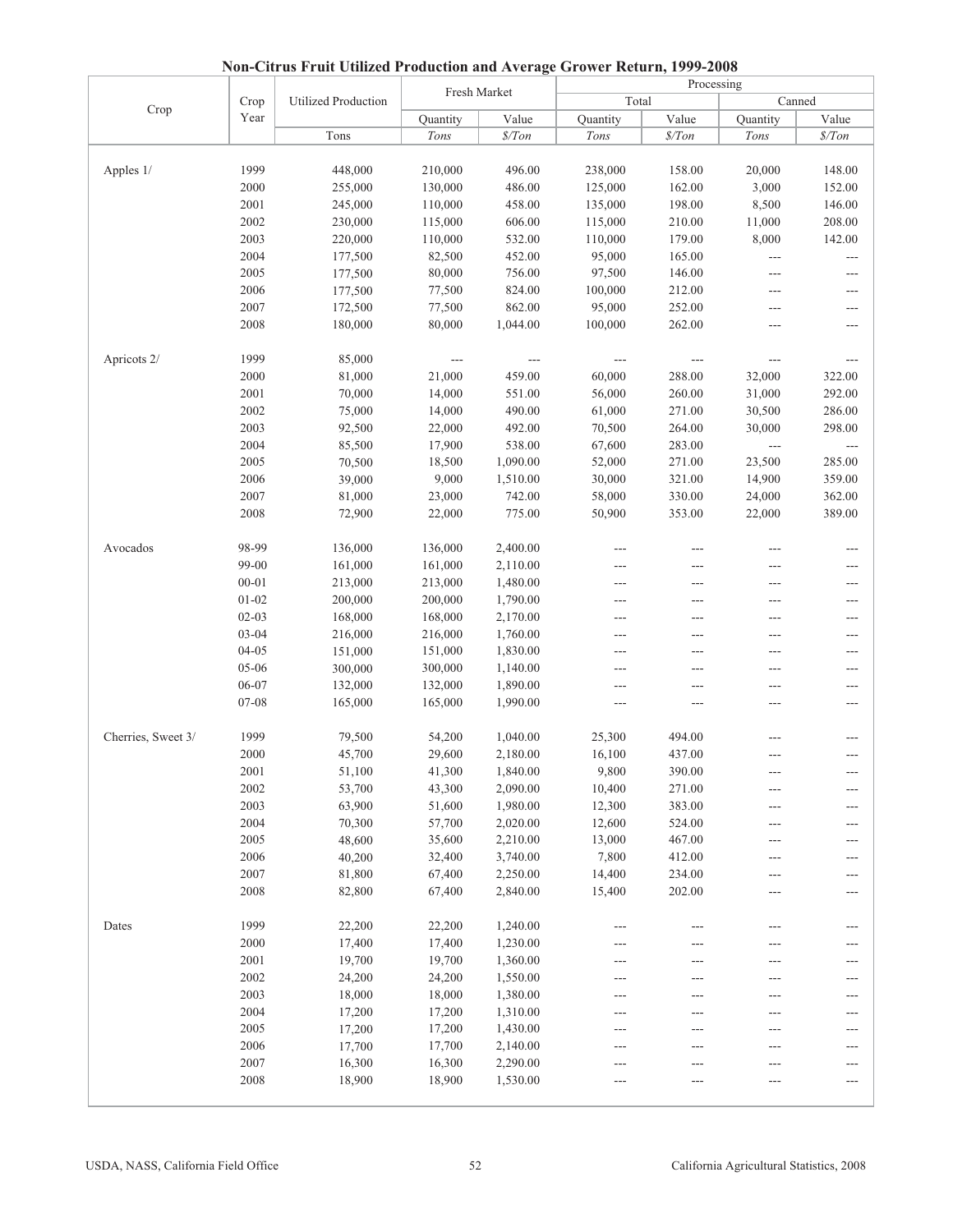|                    | 11 <b>0H</b> |                |                  |                      |                      | Chrus Fruit Cumzeu Frouuetion and Average Grower Tecturity 1777 2000<br>Processing |                     |               |                      |
|--------------------|--------------|----------------|------------------|----------------------|----------------------|------------------------------------------------------------------------------------|---------------------|---------------|----------------------|
|                    | Crop         |                | Juice or Crushed |                      | Frozen               |                                                                                    | Dried (Fresh Basis) |               | <b>Dried Basis</b>   |
| Crop               | Year         | Quantity       | Value            | Quantity             | Value                | Quantity                                                                           | Value               | Quantity      | Value                |
|                    |              |                |                  |                      |                      |                                                                                    |                     |               |                      |
|                    |              | Tons           | $\$/Ton$         | $Tons$               | $\$/Ton$             | Tons                                                                               | $\frac{\$}{T}$ on   | Tons          | $\$/Ton$             |
|                    |              |                |                  |                      |                      |                                                                                    |                     |               |                      |
| Apples 1/          | 1999         | 200,000        | 154.00           | $---$                | $---$                | $---$                                                                              | $---$               | ---           | $---$                |
|                    | 2000         | 112,500        | 156.00           | ---                  | ---                  | ---                                                                                | ---                 | ---           | ---                  |
|                    | 2001         | 109,000        | 209.00           | ---                  | ---                  | ---                                                                                | ---                 | ---           | $---$                |
|                    | 2002         | 99,000         | 213.00           | ---                  |                      | ---                                                                                |                     | ---           | ---                  |
|                    | 2003         | 95,000         | 178.00           | ---                  | ---                  | $---$                                                                              | ---                 | ---           | ---                  |
|                    | 2004         | 85,000         | 164.00           | $---$                | $---$                | $---$                                                                              | ---                 | $---$         | $---$                |
|                    | 2005         | 90,000         | 149.00           | ---                  | ---                  | ---                                                                                |                     | ---           | ---                  |
|                    | 2006         | 87,500         | 222.00           | $---$                | ---                  | $---$                                                                              | ---                 | $---$         | $---$                |
|                    | 2007         | $\overline{a}$ | $\overline{a}$   | $---$                | $---$                | $---$                                                                              | $---$               | $---$         | $---$                |
|                    | 2008         | $---$          |                  | ---                  | ---                  | ---                                                                                |                     | ---           | ---                  |
|                    |              |                |                  |                      |                      |                                                                                    |                     |               |                      |
| Apricots 2/        | 1999         | $\overline{a}$ | $ -$             | $\sim$ $\sim$ $\sim$ | $\sim$ $\sim$ $\sim$ | $\sim$ $\sim$ $\sim$                                                               | $\sim$ $\sim$       | $\sim$ $\sim$ | $\scriptstyle\cdots$ |
|                    | 2000         | 10,000         | 169.00           | 10,000               | 298.00               | 8,000                                                                              | 260.00              | 1,120         | 1,860.00             |
|                    | 2001         | 9,000          | 102.00           | 9,000                | 308.00               | 6,000                                                                              | 268.00              | 820           | 1,960.00             |
|                    | 2002         | 7,000          | 158.00           | 10,500               | 299.00               | 8,000                                                                              | 223.00              | 1,120         | 1,590.00             |
|                    | 2003         |                | 210.00           |                      |                      |                                                                                    | 233.00              | 900           | 1,760.00             |
|                    |              | 9,200          |                  | 11,000               | 313.00               | 6,800                                                                              |                     |               |                      |
|                    | 2004         | $---$          | $\overline{a}$   | 9,700                | 308.00               | 11,800                                                                             | 269.00              | 1,630         | 1,950.00             |
|                    | 2005         | $---$          | $---$            | $\overline{a}$       | $---$                | 11,500                                                                             | 244.00              | 1,360         | 2,060.00             |
|                    | 2006         | $---$          | ---              | $---$                | $---$                | 5,500                                                                              | 303.00              | 640           | 2,600.00             |
|                    | 2007         | $---$          | $---$            | $---$                | $---$                | 13,000                                                                             | 229.00              | 1,970         | 1,510.00             |
|                    | 2008         | $---$          | ---              | $---$                | ---                  | 14,000                                                                             | 309.00              | 1,830         | 2,364.00             |
|                    |              |                |                  |                      |                      |                                                                                    |                     |               |                      |
| Avocados           | 98-99        | $---$          | $---$            | $\sim$               | $-$                  | $---$                                                                              | $---$               | $---$         | $---$                |
|                    | 99-00        | ---            | ---              | ---                  |                      | ---                                                                                |                     | ---           | ---                  |
|                    | $00 - 01$    | ---            | $---$            | ---                  | $---$                | $---$                                                                              | ---                 | $---$         | $---$                |
|                    | $01 - 02$    | $---$          | $---$            | $---$                | $---$                | $---$                                                                              | ---                 | $---$         | $---$                |
|                    | $02 - 03$    | ---            | ---              | ---                  | ---                  | $---$                                                                              | ---                 | ---           | $---$                |
|                    | $03 - 04$    | ---            | $---$            | ---                  | ---                  | $---$                                                                              | ---                 | ---           | $---$                |
|                    | $04 - 05$    | $---$          | $---$            | $---$                | $---$                | $---$                                                                              | ---                 | $---$         | $---$                |
|                    | 05-06        | $---$          | ---              | ---                  | ---                  | $---$                                                                              | ---                 | ---           | $---$                |
|                    | 06-07        | $---$          | $---$            | $---$                | $---$                | $---$                                                                              | $---$               | $---$         | $---$                |
|                    | 07-08        | $---$          | $---$            | $---$                | $---$                | $---$                                                                              | ---                 | ---           | $---$                |
|                    |              |                |                  |                      |                      |                                                                                    |                     |               |                      |
| Cherries, Sweet 3/ | 1999         | $---$          | $- - -$          | $---$                | ---                  | $---$                                                                              | ---                 | ---           | $---$                |
|                    | 2000         | $---$          |                  | ---                  |                      | ---                                                                                |                     |               | ---                  |
|                    | 2001         |                | $---$            |                      | ---                  |                                                                                    |                     |               | $---$                |
|                    | 2002         | $---$          | $\cdots$         | $---$                | $---$                | $---$                                                                              | $---$               | ---           | $---$                |
|                    | 2003         |                | ---              |                      | ---                  |                                                                                    |                     |               |                      |
|                    | 2004         |                |                  |                      |                      |                                                                                    |                     |               | ---                  |
|                    | 2005         | $---$          | $---$            | $---$                | $---$                | $---$                                                                              | ---                 | ---           | $---$                |
|                    |              | $---$          | $---$            | $---$                | $---$                | $---$                                                                              | $---$               | ---           | $---$                |
|                    | 2006         | $---$          | ---              | ---                  | ---                  | ---                                                                                | ---                 | ---           | $---$                |
|                    | 2007         | $---$          | $---$            | ---                  | ---                  | $---$                                                                              | ---                 | ---           | $---$                |
|                    | 2008         | $---$          | $---$            | $---$                | $---$                | ---                                                                                | ---                 | ---           | $---$                |
|                    |              |                |                  |                      |                      |                                                                                    |                     |               |                      |
| Dates              | 1999         | $---$          | $---$            | $---$                | $---$                | $---$                                                                              | $---$               | ---           | $---$                |
|                    | 2000         |                |                  |                      |                      |                                                                                    |                     |               | $---$                |
|                    | 2001         | ---            | ---              | ---                  | ---                  | ---                                                                                | ---                 | ---           | $---$                |
|                    | 2002         | ---            | $---$            | ---                  | ---                  | ---                                                                                | ---                 | ---           | $---$                |
|                    | 2003         | ---            | ---              |                      |                      |                                                                                    |                     | ---           | ---                  |
|                    | 2004         | $---$          | $---$            | ---                  | ---                  | $---$                                                                              | ---                 | ---           | $---$                |
|                    | 2005         | $---$          | $---$            | $---$                | $---$                | $---$                                                                              | ---                 | ---           | $---$                |
|                    | 2006         | $---$          | $---$            | ---                  | ---                  | $---$                                                                              | ---                 | ---           | $---$                |
|                    | 2007         | $---$          | $---$            | ---                  | ---                  | $---$                                                                              | ---                 | ---           | $---$                |
|                    | 2008         |                |                  |                      |                      |                                                                                    |                     |               | $---$                |
|                    |              |                |                  |                      |                      |                                                                                    |                     |               |                      |
|                    |              |                |                  |                      |                      |                                                                                    |                     |               |                      |

**Non-Citrus Fruit Utilized Production and Average Grower Return, 1999-2008**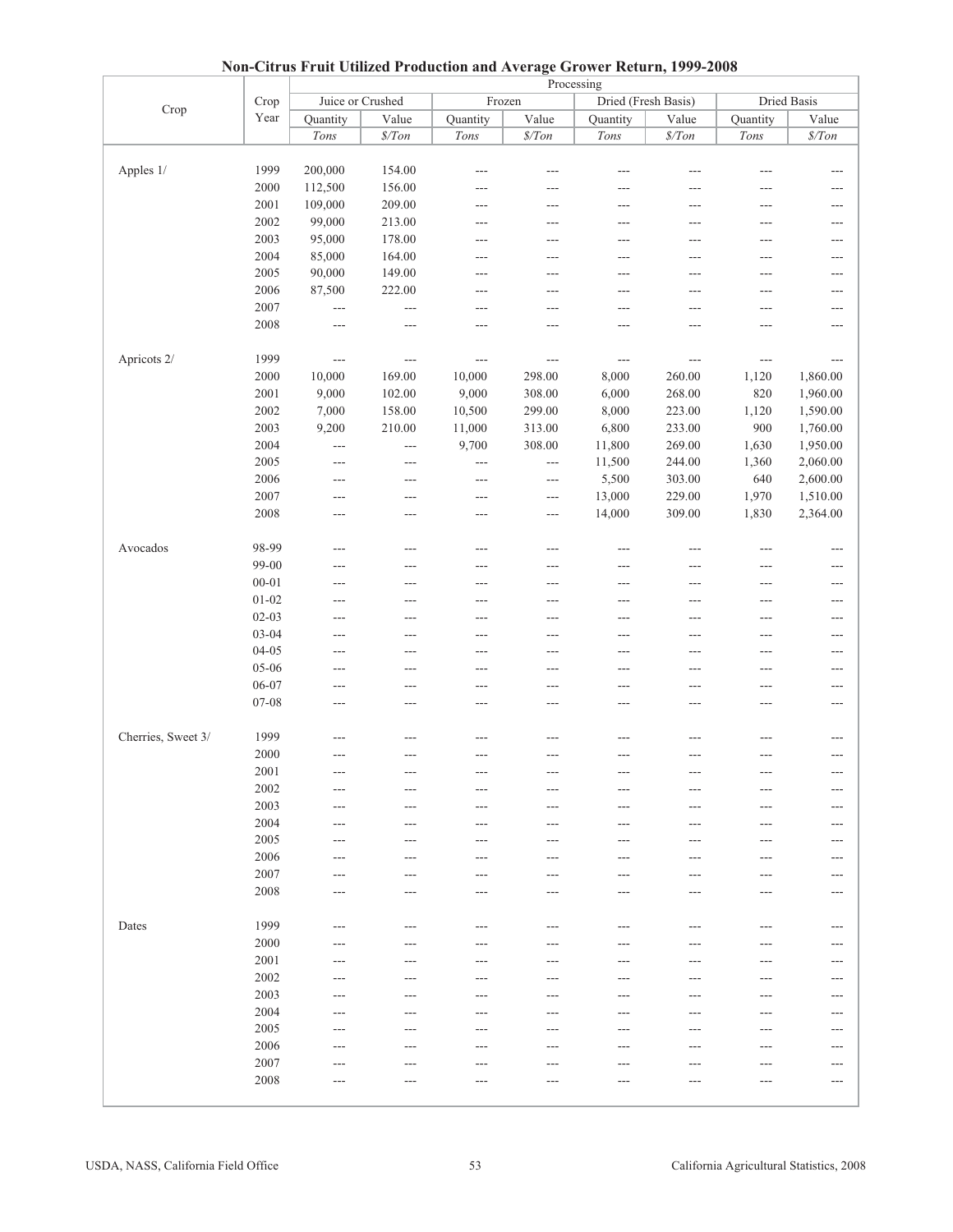|                   |      |                     |              |          | Processing |          |               |          |  |  |
|-------------------|------|---------------------|--------------|----------|------------|----------|---------------|----------|--|--|
|                   | Crop | Utilized Production | Fresh Market |          | Total      |          |               | Canned   |  |  |
| Crop              | Year |                     | Quantity     | Value    | Quantity   | Value    | Quantity      | Value    |  |  |
|                   |      | Tons                | Tons         | \$/ Ton  | Tons       | $\$/Ton$ | Tons          | $\$/Ton$ |  |  |
|                   |      |                     |              |          |            |          |               |          |  |  |
| Figs 4/           | 1999 | 47,300              | 1,600        | ---      | 45,700     |          |               | ---      |  |  |
|                   | 2000 | 55,900              | 4,000        | ---      | 51,900     | $---$    | ---           | ---      |  |  |
|                   | 2001 | 41,000              | 2,000        | ---      | 39,000     | ---      | ---           | ---      |  |  |
|                   | 2002 | 53,200              | 2,250        | ---      | 50,950     | ---      | $---$         | ---      |  |  |
|                   | 2003 | 48,500              | 2,900        | $---$    | 45,600     | ---      | ---           | ---      |  |  |
|                   | 2004 | 51,100              | 4,300        | ---      | 46,800     | ---      | ---           | ---      |  |  |
|                   | 2005 | 49,000              | 3,700        | $---$    | 45,300     | ---      | $---$         | ---      |  |  |
|                   | 2006 | 42,800              | 3,800        | ---      | 39,000     | $---$    | ---           | $---$    |  |  |
|                   | 2007 | 47,800              | 4,300        | ---      | 43,500     | ---      | ---           | ---      |  |  |
|                   | 2008 | 43,300              | 4,000        | ---      | 39,300     | $---$    | $---$         | ---      |  |  |
|                   |      |                     |              |          |            |          |               |          |  |  |
| Grapes, Raisin 5/ | 1999 | 2,122,000           | 240,000      | 704.00   | 1,882,000  | 272.00   | 35,000        | 270.00   |  |  |
|                   | 2000 | 2,921,000           | 230,000      | 600.00   | 2,691,000  | 129.00   | 32,000        | 270.00   |  |  |
|                   | 2001 | 2,215,000           | 217,000      | 680.00   | 1,998,000  | 132.00   | 29,000        | 270.00   |  |  |
|                   | 2002 | 2,804,000           | 264,000      | 750.00   | 2,540,000  | 89.70    | 31,000        | 270.00   |  |  |
|                   | 2003 | 2,199,000           | 172,000      | 760.00   | 2,027,000  | 120.00   | 27,000        | 280.00   |  |  |
|                   | 2004 | 2,038,000           | 192,000      | 730.00   | 1,846,000  | 262.00   | 25,000        | 300.00   |  |  |
|                   | 2005 | 2,285,000           | 213,000      | 808.00   | 2,072,000  | 205.00   | $\sim$ $\sim$ | $---$    |  |  |
|                   | 2006 | 1,833,000           | 151,000      | 902.00   | 1,682,000  | 221.00   | 21,000        | 303.00   |  |  |
|                   | 2007 | 2,151,000           | 173,000      | 962.00   | 1,978,000  | 218.00   | 21,000        | 314.00   |  |  |
|                   | 2008 | 2,520,000           | 163,000      | 718.00   | 2,357,000  | 240.00   | 25,000        | 323.00   |  |  |
|                   |      |                     |              |          |            |          |               |          |  |  |
| Grapes, Table     | 1999 | 758,000             | 583,000      | 659.00   | 175,000    | 196.00   | ---           | ---      |  |  |
|                   | 2000 | 774,000             | 613,000      | 680.00   | 161,000    | 128.00   | ---           | $---$    |  |  |
|                   | 2001 | 713,000             | 587,000      | 720.00   | 126,000    | 99.50    | ---           | ---      |  |  |
|                   | 2002 | 743,000             | 662,000      | 680.00   | 81,000     | 92.20    | ---           | ---      |  |  |
|                   | 2003 | 678,000             | 575,000      | 690.00   | 103,000    | 105.00   | ---           | ---      |  |  |
|                   | 2004 | 770,000             | 644,000      | 790.00   | 126,000    | 208.00   | ---           | $---$    |  |  |
|                   | 2005 | 872,000             | 725,000      | 500.00   | 147,000    | 154.00   | ---           | $---$    |  |  |
|                   | 2006 | 717,000             | 601,000      | 1,040.00 | 116,000    | 162.00   | ---           | ---      |  |  |
|                   | 2007 | 791,000             | 700,000      | 868.00   | 91,000     | 168.00   | ---           | ---      |  |  |
|                   | 2008 | 973,000             | 773,000      | 461.00   | 200,000    | 192.00   | ---           | ---      |  |  |
|                   |      |                     |              |          |            |          |               |          |  |  |
| Grapes, Wine      | 1999 | 2,662,000           | 45,000       | 275.00   | 2,617,000  | 590.00   |               | ---      |  |  |
|                   | 2000 | 3,364,000           | 45,000       | 300.00   | 3,319,000  | 571.00   | ---           | ---      |  |  |
|                   | 2001 | 3,051,000           | 45,000       | 300.00   | 3,006,000  | 601.00   | ---           |          |  |  |
|                   | 2002 | 3,149,000           | 45,000       | 300.00   | 3,104,000  | 538.00   | ---           | ---      |  |  |
|                   | 2003 | 2,909,000           | 45,000       | 300.00   | 2,864,000  | 534.00   | ---           | ---      |  |  |
|                   | 2004 | 2,815,000           | 40,000       | 510.00   | 2,775,000  | 571.00   | ---           | ---      |  |  |
|                   | 2005 | 3,806,000           | 50,000       | 510.00   | 3,756,000  | 583.00   | ---           | ---      |  |  |
|                   | 2006 | 3,176,000           | 40,000       | 500.00   | 3,136,000  | 583.00   | ---           | ---      |  |  |
|                   | 2007 | 3,288,000           | 40,000       | 500.00   | 3,248,000  | 565.00   | ---           | ---      |  |  |
|                   | 2008 | 3,055,000           | 40,000       | 500.00   | 3,015,000  | 610.00   | $---$         | ---      |  |  |
|                   |      |                     |              |          |            |          |               |          |  |  |
| Grapes, All 5/    | 1999 | 5,542,000           | 868,000      | 652.00   | 4,674,000  | 447.00   | 35,000        | 270.00   |  |  |
|                   | 2000 | 7,059,000           | 888,000      | 640.00   | 6,171,000  | 367.00   | 32,000        | 270.00   |  |  |
|                   | 2001 | 5,979,000           | 849,000      | 688.00   | 5,130,000  | 406.00   | 29,000        | 270.00   |  |  |
|                   | 2002 | 6,696,000           | 971,000      | 681.00   | 5,725,000  | 333.00   | 31,000        | 270.00   |  |  |
|                   | 2003 | 5,786,000           | 792,000      | 683.00   | 4,994,000  | 357.00   | 27,000        | 280.00   |  |  |
|                   | 2004 | 5,623,000           | 876,000      | 764.00   | 4,747,000  | 441.00   | 25,000        | 300.00   |  |  |
|                   | 2005 | 6,963,000           | 988,000      | 567.00   | 5,975,000  | 441.00   | ---           |          |  |  |
|                   | 2006 | 5,726,000           | 792,000      | 986.00   | 4,934,000  | 450.00   | 21,000        | 303.00   |  |  |
|                   | 2007 | 6,230,000           | 913,000      | 870.00   | 5,317,000  | 429.00   | 21,000        | 314.00   |  |  |
|                   | 2008 | 6,548,000           | 976,000      | 506.00   | 5,572,000  | 439.00   | 25,000        | 323.00   |  |  |
|                   |      |                     |              |          |            |          |               |          |  |  |

**Non-Citrus Fruit Utilized Production and Average Grower Return, 1999-2008**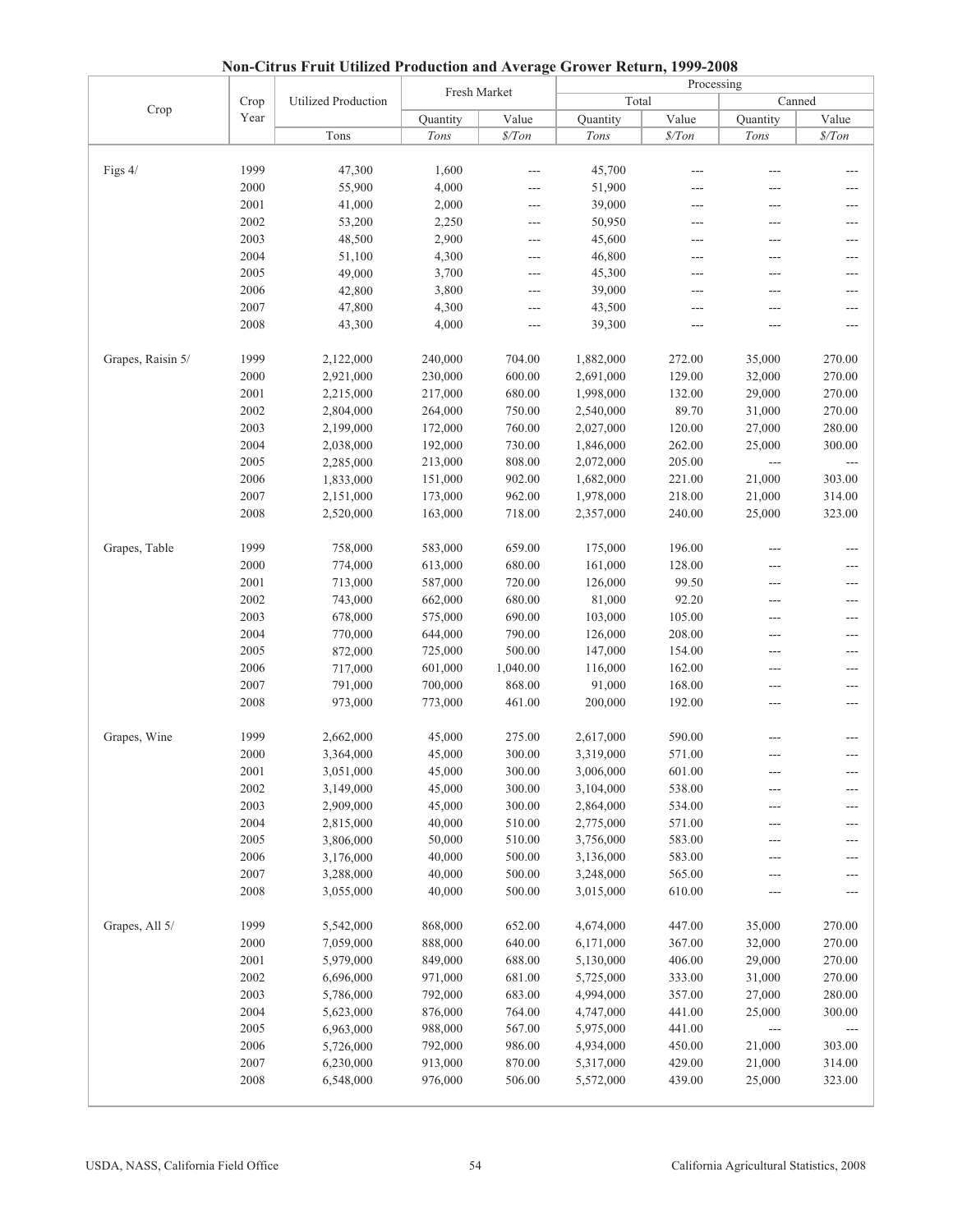|                   |          | Chrus I run Cumbeu I routenon und Iverage Grower Return, 1999 2000 |                  |          | Processing               |           |                     |          |                   |  |  |  |  |  |
|-------------------|----------|--------------------------------------------------------------------|------------------|----------|--------------------------|-----------|---------------------|----------|-------------------|--|--|--|--|--|
|                   | Crop     |                                                                    | Juice or Crushed | Frozen   |                          |           | Dried (Fresh Basis) |          | Dried Basis       |  |  |  |  |  |
| Crop              | Year     | Quantity                                                           | Value            | Quantity | Value                    | Quantity  | Value               | Quantity | Value             |  |  |  |  |  |
|                   |          | Tons                                                               | $\frac{s}{T}$ on | Tons     | $\$/Ton$                 | Tons      | $\frac{\$}{T}$ on   | Tons     | $\frac{\$}{T}$ on |  |  |  |  |  |
|                   |          |                                                                    |                  |          |                          |           |                     |          |                   |  |  |  |  |  |
| Figs 4/           | 1999     | $---$                                                              | $---$            |          | ---                      | 45,300    | 227.00              | 15,100   | 680.00            |  |  |  |  |  |
|                   |          |                                                                    |                  |          |                          |           |                     |          |                   |  |  |  |  |  |
|                   | 2000     | ---                                                                |                  | ---      | $---$                    | 51,900    | 224.00              | 17,300   | 672.00            |  |  |  |  |  |
|                   | 2001     | ---                                                                | $---$            | ---      | $---$                    | 39,000    | 308.00              | 13,000   | 924.00            |  |  |  |  |  |
|                   | 2002     | ---                                                                |                  | ---      | ---                      | 50,700    | 301.00              | 16,900   | 902.00            |  |  |  |  |  |
|                   | 2003     | ---                                                                | $---$            | ---      | $---$                    | 45,600    | 276.00              | 15,200   | 828.00            |  |  |  |  |  |
|                   | 2004     | $---$                                                              | ---              | $---$    | $---$                    | 46,800    | 299.00              | 15,600   | 897.00            |  |  |  |  |  |
|                   | 2005     | ---                                                                | ---              | ---      | ---                      | 45,300    | 282.00              | 15,100   | 847.00            |  |  |  |  |  |
|                   | 2006     | ---                                                                | $---$            | ---      | $---$                    | 39,000    | 276.00              | 13,000   | 829.00            |  |  |  |  |  |
|                   | 2007     | $\sim$                                                             | $---$            | $---$    | ---                      | 43,500    | 291.00              | 14,500   | 873.00            |  |  |  |  |  |
|                   | 2008     | $---$                                                              |                  | ---      | ---                      | 39,300    | 401.00              | 13,100   | 1,200.00          |  |  |  |  |  |
|                   |          |                                                                    |                  |          |                          |           |                     |          |                   |  |  |  |  |  |
| Grapes, Raisin 5/ | 1999     | 420,000                                                            | 200.00           | $---$    | $\scriptstyle\cdots$     | 1,427,000 | 293.00              | 342,300  | 1,220.00          |  |  |  |  |  |
|                   | 2000     | 513,000                                                            | 125.00           |          | ---                      | 2,146,000 | 128.00              | 484,500  | 569.00            |  |  |  |  |  |
|                   | 2001     | 262,000                                                            | 85.70            | $---$    | $---$                    | 1,707,000 | 137.00              | 411,300  | 570.00            |  |  |  |  |  |
|                   | 2002     | 622,000                                                            | 75.50            | $---$    | $\sim$ $\sim$ $\sim$     | 1,887,000 | 91.40               | 438,900  | 393.00            |  |  |  |  |  |
|                   | 2003     | 422,000                                                            | 95.10            | ---      | $\overline{\phantom{a}}$ | 1,578,000 | 124.00              | 347,700  | 563.00            |  |  |  |  |  |
|                   | 2004     | 727,000                                                            | 200.00           | $---$    | $---$                    | 1,094,000 | 303.00              | 274,000  | 1,210.00          |  |  |  |  |  |
|                   | 2005     | 468,000                                                            | 164.00           | ---      | $\overline{\phantom{a}}$ | 1,604,000 | 217.00              | 348,600  | 1,000.00          |  |  |  |  |  |
|                   | 2006     | 267,000                                                            | 154.00           | $---$    | $\sim$ $\sim$ $\sim$     | 1,394,000 | 233.00              | 303,000  | 1,070.00          |  |  |  |  |  |
|                   | 2007     | 364,000                                                            | 155.00           | $---$    | $---$                    | 1,593,000 | 231.00              | 354,000  | 1,040.00          |  |  |  |  |  |
|                   | 2008     | 494,000                                                            | 224.00           | ---      | $\overline{\phantom{a}}$ | 1,838,000 | 244.00              | 383,000  | 1,170.00          |  |  |  |  |  |
|                   |          |                                                                    |                  |          |                          |           |                     |          |                   |  |  |  |  |  |
| Grapes, Table     | 1999     | 150,000                                                            | 187.00           | $---$    | $---$                    | 25,000    | 247.00              | 6,000    | 1,030.00          |  |  |  |  |  |
|                   | 2000     | 120,000                                                            | 118.00           | ---      | ---                      | 41,000    | 157.00              | 9,200    | 700.00            |  |  |  |  |  |
|                   | 2001     | 101,000                                                            | 87.20            | ---      | ---                      | 25,000    | 149.00              | 5,800    | 644.00            |  |  |  |  |  |
|                   | 2002     | 61,000                                                             | 80.50            | $---$    | ---                      | 20,000    | 128.00              | 4,500    | 568.00            |  |  |  |  |  |
|                   | 2003     | 84,000                                                             | 91.40            | ---      | $---$                    | 19,000    | 167.00              | 4,200    | 757.00            |  |  |  |  |  |
|                   | 2004     | 113,000                                                            | 199.00           | ---      | $\overline{\phantom{a}}$ | 13,000    | 289.00              | 3,300    | 1,140.00          |  |  |  |  |  |
|                   | 2005     | 106,000                                                            | 121.00           | $---$    | ---                      | 41,000    | 239.00              | 8,900    | 1,100.00          |  |  |  |  |  |
|                   | 2006     | 86,000                                                             | 137.00           | ---      | $---$                    | 30,000    | 232.00              | 6,500    | 1,070.00          |  |  |  |  |  |
|                   | 2007     | 63,000                                                             | 138.00           | $---$    | $---$                    | 28,000    | 236.00              | 6,000    | 1,100.00          |  |  |  |  |  |
|                   | 2008     | 165,000                                                            | 180.00           | ---      | $-$                      | 35,000    | 250.00              | 7,300    | 1,200.00          |  |  |  |  |  |
|                   |          |                                                                    |                  |          |                          |           |                     |          |                   |  |  |  |  |  |
| Grapes, Wine      | 1999     | 2,617,000                                                          | 590.00           | $---$    |                          |           |                     |          | ---               |  |  |  |  |  |
|                   | 2000     | 3,319,000                                                          | 571.00           |          |                          |           |                     |          |                   |  |  |  |  |  |
|                   | $2001\,$ | 3,006,000                                                          | 601.00           |          |                          |           |                     |          |                   |  |  |  |  |  |
|                   | 2002     | 3,104,000                                                          | 538.00           | $---$    | $---$                    | $---$     | ---                 | $---$    | $---$             |  |  |  |  |  |
|                   | 2003     | 2,864,000                                                          | 534.00           | ---      |                          | ---       |                     | ---      | ---               |  |  |  |  |  |
|                   | 2004     | 2,775,000                                                          | 571.00           | $---$    | ---                      | $---$     | ---                 | ---      | $---$             |  |  |  |  |  |
|                   | 2005     | 3,756,000                                                          | 583.00           | $---$    | ---                      | $---$     | ---                 | ---      | $---$             |  |  |  |  |  |
|                   | 2006     | 3,136,000                                                          | 583.00           | ---      | ---                      | ---       | ---                 | ---      | ---               |  |  |  |  |  |
|                   | 2007     | 3,248,000                                                          | 565.00           | ---      | ---                      | $---$     | ---                 | ---      | ---               |  |  |  |  |  |
|                   | 2008     | 3,015,000                                                          | 610.00           | ---      | ---                      | ---       | ---                 | ---      | ---               |  |  |  |  |  |
|                   |          |                                                                    |                  |          |                          |           |                     |          |                   |  |  |  |  |  |
| Grapes, All 5/    | 1999     | 3,187,000                                                          | 520.00           | $---$    | $-\, -\, -$              | 1,452,000 | 292.00              | 348,300  | 1,220.00          |  |  |  |  |  |
|                   | 2000     | 3,952,000                                                          | 499.00           |          | ---                      | 2,187,000 | 129.00              | 493,700  | 571.00            |  |  |  |  |  |
|                   | 2001     | 3,369,000                                                          | 546.00           | ---      | $---$                    | 1,732,000 | 137.00              | 417,100  | 571.00            |  |  |  |  |  |
|                   | 2002     | 3,787,000                                                          | 455.00           | $---$    | $---$                    | 1,907,000 | 92.00               | 443,400  | 395.00            |  |  |  |  |  |
|                   | 2003     | 3,370,000                                                          | 468.00           | ---      | ---                      | 1,597,000 | 125.00              | 351,900  | 565.00            |  |  |  |  |  |
|                   | 2004     | 3,615,000                                                          | 485.00           | $---$    | $---$                    | 1,107,000 | 303.00              | 277,300  | 1,209.00          |  |  |  |  |  |
|                   | 2005     | 4,330,000                                                          | 526.00           | $---$    | $---$                    | 1,645,000 | 218.00              | 357,500  | 1,002.00          |  |  |  |  |  |
|                   | 2006     | 3,489,000                                                          | 539.00           |          |                          | 1,424,000 | 233.00              | 309,500  | 1,070.00          |  |  |  |  |  |
|                   | 2007     |                                                                    |                  | $---$    | $---$                    |           |                     |          |                   |  |  |  |  |  |
|                   |          | 3,675,000                                                          | 517.00           | $---$    | $---$                    | 1,621,000 | 231.00              | 360,000  | 1,041.00          |  |  |  |  |  |
|                   | 2008     | 3,674,000                                                          | 539.00           | ---      | $---$                    | 1,857,000 | 246.00              | 390,300  | 1,171.00          |  |  |  |  |  |
|                   |          |                                                                    |                  |          |                          |           |                     |          |                   |  |  |  |  |  |

|  |  | Non-Citrus Fruit Utilized Production and Average Grower Return, 1999-2008 |
|--|--|---------------------------------------------------------------------------|
|  |  |                                                                           |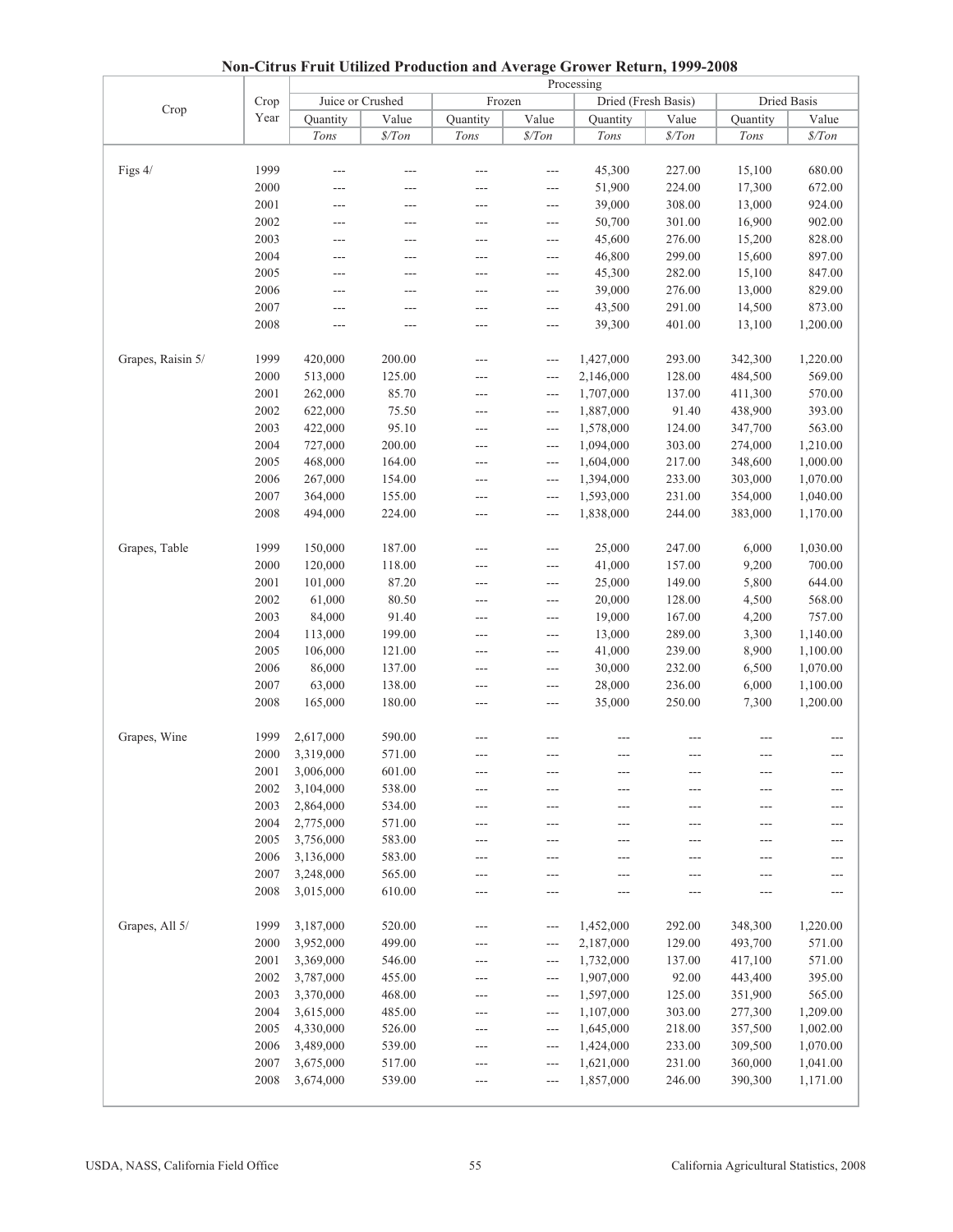|                       |      |                            |              |                     | Processing |                  |          |                  |  |
|-----------------------|------|----------------------------|--------------|---------------------|------------|------------------|----------|------------------|--|
| Crop                  | Crop | <b>Utilized Production</b> | Fresh Market |                     | Total      |                  |          | Canned           |  |
|                       | Year |                            | Quantity     | Value               | Quantity   | Value            | Quantity | Value            |  |
|                       |      | Tons                       | Tons         | $\frac{\$}{T}$ on   | Tons       | $\frac{s}{T}$ on | Tons     | $\frac{s}{T}$ on |  |
|                       |      |                            |              |                     |            |                  |          |                  |  |
| Kiwifruit 6/          | 1999 | 24,000                     | 23,100       | $---$               | 900        | $---$            | ---      |                  |  |
|                       | 2000 | 30,500                     | 28,500       | ---                 | 2,000      | ---              | ---      | ---              |  |
|                       | 2001 | 23,000                     | 22,200       | ---                 | 800        | ---              | ---      | $---$            |  |
|                       | 2002 | 23,100                     | 22,300       | ---                 | 800        | ---              | ---      | ---              |  |
|                       | 2003 | 24,000                     | 22,000       | $\overline{a}$      | 2,000      | $---$            | ---      | ---              |  |
|                       | 2004 | 24,700                     | 22,500       | $---$               | 2,200      | ---              | ---      | ---              |  |
|                       | 2005 | 36,200                     | 34,200       | ---                 | 2,000      | ---              | ---      | ---              |  |
|                       | 2006 | 25,400                     | 23,400       | ---                 | 2,000      | ---              | ---      | $---$            |  |
|                       | 2007 | 23,700                     | 21,700       | ---                 | 2,000      | ---              | ---      |                  |  |
|                       | 2008 | 22,000                     | 20,100       | ---                 | 1,900      | ---              | ---      | ---              |  |
|                       |      |                            |              |                     |            |                  |          |                  |  |
| Nectarines 7/         | 1999 | 274,000                    | 256,300      | ---                 | 17,700     | ---              | ---      | ---              |  |
|                       | 2000 | 267,000                    | 260,700      | ---                 | 6,300      | ---              | ---      | ---              |  |
|                       | 2001 | 275,000                    | 265,400      | $---$               | 9,600      | $---$            | ---      | ---              |  |
|                       | 2002 | 300,000                    | 300,000      | 382.00              | ---        | ---              | ---      |                  |  |
|                       | 2003 | 273,000                    | 273,000      | 436.00              | $---$      | ---              | ---      | ---              |  |
|                       | 2004 | 252,000                    | 252,000      | 342.00              | $---$      | ---              | ---      | ---              |  |
|                       | 2005 | 239,000                    | 239,000      | 504.00              | ---        | $---$            | ---      | ---              |  |
|                       | 2006 | 218,000                    | 218,000      | 517.00              |            | $---$            | $---$    | $---$            |  |
|                       | 2007 | 269,000                    | 269,000      | 331.00              |            | ---              | ---      | ---              |  |
|                       | 2008 | 295,000                    | 295,000      | 365.00              | ---        | ---              | ---      | ---              |  |
|                       |      |                            |              |                     |            |                  |          |                  |  |
| Olives                | 1999 | 142,000                    | 500          | 500.00              | 141,500    | 387.00           | 86,000   | 513.00           |  |
|                       | 2000 | 53,000                     | 500          | 500.00              | 52,500     | 657.00           | 41,400   | 769.00           |  |
|                       | 2001 | 134,000                    | 500          | 500.00              | 133,500    | 673.00           | 109,700  | 770.00           |  |
|                       | 2002 | 103,000                    | 500          | 500.00              | 102,500    | 573.00           | 82,800   | 662.00           |  |
|                       | 2003 | 118,000                    | 500          | 500.00              | 117,500    | 409.00           | 96,000   | 458.00           |  |
|                       | 2004 | 107,500                    | 500          | 500.00              | 107,000    | 564.00           | 74,400   | 701.00           |  |
|                       | 2005 | 142,000                    | 500          | 500.00              | 141,500    | 564.00           | 100,000  | 667.00           |  |
|                       | 2006 | 23,500                     | 500          | 500.00              | 23,000     | 777.00           | 17,000   | 926.00           |  |
|                       | 2007 | 132,500                    | 500          | 500.00              | 132,000    | 655.00           | 96,000   | 700.00           |  |
|                       | 2008 | 66,800                     | 500          | 500.00              | 66,800     | 697.00           | 45,500   | 767.00           |  |
|                       |      |                            |              |                     |            |                  |          |                  |  |
| Peaches, Clingstone   | 1999 | 514,400                    | ---          | ---                 | 514,400    | 225.00           | 476,200  | 232.00           |  |
|                       | 2000 | 508,500                    |              | ---                 | 508,500    | 250.00           | 486,950  | 251.00           |  |
|                       | 2001 | 451,000                    |              |                     | 451,000    | 244.00           | 435,100  | 244.00           |  |
|                       | 2002 | 537,000                    | ---          | $---$               | 537,000    | 247.00           | 511,500  | 244.00           |  |
|                       | 2003 | 505,500                    | ---          | $\qquad \qquad - -$ | 505,500    | 215.00           | 478,500  | 217.00           |  |
|                       | 2004 | 539,000                    | ---          | $---$               | 539,000    | 263.00           | 505,000  | 270.00           |  |
|                       | 2005 | 484,000                    | ---          | ---                 | 484,000    | 254.00           | 459,000  | 256.00           |  |
|                       | 2006 | 359,000                    | ---          | $\overline{a}$      | 359,000    | 292.00           | 344,000  | 295.00           |  |
|                       | 2007 | 503,000                    | ---          | $\qquad \qquad - -$ | 503,000    | 304.00           | 466,000  | 308.00           |  |
|                       | 2008 | 426,000                    | ---          | $---$               | 426,000    | 347.00           | 407,000  | 351.00           |  |
| Peaches, Freestone 8/ | 1999 | 381,500                    | 254,150      | 396.00              | 127,350    | 185.00           | 10,800   | 216.00           |  |
|                       | 2000 | 395,500                    | 269,000      | 380.00              | 126,500    | 187.00           | $---$    |                  |  |
|                       | 2001 | 387,500                    | 269,000      | 428.00              | 118,500    | 200.00           | ---      | ---              |  |
|                       | 2002 | 398,000                    | 277,850      | 418.00              | 120,150    | 203.00           | ---      |                  |  |
|                       | 2003 | 413,000                    | 282,300      | 406.00              | 130,700    | 196.00           | $---$    | ---              |  |
|                       | 2004 | 390,000                    | 259,000      | 341.00              | 131,000    | 175.00           | ---      | ---              |  |
|                       | 2005 | 385,000                    | 252,000      | 540.00              | 133,000    | 169.00           | ---      | ---              |  |
|                       | 2006 | 353,000                    | 242,000      | 597.00              | 111,000    | 205.00           | $---$    | ---              |  |
|                       | 2007 | 446,000                    | 297,000      | 498.00              | 149,000    | 224.00           | ---      | ---              |  |
|                       | 2008 | 433,000                    | 299,000      | 395.00              | 134,000    | 226.00           | ---      | ---              |  |
|                       |      |                            |              |                     |            |                  |          |                  |  |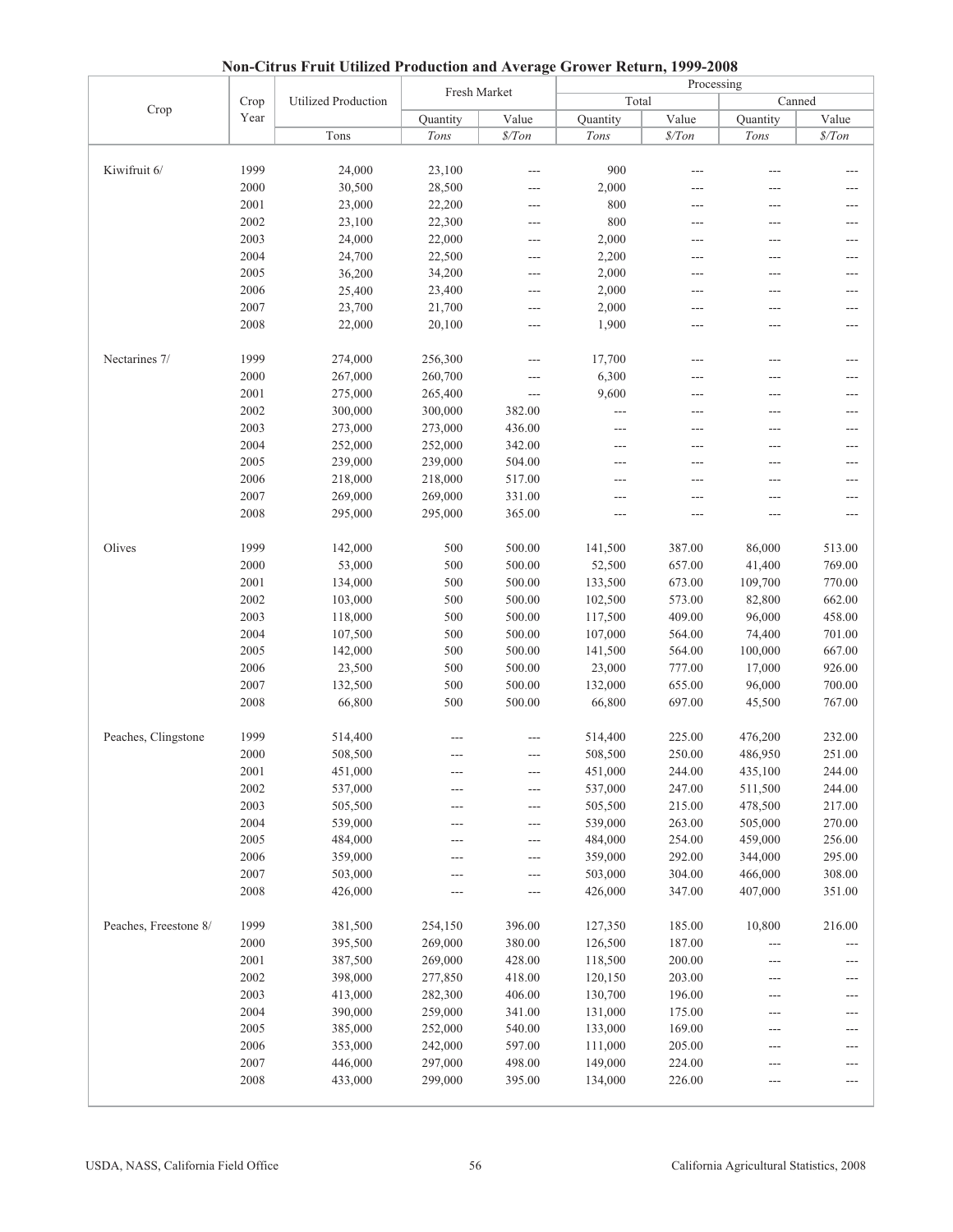| 110H                  |              | Chrus Prun Cumzeu Proudenon and Average Grower Return, 1777-2000<br>Processing |                   |                |          |                |                     |          |             |  |  |  |
|-----------------------|--------------|--------------------------------------------------------------------------------|-------------------|----------------|----------|----------------|---------------------|----------|-------------|--|--|--|
|                       | Crop         | Juice or Crushed                                                               |                   |                | Frozen   |                | Dried (Fresh Basis) |          | Dried Basis |  |  |  |
| Crop                  | Year         | Quantity                                                                       | Value             | Quantity       | Value    | Quantity       | Value               | Quantity | Value       |  |  |  |
|                       |              | Tons                                                                           | $\frac{\$}{T}$ on | Tons           | $\$/Ton$ | Tons           | $\$/Ton$            | Tons     | $\$/Ton$    |  |  |  |
|                       |              |                                                                                |                   |                |          |                |                     |          |             |  |  |  |
| Kiwifruit 6/          | 1999         | ---                                                                            | ---               |                | $---$    |                | ---                 |          | ---         |  |  |  |
|                       |              |                                                                                |                   |                |          |                |                     |          |             |  |  |  |
|                       | 2000         | ---                                                                            |                   | $---$          |          | ---            |                     |          |             |  |  |  |
|                       | 2001         | ---                                                                            | $---$             | ---            | ---      | $---$          | ---                 | ---      | ---         |  |  |  |
|                       | 2002         | ---                                                                            | ---               | ---            | ---      | ---            |                     | ---      | ---         |  |  |  |
|                       | 2003         | ---                                                                            | ---               | $\sim$         | $---$    | $---$          |                     | ---      | ---         |  |  |  |
|                       | 2004         | ---                                                                            | $---$             | $---$          | $---$    | $---$          | ---                 | ---      | ---         |  |  |  |
|                       | 2005         | ---                                                                            | $---$             | ---            | $---$    | ---            | ---                 | ---      | ---         |  |  |  |
|                       | 2006         | $\sim$                                                                         | $---$             | $---$          | $---$    | $---$          |                     | $---$    | $---$       |  |  |  |
|                       | 2007         | ---                                                                            | ---               | ---            |          | ---            |                     | ---      | ---         |  |  |  |
|                       | 2008         | ---                                                                            | ---               | $---$          | ---      | $---$          | ---                 | ---      | ---         |  |  |  |
|                       |              |                                                                                |                   |                |          |                |                     |          |             |  |  |  |
| Nectarines 7/         | 1999         | ---                                                                            | $---$             | ---            | ---      | ---            | ---                 | ---      | ---         |  |  |  |
|                       | 2000         | ---                                                                            | ---               | ---            | $---$    | $---$          | ---                 | ---      | ---         |  |  |  |
|                       | 2001         | $---$                                                                          | $---$             | $---$          | $---$    | $---$          | ---                 | ---      | $---$       |  |  |  |
|                       | 2002         | ---                                                                            | ---               | ---            |          | ---            |                     | ---      | ---         |  |  |  |
|                       | 2003         | ---                                                                            | $---$             | $---$          | ---      | $---$          | ---                 | ---      | ---         |  |  |  |
|                       | 2004         | $---$                                                                          | $---$             | $---$          | $---$    | $---$          | ---                 | ---      | $- - -$     |  |  |  |
|                       | 2005         | ---                                                                            | ---               | ---            | ---      | ---            |                     | ---      | ---         |  |  |  |
|                       | 2006         | ---                                                                            | $---$             | $---$          | $---$    | $---$          | ---                 | ---      | ---         |  |  |  |
|                       | 2007         | $---$                                                                          | ---               | ---            | ---      | ---            |                     | ---      | ---         |  |  |  |
|                       | 2008         | ---                                                                            | $---$             | $\overline{a}$ | $---$    | $\overline{a}$ | ---                 | $---$    | $---$       |  |  |  |
|                       |              |                                                                                |                   |                | Limited  | Undersize      |                     |          |             |  |  |  |
| Olives                | 1999         | 5,000                                                                          | 200.00            | 36,500         | 259.00   | 14,000         | 11.00               | ---      | ---         |  |  |  |
|                       | 2000         | 3,000                                                                          | 300.00            | 5,100          | 333.00   | 3,000          | 11.00               | ---      | ---         |  |  |  |
|                       | 2001         | 3,000                                                                          | 300.00            | 15,300         | 287.00   | 5,500          | 6.00                | ---      | ---         |  |  |  |
|                       | 2002         | 6,000                                                                          | 240.00            | 9,900          | 249.00   | 3,800          | 8.00                | ---      | ---         |  |  |  |
|                       | 2003         | 7,500                                                                          | 238.00            | 10,500         | 215.00   | 3,500          | 8.00                | $---$    | $---$       |  |  |  |
|                       | 2004         | 11,500                                                                         | 361.00            | 16,100         | 252.00   | 5,000          | 6.00                | ---      | ---         |  |  |  |
|                       | 2005         | 14,000                                                                         | 526.00            | 21,200         | 271.00   | 6,300          | 6.00                | ---      | ---         |  |  |  |
|                       | 2006         | 4,000                                                                          | 405.00            | 1,500          | 335.00   | 500            | 7.00                | $---$    | $---$       |  |  |  |
|                       | 2007         | 12,000                                                                         | 775.00            | 20,000         | 496.00   | 4,000          | 6.00                | $---$    | $---$       |  |  |  |
|                       | 2008         | 14,000                                                                         | 670.00            | 6,000          | 382.00   | 1,300          | 12.00               | ---      | ---         |  |  |  |
|                       |              |                                                                                |                   |                |          |                |                     |          |             |  |  |  |
| Peaches, Clingstone   | 1999         | ---                                                                            |                   |                |          |                |                     |          |             |  |  |  |
|                       | 2000         | ---                                                                            | $---$             | $---$          | $---$    | ---            | ---                 | ---      | ---         |  |  |  |
|                       |              |                                                                                |                   |                |          |                |                     |          |             |  |  |  |
|                       | 2001         | ---                                                                            |                   |                |          |                |                     |          | ---         |  |  |  |
|                       | 2002<br>2003 | $---$                                                                          | ---               | ---            | $---$    | ---            | ---                 | ---      | ---         |  |  |  |
|                       | 2004         | ---                                                                            | $---$             | $---$          | ---      | $---$          | ---                 | $---$    | ---         |  |  |  |
|                       | 2005         | ---                                                                            | $---$             | $---$          | $---$    | ---            | ---                 | ---      | ---         |  |  |  |
|                       |              | ---                                                                            | $---$             | $---$          |          | ---            |                     | ---      | ---         |  |  |  |
|                       | 2006         | ---                                                                            | $---$             | $---$          | ---      | $---$          | ---                 | ---      | ---         |  |  |  |
|                       | 2007         | ---                                                                            | $---$             | $---$          | ---      | ---            | ---                 | ---      | ---         |  |  |  |
|                       | 2008         | ---                                                                            | ---               | ---            | ---      | ---            |                     | ---      | ---         |  |  |  |
|                       |              |                                                                                |                   |                |          |                |                     |          |             |  |  |  |
| Peaches, Freestone 8/ | 1999         | ---                                                                            | ---               | 87,100         | 201.00   | 15,700         | 73.00               | 1,849    | 620.00      |  |  |  |
|                       | 2000         | ---                                                                            | $---$             | 92,650         | 200.00   | 12,600         | 78.00               | 1,350    | 728.00      |  |  |  |
|                       | 2001         | ---                                                                            | $---$             | 86,000         | 214.00   | 14,600         | 51.00               | 1,450    | 514.00      |  |  |  |
|                       | 2002         | ---                                                                            | ---               | 91,100         | 205.00   | 14,200         | 49.00               | 1,525    | 456.00      |  |  |  |
|                       | 2003         | ---                                                                            | $---$             | 95,950         | 211.00   | 10,150         | 47.00               | 1,070    | 446.00      |  |  |  |
|                       | 2004         | ---                                                                            | $---$             | 86,600         | 211.00   | 10,400         | 32.00               | 870      | 382.00      |  |  |  |
|                       | 2005         | ---                                                                            | $---$             | 82,800         | 202.00   | 12,700         | 46.00               | 1,160    | 504.00      |  |  |  |
|                       | 2006         | ---                                                                            | $---$             | 84,100         | 209.00   | 13,100         | 79.00               | 1,290    | 802.00      |  |  |  |
|                       | 2007         | ---                                                                            | $---$             | 107,900        | 249.00   | 12,700         | 57.00               | 1,365    | 530.00      |  |  |  |
|                       | 2008         |                                                                                | $---$             | 95,100         | 251.00   | 9,500          | 50.00               | 1,050    | 452.00      |  |  |  |
|                       |              |                                                                                |                   |                |          |                |                     |          |             |  |  |  |

|  |  | Non-Citrus Fruit Utilized Production and Average Grower Return, 1999-2008 |  |  |  |
|--|--|---------------------------------------------------------------------------|--|--|--|
|  |  |                                                                           |  |  |  |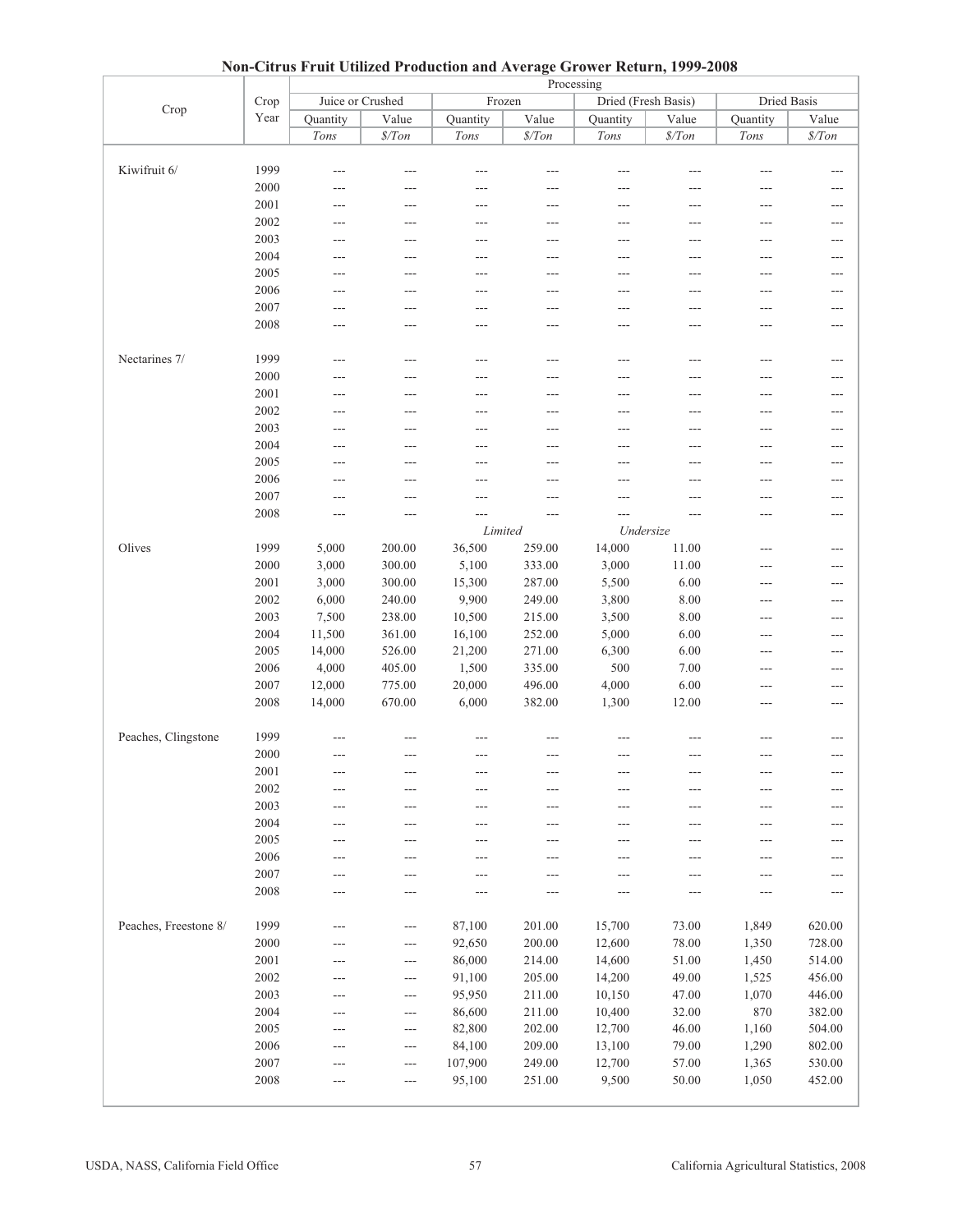|                    |              |                            | Fresh Market       |                  | Processing<br>Canned |                  |                    |                     |  |
|--------------------|--------------|----------------------------|--------------------|------------------|----------------------|------------------|--------------------|---------------------|--|
| Crop               | Crop         | <b>Utilized Production</b> |                    |                  | Total                |                  |                    |                     |  |
|                    | Year         |                            | Quantity           | Value            | Quantity             | Value            | Quantity           | Value               |  |
|                    |              | Tons                       | Tons               | $\frac{s}{T}$    | Tons                 | \$/ Ton          | Tons               | \$/ Ton             |  |
|                    |              |                            |                    |                  |                      |                  |                    |                     |  |
| Peaches, All 8/    | 1999         | 895,900                    | 254,150            | 396.00           | 641,750              | 217.00           | 487,000            | 232.00              |  |
|                    | 2000<br>2001 | 904,000                    | 269,000<br>269,000 | 380.00<br>428.00 | 635,000              | 237.00<br>235.00 | 486,950            | 251.00<br>244.00    |  |
|                    |              | 838,500                    |                    |                  | 569,500              |                  | 435,100            |                     |  |
|                    | 2002<br>2003 | 935,000                    | 277,850<br>282,300 | 418.00<br>406.00 | 657,150              | 239.00<br>211.00 | 511,500            | 244.00<br>217.00    |  |
|                    | 2004         | 918,500<br>929,000         | 259,000            | 341.00           | 636,200<br>670,000   | 246.00           | 478,500<br>505,000 | 270.00              |  |
|                    | 2005         | 869,000                    | 252,000            | 540.00           | 617,000              | 236.00           | 459,000            | 256.00              |  |
|                    | 2006         | 712,000                    | 242,000            | 597.00           | 470,000              | 271.00           | 344,000            | 295.00              |  |
|                    | 2007         | 949,000                    | 297,000            | 498.00           | 652,000              | 286.00           | 466,000            | 308.00              |  |
|                    | 2008         | 859,000                    | 299,000            | 395.00           | 560,000              | 318.00           | 407,000            | 351.00              |  |
|                    |              |                            |                    |                  |                      |                  |                    |                     |  |
| Pears, Bartlett 9/ | 1999         | 311,000                    | 84,000             | 143.00           | 227,000              | 232.00           | $---$              | ---                 |  |
|                    | 2000         | 267,000                    | 81,000             | 159.00           | 186,000              | 219.00           | ---                | ---                 |  |
|                    | 2001         | 240,000                    | 67,000             | 317.00           | 173,000              | 231.00           | ---                | ---                 |  |
|                    | 2002         | 232,000                    | 69,000             | 270.00           | 163,000              | 231.00           | $---$              | $---$               |  |
|                    | 2003         | 217,000                    | 62,000             | 190.00           | 155,000              | 226.00           | $---$              | ---                 |  |
|                    | 2004         | 223,000                    | 68,000             | 261.00           | 155,000              | 251.00           | ---                | ---                 |  |
|                    | 2005         | 166,000                    | 47,000             | 424.00           | 119,000              | 247.00           | ---                | ---                 |  |
|                    | 2006         | 189,000                    | 59,000             | 210.00           | 130,000              | 249.00           | $---$              | ---                 |  |
|                    | 2007         | 201,000                    | 64,000             | 367.00           | 137,000              | 253.00           | $---$              | $---$               |  |
|                    | 2008         | 195,000                    | 70,000             | 532.00           | 125,000              | 285.00           | ---                | ---                 |  |
|                    |              |                            |                    |                  |                      |                  |                    |                     |  |
| Pears, Other 10/   | 1999         | 58,800                     | $---$              | $---$            | $---$                | $---$            | $---$              | ---                 |  |
|                    | 2000         | 56,100                     | ---                | ---              | ---                  | ---              | ---                | ---                 |  |
|                    | 2001         | 55,200                     | ---                | $---$            | ---                  | $---$            | ---                | ---                 |  |
|                    | 2002         | 51,600                     | $---$              | ---              | ---                  | $---$            | ---                | $---$               |  |
|                    | 2003         | 55,000                     | ---                | ---              | ---                  | ---              | ---                | ---                 |  |
|                    | 2004         | 48,000                     | ---                | $---$            | ---                  | $---$            | ---                | $---$               |  |
|                    | 2005         | 36,000                     | ---                | ---              | ---                  | $---$            | ---                | $---$               |  |
|                    | 2006         | 40,000                     | ---                | ---              |                      | ---              | ---                | ---                 |  |
|                    | 2007         | 42,000                     | ---                | $---$            | ---                  | $---$            | ---                | $---$               |  |
|                    | 2008         | 48,000                     | ---                | ---              | ---                  | ---              | ---                | ---                 |  |
|                    |              |                            |                    |                  |                      |                  |                    |                     |  |
| Pears, All 9/10/   | 1999         | 369,800                    | 84,000             | 143.00           | 227,000              | 232.00           | ---                | ---                 |  |
|                    | 2000         | 323,100                    | 81,000             | 159.00           | 186,000              | 219.00           | ---                | ---                 |  |
|                    | 2001         | 295,200                    | 67,000             | 317.00           | 173,000              | 231.00           |                    |                     |  |
|                    | 2002         | 283,600                    | 69,000             | 270.00           | 163,000              | 231.00           | ---                | $---$               |  |
|                    | 2003         | 272,000                    | 62,000             | 190.00           | 155,000              | 226.00           |                    | ---                 |  |
|                    | 2004         | 271,000                    | 68,000             | 261.00           | 155,000              | 251.00           | ---                | $---$               |  |
|                    | 2005         | 202,000                    | 47,000             | 424.00           | 119,000              | 247.00           | ---                | ---                 |  |
|                    | 2006         | 229,000                    | 59,000             | 210.00           | 130,000              | 249.00           | ---                | ---                 |  |
|                    | 2007         | 243,000                    | 64,000             | 367.00           | 137,000              | 253.00           | ---                | $---$               |  |
|                    | 2008         | 243,000                    | 70,000             | 532.00           | 125,000              | 285.00           | ---                | ---                 |  |
|                    |              |                            |                    |                  |                      |                  |                    |                     |  |
| Plums              | 1999         | 196,000                    | $---$              | $---$            | ---                  |                  | ---                | $---$               |  |
|                    | 2000         | 197,000                    | ---                | ---              | ---                  | ---              | ---                | ---                 |  |
|                    | 2001         | 210,000                    | ---                | ---              | ---                  | ---              | ---                | $\qquad \qquad - -$ |  |
|                    | 2002         | 201,000                    |                    |                  |                      | ---              | ---                | ---                 |  |
|                    | 2003         | 209,000                    |                    |                  |                      | ---              |                    | ---                 |  |
|                    | 2004         | 144,000                    | ---                |                  |                      | $---$            | ---                | ---                 |  |
|                    | 2005         | 171,000                    |                    |                  |                      |                  | ---                | ---                 |  |
|                    | 2006         | 158,000                    |                    |                  |                      | ---              | ---                | ---                 |  |
|                    | 2007         | 152,000                    | ---                | ---              |                      | $---$            | ---                | ---                 |  |
|                    | 2008         | 160,000                    |                    |                  |                      |                  | ---                | ---                 |  |
|                    |              |                            |                    |                  |                      |                  |                    |                     |  |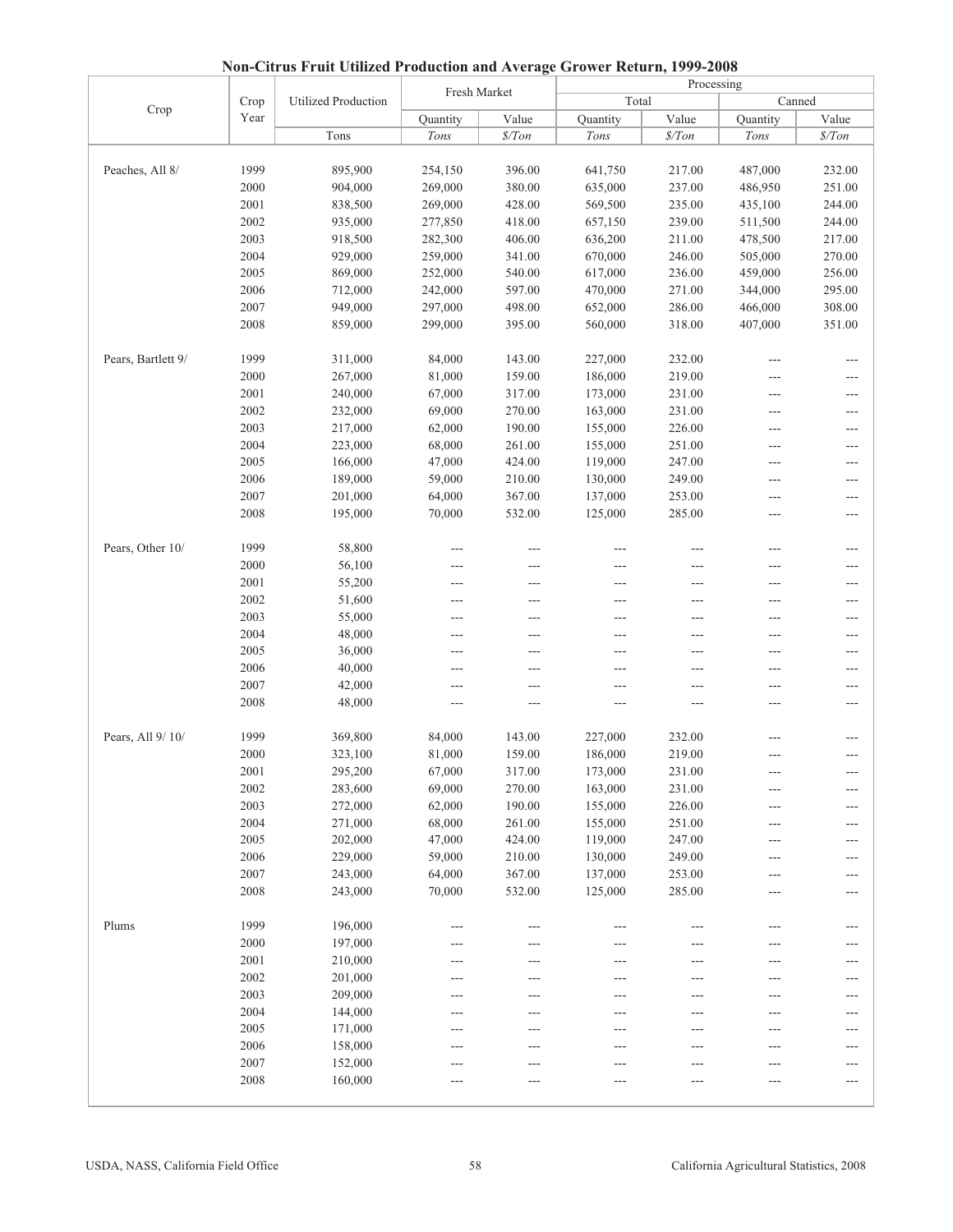|                    | 1 <b>1 QH</b><br>Curus Prun Othizeu I Fouuction and Average Grower Keturn, 1777-2000<br>Processing |                  |                   |                |                      |                      |                     |                     |                            |  |  |
|--------------------|----------------------------------------------------------------------------------------------------|------------------|-------------------|----------------|----------------------|----------------------|---------------------|---------------------|----------------------------|--|--|
|                    | Crop                                                                                               | Juice or Crushed |                   |                | Frozen               |                      | Dried (Fresh Basis) |                     | Dried Basis                |  |  |
| Crop               | Year                                                                                               | Quantity         | Value             | Quantity       | Value                | Quantity             | Value               | Quantity            | Value                      |  |  |
|                    |                                                                                                    | Tons             | $\frac{\$}{T}$ on | Tons           |                      | Tons                 |                     | Tons                |                            |  |  |
|                    |                                                                                                    |                  |                   |                | $\$/Ton$             |                      | $\frac{\$}{T}$ on   |                     | $\frac{\$}{T}$ on          |  |  |
|                    |                                                                                                    |                  |                   |                |                      |                      |                     |                     |                            |  |  |
| Peaches, All 8/    | 1999                                                                                               | $---$            | $---$             | 87,100         | 201.00               | 15,700               | 73.00               | 1,849               | 620.00                     |  |  |
|                    | 2000                                                                                               | $---$            | $---$             | 92,650         | 200.00               | 12,600               | 78.00               | 1,350               | 728.00                     |  |  |
|                    | 2001                                                                                               | ---              | $- - -$           | 86,000         | 214.00               | 14,600               | 51.00               | 1,450               | 514.00                     |  |  |
|                    | 2002                                                                                               | $---$            | $---$             | 91,100         | 205.00               | 14,200               | 49.00               | 1,525               | 456.00                     |  |  |
|                    | 2003                                                                                               | ---              | $---$             | 95,950         | 211.00               | 10,150               | 47.00               | 1,070               | 446.00                     |  |  |
|                    | 2004                                                                                               | ---              | $---$             | 86,600         | 211.00               | 10,400               | 32.00               | 870                 | 382.00                     |  |  |
|                    | 2005                                                                                               | ---              | $---$             | 82,800         | 202.00               | 12,700               | 46.00               | 1,160               | 504.00                     |  |  |
|                    | 2006                                                                                               | $---$            | $---$             | 84,100         | 209.00               | 13,100               | 79.00               | 1,290               | 802.00                     |  |  |
|                    | 2007                                                                                               | ---              | $- - -$           | 107,900        | 249.00               | 12,700               | 57.00               | 1,365               | 530.00                     |  |  |
|                    | 2008                                                                                               | $---$            | $- - -$           | 95,100         | 251.00               | 9,500                | 50.00               | 1,050               | 452.00                     |  |  |
|                    |                                                                                                    |                  |                   |                |                      |                      |                     |                     |                            |  |  |
| Pears, Bartlett 9/ | 1999                                                                                               | ---              | $\overline{a}$    | $---$          | $\overline{a}$       | 7,000                | 150.00              | 1,010               | 1,040.00                   |  |  |
|                    | 2000                                                                                               | ---              | $---$             | ---            | ---                  | 4,000                | 136.00              | 600                 | 909.00                     |  |  |
|                    | 2001                                                                                               | ---              | ---               | ---            | $---$                | 3,000                | 202.00              | 500                 | 1,210.00                   |  |  |
|                    | 2002                                                                                               | ---              | $---$             | ---            | $---$                | 3,000                | 202.00              | 460                 | 1,315.00                   |  |  |
|                    | 2003                                                                                               | ---              | $---$             | ---            | $---$                | 4,000                | 206.00              | 610                 | 1,350.00                   |  |  |
|                    | 2004                                                                                               | ---              | ---               | ---            | $---$                | 4,000                | 160.00              | 620                 | 1,030.00                   |  |  |
|                    | 2005                                                                                               | ---              | $---$             | ---            | ---                  | 2,700                | 240.00              | 400                 | 1,620.00                   |  |  |
|                    | 2006                                                                                               | $---$            | $---$             | $---$          | ---                  | $\sim$ $\sim$ $\sim$ | ---                 | $\cdots$            | $---$                      |  |  |
|                    | 2007                                                                                               | $---$            | ---               | $\cdots$       | $---$                | $\cdots$             | $---$               | $\qquad \qquad - -$ | $---$                      |  |  |
|                    | 2008                                                                                               | $---$            | ---               | ---            | $---$                | $---$                | $\overline{a}$      | $---$               | $\qquad \qquad - -$        |  |  |
|                    |                                                                                                    |                  |                   |                |                      |                      |                     |                     |                            |  |  |
| Pears, Other 10/   | 1999                                                                                               | $---$            | ---               | $---$          | ---                  | $---$                | ---                 | ---                 | $---$                      |  |  |
|                    | 2000                                                                                               | ---              | $---$             | ---            | ---                  | ---                  | ---                 | ---                 | $---$                      |  |  |
|                    | 2001                                                                                               | ---              | $---$             | $---$          | ---                  | $---$                | $---$               | ---                 | $\qquad \qquad - -$        |  |  |
|                    | 2002                                                                                               | $---$            | ---               | $---$          | $---$                | $---$                | ---                 | ---                 | ---                        |  |  |
|                    | 2003                                                                                               | ---              | $---$             | $---$          | ---                  | ---                  | ---                 | ---                 | $---$                      |  |  |
|                    | 2004                                                                                               | ---              | ---               | ---            | ---                  | $---$                | ---                 | ---                 | $---$                      |  |  |
|                    | 2005                                                                                               | $---$            | ---               | $---$          | ---                  | $---$                | ---                 | ---                 | $---$                      |  |  |
|                    | 2006                                                                                               | ---              | $---$             | ---            | $---$                | ---                  | ---                 | $---$               | ---                        |  |  |
|                    | 2007                                                                                               | $---$            | ---               | $---$          | ---                  | $---$                | $---$               | $---$               | $---$                      |  |  |
|                    | 2008                                                                                               | $---$            | $---$             | ---            | $---$                | $---$                | $---$               | ---                 | $---$                      |  |  |
|                    |                                                                                                    |                  |                   |                |                      |                      |                     |                     |                            |  |  |
| Pears, All 9/ 10/  | 1999                                                                                               | ---              |                   |                |                      | 7,000                | 150.00              | 1,010               | 1,040.00                   |  |  |
|                    | 2000                                                                                               | $---$            |                   |                |                      | 4,000                | 136.00              | 600                 | 909.00                     |  |  |
|                    |                                                                                                    |                  | $---$             | $---$          | $---$                |                      |                     |                     |                            |  |  |
|                    | 2001                                                                                               | $---$            | ---               | $--$           | ---                  | 3,000                | 202.00              | 500                 | 1,210.00                   |  |  |
|                    | 2002<br>2003                                                                                       | ---              | $---$             | $\overline{a}$ | $\sim$ $\sim$ $\sim$ | 3,000                | 202.00              | 460                 | 1,315.00                   |  |  |
|                    |                                                                                                    | $---$            | $---$             | $---$          | $---$                | 4,000                | 206.00              | 610                 | 1,350.00                   |  |  |
|                    | 2004                                                                                               | $---$            | ---               | ---            | ---                  | 4,000                | 160.00              | 620                 | 1,030.00                   |  |  |
|                    | 2005                                                                                               | ---              | $---$             | $---$          | $---$                | 2,700                | 240.00              | 400                 | 1,620.00                   |  |  |
|                    | 2006                                                                                               | $---$            | $---$             | $---$          | ---                  | $\qquad \qquad - -$  | $---$               | $\qquad \qquad - -$ | $---$                      |  |  |
|                    | 2007                                                                                               | ---              | ---               | ---            | ---                  | $---$                | ---                 | ---                 | $---$                      |  |  |
|                    | 2008                                                                                               |                  | $---$             | ---            | ---                  | $---$                | ---                 | ---                 | $---$                      |  |  |
|                    |                                                                                                    |                  |                   |                |                      |                      |                     |                     |                            |  |  |
| Plums              | 1999                                                                                               | $---$            | $---$             | $---$          | $---$                | $---$                | $---$               | ---                 | $---$                      |  |  |
|                    | 2000                                                                                               |                  |                   |                |                      |                      |                     | ---                 | $---$                      |  |  |
|                    | 2001                                                                                               |                  | ---               |                | ---                  | ---                  |                     | ---                 | $\qquad \qquad \text{---}$ |  |  |
|                    | 2002                                                                                               | ---              | ---               | ---            | ---                  | ---                  |                     | ---                 | $---$                      |  |  |
|                    | 2003                                                                                               |                  | ---               | ---            | ---                  | ---                  |                     | ---                 | $---$                      |  |  |
|                    | 2004                                                                                               | ---              | ---               | ---            | ---                  | ---                  | ---                 | ---                 | $---$                      |  |  |
|                    | 2005                                                                                               | $---$            | ---               | ---            | ---                  | $---$                | ---                 | $---$               | $---$                      |  |  |
|                    | 2006                                                                                               | ---              | ---               | ---            | ---                  | ---                  |                     | ---                 | $\qquad \qquad \text{---}$ |  |  |
|                    | 2007                                                                                               | $---$            |                   |                |                      | ---                  |                     | ---                 | $---$                      |  |  |
|                    | 2008                                                                                               | ---              | ---               | ---            |                      | ---                  |                     | ---                 | $\qquad \qquad - -$        |  |  |
|                    |                                                                                                    |                  |                   |                |                      |                      |                     |                     |                            |  |  |

|  |  | Non-Citrus Fruit Utilized Production and Average Grower Return, 1999-2008 |  |
|--|--|---------------------------------------------------------------------------|--|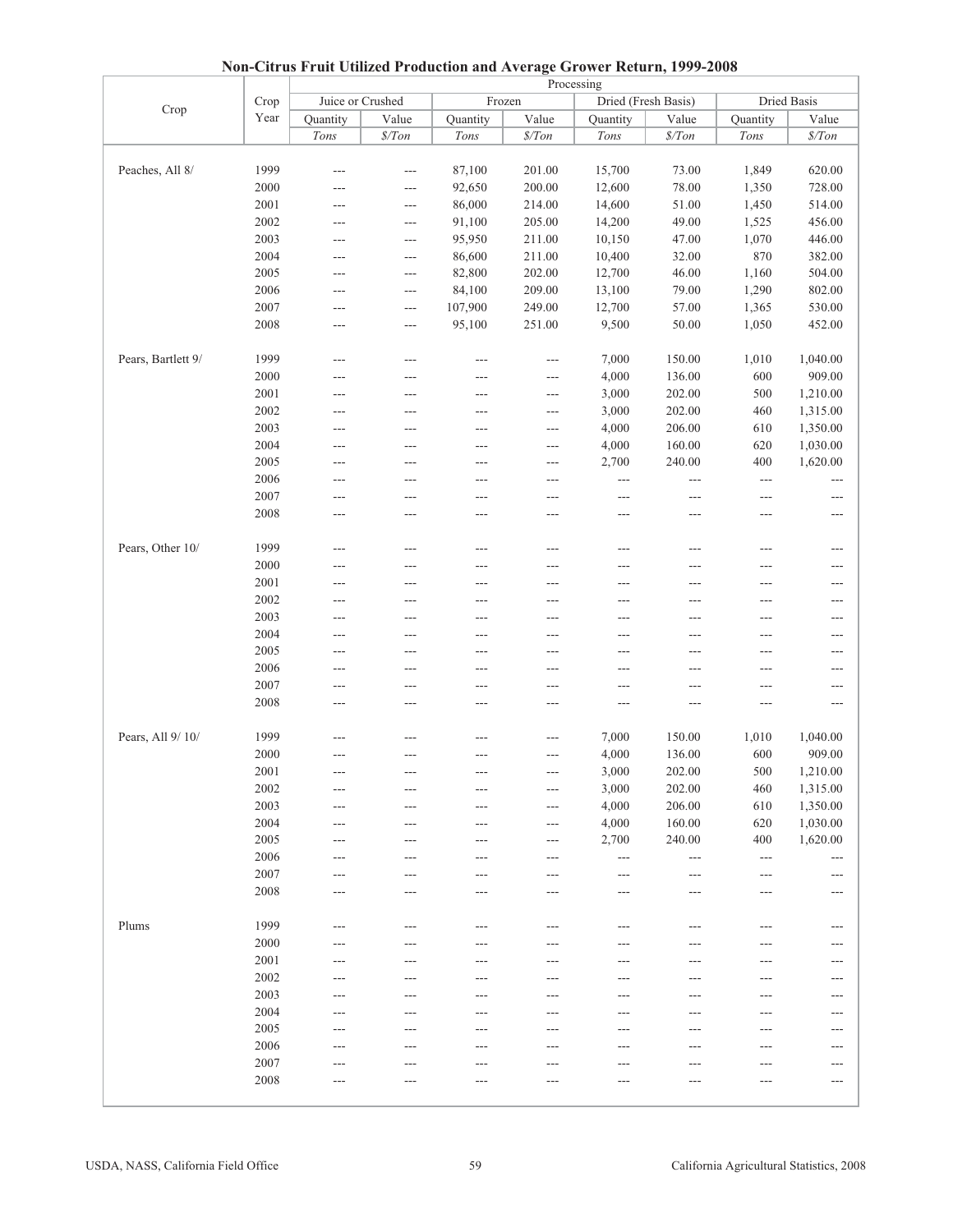|              |      |                            | Fresh Market  | $\tilde{ }$   |          | Processing    |          |               |
|--------------|------|----------------------------|---------------|---------------|----------|---------------|----------|---------------|
| Crop         | Crop | <b>Utilized Production</b> |               |               | Total    |               | Canned   |               |
|              | Year |                            | Ouantity      | Value         | Quantity | Value         | Quantity | Value         |
|              |      | Tons                       | Tons          | $\frac{s}{T}$ | Tons     | $\frac{s}{T}$ | Tons     | $\frac{s}{T}$ |
|              |      |                            |               |               |          |               |          |               |
| Plums, Dried | 1999 | 165,000                    | $---$         | $---$         | 165,000  | 861.00        | ---      | ---           |
|              | 2000 | 201,000                    | $- - -$       | $---$         | 201,000  | 770.00        | $- - -$  | ---           |
|              | 2001 | 135,000                    | $--$          | $---$         | 135,000  | 726.00        | ---      | ---           |
|              | 2002 | 163,000                    | $\frac{1}{2}$ | ---           | 163,000  | 810.00        | $---$    | ---           |
|              | 2003 | 168,000                    | $\cdots$      | $---$         | 168,000  | 772.00        | $---$    | ---           |
|              | 2004 | 48,000                     | $\cdots$      | ---           | 48,000   | 1,500.00      | $---$    | ---           |
|              | 2005 | 94,000                     | $\cdots$      | $---$         | 94,000   | 1,470.00      | $---$    | ---           |
|              | 2006 | 189,000                    | $- - -$       | $---$         | 189,000  | 1,390.00      | $---$    | ---           |
|              | 2007 | 81,000                     | $\frac{1}{2}$ | $---$         | 81,000   | 1,450.00      | $---$    | ---           |
|              | 2008 | 129,000                    | $\cdots$      | $---$         | 129,000  | 1,500.00      | $---$    | ---           |
|              |      |                            |               |               |          |               |          |               |

1/ Missing data not published to avoid possible disclosure.

2/ Data for 1999 not published to avoid possible disclosure. Processed price excludes dried, but processed value includes dried.

3/ Total processed includes canned, frozen, juice, and brined.

4/ Prices for processing and fresh totals were not published to avoid possible disclosure. Small quantities processed included in fresh to avoid possible disclosure.

5/ Includes substandard raisins diverted to other uses.

6/ Processed and fresh fruit price not published to avoid possible disclosure, but included in total utilized.

7/ Small quantities of processed fruit are included in fresh to avoid possible disclosure.

8/ Quantity and value include dried, but price excludes dried.

9/ Processed mostly canned, but includes small quantities dried and other uses not published separately to avoid possible disclosure. Data for 2006 and 2007 not published to avoid possible disclosure.

10/ Processed mostly juice, but includes small quantities canned and other uses not published separately to avoid possible disclosure.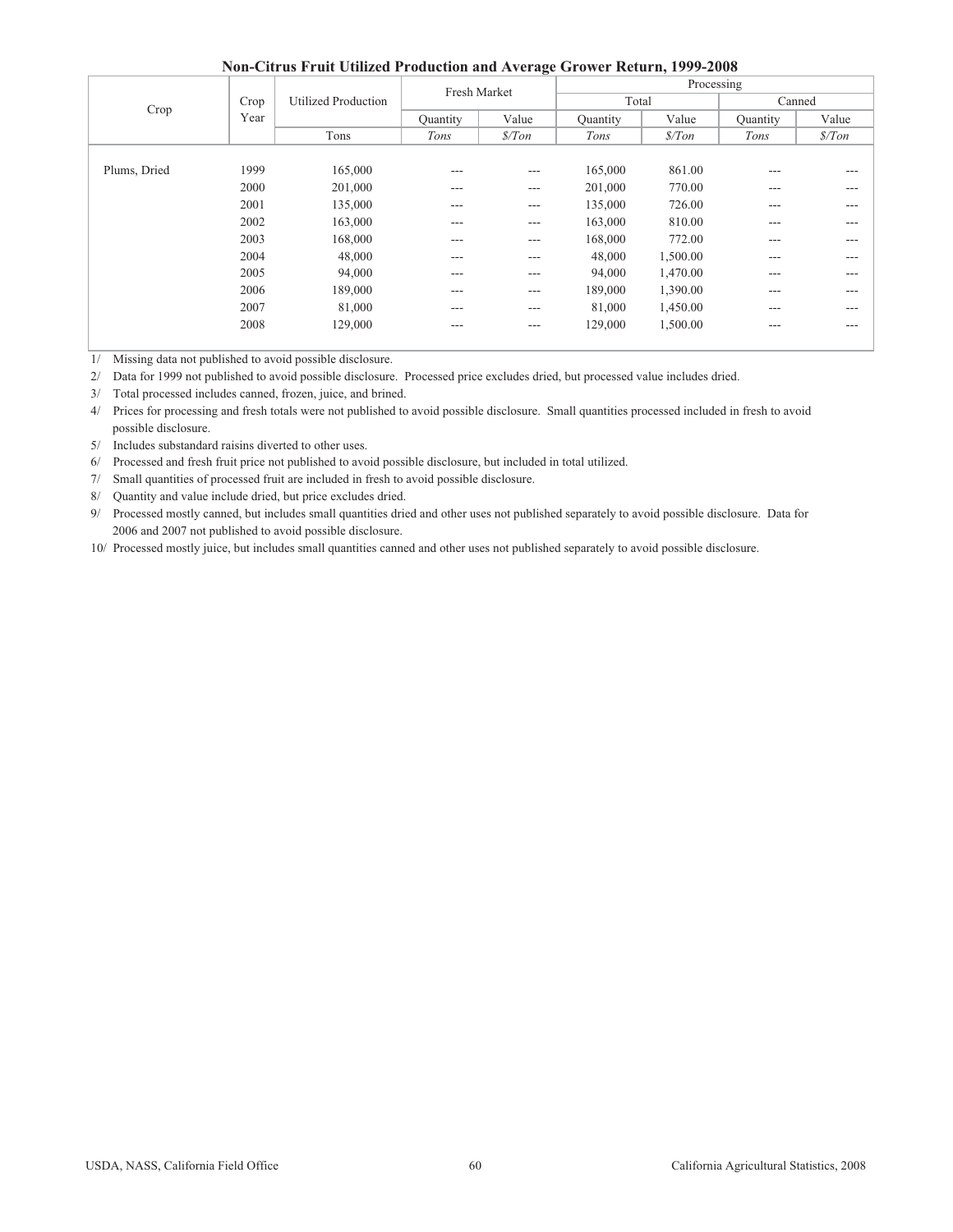|              |      |                   |               |          |               | - - <b>- - - - - - - - - -</b> - <i>-</i> .<br>Processing |                     |                 |               |
|--------------|------|-------------------|---------------|----------|---------------|-----------------------------------------------------------|---------------------|-----------------|---------------|
|              | Crop | Juice or Crushed  |               |          | Frozen        |                                                           | Dried (Fresh Basis) |                 | Dried Basis   |
| Crop         | Year | Value<br>Ouantity |               | Ouantity | Value         | <b>Quantity</b>                                           | Value               | <b>Quantity</b> | Value         |
|              |      | Tons              | $\frac{s}{T}$ | Tons     | $\frac{s}{T}$ | Tons                                                      | $\frac{s}{T}$       | Tons            | $\frac{s}{T}$ |
|              |      |                   |               |          |               |                                                           |                     |                 |               |
| Plums, Dried | 1999 | ---               | ---           |          | $\cdots$      | 478,500                                                   | 297.00              | 165,000         | 861.00        |
|              | 2000 | ---               | $- - -$       | ---      | $\cdots$      | 625,100                                                   | 248.00              | 201,000         | 770.00        |
|              | 2001 | ---               | ---           | ---      | $\cdots$      | 378,000                                                   | 259.00              | 135,000         | 726.00        |
|              | 2002 | $---$             | $---$         | ---      | $\cdots$      | 492,000                                                   | 268.00              | 163,000         | 810.00        |
|              | 2003 | ---               | $---$         | ---      | $\cdots$      | 536,000                                                   | 242.00              | 168,000         | 772.00        |
|              | 2004 | ---               | $---$         | ---      | $\cdots$      | 141,000                                                   | 511.00              | 48,000          | 1,500.00      |
|              | 2005 | ---               | $- - -$       | ---      | $\cdots$      | 286,700                                                   | 482.00              | 94,000          | 1,470.00      |
|              | 2006 | $---$             | $---$         | $---$    | $---$         | 604,800                                                   | 434.00              | 189,000         | 1,390.00      |
|              | 2007 | ---               | ---           | ---      | $---$         | 234,900                                                   | 500.00              | 81,000          | 1,450.00      |
|              | 2008 | $- - -$           | $- - -$       | ---      | $---$         | 368,000                                                   | 526.00              | 129,000         | 1,500.00      |
|              |      |                   |               |          |               |                                                           |                     |                 |               |

**Non-Citrus Fruit Utilized Production and Average Grower Return, 1999-2008**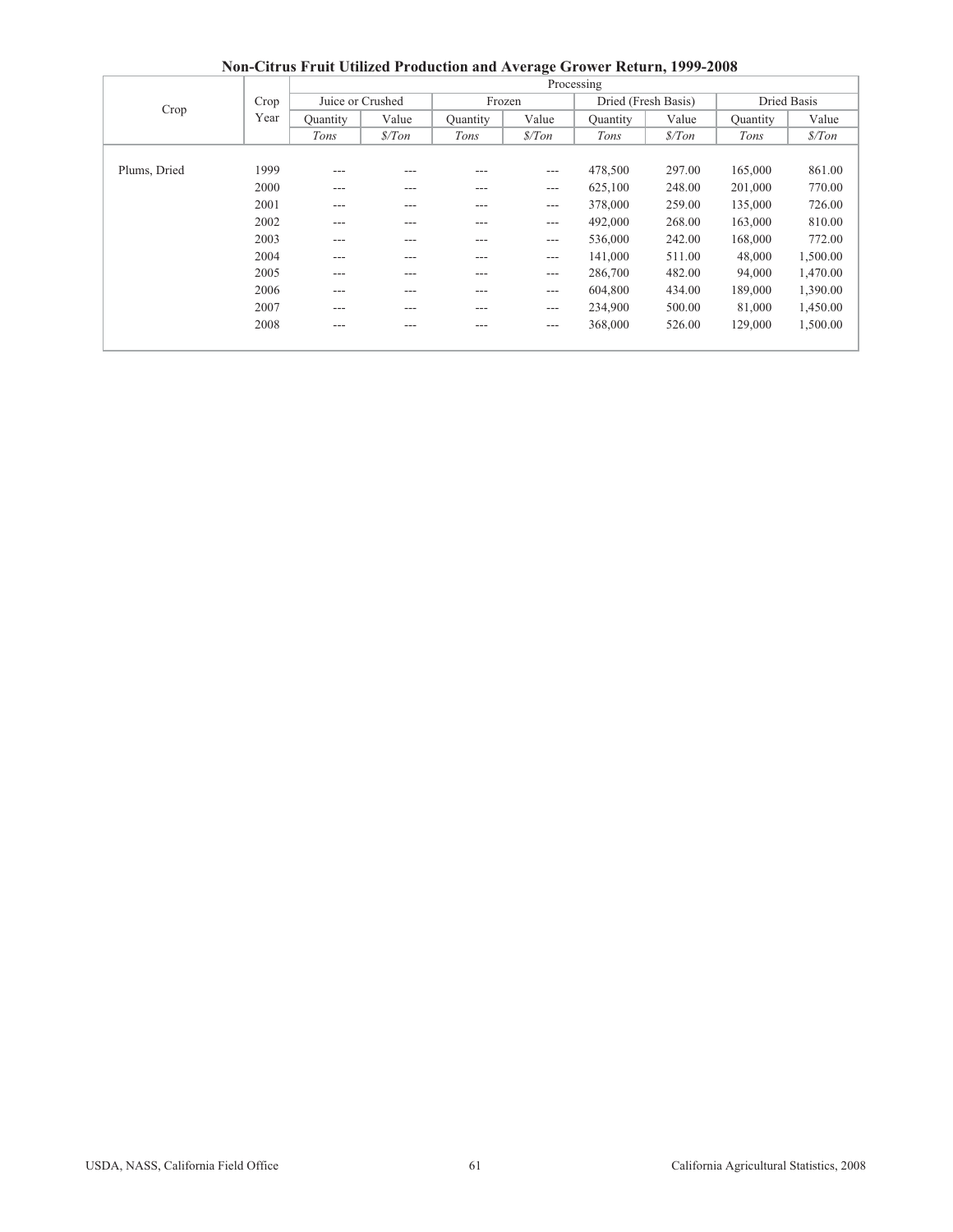|                     |        |         |        | <b>Non-Citrus Fruit Unutilized Production, 1999-2008</b> |          |        |       |         |       |       |
|---------------------|--------|---------|--------|----------------------------------------------------------|----------|--------|-------|---------|-------|-------|
| Crop                | 1999   | 2000    | 2001   | 2002                                                     | 2003     | 2004   | 2005  | 2006    | 2007  | 2008  |
|                     |        |         |        | <b>Unharvested Tons</b>                                  |          |        |       |         |       |       |
|                     |        |         |        |                                                          |          |        |       |         |       |       |
| Apples              | $---$  | 30,000  | 15,000 |                                                          |          |        |       | ---     | ---   | ---   |
| Apricots            | $---$  | 9,000   | 7,000  | 10,000                                                   | $---$    | 8,500  | 5,000 | $---$   | ---   | 4,100 |
| Grapes              | ---    | ---     | ---    | $---$                                                    | 75,000   | $---$  | ---   | $---$   | ---   | $---$ |
| Nectarines          | ---    | $- - -$ | $---$  | $---$                                                    | $\cdots$ | 2,000  | $---$ | $- - -$ | ---   | ---   |
| Peaches, Freestone  | ---    | $---$   | $---$  | $---$                                                    | $---$    | 2,000  | $---$ | ---     | ---   | ---   |
| Pears, Bartlett     | $---$  | 15,000  | 35,000 | ---                                                      | $---$    | $---$  | $---$ | 10,000  | ---   | ---   |
| Plums               | $---$  | $---$   | 4,000  | $---$                                                    | $---$    | 1,000  | $---$ | $---$   | ---   | ---   |
| Plums, Dried        |        | $---$   | ---    |                                                          | ---      |        | ---   | 3,000   | 500   | ---   |
|                     |        |         |        | Harvested Tons Not Sold                                  |          |        |       |         |       |       |
| Apples              | $---$  | ---     | ---    | 5,000                                                    | 5,000    | $---$  | ---   | ---     | ---   | ---   |
| Cherries, Sweet     | 1,500  | 1,300   | 4,200  | 1,800                                                    | 1,700    | 2,700  | 4,100 | 1,900   | 3,200 | 3,200 |
| Kiwifruit           | 3,000  | 3,500   | 2,800  | 3,000                                                    | 1,400    | 2,000  | 1,000 | 700     | 800   | 1,000 |
| Nectarines          | $---$  | $---$   | $---$  | $---$                                                    | $---$    | 15,000 | $---$ | $---$   | ---   | $---$ |
| Peaches, Clingstone | 15,100 | 23,500  | 25,000 | $---$                                                    | $---$    | 44,000 | $---$ | $---$   | ---   | $---$ |
| Peaches, Freestone  | ---    | $---$   | $---$  | 25,000                                                   | 30,500   | $---$  | ---   | $---$   | ---   | ---   |
| Plums               | $---$  | $---$   | $---$  | $---$                                                    | $---$    | 11,000 | $---$ | $---$   | ---   | ---   |
| Plums, Dried        | 13,000 | 18,000  | 11,000 | 9,000                                                    | 13,000   | 1,000  | 3,000 | 6,000   | 1,500 | ---   |
|                     |        |         |        |                                                          |          |        |       |         |       |       |

## **Raisin Production and Average Grower Return, 1999-2008**

|                       |              |               |                      |         | Naturally Dried |          |                  |                       |
|-----------------------|--------------|---------------|----------------------|---------|-----------------|----------|------------------|-----------------------|
| Raisins 1/            | Crop<br>Year | All Varieties | Thompson<br>Seedless | Muscats | Oleate 2/       | Sultanas | Zante<br>Currant | Dehydrated, All Types |
|                       |              |               |                      |         |                 |          |                  |                       |
| Production            |              |               |                      |         | Tons            |          |                  |                       |
|                       | 1999         | 342,300       | 300,000              | 10      | 270             | 120      | 3,700            | 38,200                |
|                       | 2000         | 484,500       | 437,000              | 60      | 3,700           | 140      | 4,800            | 38,800                |
|                       | 2001         | 411,300       | 378,000              | 50      | 6,500           | 150      | 4,200            | 22,400                |
|                       | 2002         | 438,900       | 388,000              | 40      | 18,390          | 90       | 4,390            | 28,030                |
|                       | 2003         | 347,700       | 297,020              | 20      | $\overline{a}$  | 80       | 3,030            | 27,580                |
|                       | 2004         | 274,000       | 245,300              | $---$   | $---$           | 30       | 3,500            | 25,190                |
|                       | 2005         | 348,600       | 321,140              | $---$   | $---$           | 75       | 3,800            | 23,530                |
|                       | 2006         | 303,000       | 283,100              | 10      | ---             | 215      | 2,970            | 16,290                |
|                       | 2007         | 353,600       | 329,300              | 5       | $---$           | 95       | 3,350            | 20,850                |
|                       | 2008         | 358,100       | 355,100              | 5       | $---$           | 70       | 2,910            | 24,630                |
|                       | $2009*$      | 265,300       | 246,400              | $10$    | $---$           | 65       | 2,410            | 16,430                |
| Average Grower Return |              |               |                      |         | \$/ Ton         |          |                  |                       |
|                       | 1999         | 1,220         | 1,210                | 702     | 1,240           | 919      | 596              | 1,400                 |
|                       | 2000         | 569           | 564                  | 533     | 855             | 590      | 831              | 852                   |
|                       | 2001         | 570           | 534                  | 572     | 814             | 531      | 1,019            | 1,021                 |
|                       | 2002         | 393           | 360                  | 628     | 429             | 504      | 807              | 773                   |
|                       | 2003         | 563           | 528                  | 515     | ---             | 495      | 992              | 887                   |
|                       | 2004         | 1,210         | 1,190                | $---$   | ---             | 880      | 1,420            | 1,430                 |
|                       | 2005         | 1,000         | 1,160                | $---$   | ---             | 1,040    | 1,390            | 1,410                 |
|                       | 2006         | 1,090         | 1,200                | 1,000   | $---$           | 890      | 1,110            | 1,350                 |
|                       | 2007         | 1,040         | 1,190                | 900     | $---$           | 930      | 990              | 1,530                 |
|                       | 2008         | 1,140         | 1,310                | 1,020   | ---             | 1,070    | 1,210            | 1,630                 |
|                       | $2009*$      | 1,160         | 1,320                | 1,030   | $---$           | 1,080    | 1,600            | 1,640                 |

1/ Excludes raisins produced from table-type grapes.

2/ Miscellaneous seedless grapes with Oleate applied.

\* Data for 2009 is preliminary.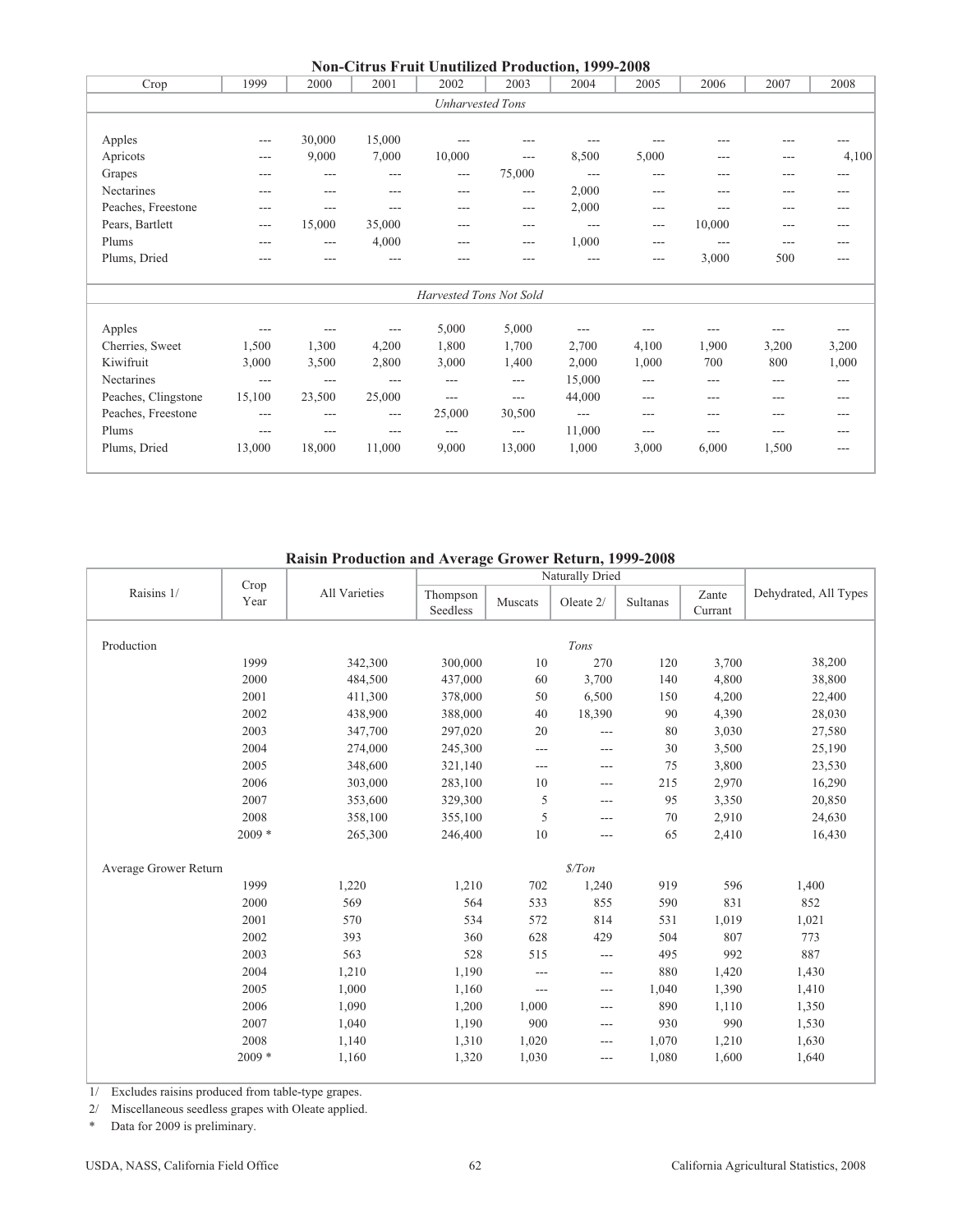|  | Tree Nut Acreage, Production and Value, 1999-2008 |  |
|--|---------------------------------------------------|--|
|  |                                                   |  |

|                  |      |         |                          |           |                            | Tree Nut Acreage, Production and Value, 1999-2008 |           |               |                    |
|------------------|------|---------|--------------------------|-----------|----------------------------|---------------------------------------------------|-----------|---------------|--------------------|
|                  |      |         | Non-Bearing              | Yield Per |                            | Production                                        |           | Value Per     |                    |
| Crop             | Crop | Bearing | 1/                       | Acre      | Marketable                 | Shelling                                          | Total     | Unit          | <b>Total Value</b> |
|                  | Year |         |                          |           | In-Shell                   | Stock                                             |           |               |                    |
|                  |      | Acres   | Acres                    | Pounds    |                            | 1,000 Pounds                                      |           | \$/Pound      | \$1,000            |
|                  |      |         |                          |           |                            |                                                   |           |               |                    |
| Almonds 2/3/     |      |         |                          |           |                            |                                                   |           |               |                    |
| (Shelled Basis)  | 1999 | 485,000 | 115,000                  | 1,720     | ---                        | ---                                               | 833,000   | 0.86          | 687,742            |
|                  | 2000 | 510,000 | 100,000                  | 1,380     | ---                        | ---                                               | 703,000   | 0.97          | 666,487            |
|                  | 2001 | 530,000 | 75,000                   | 1,570     | ---                        | ---                                               | 830,000   | 0.91          | 740,012            |
|                  | 2002 | 545,000 | 65,000                   | 2,000     | ---                        | $---$                                             | 1,090,000 | 1.11          | 1,200,687          |
|                  | 2003 | 550,000 | 60,000                   | 1,890     | ---                        | $---$                                             | 1,040,000 | 1.57          | 1,600,144          |
|                  | 2004 | 570,000 | 70,000                   | 1,760     | ---                        | ---                                               | 1,005,000 | 2.21          | 2,189,005          |
|                  | 2005 | 590,000 | 110,000                  | 1,550     | ---                        | ---                                               | 915,000   | 2.81          | 2,525,909          |
|                  | 2006 | 610,000 | 145,000                  | 1,840     | ---                        | ---                                               | 1,120,000 | 2.06          | 2,258,790          |
|                  | 2007 | 640,000 | 125,000                  | 2,170     | ---                        | $---$                                             | 1,390,000 | 1.75          | 2,401,875          |
|                  | 2008 | 680,000 | 115,000                  | 2,400     | $---$                      | $---$                                             | 1,630,000 | 1.45          | 2,343,200          |
| Pecans           |      |         |                          |           |                            |                                                   |           |               |                    |
| (In-Shell Basis) | 1999 | 2,600   | $\sim$ $\sim$            | 731       | ---                        | ---                                               | 1,900     | 1.27          | 2,413              |
|                  | 2000 | 2,600   | $\sim$ $\sim$            | 1,310     | ---                        | $---$                                             | 3,400     | 1.52          | 5,168              |
|                  | 2001 | 2,600   | $---$                    | 1,420     | ---                        | ---                                               | 3,700     | 0.81          | 2,997              |
|                  | 2002 | 2,600   | $\sim$ $\sim$            | 1,460     | ---                        | $---$                                             | 3,800     | 1.27          | 4,826              |
|                  | 2003 | 2,600   | $---$                    | 1,420     | ---                        | ---                                               | 3,700     | 1.42          | 5,254              |
|                  | 2004 | 2,700   | $---$                    | 1,300     | ---                        | ---                                               | 3,500     | 2.21          | 7,735              |
|                  | 2005 | 2,800   | $---$                    | 1,410     | ---                        | $---$                                             | 3,950     | 1.80          | 7,110              |
|                  | 2006 | 2,900   | $---$                    | 1,170     | ---                        | $---$                                             | 3,400     | 1.72          | 5,848              |
|                  | 2007 | 2,500   |                          | 1,760     |                            |                                                   |           | 1.78          | 7,832              |
|                  | 2008 | 3,100   | $\scriptstyle\cdots$     |           | ---                        | $---$                                             | 4,400     |               | 4,913              |
|                  |      |         | $\sim$ $\sim$            | 1,210     | ---                        | ---                                               | 3,750     | 1.31          |                    |
| Pistachios       |      |         |                          |           |                            |                                                   |           |               |                    |
|                  | 1999 | 71,000  | 21,000                   | 1,730     | 105,000                    | 18,000                                            | 123,000   | 1.33          | 163,590            |
|                  | 2000 | 74,600  | 21,700                   | 3,260     | 190,000                    | 53,000                                            | 243,000   | 1.01          | 245,430            |
|                  | 2001 | 78,000  | 23,500                   | 2,060     | 126,500                    | 34,500                                            | 161,000   | 1.01          | 162,610            |
|                  | 2002 | 83,000  | 23,000                   | 3,650     | 242,000                    | 61,000                                            | 303,000   | 1.10          | 333,300            |
|                  | 2003 | 88,000  | 23,000                   | 1,350     | 90,000                     | 29,000                                            | 119,000   | 1.22          | 145,180            |
|                  | 2004 | 93,000  | 15,000                   | 3,730     | 254,000                    | 93,000                                            | 347,000   | 1.34          | 464,980            |
|                  | 2005 | 105,000 | $\overline{a}$           | 2,700     | 215,000                    | 68,000                                            | 283,000   | 2.05          | 580,150            |
|                  | 2006 | 112,000 | $\qquad \qquad - -$      | 2,130     | 201,000                    | 37,000                                            | 238,000   | 1.89          | 449,820            |
|                  | 2007 | 115,000 | $\qquad \qquad - -$      | 3,620     | 333,000                    | 83,000                                            | 416,000   | 1.41          | 586,560            |
|                  | 2008 | 118,000 | $---$                    | 2,360     | 231,000                    | 47,000                                            | 278,000   | 2.05          | 569,900            |
|                  |      |         |                          |           |                            |                                                   |           |               |                    |
|                  |      |         |                          |           |                            |                                                   |           |               |                    |
|                  |      |         |                          |           | Sold In-Shell Sold Shelled |                                                   |           |               |                    |
| Walnuts 3/       |      | Acres   | Acres                    | Tons      | $Tons$                     | Tons                                              | Tons      | $\frac{s}{T}$ | \$1,000            |
| (In-Shell Basis) |      |         |                          |           |                            |                                                   |           |               |                    |
|                  | 1999 | 197,000 | 30,000                   | 1.44      | 76,000                     | 207,000                                           | 283,000   | 886.00        | 250,738            |
|                  | 2000 | 200,000 | 31,000                   | 1.20      | 64,000                     | 175,000                                           | 239,000   | 1,240.00      | 296,360            |
|                  | 2001 | 204,000 | 29,000                   | 1.50      | 80,000                     | 225,000                                           | 305,000   | 1,120.00      | 341,600            |
|                  | 2002 | 210,000 | 27,000                   | 1.34      | 67,000                     | 215,000                                           | 282,000   | 1,170.00      | 329,940            |
|                  | 2003 | 213,000 | 27,000                   | 1.53      | 81,000                     | 245,000                                           | 326,000   | 1,160.00      | 378,160            |
|                  | 2004 | 214,000 | $\overline{\phantom{a}}$ | 1.52      | 75,000                     | 250,000                                           | 325,000   | 1,390.00      | 451,750            |
|                  | 2005 | 215,000 | 26,000                   | 1.65      | 82,000                     | 273,000                                           | 355,000   | 1,570.00      | 557,350            |
|                  | 2006 | 216,000 | $\overline{\phantom{a}}$ | 1.60      | 71,000                     | 275,000                                           | 346,000   | 1,630.00      | 563,980            |
|                  | 2007 | 218,000 | 25,000                   | 1.50      | 66,000                     | 262,000                                           | 328,000   | 2,290.00      | 751,120            |
|                  | 2008 | 223,000 | $\overline{\phantom{a}}$ | 1.96      | 95,000                     | 341,000                                           | 436,000   | 1,280.00      | 558,080            |

1/ Non-bearing shown only in year when acreage survey conducted.

2/ Values are based on the edible portion of the crop only. Included in production are inedible quantities of no value:

1999 – 33.3 million pounds, 2000 – 15.9 million pounds, 2001 – 16.8 million pounds, 2002 – 8.30 million pounds, 2003 -- 20.8 million pounds,

2004 – 14.5 million pounds, 2005 – 16.1 million pounds, 2006 – 23.5 million pounds, 2007 – 17.5 million pounds, 2008 -- 14.0 million pounds..

3/ Data for 2008 acreage by county, variety and year of planting available upon request.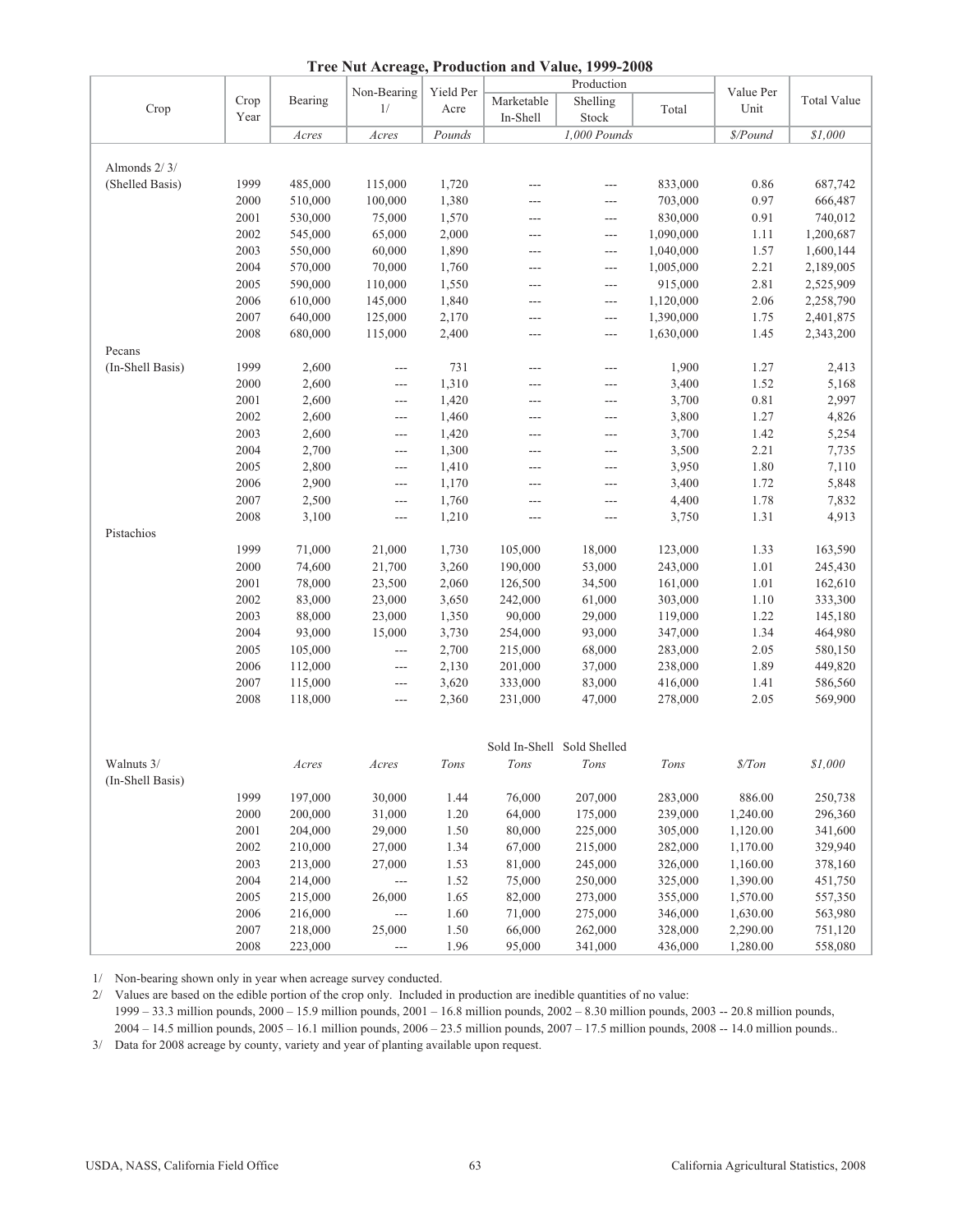California's total livestock and livestock products cash receipts were \$10.6 billion in 2008, down almost 2 percent from 2007. California continued to rank second nationally, accounting for 7.5 percent of livestock cash receipts. Milk, cattle, and chickens remain the state's leading commodities despite cash receipts declining for milk and aquaculture from 2007.

The Golden State's dairy industry faced production and financial challenges in 2008. The year started with continued growth in milk production. The month of March recorded the highest single month of production at 3.64 billion pounds. Fluid milk product demand was flat forcing plants to convert the increasing supply into butter and powder as well as shipping some out of state for processing. Inadequate plant capacity forced plants and producers to scramble to find homes for the excess production. Reducing milk supply became the focus of the dairy industry with cooperatives and other processors initiating production base caps. The last half of the year had a net decrease in milk production when compared to the same period of 2007. The average percent growth in production for the prior five years was 3.1 percent, while the 2008 percent growth was only 1.3 due to the production reduction efforts in the latter part of 2008. Record setting high feed and energy costs were mitigated for the first three quarters as the average prices paid to producers were close to the record setting prices of 2007. By the end of 2008 the prices received had dropped to below cost of production. In 2008 the average prices paid to producers decreased 6 percent. Dairies continued to relocate to other state or shut down completely with a net loss of 99 California dairies in 2008.

California has been the nation's leading dairy state since 1993 when it surpassed Wisconsin in milk production. Sales of milk and cream contributed \$6.92 billion in 2008. Wisconsin, New York, Idaho, and Pennsylvania were the next leading states in total milk production. California ranked number one in the U.S. in the production of fluid milk, butter, ice cream, and nonfat dry milk. California was second in total cheese production.

California's dairies produced 41.2 billion pounds of milk, accounting for 22 percent of the nation's milk supply. For the second year in a row, all 12 months of 2008 recorded more than 3.1 billion pounds in milk production. Approximately 43 percent of all the Golden State's milk was used to make cheese, down 4 percent from 2007.

According to the California Department of Food and Agriculture's Dairy Statistics Branch, 35 counties contributed to the state's market milk production. The top five milk-producing counties in California were Tulare (26 percent), Merced (14 percent), Stanislaus (10 percent), Kings (10 percent), and Kern (9 percent). These counties accounted for 69.5 percent of the state's total milk production in 2008. Sales of fluid milk in California

averaged 33 percent whole milk, 36 percent reduced fat milk, 15 percent low fat milk, and 16 percent skim milk.

Milk production per cow decreased 0.4 percent in California to 22,344 pounds and the number of dairy cows in the state rose to 1.84 million head. California cheese production has nearly doubled in the past threes decades, from 1.17 billion pounds in 1976 to 2.11 billion pounds in 2008. California's total cheese production was down over 7 percent from 2007. United States cheese exports increased 32 percent from 2007, to 131 thousand metric tons per the USDA Foreign Agricultural Service. Butter exports also increased by 256 percent in 2008. Strong demand and a weak dollar coupled with competitive pricing contributed to the surge in US dairy product exports.

Cash receipts for cattle and calves increased 2 percent from 2007, to continue the previous seven year upward trend, excluding the 2006 dip. The 2008 sales totaled \$1.82 billion, compared with \$1.78 billion in 2007. Receipts for hogs and pigs were nearly 5 percent above the previous year. Sheep and lambs declined 13 percent from 2007 continuing the recent trend.

California's 2008 honey production, at 18.4 million pounds, was 35 percent above 2007. Producing colonies totaled 360 thousand, up 6 percent from the previous year. The yield per colony averaged 51 pounds, compared to 40 pounds produced in 2007. The average price per pound was 141 cents per pound, 37 cents higher than 2007.

|                   | <b>Poultry, and Apiary Cash Income</b> |            |         |
|-------------------|----------------------------------------|------------|---------|
| Source of Income  | 2007                                   | 2008       | Percent |
|                   | \$1.000                                | \$1.000    | Change  |
| Aquaculture       | 90,374                                 | 69,531     | $-23$   |
| Chickens, All     | 712,943                                | 787,650    | $+10$   |
| Cattle and Calves | 1,784,101                              | 1,822,856  | $+2$    |
| Eggs, Chicken     | 346,426                                | 440,730    | $+27$   |
| Hogs and Pigs     | 31,662                                 | 33,217     | $+5$    |
| Honey             | 14,144                                 | 25,888     | $+83$   |
| Milk and Cream    | 7,336,603                              | 6,924,121  | -6      |
| Sheep and Lambs   | 35,443                                 | 30,717     | $-13$   |
| Turkeys           | 211,669                                | 252,416    | $+19$   |
| Wool and Mohair   | 2,789                                  | 3,702      | $+33$   |
| Other Livestock   | 177,138                                | 173,118    | $-2$    |
| Other Poultry     | 75,266                                 | 68,300     | $-9$    |
| Total             | 10,818,548                             | 10,632,246 | $-2$    |

**California Livestock, Dairy,** 

In November 2008 California voters passed Proposition 2, requiring livestock operations to implement new space requirements for cages that hold calves raised for veal, egg-laying hens and pregnant pigs. Producers have begun to respond by decreasing breeding hogs and egg-laying hens to accommodate the enclosure restrictions, although full compliance is not mandated until January 1, 2015.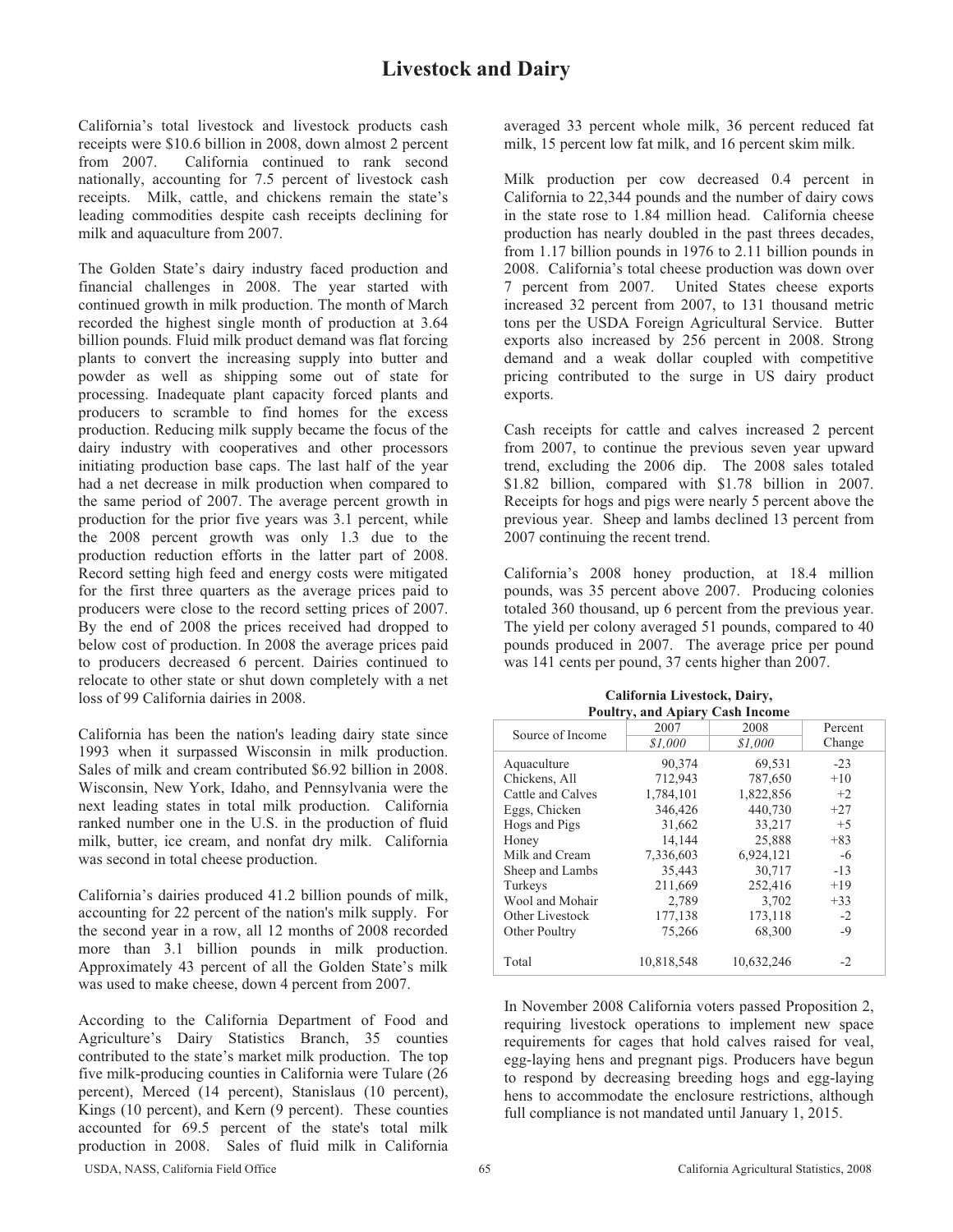| <b>Cattle Inventory, Supply and Disposition, 1999-2008</b> |  |  |  |
|------------------------------------------------------------|--|--|--|
|------------------------------------------------------------|--|--|--|

|  |      | Beginning<br>Inventory | Calf Crop | Inshipments | Marketings 1/ |            | Farm<br>Slaughter       |        | Deaths | Ending<br>Inventory |
|--|------|------------------------|-----------|-------------|---------------|------------|-------------------------|--------|--------|---------------------|
|  | Year | January 1              |           |             | Cattle        | Calves     | Cattle and<br>Calves 2/ | Cattle | Calves | January 1           |
|  |      |                        |           |             |               | 1,000 Head |                         |        |        |                     |
|  |      |                        |           |             |               |            |                         |        |        |                     |
|  | 1999 | 5,100                  | 1,950     | 700         | 2,119         | 282        | 19                      | 85     | 145    | 5,100               |
|  | 2000 | 5,100                  | 1,980     | 700         | 2,013         | 362        | 15                      | 90     | 150    | 5,150               |
|  | 2001 | 5,150                  | 1,990     | 750         | 2,054         | 387        | 14                      | 90     | 145    | 5,200               |
|  | 2002 | 5,200                  | 2,040     | 700         | 1,934         | 502        | 14                      | 90     | 150    | 5,250               |
|  | 2003 | 5,250                  | 2,050     | 670         | 2,013         | 502        | 15                      | 90     | 150    | 5,200               |
|  | 2004 | 5,200                  | 2,070     | 750         | 1,886         | 472        | 12                      | 95     | 155    | 5,400               |
|  | 2005 | 5,400                  | 2,060     | 700         | 1,924         | 507        | 14                      | 100    | 165    | 5,450               |
|  | 2006 | 5,450                  | 2,070     | 710         | 1,947         | 469        | 14                      | 130    | 170    | 5,500               |
|  | 2007 | 5,500                  | 2,010     | 700         | 1,978         | 487        | 15                      | 120    | 160    | 5,450               |
|  | 2008 | 5,450                  | 2,010     | 710         | 1,950         | 690        | 15                      | 115    | 150    | 5,250               |
|  |      |                        |           |             |               |            |                         |        |        |                     |

1/ Includes custom slaughter for use on farms where produced, but excludes inter-farm sales.

2/ Excludes custom slaughter for farmers at commercial establishments.

|      |      |                       |       |      | Cattle by Class as of ballanty 14 $\mu$ 000 $\mu$ 007 |              |                     |              |               |                          |  |
|------|------|-----------------------|-------|------|-------------------------------------------------------|--------------|---------------------|--------------|---------------|--------------------------|--|
|      |      | Cows That Have Calved |       |      | Heifers 500+ Lbs.                                     |              |                     | Other Cattle |               |                          |  |
| Year | Beef | Dairy                 | All   |      | Cow Replacements                                      | Other        | Calves<br>Under 500 | Bulls $500+$ | Steers $500+$ | All Cattle<br>and Calves |  |
|      |      |                       |       | Beef | Milk                                                  | Heifers      | Lbs                 | Lbs.         | Lbs.          |                          |  |
|      |      |                       |       |      |                                                       | $1.000$ Head |                     |              |               |                          |  |
|      |      |                       |       |      |                                                       |              |                     |              |               |                          |  |
| 2000 | 790  | 1,490                 | 2,280 | 145  | 720                                                   | 175          | 1,050               | 70           | 660           | 5,100                    |  |
| 2001 | 780  | 1,560                 | 2,340 | 140  | 750                                                   | 170          | 1,050               | 70           | 630           | 5,150                    |  |
| 2002 | 760  | 1,620                 | 2,380 | 135  | 770                                                   | 170          | 1,040               | 65           | 640           | 5,200                    |  |
| 2003 | 740  | 1,670                 | 2,410 | 130  | 790                                                   | 170          | 1,070               | 65           | 615           | 5,250                    |  |
| 2004 | 720  | 1,700                 | 2,420 | 125  | 730                                                   | 170          | 1,050               | 65           | 640           | 5,200                    |  |
| 2005 | 720  | 1,740                 | 2,460 | 130  | 760                                                   | 190          | 1,120               | 70           | 670           | 5,400                    |  |
| 2006 | 680  | 1,770                 | 2,450 | 120  | 790                                                   | 180          | 1,200               | 75           | 635           | 5,450                    |  |
| 2007 | 700  | 1,790                 | 2,490 | 125  | 790                                                   | 170          | 1,190               | 70           | 665           | 5,500                    |  |
| 2008 | 655  | 1,835                 | 2,490 | 110  | 800                                                   | 180          | 1,170               | 70           | 630           | 5,450                    |  |
| 2009 | 620  | 1,840                 | 2,460 | 115  | 780                                                   | 170          | 1,060               | 65           | 600           | 5,250                    |  |
|      |      |                       |       |      |                                                       |              |                     |              |               |                          |  |

## **Cattle by Class as of January 1, 2000-2009**

**Cattle Operations and Inventory by Size Groups, 1998-2007 1/ 2/**

|      | 1 - 99 Head |           |               | 100 - 499 Head | 500-999 Head  |           | $1.000 + Head$ |           |  |
|------|-------------|-----------|---------------|----------------|---------------|-----------|----------------|-----------|--|
| Year | Operations  | Inventory | Operations    | Inventory      | Operations    | Inventory | Operations     | Inventory |  |
|      | Number      | Percent   | <b>Number</b> | Percent        | <i>Number</i> | Percent   | Number         | Percent   |  |
|      |             |           |               |                |               |           |                |           |  |
| 1998 | 17,300      | 6.0       | 3,400         | 16.0           | 1,100         | 17.0      | 1,200          | 61.0      |  |
| 1999 | 17,300      | 6.0       | 3,400         | 16.0           | 1.100         | 17.0      | 1,200          | 61.0      |  |
| 2000 | 16,500      | 6.0       | 3,200         | 15.0           | 1,100         | 16.0      | 1,200          | 63.0      |  |
| 2001 | 15,600      | 6.0       | 3,100         | 15.0           | 1.100         | 15.0      | 1,200          | 64.0      |  |
| 2002 | 14,700      | 5.5       | 3,000         | 14.5           | 1,100         | 15.0      | 1,200          | 65.0      |  |
| 2003 | 13,000      | 5.0       | 2.800         | 13.0           | 1.000         | 14.0      | 1,200          | 68.0      |  |
| 2004 | 12,200      | 4.5       | 2,500         | 11.5           | 1,000         | 14.0      | 1,300          | 70.0      |  |
| 2005 | 12,200      | 4.5       | 2,500         | 10.5           | 1.000         | 13.0      | 1,300          | 72.0      |  |
| 2006 | 12,200      | 5.0       | 2,500         | 10.0           | 1,000         | 12.0      | 1,300          | 73.0      |  |
| 2007 | 12,600      | 4.1       | 2,000         | 8.5            | 800           | 9.4       | 1,200          | 78.0      |  |
|      |             |           |               |                |               |           |                |           |  |

 beginning-of-year and mid-year surveys. 1/ An operation is any place having one or more head of cattle on hand at any time during the year. Percent of inventory reflect average distributions of various probability surveys conducted during the year, but are based primarily on

2/ After 2007, data will only be published from the Census of Agriculture which is every five years.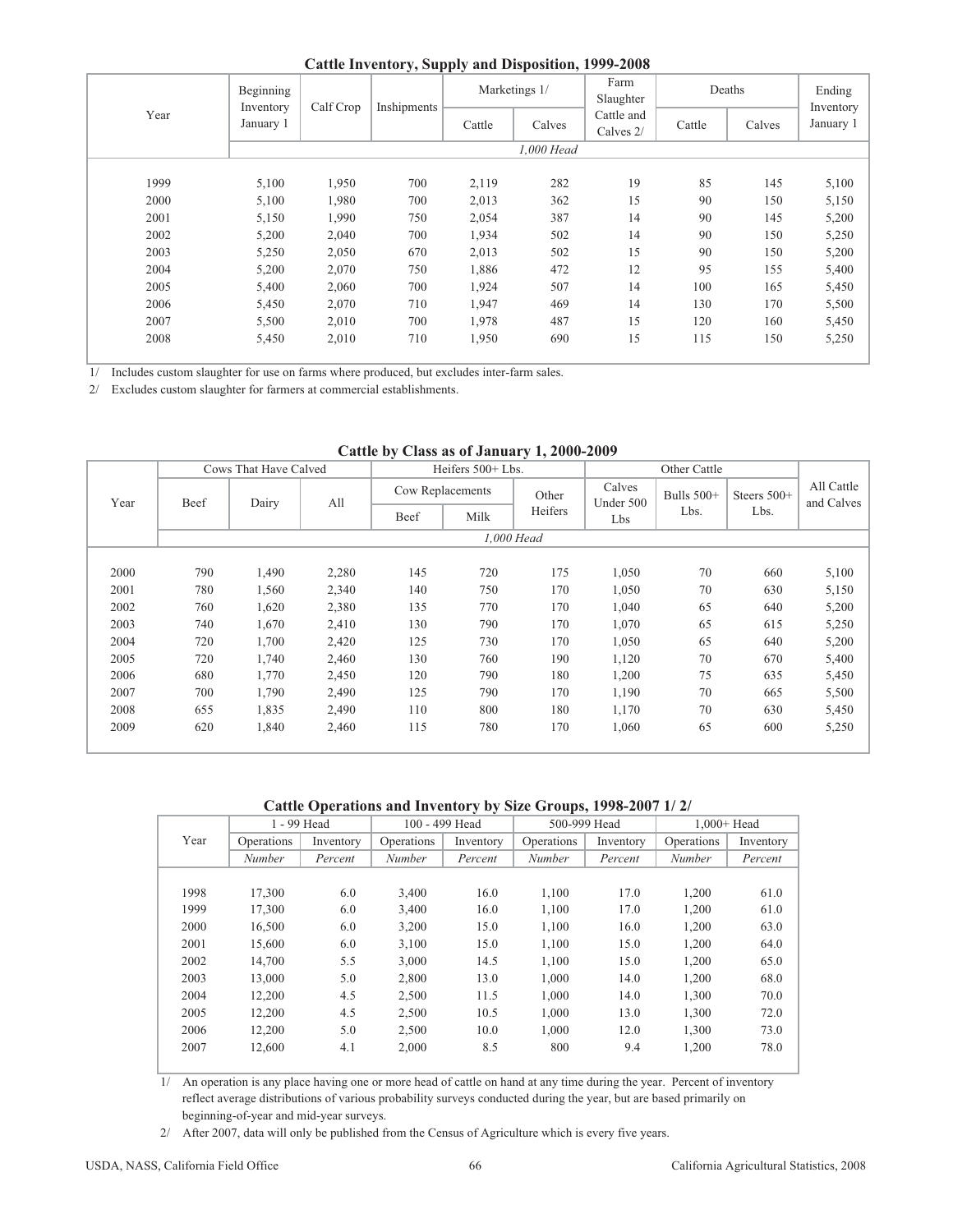|      |               | $\sim$ p $\sim$ $\sim$<br>1 - 99 Head |               | 100-499 Head | $500+$ Head |           |
|------|---------------|---------------------------------------|---------------|--------------|-------------|-----------|
| Year | Operations    | Inventory                             | Operations    | Inventory    | Operations  | Inventory |
|      | <b>Number</b> | Percent                               | Number        | Percent      | Number      | Percent   |
|      |               |                                       |               |              |             |           |
| 1999 | 12,200        | 22.0                                  | 1,800         | 43.0         | 300         | 35.0      |
| 2000 | 12,100        | 21.0                                  | 1,800         | 44.0         | 300         | 35.0      |
| 2001 | 11,490        | 21.0                                  | 1,700         | 45.0         | 310         | 34.0      |
| 2002 | 10,510        | 19.0                                  | 1,700         | 45.0         | 290         | 36.0      |
| 2003 | 10,110        | 19.0                                  | 1,600         | 46.0         | 290         | 35.0      |
| 2004 | 9,700         | 18.0                                  | 1,500         | 45.0         | 300         | 37.0      |
| 2005 | 9,700         | 20.0                                  | 1,500         | 44.0         | 300         | 36.0      |
| 2006 | 9,700         | 22.0                                  | 1,500         | 44.0         | 300         | 34.0      |
| 2007 | 10,340        | 25.0                                  | 1,200<br>38.0 |              | 260         | 37.0      |
| 2008 |               |                                       |               |              |             |           |

**Beef Cow Operations and Inventory by Size Groups, 1999-2008 1/ 2/**

1/ An operation is any place having one or more head of cattle on hand at any time during the year. Percent of inventory reflect average distributions of various probability surveys conducted during the year, but are based primarily on beginning-of-year and mid-year surveys.

2/ After 2007, data will only be published from the Census of Agriculture which is every five years.

| Cattle and Calves Marketed from Feedlots, 1999-2008 |               |            |                |                  |              |  |  |  |  |  |  |
|-----------------------------------------------------|---------------|------------|----------------|------------------|--------------|--|--|--|--|--|--|
| Year                                                | January-March | April-June | July-September | October-December | Annual Total |  |  |  |  |  |  |
|                                                     |               |            |                | 1.000 Head       |              |  |  |  |  |  |  |
|                                                     |               |            |                |                  |              |  |  |  |  |  |  |
| 1999                                                | 145           | 150        | 153            | 142              | 590          |  |  |  |  |  |  |
| 2000                                                | 153           | 154        | 151            | 150              | 608          |  |  |  |  |  |  |
| 2001                                                | 161           | 151        | 149            | 145              | 606          |  |  |  |  |  |  |
| 2002                                                | 162           | 186        | 160            | 163              | 671          |  |  |  |  |  |  |
| 2003                                                | 181           | 192        | 187            | 161              | 721          |  |  |  |  |  |  |
| 2004                                                | 183           | 192        | 179            | 174              | 728          |  |  |  |  |  |  |
| 2005                                                | 187           | 184        | 173            | 163              | 707          |  |  |  |  |  |  |
| 2006                                                | 186           | 204        | 190            | 180              | 760          |  |  |  |  |  |  |
| 2007                                                | 204           | 186        | 163            | 181              | 734          |  |  |  |  |  |  |
| 2008                                                | 200           | 196        | 146            | 167              | 709          |  |  |  |  |  |  |

## **Cattle and Calves Marketed from Feedlots, 1999-2008**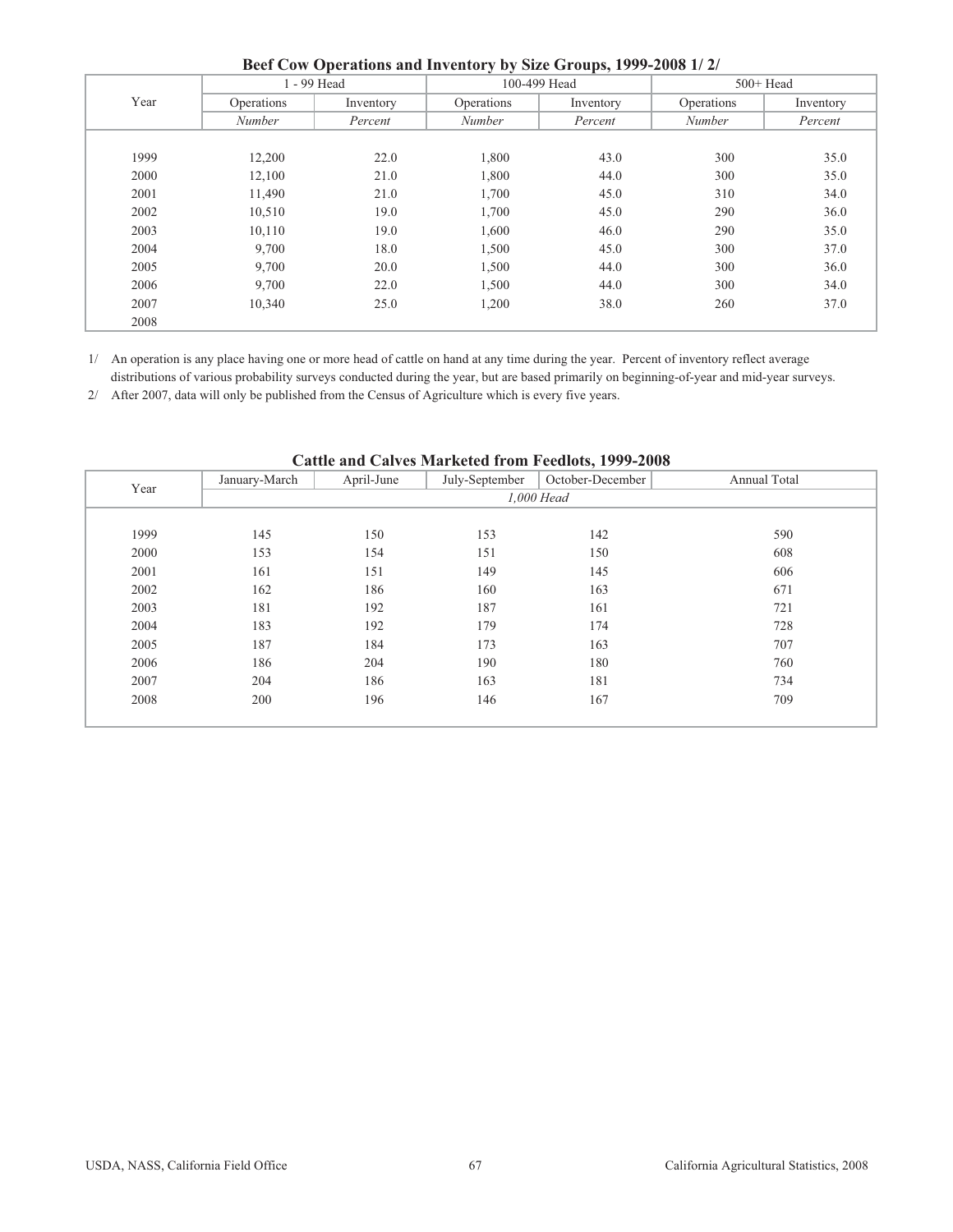**Cattle and Calves Slaughtered Under Federal and State Inspections, 1999-2008 1/**

|               |       |         |       | Cattic and Carves Staughtered Under Federal and State Inspections, 1999–2000 1/ |       |       |            |       |       |       |       |       |                    |
|---------------|-------|---------|-------|---------------------------------------------------------------------------------|-------|-------|------------|-------|-------|-------|-------|-------|--------------------|
| Year          | Jan.  | Feb.    | Mar.  | Apr.                                                                            | May   | June  | July       | Aug.  | Sept. | Oct.  | Nov.  | Dec.  | Annual<br>Total 2/ |
|               |       |         |       |                                                                                 |       |       | 1,000 Head |       |       |       |       |       |                    |
|               |       |         |       |                                                                                 |       |       |            |       |       |       |       |       |                    |
| Cattle        |       |         |       |                                                                                 |       |       |            |       |       |       |       |       |                    |
| 1999          | 80.8  | 73.9    | 86.2  | 81.6                                                                            | 79.4  | 86.1  | 81.1       | 85.4  | 82.8  | 86.2  | 86.1  | 87.1  | 966.8              |
| 2000          | 83.4  | 80.8    | 91.8  | 75.3                                                                            | 85.6  | 89.1  | 81.3       | 92.0  | 86.7  | 93.5  | 92.5  | 86.2  | 1,038.3            |
| 2001          | 92.0  | 77.1    | 88.6  | 81.8                                                                            | 89.4  | 90.9  | 88.5       | 96.3  | 84.6  | 99.3  | 90.3  | 82.8  | 1,061.7            |
| 2002          | 101.6 | 90.2    | 97.2  | 106.5                                                                           | 110.9 | 107.9 | 113.6      | 115.5 | 109.5 | 120.4 | 108.9 | 111.4 | 1,293.5            |
| 2003          | 119.2 | 102.8   | 109.7 | 114.6                                                                           | 118.8 | 119.4 | 121.2      | 114.6 | 120.8 | 122.9 | 103.6 | 112.5 | 1,308.1            |
| 2004          | 111.1 | 101.0   | 111.7 | 104.1                                                                           | 102.6 | 113.0 | 106.9      | 113.6 | 114.4 | 108.4 | 111.4 | 120.1 | 1,318.3            |
| 2005          | 120.2 | 99.6    | 117.3 | 104.2                                                                           | 107.3 | 119.0 | 107.5      | 119.9 | 110.9 | 114.4 | 120.7 | 121.4 | 1,362.4            |
| 2006          | 120.0 | 105.6   | 130.1 | 111.4                                                                           | 124.7 | 138.0 | 128.8      | 136.8 | 127.7 | 138.9 | 133.8 | 137.4 | 1,533.0            |
| 2007          | 143.9 | 126.5   | 134.4 | 131.1                                                                           | 135.1 | 138.8 | 130.2      | 141.3 | 118.2 | 138.2 | 130.6 | 128.4 | 1,596.7            |
| 2008          | 142.1 | 128.9   | 125.6 | 136.1                                                                           | 131.5 | 128.8 | 127.5      | 125.0 | 126.4 | 137.3 | 122.1 | 137.1 | 1,568.3            |
|               |       |         |       |                                                                                 |       |       |            |       |       |       |       |       |                    |
| <b>Calves</b> |       |         |       |                                                                                 |       |       |            |       |       |       |       |       |                    |
| 1999          | 15.0  | 14.1    | 15.8  | 11.3                                                                            | 9.9   | 12.6  | 16.2       | 17.4  | 16.0  | 13.0  | 11.2  | 11.5  | 164.0              |
| 2000          | 11.5  | 11.2    | 11.5  | 7.7                                                                             | 9.9   | 10.7  | 10.3       | 11.1  | 10.1  | 10.1  | 8.5   | 8.2   | 120.9              |
| 2001          | 8.6   | 8.2     | 8.2   | 7.6                                                                             | 8.0   | 8.4   | 8.9        | 9.6   | 8.6   | 10.2  | 9.7   | 8.7   | 104.7              |
| 2002          | 9.8   | $8.8\,$ | 8.6   | 9.7                                                                             | 10.1  | 9.4   | 11.7       | 11.4  | 10.3  | 9.9   | 10.0  | 11.9  | 121.4              |
| 2003          | 12.6  | 11.8    | 11.2  | 10.4                                                                            | 10.9  | 11.2  | 12.5       | 11.3  | 11.1  | 10.2  | 8.7   | 10.5  | 132.3              |
| 2004          | 8.8   | 8.5     | 9.6   | 7.3                                                                             | 6.7   | 8.3   | 8.4        | 8.9   | 8.0   | 7.8   | 8.4   | 7.8   | 98.5               |
| 2005          | 8.8   | 8.7     | 9.6   | 7.3                                                                             | 6.8   | 6.9   | 7.2        | 7.3   | 6.5   | 5.8   | 6.0   | 4.8   | 85.7               |
| 2006          | 6.3   | 6.7     | 7.1   | 6.0                                                                             | 7.0   | 8.2   | 9.7        | 8.8   | 7.2   | 7.9   | 8.9   | 10.1  | 93.9               |
| 2007          | 11.7  | 9.7     | 10.6  | 7.7                                                                             | 8.7   | 10.1  | 12.2       | 11.5  | 9.7   | 9.7   | 9.7   | 10.6  | 122.0              |
| 2008          | 14.9  | 15.6    | 15.5  | 14.5                                                                            | 14.9  | 15.1  | 19.3       | 17.0  | 16.9  | 18.9  | 16.5  | 22.6  | 201.7              |
|               |       |         |       |                                                                                 |       |       |            |       |       |       |       |       |                    |

1/ Includes slaughter in federally inspected and in other slaughter plants, but excludes animals slaughtered on farms.

2/ Totals may not equal sum of parts due to rounding.

|               |       |       |       |       |       |       |        |       |       |       | $\alpha$ , and the property of the cattle and carres shall introduced that is the state inspections, 1999–2000 T |       |         |
|---------------|-------|-------|-------|-------|-------|-------|--------|-------|-------|-------|------------------------------------------------------------------------------------------------------------------|-------|---------|
|               | Jan.  | Feb.  | Mar.  | Apr.  | May   | June  | July   | Aug.  | Sept. | Oct.  | Nov.                                                                                                             | Dec.  | Annual  |
| Year          |       |       |       |       |       |       |        |       |       |       |                                                                                                                  |       | Average |
|               |       |       |       |       |       |       | Pounds |       |       |       |                                                                                                                  |       |         |
|               |       |       |       |       |       |       |        |       |       |       |                                                                                                                  |       |         |
| Cattle        |       |       |       |       |       |       |        |       |       |       |                                                                                                                  |       |         |
| 1999          | 1,292 | 1,271 | 1,275 | 1,259 | 1,246 | 1,241 | 1,231  | 1,248 | 1,250 | 1,251 | 1,261                                                                                                            | 1,251 | 1,256   |
| 2000          | 1,257 | 1,237 | 1,230 | 1,238 | 1,244 | 1,240 | 1,233  | 1,233 | 1,247 | 1,244 | 1,231                                                                                                            | 1,264 | 1,241   |
| 2001          | 1,269 | 1,259 | 1,249 | 1,269 | 1,266 | 1,238 | 1,257  | 1,262 | 1,270 | 1,279 | 1,313                                                                                                            | 1,303 | 1,269   |
| 2002          | 1,305 | 1,295 | 1.308 | 1,290 | 1,312 | 1,294 | 1,273  | 1,269 | 1,280 | 1,288 | 1,275                                                                                                            | 1,286 | 1,289   |
| 2003          | 1,275 | 1,280 | 1,278 | 1,280 | 1,290 | 1,280 | 1,268  | 1,256 | 1,256 | 1,284 | 1,283                                                                                                            | 1,264 | 1,274   |
| 2004          | 1,274 | 1,266 | 1,307 | 1,296 | 1,301 | 1,308 | 1,315  | 1,326 | 1,334 | 1,342 | 1,343                                                                                                            | 1,341 | 1,313   |
| 2005          | 1,316 | 1,302 | 1,294 | 1,307 | 1,325 | 1,330 | 1,329  | 1,324 | 1,333 | 1,358 | 1,360                                                                                                            | 1,382 | 1,331   |
| 2006          | 1,362 | 1,372 | 1,369 | 1,352 | 1,349 | 1,353 | 1,322  | 1,307 | 1,318 | 1,333 | 1,330                                                                                                            | 1,345 | 1,342   |
| 2007          | 1,357 | 1,356 | 1,340 | 1,297 | 1,294 | 1,295 | 1,288  | 1,290 | 1,284 | 1,292 | 1,296                                                                                                            | 1,312 | 1,309   |
| 2008          | 1,308 | 1,288 | 1,296 | 1,302 | 1,298 | 1,294 | 1,268  | 1,277 | 1,288 | 1,294 | 1,306                                                                                                            | 1,306 | 1,294   |
|               |       |       |       |       |       |       |        |       |       |       |                                                                                                                  |       |         |
| <b>Calves</b> |       |       |       |       |       |       |        |       |       |       |                                                                                                                  |       |         |
| 1999          | 123   | 126   | 135   | 149   | 149   | 162   | 134    | 130   | 136   | 146   | 163                                                                                                              | 155   | 141     |
| 2000          | 166   | 154   | 153   | 160   | 192   | 179   | 164    | 149   | 152   | 156   | 160                                                                                                              | 153   | 162     |
| 2001          | 153   | 157   | 157   | 157   | 149   | 156   | 160    | 159   | 157   | 185   | 173                                                                                                              | 180   | 162     |
| 2002          | 166   | 171   | 163   | 152   | 143   | 133   | 130    | 123   | 138   | 152   | 141                                                                                                              | 140   | 145     |
| 2003          | 126   | 133   | 143   | 166   | 190   | 187   | 177    | 187   | 190   | 190   | 200                                                                                                              | 222   | 175     |
| 2004          | 213   | 209   | 177   | 143   | 149   | 140   | 135    | 133   | 138   | 141   | 141                                                                                                              | 139   | 156     |
| 2005          | 134   | 134   | 127   | 174   | 172   | 174   | 156    | 143   | 145   | 169   | 168                                                                                                              | 192   | 154     |
| 2006          | 173   | 151   | 166   | 155   | 157   | 153   | 124    | 142   | 158   | 149   | 145                                                                                                              | 140   | 150     |
| 2007          | 141   | 134   | 133   | 150   | 140   | 125   | 124    | 122   | 126   | 132   | 129                                                                                                              | 129   | 131     |
| 2008          | 118   | 116   | 122   | 123   | 120   | 117   | 119    | 118   | 116   | 116   | 114                                                                                                              | 117   | 118     |
|               |       |       |       |       |       |       |        |       |       |       |                                                                                                                  |       |         |

## **Average Live Weights of Cattle and Calves Slaughtered Under Federal and State Inspections, 1999-2008 1/**

1/ Includes slaughter in federally inspected and in other slaughter plants, but excludes animals slaughtered on farms.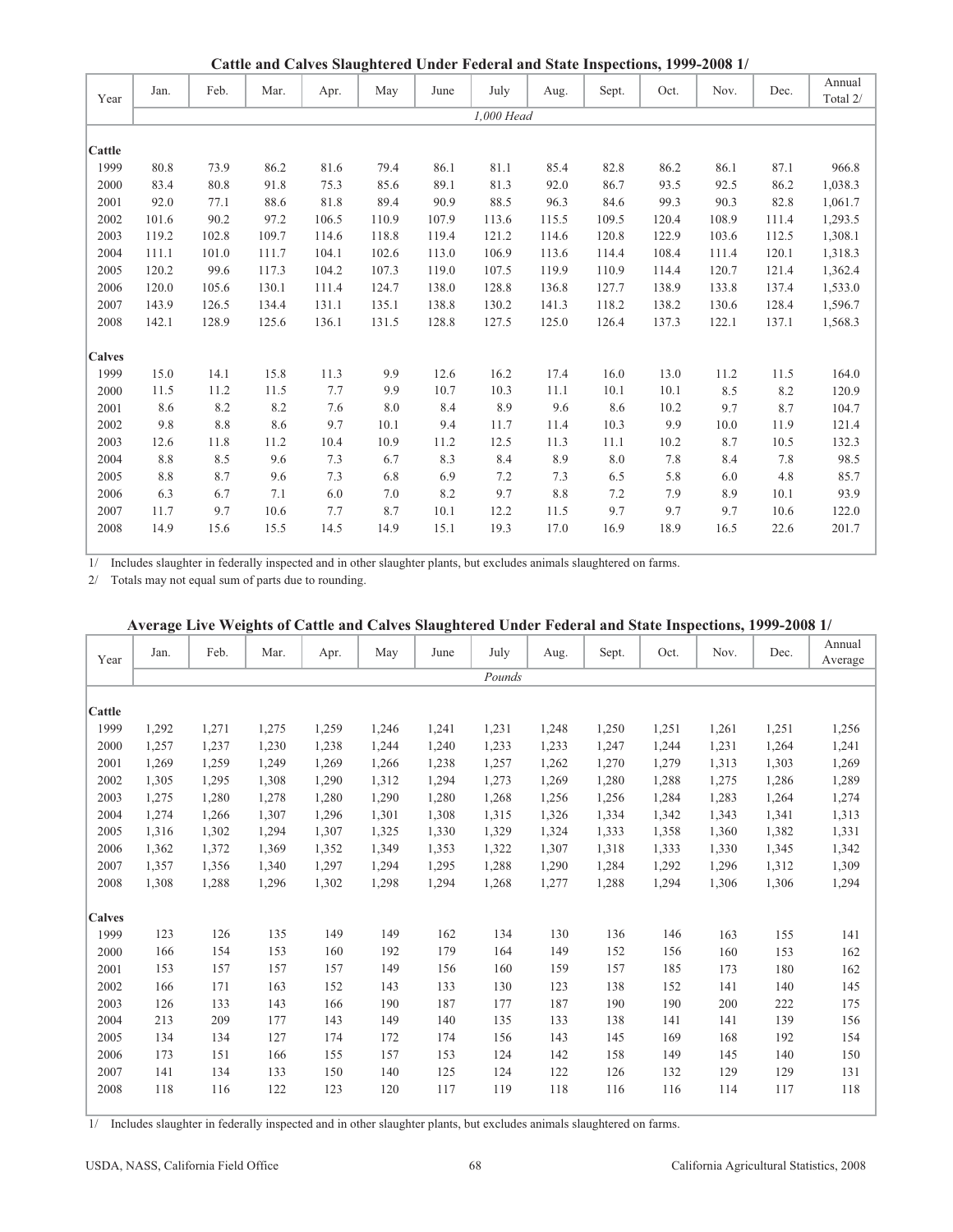|                             |                                   |        |        |        |        |        |                   | vu,    |        |        |        |        |                   |
|-----------------------------|-----------------------------------|--------|--------|--------|--------|--------|-------------------|--------|--------|--------|--------|--------|-------------------|
| Year                        | Jan.                              | Feb.   | Mar.   | Apr.   | May    | June   | July              | Aug.   | Sept.  | Oct.   | Nov.   | Dec.   | Annual<br>Average |
|                             |                                   |        |        |        |        |        | $\mathcal{S}/Cwt$ |        |        |        |        |        |                   |
|                             |                                   |        |        |        |        |        |                   |        |        |        |        |        |                   |
| All Beef Cattle 1/          |                                   |        |        |        |        |        |                   |        |        |        |        |        |                   |
| 1999                        | 45.80                             | 47.20  | 48.60  | 48.50  | 48.80  | 49.70  | 49.20             | 49.70  | 48.60  | 48.30  | 48.40  | 48.50  | 49.00             |
| 2000                        | 48.10                             | 48.90  | 49.50  | 52.50  | 52.00  | 51.80  | 51.10             | 50.80  | 48.10  | 48.10  | 49.40  | 50.80  | 50.00             |
| 2001                        | 54.10                             | 55.90  | 58.10  | 58.20  | 56.90  | 57.10  | 55.50             | 55.20  | 51.20  | 49.80  | 47.90  | 47.40  | 53.90             |
| 2002                        | 48.20                             | 51.90  | 55.50  | 52.70  | 51.70  | 51.50  | 50.50             | 49.40  | 49.50  | 47.80  | 49.10  | 52.10  | 50.80             |
| 2003                        | 55.00                             | 56.70  | 56.80  | 59.40  | 61.00  | 58.50  | 61.50             | 62.80  | 64.80  | 67.40  | 69.70  | 70.70  | 62.00             |
| 2004                        | 62.40                             | 60.80  | 66.00  | 70.40  | 72.90  | 73.30  | 75.20             | 72.30  | 69.60  | 67.80  | 65.40  | 68.50  | 68.70             |
| 2005                        | 69.10                             | 69.00  | 72.70  | 76.70  | 76.40  | 73.70  | 70.00             | 67.50  | 67.80  | 66.00  | 66.70  | 70.70  | 70.40             |
| 2006                        | 72.40                             | 70.80  | 69.00  | 66.50  | 65.50  | 67.20  | 67.30             | 67.00  | 68.70  | 67.90  | 64.40  | 62.10  | 67.30             |
| 2007                        | 64.30                             | 66.70  | 72.00  | 74.30  | 75.30  | 72.90  | 74.20             | 73.40  | 72.70  | 70.30  | 70.20  | 71.50  | 71.40             |
| 2008                        | 69.90                             | 73.30  | 72.70  | 72.00  | 76.10  | 76.40  | 77.10             | 78.80  | 78.20  | 69.80  | 68.00  | 63.90  | 72.90             |
|                             | <b>Beef Steers and Heifers 2/</b> |        |        |        |        |        |                   |        |        |        |        |        |                   |
| 1999                        | 61.50                             | 62.50  | 64.00  | 63.00  | 62.50  | 64.50  | 63.00             | 64.00  | 64.50  | 67.00  | 68.00  | 67.00  | 64.30             |
| 2000                        | 67.00                             | 67.50  | 69.00  | 72.00  | 71.00  | 70.00  | 68.50             | 67.00  | 67.00  | 70.00  | 73.00  | 76.00  | 69.80             |
| 2001                        | 78.00                             | 78.00  | 79.50  | 79.50  | 77.00  | 76.00  | 73.00             | 72.00  | 71.00  | 69.00  | 66.50  | 66.00  | 74.10             |
| 2002                        | 69.00                             | 72.00  | 73.00  | 68.00  | 67.00  | 65.50  | 65.00             | 65.00  | 67.00  | 66.50  | 71.00  | 74.50  | 68.40             |
| 2003                        | 77.50                             | 78.50  | 76.00  | 78.50  | 78.50  | 77.00  | 76.50             | 81.00  | 88.50  | 96.00  | 97.50  | 94.50  | 83.20             |
| 2004                        | 82.00                             | 80.00  | 85.50  | 87.00  | 90.50  | 93.30  | 93.50             | 90.00  | 88.00  | 89.00  | 88.80  | 90.80  | 88.30             |
| 2005                        | 91.20                             | 90.20  | 92.60  | 94.30  | 92.20  | 88.20  | 85.40             | 85.10  | 89.30  | 92.10  | 94.80  | 95.60  | 90.80             |
| 2006                        | 99.40                             | 94.80  | 89.30  | 85.20  | 84.00  | 86.70  | 86.50             | 89.20  | 92.50  | 91.00  | 88.40  | 86.80  | 89.30             |
| 2007                        | 88.90                             | 90.50  | 95.70  | 98.20  | 96.50  | 90.40  | 92.40             | 94.20  | 96.40  | 93.70  | 93.00  | 95.10  | 93.70             |
| 2008                        | 92.90                             | 92.90  | 90.50  | 90.50  | 95.30  | 95.80  | 98.70             | 98.60  | 97.10  | 89.50  | 89.50  | 84.20  | 92.90             |
|                             |                                   |        |        |        |        |        |                   |        |        |        |        |        |                   |
| <b>Beef Cows 3/</b><br>1999 | 33.50                             | 34.60  | 35.40  | 35.70  | 36.20  | 35.50  | 36.50             | 36.00  | 34.50  | 33.00  | 33.00  | 34.00  | 34.80             |
| 2000                        | 35.50                             | 36.50  | 36.50  | 36.50  | 37.00  | 37.50  | 37.50             | 37.50  | 35.00  | 33.50  | 35.00  | 34.00  | 35.90             |
| 2001                        | 37.50                             | 40.50  | 42.00  | 41.50  | 40.50  | 41.00  | 40.00             | 42.00  | 38.50  | 37.00  | 35.50  | 35.00  | 38.90             |
| 2002                        | 36.00                             | 39.00  | 40.50  | 38.00  | 37.00  | 37.00  | 36.50             | 35.00  | 34.00  | 32.50  | 32.50  | 34.50  | 35.90             |
| 2003                        | 35.00                             | 36.50  | 39.00  | 39.50  | 42.00  | 38.50  | 44.50             | 44.50  | 42.00  | 42.00  | 44.00  | 46.00  | 41.10             |
| 2004                        | 42.00                             | 41.50  | 44.00  | 48.50  | 48.60  | 48.80  | 53.70             | 52.30  | 49.70  | 47.50  | 44.60  | 46.10  | 47.20             |
| 2005                        | 46.90                             | 47.80  | 49.40  | 54.30  | 55.50  | 54.50  | 51.20             | 49.10  | 47.90  | 43.80  | 42.80  | 44.80  | 48.50             |
| 2006                        | 46.40                             | 46.80  | 47.80  | 47.00  | 44.70  | 44.40  | 44.70             | 45.70  | 44.90  | 42.80  | 40.40  | 36.40  | 44.20             |
| 2007                        | 40.60                             | 42.00  | 45.20  | 47.40  | 48.30  | 47.80  | 48.00             | 47.00  | 44.90  | 41.60  | 40.00  | 40.20  | 44.30             |
| 2008                        | 40.60                             | 45.00  | 46.00  | 43.00  | 44.90  | 44.80  | 46.10             | 50.20  | 48.60  | 41.40  | 39.40  | 36.90  | 43.70             |
|                             |                                   |        |        |        |        |        |                   |        |        |        |        |        |                   |
| Calves 4/                   |                                   |        |        |        |        |        |                   |        |        |        |        |        |                   |
| 1999                        | 77.50                             | 81.00  | 79.00  | 76.00  | 74.00  | 75.50  | 76.00             | 76.50  | 81.50  | 80.00  | 83.50  | 87.50  | 79.10             |
| 2000                        | 91.00                             | 96.00  | 97.50  | 94.50  | 92.00  | 90.50  | 93.00             | 90.50  | 91.50  | 93.00  | 95.00  | 93.00  | 93.00             |
| 2001                        | 98.00                             | 95.50  | 98.00  | 99.50  | 95.00  | 91.00  | 94.00             | 94.00  | 90.00  | 89.00  | 90.00  | 94.00  | 94.10             |
| 2002                        | 91.00                             | 93.50  | 93.50  | 85.00  | 84.50  | 80.00  | 77.50             | 79.00  | 79.00  | 79.50  | 88.00  | 95.00  | 85.40             |
| 2003                        | 93.00                             | 91.00  | 92.00  | 95.00  | 94.00  | 93.00  | 93.00             | 97.00  | 99.00  | 100.00 | 101.00 | 109.00 | 96.60             |
| 2004                        | 109.00                            | 101.00 | 110.00 | 115.00 | 107.00 | 110.00 | 112.00            | 108.00 | 112.00 | 113.00 | 120.00 | 120.00 | 111.00            |
| 2005                        | 123.00                            | 118.00 | 121.00 | 127.00 | 128.00 | 121.00 | 117.00            | 109.00 | 114.00 | 121.00 | 124.00 | 128.00 | 121.00            |
| 2006                        | 136.00                            | 131.00 | 124.00 | 125.00 | 118.00 | 117.00 | 114.00            | 115.00 | 113.00 | 113.00 | 105.00 | 108.00 | 118.00            |
| 2007                        | 106.00                            | 104.00 | 112.00 | 116.00 | 112.00 | 112.00 | 110.00            | 110.00 | 112.00 | 104.00 | 104.00 | 109.00 | 109.00            |
| 2008                        | 110.00                            | 112.00 | 117.00 | 105.00 | 104.00 | 101.00 | 100.00            | 100.00 | 98.80  | 93.90  | 91.30  | 91.80  | 102.00            |

1/ Steers and heifers over 500 pounds (including fed cattle) and slaughter cows.

2/ Steers and heifers (all qualities) over 500 pounds (including fed cattle).

3/ Beef cows and cull dairy cows sold for slaughter.

4/ Steers and heifers (all qualities) under 500 pounds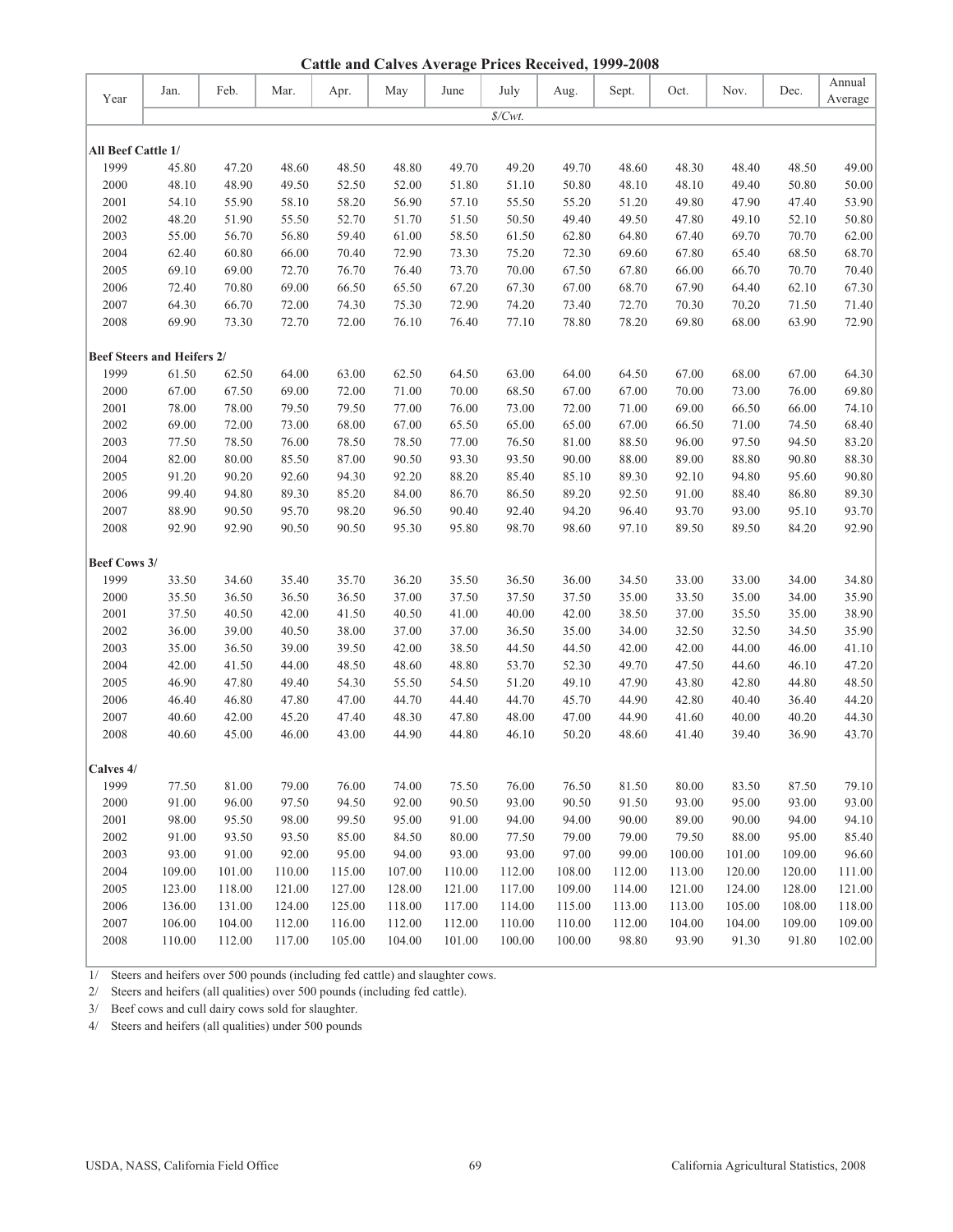## **Grazing Fee Annual Average Rates, 1999-2008 1/**

| Orazing Pee Allituat Average Rates, 1999-2000 1/ |                    |                   |          |  |  |  |  |  |  |  |  |
|--------------------------------------------------|--------------------|-------------------|----------|--|--|--|--|--|--|--|--|
| Year                                             | Per Animal Unit 2/ | Cow-Calf          | Per Head |  |  |  |  |  |  |  |  |
|                                                  |                    | Dollars Per Month |          |  |  |  |  |  |  |  |  |
|                                                  |                    |                   |          |  |  |  |  |  |  |  |  |
| 1999                                             | 12.10              | 15.00             | 12.50    |  |  |  |  |  |  |  |  |
| 2000                                             | 12.30              | 15.50             | 12.70    |  |  |  |  |  |  |  |  |
| 2001                                             | 13.00              | 16.00             | 13.50    |  |  |  |  |  |  |  |  |
| 2002                                             | 12.80              | 16.50             | 14.00    |  |  |  |  |  |  |  |  |
| 2003                                             | 13.50              | 17.50             | 14.30    |  |  |  |  |  |  |  |  |
| 2004                                             | 14.50              | 19.50             | 15.50    |  |  |  |  |  |  |  |  |
| 2005                                             | 15.40              | 20.50             | 17.00    |  |  |  |  |  |  |  |  |
| 2006                                             | 16.50              | 21.00             | 17.00    |  |  |  |  |  |  |  |  |
| 2007                                             | 16.50              | 21.50             | 17.30    |  |  |  |  |  |  |  |  |
| 2008                                             | 17.80              | 22.10             | 18.50    |  |  |  |  |  |  |  |  |
|                                                  |                    |                   |          |  |  |  |  |  |  |  |  |

1/ The average rates are estimates based on survey indications of monthly lease rates for private, non-irrigated grazing land from the January Cattle Survey.

2/ Includes animal unit plus cow-calf rates. Cow-calf rate converted to animal unit (AUM) using (1 aum=cow-calf \*0.833).

| $1.41421$ $1.777$ = 000 |            |                |        |                         |                       |                       |                     |           |  |
|-------------------------|------------|----------------|--------|-------------------------|-----------------------|-----------------------|---------------------|-----------|--|
|                         |            | Milk Cows      |        | Production Per Milk Cow |                       | Production            | Value               | Total     |  |
| Year                    | January 1  | Annual Average | Milk   | Milk Fat                | Milk                  | Milk Fat              | Per Unit            | Value 1/  |  |
|                         | 1,000 Head | 1.000 Head     | Pounds | Pounds                  | <b>Million Pounds</b> | <b>Million Pounds</b> | $\mathcal{S}/Cwt$ . | \$1,000   |  |
|                         |            |                |        |                         |                       |                       |                     |           |  |
| 1999                    | 1.440      | 1,465          | 20.781 | 761                     | 30,444                | 1,114                 | 13.45               | 4,088,935 |  |
| 2000                    | 1,490      | 1,526          | 21,130 | 778                     | 32,245                | 1,187                 | 11.50               | 3,704,035 |  |
| 2001                    | 1.560      | 1,589          | 20,904 | 771                     | 33,217                | 1,226                 | 13.94               | 4,625,431 |  |
| 2002                    | 1,620      | 1,648          | 21,277 | 785                     | 35,065                | 1,294                 | 10.94               | 3,832,501 |  |
| 2003                    | 1.670      | 1,688          | 20,993 | 770                     | 35,437                | 1,301                 | 11.38               | 4,032,731 |  |
| 2004                    | 1,700      | 1,725          | 21,139 | 776                     | 36,465                | 1,338                 | 14.73               | 5,371,295 |  |
| 2005                    | 1.740      | 1,755          | 21,404 | 786                     | 37,564                | 1,379                 | 13.92               | 5,228,909 |  |
| 2006                    | 1,770      | 1,780          | 21,815 | 803                     | 38,830                | 1,429                 | 11.58               | 4,496,514 |  |
| 2007                    | 1,790      | 1,813          | 22,440 | 826                     | 40,683                | 1,497                 | 18.05               | 7,343,282 |  |
| 2008                    | 1,835      | 1,844          | 22,344 | 822                     | 41,203                | 1,516                 | 16.82               | 6,930,345 |  |
|                         |            |                |        |                         |                       |                       |                     |           |  |

## **Milk Cows, Milk Production and Value, 1999-2008**

1/ Milk valued at averaged returns per 100 pounds in combined marketings of milk and cream. Includes value of milk fed to calves.

|       | 1 - 49 Head          |         |               | 50 - 99 Head | 100-199 Head                                                              |         | 200-499 Head |         | $500+$ Head |           |
|-------|----------------------|---------|---------------|--------------|---------------------------------------------------------------------------|---------|--------------|---------|-------------|-----------|
| Year  | Operations Inventory |         |               |              | Operations Inventory Operations Inventory Operations Inventory Operations |         |              |         |             | Inventory |
|       | <b>Number</b>        | Percent | <b>Number</b> | Percent      | <b>Number</b>                                                             | Percent | Number       | Percent | Number      | Percent   |
|       |                      |         |               |              |                                                                           |         |              |         |             |           |
|       |                      |         |               |              |                                                                           |         |              |         |             |           |
| 1999  | 450                  | 0.4     | 70            | 0.4          | 250                                                                       | 3.4     | 730          | 17.00   | 1,100       | 79.00     |
| 2000  | 370                  | 0.3     | 70            | 0.3          | 230                                                                       | 3.3     | 730          | 16.50   | 1,100       | 80.00     |
| 2001  | 370                  | 0.3     | 80            | 0.3          | 250                                                                       | 2.9     | 700          | 15.00   | 1,100       | 82.00     |
| 2002  | 380                  | 0.3     | 80            | 0.3          | 200                                                                       | 2.4     | 640          | 13.50   | 1,100       | 84.00     |
| 2003  | 390                  | 0.3     | 80            | 0.3          | 210                                                                       | 1.9     | 620          | 12.50   | 1,100       | 85.00     |
| 2004  | 365                  | 0.2     | 80            | 0.3          | 180                                                                       | 1.9     | 575          | 12.00   | 1,100       | 86.00     |
| 2005  | 390                  | 0.2     | 80            | 0.3          | 180                                                                       | 1.5     | 550          | 11.00   | 1,100       | 87.00     |
| 2006  | 330                  | 0.2     | 70            | 0.3          | 170                                                                       | 1.5     | 530          | 11.00   | 1,100       | 87.00     |
| 2007  | 490                  | 0.1     | 50            | 0.2          | 110                                                                       | 0.8     | 450          | 7.90    | 1,100       | 91.00     |
| 2.008 |                      |         |               |              |                                                                           |         |              |         |             |           |

#### **Milk Cow Operations and Inventory by Size Groups, 1999-2008 1/ 2/**

 Percent of inventory reflect average distributions of various surveys conducted during the year. 1/ An operation is any place having one or more head of milk cows, excluding cows used to nurse calves, on hand at any time during the year.

2/ Data will only be published during the Census of Agriculture which is every five years.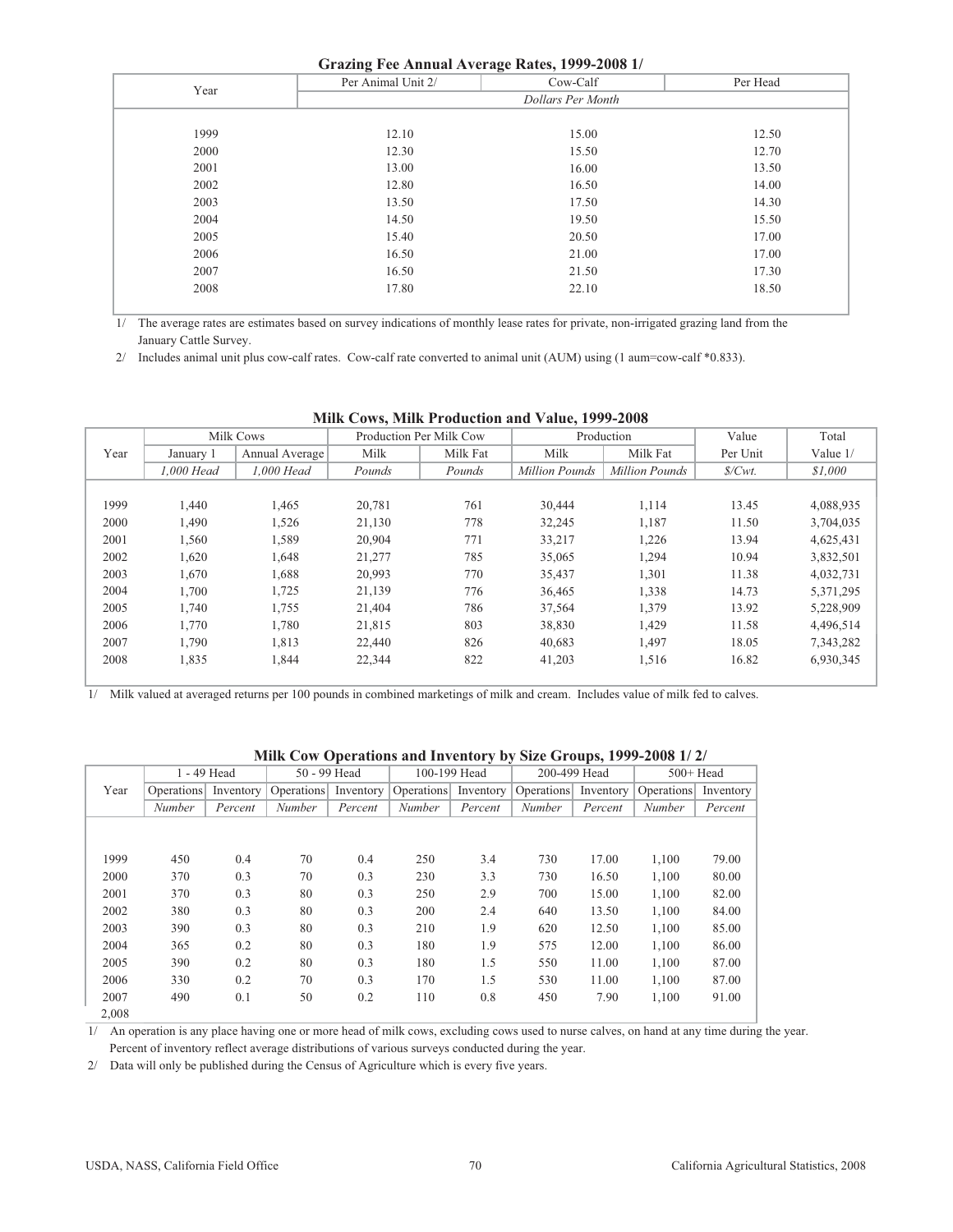|                            |                | 2007           | $\cdots$ $\cdots$ |                | 2008           |                   |
|----------------------------|----------------|----------------|-------------------|----------------|----------------|-------------------|
| County and Region 1/       | Number         | Number         | Average Number    | Number         | Number         | Average Number    |
|                            | of Cows        | of Dairies 2/  | of Cows Per Dairy | of Cows        | of Dairies 2/  | of Cows Per Dairy |
|                            |                |                |                   |                |                |                   |
| <b>Butte</b>               | 259            | 3              | 86                | 257            | 3              | 86                |
| Del Norte                  | 3,938          | 9              | 438               | 4,340          | 9              | 482               |
| Fresno                     | 120,773        | 115            | 1,050             | 120,299        | 109            | 1,104             |
| Glenn                      | 18,032         | 50             | 361               | 19,356         | 46             | 421               |
| Humboldt                   | 14,702         | 77             | 191               | 15,260         | 70             | 218               |
| Kern                       | 172,556        | 55             | 3,137             | 176,643        | 54             | 3,271             |
| Kings                      | 178,689        | 166            | 1,076             | 183,809        | 156            | 1,178             |
| Madera                     | 76,640         | 57             | 1,345             | 79,810         | 56             | 1,425             |
| Marin                      | 10,507         | 27             | 389               | 10,203         | 27             | 378               |
| Mendocino 3/               | $\overline{a}$ | $\overline{c}$ | $\overline{a}$    | $\overline{a}$ | $\overline{2}$ | $\sim$            |
| Merced                     | 262,943        | 312            | 843               | 265,660        | 297            | 894               |
| Monterey                   | 1,414          | 3              | 471               | 1,449          | 3              | 483               |
| Placer                     | $\overline{a}$ | $\mathbf{1}$   | $\overline{a}$    | ---            | $\mathbf{1}$   | $\sim$ $\sim$     |
| Sacramento                 | 16,478         | 38             | 434               | 16,662         | 39             | 427               |
| San Benito                 | 577            | $\overline{4}$ | 144               | 634            | $\overline{4}$ | 159               |
| San Joaquin                | 111,461        | 130            | 857               | 111,231        | 127            | 876               |
| Santa Clara 3/             | ---            | $\mathbf{1}$   | $\overline{a}$    | $\overline{a}$ | $\overline{a}$ | $\sim$            |
| Santa Cruz 3/              | $---$          | $\mathbf{1}$   | $---$             | $\sim$         | 1              | $---$             |
| Shasta 3/                  | $\overline{a}$ | $\mathbf{1}$   | $\sim$            | $\sim$         | 1              | ---               |
| Siskiyou                   | 853            | 3              | 284               | 682            | 3              | 227               |
| Solano                     | 4,155          | 3              | 1,385             | 4,333          | 3              | 1,444             |
| Sonoma                     | 27,879         | 71             | 393               | 27,262         | 69             | 395               |
| Stanislaus                 | 186,802        | 301            | 621               | 183,316        | 272            | 674               |
| Sutter 3/                  | $\overline{a}$ | $\mathbf{1}$   | $\overline{a}$    | $\overline{a}$ | $\mathbf{1}$   | $\sim$            |
| Tehama                     | 3,891          | 18             | 216               | 4,003          | 15             | 267               |
| Tulare                     | 481,353        | 332            | 1,450             | 493,383        | 329            | 1,500             |
| Yolo                       | 2,389          | 3              | 796               | 2,279          | $\mathfrak{Z}$ | 760               |
| Yuba                       | 3,150          | $\overline{4}$ | 787               | 3,097          | $\overline{4}$ | 774               |
|                            |                |                |                   |                |                |                   |
| <b>Northern California</b> | 1,702,426      | 1,788          | 952               | 1,726,903      | 1,704          | 1,013             |
| Imperial                   | 6,256          | $\overline{4}$ | 1,564             | 7,547          | $\overline{4}$ | 1,887             |
| Los Angeles 3/             | $\overline{a}$ | $\mathbf{2}$   | $\overline{a}$    | $---$          | $\mathbf{1}$   |                   |
| Riverside                  | 58,126         | 41             | 1,418             | 51,326         | 37             | 1,387             |
| San Bernardino             | 93,041         | 107            | 870               | 88,404         | 99             | 893               |
| San Diego                  | 4,017          | 6              | 669               | 3,805          | 5              | 761               |
| San Luis Obispo 3/         | $\overline{a}$ | $\mathbf{1}$   | $---$             | $\overline{a}$ | $\mathbf{1}$   | $---$             |
| Santa Barbara 3/           | $\overline{a}$ | $\mathbf{1}$   | $---$             | $\overline{a}$ | 1              |                   |
| <b>Southern California</b> | 166,182        | 162            | 1,026             | 155,843        | 148            | 1,053             |
| <b>STATE</b>               | 1,868,608      | 1,950          | 958               | 1,882,746      | 1,852          | 1,017             |

**Milk Cows, Dairies, and Cows Per Dairy by County and Region, 2007-2008**

1/ Counties omitted have no reported milk production. Data includes total milk sold, excludes milk used on ranch.

2/ Number of dairies source is Milk and Dairy Foods Control.

3/ Not published, but included in total.

Source: California Department of Food and Agriculture, California Dairy Statistics 2008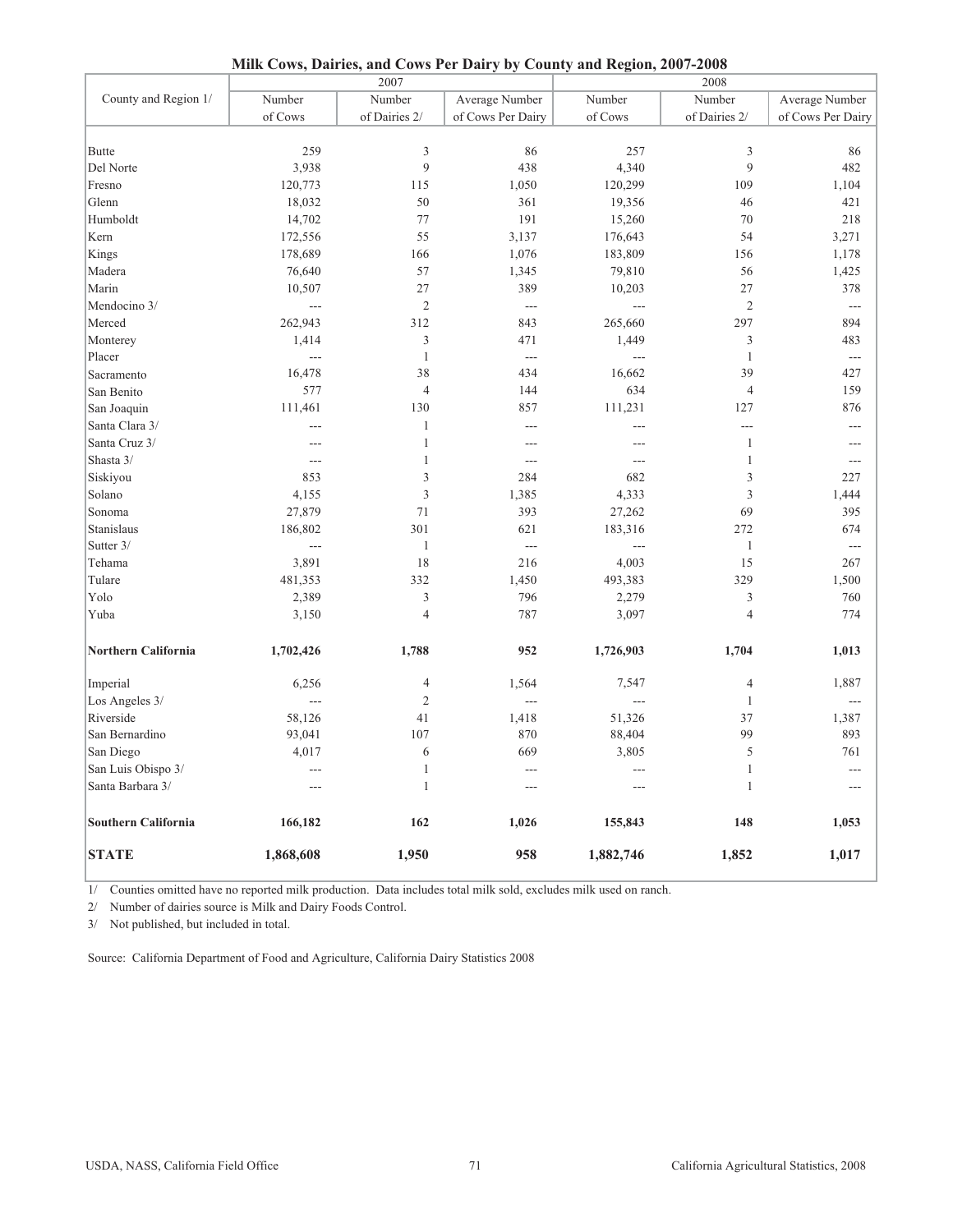#### **Milk Cow Average Prices Received, 1999-2008 1/**

| $\frac{1}{2}$ $\frac{1}{2}$ $\frac{1}{2}$ $\frac{1}{2}$ $\frac{1}{2}$ $\frac{1}{2}$ $\frac{1}{2}$ $\frac{1}{2}$ $\frac{1}{2}$ $\frac{1}{2}$ $\frac{1}{2}$ $\frac{1}{2}$ $\frac{1}{2}$ $\frac{1}{2}$ $\frac{1}{2}$ $\frac{1}{2}$ $\frac{1}{2}$ $\frac{1}{2}$ $\frac{1}{2}$ $\frac{1}{2}$ $\frac{1}{2}$ $\frac{1}{2}$ |                  |       |       |       |                |  |  |  |
|---------------------------------------------------------------------------------------------------------------------------------------------------------------------------------------------------------------------------------------------------------------------------------------------------------------------|------------------|-------|-------|-------|----------------|--|--|--|
| Year                                                                                                                                                                                                                                                                                                                | Jan.             | Apr.  | July  | Oct.  | Annual Average |  |  |  |
|                                                                                                                                                                                                                                                                                                                     | Dollars Per Head |       |       |       |                |  |  |  |
|                                                                                                                                                                                                                                                                                                                     |                  |       |       |       |                |  |  |  |
| 1999                                                                                                                                                                                                                                                                                                                | 1,340            | 1,340 | 1,360 | 1,470 | 1,380          |  |  |  |
| 2000                                                                                                                                                                                                                                                                                                                | 1,480            | 1,500 | 1,500 | 1,480 | 1,490          |  |  |  |
| 2001                                                                                                                                                                                                                                                                                                                | 1,480            | 1,480 | 1,650 | 1,850 | 1,620          |  |  |  |
| 2002                                                                                                                                                                                                                                                                                                                | 1,800            | 1,900 | 1,800 | 1,450 | 1,740          |  |  |  |
| 2003                                                                                                                                                                                                                                                                                                                | 1,380            | 1,250 | 1,230 | 1,350 | 1,300          |  |  |  |
| 2004                                                                                                                                                                                                                                                                                                                | 1,350            | 1,550 | 1,700 | 1,650 | 1,560          |  |  |  |
| 2005                                                                                                                                                                                                                                                                                                                | 1,600            | 1,750 | 1,800 | 1,950 | 1,780          |  |  |  |
| 2006                                                                                                                                                                                                                                                                                                                | 1,800            | 1,600 | 1,500 | 1,600 | 1,630          |  |  |  |
| 2007                                                                                                                                                                                                                                                                                                                | 1,600            | 1,700 | 1,850 | 1,900 | 1,760          |  |  |  |
| 2008                                                                                                                                                                                                                                                                                                                | 1,800            | 1,600 | 1,800 | 1,700 | 1,730          |  |  |  |
|                                                                                                                                                                                                                                                                                                                     |                  |       |       |       |                |  |  |  |

1/ For dairy herd replacement.

### **Manufactured Dairy Products, 2003-2008**

| Commodity                                | 2003      | 2004      | 2005          | 2006      | 2007      | 2008 1/   |
|------------------------------------------|-----------|-----------|---------------|-----------|-----------|-----------|
|                                          |           |           | 1,000 Pounds  |           |           |           |
| Butter                                   | 363,833   | 385,969   | 407,872       | 448,592   | 498.949   | 555,502   |
| All Cheese Total 2/                      | 1,830,927 | 1,992,820 | 2,136,699     | 2,206,598 | 2,287,248 | 2,113,236 |
| American Cheese Total 3/                 | 789,629   | 828,974   | 854,704       | 819,113   | 798,257   | 667,486   |
| Cheddar                                  | 523,716   | 538,318   | 522,624       | 496,385   | 469,200   | 375,116   |
| Monterey, Jack and Other                 | 265,913   | 290,656   | 332,080       | 322,728   | 329,057   | 292,370   |
| Italian Cheese Total                     | 886,650   | 995,234   | 1,088,664     | 1,185,692 | 1,268,421 | 1,224,022 |
| Mozzarella                               | 791,981   | 887,774   | 966,893       | 1,057,785 | 1,136,874 | 1,105,592 |
| Other Italian                            | 94,669    | 107,460   | 121,771       | 127,907   | 131,547   | 118,430   |
| Hispanic Cheese                          | 82,306    | 89,076    | 96,347        | 104,090   | 108,734   | 109,079   |
| All Other Cheese 4/                      | 72,342    | 79,536    | 96,984        | 97,703    | 111,836   | 112,649   |
| Creamed and Low Fat Cottage Cheese Total | 96,645    | 99,333    | 99,878        | 101,767   | 117,819   | 99,031    |
| Creamed                                  | 31,288    | 31,523    | 31,228        | 32,362    | 31,823    | 26,914    |
| Low Fat 5/                               | 65,357    | 67,810    | 68,650        | 69,405    | 85,996    | 72,117    |
| Curd Cottage Cheese Total                | 39,892    | 41,924    | 43,799        | 47,496    | 53,514    | 46,108    |
| Yogurt, Plain and Flavored               | 479,226   | 454,302   | 511,990       | 543,345   | 559,921   | 581,768   |
| Milk, Nonfat Dry for Human Consumption   | 738,303   | 742,741   | 506,452       | 613,240   | 724,831   | 819,182   |
| Milk, Unsweetened Condensed Skim         | 480,473   | 493,000   | 575,811       | 643,153   | 767,692   | 668,050   |
|                                          |           |           | 1,000 Gallons |           |           |           |
| Ice Cream 6/                             | 133,531   | 127,354   | 130,387       | 132,995   | 129,746   | 132,786   |
| Low Fat Ice Cream Total 7/               | 29,321    | 28,411    | 24,066        | 22,373    | 19,088    | 18,070    |
| Hard                                     | 6,039     | 2,582     | 2,529         | 8/        | 8/        | 8/        |
| Soft                                     | 23,282    | 25,829    | 21,537        | 8/        | 8/        | 8/        |
| Milk Sherbet                             | 6,851     | 6,687     | 7,163         | 4,834     | 4,660     | 4,089     |
| <b>Water Ices</b>                        | 2,447     | 8/        | 8/            | 8/        | 8/        | 2,503     |

1/ Preliminary 2008 data.

l

2/ Excludes processed cheese and cottage cheese.

3/ Includes Cheddar, Colby, washed curd, stirred curd, Monterey, and Jack.

4/ Includes all cheeses not included in the above categories.

5/ Includes low fat and nonfat cottage cheese. Fat content is less than 4 percent.

6/ Contains minimum milk-fat content of 10 percent and not less than 4.5 pounds per gallon.

 Contains less than 10 percent milk-fat required for ice cream. 7/ Includes hard, soft-serve, freezer-made milkshake, and freezer-made "milk drink."

8/ Not shown when fewer than three plants reported or individual plant operations could be disclosed.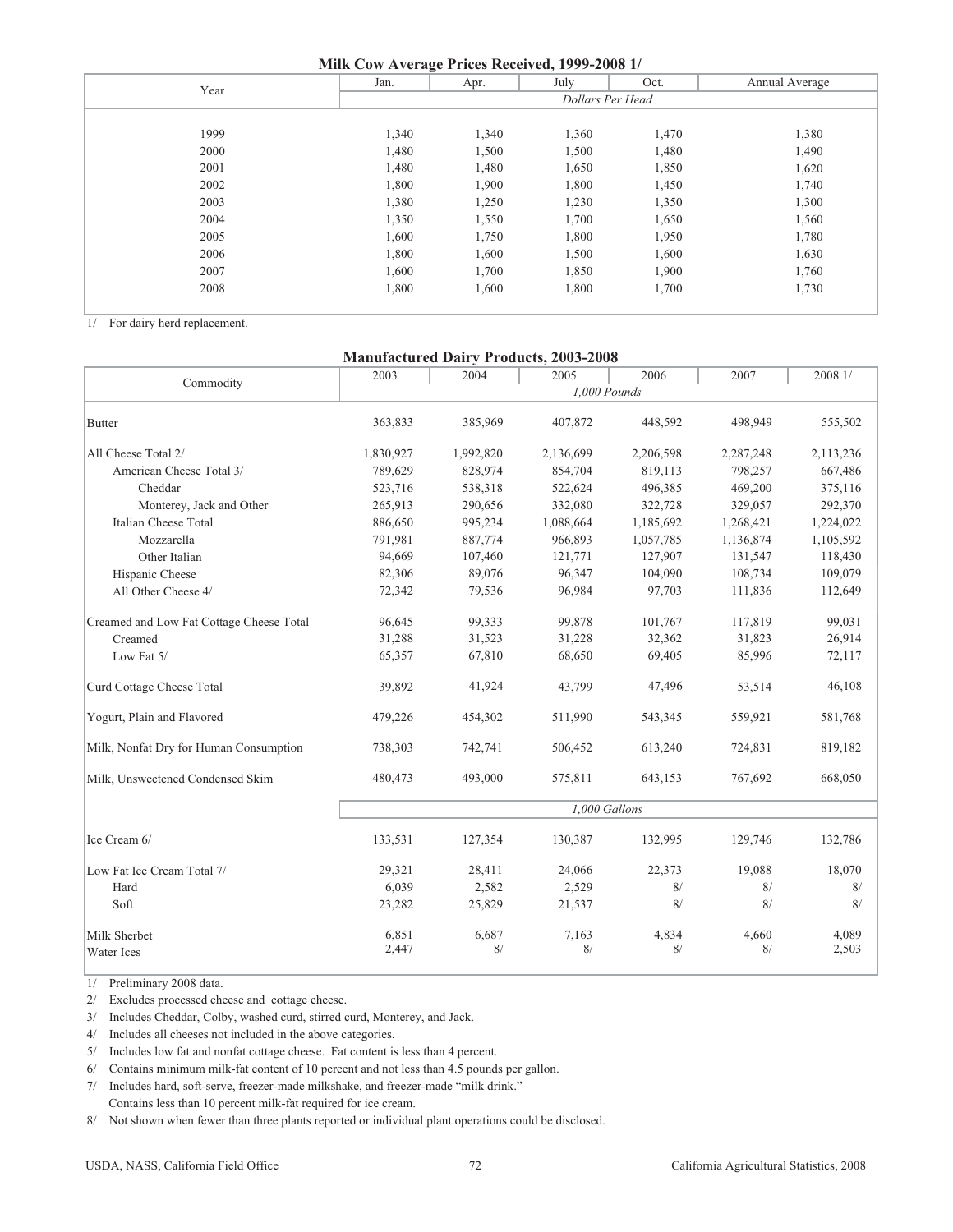|               |        |                          |           | Layers and Egg Production, 2007-2008 |                                       |           |                             |                 |           |
|---------------|--------|--------------------------|-----------|--------------------------------------|---------------------------------------|-----------|-----------------------------|-----------------|-----------|
|               |        | Average Number of Layers |           |                                      | Average Number of Eggs Per 100 Layers |           | <b>Total Egg Production</b> |                 |           |
| Month         | 2007   | 2008                     | 2008/2007 | 2007                                 | 2008                                  | 2008/2007 | 2007                        | 2008            | 2008/2007 |
|               | 1,000  | 1,000                    | Percent   | Number                               | Number                                | Percent   | <b>Millions</b>             | <b>Millions</b> | Percent   |
|               |        |                          |           |                                      |                                       |           |                             |                 |           |
| December 1/   | 20,839 | 20,827                   | 100       | 2,198                                | 2,233                                 | 102       | 458                         | 465             | 102       |
| January       | 21,000 | 19,994                   | 95        | 2,129                                | 2,166                                 | 102       | 447                         | 433             | 97        |
| February      | 20,902 | 19,578                   | 94        | 1,957                                | 2,002                                 | 102       | 409                         | 392             | 96        |
| March         | 20,916 | 19,889                   | 95        | 2,233                                | 2,192                                 | 98        | 467                         | 436             | 93        |
| April         | 20,745 | 20,423                   | 98        | 2,116                                | 2,081                                 | 98        | 439                         | 425             | 97        |
| May           | 20,538 | 20,716                   | 101       | 2,152                                | 2,148                                 | 100       | 442                         | 445             | 101       |
| June          | 20,336 | 20,636                   | 101       | 2,100                                | 2,132                                 | 102       | 427                         | 440             | 103       |
| July          | 20,259 | 20,378                   | 101       | 2,157                                | 2,208                                 | 102       | 437                         | 450             | 103       |
| August        | 20,536 | 20,405                   | 99        | 2,152                                | 2,235                                 | 104       | 442                         | 456             | 103       |
| September     | 20,335 | 20,212                   | 99        | 2,119                                | 2,177                                 | 103       | 431                         | 440             | 102       |
| October       | 20,243 | 20,028                   | 99        | 2,208                                | 2,232                                 | 101       | 447                         | 447             | 100       |
| November      | 20,670 | 20,182                   | 98        | 2,148                                | 2,195                                 | 102       | 444                         | 443             | 100       |
| Average/Total | 20,610 | 20,272                   | 98        | 2,139                                | 2,167                                 | 101       | 5,290                       | 5,272           | 100       |
|               |        |                          |           |                                      |                                       |           |                             |                 |           |

1/ December of previous year.

## **Egg Production and Value, 1999-2008 1/**

| $\frac{1}{2}$ research and value, 1222-2000 in |                 |                   |                    |  |  |  |  |  |  |
|------------------------------------------------|-----------------|-------------------|--------------------|--|--|--|--|--|--|
| Year                                           | Eggs            | Value Per Unit 2/ | <b>Total Value</b> |  |  |  |  |  |  |
|                                                | <b>Millions</b> | $\phi$ /Doz.      | \$1,000            |  |  |  |  |  |  |
|                                                |                 |                   |                    |  |  |  |  |  |  |
| 1999                                           | 6,606           | 47.9              | 263,663            |  |  |  |  |  |  |
| 2000                                           | 6,319           | 45.3              | 238,796            |  |  |  |  |  |  |
| 2001                                           | 6,082           | 47.1              | 238,951            |  |  |  |  |  |  |
| 2002                                           | 6,257           | 39.2              | 204,175            |  |  |  |  |  |  |
| 2003                                           | 5,454           | 62.3              | 283,219            |  |  |  |  |  |  |
| 2004                                           | 5,454           | 64.4              | 292,688            |  |  |  |  |  |  |
| 2005                                           | 5,271           | 42.8              | 187,965            |  |  |  |  |  |  |
| 2006                                           | 5,231           | 51.4              | 223,903            |  |  |  |  |  |  |
| 2007                                           | 5,290           | 78.6              | 346,426            |  |  |  |  |  |  |
| 2008                                           | 5,272           | 100.0             | 440,730            |  |  |  |  |  |  |
|                                                |                 |                   |                    |  |  |  |  |  |  |

1/ Data covers the 12-month period of December 1 (of the previous year) through November 30.

2/ Average of all eggs, including hatching eggs.

### **Turkey Production and Value, 1999-2008**

| Year | Turkeys    | Meat Produced 1/ | Value Per Unit 2/  | <b>Total Value</b> |
|------|------------|------------------|--------------------|--------------------|
|      | 1,000 Head | $1,000$ Pounds   | $\mathcal{L}/Lb$ . | \$1,000            |
|      |            |                  |                    |                    |
| 1999 | 17,500     | 428,750          | 45.0               | 192,938            |
| 2000 | 18,000     | 439,200          | 48.0               | 210,816            |
| 2001 | 18,700     | 450,670          | 47.0               | 211,815            |
| 2002 | 17,700     | 438,960          | 36.0               | 158,026            |
| 2003 | 17,500     | 423,500          | 35.0               | 148,225            |
| 2004 | 15,400     | 405,020          | 41.0               | 166,058            |
| 2005 | 14,900     | 406,770          | 43.0               | 174,911            |
| 2006 | 14,900     | 402,300          | 44.0               | 177,012            |
| 2007 | 16,200     | 450,360          | 47.0               | 211,669            |
| 2008 | 16,000     | 435,200          | 58.0               | 252,416            |
|      |            |                  |                    |                    |

1/ Includes home consumption.

2/ Live weight equivalent price.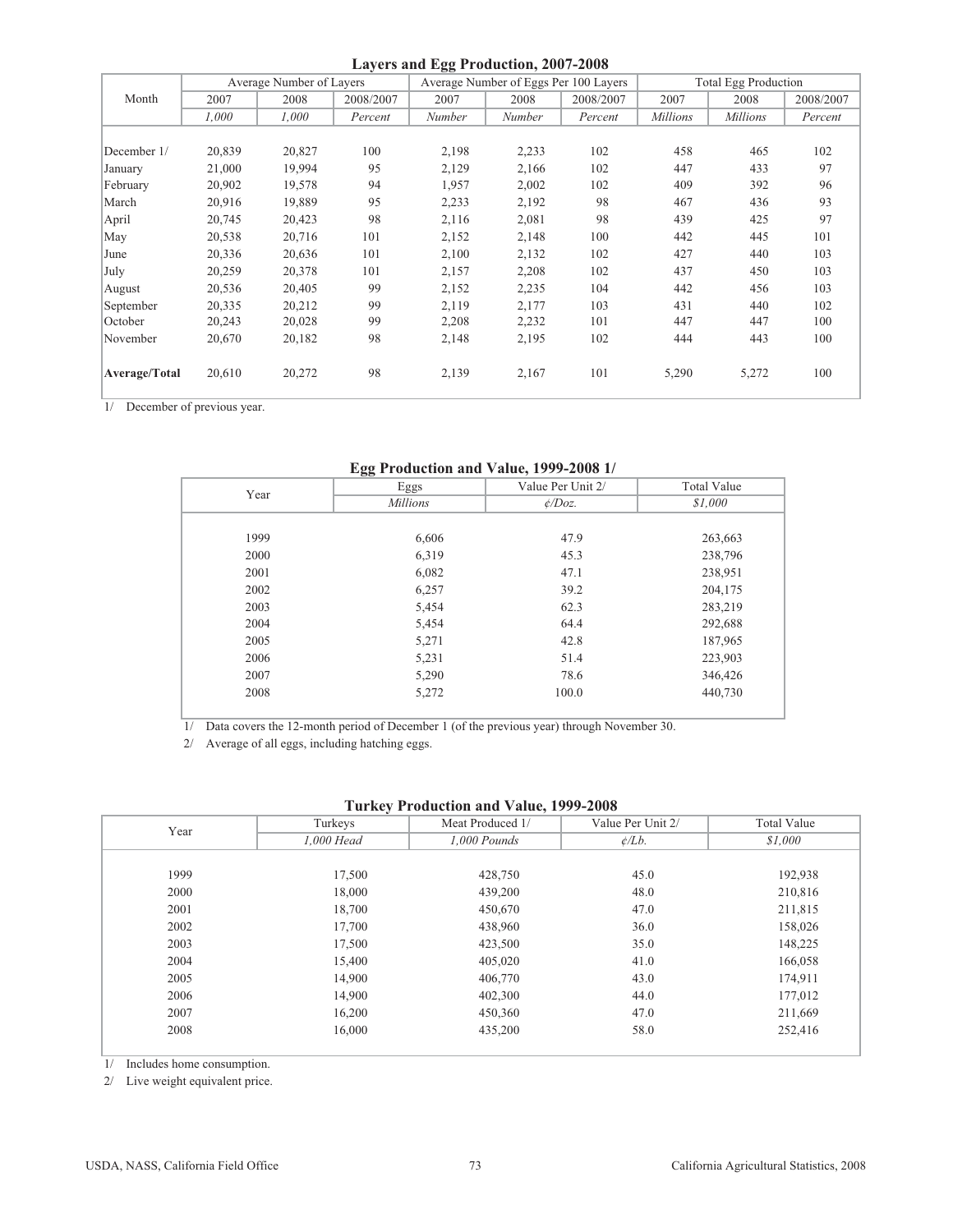|  | Hogs and Pigs by Class as of December 1, 1999-2008 |  |
|--|----------------------------------------------------|--|
|--|----------------------------------------------------|--|

|         | Hogs and Pigs |          | ັ<br>$\bullet$                | Market Hogs |                |                        |       |  |  |  |
|---------|---------------|----------|-------------------------------|-------------|----------------|------------------------|-------|--|--|--|
| Year    | All           | Breeding | Under 60 Pounds 60-119 Pounds |             | 120-179 Pounds | 180 Pounds and<br>Over | Total |  |  |  |
|         | 1,000 Head    |          |                               |             |                |                        |       |  |  |  |
| 1999    | 190           | 25       | 55                            | 50          | 35             | 25                     | 165   |  |  |  |
| 2000    | 150           | 20       | 32                            | 43          | 45             | 10                     | 130   |  |  |  |
| 2001    | 110           | 20       | 35                            | 25          | 11             | 19                     | 90    |  |  |  |
| 2002    | 150           | 22       | 39                            | 32          | 29             | 28                     | 128   |  |  |  |
| 2003    | 135           | 20       | 35                            | 25          | 28             | 27                     | 115   |  |  |  |
| 2004    | 140           | 20       | 32                            | 32          | 26             | 30                     | 120   |  |  |  |
| 2005    | 145           | 20       | 40                            | 35          | 25             | 25                     | 125   |  |  |  |
| 2006    | 145           | 20       | 40                            | 40          | 20             | 25                     | 125   |  |  |  |
| 2007    | 155           | 20       | 40                            | 37          | 30             | 28                     | 135   |  |  |  |
| 2008 1/ | 80            | 10       | 23                            | 17          | 20             | 10                     | 70    |  |  |  |

1/ Market categories changed to : Under 50 Pounds, 50-119 Pounds, 120-179 Pounds, and 180 Pounds and Over.

## **Sows Farrowed and Pig Crop, 1999-2008**

|      | December - November |            |                 |  |  |  |  |
|------|---------------------|------------|-----------------|--|--|--|--|
| Year | Sows Farrowed       | Pig Crop   | Pigs Per Litter |  |  |  |  |
|      | 1,000 Head          | 1,000 Head | Number          |  |  |  |  |
|      |                     |            |                 |  |  |  |  |
| 1999 | 43                  | 399        | 9.3             |  |  |  |  |
| 2000 | 40                  | 371        | 9.3             |  |  |  |  |
| 2001 | 27                  | 239        | 8.9             |  |  |  |  |
| 2002 | 35                  | 304        | 8.7             |  |  |  |  |
| 2003 | 34                  | 321        | 9.4             |  |  |  |  |
| 2004 | 39                  | 352        | 9.0             |  |  |  |  |
| 2005 | 32                  | 306        | 9.6             |  |  |  |  |
| 2006 | 33                  | 330        | 10.0            |  |  |  |  |
| 2007 | 33                  | 335        | 10.2            |  |  |  |  |
| 2008 | 21                  | 196        | 9.3             |  |  |  |  |
|      |                     |            |                 |  |  |  |  |

## **Hogs and Pigs Inventory, Supply and Disposition, 1999-2008**

| Year | Beginning<br>Inventory<br>December 1<br>(Previous Year) | Pig Crop<br>$(Dec.-Nov.)$ | Inshipments 1/ | Marketings 2/ | Farm Slaughter<br>3/ | Deaths | Ending Inventory<br>December 1 |
|------|---------------------------------------------------------|---------------------------|----------------|---------------|----------------------|--------|--------------------------------|
|      |                                                         |                           |                | 1,000 Head    |                      |        |                                |
|      |                                                         |                           |                |               |                      |        |                                |
| 1999 | 210                                                     | 399                       | 40             | 391           | 8                    | 60     | 190                            |
| 2000 | 190                                                     | 371                       | 45             | 374           | $\overline{7}$       | 75     | 150                            |
| 2001 | 150                                                     | 239                       | 30             | 278           | 6                    | 25     | 110                            |
| 2002 | 110                                                     | 304                       | 45             | 284           | 5                    | 20     | 150                            |
| 2003 | 150                                                     | 321                       | 45             | 349           | 8                    | 24     | 135                            |
| 2004 | 135                                                     | 352                       | 40             | 350           | $\tau$               | 30     | 140                            |
| 2005 | 140                                                     | 306                       | 42             | 309           | $\overline{7}$       | 27     | 145                            |
| 2006 | 145                                                     | 330                       | 12             | 286           | $\overline{7}$       | 49     | 145                            |
| 2007 | 145                                                     | 335                       | 13             | 285           | 7                    | 46     | 155                            |
| 2008 | 155                                                     | 196                       | 59             | 300           | $\tau$               | 23     | 80                             |

 new CDFA data. 1/ For feeding or breeding, excludes stock brought in for immediate slaughter. Inshipment ratios for 2006 and 2007 revised based on

2/ Includes custom slaughter for use on farms where produced and state out-shipments, but excludes inter-farm sales.

3/ Excludes custom slaughter for farmers at commercial establishments.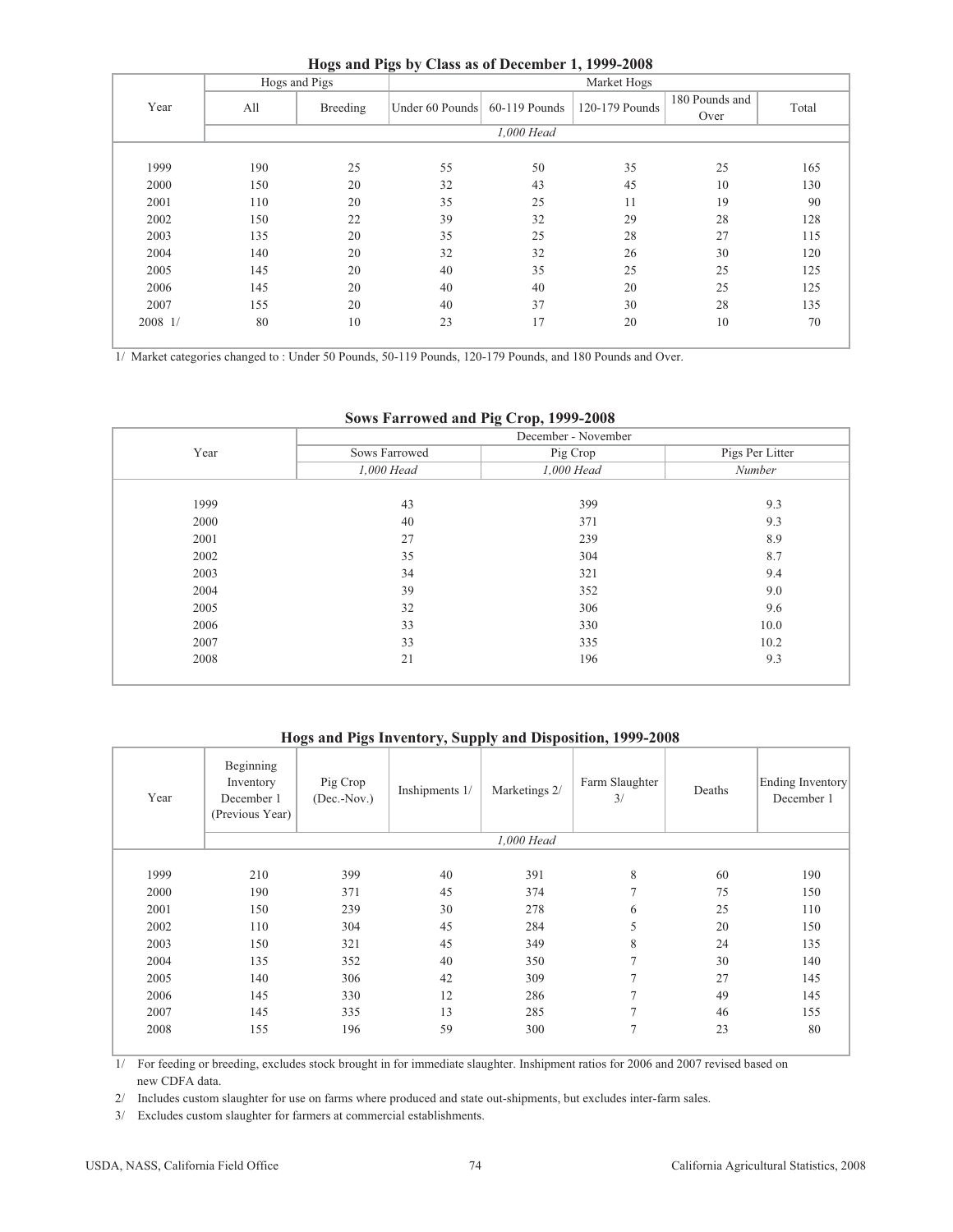**Hogs and Pigs Slaughtered Under Federal and State Inspections, 1999-2008 1/**

| Year | Jan.  | Feb.  | ັ<br>Mar. | ັ<br>ິ<br>Apr. | May   | June  | July       | Aug.  | Sept. | Oct.  | Nov.  | Dec.  | Annual<br>Total 2/ |
|------|-------|-------|-----------|----------------|-------|-------|------------|-------|-------|-------|-------|-------|--------------------|
|      |       |       |           |                |       |       | 1,000 Head |       |       |       |       |       |                    |
|      |       |       |           |                |       |       |            |       |       |       |       |       |                    |
| 1999 | 208.0 | 187.6 | 202.9     | 203.5          | 193.1 | 190.2 | 191.1      | 191.5 | 199.0 | 192.8 | 188.4 | 202.4 | 2,350.4            |
| 2000 | 192.8 | 180.4 | 201.9     | 175.0          | 194.6 | 189.2 | 173.2      | 200.9 | 183.3 | 205.0 | 186.3 | 195.0 | 2,277.5            |
| 2001 | 204.8 | 172.0 | 196.0     | 185.6          | 190.9 | 178.6 | 181.8      | 204.9 | 184.0 | 219.4 | 218.1 | 230.9 | 2,367.1            |
| 2002 | 207.6 | 176.4 | 185.7     | 195.5          | 203.9 | 184.9 | 207.5      | 213.7 | 206.1 | 232.4 | 186.8 | 228.2 | 2,428.7            |
| 2003 | 215.6 | 179.4 | 193.7     | 198.4          | 199.5 | 196.8 | 205.8      | 199.0 | 199.4 | 215.6 | 194.2 | 234.4 | 2,431.9            |
| 2004 | 227.5 | 180.3 | 219.6     | 212.5          | 183.9 | 214.8 | 207.4      | 214.8 | 223.6 | 203.5 | 210.1 | 221.6 | 2,519.7            |
| 2005 | 207.6 | 194.3 | 219.8     | 208.2          | 206.6 | 219.1 | 203.1      | 234.0 | 218.5 | 209.3 | 223.9 | 235.8 | 2,580.2            |
| 2006 | 217.2 | 190.2 | 231.3     | 201.3          | 220.5 | 221.8 | 203.1      | 232.2 | 205.4 | 223.0 | 216.2 | 219.7 | 2,582.0            |
| 2007 | 219.6 | 204.1 | 218.9     | 210.2          | 221.4 | 210.9 | 206.4      | 231.4 | 201.4 | 239.7 | 234.9 | 251.8 | 2,650.7            |
| 2008 | 232.6 | 208.2 | 207.6     | 218.8          | 216.4 | 211.9 | 224.8      | 231.5 | 232.7 | 253.0 | 207.5 | 262.1 | 2,707.0            |
|      |       |       |           |                |       |       |            |       |       |       |       |       |                    |

1/ Includes slaughter in federally inspected and in other slaughter plants, but excludes animals slaughtered on farms.

2/ Totals may not equal sum of parts due to rounding.

#### **Average Weights of Hogs and Pigs Slaughtered Under Federal and State Inspections, 1999-2008 1/**

| Year | Jan. | Feb. | Mar. | Apr. | May | June | July   | Aug. | Sept. | Oct. | Nov. | Dec. | Annual<br>Average |
|------|------|------|------|------|-----|------|--------|------|-------|------|------|------|-------------------|
|      |      |      |      |      |     |      | Pounds |      |       |      |      |      |                   |
|      |      |      |      |      |     |      |        |      |       |      |      |      |                   |
| 1999 | 216  | 212  | 214  | 217  | 215 | 212  | 213    | 210  | 208   | 214  | 216  | 218  | 214               |
| 2000 | 219  | 213  | 219  | 217  | 218 | 215  | 213    | 216  | 218   | 223  | 222  | 220  | 218               |
| 2001 | 217  | 220  | 223  | 224  | 221 | 221  | 222    | 222  | 223   | 228  | 229  | 230  | 224               |
| 2002 | 229  | 225  | 231  | 234  | 239 | 236  | 229    | 226  | 230   | 234  | 236  | 238  | 232               |
| 2003 | 237  | 238  | 240  | 241  | 241 | 235  | 230    | 230  | 236   | 240  | 242  | 243  | 238               |
| 2004 | 241  | 244  | 249  | 246  | 246 | 243  | 239    | 237  | 238   | 243  | 249  | 246  | 243               |
| 2005 | 243  | 241  | 246  | 243  | 241 | 239  | 234    | 232  | 236   | 242  | 244  | 242  | 240               |
| 2006 | 234  | 241  | 246  | 243  | 246 | 239  | 233    | 231  | 235   | 238  | 240  | 236  | 238               |
| 2007 | 242  | 236  | 245  | 244  | 245 | 238  | 234    | 233  | 235   | 243  | 246  | 245  | 241               |
| 2008 | 243  | 245  | 245  | 243  | 240 | 236  | 233    | 236  | 240   | 243  | 244  | 240  | 241               |

1/ Includes slaughter in federally inspected and in other slaughter plants, but excludes animals slaughtered on farms.

### **Goats by Class as of January 1, 2005-2009 1/**

| Year | Angora Goats | Milk Goats | Meat and Other Goats |
|------|--------------|------------|----------------------|
|      |              | Head       |                      |
|      |              |            |                      |
| 2005 | 3,000        | 38,000     | 75,000               |
| 2006 | 3,000        | 40,000     | 85,000               |
| 2007 | 3,500        | 37,000     | 95,000               |
| 2008 | 4,000        | 36,000     | 89,000               |
| 2009 | 4,000        | 37,000     | 95,000               |
|      |              |            |                      |

1/ Initiated in 2005.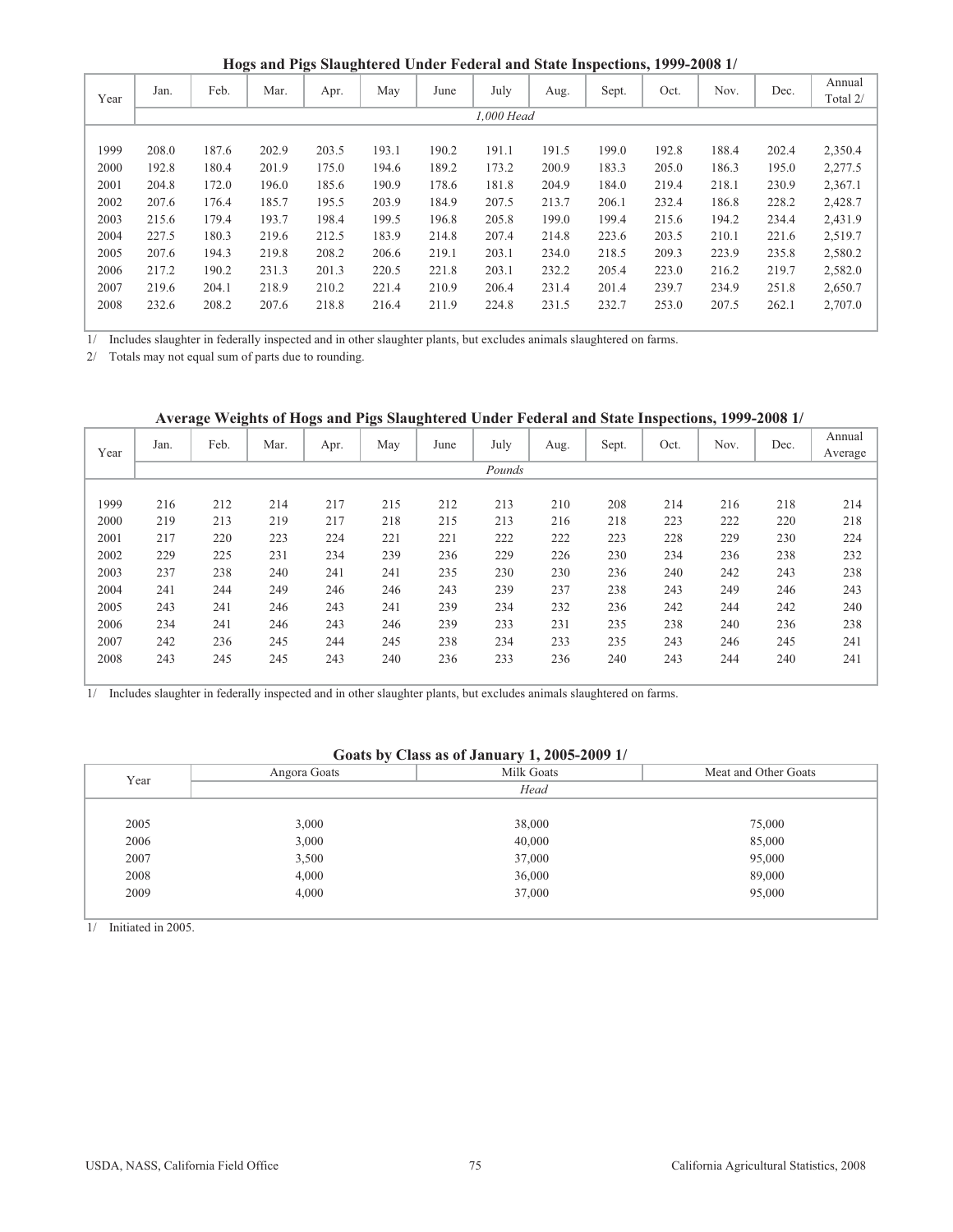**Sheep and Lambs by Class as of January 1, 1999-2008**

|      |           |                                       |                       | $\frac{1}{2}$     | Stock Sheep                  |       |  |  |  |  |
|------|-----------|---------------------------------------|-----------------------|-------------------|------------------------------|-------|--|--|--|--|
| Year | All Sheep | Sheep and Lambs on Feed<br>for Market | Ewes $1 \text{ Yr.}+$ | Replacement Lambs | Wethers and<br>Rams $1 Yr +$ | Total |  |  |  |  |
|      |           | 1,000 Head                            |                       |                   |                              |       |  |  |  |  |
| 2000 | 810       | 440                                   | 310                   | 45                | 15                           | 370   |  |  |  |  |
| 2001 | 805       | 435                                   | 310                   | 45                | 15                           | 370   |  |  |  |  |
| 2002 | 755       | 405                                   | 290                   | 45                | 15                           | 350   |  |  |  |  |
| 2003 | 730       | 380                                   | 290                   | 50                | 10                           | 350   |  |  |  |  |
| 2004 | 675       | 335                                   | 290                   | 40                | 10                           | 340   |  |  |  |  |
| 2005 | 690       | 340                                   | 290                   | 50                | 10                           | 350   |  |  |  |  |
| 2006 | 650       | 305                                   | 290                   | 45                | 10                           | 345   |  |  |  |  |
| 2007 | 610       | 260                                   | 290                   | 50                | 10                           | 350   |  |  |  |  |
| 2008 | 620       | 280                                   | 285                   | 45                | 10                           | 340   |  |  |  |  |
| 2009 | 660       | 315                                   | 290                   | 45                | 10                           | 345   |  |  |  |  |
|      |           |                                       |                       |                   |                              |       |  |  |  |  |

## **Sheep and Lambs Shorn, Wool Production and Value, 1999-2008**

|      | Sheep and   | Production |           | Value    | Total   |
|------|-------------|------------|-----------|----------|---------|
| Year | Lambs Shorn | Per Animal | Total     | Per Unit | Value   |
|      | 1,000 Head  | Pounds     | 1,000 lbs | \$/Lb.   | \$1,000 |
|      |             |            |           |          |         |
| 1999 | 480         | 7.7        | 3,700     | 0.35     | 1,295   |
| 2000 | 510         | 7.4        | 3,750     | 0.29     | 1,088   |
| 2001 | 480         | 7.3        | 3,500     | 0.35     | 1,225   |
| 2002 | 510         | 7.1        | 3,600     | 0.45     | 1,620   |
| 2003 | 500         | 7.0        | 3,500     | 0.79     | 2,765   |
| 2004 | 480         | 7.1        | 3,400     | 0.82     | 2,788   |
| 2005 | 500         | 7.0        | 3,500     | 0.70     | 2,450   |
| 2006 | 490         | 7.1        | 3,500     | 0.72     | 2,520   |
| 2007 | 460         | 6.7        | 3,100     | 0.85     | 2,635   |
| 2008 | 470         | 7.0        | 3,300     | 1.10     | 3,630   |
|      |             |            |           |          |         |

#### **Sheep and Lambs Inventory, Supply and Disposition, 1999-2008**

|      | Beginning<br>Inventory | Lamb Crop | Inshipments |       | Marketings 2/ | Farm<br>Slaughter       | Deaths | Ending<br>Inventory |              |
|------|------------------------|-----------|-------------|-------|---------------|-------------------------|--------|---------------------|--------------|
| Year | January 1 1/           |           |             | Sheep | Lambs         | Sheep and<br>Lambs $3/$ | Sheep  | Lambs               | January 1 1/ |
|      |                        |           |             |       | 1,000 Head    |                         |        |                     |              |
|      |                        |           |             |       |               |                         |        |                     |              |
| 1999 | 830                    | 290       | 360         | 70    | 562           | 5                       | 19     | 14                  | 810          |
| 2000 | 810                    | 300       | 355         | 47    | 578           | 5                       | 17     | 13                  | 805          |
| 2001 | 805                    | 280       | 305         | 60    | 538           | 5                       | 19     | 13                  | 755          |
| 2002 | 755                    | 280       | 320         | 51    | 538           | 5                       | 18     | 13                  | 730          |
| 2003 | 730                    | 255       | 330         | 46    | 560           | 5                       | 18     | 11                  | 675          |
| 2004 | 675                    | 270       | 245         | 39    | 430           | 5                       | 15     | 11                  | 690          |
| 2005 | 690                    | 260       | 195         | 44    | 420           | 5                       | 15     | 11                  | 650          |
| 2006 | 650                    | 250       | 170         | 35    | 398           | 5                       | 19     | 13                  | 610          |
| 2007 | 610                    | 240       | 125         | 49    | 275           | 5                       | 15     | 11                  | 620          |
| 2008 | 620                    | 230       | 115         | 31    | 239           | 5                       | 18     | 12                  | 660          |

1/ Total includes new crop lambs.

2/ Includes custom slaughter for use on farms where produced, but excludes inter-farm sales.

3/ Excludes custom slaughter for farmers at commercial establishments.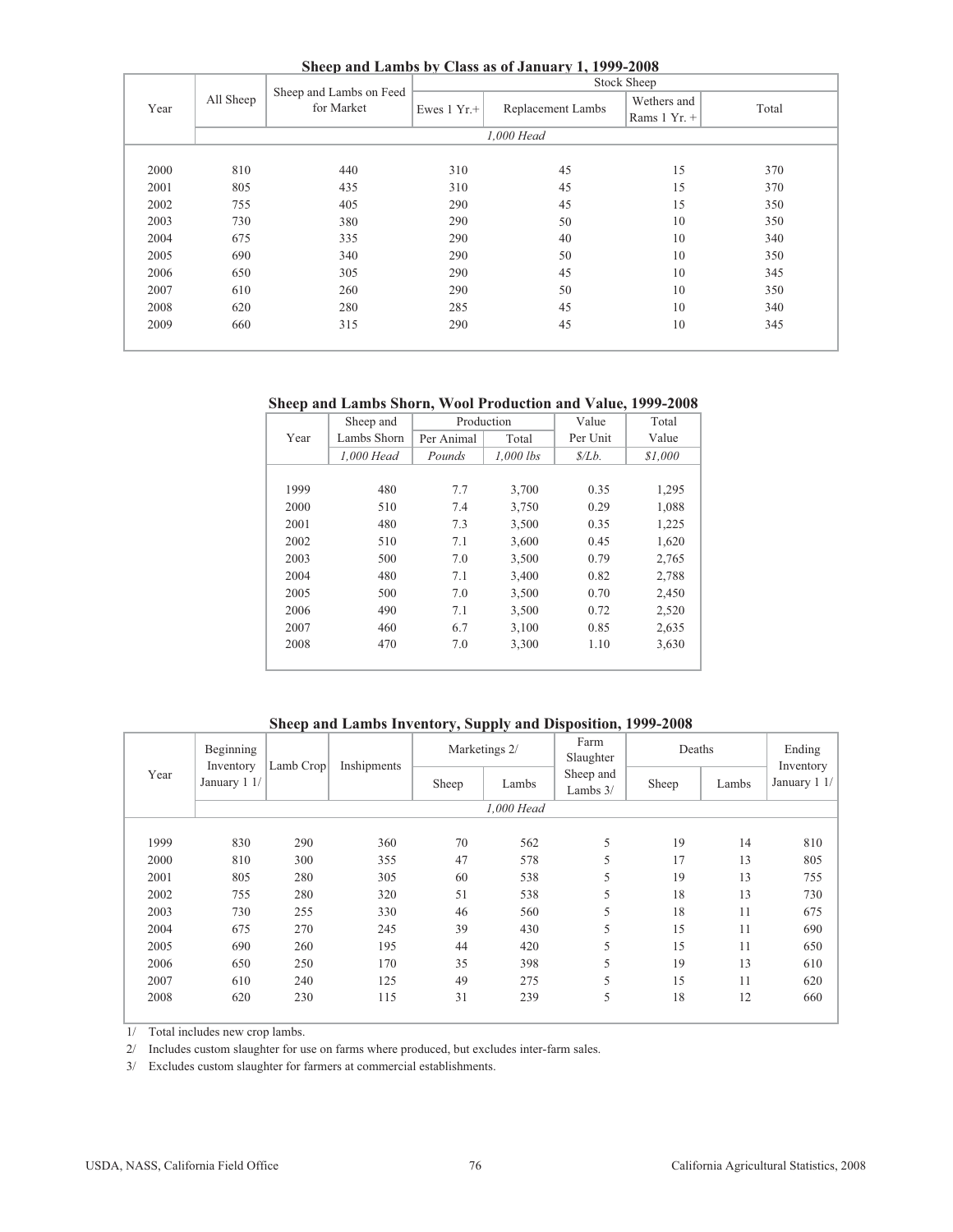|              |        |        |        |       |        | Sheep and Lambs Average Prices Received, 1999-2008 |         |       |       |       |       |       |         |
|--------------|--------|--------|--------|-------|--------|----------------------------------------------------|---------|-------|-------|-------|-------|-------|---------|
|              | Jan.   | Feb.   | Mar.   | Apr.  | May    | June                                               | July    | Aug.  | Sept. | Oct.  | Nov.  | Dec.  | Annual  |
| Year         |        |        |        |       |        |                                                    |         |       |       |       |       |       | Average |
|              |        |        |        |       |        |                                                    | \$/Cwt. |       |       |       |       |       |         |
| <b>Sheep</b> |        |        |        |       |        |                                                    |         |       |       |       |       |       |         |
| 1999         | 28.50  | 30.00  | 33.00  | 31.50 | 29.00  | 24.50                                              | 26.00   | 29.50 | 28.00 | 27.00 | 27.00 | 33.50 | 28.70   |
| 2000         | 30.00  | 31.50  | 37.50  | 36.00 | 31.50  | 28.00                                              | 31.00   | 31.50 | 28.50 | 30.50 | 31.50 | 34.00 | 31.50   |
| 2001         | 40.50  | 38.00  | 39.50  | 31.50 | 31.00  | 26.50                                              | 29.50   | 31.50 | 28.50 | 26.50 | 24.00 | 31.50 | 30.20   |
| 2002         | 30.00  | 30.00  | 31.00  | 27.50 | 27.00  | 22.00                                              | 26.00   | 29.50 | 30.50 | 25.50 | 34.00 | 36.50 | 27.10   |
| 2003         | 37.00  | 37.50  | 32.00  | 32.00 | 30.00  | 29.00                                              | 28.00   | 29.50 | 32.50 | 36.00 | 40.50 | 42.50 | 31.30   |
| 2004         | 36.00  | 43.00  | 43.00  | 35.00 | 32.50  | 28.00                                              | 28.50   | 30.50 | 35.00 | 36.50 | 36.50 | 42.50 | 32.20   |
| 2005         | 46.50  | 45.00  | 43.00  | 40.50 | 48.00  | 40.00                                              | 37.00   | 40.00 | 35.00 | 36.50 | 42.00 | 48.00 | 41.00   |
| 2006         | 48.00  | 48.50  | 40.00  | 37.50 | 30.50  | 28.00                                              | 22.50   | 26.50 | 36.00 | 36.00 | 38.00 | 43.00 | 31.40   |
| 2007         | 43.00  | 41.00  | 47.00  | 42.00 | 30.00  | 23.50                                              | 24.00   | 27.50 | 30.50 | 28.00 | 40.00 | 35.00 | 29.60   |
| 2008         | 43.00  | 29.00  | 33.00  | 24.00 | 20.00  | 22.00                                              | 23.00   | 25.00 | 23.00 | 27.00 | 34.00 | 39.50 | 24.30   |
|              |        |        |        |       |        |                                                    |         |       |       |       |       |       |         |
| Lambs        |        |        |        |       |        |                                                    |         |       |       |       |       |       |         |
| 1999         | 68.00  | 68.50  | 66.00  | 68.00 | 83.00  | 81.00                                              | 75.50   | 80.00 | 77.50 | 73.00 | 74.00 | 77.00 | 74.80   |
| 2000         | 72.00  | 72.00  | 80.00  | 81.00 | 91.00  | 90.00                                              | 87.00   | 83.00 | 79.00 | 75.00 | 70.00 | 68.00 | 79.10   |
| 2001         | 69.00  | 78.00  | 80.00  | 78.00 | 76.50  | 72.00                                              | 68.00   | 60.00 | 56.00 | 51.50 | 50.00 | 57.00 | 67.30   |
| 2002         | 60.50  | 63.50  | 63.00  | 61.00 | 62.00  | 72.50                                              | 75.00   | 73.50 | 74.50 | 74.50 | 77.00 | 79.00 | 69.40   |
| 2003         | 82.00  | 86.00  | 90.50  | 90.00 | 91.00  | 92.00                                              | 85.00   | 83.00 | 88.50 | 89.00 | 87.50 | 87.00 | 88.00   |
| 2004         | 89.00  | 93.00  | 96.00  | 91.00 | 91.50  | 94.00                                              | 89.00   | 86.00 | 87.50 | 86.50 | 86.50 | 90.50 | 90.40   |
| 2005         | 100.00 | 101.00 | 103.00 | 99.00 | 103.00 | 104.00                                             | 101.00  | 96.00 | 97.50 | 93.50 | 93.50 | 89.50 | 98.90   |
| 2006         | 80.50  | 86.50  | 78.50  | 73.50 | 72.00  | 83.50                                              | 87.00   | 88.50 | 90.00 | 91.50 | 91.50 | 89.50 | 84.00   |
| 2007         | 87.50  | 88.50  | 90.50  | 87.00 | 89.00  | 91.00                                              | 92.50   | 91.00 | 94.50 | 92.50 | 92.00 | 89.00 | 90.50   |
| 2008         | 89.00  | 89.00  | 88.50  | 84.00 | 86.00  | 93.00                                              | 95.50   | 95.00 | 91.50 | 95.00 | 97.50 | 92.50 | 91.30   |
|              |        |        |        |       |        |                                                    |         |       |       |       |       |       |         |

 $\frac{1}{1}$  Average weighted by amount sold each month.

|      |              | $\cdot$          | $\overline{\phantom{a}}$ |                                 |         |
|------|--------------|------------------|--------------------------|---------------------------------|---------|
| Year | Bee Colonies | Yield Per Colony | Production               | Average Price<br>Per Unit 2/    | Value   |
|      | 1,000        | Pounds           | $1,000$ Pounds           | $\angle$ <i>c</i> / <i>Lb</i> . | \$1,000 |
|      |              |                  |                          |                                 |         |
| 1999 | 465          | 60               | 27,900                   | 55                              | 15,345  |
| 2000 | 440          | 70               | 30,800                   | 59                              | 18,172  |
| 2001 | 460          | 61               | 28,060                   | 69                              | 19,361  |
| 2002 | 470          | 50               | 23,500                   | 132                             | 31,020  |
| 2003 | 480          | 67               | 32,160                   | 139                             | 44,702  |
| 2004 | 390          | 45               | 17,550                   | 105                             | 18,428  |
| 2005 | 400          | 75               | 30,000                   | 86                              | 25,800  |
| 2006 | 380          | 52               | 19,760                   | 97                              | 19,167  |
| 2007 | 340          | 40               | 13,600                   | 104                             | 14,144  |
| 2008 | 360          | 51               | 18,360                   | 141                             | 25,888  |
|      |              |                  |                          |                                 |         |

#### **Bee Colonies, Honey Production and Value, 1999-2008 1/**

1/ Producers with five or more colonies. Colonies which produced honey in more than one State were counted in each State.

2/ Average price per unit based on expanded sales.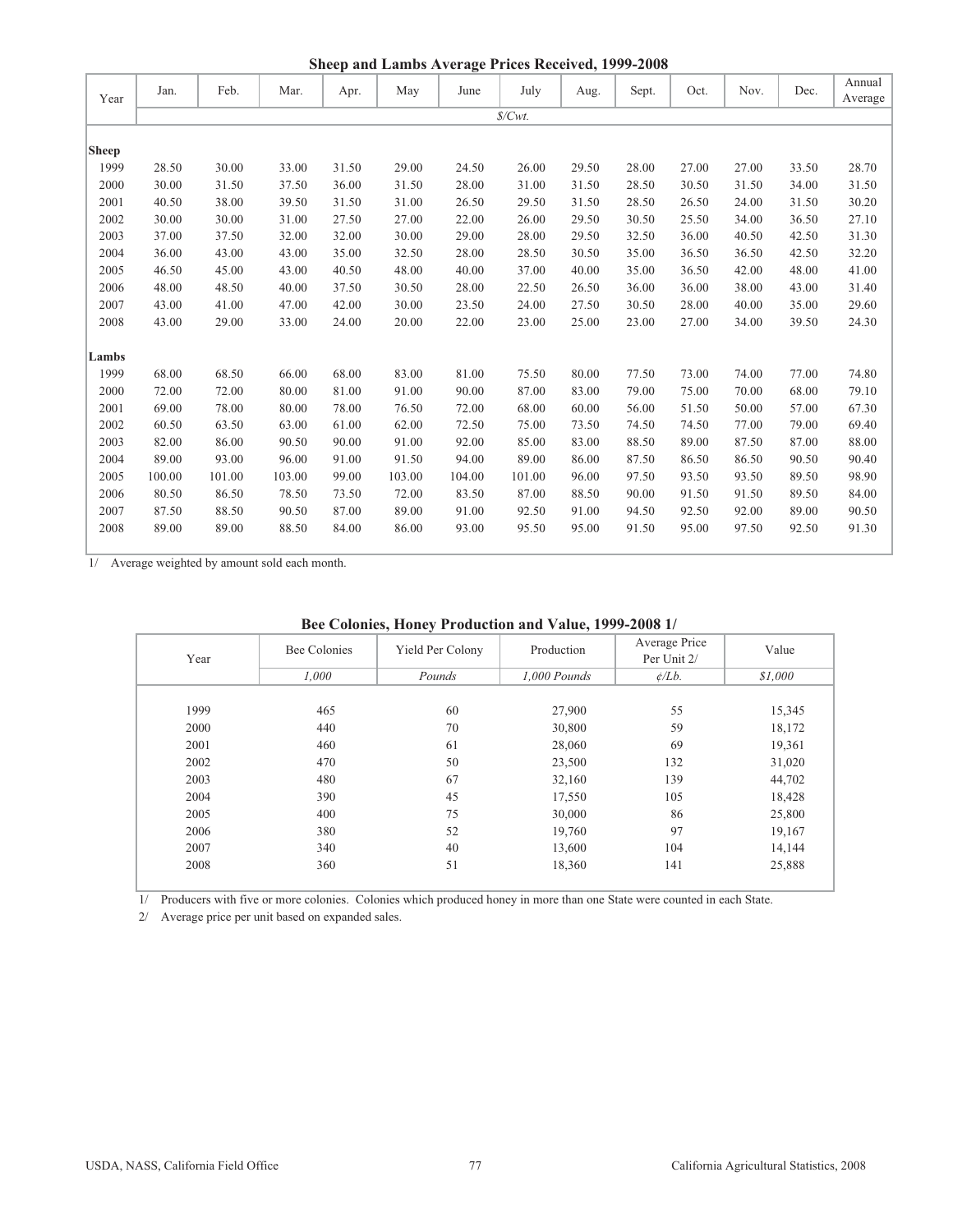| <b>Livestock Production and Income, 1999-2008</b> |               |               |                 |                |            |             |               |           |  |
|---------------------------------------------------|---------------|---------------|-----------------|----------------|------------|-------------|---------------|-----------|--|
|                                                   |               |               |                 | Average Price  | Value of   | Cash        | Value of Home | Gross     |  |
| Year                                              | Production 1/ | Marketings 2/ |                 | Per 100 Pounds | Production | Receipts 3/ | Consumption   | Income    |  |
|                                                   | 1,000 Pounds  | 1,000 Pounds  | Dollars         | Dollars        | \$1,000    | \$1,000     | \$1,000       | \$1,000   |  |
|                                                   |               |               |                 |                |            |             |               |           |  |
| <b>All Livestock</b>                              |               |               |                 |                |            |             |               |           |  |
| 1999                                              | 2,098,832     | 2,618,759     | $---$           | $---$          | 923,619    | 1,309,130   | 11,798        | 1,320,928 |  |
| 2000                                              | 2,046,485     | 2,521,311     | $---$           | $---$          | 901,048    | 1,315,788   | 10,341        | 1,326,129 |  |
| 2001                                              | 2,095,317     | 2,579,469     | ---             | $---$          | 1,001,269  | 1,433,448   | 10,371        | 1,443,819 |  |
| 2002                                              | 1,946,475     | 2,471,910     | $---$           | $---$          | 901,666    | 1,302,336   | 10,294        | 1,312,630 |  |
| 2003                                              | 2,109,293     | 2,591,154     | ---             | $\overline{a}$ | 1,214,363  | 1,653,537   | 13,056        | 1,666,593 |  |
| 2004                                              | 2,106,727     | 2,442,266     | ---             | $---$          | 1,344,526  | 1,729,308   | 12,210        | 1,741,518 |  |
| 2005                                              | 2,037,186     | 2,505,678     | $---$           | $---$          | 1,284,272  | 1,836,636   | 12,810        | 1,849,446 |  |
| 2006                                              | 2,100,799     | 2,511,124     | ---             | ---            | 1,237,294  | 1,751,489   | 12,327        | 1,763,816 |  |
| 2007                                              | 2,078,223     | 2,535,242     | ---             | $---$          | 1,350,041  | 1,851,206   | 14,680        | 1,865,886 |  |
| 2008                                              | 1,974,624     | 2,531,200     | $\overline{a}$  | $---$          | 1,355,444  | 1,886,790   | 14,018        | 1,900,808 |  |
|                                                   |               |               |                 |                |            |             |               |           |  |
| <b>Cattle and Calves</b>                          |               |               | (Cattle)        | (Calves)       |            |             |               |           |  |
| 1999                                              | 1,972,129     | 2,454,890     | 49.00           | 79.10          | 861,952    | 1,223,123   | 10,240        | 1,233,363 |  |
| 2000                                              | 1,923,165     | 2,359,040     | 50.00           | 93.00          | 831,338    | 1,218,220   | 8,614         | 1,226,834 |  |
| 2001                                              | 1,992,529     | 2,438,240     | 53.90           | 94.10          | 945,595    | 1,354,452   | 8,734         | 1,363,186 |  |
| 2002                                              | 1,832,884     | 2,330,200     | 50.80           | 85.40          | 848,133    | 1,228,722   | 8,947         | 1,237,669 |  |
| 2003                                              | 1,987,446     | 2,431,400     | 62.00           | 96.60          | 1,148,018  | 1,555,908   | 11,112        | 1,567,020 |  |
| 2004                                              | 1,982,875     | 2,297,050     | 68.70           | 111.00         | 1,267,226  | 1,633,740   | 10,110        | 1,643,850 |  |
| 2005                                              | 1,926,565     | 2,371,200     | 70.40           | 121.00         | 1,210,259  | 1,741,015   | 10,607        | 1,751,622 |  |
| 2006                                              | 1,994,084     | 2,387,240     | 67.30           | 118.00         | 1,173,275  | 1,673,050   | 10,378        | 1,683,428 |  |
| 2007                                              | 1,976,564     | 2,427,080     | 71.40           | 109.00         | 1,289,346  | 1,784,101   | 12,590        | 1,796,691 |  |
| 2008                                              | 1,887,398     | 2,426,230     | 72.90           | 102.00         | 1,303,497  | 1,822,856   | 11,984        | 1,834,840 |  |
|                                                   |               |               |                 |                |            |             |               |           |  |
| <b>Sheep and Lambs</b>                            |               |               | (Sheep)         | (Lambs)        |            |             |               |           |  |
| 1999                                              | 48,438        | 81,924        | 28.70           | 74.80          | 34,313     | 56,953      | 783           | 57,736    |  |
| 2000                                              | 50,705        | 82,346        | 31.50           | 79.10          | 37,912     | 62,005      | 813           | 62,818    |  |
| 2001                                              | 50,049        | 82,129        | 30.20           | 67.30          | 32,101     | 52,143      | 712           | 52,855    |  |
| 2002                                              | 48,524        | 79,240        | 27.10           | 69.40          | 31,843     | 51,968      | 710           | 52,678    |  |
| 2003                                              | 49,877        | 83,719        | 31.30           | 88.00          | 41,040     | 70,024      | 934           | 70,958    |  |
| 2004                                              | 45,485        | 65,226        | 32.20           | 90.40          | 38,685     | 55,713      | 968           | 56,681    |  |
| 2005                                              | 44,184        | 64,403        | 41.00           | 98.90          | 40,460     | 59,885      | 1,058         | 60,943    |  |
| 2006                                              | 41,435        | 59,404        | 31.40           | 84.00          | 32,610     | 47,253      | 890           | 48,143    |  |
| 2007                                              | 34,358        | 43,912        | 29.60           | 90.50          | 27,740     | 35,443      | 945           | 36,388    |  |
| 2008                                              | 31,497        | 36,990        | 24.30           | 91.30          | 25,822     | 30,717      | 893           | 31,610    |  |
|                                                   |               |               |                 |                |            |             |               |           |  |
| <b>Hogs and Pigs</b>                              |               |               | (Hogs and Pigs) |                |            |             |               |           |  |
| 1999                                              | 78,265        | 81,945        | 35.10           | $---$          | 27,354     | 29,054      | 775           | 29,829    |  |
| 2000                                              | 72,615        | 79,925        | 44.10           | ---            | 31,798     | 35,563      | 914           | 36,477    |  |
| 2001                                              | 52,739        | 59,100        | 44.90           | ---            | 23,573     | 26,853      | 925           | 27,778    |  |
| 2002                                              | 65,067        | 62,470        | 34.20           | $---$          | 21,690     | 21,646      | 637           | 22,283    |  |
| 2003                                              | 71,970        | 76,035        | 35.70           | ---            | 25,305     | 27,605      | 1,010         | 28,615    |  |
| 2004                                              | 78,367        | 79,990        | 49.50           | $---$          | 38,615     | 39,855      | 1,132         | 40,987    |  |
| 2005                                              | 66,437        | 70,075        | 50.70           | ---            | 33,553     | 35,736      | 1,145         | 36,881    |  |
| 2006                                              | 65,280        | 64,480        | 47.90           | ---            | 31,409     | 31,186      | 1,059         | 32,245    |  |
| 2007                                              | 67,301        | 64,250        | 48.80           | $---$          | 32,955     | 31,662      | 1,145         | 32,807    |  |
| 2008                                              | 55,729        | 67,980        | 48.00           | $---$          | 26,125     | 33,217      | 1,141         | 34,358    |  |
|                                                   |               |               |                 |                |            |             |               |           |  |

1/ Live weight; adjustments made for changes in inventory and for in-shipments.

2/ Live weight; excludes custom slaughter for use on farms where produced and inter-farm sales within the state.

3/ Receipts from marketing and sale of farm slaughter.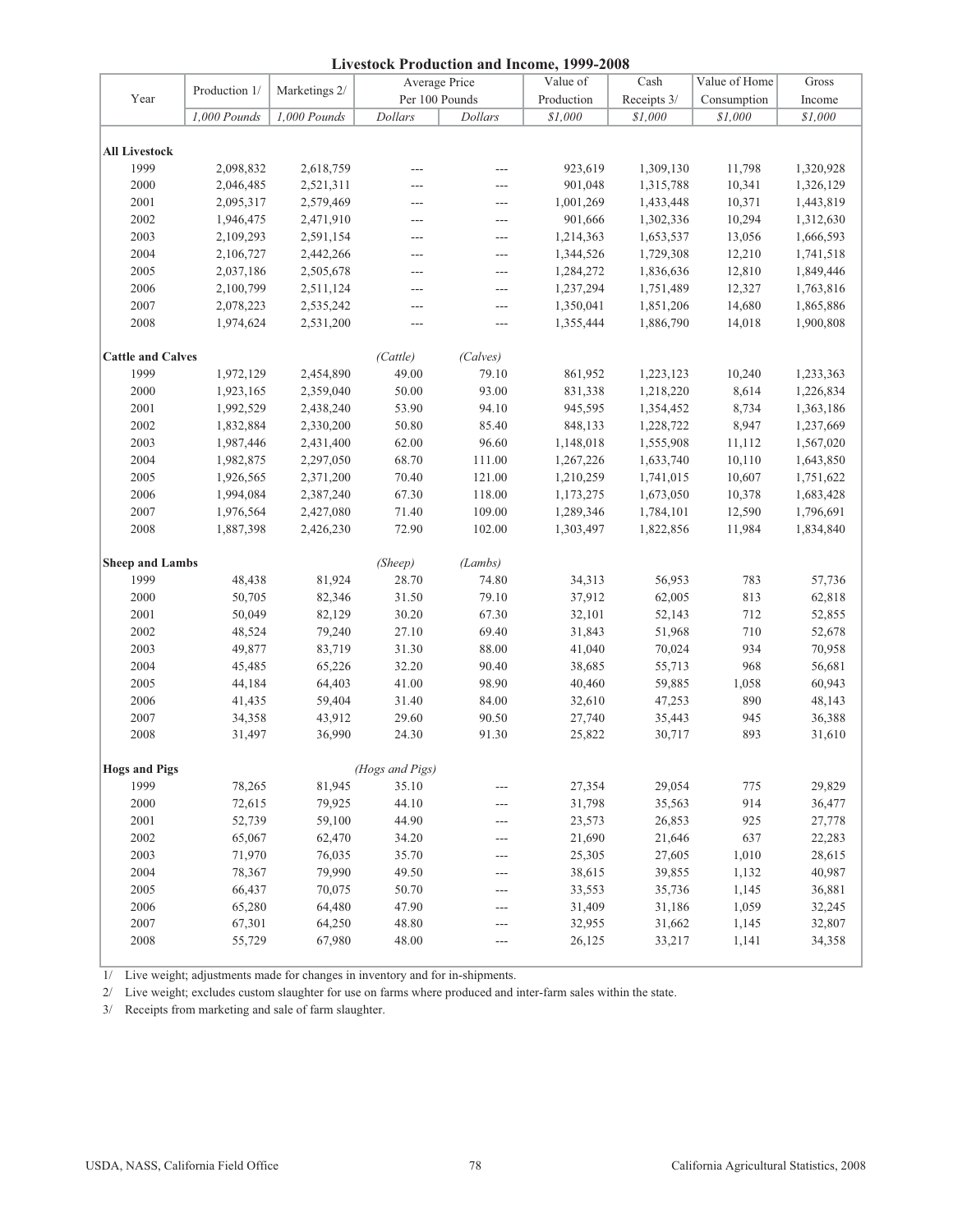**California Cattle Inventory by Class and County, January 1, 2008-09**

|                          |                 | 2008             |                 |                 | 2009             |                      |
|--------------------------|-----------------|------------------|-----------------|-----------------|------------------|----------------------|
| County                   | All Cattle      | <b>Beef Cows</b> | Milk Cows       | All Cattle      | <b>Beef Cows</b> | Milk Cows            |
|                          |                 |                  |                 | Head            |                  |                      |
| Del Norte                | 14,000          | 1,000            | 3,900           | 14,000          | $---$            | ---                  |
| Humboldt                 | 57,000          | 17,000           | 14,400          | 54,000          | $---$            | 15,000               |
| Mendocino                | 17,000          | 9,000            | $---$           | 18,000          | 10,000           |                      |
| Other Counties 1/        | $---$           | $---$            | 1,600           | $---$           | 19,000           | 5,900                |
| <b>District 10 Total</b> | 88,000          | 27,000           | 19,900          | 86,000          | 29,000           | 20,900               |
| Shasta                   | 37,000          | 18,000           | $\overline{a}$  | 36,000          | 19,000           | ---                  |
| Siskiyou                 | 56,000          | 30,000           | 900             | 53,000          | 32,000           | 700                  |
| Trinity                  | 3,000           | 3,000            | $\overline{a}$  | 4,000           | 3,000            | $\sim$ $\sim$ $\sim$ |
| <b>District 20 Total</b> | 96,000          | 51,000           | 900             | 93,000          | 54,000           | 700                  |
| Lassen                   | 45,000          | ---              | $---$           | 42,000          | 23,000           | $---$                |
| Modoc                    | 60,000          | 34,000           | ---             | 58,000          | 36,000           | ---                  |
| Plumas                   | 13,000          | ---              | $---$           | 13,000          | 5,000            | $---$                |
| Other Counties 1/        | $---$           | 27,000           | $---$           | $---$           | $---$            | $---$                |
| <b>District 30 Total</b> | 118,000         | 61,000           | $---$           | 113,000         | 64,000           | $---$                |
| Alameda                  | 15,000          | 9,000            | ---             | 15,000          | 8,000            | ---                  |
| Contra Costa             | 19,000          | $---$            | $---$           | 18,000          | 6,000            | ---                  |
| Lake                     | 3,000           | 2,000            | $---$           | 4,000           | 2,000            | ---                  |
| Marin                    | 33,000          | 9,000            | 10,300          | 32,000          | 8,000            | 10,000               |
| Monterey                 | 58,000          | 25,000           | 1,400           | 55,000          | 21,000           | 1,400                |
| Napa                     | 7,000<br>33,000 |                  |                 | 7.000           | 3,000<br>13,000  | $---$                |
| San Benito               |                 | 15,000           | 600             | 31,000          |                  | ---                  |
| San Francisco            | $---$           | ---              | $---$           | $---$           |                  |                      |
| San Luis Obispo          | 57,000          | $---$            |                 | 59,000          | 22,000           | ---                  |
| San Mateo<br>Santa Clara | 3,000           | 1,000            |                 | 2,000           | 1,000            | $-$                  |
| Santa Cruz               | 18,000<br>1,000 | 9,000<br>1,000   | $---$           | 17,000<br>1,000 | 8,000            | $---$                |
| Sonoma                   | 75,000          | 11,000           | $---$<br>27,300 | 70,000          | ---<br>10,000    | ---<br>26,800        |
| Other Counties 1/        |                 | 37,000           | 200             | $---$           |                  | 800                  |
| <b>District 40 Total</b> | 322,000         | 119,000          | 39,800          | 311,000         | 102,000          | 39,000               |
| <b>Butte</b>             | 16,000          | ---              | $\sim$          | 16,000          | 4,000            | $---$                |
| Colusa                   | 16,000          | $---$            | $---$           | 15,000          | 5,000            | ---                  |
| Glenn                    | 62,000          | 15,000           | 17,700          | 59,000          | 13,000           | 18,900               |
| Sacramento               | 71,000          | 14,000           | 16,200          | 65,000          | 12,000           | 16,300               |
| Solano                   | 43,000          | ---              | 4,100           | 44,000          | 10,000           | 4,300                |
| Sutter                   | 8,000           | $---$            | $---$           | $--$            | 5,000            | ---                  |
| Tehama                   | 58,000          | 24,000           | 3,800           | 56,000          | 20,000           | 3,900                |
| Yolo                     | 21,000          |                  | 2,300           |                 | 4,000            | 2,200                |
| Yuba                     | 15,000          | 5,000            | 3,100           | 18,000          | 5,000            | 3,000                |
| Other Counties 1/        |                 | 41,000           | 900             | 28,000          |                  | 900                  |
| <b>District 50 Total</b> | 310,000         | 99,000           | 48,100          | 301,000         | 78,000           | 49,500               |
| Fresno                   | 419,000         | 20,000           | 118,600         | 425,000         |                  | 117,900              |
| Kern                     | 333,000         | 32,000           | 169,500         | 318,000         | 33,000           | 173,100              |
| Kings                    | 361,000         | 7,000            | 175,500         | 326,000         | 7,000            | 180,100              |
| Madera                   | 193,000         | 19,000           | 75,300          | 181,000         | 20,000           | 78,200               |
| Merced                   | 543,000         | 30,000           | 258,200         | 515,000         | $\overline{a}$   | 260,300              |
| San Joaquin              | 242,000         | 20,000           | 109,500         | 233,000         | 21,000           | 109,000              |
| Stanislaus               | 418,000         | 37,000           | 183,400         | 408,000         | 37,000           | 179,600              |
| <b>Tulare</b>            | 1,063,000       | 28,000           | 472,700         | 999,000         | 28,000           | 483,500              |
| Other Counties 1/        |                 |                  |                 |                 | 49,000           | $---$                |
| <b>District 51 Total</b> | 3,572,000       | 193,000          | 1,562,700       | 3,405,000       | 195,000          | 1,581,700            |
| Alpine                   | 1,000           | 1,000            |                 | $---$           | $---$            | ---                  |
| Amador                   | 14,000          | 9,000            | $---$           | 14,000          | 8,000            | ---                  |
| Calaveras<br>El Dorado   | 22,000<br>7,000 | 11,000<br>4,000  | $---$           | 21,000<br>7,000 | 10,000<br>3,000  | ---<br>---           |
|                          | 14,000          | $---$            |                 | 14,000          | 7,000            | ---                  |
| Inyo<br>Mariposa         | 19,000          | ---              |                 | 19,000          | 6,000            | ---                  |
| Mono                     | 6,000           | 4,000            |                 | $\overline{a}$  | 3,000            |                      |
| Nevada                   | 5,000           | 3,000            |                 | 5,000           | 3,000            | ---                  |
| Placer                   | 17,000          | $\overline{a}$   |                 | 16,000          | 4,000            | ---                  |
| Sierra                   | 5,000           | 2,000            | ---             | 4,000           | 2,000            | ---                  |
| Tuolumne                 | 12,000          | 7,000            | $---$           | 12,000          | 7,000            | $---$                |
| Other Counties 1/        | $\overline{a}$  | 27,000           | 700             | 7,000           | $\overline{a}$   | 700                  |
| <b>District 60 Total</b> | 122,000         | 68,000           | 700             | 119,000         | 53,000           | 700                  |
| Imperial                 | 441,000         | 5,000            | 6,200           | 439,000         | $\overline{a}$   | $\overline{a}$       |
| Los Angeles              | 6,000           | $---$            | $\frac{1}{2}$   |                 | 1,000            | $---$                |
| Orange                   | 1,000           | ---              | $\overline{a}$  | $---$           | ---              | ---                  |
| Riverside                | 106,000         | 2,000            | 57,100          | 111,000         | 3,000            | 50,300               |
| San Bernardino           | 205,000         | 3,000            | 91,400          | 203,000         | 3,000            | 86,600               |
| San Diego                | 17,000          | 6,000            | 3,900           | 17,000          | 6,000            | 3,700                |
| Santa Barbara            | 39,000          | 15,000           | ---             | 37,000          | 16,000           | $---$                |
| Ventura                  | 7,000           | 4,000            | $---$           | 7,000           | 5,000            | $---$                |
| Other Counties 1/        | $\overline{a}$  | 2,000            | 4,300           | 8,000           | 6,000            | 11,900               |
| <b>District 80 Total</b> | 822,000         | 37,000           | 162,900         | 822,000         | 40,000           | 152,500              |
| <b>STATE</b>             | 5,450,000       | 655,000          | 1,835,000       | 5,250,000       | 615,000          | 1,845,000            |

1/ Includes one or more counties within a district that normally have less than 500 head of milk cows.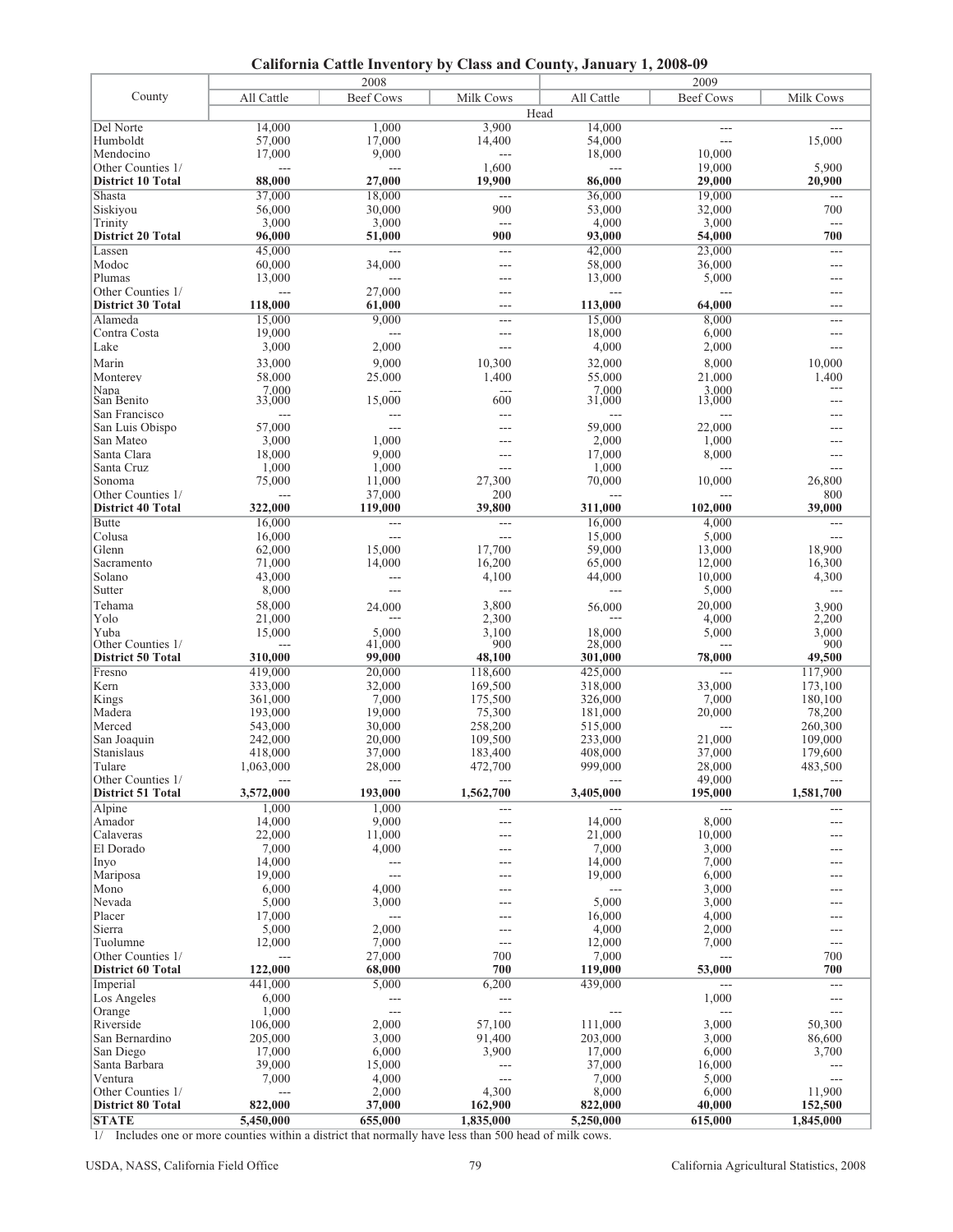# **Vegetable and Melon Crops**

California continued to lead the fresh vegetable market in 2008, accounting for 44 percent of the U.S. harvested area, 49 percent of the national production, and 50 percent of the total value, for the 24 selected crops estimated.

Artichokes, as well as broccoli, garlic, leaf lettuce, watermelon, mushrooms, summer storage onions, processing onions, bell peppers, chili peppers, pumpkins, fresh market and processing spinach, and fresh market tomatoes were among the crops showing increased production in 2008. A decline in production values included the following crops: asparagus, fresh market snap beans and cabbage, fresh market and processing carrots, cauliflower, fresh market sweet corn, cucumbers, head and romaine lettuce, honeydew melons, spring onions, summer non-storage onions, squash and processing tomatoes.

California was also the leading processing vegetable producing state in 2008, with 25 percent of the U.S. harvested acreage, 69 percent of the national production and 51 percent of the total value, for the eight processed vegetables estimated.

The total value of California's 2008 fresh and processing vegetable and melon production was \$7.49 billion, up from 2007's revised total of \$7.39 billion. All lettuce remained the leading vegetable crop in value of production, at \$1.58 billion, followed by tomatoes with \$1.32 billion.

California's cash receipts for vegetables ranked number one in the nation and accounted for 36.8 percent of the U.S. total. Valued at \$7.52 billion, vegetables represented 20.8 percent of the state's total cash receipts in 2008.

According to the USDA Economic Research Service, per capita use of all vegetables, melons, potatoes, sweet potatoes, pulse crops and mushrooms in the United States increased 3.2 percent from 434 pounds in 2007 to 420 pounds in 2008. Fresh market consumption increased for broccoli, bell peppers, cabbage, cucumbers, eggplant, garlic and watermelon. Declining utilization was observed for cauliflower, onions, tomatoes, snap beans, head lettuce, Romaine Lettuce, cantaloupe and honeydew melons.

Per capita consumption of U.S. processing vegetables decreased 2.5 percent from 118 pounds in 2007 to 115 pounds in 2008. Processing vegetables whose Processing vegetables whose consumption increased during 2008 included spinach, canning beets, chili peppers, and dehydrating onions. Consumption declined for canning snap beans, freezing sweet corn, cucumbers for pickles, and processing tomatoes.

#### **Notable Increases in Production:**

**Notable Decreases in Production:** 

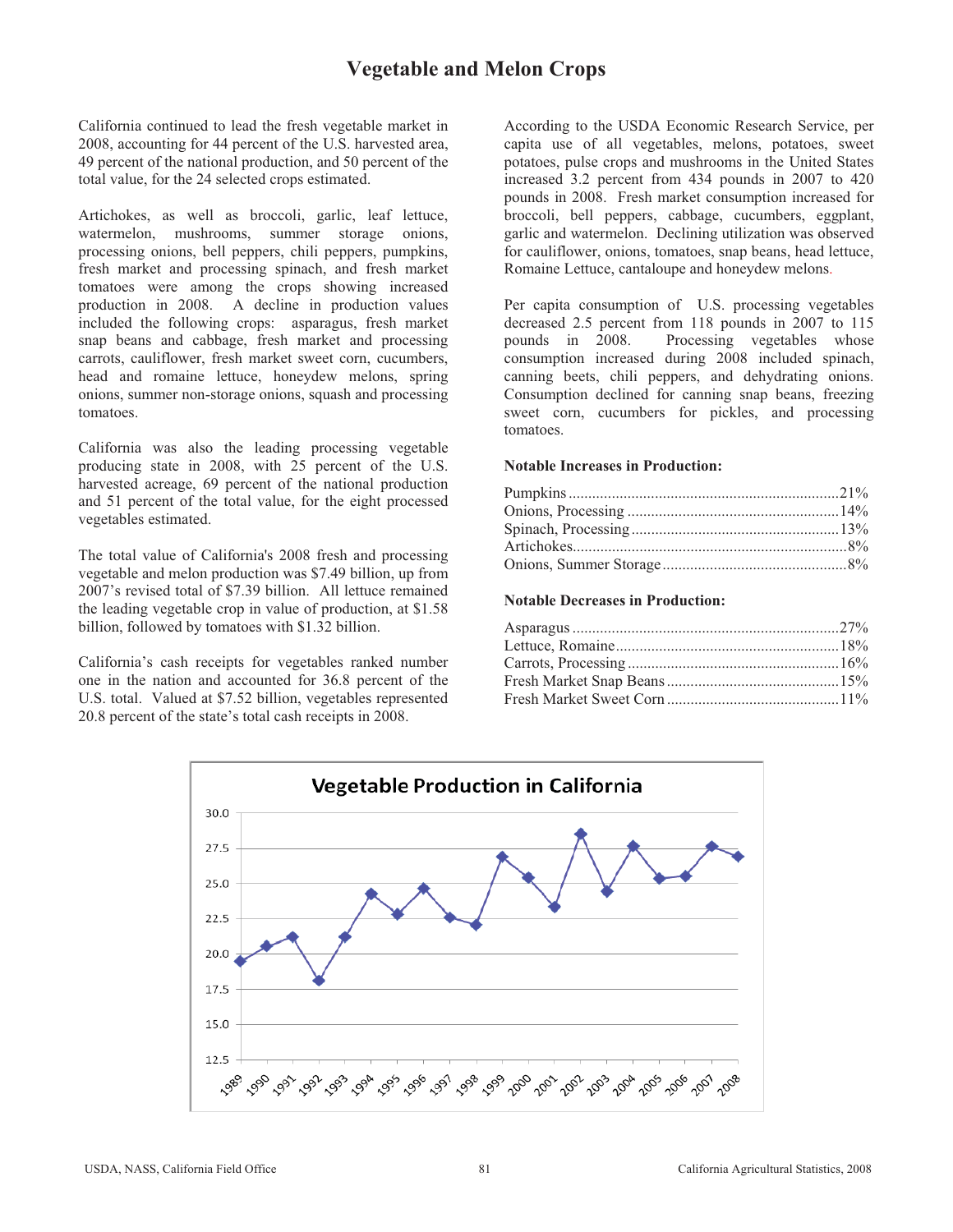**Vegetable and Melon Acreage, Production and Value, 1999-2008**

| Crop                     | Crop | Planted  | Harvested | Yield Per<br>Acre | Production | Value Per<br>Unit $1/\,$ | <b>Total Value</b> |
|--------------------------|------|----------|-----------|-------------------|------------|--------------------------|--------------------|
|                          | Year | $A$ cres | Acres     | $Cwt$ .           | $Cwt$ .    | $\$/Cwt$ .               | \$1,000            |
|                          |      |          |           |                   |            |                          |                    |
| Artichokes               | 1999 | 9,800    | 9,800     | 115               | 1,125,000  | 67.00                    | 75,395             |
|                          | 2000 | 8,800    | 8,800     | 115               | 1,012,000  | 60.30                    | 61,021             |
|                          | 2001 | 8,000    | 8,000     | 125               | 1,000,000  | 58.60                    | 58,559             |
|                          | 2002 | 8,200    | 8,200     | 115               | 943,000    | 71.50                    | 67,425             |
|                          | 2003 | 7,200    | 7,200     | 140               | 1,008,000  | 75.10                    | 75,701             |
|                          | 2004 | 7,500    | 7,500     | 110               | 825,000    | 45.10                    | 37,208             |
|                          | 2005 | 7,900    | 7,900     | 110               | 869,000    | 45.40                    | 39,453             |
|                          | 2006 | 8,700    | 8,700     | 135               | 1,175,000  | 42.00                    | 49,350             |
|                          | 2007 | 9,600    | 9,600     | 110               | 1,056,000  | 55.00                    | 58,080             |
|                          | 2008 | 8,800    | 8,800     | 130               | 1,144,000  | 47.80                    | 54,683             |
|                          |      |          |           |                   |            |                          |                    |
| Asparagus 2/             | 1999 | 36,000   | 33,800    | 33                | 1,115,000  | 142.00                   | 158,330            |
|                          | 2000 | 40,900   | 37,000    | 32                | 1,184,000  | 122.00                   | 144,448            |
|                          | 2001 | 37,800   | 35,000    | $30\,$            | 1,050,000  | 156.00                   | 163,800            |
|                          | 2002 | 36,500   | 34,000    | 30                | 1,020,000  | 114.00                   | 116,280            |
|                          | 2003 | 29,000   | 27,000    | 34                | 918,000    | 122.00                   | 111,996            |
|                          | 2004 | 36,000   | 34,000    | 35                | 1,190,000  | 89.30                    | 106,267            |
|                          | 2005 | 25,000   | 24,100    | 32                | 770,000    | 105.00                   | 80,850             |
|                          | 2006 | 23,500   | 22,500    | 23                | 518,000    | 118.00                   | 61,124             |
|                          | 2007 | 20,800   | 20,000    | 29                | 580,000    | 121.00                   | 70,180             |
|                          | 2008 | 15,000   | 14,500    | 29                | 421,000    | 125.00                   | 52,625             |
|                          |      |          |           |                   |            |                          |                    |
| Beans, Fresh Market Snap | 1999 | 5,100    | 5,100     | 95                | 485,000    | 58.90                    | 28,567             |
|                          | 2000 | 5,500    | 5,500     | 100               | 550,000    | 56.00                    | 30,800             |
|                          | 2001 | 5,400    | 5,400     | $80\,$            | 432,000    | 64.40                    | 27,821             |
|                          | 2002 | 6,500    | 6,500     | $100\,$           | 650,000    | 62.60                    | 40,690             |
|                          | 2003 | 5,800    | 5,800     | $100\,$           | 580,000    | 55.70                    | 32,306             |
|                          | 2004 | 6,800    | 6,800     | 100               | 680,000    | 66.80                    | 45,424             |
|                          | 2005 | 8,000    | 8,000     | 90                | 720,000    | 64.90                    | 46,728             |
|                          | 2006 | 7,700    | 7,500     | $80\,$            | 600,000    | 63.50                    | 38,100             |
|                          | 2007 | 6,900    | 6,800     | 105               | 714,000    | 67.70                    | 48,338             |
|                          | 2008 | 5,900    | 5,800     | 105               | 609,000    | 66.50                    | 40,499             |
|                          |      |          |           |                   |            |                          |                    |
| Broccoli 2/              | 1999 | 130,000  | 130,000   | 140               | 18,200,000 | 23.80                    | 432,973            |
|                          | 2000 | 133,000  | 133,000   | 140               | 18,620,000 | 30.90                    | 575,349            |
|                          | 2001 | 122,000  | 122,000   | 140               | 17,080,000 | 25.70                    | 439,387            |
|                          | 2002 | 118,500  | 118,500   | 140               | 16,590,000 | 29.30                    | 486,192            |
|                          | 2003 | 117,500  | 117,500   | 150               | 17,625,000 | 31.90                    | 562,812            |
|                          | 2004 | 117,000  | 117,000   | 150               | 17,550,000 | 32.00                    | 562,217            |
|                          | 2005 | 117,000  | 116,000   | 150               | 17,400,000 | 28.10                    | 489,338            |
|                          | 2006 | 120,000  | 119,000   | 145               | 17,255,000 | 33.70                    | 580,844            |
|                          | 2007 | 119,000  | 118,000   | 150               | 17,700,000 | 35.40                    | 626,325            |
|                          | 2008 | 117,000  | 116,000   | 160               | 18,560,000 | 35.70                    | 663,319            |
|                          |      |          |           |                   |            |                          |                    |
| Brussels Sprouts 3/      | 1998 | 3,200    | 3,200     | 160               | 512,000    | 41.00                    | 20,985             |
|                          | 1999 | 3,200    | 3,200     | 180               | 576,000    | 37.20                    | 21,419             |
|                          | 2000 | 2,600    | 2,600     | 180               | 468,000    | 34.40                    | 16,115             |
|                          | 2001 | 2,200    | 2,200     | 180               | 396,000    | 36.50                    | 14,471             |
|                          |      |          |           |                   |            |                          |                    |
| Cabbage, Fresh Market    | 1999 | 12,500   | 12,500    | 320               | 4,000,000  | 13.40                    | 53,600             |
|                          | 2000 | 13,000   | 11,900    | 370               | 4,403,000  | 13.10                    | 57,679             |
|                          | 2001 | 12,000   | 10,900    | 380               | 4,142,000  | 13.80                    | 57,160             |
|                          | 2002 | 11,600   | 11,600    | 400               | 4,640,000  | 14.00                    | 64,960             |
|                          | 2003 | 13,500   | 13,500    | 390               | 5,265,000  | 16.00                    | 84,240             |
|                          | 2004 | 13,600   | 13,600    | 410               | 5,576,000  | 14.00                    | 78,064             |
|                          | 2005 | 13,400   | 13,300    | 350               | 4,655,000  | 15.10                    | 70,291             |
|                          | 2006 | 14,200   | 14,200    | 375               | 5,325,000  | 14.50                    | 77,213             |
|                          | 2007 | 14,200   | 14,100    | 385               | 5,429,000  | 14.80                    | 80,349             |
|                          | 2008 | 13,200   | 13,000    | 410               | 5,330,000  | 14.20                    | 75,686             |
|                          |      |          |           |                   |            |                          |                    |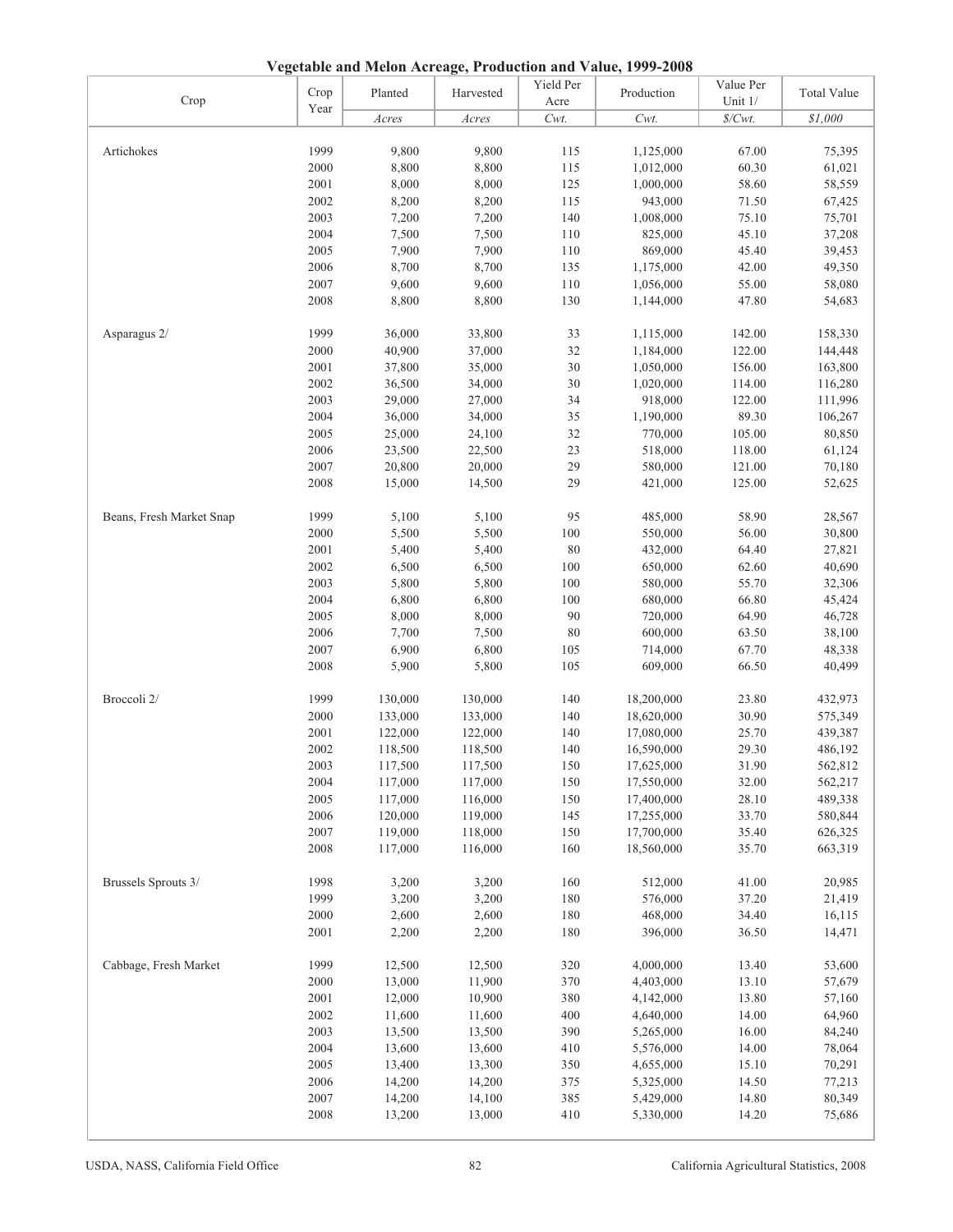**Vegetable and Melon Acreage, Production and Value, 1999-2008**

| Crop                     | Crop | $\alpha$ , respectively. The contract of the contraction and $\alpha$ and $\alpha$ is the contract of<br>Planted | Harvested | Yield Per<br>Acre | Production | Value Per<br>Unit 1/ | <b>Total Value</b> |
|--------------------------|------|------------------------------------------------------------------------------------------------------------------|-----------|-------------------|------------|----------------------|--------------------|
|                          | Year | Acres                                                                                                            | Acres     | Cwt.              | $Cwt$ .    | $\frac{S}{Cwt}$ .    | \$1,000            |
|                          |      |                                                                                                                  |           |                   |            |                      |                    |
| Carrots, Fresh Market    | 1999 | 70,000                                                                                                           | 70,000    | 285               | 19,950,000 | 17.20                | 343,140            |
|                          | 2000 | 69,000                                                                                                           | 69,000    | 285               | 19,665,000 | 13.30                | 261,545            |
|                          | 2001 | 69,000                                                                                                           | 69,000    | 290               | 20,010,000 | 18.10                | 362,181            |
|                          | 2002 | 69,000                                                                                                           | 69,000    | 290               | 20,010,000 | 20.30                | 406,203            |
|                          | 2003 | 68,000                                                                                                           | 68,000    | 300               | 20,400,000 | 20.40                | 416,160            |
|                          | 2004 | 66,500                                                                                                           | 66,500    | 305               | 20,283,000 | 21.50                | 436,085            |
|                          | 2005 | 67,500                                                                                                           | 67,000    | 310               | 20,770,000 | 21.70                | 450,709            |
|                          | 2006 | 67,500                                                                                                           | 67,000    | 300               | 20,100,000 | 21.10                | 424,110            |
|                          | 2007 | 68,500                                                                                                           | 68,000    | 300               | 20,400,000 | 22.40                | 456,960            |
|                          | 2008 | 63,500                                                                                                           | 62,500    | 325               | 20,313,000 | 25.20                | 511,888            |
|                          |      |                                                                                                                  |           |                   |            |                      |                    |
| Carrots, Processing      | 1999 | 4,400                                                                                                            | 4,400     | 623               | 2,739,000  | 3.61                 | 9,877              |
|                          | 2000 | 4,900                                                                                                            | 4,900     | 600               | 2,940,000  | 4.07                 | 11,966             |
|                          | 2001 | 3,300                                                                                                            | 3,300     | 586               | 1,934,000  | 4.52                 | 8,750              |
|                          | 2002 | 2,100                                                                                                            | 2,100     | 574               | 1,205,000  | 5.40                 | 6,509              |
|                          | 2003 | 3,500                                                                                                            | 3,500     | 646               | 2,261,000  | 5.00                 | 11,305             |
|                          | 2004 | 4,300                                                                                                            | 4,300     | 640               | 2,752,000  | 5.55                 | 15,274             |
|                          | 2005 | 4,100                                                                                                            | 4,100     | 700               | 2,870,000  | 4.10                 | 11,767             |
|                          | 2006 | 2,800                                                                                                            | 2,800     | 660               | 1,848,000  | 3.85                 | 7,115              |
|                          | 2007 | 1,900                                                                                                            | 1,900     | 660               | 1,254,000  | 4.00                 | 5,016              |
|                          | 2008 | 1,500                                                                                                            | 1,500     | 700               | 1,050,000  | 5.50                 | 5,775              |
|                          |      |                                                                                                                  |           |                   |            |                      |                    |
| Cauliflower 2/           | 1999 | 41,000                                                                                                           | 41,000    | 155               | 6,355,000  | 27.30                | 173,725            |
|                          | 2000 | 38,000                                                                                                           | 38,000    | 160               | 6,080,000  | 30.30                | 184,312            |
|                          | 2001 | 36,500                                                                                                           | 36,500    | 155               | 5,658,000  | 28.00                | 158,545            |
|                          | 2002 | 35,500                                                                                                           | 35,500    | 150               | 5,325,000  | 29.40                | 156,649            |
|                          | 2003 | 34,000                                                                                                           | 34,000    | 160               | 5,440,000  | 35.30                | 192,210            |
|                          | 2004 | 32,000                                                                                                           | 32,000    | 175               | 5,600,000  | 29.60                | 166,009            |
|                          | 2005 | 36,600                                                                                                           | 36,300    | 170               | 6,171,000  | 29.00                | 178,804            |
|                          | 2006 | 34,800                                                                                                           | 34,500    | 170               | 5,865,000  | 30.30                | 177,992            |
|                          | 2007 | 33,700                                                                                                           | 33,500    | 180               | 6,030,000  | 33.20                | 200,045            |
|                          | 2008 | 32,500                                                                                                           | 32,300    | 180               | 5,814,000  | 39.90                | 231,789            |
| Celery                   | 1999 | 25,000                                                                                                           | 25,000    | 700               | 17,500,000 | 12.00                | 209,940            |
|                          | 2000 | 24,000                                                                                                           | 24,000    | 720               | 17,280,000 | 18.80                | 324,850            |
|                          | 2001 | 26,500                                                                                                           | 25,500    | 695               | 17,723,000 | 14.40                | 255,841            |
|                          | 2002 | 25,500                                                                                                           | 25,000    | 710               | 17,750,000 | 12.70                | 225,405            |
|                          | 2003 | 25,300                                                                                                           | 25,300    | 715               | 18,090,000 | 13.30                | 241,324            |
|                          | 2004 | 25,700                                                                                                           | 25,700    | 710               | 18,247,000 | 15.00                | 273,576            |
|                          | 2005 | 25,500                                                                                                           | 25,200    | 705               | 17,766,000 | 14.00                | 248,816            |
|                          | 2006 | 26,200                                                                                                           | 26,000    | 705               | 18,330,000 | 18.00                | 330,534            |
|                          | 2007 | 27,200                                                                                                           | 26,500    | 720               | 19,080,000 | 20.70                | 395,667            |
|                          | 2008 | 26,800                                                                                                           | 26,500    | 720               | 19,080,000 | 18.60                | 354,979            |
|                          |      |                                                                                                                  |           |                   |            |                      |                    |
| Corn, Fresh Market Sweet | 1999 | 26,000                                                                                                           | 26,000    | 165               | 4,290,000  | 16.10                | 69,069             |
|                          | 2000 | 24,000                                                                                                           | 24,000    | 165               | 3,960,000  | 18.70                | 74,052             |
|                          | 2001 | 22,000                                                                                                           | 22,000    | 170               | 3,740,000  | 22.30                | 83,402             |
|                          | 2002 | 26,000                                                                                                           | 26,000    | 175               | 4,550,000  | 19.40                | 88,270             |
|                          | 2003 | 28,500                                                                                                           | 28,500    | 190               | 5,415,000  | 21.80                | 118,047            |
|                          | 2004 | 24,500                                                                                                           | 24,500    | 190               | 4,655,000  | 20.30                | 94,497             |
|                          | 2005 | 25,600                                                                                                           | 25,300    | 185               | 4,681,000  | 22.20                | 103,918            |
|                          | 2006 | 24,000                                                                                                           | 23,900    | 180               | 4,302,000  | 19.20                | 82,598             |
|                          | 2007 | 25,700                                                                                                           | 25,600    | 175               | 4,480,000  | 23.90                | 107,072            |
|                          | 2008 | 25,000                                                                                                           | 24,900    | 160               | 3,984,000  | 23.60                | 94,022             |
|                          |      |                                                                                                                  |           |                   |            |                      |                    |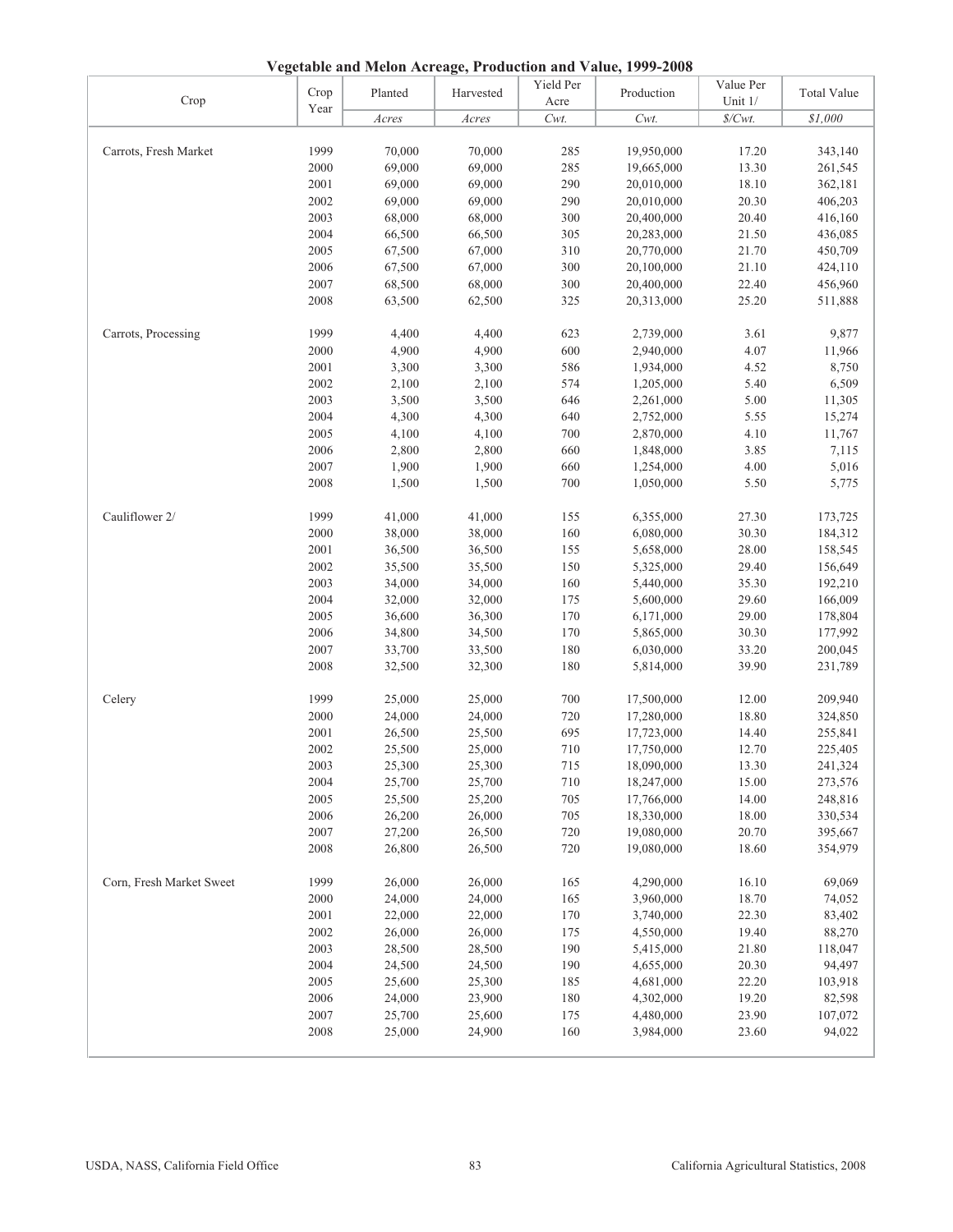**Vegetable and Melon Acreage, Production and Value, 1999-2008**

| Crop                    | Crop | Planted | Harvested | Yield Per<br>Acre | $\alpha$ experience and belong the eagle, I Foundation and $\alpha$ and $\beta$ 1999 2000<br>Production | Value Per<br>Unit 1/ | <b>Total Value</b> |
|-------------------------|------|---------|-----------|-------------------|---------------------------------------------------------------------------------------------------------|----------------------|--------------------|
|                         | Year | Acres   | Acres     | Cwt.              | $Cwt$ .                                                                                                 | $\$/Cwt$ .           | \$1,000            |
|                         |      |         |           |                   |                                                                                                         |                      |                    |
| Cucumbers, Fresh Market | 1999 | 6,500   | 6,500     | 310               | 2,015,000                                                                                               | 26.80                | 54,002             |
|                         | 2000 | 4,500   | 4,500     | 285               | 1,283,000                                                                                               | 28.50                | 36,566             |
|                         | 2001 | 4,700   | 4,700     | 240               | 1,128,000                                                                                               | 30.00                | 33,840             |
|                         | 2002 | 4,300   | 4,300     | 240               | 1,032,000                                                                                               | 27.80                | 28,690             |
|                         | 2003 | 4,000   | 4,000     | 200               | 800,000                                                                                                 | 33.30                | 26,640             |
|                         | 2004 | 4,400   | 4,400     | 245               | 1,078,000                                                                                               | 23.70                | 25,549             |
|                         | 2005 | 4,600   | 4,600     | 215               | 989,000                                                                                                 | 23.90                | 23,637             |
|                         | 2006 | 4,100   | 4,100     | 205               | 841,000                                                                                                 | 23.60                | 19,848             |
|                         | 2007 | 3,200   | 3,200     | 185               | 592,000                                                                                                 | 22.20                | 13,142             |
|                         | 2008 | 3,000   | 3,000     | 180               | 540,000                                                                                                 | 25.90                | 13,986             |
| Eggplant 4/             | 2000 | 1,600   | 1,600     | 205               | 328,000                                                                                                 | 27.50                | 9,020              |
|                         | 2001 | 1,400   | 1,400     | 235               | 329,000                                                                                                 | 24.50                | 8,061              |
|                         |      |         |           |                   |                                                                                                         |                      |                    |
| Escarole and Endive 4/  | 2000 | 2,400   | 2,400     | 160               | 384,000                                                                                                 | 36.70                | 14,093             |
|                         | 2001 | 2,400   | 2,400     | 150               | 360,000                                                                                                 | 35.50                | 12,780             |
| Garlic                  | 1999 | 41,000  | 40,000    | 185               | 7,400,000                                                                                               | 29.60                | 218,947            |
|                         | 2000 | 32,000  | 29,000    | 165               | 4,785,000                                                                                               | 29.40                | 140,447            |
|                         | 2001 | 32,000  | 30,000    | 170               | 5,100,000                                                                                               | 31.50                | 160,420            |
|                         | 2002 | 29,000  | 27,000    | 175               | 4,725,000                                                                                               | 29.60                | 140,056            |
|                         | 2003 | 31,000  | 29,000    | 185               | 5,365,000                                                                                               | 27.20                | 146,038            |
|                         | 2004 | 28,000  | 26,000    | 180               | 4,680,000                                                                                               | 27.70                | 129,658            |
|                         | 2005 | 25,500  | 25,000    | 165               | 4,125,000                                                                                               | 47.10                | 194,388            |
|                         | 2006 | 23,200  | 23,000    | 170               | 3,910,000                                                                                               | 30.20                | 118,215            |
|                         | 2007 | 22,400  | 22,200    | 170               | 3,774,000                                                                                               | 42.90                | 162,012            |
|                         | 2008 | 23,200  | 23,000    | 170               | 3,910,000                                                                                               | 45.20                | 176,715            |
| Greens, Collard 4/      | 2000 | 700     | 700       | 190               | 133,000                                                                                                 | 36.00                | 4,788              |
|                         | 2001 | 700     | 700       | 170               | 119,000                                                                                                 | 38.80                | 4,617              |
| Greens, Kale 4/         | 2000 | 2,000   | 2,000     | 215               | 430,000                                                                                                 | 33.20                | 14,276             |
|                         | 2001 | 2,800   | 1,800     | 190               | 342,000                                                                                                 | 28.70                | 9,815              |
|                         |      |         |           |                   |                                                                                                         |                      |                    |
| Greens, Mustard 4/      | 2000 | 3,200   | 3,200     | 170               | 544,000                                                                                                 | 36.80                | 20,019             |
|                         | 2001 | 3,400   | 3,400     | 140               | 476,000                                                                                                 | 36.90                | 17,564             |
| Lettuce, Head           | 1999 | 140,000 | 140,000   | 380               | 53,200,000                                                                                              | 13.70                | 728,840            |
|                         | 2000 | 130,000 | 130,000   | 390               | 50,700,000                                                                                              | 18.80                | 953,160            |
|                         | 2001 | 128,000 | 128,000   | 380               | 48,640,000                                                                                              | 18.50                | 899,840            |
|                         | 2002 | 130,000 | 130,000   | 380               | 49,400,000                                                                                              | 14.90                | 736,060            |
|                         | 2003 | 132,000 | 132,000   | 375               | 49,500,000                                                                                              | 21.00                | 1,039,500          |
|                         | 2004 | 131,000 | 131,000   | 370               | 48,470,000                                                                                              | 15.10                | 731,897            |
|                         | 2005 | 130,000 | 125,000   | 390               | 48,750,000                                                                                              | 15.80                | 770,250            |
|                         | 2006 | 131,000 | 130,000   | 360               | 46,800,000                                                                                              | 17.80                | 833,040            |
|                         | 2007 | 122,000 | 119,000   | 355               | 42,245,000                                                                                              | 22.00                | 929,390            |
|                         | 2008 | 118,000 | 116,000   | 355               | 41,180,000                                                                                              | 21.30                | 877,134            |
| Lettuce, Leaf           | 1999 | 41,000  | 41,000    | 220               | 9,020,000                                                                                               | 23.80                | 214,676            |
|                         | 2000 | 43,000  | 43,000    | 235               | 10,105,000                                                                                              | 29.60                | 299,108            |
|                         | 2001 | 44,000  | 44,000    | 215               | 9,460,000                                                                                               | 24.90                | 235,554            |
|                         | 2002 | 46,000  | 46,000    | 240               | 11,040,000                                                                                              | 27.70                | 305,808            |
|                         | 2003 | 49,000  | 49,000    | 230               | 11,270,000                                                                                              | 31.80                | 358,386            |
|                         | 2004 | 51,500  | 51,000    | 235               | 11,985,000                                                                                              | 28.30                | 339,176            |
|                         | 2005 | 48,800  | 48,000    | 240               | 11,520,000                                                                                              | 30.30                | 349,056            |
|                         | 2006 | 46,500  | 46,000    | 240               | 11,040,000                                                                                              | 36.20                | 399,648            |
|                         | 2007 | 45,000  | 44,000    | 230               | 10,120,000                                                                                              | 28.40                | 287,408            |
|                         | 2008 | 43,400  | 42,500    | 250               | 10,625,000                                                                                              | 31.10                | 330,438            |
|                         |      |         |           |                   |                                                                                                         |                      |                    |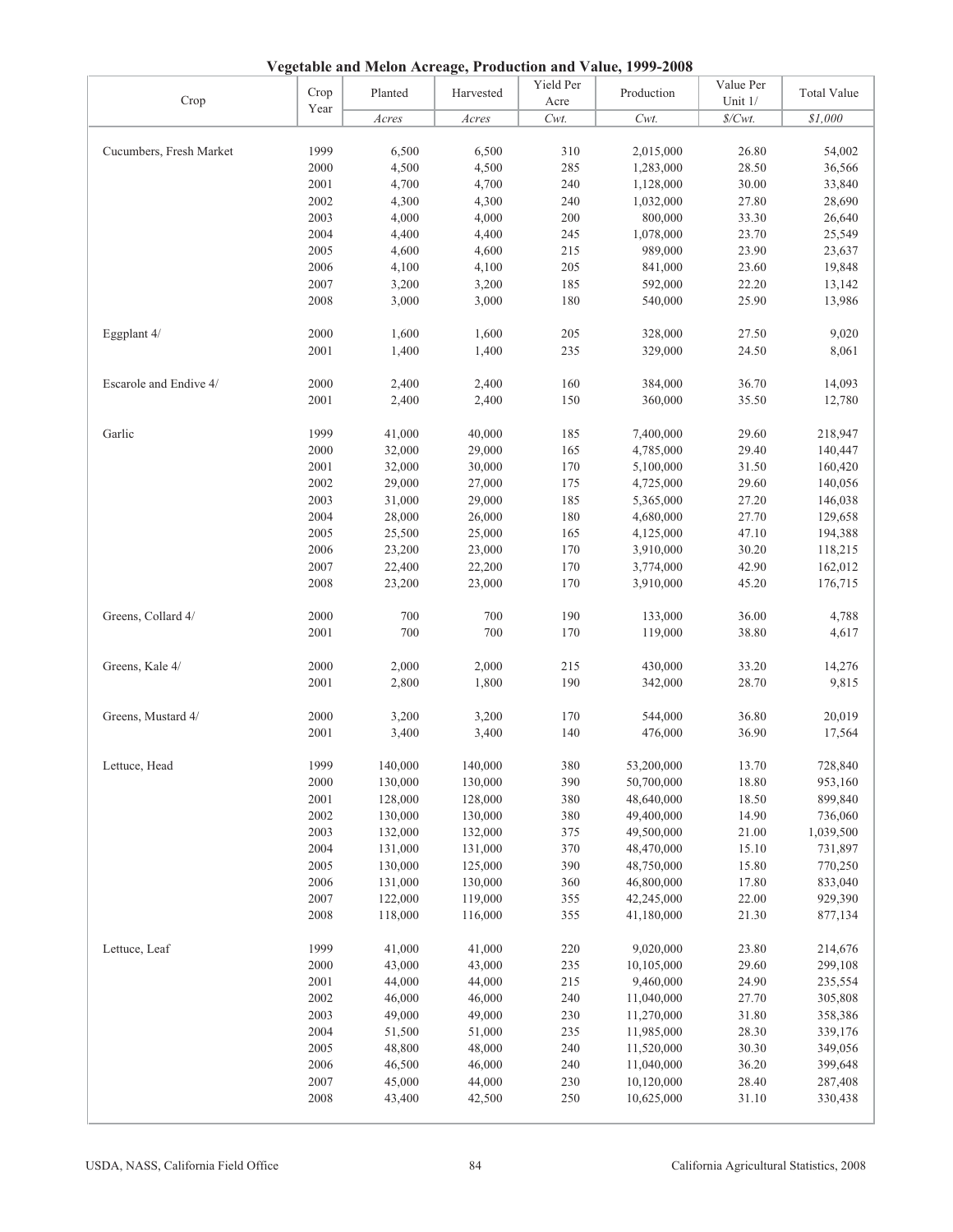**Vegetable and Melon Acreage, Production and Value, 1999-2008**

| Crop                | Crop      | Planted | 110aucu011<br>Harvested | Yield Per<br>Acre | Production | Value Per<br>Unit 1/ | <b>Total Value</b> |
|---------------------|-----------|---------|-------------------------|-------------------|------------|----------------------|--------------------|
|                     | Year      | Acres   | Acres                   | $Cwt$ .           | Cwt.       | $\$/Cwt$ .           | \$1,000            |
|                     |           |         |                         |                   |            |                      |                    |
| Lettuce, Romaine    | 1999      | 30,000  | 30,000                  | 315               | 9,450,000  | 18.00                | 170,100            |
|                     | 2000      | 35,000  | 35,000                  | 315               | 11,025,000 | 20.10                | 221,603            |
|                     | 2001      | 39,000  | 39,000                  | 280               | 10,920,000 | 17.50                | 191,100            |
|                     | 2002      | 45,000  | 45,000                  | 315               | 14,175,000 | 19.50                | 276,413            |
|                     | 2003      | 58,600  | 58,000                  | 300               | 17,400,000 | 29.70                | 516,780            |
|                     | 2004      | 57,600  | 57,000                  | 350               | 19,950,000 | 19.30                | 385,035            |
|                     | 2005      | 40,000  | 39,000                  | 330               | 12,870,000 | 17.10                | 220,077            |
|                     | 2006      | 68,600  | 68,000                  | 295               | 20,060,000 | 24.50                | 491,470            |
|                     | 2007      | 66,800  | 65,000                  | 330               | 21,450,000 | 22.40                | 480,480            |
|                     | 2008      | 62,500  | 61,000                  | 290               | 17,690,000 | 21.10                | 373,259            |
| Melons, Cantaloupe  | 1999      | 61,000  | 61,000                  | 210               | 12,810,000 | 17.30                | 221,613            |
|                     | 2000      | 58,500  | 57,500                  | 230               | 13,225,000 | 17.10                | 226,148            |
|                     | 2001      | 55,500  | 54,500                  | 245               | 13,353,000 | 18.90                | 252,372            |
|                     | 2002      | 53,000  | 52,000                  | 250               | 13,000,000 | 16.70                | 217,100            |
|                     | 2003      | 50,000  | 49,000                  | 245               | 12,005,000 | 15.40                | 184,877            |
|                     | 2004      | 47,000  | 46,000                  | 275               | 12,650,000 | 13.80                | 174,570            |
|                     | 2005      | 46,500  | 46,000                  | 255               | 11,730,000 | 13.70                | 160,701            |
|                     | 2006      | 43,500  | 43,000                  | 260               | 11,180,000 | 16.20                | 181,116            |
|                     | 2007      | 39,500  | 39,000                  | 300               | 11,700,000 | 12.70                | 148,590            |
|                     |           |         |                         |                   |            |                      |                    |
|                     | 2008      | 39,500  | 39,000                  | 300               | 11,700,000 | 15.30                | 179,010            |
| Melons, Honeydew    | 1999      | 20,500  | 20,500                  | 180               | 3,690,000  | 21.10                | 77,859             |
|                     | 2000      | 20,000  | 20,000                  | 185               | 3,700,000  | 18.60                | 68,820             |
|                     | 2001      | 20,000  | 20,000                  | 185               | 3,700,000  | 19.70                | 72,890             |
|                     | 2002      | 20,400  | 20,400                  | 185               | 3,774,000  | 16.80                | 63,403             |
|                     | 2003      | 17,500  | 17,500                  | 200               | 3,500,000  | 17.50                | 61,250             |
|                     | 2004      | 15,900  | 15,900                  | 220               | 3,498,000  | 17.70                | 61,915             |
|                     | 2005      | 14,900  | 14,900                  | 210               | 3,129,000  | 17.70                | 55,383             |
|                     | 2006      | 13,500  | 13,500                  | 205               | 2,768,000  | 16.30                | 45,118             |
|                     | 2007      | 13,600  | 13,600                  | $210\,$           | 2,856,000  | 16.70                | 47,695             |
|                     | 2008      | 13,100  | 13,100                  | 205               | 2,686,000  | 14.00                | 37,604             |
| Melons, Watermelon  | 1999      | 14,700  | 14,700                  | 430               | 6,321,000  | 9.80                 | 61,946             |
|                     | 2000      | 12,300  | 12,300                  | 535               | 6,581,000  | 11.70                | 76,998             |
|                     | 2001      | 11,800  | 11,800                  | 530               | 6,254,000  | 10.90                | 68,169             |
|                     | 2002      | 11,500  | 11,500                  | 510               | 5,865,000  | 12.70                | 74,486             |
|                     | 2003      | 11,700  | 11.700                  | 480               | 5,616,000  | 12.10                | 67,954             |
|                     | 2004      | 13,500  | 13,500                  | 490               | 6,615,000  | 10.60                | 70,119             |
|                     | 2005      | 12,500  | 12,500                  | 525               | 6,563,000  | 11.10                | 72,849             |
|                     | 2006      | 10,600  | 10,500                  | 545               | 5,723,000  | 11.30                | 64,670             |
|                     | 2007      | 11,500  | 11,400                  | 570               | 6,498,000  | 11.30                | 73,427             |
|                     | 2008      | 11,400  | 11,300                  | 580               | 6,554,000  | 15.90                | 104,209            |
|                     |           |         |                         |                   |            |                      |                    |
| Mushrooms, Agaricus | 98-99     | ---     | 563                     | 2,377             | 1,338,000  | 119.00               | 158,638            |
|                     | 99-00     | ---     | 548                     | 2,412             | 1,322,000  | 122.00               | 161,612            |
|                     | $00 - 01$ | ---     | 526                     | 2,456             | 1,292,000  | 126.00               | 162,988            |
|                     | $01 - 02$ | ---     | 524                     | 2,460             | 1,289,000  | 134.00               | 172,168            |
|                     | $02 - 03$ | ---     | 520                     | 2,456             | 1,277,000  | 133.00               | 170,234            |
|                     | $03 - 04$ | ---     | 490                     | 2,520             | 1,235,000  | 140.00               | 172,943            |
|                     | $04 - 05$ | ---     | 471                     | 2,519             | 1,186,480  | 145.00               | 172,465            |
|                     | 05-06     |         | 503                     | 2,344             | 1,179,160  | 150.00               | 176,638            |
|                     | 06-07     | ---     | 570                     | 2,068             | 1,178,510  | 159.00               | 187,473            |
|                     | 07-08     | ---     | 500                     | 2,376             | 1,188,110  | 160.00               | 189,615            |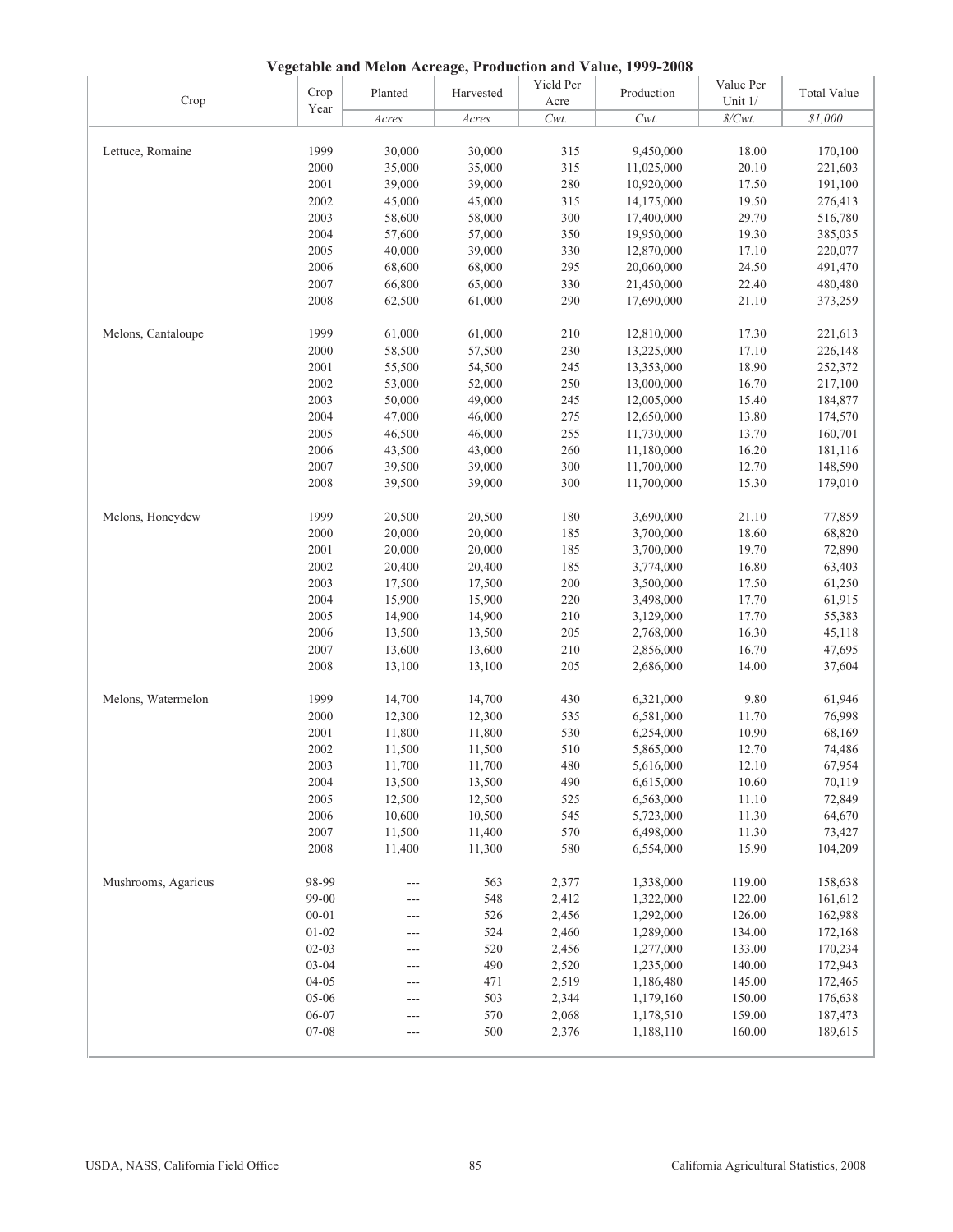**Vegetable and Melon Acreage, Production and Value, 1999-2008**

| Crop                          | Crop | Planted | Harvested | Yield Per<br>Acre | Production               | Value Per<br>Unit 1/ | <b>Total Value</b> |
|-------------------------------|------|---------|-----------|-------------------|--------------------------|----------------------|--------------------|
|                               | Year | Acres   | Acres     | $Cwt$ .           | Cwt.                     | $\$/Cwt$ .           | \$1,000            |
|                               |      |         |           |                   |                          |                      |                    |
| Onions, Spring                | 1999 | 7,500   | 7,300     | 440               | 3,212,000                | 11.90                | 38,223             |
|                               | 2000 | 6,900   | 6,800     | 435               | 2,958,000                | 10.60                | 31,335             |
|                               | 2001 | 6,400   | 6,200     | 430               | 2,666,000                | 13.50                | 35,991             |
|                               | 2002 | 5,900   | 5,700     | 475               | 2,708,000                | 14.20                | 38,454             |
|                               | 2003 | 7,700   | 7,500     | 490               | 3,675,000                | 22.90                | 84,158             |
|                               | 2004 | 7,300   | 7,100     | 505               | 3,586,000                | 10.10                | 36,219             |
|                               | 2005 | 8,200   | 8,000     | 475               | 3,800,000                | 12.40                | 47,120             |
|                               | 2006 | 7,800   | 7,600     | 415               | 3,154,000                | 9.30                 | 29,332             |
|                               | 2007 | 6,900   | 6,700     | 450               | 3,015,000                | 11.00                | 33,165             |
|                               | 2008 | 6,700   | 6,500     | 440               | 2,860,000                | 8.60                 | 24,596             |
| Onions, Summer Storage 5/     | 1999 | 41,600  | 39,000    | 435               | 16,965,000               | 7.53                 | 125,936            |
|                               | 2000 | 35,600  | 34,000    | 445               | 15,130,000               | 7.98                 | 118,684            |
|                               | 2001 | 31,000  | 29,800    | 405               | 12,069,000               | 7.26                 | 85,748             |
|                               | 2002 | 29,200  | 28,200    | 410               | 11,562,000               | 7.27                 | 82,238             |
|                               | 2003 | 36,000  | 35,000    | 420               | 14,700,000               | 7.54                 | 108,904            |
|                               | 2004 | 30,900  | 30,000    | 440               | 13,200,000               | 6.26                 | 81,120             |
|                               | 2005 | 31,800  | 30,600    | 400               | 12,240,000               | 8.49                 | 101,741            |
|                               | 2006 | 33,100  | 31,800    | 425               | 13,515,000               | 9.14                 | 121,221            |
|                               | 2007 | 30,000  | 29,000    | 425               | 12,325,000               | 8.53                 | 102,959            |
|                               | 2008 | 32,500  | 31,300    | 425               | 13,303,000               | 9.01                 | 117,587            |
| Onions, Summer Non-Storage 6/ | 2000 | 6,500   | 6,200     | 395               | 2,449,000                | 12.00                | 29,388             |
|                               | 2001 | 7,300   | 7,000     | 450               | 3,150,000                | 13.50                | 42,525             |
|                               | 2002 | 6,900   | 6,600     | 480               | 3,168,000                | 12.90                | 40,867             |
|                               | 2003 | 7,800   | 7,500     | 530               | 3,975,000                | 13.70                | 54,458             |
|                               | 2004 | 8,800   | 8,400     | 560               | 4,704,000                | 8.80                 | 41,395             |
|                               | 2005 | 9,000   | 8,600     | 550               | 4,730,000                | 11.00                | 52,030             |
|                               | 2006 | 9,100   | 8,700     | 560               | 4,872,000                | 12.40                | 60,413             |
|                               | 2007 | 8,000   | 7,800     | 565               | 4,407,000                | 9.90                 | 43,629             |
|                               | 2008 | 7,800   | 7,600     | 540               | 4,104,000                | 8.60                 | 35,294             |
| Onions, Processing 7/         | 1999 |         |           |                   |                          | 6.55                 |                    |
|                               | 2000 |         |           | $---$             | 12,550,000<br>10,580,000 | 6.30                 | 82,203<br>66,654   |
|                               | 2001 |         | ---       | $---$<br>$---$    | 9,125,000                | 5.50                 | 50,188             |
|                               | 2002 |         | ---       | $---$             | 8,602,000                | 5.30                 | 45,591             |
|                               | 2003 |         | ---       | $---$             | 10,800,000               | 5.18                 | 55,944             |
|                               | 2004 |         |           |                   | 9,090,000                | 5.13                 | 46,632             |
|                               | 2005 |         |           | $---$             | 8,290,000                | 7.14                 | 59,191             |
|                               | 2006 |         |           | ---               | 9,365,000                | $7.80\,$             | 73,047             |
|                               | 2007 |         |           | ---               | 8,655,000                | 8.30                 | 71,837             |
|                               | 2008 |         |           | ---               | 9,872,000                | 9.14                 | 90,230             |
|                               |      |         |           |                   |                          |                      |                    |
| Peppers, Bell                 | 1999 | 22,500  | 22,500    | 330               | 7,425,000                | 29.80                | 220,997            |
|                               | 2000 | 21,000  | 21,000    | 300               | 6,300,000                | 27.30                | 171,788            |
|                               | 2001 | 22,000  | 22,000    | 325               | 7,150,000                | 25.50                | 182,343            |
|                               | 2002 | 19,300  | 19,000    | 370               | 7,030,000                | 28.50                | 200,618            |
|                               | 2003 | 18,500  | 18,500    | 390               | 7,215,000                | 28.60                | 206,606            |
|                               | 2004 | 19,300  | 19,000    | 400               | 7,600,000                | 28.60                | 217,701            |
|                               | 2005 | 23,000  | 23,000    | 370               | 8,515,000                | 28.20                | 239,715            |
|                               | 2006 | 22,300  | 22,000    | 350               | 7,700,000                | 29.70                | 228,520            |
|                               | 2007 | 21,100  | 21,000    | 380               | 7,980,000                | 28.50                | 227,758            |
|                               | 2008 | 20,500  | 20,000    | 405               | 8,062,000                | 36.10                | 290,692            |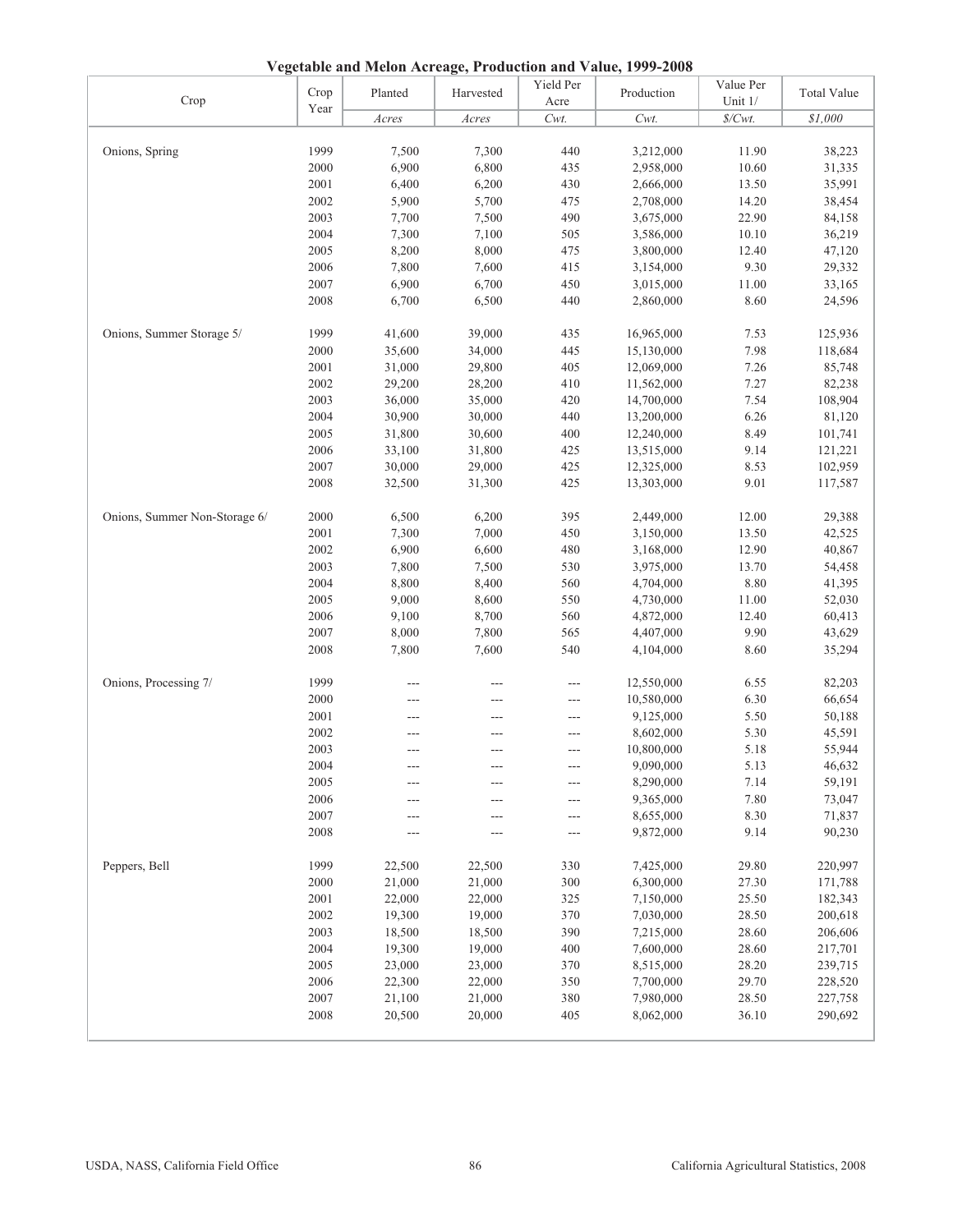**Vegetable and Melon Acreage, Production and Value, 1999-2008**

| Crop                   | Crop | Planted | Harvested | Yield Per<br>Acre | Production | Value Per<br>Unit 1/ | <b>Total Value</b> |
|------------------------|------|---------|-----------|-------------------|------------|----------------------|--------------------|
|                        | Year | Acres   | Acres     | Cwt.              | Cwt.       | $\frac{Cwt}{t}$      | \$1,000            |
|                        |      |         |           |                   |            |                      |                    |
| Peppers, Chili 8/      | 2000 | 4,800   | 4,800     | 230               | 1,104,000  | 35.60                | 39,270             |
|                        | 2001 | 4,400   | 4,400     | 225               | 990,000    | 36.80                | 36,403             |
|                        | 2002 | 4,700   | 4,700     | 230               | 1,081,000  | 38.40                | 41,463             |
|                        | 2003 | 4,800   | 4,800     | 230               | 1,104,000  | 33.50                | 36,999             |
|                        | 2004 | 5,300   | 5,300     | 245               | 1,299,000  | 24.40                | 31,729             |
|                        | 2005 | 6,000   | 5,900     | 240               | 1,407,000  | 28.60                | 40,184             |
|                        | 2006 | 5,500   | 5,500     | 330               | 1,815,000  | 24.30                | 44,049             |
|                        | 2007 | 5,800   | 5,800     | 310               | 1,798,000  | 34.40                | 61,884             |
|                        | 2008 | 5,700   | 5,600     | 325               | 1,810,000  | 24.30                | 44,041             |
|                        |      |         |           |                   |            |                      |                    |
| Pumpkins 6/            | 2000 | 5,900   | 5,900     | 305               | 1,800,000  | 10.60                | 19,080             |
|                        | 2001 | 6,100   | 6,100     | 240               | 1,464,000  | 11.20                | 16,397             |
|                        | 2002 | 5,500   | 5,500     | 280               | 1,540,000  | 11.50                | 17,710             |
|                        | 2003 | 5,300   | 4,900     | 250               | 1,225,000  | 12.40                | 15,190             |
|                        | 2004 | 5,200   | 5,200     | 270               | 1,404,000  | 7.40                 | 10,390             |
|                        | 2005 | 5,500   | 5,500     | 290               | 1,595,000  | 9.00                 | 14,355             |
|                        | 2006 | 5,400   | 5,300     | 250               | 1,325,000  | 11.40                | 15,105             |
|                        | 2007 | 5,200   | 5,100     | 240               | 1,224,000  | 10.50                | 12,852             |
|                        | 2008 | 5,300   | 5,300     | 280               | 1,484,000  | 12.50                | 18,550             |
|                        |      |         |           |                   |            |                      |                    |
| Radishes 4/            | 2000 | 1,500   | 1,500     | 250               | 375,000    | 26.00                | 9,750              |
|                        | 2001 | 1,600   | 1,600     | 230               | 368,000    | 24.50                | 9,016              |
|                        |      |         |           |                   |            |                      |                    |
| Spinach, Fresh Market  | 1999 | 17,000  | 17,000    | 150               | 2,550,000  | 31.40                | 80,070             |
|                        | 2000 | 17,000  | 17,000    | 180               | 3,060,000  | 30.70                | 93,942             |
|                        | 2001 | 15,000  | 15,000    | 155               | 2,325,000  | 32.60                | 75,795             |
|                        | 2002 | 21,000  | 21,000    | 155               | 3,255,000  | 34.60                | 112,623            |
|                        | 2003 | 23,000  | 23,000    | 160               | 3,680,000  | 40.70                | 149,776            |
|                        | 2004 | 24,000  | 24,000    | 170               | 4,080,000  | 20.20                | 82,416             |
|                        | 2005 | 30,500  | 30,000    | 180               | 5,400,000  | 20.70                | 111,780            |
|                        | 2006 | 30,000  | 25,000    | 180               | 4,500,000  | 30.80                | 138,600            |
|                        | 2007 | 23,500  | 23,000    | 175               | 4,025,000  | 32.00                | 128,800            |
|                        | 2008 | 25,500  | 25,000    | 165               | 4,125,000  | 34.00                | 140,250            |
|                        |      |         |           |                   |            |                      |                    |
| Spinach, Processing 9/ | 2002 | 7,300   | 7,300     | 204               | 1,489,000  | 5.95                 | 8,861              |
|                        | 2003 | 10,600  | 10,600    | 159               | 1,688,200  | 5.49                 | 9,272              |
|                        | 2004 | 7,800   | 7,800     | 224               | 1,747,200  | 5.90                 | 10,308             |
|                        | 2005 | 6,100   | 6,100     | 258               | 1,573,400  | 5.38                 | 8,464              |
|                        | 2006 | 6,300   | 6,300     | 159               | 999,200    | 6.40                 | 6,395              |
|                        | 2007 | 8,500   | 8,500     | 140               | 1,190,000  | 5.90                 | 7,021              |
|                        | 2008 | 7,100   | 7,100     | 190               | 1,349,000  | 6.30                 | 8,499              |
|                        |      |         |           |                   |            |                      |                    |
| Squash 6/              | 2000 | 8,300   | 8,300     | 180               | 1,494,000  | 20.00                | 29,951             |
|                        | 2001 | 8,000   | 8,000     | 190               | 1,520,000  | 18.50                | 28,060             |
|                        | 2002 | 7,900   | 7,900     | 190               | 1,501,000  | 20.90                | 31,384             |
|                        | 2003 | 6,700   | 6,500     | 195               | 1,268,000  | 22.60                | 28,600             |
|                        | 2004 | 6,100   | 5,900     | 210               | 1,239,000  | 28.50                | 35,322             |
|                        | 2005 | 6,700   | 6,500     | 220               | 1,430,000  | 23.30                | 33,301             |
|                        | 2006 | 6,000   | 5,800     | 205               | 1,189,000  | 22.10                | 26,261             |
|                        | 2007 | 5,800   | 5,600     | 210               | 1,176,000  | 24.70                | 29,082             |
|                        | 2008 | 5,700   | 5,500     | 205               | 1,128,000  | 29.70                | 33,500             |
|                        |      |         |           |                   |            |                      |                    |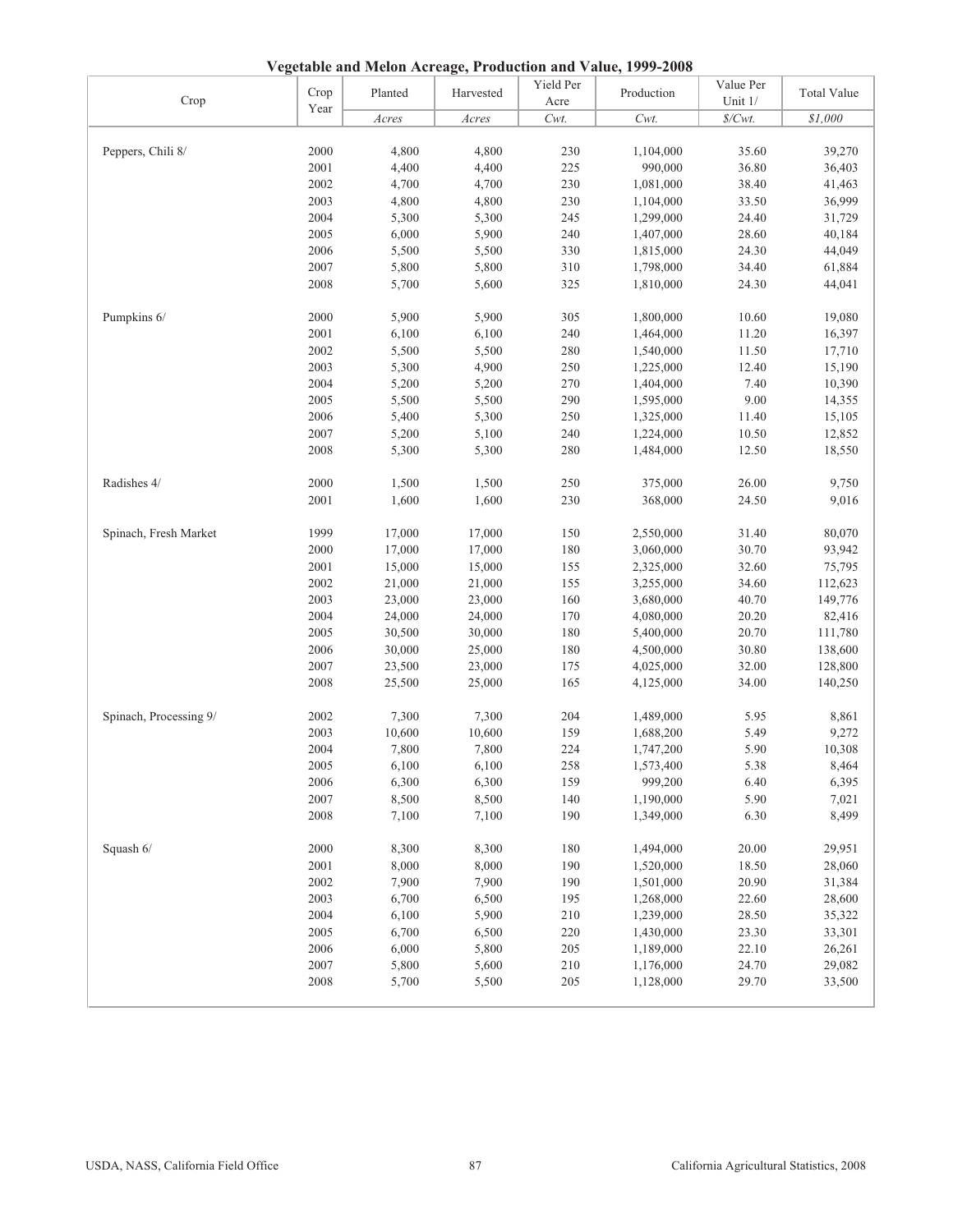| Vegetable and Melon Acreage, Production and Value, 1999-2008 |  |  |
|--------------------------------------------------------------|--|--|
|                                                              |  |  |

| Crop                     | Crop<br>Year | Planted | Harvested | Yield Per<br>Acre | Production  | Value Per<br>Unit 1/ | <b>Total Value</b> |
|--------------------------|--------------|---------|-----------|-------------------|-------------|----------------------|--------------------|
|                          |              | Acres   | Acres     | Cwt.              | $Cwt$ .     | $\frac{S}{Cwt}$ .    | \$1,000            |
|                          |              |         |           |                   |             |                      |                    |
| Tomatoes, Fresh Market   | 1999         | 47,000  | 47,000    | 260               | 12,220,000  | 22.30                | 272,506            |
|                          | 2000         | 44,000  | 44,000    | 290               | 12,760,000  | 29.80                | 380,248            |
|                          | 2001         | 42,000  | 42,000    | 270               | 11,340,000  | 24.90                | 282,366            |
|                          | 2002         | 40,000  | 40,000    | 315               | 12,600,000  | 25.30                | 318,780            |
|                          | 2003         | 34,000  | 34,000    | 300               | 10,200,000  | 35.90                | 366,180            |
|                          | 2004         | 42,500  | 42,000    | 310               | 13,020,000  | 39.20                | 510,384            |
|                          | 2005         | 41,000  | 40,000    | 280               | 11,200,000  | 31.00                | 347,200            |
|                          | 2006         | 41,400  | 41,000    | 280               | 11,480,000  | 44.00                | 505,120            |
|                          | 2007         | 38,000  | 37,000    | 300               | 11,100,000  | 33.70                | 374,070            |
|                          | 2008         | 38,000  | 37,000    | 315               | 11,655,000  | 33.30                | 388,112            |
| Miscellaneous Vegetables | 1999         | ---     | 228,000   | ---               | 85,107,000  |                      | 951,520            |
| and Melons, Fresh Market | 2000         | ---     | 194,000   | ---               | 73,063,000  | ---                  | 920,215            |
| and Processing 10/       | 2001         | $---$   | 212,000   | ---               | 74,688,000  | $---$                | 960,780            |
|                          | 2002         | ---     | 316,000   | ---               | 118,360,000 | ---                  | 1,386,455          |
|                          | 2003         | ---     | 180,000   | ---               | 60,880,000  | ---                  | 872,168            |
|                          | 2004         | ---     | 183,000   | ---               | 71,780,000  | ---                  | 860,384            |
|                          | 2005         | ---     | 210,000   | ---               | 77,900,000  | ---                  | 991,683            |
|                          | 2006         | ---     | 190,000   | ---               | 70,060,000  | ---                  | 992,584            |
|                          | 2007         | ---     | 191,000   | ---               | 77,680,000  | $---$                | 1,065,815          |
|                          | 2008         | ---     | 172,000   | ---               | 70,160,000  | ---                  | 999,384            |
|                          |              |         |           |                   |             |                      |                    |

1/ The processed price is based on equivalent returns at the processing plant door. The fresh market price is at the point of first sale.

2/ Includes both fresh marketing and processing vegetables.

3/ Estimates discontinued in 2002.

4/ Estimates began in 2000 and discontinued in 2002.

 marketed and excluded in computing value. 5/ Includes fresh and processed. Production includes quantity harvested, but not marketed because of loss during storage (shrinkage): 1998 to 2007 -- 250,000 cwt. Storage loss amounts are excluded when computing total value. Includes some quantities not

6/ Estimates began in 2000.

7/ Included in summer storage onions.

8/ Estimates began in 1929, but were reinitiated in 2000 after being discontinued for nine years.

9/ Estimates began in 2002.

10/ Miscellaneous vegetables and melons include: Green lima beans for processing, oriental vegetables, green peas, etc. The crops added in 2000 and discontinued in 2002 are excluded from the 2000 and 2001 miscellaneous totals.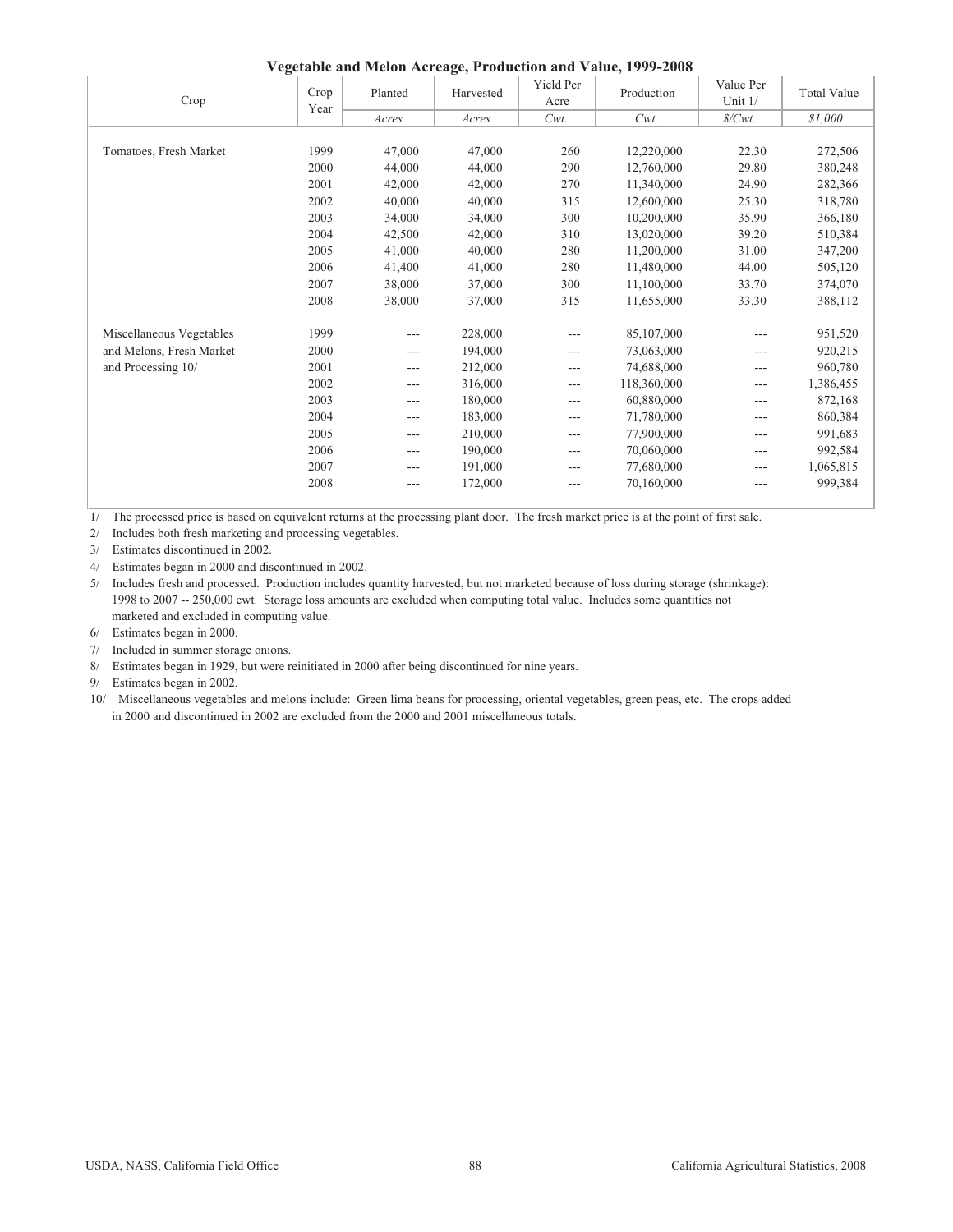**Processing Vegetable Acreage, Production and Value, 1999-2008**

| Trocessing regularity refeatingly requirement and randed 1999 2000 |      |         |           |           |            |                |                  |                    |  |  |  |
|--------------------------------------------------------------------|------|---------|-----------|-----------|------------|----------------|------------------|--------------------|--|--|--|
|                                                                    |      |         |           | Yield Per |            | Value Per Unit |                  |                    |  |  |  |
| Crop                                                               | Crop | Planted | Harvested | Acre      | Production | First Delivery | Processing       | <b>Total Value</b> |  |  |  |
|                                                                    | Year |         |           |           |            | Point          | Plant Door       |                    |  |  |  |
|                                                                    |      | Acres   | Acres     | Tons      | Tons       | $\frac{s}{T}$  | $\frac{s}{T}$ on | \$1,000            |  |  |  |
|                                                                    |      |         |           |           |            |                |                  |                    |  |  |  |
| Tomatoes, Processing                                               | 1999 | 337,000 | 329,000   | 37.20     | 12,239,300 | 59.85          | 70.50            | 862,871            |  |  |  |
|                                                                    | 2000 | 289,000 | 271,000   | 37.96     | 10,286,500 | 50.75          | 58.60            | 602,789            |  |  |  |
|                                                                    | 2001 | 258,000 | 254,000   | 34.02     | 8,640,140  | 49.40          | 57.50            | 496,808            |  |  |  |
|                                                                    | 2002 | 296,000 | 291,000   | 37.99     | 11,056,000 | 50.30          | 56.80            | 627,981            |  |  |  |
|                                                                    | 2003 | 289,000 | 274,000   | 33.77     | 9,252,000  | 50.20          | 57.20            | 529,214            |  |  |  |
|                                                                    | 2004 | 301,000 | 281,000   | 41.54     | 11,672,000 | 50.20          | 57.40            | 669,973            |  |  |  |
|                                                                    | 2005 | 267,000 | 264,000   | 36.36     | 9,600,000  | 51.30          | 59.60            | 572,160            |  |  |  |
|                                                                    | 2006 | 283,000 | 282,000   | 35.83     | 10,104,000 | 56.00          | 65.40            | 660,802            |  |  |  |
|                                                                    | 2007 | 301,000 | 296,000   | 40.82     | 12,082,000 | 1/             | 70.30            | 849,365            |  |  |  |
|                                                                    | 2008 | 281,000 | 279,000   | 42.37     | 11,822,000 | 1/             | 78.60            | 929,209            |  |  |  |
|                                                                    |      |         |           |           |            |                |                  |                    |  |  |  |
|                                                                    |      |         |           |           |            |                |                  |                    |  |  |  |
|                                                                    |      |         |           |           |            |                |                  |                    |  |  |  |

1/ First delivery point price no longer published.

|                    |                |                | Contracted and Open Market |               |
|--------------------|----------------|----------------|----------------------------|---------------|
| County             | Area Planted   | Area Harvested | Yield Per Acre             | Production 1/ |
|                    |                | Acres          | Tons                       | Tons          |
| Colusa             | 14,000         | 14,000         | 44.29                      | 620,000       |
| Fresno             | 102,000        | 101,000        | 42.40                      | 4,282,000     |
| Kern               | 13,000         | 13,000         | 50.62                      | 658,000       |
| Kings              | 27,000         | 27,000         | 46.74                      | 1,262,000     |
| Madera             | 4,000          | 3,900          | 24.62                      | 96,000        |
| Merced             | 16,000         | 16,000         | 47.44                      | 759,000       |
| San Joaquin        | 32,000         | 32,000         | 38.69                      | 1,238,000     |
| Solano             | 10,000         | 10,000         | 38.50                      | 385,000       |
| Stanislaus         | 11,000         | 11,000         | 45.45                      | 500,000       |
| Sutter             | 8,000          | 8,000          | 38.75                      | 310,000       |
| Yolo               | 39,000         | 39,000         | 38.31                      | 1,494,000     |
| Other Counties 2/  | 5,000<br>4,100 |                | 53.17                      | 218,000       |
| <b>State Total</b> | 281,000        | 279,000        | 42.37                      | 11,822,000    |
|                    |                |                |                            |               |

#### **Processing Tomatoes by County, 2008 Crop**

1/ On the basis of paid-for-tonnage purchased from growers as reported by processors, dockage was not included.

2/ Counties combined to avoid disclosure of individual operations include Contra Costa, Glenn, Monterey, Sacramento, San Benito, and Santa Barbara.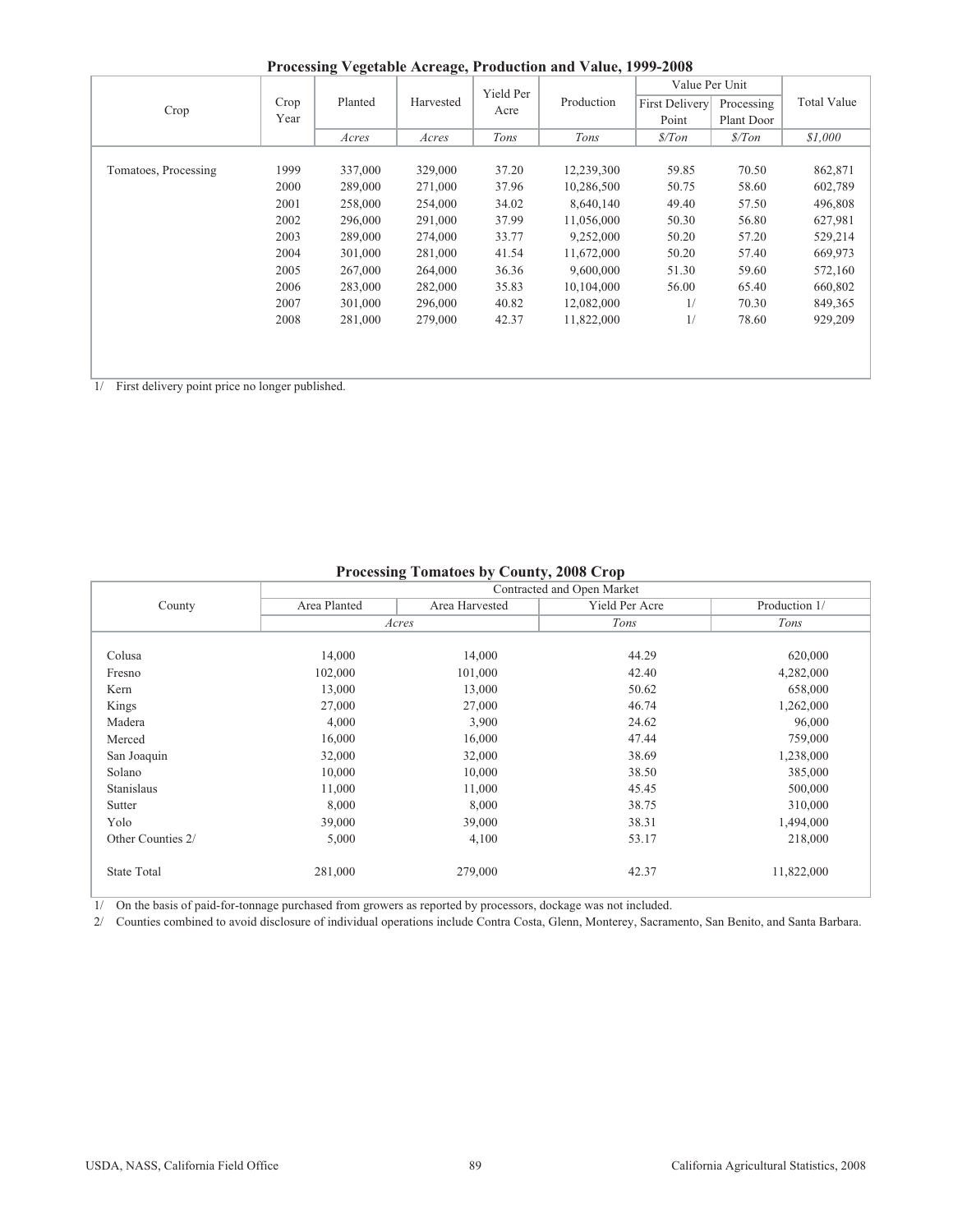| Vegetable and Melon Monthly Average Prices Received, 1999-2008 1/ |  |  |
|-------------------------------------------------------------------|--|--|
|                                                                   |  |  |

|                |      | vegetable and Melon Monthly Average Prices Received, 1999-2008 1/ |        |                |        |        |                 |        |                |                          |                |                     |                     |
|----------------|------|-------------------------------------------------------------------|--------|----------------|--------|--------|-----------------|--------|----------------|--------------------------|----------------|---------------------|---------------------|
| Crop           | Crop | Jan.                                                              | Feb.   | Mar.           | Apr.   | May    | June            | July   | Aug.           | Sept.                    | Oct.           | Nov.                | Dec.                |
|                | Year |                                                                   |        |                |        |        | $\sqrt{$Cwt}$ . |        |                |                          |                |                     |                     |
|                |      |                                                                   |        |                |        |        |                 |        |                |                          |                |                     |                     |
|                | 1999 | 141.00                                                            | 119.00 | 178.00         | 128.00 | 123.00 | 158.00          | 214.00 |                |                          |                |                     | ---                 |
| Asparagus      |      |                                                                   |        |                |        |        |                 |        |                |                          |                |                     |                     |
|                | 2000 | 147.00                                                            | 99.70  | 98.60          | 139.00 | 134.00 | 172.00          | 206.00 | 205.00         | $---$                    |                |                     | ---                 |
|                | 2001 | 219.00                                                            | 256.00 | 147.00         | 150.00 | 133.00 | 177.00          | 176.00 | 145.00         | $\overline{\phantom{a}}$ | 137.00         | 129.00              | ---                 |
|                | 2002 | 218.00                                                            | 162.00 | 119.00         | 99.80  | 119.00 | 129.00          | 146.00 | $\overline{a}$ | ---                      | $\overline{a}$ | $\overline{a}$      | ---                 |
|                | 2003 | 98.90                                                             | 96.30  | 104.00         | 144.00 | 118.00 | 147.00          | 189.00 | 132.00         | 166.00                   | 145.00         | 128.00              | ---                 |
|                | 2004 | $---$                                                             | 171.00 | 76.50          | 89.80  | 88.60  | 91.70           | 146.00 | 138.00         | 129.00                   | 127.00         |                     |                     |
|                |      |                                                                   |        |                |        |        |                 |        |                |                          |                | $---$               | $---$               |
|                | 2005 | $---$                                                             | $---$  | 88.60          | 118.00 | 93.00  | 123.00          | 143.00 | 150.00         | 162.00                   | 162.00         | $\qquad \qquad - -$ | $\qquad \qquad - -$ |
|                | 2006 | $\cdots$                                                          | 122.00 | 133.00         | 150.00 | 99.10  | 121.00          | 105.00 | 162.00         | 122.00                   | 127.00         | $---$               | ---                 |
|                | 2007 | $---$                                                             | $---$  | 107.00         | 123.00 | 142.00 | 131.00          | $---$  | ---            | $---$                    | ---            | $---$               | $---$               |
|                | 2008 | ---                                                               | ---    | 107.00         | 129.00 | 154.00 | 126.00          |        | ---            | ---                      |                | ---                 | ---                 |
|                |      |                                                                   |        |                |        |        |                 |        |                |                          |                |                     |                     |
|                |      |                                                                   |        |                |        |        |                 |        |                |                          |                |                     |                     |
| Beans, Fresh   | 2003 | ---                                                               | ---    | $---$          | 116.00 | 70.90  | 61.40           | 36.40  | 50.70          | 46.80                    | 65.40          | 62.50               | 61.20               |
| Market Snap 2/ | 2004 | $---$                                                             | ---    | $\overline{a}$ | 66.90  | 49.10  | 40.30           | 46.50  | 63.50          | 65.30                    | 102.00         | 85.90               | 44.60               |
|                | 2005 | $\cdots$                                                          | $---$  | $---$          | 103.00 | 84.10  | 56.40           | 52.90  | 70.50          | 73.40                    | 51.50          | 78.70               | 68.30               |
|                | 2006 | 96.10                                                             | 90.10  | 63.80          | 59.80  | 61.80  | 51.40           | 64.00  | 63.70          | 77.60                    | 72.90          | 96.10               | ---                 |
|                | 2007 | 133.00                                                            | 115.00 | 88.40          | 64.20  | 68.60  | 66.10           | 53.00  | 93.30          | 57.40                    | 80.00          | 137.00              | 162.00              |
|                |      |                                                                   |        |                |        |        |                 |        |                |                          |                |                     |                     |
|                | 2008 | 185.00                                                            | 107.00 | 95.20          | 65.50  | 83.30  | 61.90           | 65.90  | 91.00          | 70.10                    | 72.00          | 87.60               | 215.00              |
|                |      |                                                                   |        |                |        |        |                 |        |                |                          |                |                     |                     |
| Broccoli       | 1999 | 27.70                                                             | 20.10  | 21.70          | 20.30  | 18.60  | 23.10           | 18.70  | 27.40          | 29.30                    | 23.00          | 21.70               | 39.50               |
|                | 2000 | 22.50                                                             | 20.30  | 25.90          | 23.30  | 44.30  | 30.00           | 31.50  | 25.20          | 27.70                    | 34.10          | 56.00               | 34.40               |
|                | 2001 | 22.80                                                             | 32.30  | 23.80          | 27.00  | 25.50  | 27.00           | 23.60  | 27.10          | 22.90                    | 24.20          | 21.60               | 55.10               |
|                |      |                                                                   |        |                |        |        |                 |        |                |                          |                |                     |                     |
|                | 2002 | 53.40                                                             | 44.90  | 33.80          | 24.00  | 20.80  | 28.40           | 27.00  | 29.60          | 40.60                    | 24.00          | 32.20               | 25.20               |
|                | 2003 | 25.10                                                             | 29.20  | 27.90          | 27.10  | 29.70  | 24.60           | 27.00  | 29.80          | 49.10                    | 38.90          | 42.80               | 52.20               |
|                | 2004 | 33.40                                                             | 28.30  | 21.30          | 24.00  | 27.20  | 28.70           | 24.20  | 29.70          | 57.00                    | 43.90          | 44.20               | 37.90               |
|                | 2005 | 22.20                                                             | 33.30  | 42.50          | 39.70  | 22.40  | 39.70           | 22.40  | 30.50          | 27.70                    | 22.40          | 20.40               | 33.90               |
|                | 2006 | 31.80                                                             | 23.60  | 27.30          | 32.40  | 29.00  | 51.10           | 26.20  | 56.90          | 39.40                    | 24.60          | 27.70               | 49.80               |
|                | 2007 | 68.50                                                             | 24.70  | 27.00          | 36.80  | 26.70  | 24.80           | 28.80  | 38.20          | 41.80                    | 61.00          | 38.50               | 37.10               |
|                |      |                                                                   |        |                |        |        |                 |        |                |                          |                |                     |                     |
|                | 2008 | 44.90                                                             | 21.40  | 29.80          | 52.20  | 25.20  | 29.60           | 26.70  | 26.60          | 41.10                    | 57.50          | 41.00               | 33.20               |
|                |      |                                                                   |        |                |        |        |                 |        |                |                          |                |                     |                     |
| Carrots        | 1999 | 16.10                                                             | 19.60  | 21.20          | 26.30  | 24.80  | 21.80           | 15.50  | 12.40          | 10.40                    | 11.10          | 11.20               | 11.40               |
|                | 2000 | 9.49                                                              | 11.60  | 11.80          | 12.30  | 13.40  | 14.60           | 15.40  | 14.20          | 14.30                    | 14.80          | 15.30               | 15.60               |
|                | 2001 | 15.90                                                             | 16.70  | 17.30          | 17.30  | 17.30  | 18.60           | 20.70  | 19.10          | 16.70                    | 19.30          | 19.30               | 19.30               |
|                | 2002 | 19.30                                                             | 19.70  | 21.10          | 21.20  | 21.20  | 21.50           | 20.50  | 20.20          | 20.20                    | 19.90          | 19.60               | 19.50               |
|                | 2003 | 19.30                                                             | 19.10  | 18.70          | 19.40  | 19.90  | 19.90           | 19.90  | 20.80          | 22.00                    | 21.50          | 22.90               |                     |
|                |      |                                                                   |        |                |        |        |                 |        |                |                          |                |                     | 24.30               |
|                | 2004 | 24.50                                                             | 24.90  | 24.60          | 24.20  | 24.90  | 22.50           | 20.20  | 18.50          | 18.00                    | 17.90          | 18.10               | 17.00               |
|                | 2005 | 20.30                                                             | 21.00  | 21.00          | 21.10  | 21.20  | 21.30           | 21.80  | 22.80          | 23.00                    | 23.30          | 23.10               | 22.00               |
|                | 2006 | 21.70                                                             | 21.50  | 21.50          | 21.50  | 20.80  | 21.40           | 21.50  | 23.00          | 19.50                    | 20.60          | 20.20               | 19.10               |
|                | 2007 | 21.00                                                             | 28.10  | 28.30          | 29.60  | 32.00  | 25.90           | 19.70  | 16.70          | 15.90                    | 16.20          | 16.20               | 16.20               |
|                | 2008 | 16.20                                                             | 25.90  | 25.90          | 25.50  | 32.00  | 25.60           | 25.60  | 25.60          | 25.30                    | 25.20          | 24.90               | 25.20               |
|                |      |                                                                   |        |                |        |        |                 |        |                |                          |                |                     |                     |
|                |      |                                                                   |        |                |        |        |                 |        |                |                          |                |                     |                     |
| Cauliflower    | 1999 | 29.40                                                             | 29.40  | 37.60          | 45.80  | 23.40  | 25.50           | 19.30  | 24.80          | 20.30                    | 20.00          | 34.50               | 54.30               |
|                | 2000 | 22.90                                                             | 30.10  | 31.10          | 34.60  | 46.00  | 31.20           | 37.20  | 24.00          | 24.80                    | 21.60          | 65.30               | 28.10               |
|                | 2001 | 25.70                                                             | 35.20  | 22.80          | 47.30  | 26.30  | 37.40           | 24.80  | 24.70          | 23.50                    | 21.60          | 21.50               | 56.10               |
|                | 2002 | 53.40                                                             | 44.90  | 33.80          | 24.00  | 20.80  | 28.40           | 27.00  | 29.60          | 40.60                    | 24.00          | 32.20               | 25.20               |
|                | 2003 | 24.70                                                             | 30.40  | 30.80          | 27.60  | 39.50  | 46.30           | 27.40  | 24.90          | 40.40                    | 25.80          | 57.00               | 75.50               |
|                |      |                                                                   |        |                |        |        |                 |        |                |                          |                |                     |                     |
|                | 2004 | 28.10                                                             | 41.80  | 23.80          | 23.50  | 28.80  | 46.20           | 27.50  | 26.00          | 31.00                    | 32.20          | 26.60               | 35.10               |
|                | 2005 | 26.60                                                             | 35.10  | 50.80          | 36.60  | 29.70  | 38.10           | 25.60  | 31.50          | 28.50                    | 19.70          | 22.80               | 42.30               |
|                | 2006 | 32.50                                                             | 20.60  | 32.90          | 44.40  | 27.10  | 27.90           | 24.00  | 28.40          | 47.10                    | 20.90          | 35.30               | 40.40               |
|                | 2007 | 42.70                                                             | 29.30  | 51.10          | 50.60  | 24.90  | 30.00           | 22.30  | 27.90          | 27.20                    | 46.20          | 47.20               | 16.20               |
|                | 2008 | 46.80                                                             | 28.70  | 41.00          | 64.00  | 24.90  | 53.90           | 38.20  | 43.20          | 29.50                    | 48.50          | 27.30               | 42.60               |
|                |      |                                                                   |        |                |        |        |                 |        |                |                          |                |                     |                     |
|                |      |                                                                   |        |                |        |        |                 |        |                |                          |                |                     |                     |
| Celery         | 1999 | 9.51                                                              | 8.47   | 8.35           | 10.20  | 12.80  | 18.30           | 13.80  | 9.81           | 9.77                     | 8.48           | 12.80               | 17.20               |
|                | 2000 | 19.20                                                             | 16.00  | 12.90          | 21.20  | 25.60  | 29.10           | 18.60  | 20.70          | 15.20                    | 12.80          | 19.40               | 21.50               |
|                | 2001 | 14.60                                                             | 15.00  | 15.80          | 19.10  | 24.00  | 33.70           | 13.10  | 8.15           | 8.04                     | 7.46           | 8.64                | 9.62                |
|                | 2002 | 10.10                                                             | 19.50  | 23.50          | 18.60  | 12.30  | 9.37            | 10.10  | 9.94           | 10.60                    | 9.34           | 14.10               | 10.20               |
|                | 2003 | 8.29                                                              | 11.80  | 12.60          | 17.00  | 11.00  | 9.34            | 12.10  | 10.70          | 12.20                    | 15.70          | 20.60               | 15.30               |
|                |      |                                                                   |        |                |        |        |                 |        |                |                          |                |                     |                     |
|                | 2004 | 20.80                                                             | 24.40  | 13.90          | 15.60  | 15.00  | 13.80           | 11.10  | 8.51           | 10.40                    | 14.60          | 18.10               | 13.40               |
|                | 2005 | 12.90                                                             | 22.90  | 28.40          | 20.80  | 15.50  | 9.62            | 9.47   | 9.12           | 11.50                    | 11.40          | 13.10               | 10.70               |
|                | 2006 | 9.64                                                              | 10.80  | 14.90          | 16.60  | 12.70  | 17.80           | 20.60  | 22.70          | 28.00                    | 26.90          | 22.00               | 20.20               |
|                | 2007 | 33.90                                                             | 58.90  | 31.90          | 18.80  | 18.30  | 11.60           | 11.20  | 8.95           | 13.60                    | 13.20          | 18.60               | 13.50               |
|                | 2008 | 16.20                                                             | 13.20  | 13.40          | 14.00  | 37.40  | 30.10           | 22.00  | 12.20          | 11.90                    | 17.10          | 16.90               | 20.30               |
|                |      |                                                                   |        |                |        |        |                 |        |                |                          |                |                     |                     |
|                |      |                                                                   |        |                |        |        |                 |        |                |                          |                |                     |                     |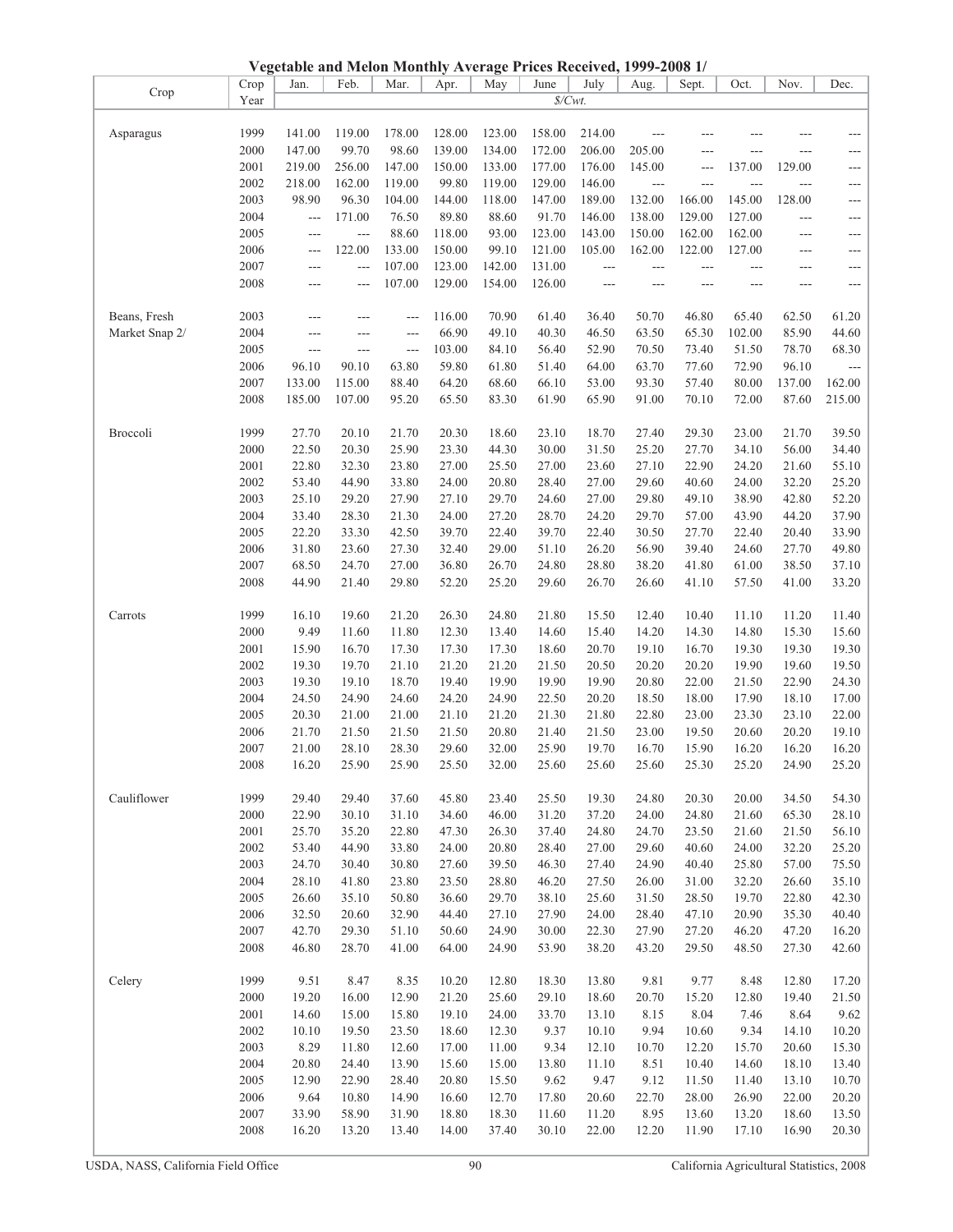| 2000<br>21.90<br>14.30<br>18.80<br>15.50<br>19.20<br>26.90<br>16.30<br>20.80<br>---<br>$---$<br>---<br>2001<br>28.60<br>29.40<br>18.90<br>18.00<br>18.50<br>24.00<br>26.50<br>23.20<br>---<br>$---$<br>$\qquad \qquad -$ | $\qquad \qquad - -$<br>20.50             |
|--------------------------------------------------------------------------------------------------------------------------------------------------------------------------------------------------------------------------|------------------------------------------|
|                                                                                                                                                                                                                          |                                          |
|                                                                                                                                                                                                                          |                                          |
| 2002<br>29.60<br>25.00<br>19.00<br>15.70<br>19.50<br>17.40<br>19.00<br>19.40<br>$---$<br>$---$<br>$---$                                                                                                                  | 16.70                                    |
| 2003<br>27.50<br>21.00<br>23.20<br>17.60<br>16.60<br>22.20<br>24.10<br>31.60<br>$\overline{a}$<br>$---$<br>$---$                                                                                                         | 43.40                                    |
| 2004<br>22.20<br>16.90<br>17.70<br>15.20<br>19.50<br>22.10<br>32.50<br>32.20<br>$---$<br>$\overline{a}$<br>$---$                                                                                                         | 25.40                                    |
| 2005<br>30.10<br>24.90<br>26.20<br>16.00<br>16.90<br>25.50<br>25.50<br>25.70<br>$\overline{a}$<br>$---$<br>$---$                                                                                                         | 18.60                                    |
| 2006<br>37.60<br>16.00<br>22.70<br>17.30<br>27.40<br>16.60<br>15.80<br>14.60<br>$\overline{a}$<br>$---$<br>$---$                                                                                                         | 20.80                                    |
| 2007<br>22.20<br>19.60<br>26.90<br>31.30<br>36.00<br>30.90<br>34.80<br>19.20<br>---<br>$---$<br>---                                                                                                                      | 34.60                                    |
| 2008<br>22.60<br>26.20<br>27.10<br>25.00<br>19.10<br>24.60<br>18.80<br>27.30<br>---<br>$---$<br>---                                                                                                                      | 17.60                                    |
|                                                                                                                                                                                                                          |                                          |
| 1999<br>Cucumbers,<br>18.80<br>19.30<br>28.80<br>30.10<br>30.80<br>34.40<br>24.00<br>$\overline{a}$<br>---<br>$---$<br>$---$                                                                                             | $\cdots$                                 |
| Fresh Market<br>2000<br>23.90<br>28.00<br>35.00<br>28.50<br>28.10<br>33.10<br>28.80<br>---<br>$---$<br>$---$<br>$---$                                                                                                    | $\qquad \qquad - -$                      |
| 2001<br>21.50<br>38.60<br>26.10<br>32.50<br>34.60<br>26.00<br>22.20<br>---<br>$\overline{a}$<br>$---$<br>---                                                                                                             | $\cdots$                                 |
| 2002<br>31.30<br>28.80<br>25.20<br>21.70<br>28.30<br>35.90<br>$\overline{a}$<br>$\overline{a}$<br>---<br>---<br>$---$                                                                                                    | $\qquad \qquad - -$                      |
| 2003<br>26.70<br>25.60<br>45.20<br>23.70<br>37.00<br>39.30<br>$\overline{a}$<br>$---$<br>$---$<br>$---$<br>$---$                                                                                                         | $-\, -\, -$                              |
| 2004<br>11.00<br>16.90<br>18.30<br>33.50<br>24.90<br>33.50<br>$\overline{a}$<br>$---$<br>$---$<br>$---$<br>$---$                                                                                                         | $---$                                    |
| 2005<br>14.60<br>25.70<br>30.20<br>28.70<br>$\overline{\phantom{a}}$<br>$---$<br>$\overline{\phantom{a}}$<br>---<br>---<br>---<br>---                                                                                    | ---                                      |
| 2006<br>24.00<br>18.10<br>29.30<br>20.40<br>$---$<br>$---$<br>---<br>---<br>---<br>---<br>---                                                                                                                            | $\qquad \qquad - -$                      |
| 2007<br>27.10<br>20.90<br>14.00<br>$---$<br>$---$<br>$---$<br>$---$<br>$- - -$<br>$\qquad \qquad -$<br>$---$<br>$---$                                                                                                    | $\qquad \qquad - -$                      |
| 2008<br>$\overline{a}$<br>$\overline{a}$<br>$---$<br>$---$<br>$---$<br>$\overline{a}$<br>$---$<br>$---$<br>$--$<br>$\qquad \qquad -$                                                                                     | $\cdots$                                 |
|                                                                                                                                                                                                                          |                                          |
| 1999<br>11.10<br>15.50<br>37.60<br>20.80<br>14.00<br>11.40<br>12.50<br>11.90<br>13.00<br>13.00<br>10.80<br>Lettuce, Head                                                                                                 | 17.50                                    |
| 2000<br>15.00<br>10.00<br>23.30<br>23.50<br>15.00<br>19.20<br>29.40<br>16.10<br>18.00<br>12.40<br>13.40                                                                                                                  | 12.20                                    |
| 2001<br>24.10<br>15.00<br>26.20<br>10.90<br>14.50<br>21.90<br>18.50<br>12.00<br>16.40<br>26.90<br>11.30                                                                                                                  | 29.60                                    |
| 2002<br>29.00<br>43.10<br>80.60<br>9.97<br>14.30<br>13.60<br>10.50<br>11.30<br>14.60<br>13.30<br>11.60                                                                                                                   | 11.70                                    |
| 2003<br>23.90<br>26.30<br>31.70<br>12.60<br>11.60<br>10.10<br>14.20<br>21.20<br>32.20<br>11.90<br>21.50                                                                                                                  | 21.30                                    |
| 2004<br>12.80<br>11.50<br>10.50<br>13.30<br>10.70<br>17.10<br>15.20<br>24.10<br>14.90<br>20.60<br>14.90                                                                                                                  | 13.40                                    |
| 2005<br>11.70<br>12.80<br>34.20<br>30.30<br>13.90<br>17.30<br>11.00<br>13.50<br>12.70<br>12.40<br>10.20                                                                                                                  | 15.00                                    |
| 2006<br>11.00<br>12.90<br>18.80<br>22.50<br>33.70<br>11.80<br>12.20<br>20.70<br>16.30<br>11.80<br>13.40                                                                                                                  | 21.00                                    |
| 2007<br>19.50<br>16.00<br>28.80<br>17.90<br>13.60<br>17.80<br>17.30<br>23.10<br>29.20<br>44.40<br>17.80                                                                                                                  | 15.00                                    |
| 2008<br>16.30<br>13.50<br>14.90<br>21.90<br>15.50<br>17.70<br>17.30<br>17.20<br>31.90<br>32.90<br>18.00                                                                                                                  | 21.40                                    |
|                                                                                                                                                                                                                          |                                          |
| 1999<br>23.90<br>15.90<br>12.80<br>13.50<br>15.90<br>17.70<br>Melons,<br>19.40<br>---<br>---<br>$---$<br>---                                                                                                             | $---$                                    |
| 2000<br>16.70<br>16.80<br>14.30<br>12.30<br>19.00<br>24.00<br>23.20<br>Cantaloupe<br>$---$<br>---<br>$---$<br>$---$                                                                                                      | 35.10                                    |
| 2001<br>27.30<br>16.50<br>13.20<br>14.50<br>17.20<br>13.50<br>20.00<br>$\overline{\phantom{a}}$<br>$---$<br>---<br>$---$                                                                                                 | 23.70                                    |
| 2002<br>21.80<br>12.60<br>14.50<br>10.80<br>14.80<br>21.30<br>16.50<br>---<br>---<br>$---$<br>---                                                                                                                        | 20.00                                    |
| 2003<br>17.60<br>14.10<br>14.30<br>15.80<br>15.20<br>27.70<br>14.40<br>$---$<br>$---$<br>$---$<br>$\qquad \qquad -$                                                                                                      | 19.80                                    |
| 2004<br>15.70<br>12.00<br>10.50<br>14.30<br>15.40<br>13.80<br>22.00<br>$---$<br>$---$<br>$---$<br>$---$                                                                                                                  | 33.80                                    |
| 2005<br>19.10<br>12.50<br>10.20<br>14.90<br>16.10<br>21.20<br>17.60<br>---<br>$---$<br>$---$<br>$---$                                                                                                                    | $\overline{\phantom{a}}$                 |
| 2006<br>30.80<br>15.20<br>20.10<br>10.00<br>16.40<br>10.40<br>---<br>$---$<br>---<br>---<br>---                                                                                                                          | $\hspace{0.05cm} \ldots \hspace{0.05cm}$ |
| 2007<br>11.80<br>11.10<br>13.00<br>13.00<br>18.70<br>$---$<br>$---$<br>$---$<br>$---$<br>$---$<br>$---$                                                                                                                  | $\sim$ $\sim$                            |
| 2008<br>28.70<br>15.90<br>15.80<br>8.30<br>17.60<br>18.80                                                                                                                                                                |                                          |
|                                                                                                                                                                                                                          |                                          |
| Melons,<br>1998<br>25.20<br>23.00<br>22.30<br>15.00<br>13.00<br>15.00<br>17.80<br>---<br>$---$<br>---<br>$---$                                                                                                           | 16.00                                    |
| Honeydew 3/<br>1999<br>22.60<br>16.60<br>16.00<br>20.20<br>28.50<br>20.70<br>$---$<br>$\overline{\phantom{a}}$<br>---<br>$---$<br>$---$                                                                                  | $\sim$ $\sim$                            |
| 2000<br>18.70<br>17.30<br>17.00<br>13.80<br>21.60<br>24.80<br>22.20<br>$---$<br>$---$<br>$---$<br>$---$                                                                                                                  | $\scriptstyle\cdots$                     |
| 2001<br>30.70<br>19.00<br>18.30<br>17.90<br>16.10<br>14.80<br>20.40<br>---<br>$---$<br>---<br>---                                                                                                                        | $---$                                    |
| 2002<br>22.40<br>17.30<br>19.50<br>12.30<br>17.10<br>13.90<br>11.60<br>---<br>$---$                                                                                                                                      | 15.20                                    |
| 2003<br>37.00<br>21.30<br>12.40<br>17.30<br>18.10<br>18.00<br>20.40<br>---<br>---                                                                                                                                        | 21.50                                    |
| 2004<br>17.70<br>18.40<br>17.90<br>14.90<br>19.20<br>18.30<br>26.40<br>---                                                                                                                                               | 29.00                                    |
|                                                                                                                                                                                                                          |                                          |

Jan. | Feb. | Mar. | Apr. | May | June | July | Aug. | Sept. | Oct. | Nov.

*\$/Cwt.*

**Vegetable and Melon Monthly Average Prices Received, 1999-2008 1/**<br>Crop Lan. | Feb. | Mar. | Apr. | May | June | July | Aug. | Sept.

Crop Crop

Year

Dec.